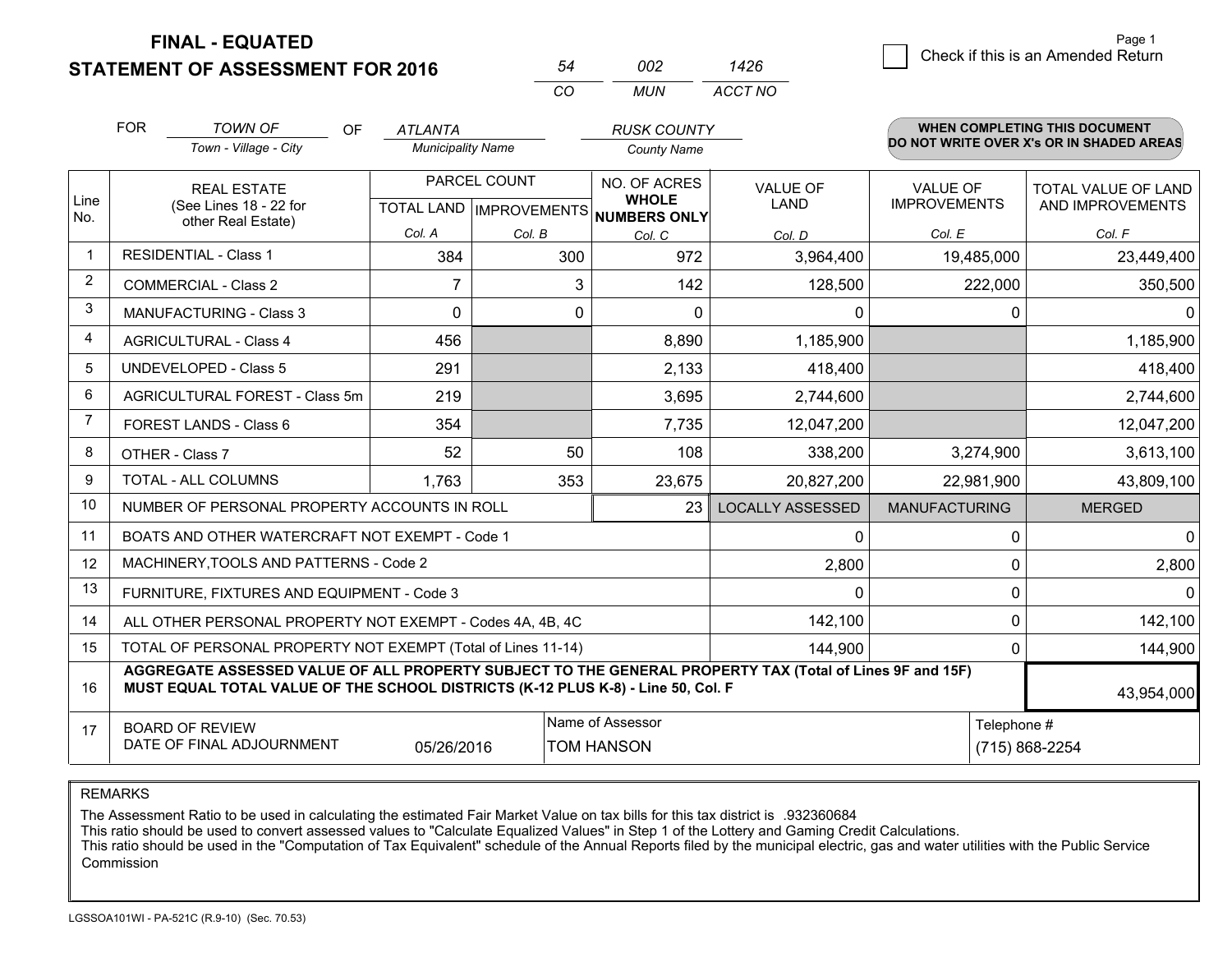*YEAR CO MUN ACCT NO* <sup>2016</sup> <sup>54</sup> <sup>002</sup> <sup>1426</sup>

Do not confuse FOREST LANDS (Line 7) with FOREST CROPS (in this section) - They are **NOT** the same

|    |                                            |                 |  | Private Forest Crop - Reg Class @ 10¢ per acre                                 |  | Private Forest Crop - Reg Class @ \$2.52 per acre             |                                                                    |               |                                                                                                    |  |
|----|--------------------------------------------|-----------------|--|--------------------------------------------------------------------------------|--|---------------------------------------------------------------|--------------------------------------------------------------------|---------------|----------------------------------------------------------------------------------------------------|--|
| 18 | (a) PARCELS                                | (b) ACRES       |  | (c) ASSESSED VALUE                                                             |  | (d) PARCELS                                                   | (e) ACRES                                                          |               | (f) ASSESSED VALUE                                                                                 |  |
|    |                                            |                 |  |                                                                                |  |                                                               |                                                                    |               |                                                                                                    |  |
|    |                                            |                 |  | Private Forest Crop - Special Class @ 20¢ per acre<br>(c) ASSESSED VALUE       |  | (d) PARCELS                                                   | (e) ACRES                                                          |               | Entered Before 2005 Managed Forest - Ferrous Mining CLOSED @ \$8.27 per acre<br>(f) ASSESSED VALUE |  |
| 19 | (a) PARCELS                                | (b) ACRES       |  |                                                                                |  |                                                               |                                                                    |               |                                                                                                    |  |
|    |                                            |                 |  |                                                                                |  |                                                               |                                                                    |               |                                                                                                    |  |
|    |                                            |                 |  | Entered Before 2005 Managed Forest - OPEN @ \$.79 per acre                     |  |                                                               | Entered Before 2005 Managed Forest - CLOSED @ \$1.87 per acre      |               |                                                                                                    |  |
| 20 | (a) PARCELS                                | (b) ACRES       |  | (c) ASSESSED VALUE                                                             |  | (d) PARCELS                                                   | (e) ACRES                                                          |               | (f) ASSESSED VALUE                                                                                 |  |
|    | 16                                         | 661.63          |  | 1,032,000                                                                      |  | 36                                                            | 1,295.5                                                            |               | 2,086,300                                                                                          |  |
|    | Entered After 2004 Managed Forest - OPEN @ |                 |  | \$2.14 per acre                                                                |  | Entered After 2004 Managed Forest - CLOSED @ \$10.68 per acre |                                                                    |               |                                                                                                    |  |
| 21 | (a) PARCELS                                | (b) ACRES       |  | (c) ASSESSED VALUE                                                             |  | (d) PARCELS                                                   | (e) ACRES                                                          |               | (f) ASSESSED VALUE                                                                                 |  |
|    |                                            |                 |  |                                                                                |  |                                                               |                                                                    |               |                                                                                                    |  |
|    | 16                                         | 625.9           |  | 1,008,600                                                                      |  | 19<br>678.77                                                  |                                                                    | 1,026,900     |                                                                                                    |  |
| 22 | (a) County Forest Cropland Acres           |                 |  | (b) Federal Acres                                                              |  | (d) County (NOT FOREST CROP) Acres<br>(c) State Acres         |                                                                    |               | (e) Other Acres                                                                                    |  |
|    | 4,922.84                                   |                 |  |                                                                                |  | 78.73                                                         | 187.12                                                             |               | 466.32                                                                                             |  |
|    |                                            |                 |  | Assessed Value of Omitted Property From Prior Years (Sec. 70.44)               |  |                                                               | Assessed Value of Sec. 70.43 Corrections of Errors by Assessors    |               |                                                                                                    |  |
|    |                                            | (a) REAL ESTATE |  | (b) PERSONAL                                                                   |  |                                                               | (c1) REAL ESTATE                                                   | (c2) PERSONAL |                                                                                                    |  |
| 23 |                                            |                 |  |                                                                                |  |                                                               |                                                                    |               |                                                                                                    |  |
|    |                                            |                 |  | Manufacturing Equated Value of Omitted Property From Prior Years (Sec. 70.995) |  |                                                               | Mfg. Equated Value of Sec.70.43 Corrections of Errors by Assessors |               |                                                                                                    |  |
|    | (d) REAL ESTATE                            |                 |  | (e) PERSONAL                                                                   |  |                                                               | (f1) REAL ESTATE                                                   |               | (f2) PERSONAL                                                                                      |  |
|    |                                            |                 |  |                                                                                |  |                                                               |                                                                    |               |                                                                                                    |  |
|    |                                            |                 |  |                                                                                |  |                                                               |                                                                    |               |                                                                                                    |  |

## **SPECIAL DISTRICTS**

| Line<br>No. | Enter 6-digit<br>Special District<br>Code (Col. A) | <b>Account</b><br><b>Number</b> | <b>Special District Name</b> | <b>Locally Assessed Value</b><br>of Real Estate and | Mfg Value of Real Estate<br>and Personal Property | <b>Merged Value of</b><br><b>Real Estate and</b><br>Personal Property (Col. F) |
|-------------|----------------------------------------------------|---------------------------------|------------------------------|-----------------------------------------------------|---------------------------------------------------|--------------------------------------------------------------------------------|
|             |                                                    | (Col. B)                        | (Col. C)                     | Personal Property (Col. D)                          | (Col. E)                                          |                                                                                |
| 24          |                                                    |                                 |                              |                                                     |                                                   |                                                                                |
| 25          |                                                    |                                 |                              |                                                     |                                                   |                                                                                |
| 26          |                                                    |                                 |                              |                                                     |                                                   |                                                                                |
| 27          |                                                    |                                 |                              |                                                     |                                                   |                                                                                |
| 28          |                                                    |                                 |                              |                                                     |                                                   |                                                                                |
| 29          |                                                    |                                 |                              |                                                     |                                                   |                                                                                |
| 30          |                                                    |                                 |                              |                                                     |                                                   |                                                                                |
| 31          |                                                    |                                 |                              |                                                     |                                                   |                                                                                |
| 32          |                                                    |                                 |                              |                                                     |                                                   |                                                                                |
| 33          |                                                    |                                 |                              |                                                     |                                                   |                                                                                |
| 34          |                                                    |                                 |                              |                                                     |                                                   |                                                                                |
| 35          |                                                    |                                 |                              |                                                     |                                                   |                                                                                |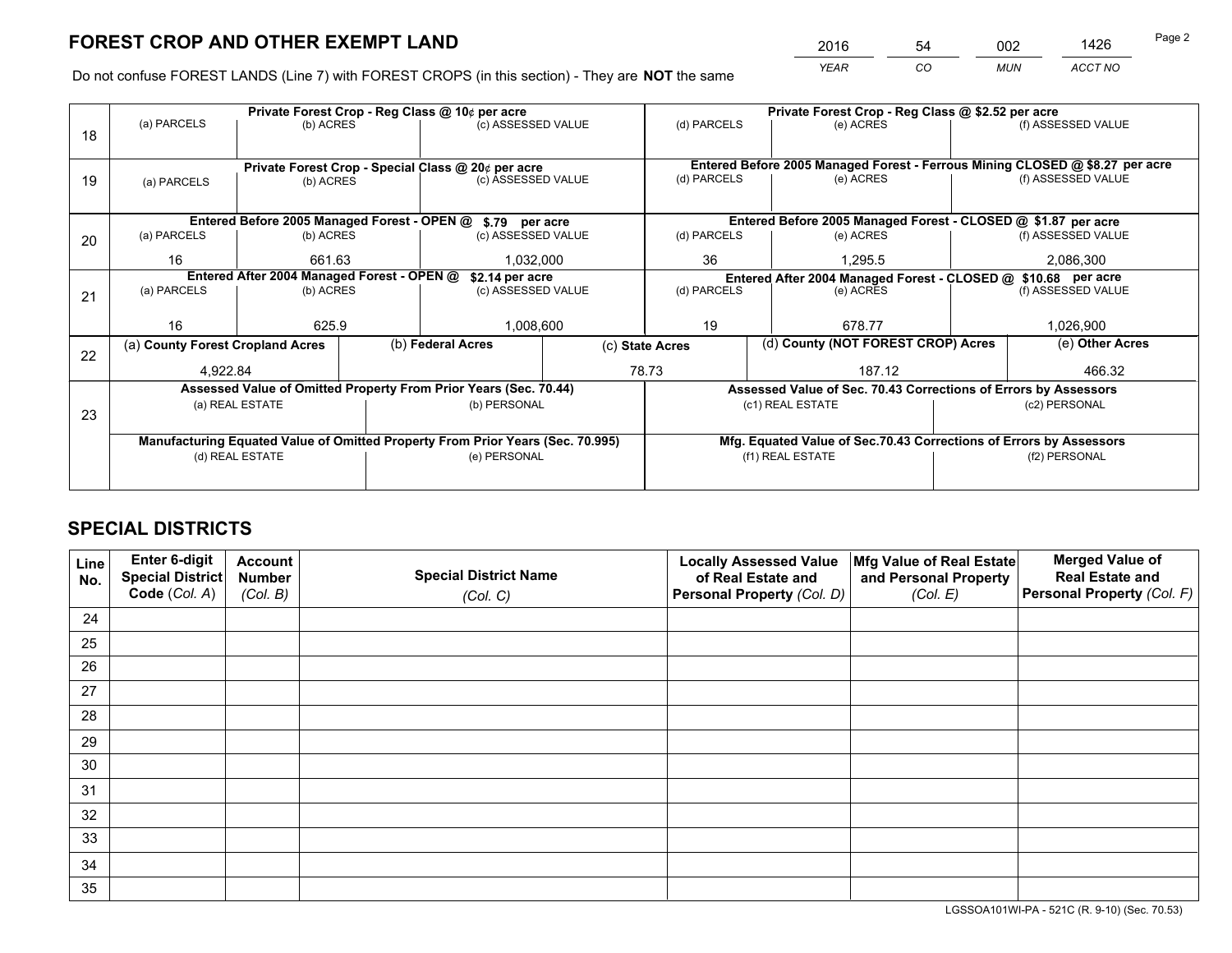|             |                                                          |                                             |                                                         | <b>YEAR</b>                                                                       | CO<br><b>MUN</b>                                              | ACCT NO                                                                        |
|-------------|----------------------------------------------------------|---------------------------------------------|---------------------------------------------------------|-----------------------------------------------------------------------------------|---------------------------------------------------------------|--------------------------------------------------------------------------------|
| Line<br>No. | Enter 6-digit<br><b>School District</b><br>Code (Col. A) | <b>Account</b><br><b>Number</b><br>(Col. B) | <b>School District Name</b><br>(Col. C)                 | <b>Locally Assessed Value</b><br>of Real Estate and<br>Personal Property (Col. D) | Mfg Value of Real Estate<br>and Personal Property<br>(Col. E) | <b>Merged Value of</b><br><b>Real Estate and</b><br>Personal Property (Col. F) |
|             | A. SCHOOL DISTRICTS (K-8 and K-12)                       |                                             |                                                         |                                                                                   |                                                               |                                                                                |
| 36          | 540735                                                   | 0323                                        | SCH D OF BRUCE                                          | 43,954,000                                                                        |                                                               | 43,954,000                                                                     |
| 37          |                                                          |                                             |                                                         |                                                                                   |                                                               |                                                                                |
| 38          |                                                          |                                             |                                                         |                                                                                   |                                                               |                                                                                |
| 39          |                                                          |                                             |                                                         |                                                                                   |                                                               |                                                                                |
| 40          |                                                          |                                             |                                                         |                                                                                   |                                                               |                                                                                |
| 41          |                                                          |                                             |                                                         |                                                                                   |                                                               |                                                                                |
| 42          |                                                          |                                             |                                                         |                                                                                   |                                                               |                                                                                |
| 43          |                                                          |                                             |                                                         |                                                                                   |                                                               |                                                                                |
| 44<br>45    |                                                          |                                             |                                                         |                                                                                   |                                                               |                                                                                |
| 46          |                                                          |                                             |                                                         |                                                                                   |                                                               |                                                                                |
| 47          |                                                          |                                             |                                                         |                                                                                   |                                                               |                                                                                |
| 48          |                                                          |                                             |                                                         |                                                                                   |                                                               |                                                                                |
| 49          |                                                          |                                             |                                                         |                                                                                   |                                                               |                                                                                |
| 50          |                                                          |                                             | TOTAL ASSESSED VALUE OF SCHOOL DISTRICTS (K-8 and K-12) | 43,954,000                                                                        |                                                               | 43,954,000                                                                     |
|             | B <sub>1</sub><br><b>UNION HIGH SCHOOL DISTRICTS</b>     |                                             |                                                         |                                                                                   |                                                               |                                                                                |
| 51          |                                                          |                                             |                                                         |                                                                                   |                                                               |                                                                                |
| 52          |                                                          |                                             |                                                         |                                                                                   |                                                               |                                                                                |
| 53          |                                                          |                                             |                                                         |                                                                                   |                                                               |                                                                                |
| 54          |                                                          |                                             |                                                         |                                                                                   |                                                               |                                                                                |
| 55          |                                                          |                                             | TOTAL ASSESSED VALUE OF UNION HIGH SCHOOLS              |                                                                                   |                                                               |                                                                                |
|             | C. TECHNICAL COLLEGE DISTRICTS                           |                                             |                                                         |                                                                                   |                                                               |                                                                                |
| 56          | 001700                                                   | 0016                                        | WISCONSIN INDIANHEAD TECH COLLEGE SHEL                  | 43,954,000                                                                        |                                                               | 43,954,000                                                                     |
| 57          |                                                          |                                             |                                                         |                                                                                   |                                                               |                                                                                |
| 58          |                                                          |                                             |                                                         |                                                                                   |                                                               |                                                                                |
| 59          |                                                          |                                             | TOTAL ASSESSED VALUE OF TECHNICAL COLLEGES              | 43,954,000                                                                        |                                                               | 43,954,000                                                                     |

54

002

## *I hereby certify, to the best of my knowledge and belief, this form is complete and correct.*

**SCHOOL DISTRICTS**

| Print name of preparer | Title                    |                | Date (MM / DD / CCYY) |
|------------------------|--------------------------|----------------|-----------------------|
|                        |                          |                |                       |
| Signature of preparer  | Contact Telephone Number | E-mail address |                       |
|                        | $\sim$                   |                |                       |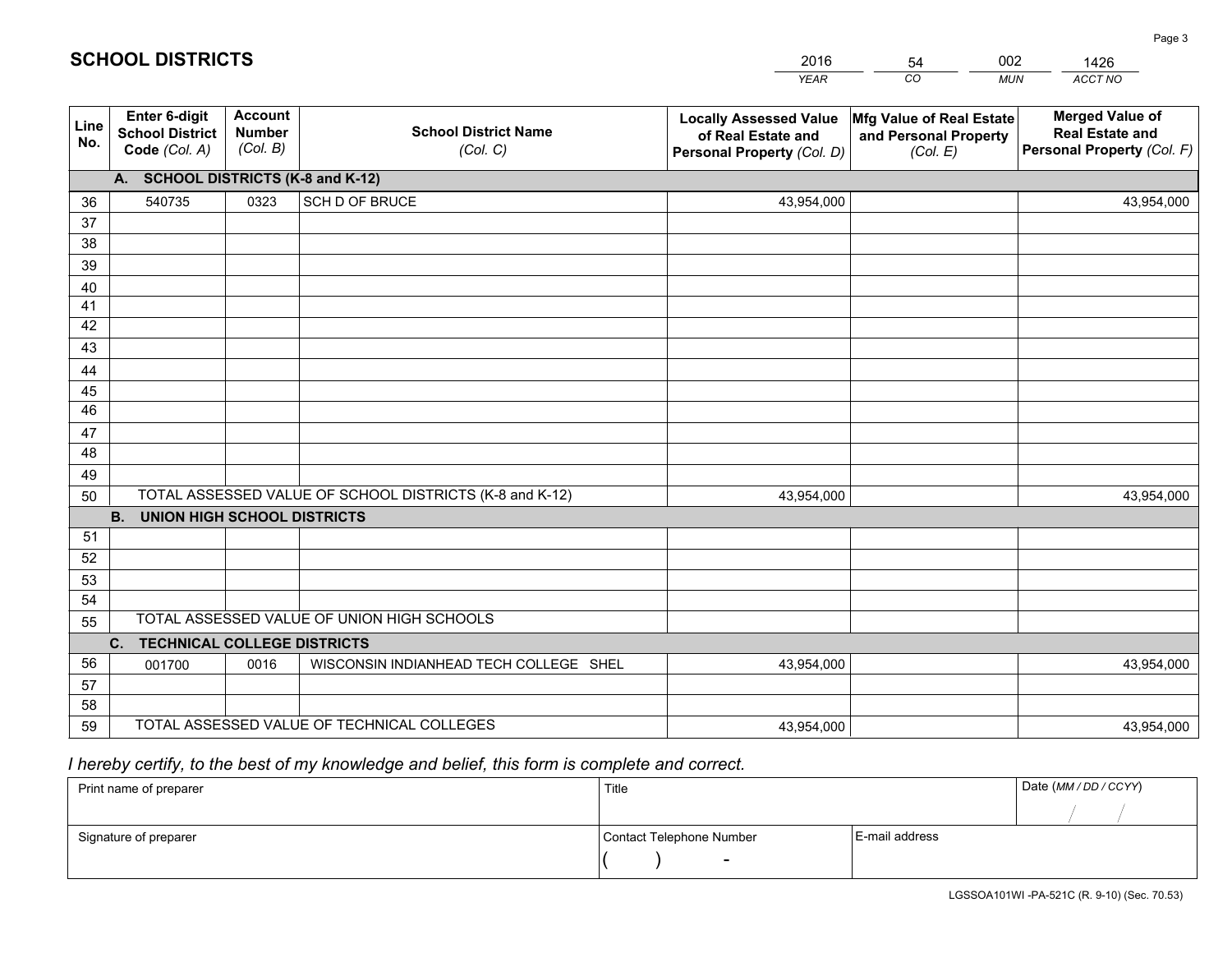#### **HIGHLIGHTS**

- 1. Complete the Statement of Assessment after the Board of Review. Reflect any changes made there.
- 2. Use black ink to complete.
- 3. Line 16 must equal Line 50, Col D.
- 4. Line 55 must equal the total of K-8 schools listed on lines 36-49. Do not include K-12 schools in this comparision.
- 5. Line 59, Col. D must equal Line 16.
- 6. Special District, School District and Technical College District values must include both real estate and personal property. Examples of Special districts are: town sanitary districts, public inland lake protection and rehabilitation districts, and metropolitan sewerage districts.
- 7. DO NOT INCLUDE Manufacturing property values.DOR will print these values on the final SOA.
- 8. Accuracy of this form is very important. The values reported directly affect the equalized value DOR calculates for school and special districts.

#### **Page 1:**

 If not prefilled, enter the tax year,county and municipal code,municipal type, municipal name and county name on the top of form.

Check the Amended box, if filing an amended / corrected SOA.

 Report the parcel count, acres and assessed value of taxable general property, total parcel count, (real and personal), total acres, and values from final figures set by the Board of Review.

- A. Real Estate land and improvements (buildings, etc.) is reported on lines 1 8, total line 9.
- B. Personal Property is reported on lines 11 14, Column D, total line 15.
- C. To complete this report, use the computer produced summary of the assessment roll that shows these amounts.
- D. Use whole numbers only.
- E. Add each line across and each column down to verify entries.

#### **Page 2:**

- A. Report Special Items (not subject to general property tax).
- 1. Private Forest Croplands and Managed Forest Lands are reported on lines 18,19, 20 and 21. Be sure to report assessed values **NOT** taxes.
- 2. You should have copies of the orders of entry, orders of withdrawal, etc., to update your assessment roll.
	- 3. Show hundredths of acres (e.g. 39.75).
- 4. Tax exempt lands are reported on line 22.
- 5. Omitted property and sec. 70.43, Wis. Stats., corrections of errors by assessor are reported on line 23. Report real estate and personal property separately. These should be for **prior years**, not something found on the current assessment roll after the board of review.
- B. Special District (Lines 24-35) Include the value of both real and personal property.

 The Department of Revenue (DOR) preprints much of the information regarding names and codes for schools, special districts,etc. If a district is not listed, enter the name and value only, DOR will enter the proper code.

### **Page 3 School Districts:**

Include the value of both real and personal property.

Report School District (regular, elementary, union high school, and technical college).

- 1. Regular (K-12) and Elementary (K-8) school values are reported on lines 36-49, total on line 50.
- 2. Union High School (UHS) (use only if elementary schools are listed on lines 36-49) are reported on lines 51-54. UHS total value (line 55) must equal to the total **elementary school** values reported on lines 36-49. Do notinclude K-12 schools in this comparison.
- 3. Technical College values are reported on lines 56-58, total on line 59.
- 4. Use the computer summary that shows these amounts to complete this report.

#### **This form is due the second Monday in June. File this report only after your Board of Review is complete.**

 *If you have questions: Return forms to:*

Fax number: (608) 264-6887 PO Box 8971

 Email: lgs@revenue.wi.gov Wisconsin Department of Revenue Call: (608) 261-5341 Local Government Services Section 6-97Madison WI 53708-8971

N5840 COUNTY HWY O<br>BRUCE, WI 54819 N5840 COUNTY HWY O TOWN OF ATLANTA JOAN LEER<br>TOWN OF ATLANTA BRUCE, WI 54819 JOAN LEER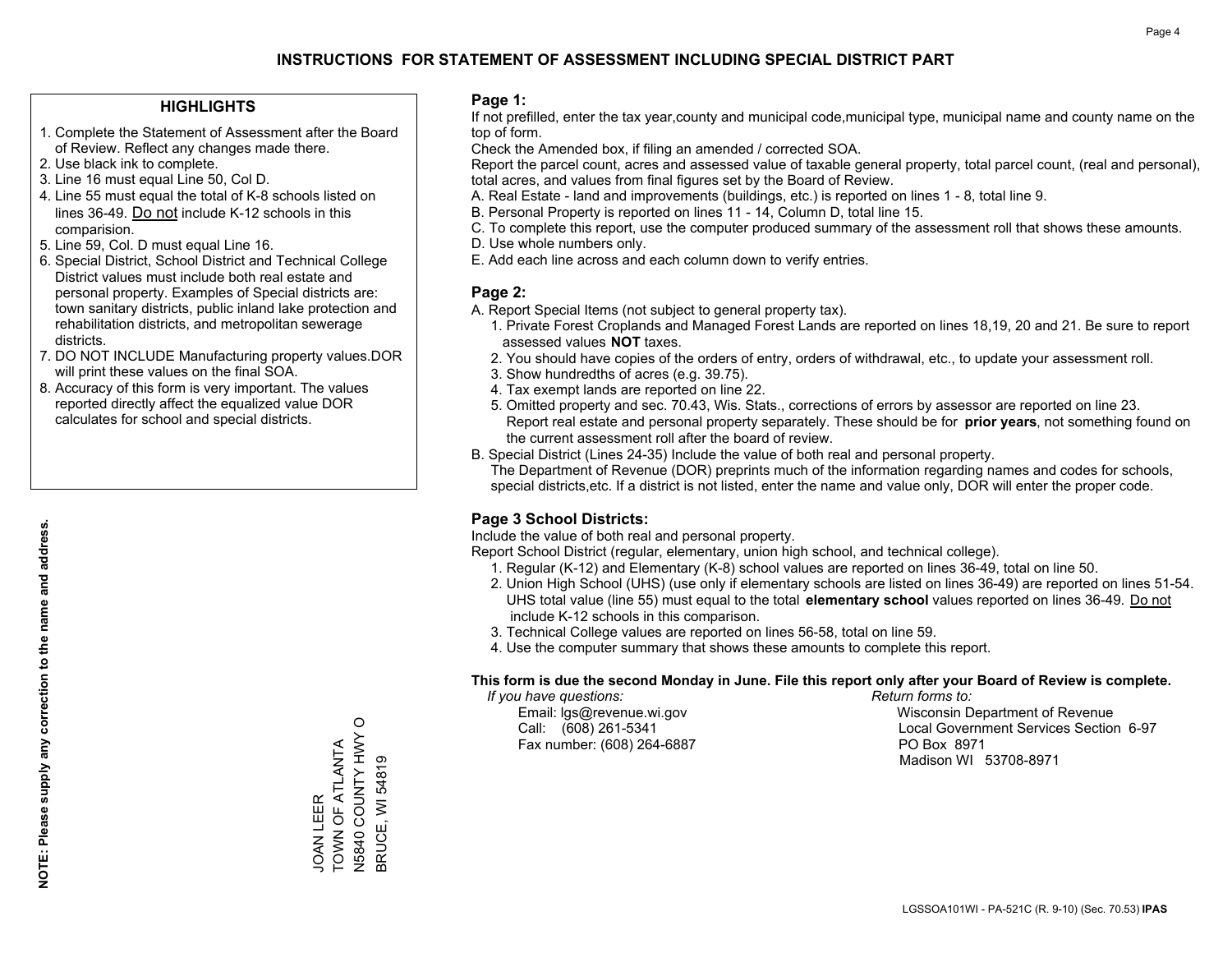**STATEMENT OF ASSESSMENT FOR 2016** 

|     | ∩∩4 | 1427    |
|-----|-----|---------|
| CO. | MUN | ACCT NO |

|                | <b>FOR</b><br><b>TOWN OF</b><br>Town - Village - City                                                                                                                                        | <b>OF</b><br><b>BIG BEND</b><br><b>Municipality Name</b> |              | <b>RUSK COUNTY</b><br><b>County Name</b>                            |                                |                                        | <b>WHEN COMPLETING THIS DOCUMENT</b><br>DO NOT WRITE OVER X's OR IN SHADED AREAS |
|----------------|----------------------------------------------------------------------------------------------------------------------------------------------------------------------------------------------|----------------------------------------------------------|--------------|---------------------------------------------------------------------|--------------------------------|----------------------------------------|----------------------------------------------------------------------------------|
| Line<br>No.    | <b>REAL ESTATE</b><br>(See Lines 18 - 22 for                                                                                                                                                 |                                                          | PARCEL COUNT | NO. OF ACRES<br><b>WHOLE</b><br>TOTAL LAND MPROVEMENTS NUMBERS ONLY | <b>VALUE OF</b><br><b>LAND</b> | <b>VALUE OF</b><br><b>IMPROVEMENTS</b> | <b>TOTAL VALUE OF LAND</b><br>AND IMPROVEMENTS                                   |
|                | other Real Estate)                                                                                                                                                                           | Col. A                                                   | Col. B       | Col. C                                                              | Col. D                         | Col. E                                 | Col. F                                                                           |
| $\mathbf 1$    | <b>RESIDENTIAL - Class 1</b>                                                                                                                                                                 | 773                                                      | 544          | 1,213                                                               | 47,641,900                     | 45,163,600                             | 92,805,500                                                                       |
| $\overline{2}$ | <b>COMMERCIAL - Class 2</b>                                                                                                                                                                  | 21                                                       | 18           | 41                                                                  | 1,363,100                      | 1,417,800                              | 2,780,900                                                                        |
| 3              | MANUFACTURING - Class 3                                                                                                                                                                      | $\Omega$                                                 | 0            | $\Omega$                                                            | 0                              | $\mathbf 0$                            | $\mathbf{0}$                                                                     |
| $\overline{4}$ | <b>AGRICULTURAL - Class 4</b>                                                                                                                                                                | 213                                                      |              | 5,035                                                               | 476,650                        |                                        | 476,650                                                                          |
| 5              | <b>UNDEVELOPED - Class 5</b>                                                                                                                                                                 | 248                                                      |              | 3,235                                                               | 745,700                        |                                        | 745,700                                                                          |
| 6              | AGRICULTURAL FOREST - Class 5m                                                                                                                                                               | 69                                                       |              | 1,195                                                               | 979,700                        |                                        | 979,700                                                                          |
| $\overline{7}$ | FOREST LANDS - Class 6                                                                                                                                                                       | 300                                                      |              | 6,477                                                               | 11,060,100                     |                                        | 11,060,100                                                                       |
| 8              | OTHER - Class 7                                                                                                                                                                              | 22                                                       | 21           | 58                                                                  | 179,800                        | 1,730,700                              | 1,910,500                                                                        |
| 9              | TOTAL - ALL COLUMNS                                                                                                                                                                          | 1,646                                                    | 583          | 17,254                                                              | 62,446,950                     | 48,312,100                             | 110,759,050                                                                      |
| 10             | NUMBER OF PERSONAL PROPERTY ACCOUNTS IN ROLL                                                                                                                                                 |                                                          |              | 47                                                                  | <b>LOCALLY ASSESSED</b>        | <b>MANUFACTURING</b>                   | <b>MERGED</b>                                                                    |
| 11             | BOATS AND OTHER WATERCRAFT NOT EXEMPT - Code 1                                                                                                                                               |                                                          |              |                                                                     | 1,600                          | $\mathbf{0}$                           | 1,600                                                                            |
| 12             | MACHINERY, TOOLS AND PATTERNS - Code 2                                                                                                                                                       |                                                          |              |                                                                     | 44,700                         | 0                                      | 44,700                                                                           |
| 13             | FURNITURE, FIXTURES AND EQUIPMENT - Code 3                                                                                                                                                   |                                                          |              |                                                                     | 13,500                         | 0                                      | 13,500                                                                           |
| 14             | ALL OTHER PERSONAL PROPERTY NOT EXEMPT - Codes 4A, 4B, 4C                                                                                                                                    |                                                          |              |                                                                     | 324,400                        | $\Omega$                               | 324,400                                                                          |
| 15             | TOTAL OF PERSONAL PROPERTY NOT EXEMPT (Total of Lines 11-14)<br>384,200<br>0                                                                                                                 |                                                          |              |                                                                     |                                |                                        | 384,200                                                                          |
| 16             | AGGREGATE ASSESSED VALUE OF ALL PROPERTY SUBJECT TO THE GENERAL PROPERTY TAX (Total of Lines 9F and 15F)<br>MUST EQUAL TOTAL VALUE OF THE SCHOOL DISTRICTS (K-12 PLUS K-8) - Line 50, Col. F |                                                          |              |                                                                     |                                |                                        | 111,143,250                                                                      |
| 17             | Name of Assessor<br>Telephone #<br><b>BOARD OF REVIEW</b><br>DATE OF FINAL ADJOURNMENT<br>(715) 723-0310<br>08/06/2016<br><b>GENEVIEVE MARTIN</b>                                            |                                                          |              |                                                                     |                                |                                        |                                                                                  |

REMARKS

The Assessment Ratio to be used in calculating the estimated Fair Market Value on tax bills for this tax district is 1.025165821

This ratio should be used to convert assessed values to "Calculate Equalized Values" in Step 1 of the Lottery and Gaming Credit Calculations.<br>This ratio should be used in the "Computation of Tax Equivalent" schedule of the Commission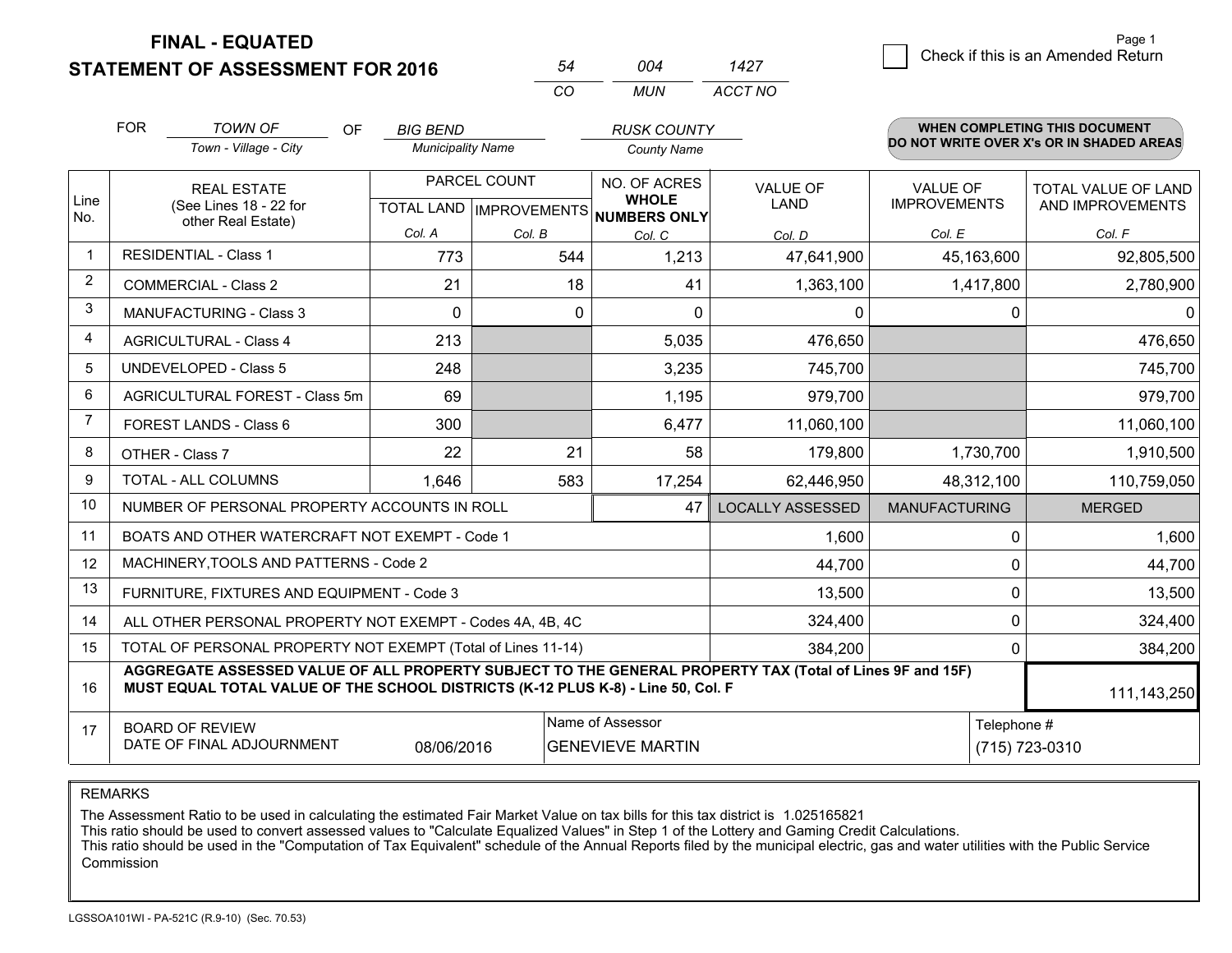*YEAR CO MUN ACCT NO* 2016 54 004 1427

Do not confuse FOREST LANDS (Line 7) with FOREST CROPS (in this section) - They are **NOT** the same

| Private Forest Crop - Reg Class @ 10¢ per acre |                            |                                                                                       |                                                  |                                                                 |                                                                                                                                                                                                                                                                                                                                                                                                                 | Private Forest Crop - Reg Class @ \$2.52 per acre   |                                                |                                                                                                                                                                                                                                              |  |
|------------------------------------------------|----------------------------|---------------------------------------------------------------------------------------|--------------------------------------------------|-----------------------------------------------------------------|-----------------------------------------------------------------------------------------------------------------------------------------------------------------------------------------------------------------------------------------------------------------------------------------------------------------------------------------------------------------------------------------------------------------|-----------------------------------------------------|------------------------------------------------|----------------------------------------------------------------------------------------------------------------------------------------------------------------------------------------------------------------------------------------------|--|
|                                                |                            |                                                                                       |                                                  |                                                                 | (d) PARCELS                                                                                                                                                                                                                                                                                                                                                                                                     | (e) ACRES                                           |                                                | (f) ASSESSED VALUE                                                                                                                                                                                                                           |  |
|                                                |                            |                                                                                       |                                                  |                                                                 |                                                                                                                                                                                                                                                                                                                                                                                                                 |                                                     |                                                |                                                                                                                                                                                                                                              |  |
|                                                |                            |                                                                                       |                                                  |                                                                 | Entered Before 2005 Managed Forest - Ferrous Mining CLOSED @ \$8.27 per acre                                                                                                                                                                                                                                                                                                                                    |                                                     |                                                |                                                                                                                                                                                                                                              |  |
| (a) PARCELS                                    |                            |                                                                                       |                                                  |                                                                 |                                                                                                                                                                                                                                                                                                                                                                                                                 | (e) ACRES                                           |                                                | (f) ASSESSED VALUE                                                                                                                                                                                                                           |  |
|                                                |                            |                                                                                       |                                                  |                                                                 |                                                                                                                                                                                                                                                                                                                                                                                                                 |                                                     |                                                |                                                                                                                                                                                                                                              |  |
|                                                |                            |                                                                                       |                                                  |                                                                 |                                                                                                                                                                                                                                                                                                                                                                                                                 |                                                     |                                                |                                                                                                                                                                                                                                              |  |
| (a) PARCELS                                    |                            |                                                                                       |                                                  |                                                                 | (d) PARCELS                                                                                                                                                                                                                                                                                                                                                                                                     | (e) ACRES                                           |                                                | (f) ASSESSED VALUE                                                                                                                                                                                                                           |  |
| 2                                              | 37                         |                                                                                       |                                                  |                                                                 | 28                                                                                                                                                                                                                                                                                                                                                                                                              | 787.37                                              |                                                | 1,292,800                                                                                                                                                                                                                                    |  |
|                                                |                            |                                                                                       |                                                  |                                                                 | Entered After 2004 Managed Forest - CLOSED @ \$10.68 per acre                                                                                                                                                                                                                                                                                                                                                   |                                                     |                                                |                                                                                                                                                                                                                                              |  |
|                                                |                            |                                                                                       | (c) ASSESSED VALUE                               |                                                                 |                                                                                                                                                                                                                                                                                                                                                                                                                 | (e) ACRES                                           |                                                | (f) ASSESSED VALUE                                                                                                                                                                                                                           |  |
|                                                |                            |                                                                                       |                                                  |                                                                 |                                                                                                                                                                                                                                                                                                                                                                                                                 |                                                     |                                                |                                                                                                                                                                                                                                              |  |
|                                                |                            |                                                                                       |                                                  |                                                                 |                                                                                                                                                                                                                                                                                                                                                                                                                 |                                                     | 1,291,200                                      |                                                                                                                                                                                                                                              |  |
|                                                |                            |                                                                                       |                                                  |                                                                 |                                                                                                                                                                                                                                                                                                                                                                                                                 |                                                     |                                                | (e) Other Acres                                                                                                                                                                                                                              |  |
|                                                |                            |                                                                                       |                                                  | 991                                                             |                                                                                                                                                                                                                                                                                                                                                                                                                 | 84.69                                               |                                                | 108.3                                                                                                                                                                                                                                        |  |
|                                                |                            |                                                                                       |                                                  |                                                                 |                                                                                                                                                                                                                                                                                                                                                                                                                 |                                                     |                                                |                                                                                                                                                                                                                                              |  |
|                                                |                            |                                                                                       |                                                  |                                                                 |                                                                                                                                                                                                                                                                                                                                                                                                                 |                                                     |                                                | (c2) PERSONAL                                                                                                                                                                                                                                |  |
|                                                |                            |                                                                                       |                                                  |                                                                 |                                                                                                                                                                                                                                                                                                                                                                                                                 |                                                     |                                                |                                                                                                                                                                                                                                              |  |
|                                                |                            |                                                                                       |                                                  |                                                                 |                                                                                                                                                                                                                                                                                                                                                                                                                 |                                                     |                                                |                                                                                                                                                                                                                                              |  |
|                                                |                            |                                                                                       |                                                  |                                                                 |                                                                                                                                                                                                                                                                                                                                                                                                                 |                                                     |                                                | (f2) PERSONAL                                                                                                                                                                                                                                |  |
|                                                |                            |                                                                                       |                                                  |                                                                 |                                                                                                                                                                                                                                                                                                                                                                                                                 |                                                     |                                                |                                                                                                                                                                                                                                              |  |
|                                                | (a) PARCELS<br>(a) PARCELS | 16<br>(a) County Forest Cropland Acres<br>1,320<br>(a) REAL ESTATE<br>(d) REAL ESTATE | (b) ACRES<br>(b) ACRES<br>(b) ACRES<br>(b) ACRES | Entered After 2004 Managed Forest - OPEN @<br>(b) Federal Acres | (c) ASSESSED VALUE<br>Private Forest Crop - Special Class @ 20¢ per acre<br>(c) ASSESSED VALUE<br>Entered Before 2005 Managed Forest - OPEN @ \$.79 per acre<br>(c) ASSESSED VALUE<br>48.200<br>\$2.14 per acre<br>26,300<br>Assessed Value of Omitted Property From Prior Years (Sec. 70.44)<br>(b) PERSONAL<br>Manufacturing Equated Value of Omitted Property From Prior Years (Sec. 70.995)<br>(e) PERSONAL | (d) PARCELS<br>(d) PARCELS<br>29<br>(c) State Acres | 766.02<br>(c1) REAL ESTATE<br>(f1) REAL ESTATE | Entered Before 2005 Managed Forest - CLOSED @ \$1.87 per acre<br>(d) County (NOT FOREST CROP) Acres<br>Assessed Value of Sec. 70.43 Corrections of Errors by Assessors<br>Mfg. Equated Value of Sec.70.43 Corrections of Errors by Assessors |  |

## **SPECIAL DISTRICTS**

| Line<br>No. | Enter 6-digit<br>Special District<br>Code (Col. A) | <b>Account</b><br><b>Number</b> | <b>Special District Name</b> | <b>Locally Assessed Value</b><br>of Real Estate and | Mfg Value of Real Estate<br>and Personal Property | <b>Merged Value of</b><br><b>Real Estate and</b><br>Personal Property (Col. F) |
|-------------|----------------------------------------------------|---------------------------------|------------------------------|-----------------------------------------------------|---------------------------------------------------|--------------------------------------------------------------------------------|
|             |                                                    | (Col. B)                        | (Col. C)                     | Personal Property (Col. D)                          | (Col. E)                                          |                                                                                |
| 24          |                                                    |                                 |                              |                                                     |                                                   |                                                                                |
| 25          |                                                    |                                 |                              |                                                     |                                                   |                                                                                |
| 26          |                                                    |                                 |                              |                                                     |                                                   |                                                                                |
| 27          |                                                    |                                 |                              |                                                     |                                                   |                                                                                |
| 28          |                                                    |                                 |                              |                                                     |                                                   |                                                                                |
| 29          |                                                    |                                 |                              |                                                     |                                                   |                                                                                |
| 30          |                                                    |                                 |                              |                                                     |                                                   |                                                                                |
| 31          |                                                    |                                 |                              |                                                     |                                                   |                                                                                |
| 32          |                                                    |                                 |                              |                                                     |                                                   |                                                                                |
| 33          |                                                    |                                 |                              |                                                     |                                                   |                                                                                |
| 34          |                                                    |                                 |                              |                                                     |                                                   |                                                                                |
| 35          |                                                    |                                 |                              |                                                     |                                                   |                                                                                |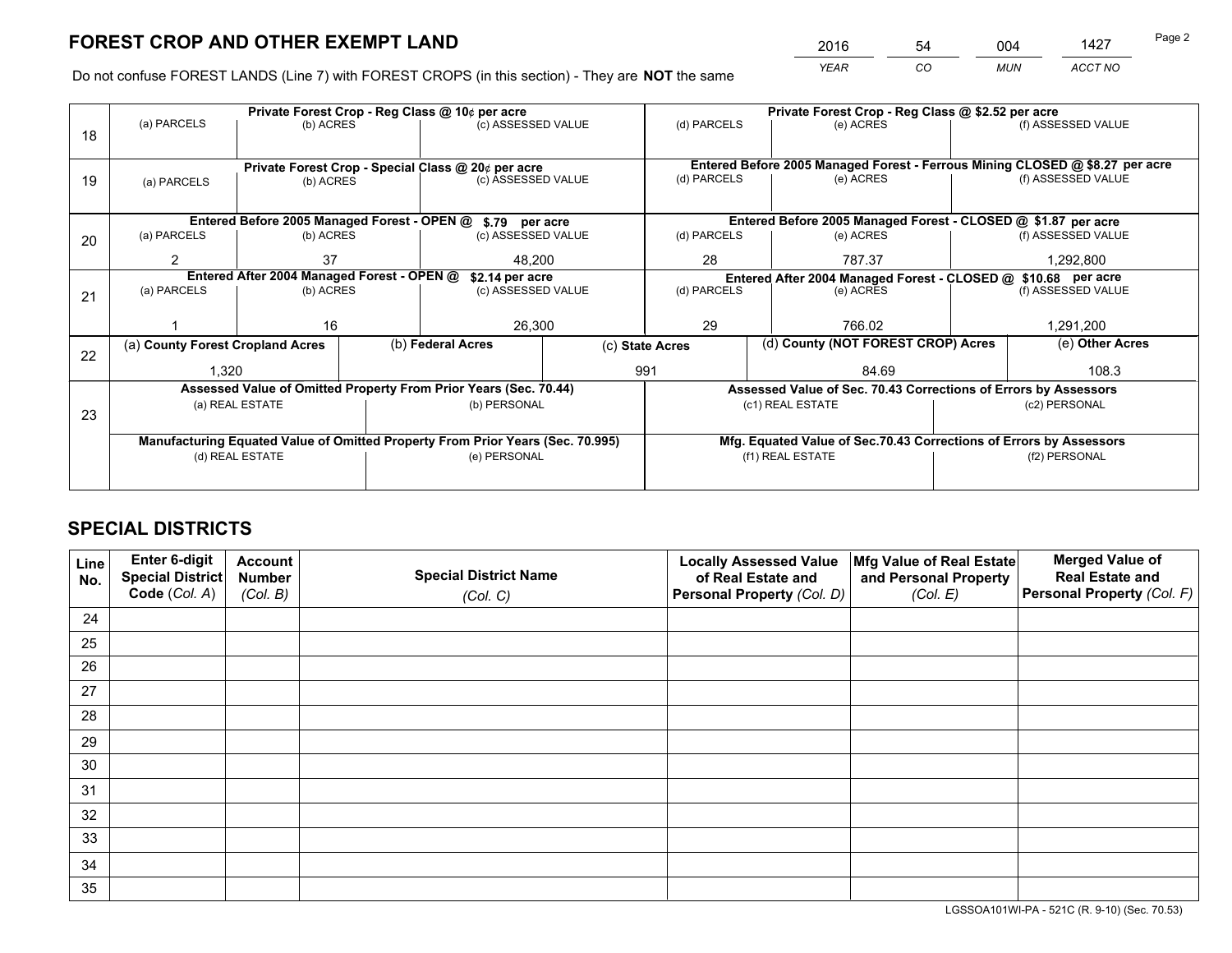|             |                                                          |                                             |                                                         | <b>YEAR</b>                                                                       | CO<br><b>MUN</b>                                              | ACCT NO                                                                        |
|-------------|----------------------------------------------------------|---------------------------------------------|---------------------------------------------------------|-----------------------------------------------------------------------------------|---------------------------------------------------------------|--------------------------------------------------------------------------------|
| Line<br>No. | Enter 6-digit<br><b>School District</b><br>Code (Col. A) | <b>Account</b><br><b>Number</b><br>(Col. B) | <b>School District Name</b><br>(Col. C)                 | <b>Locally Assessed Value</b><br>of Real Estate and<br>Personal Property (Col. D) | Mfg Value of Real Estate<br>and Personal Property<br>(Col. E) | <b>Merged Value of</b><br><b>Real Estate and</b><br>Personal Property (Col. F) |
|             | A. SCHOOL DISTRICTS (K-8 and K-12)                       |                                             |                                                         |                                                                                   |                                                               |                                                                                |
| 36          | 031080                                                   | 0024                                        | SCH D OF CHETEK-WEYERHAEUSER AREA                       | 74,937,650                                                                        |                                                               | 74,937,650                                                                     |
| 37          | 092891                                                   | 0057                                        | SCH D OF LAKE HOLCOMBE                                  | 70,050                                                                            |                                                               | 70,050                                                                         |
| 38          | 540735                                                   | 0323                                        | SCH D OF BRUCE                                          | 36,135,550                                                                        |                                                               | 36,135,550                                                                     |
| 39          |                                                          |                                             |                                                         |                                                                                   |                                                               |                                                                                |
| 40          |                                                          |                                             |                                                         |                                                                                   |                                                               |                                                                                |
| 41          |                                                          |                                             |                                                         |                                                                                   |                                                               |                                                                                |
| 42          |                                                          |                                             |                                                         |                                                                                   |                                                               |                                                                                |
| 43          |                                                          |                                             |                                                         |                                                                                   |                                                               |                                                                                |
| 44          |                                                          |                                             |                                                         |                                                                                   |                                                               |                                                                                |
| 45          |                                                          |                                             |                                                         |                                                                                   |                                                               |                                                                                |
| 46          |                                                          |                                             |                                                         |                                                                                   |                                                               |                                                                                |
| 47          |                                                          |                                             |                                                         |                                                                                   |                                                               |                                                                                |
| 48          |                                                          |                                             |                                                         |                                                                                   |                                                               |                                                                                |
| 49          |                                                          |                                             |                                                         |                                                                                   |                                                               |                                                                                |
| 50          | <b>B.</b><br><b>UNION HIGH SCHOOL DISTRICTS</b>          |                                             | TOTAL ASSESSED VALUE OF SCHOOL DISTRICTS (K-8 and K-12) | 111,143,250                                                                       |                                                               | 111,143,250                                                                    |
| 51          |                                                          |                                             |                                                         |                                                                                   |                                                               |                                                                                |
| 52          |                                                          |                                             |                                                         |                                                                                   |                                                               |                                                                                |
| 53          |                                                          |                                             |                                                         |                                                                                   |                                                               |                                                                                |
| 54          |                                                          |                                             |                                                         |                                                                                   |                                                               |                                                                                |
| 55          |                                                          |                                             | TOTAL ASSESSED VALUE OF UNION HIGH SCHOOLS              |                                                                                   |                                                               |                                                                                |
|             | C. TECHNICAL COLLEGE DISTRICTS                           |                                             |                                                         |                                                                                   |                                                               |                                                                                |
| 56          | 001700                                                   | 0016                                        | WISCONSIN INDIANHEAD TECH COLLEGE SHEL                  | 111,143,250                                                                       |                                                               | 111,143,250                                                                    |
| 57          |                                                          |                                             |                                                         |                                                                                   |                                                               |                                                                                |
| 58          |                                                          |                                             |                                                         |                                                                                   |                                                               |                                                                                |
| 59          |                                                          |                                             | TOTAL ASSESSED VALUE OF TECHNICAL COLLEGES              | 111,143,250                                                                       |                                                               | 111,143,250                                                                    |

54

004

 *I hereby certify, to the best of my knowledge and belief, this form is complete and correct.*

**SCHOOL DISTRICTS**

| Print name of preparer | Title                    |                | Date (MM / DD / CCYY) |
|------------------------|--------------------------|----------------|-----------------------|
|                        |                          |                |                       |
| Signature of preparer  | Contact Telephone Number | E-mail address |                       |
|                        |                          |                |                       |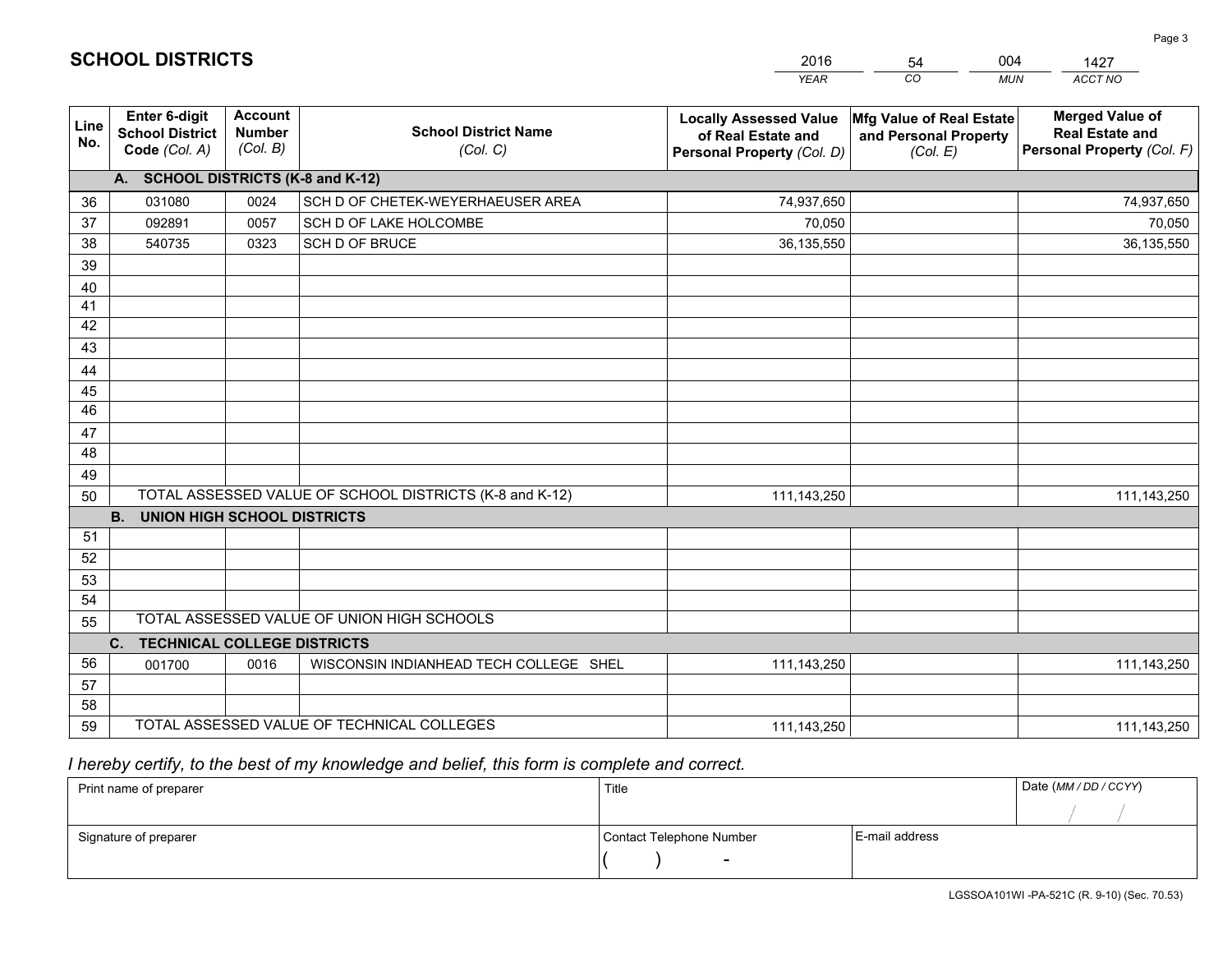#### **HIGHLIGHTS**

- 1. Complete the Statement of Assessment after the Board of Review. Reflect any changes made there.
- 2. Use black ink to complete.
- 3. Line 16 must equal Line 50, Col D.
- 4. Line 55 must equal the total of K-8 schools listed on lines 36-49. Do not include K-12 schools in this comparision.
- 5. Line 59, Col. D must equal Line 16.
- 6. Special District, School District and Technical College District values must include both real estate and personal property. Examples of Special districts are: town sanitary districts, public inland lake protection and rehabilitation districts, and metropolitan sewerage districts.
- 7. DO NOT INCLUDE Manufacturing property values.DOR will print these values on the final SOA.
- 8. Accuracy of this form is very important. The values reported directly affect the equalized value DOR calculates for school and special districts.

#### **Page 1:**

 If not prefilled, enter the tax year,county and municipal code,municipal type, municipal name and county name on the top of form.

Check the Amended box, if filing an amended / corrected SOA.

 Report the parcel count, acres and assessed value of taxable general property, total parcel count, (real and personal), total acres, and values from final figures set by the Board of Review.

- A. Real Estate land and improvements (buildings, etc.) is reported on lines 1 8, total line 9.
- B. Personal Property is reported on lines 11 14, Column D, total line 15.
- C. To complete this report, use the computer produced summary of the assessment roll that shows these amounts.
- D. Use whole numbers only.
- E. Add each line across and each column down to verify entries.

#### **Page 2:**

- A. Report Special Items (not subject to general property tax).
- 1. Private Forest Croplands and Managed Forest Lands are reported on lines 18,19, 20 and 21. Be sure to report assessed values **NOT** taxes.
- 2. You should have copies of the orders of entry, orders of withdrawal, etc., to update your assessment roll.
	- 3. Show hundredths of acres (e.g. 39.75).
- 4. Tax exempt lands are reported on line 22.
- 5. Omitted property and sec. 70.43, Wis. Stats., corrections of errors by assessor are reported on line 23. Report real estate and personal property separately. These should be for **prior years**, not something found on the current assessment roll after the board of review.
- B. Special District (Lines 24-35) Include the value of both real and personal property.
- The Department of Revenue (DOR) preprints much of the information regarding names and codes for schools, special districts,etc. If a district is not listed, enter the name and value only, DOR will enter the proper code.

### **Page 3 School Districts:**

Include the value of both real and personal property.

Report School District (regular, elementary, union high school, and technical college).

- 1. Regular (K-12) and Elementary (K-8) school values are reported on lines 36-49, total on line 50.
- 2. Union High School (UHS) (use only if elementary schools are listed on lines 36-49) are reported on lines 51-54. UHS total value (line 55) must equal to the total **elementary school** values reported on lines 36-49. Do notinclude K-12 schools in this comparison.
- 3. Technical College values are reported on lines 56-58, total on line 59.
- 4. Use the computer summary that shows these amounts to complete this report.

#### **This form is due the second Monday in June. File this report only after your Board of Review is complete.**

 *If you have questions: Return forms to:*

Fax number: (608) 264-6887 PO Box 8971

 Email: lgs@revenue.wi.gov Wisconsin Department of Revenue Call: (608) 261-5341 Local Government Services Section 6-97Madison WI 53708-8971

N372 EAU CLAIRE STREET<br>NEW AUBURN, WI 54757 - 8937 NEW AUBURN, WI 54757 - 8937 N372 EAU CLAIRE STREET TOWN OF BIG BEND SANDY RASSBACH<br>TOWN OF BIG BEND SANDY RASSBACH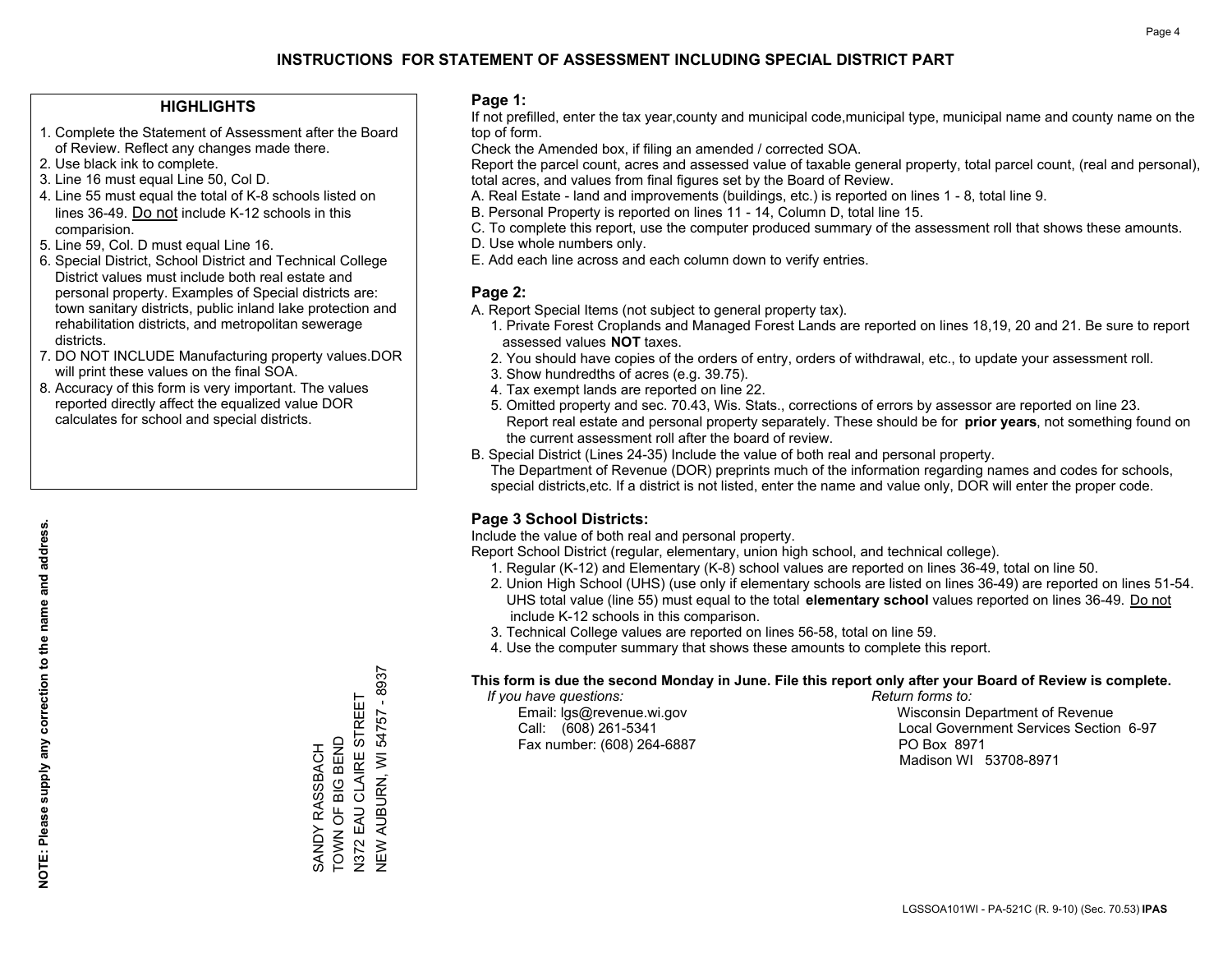**STATEMENT OF ASSESSMENT FOR 2016** 

|              | <b>FOR</b>                                                                           | <b>TOWN OF</b><br><b>OF</b>                                                                                                                                                                  | <b>BIG FALLS</b>         |                           | <b>RUSK COUNTY</b>                  |                         |                      | <b>WHEN COMPLETING THIS DOCUMENT</b>     |
|--------------|--------------------------------------------------------------------------------------|----------------------------------------------------------------------------------------------------------------------------------------------------------------------------------------------|--------------------------|---------------------------|-------------------------------------|-------------------------|----------------------|------------------------------------------|
|              |                                                                                      | Town - Village - City                                                                                                                                                                        | <b>Municipality Name</b> |                           | <b>County Name</b>                  |                         |                      | DO NOT WRITE OVER X's OR IN SHADED AREAS |
|              |                                                                                      | <b>REAL ESTATE</b>                                                                                                                                                                           |                          | PARCEL COUNT              | NO. OF ACRES                        | <b>VALUE OF</b>         | <b>VALUE OF</b>      | <b>TOTAL VALUE OF LAND</b>               |
| Line<br>No.  |                                                                                      | (See Lines 18 - 22 for<br>other Real Estate)                                                                                                                                                 |                          | TOTAL LAND   IMPROVEMENTS | <b>WHOLE</b><br><b>NUMBERS ONLY</b> | <b>LAND</b>             | <b>IMPROVEMENTS</b>  | AND IMPROVEMENTS                         |
|              |                                                                                      |                                                                                                                                                                                              | Col. A                   | Col. B                    | Col. C                              | Col. D                  | Col. E               | Col. F                                   |
| $\mathbf{1}$ |                                                                                      | <b>RESIDENTIAL - Class 1</b>                                                                                                                                                                 | 118                      |                           | 247<br>108                          | 614,200                 | 3,968,500            | 4,582,700                                |
| 2            |                                                                                      | <b>COMMERCIAL - Class 2</b>                                                                                                                                                                  |                          |                           | 5                                   | 80,000                  | 161,300              | 241,300                                  |
| 3            |                                                                                      | <b>MANUFACTURING - Class 3</b>                                                                                                                                                               | 0                        |                           | 0<br>0                              | 0                       | 0                    | $\Omega$                                 |
| 4            |                                                                                      | <b>AGRICULTURAL - Class 4</b>                                                                                                                                                                | 119                      |                           | 3,359                               | 263,050                 |                      | 263,050                                  |
| 5            |                                                                                      | <b>UNDEVELOPED - Class 5</b>                                                                                                                                                                 | 111                      |                           | 1,306                               | 422,900                 |                      | 422,900                                  |
| 6            | AGRICULTURAL FOREST - Class 5m                                                       |                                                                                                                                                                                              | 34                       |                           | 797                                 | 409,300                 |                      | 409,300                                  |
| 7            |                                                                                      | FOREST LANDS - Class 6                                                                                                                                                                       | 240                      |                           | 4,677                               | 5,152,700               |                      | 5,152,700                                |
| 8            |                                                                                      | OTHER - Class 7                                                                                                                                                                              | 18                       |                           | 21<br>18                            | 48,600                  | 737,900              | 786,500                                  |
| 9            |                                                                                      | TOTAL - ALL COLUMNS                                                                                                                                                                          | 641                      |                           | 10,412<br>127                       | 6,990,750               | 4,867,700            | 11,858,450                               |
| 10           |                                                                                      | NUMBER OF PERSONAL PROPERTY ACCOUNTS IN ROLL                                                                                                                                                 |                          |                           | 29                                  | <b>LOCALLY ASSESSED</b> | <b>MANUFACTURING</b> | <b>MERGED</b>                            |
| 11           |                                                                                      | BOATS AND OTHER WATERCRAFT NOT EXEMPT - Code 1                                                                                                                                               |                          |                           |                                     | 1,400                   | $\Omega$             | 1,400                                    |
| 12           |                                                                                      | MACHINERY, TOOLS AND PATTERNS - Code 2                                                                                                                                                       |                          |                           |                                     | 0                       | 0                    | $\Omega$                                 |
| 13           |                                                                                      | FURNITURE, FIXTURES AND EQUIPMENT - Code 3                                                                                                                                                   |                          |                           |                                     | 7,700                   | 0                    | 7,700                                    |
| 14           |                                                                                      | ALL OTHER PERSONAL PROPERTY NOT EXEMPT - Codes 4A, 4B, 4C                                                                                                                                    |                          |                           |                                     | 429,500                 | 0                    | 429,500                                  |
| 15           |                                                                                      | TOTAL OF PERSONAL PROPERTY NOT EXEMPT (Total of Lines 11-14)                                                                                                                                 |                          |                           |                                     | 438,600                 | 0                    | 438,600                                  |
| 16           |                                                                                      | AGGREGATE ASSESSED VALUE OF ALL PROPERTY SUBJECT TO THE GENERAL PROPERTY TAX (Total of Lines 9F and 15F)<br>MUST EQUAL TOTAL VALUE OF THE SCHOOL DISTRICTS (K-12 PLUS K-8) - Line 50, Col. F |                          |                           |                                     |                         |                      | 12,297,050                               |
| 17           |                                                                                      | <b>BOARD OF REVIEW</b>                                                                                                                                                                       |                          |                           | Name of Assessor                    |                         | Telephone #          |                                          |
|              | DATE OF FINAL ADJOURNMENT<br>(715) 723-0310<br>05/09/2016<br><b>GENEVIEVE MARTIN</b> |                                                                                                                                                                                              |                          |                           |                                     |                         |                      |                                          |

*CO*

*MUN*

*ACCT NO1428*

*<sup>54</sup> <sup>006</sup>*

REMARKS

The Assessment Ratio to be used in calculating the estimated Fair Market Value on tax bills for this tax district is .953984422<br>This ratio should be used to convert assessed values to "Calculate Equalized Values" in Step 1 Commission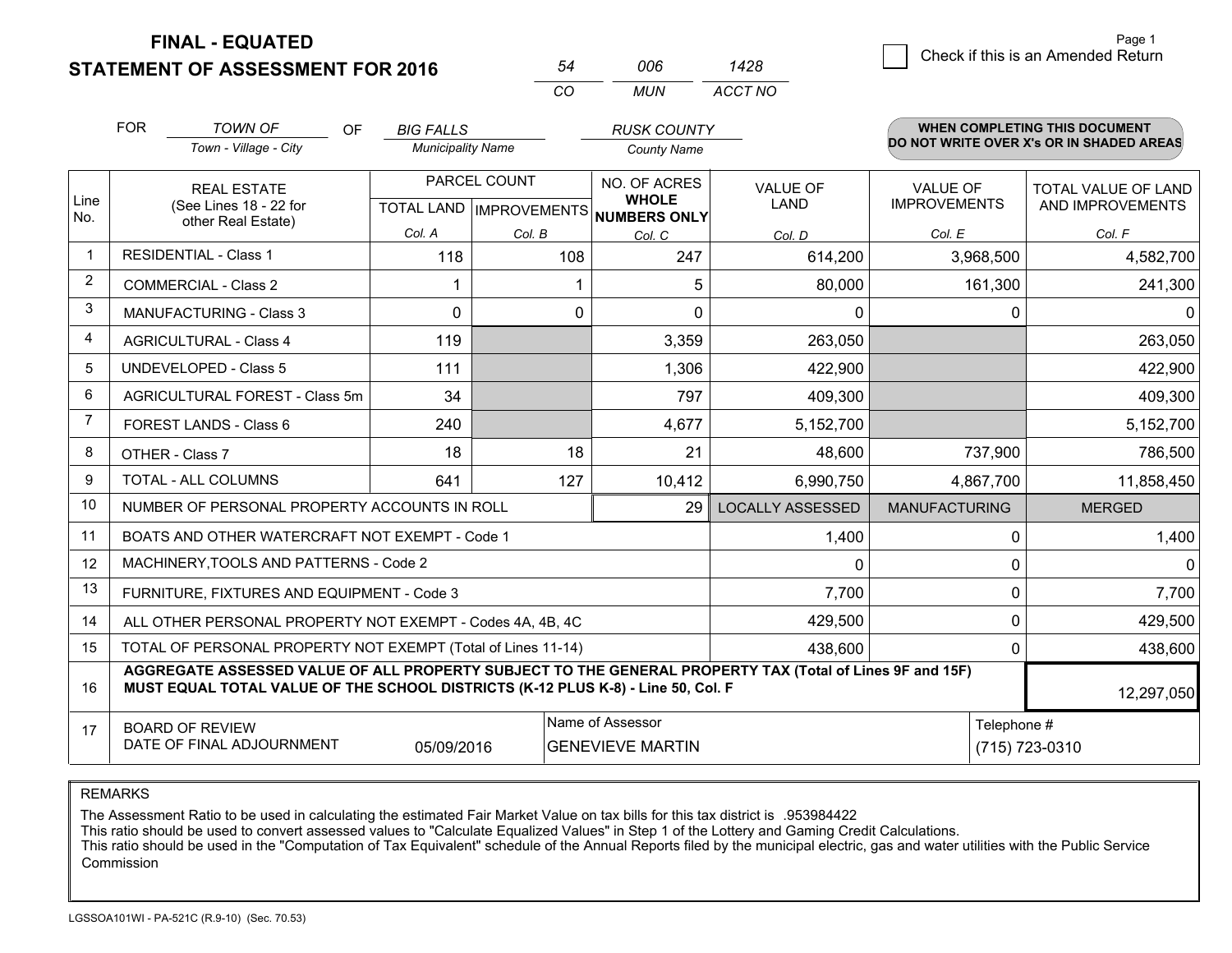*YEAR CO MUN ACCT NO* <sup>2016</sup> <sup>54</sup> <sup>006</sup> <sup>1428</sup>

Do not confuse FOREST LANDS (Line 7) with FOREST CROPS (in this section) - They are **NOT** the same

|    |                                                               |                                             |  | Private Forest Crop - Reg Class @ 10¢ per acre                                 |                 |                | Private Forest Crop - Reg Class @ \$2.52 per acre                            |                                    |                    |  |
|----|---------------------------------------------------------------|---------------------------------------------|--|--------------------------------------------------------------------------------|-----------------|----------------|------------------------------------------------------------------------------|------------------------------------|--------------------|--|
| 18 | (a) PARCELS                                                   | (b) ACRES                                   |  | (c) ASSESSED VALUE                                                             |                 | (d) PARCELS    | (e) ACRES                                                                    |                                    | (f) ASSESSED VALUE |  |
|    |                                                               |                                             |  |                                                                                |                 | 22             | 879                                                                          |                                    | 763,000            |  |
|    |                                                               |                                             |  | Private Forest Crop - Special Class @ 20¢ per acre                             |                 |                | Entered Before 2005 Managed Forest - Ferrous Mining CLOSED @ \$8.27 per acre |                                    |                    |  |
| 19 | (a) PARCELS                                                   | (b) ACRES                                   |  | (c) ASSESSED VALUE                                                             |                 | (d) PARCELS    | (e) ACRES                                                                    |                                    | (f) ASSESSED VALUE |  |
|    |                                                               |                                             |  |                                                                                |                 |                |                                                                              |                                    |                    |  |
|    |                                                               | Entered Before 2005 Managed Forest - OPEN @ |  | \$.79 per acre                                                                 |                 |                | Entered Before 2005 Managed Forest - CLOSED @ \$1.87 per acre                |                                    |                    |  |
| 20 | (a) PARCELS                                                   | (b) ACRES                                   |  | (c) ASSESSED VALUE                                                             |                 | (d) PARCELS    | (e) ACRES                                                                    |                                    | (f) ASSESSED VALUE |  |
|    | 106                                                           | 4.138.66                                    |  | 3,853,700                                                                      |                 | 46<br>1.819.74 |                                                                              |                                    | 1,554,400          |  |
|    | Entered After 2004 Managed Forest - OPEN @<br>\$2.14 per acre |                                             |  |                                                                                |                 |                | Entered After 2004 Managed Forest - CLOSED @ \$10.68 per acre                |                                    |                    |  |
| 21 | (a) PARCELS                                                   | (b) ACRES                                   |  | (c) ASSESSED VALUE                                                             | (d) PARCELS     |                | (e) ACRES                                                                    |                                    | (f) ASSESSED VALUE |  |
|    |                                                               |                                             |  |                                                                                |                 |                |                                                                              |                                    |                    |  |
|    | 36                                                            | 1,313.88                                    |  | 1,413,800                                                                      | 47              |                | 1,708.82                                                                     |                                    | 1,738,800          |  |
| 22 | (a) County Forest Cropland Acres                              |                                             |  | (b) Federal Acres                                                              | (c) State Acres |                |                                                                              | (d) County (NOT FOREST CROP) Acres |                    |  |
|    |                                                               |                                             |  |                                                                                |                 | 1,808.81       | 10.2                                                                         |                                    | 734.15             |  |
|    |                                                               |                                             |  | Assessed Value of Omitted Property From Prior Years (Sec. 70.44)               |                 |                | Assessed Value of Sec. 70.43 Corrections of Errors by Assessors              |                                    |                    |  |
|    |                                                               | (a) REAL ESTATE                             |  | (b) PERSONAL                                                                   |                 |                | (c1) REAL ESTATE                                                             |                                    | (c2) PERSONAL      |  |
| 23 |                                                               |                                             |  |                                                                                |                 |                |                                                                              |                                    |                    |  |
|    |                                                               |                                             |  | Manufacturing Equated Value of Omitted Property From Prior Years (Sec. 70.995) |                 |                | Mfg. Equated Value of Sec.70.43 Corrections of Errors by Assessors           |                                    |                    |  |
|    | (d) REAL ESTATE                                               |                                             |  | (e) PERSONAL                                                                   |                 |                | (f1) REAL ESTATE                                                             |                                    | (f2) PERSONAL      |  |
|    |                                                               |                                             |  |                                                                                |                 |                |                                                                              |                                    |                    |  |

## **SPECIAL DISTRICTS**

| Line<br>No. | Enter 6-digit<br><b>Special District</b> | <b>Account</b><br><b>Number</b> | <b>Special District Name</b> | <b>Locally Assessed Value</b><br>of Real Estate and | Mfg Value of Real Estate<br>and Personal Property | <b>Merged Value of</b><br><b>Real Estate and</b> |
|-------------|------------------------------------------|---------------------------------|------------------------------|-----------------------------------------------------|---------------------------------------------------|--------------------------------------------------|
|             | Code (Col. A)                            | (Col. B)                        | (Col. C)                     | Personal Property (Col. D)                          | (Col. E)                                          | Personal Property (Col. F)                       |
| 24          |                                          |                                 |                              |                                                     |                                                   |                                                  |
| 25          |                                          |                                 |                              |                                                     |                                                   |                                                  |
| 26          |                                          |                                 |                              |                                                     |                                                   |                                                  |
| 27          |                                          |                                 |                              |                                                     |                                                   |                                                  |
| 28          |                                          |                                 |                              |                                                     |                                                   |                                                  |
| 29          |                                          |                                 |                              |                                                     |                                                   |                                                  |
| 30          |                                          |                                 |                              |                                                     |                                                   |                                                  |
| 31          |                                          |                                 |                              |                                                     |                                                   |                                                  |
| 32          |                                          |                                 |                              |                                                     |                                                   |                                                  |
| 33          |                                          |                                 |                              |                                                     |                                                   |                                                  |
| 34          |                                          |                                 |                              |                                                     |                                                   |                                                  |
| 35          |                                          |                                 |                              |                                                     |                                                   |                                                  |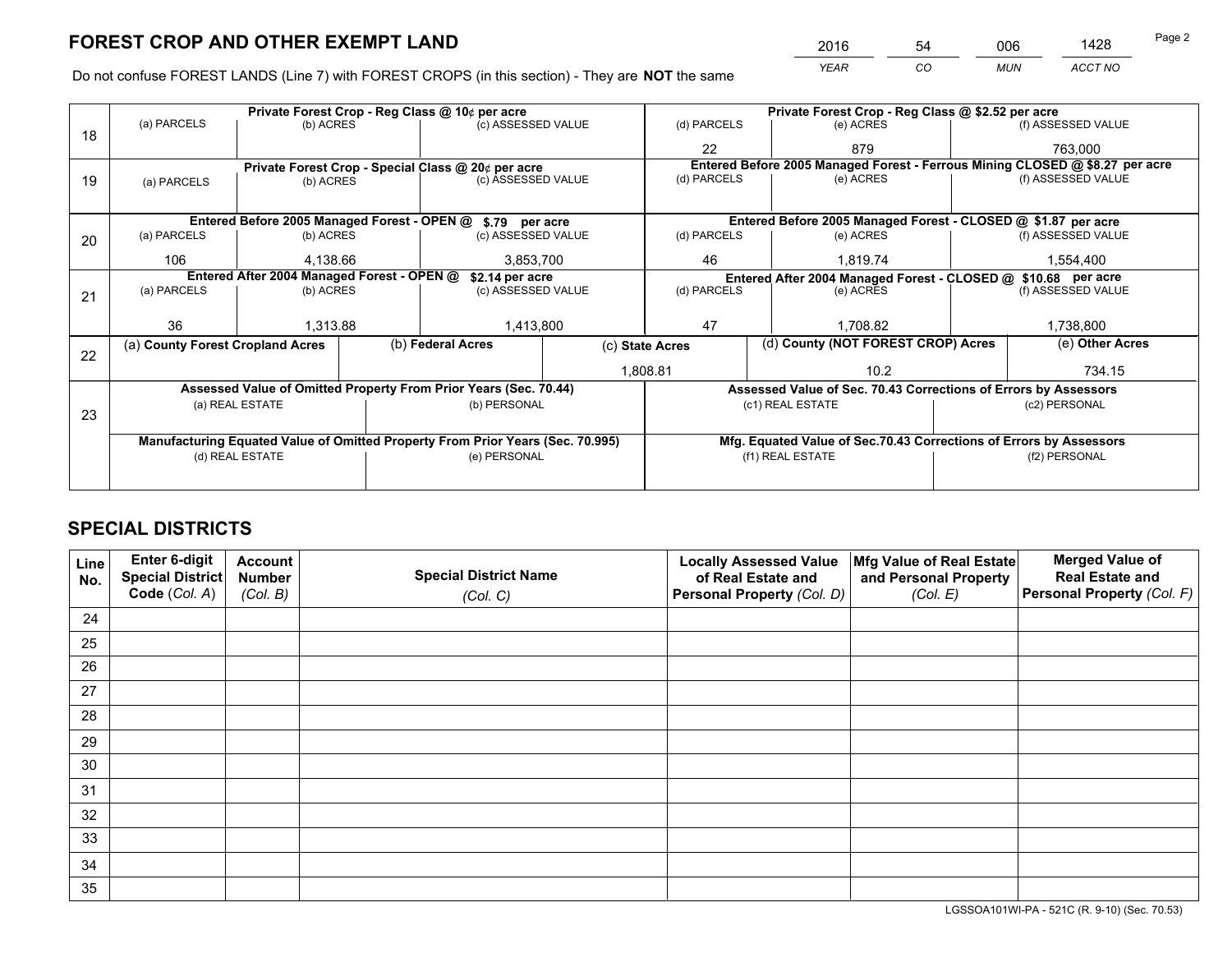|             |                                                          |                                             |                                                         | <b>YEAR</b>                                                                       | CO<br><b>MUN</b>                                              | ACCT NO                                                                        |
|-------------|----------------------------------------------------------|---------------------------------------------|---------------------------------------------------------|-----------------------------------------------------------------------------------|---------------------------------------------------------------|--------------------------------------------------------------------------------|
| Line<br>No. | Enter 6-digit<br><b>School District</b><br>Code (Col. A) | <b>Account</b><br><b>Number</b><br>(Col. B) | <b>School District Name</b><br>(Col. C)                 | <b>Locally Assessed Value</b><br>of Real Estate and<br>Personal Property (Col. D) | Mfg Value of Real Estate<br>and Personal Property<br>(Col. E) | <b>Merged Value of</b><br><b>Real Estate and</b><br>Personal Property (Col. F) |
|             | A. SCHOOL DISTRICTS (K-8 and K-12)                       |                                             |                                                         |                                                                                   |                                                               |                                                                                |
| 36          | 545757                                                   | 0325                                        | SCH D OF FLAMBEAU                                       | 12,297,050                                                                        |                                                               | 12,297,050                                                                     |
| 37          |                                                          |                                             |                                                         |                                                                                   |                                                               |                                                                                |
| 38          |                                                          |                                             |                                                         |                                                                                   |                                                               |                                                                                |
| 39          |                                                          |                                             |                                                         |                                                                                   |                                                               |                                                                                |
| 40          |                                                          |                                             |                                                         |                                                                                   |                                                               |                                                                                |
| 41          |                                                          |                                             |                                                         |                                                                                   |                                                               |                                                                                |
| 42<br>43    |                                                          |                                             |                                                         |                                                                                   |                                                               |                                                                                |
|             |                                                          |                                             |                                                         |                                                                                   |                                                               |                                                                                |
| 44<br>45    |                                                          |                                             |                                                         |                                                                                   |                                                               |                                                                                |
| 46          |                                                          |                                             |                                                         |                                                                                   |                                                               |                                                                                |
| 47          |                                                          |                                             |                                                         |                                                                                   |                                                               |                                                                                |
| 48          |                                                          |                                             |                                                         |                                                                                   |                                                               |                                                                                |
| 49          |                                                          |                                             |                                                         |                                                                                   |                                                               |                                                                                |
| 50          |                                                          |                                             | TOTAL ASSESSED VALUE OF SCHOOL DISTRICTS (K-8 and K-12) | 12,297,050                                                                        |                                                               | 12,297,050                                                                     |
|             | <b>B.</b><br><b>UNION HIGH SCHOOL DISTRICTS</b>          |                                             |                                                         |                                                                                   |                                                               |                                                                                |
| 51          |                                                          |                                             |                                                         |                                                                                   |                                                               |                                                                                |
| 52          |                                                          |                                             |                                                         |                                                                                   |                                                               |                                                                                |
| 53          |                                                          |                                             |                                                         |                                                                                   |                                                               |                                                                                |
| 54          |                                                          |                                             |                                                         |                                                                                   |                                                               |                                                                                |
| 55          |                                                          |                                             | TOTAL ASSESSED VALUE OF UNION HIGH SCHOOLS              |                                                                                   |                                                               |                                                                                |
|             | C.<br><b>TECHNICAL COLLEGE DISTRICTS</b>                 |                                             |                                                         |                                                                                   |                                                               |                                                                                |
| 56<br>57    | 001700                                                   | 0016                                        | WISCONSIN INDIANHEAD TECH COLLEGE SHEL                  | 12,297,050                                                                        |                                                               | 12,297,050                                                                     |
| 58          |                                                          |                                             |                                                         |                                                                                   |                                                               |                                                                                |
| 59          |                                                          |                                             | TOTAL ASSESSED VALUE OF TECHNICAL COLLEGES              |                                                                                   |                                                               |                                                                                |
|             |                                                          |                                             |                                                         | 12,297,050                                                                        |                                                               | 12,297,050                                                                     |

54

006

 *I hereby certify, to the best of my knowledge and belief, this form is complete and correct.*

**SCHOOL DISTRICTS**

| Print name of preparer | Title                    |                | Date (MM / DD / CCYY) |
|------------------------|--------------------------|----------------|-----------------------|
|                        |                          |                |                       |
| Signature of preparer  | Contact Telephone Number | E-mail address |                       |
|                        | $\sim$                   |                |                       |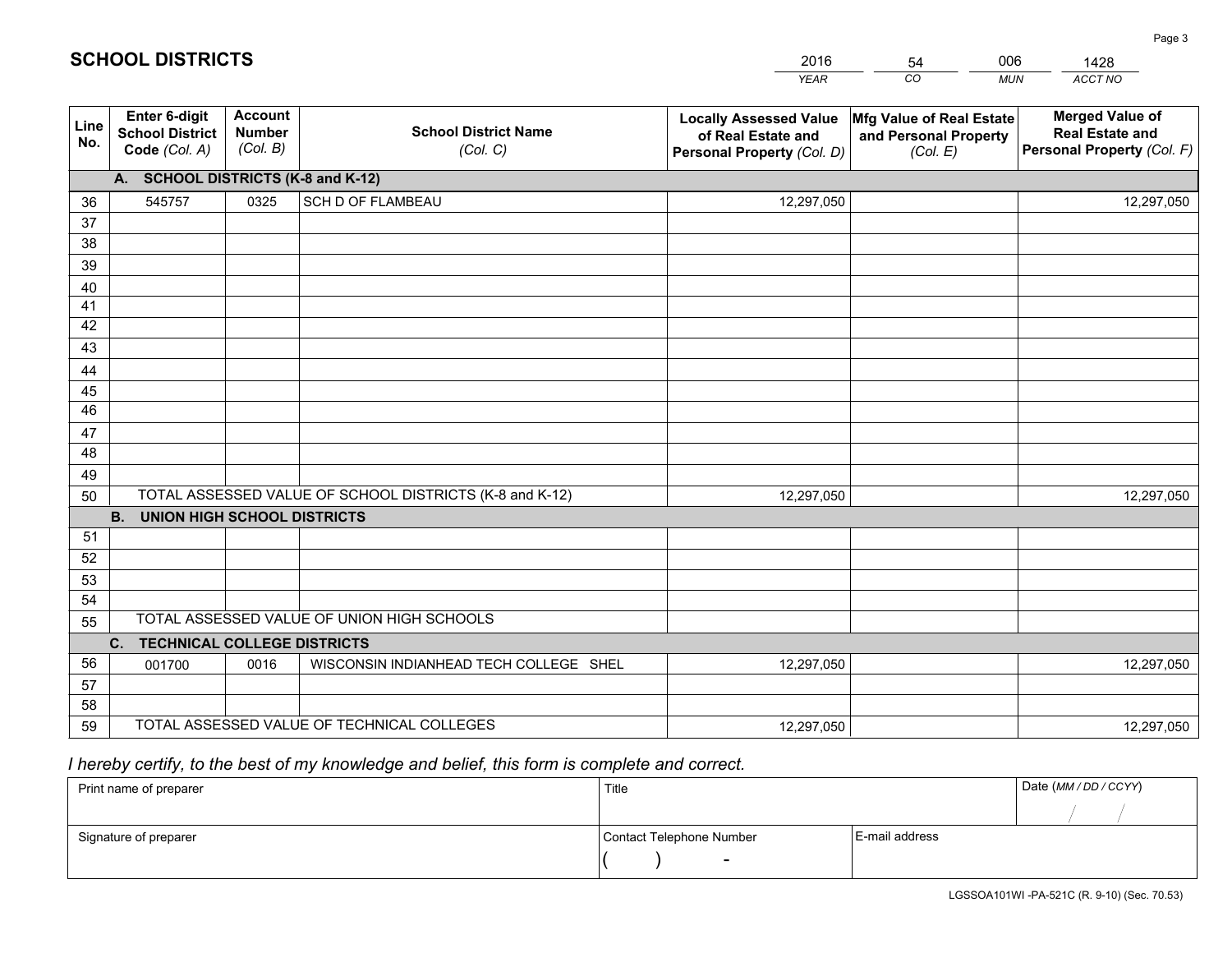#### **HIGHLIGHTS**

- 1. Complete the Statement of Assessment after the Board of Review. Reflect any changes made there.
- 2. Use black ink to complete.
- 3. Line 16 must equal Line 50, Col D.
- 4. Line 55 must equal the total of K-8 schools listed on lines 36-49. Do not include K-12 schools in this comparision.
- 5. Line 59, Col. D must equal Line 16.
- 6. Special District, School District and Technical College District values must include both real estate and personal property. Examples of Special districts are: town sanitary districts, public inland lake protection and rehabilitation districts, and metropolitan sewerage districts.
- 7. DO NOT INCLUDE Manufacturing property values.DOR will print these values on the final SOA.
- 8. Accuracy of this form is very important. The values reported directly affect the equalized value DOR calculates for school and special districts.

#### **Page 1:**

 If not prefilled, enter the tax year,county and municipal code,municipal type, municipal name and county name on the top of form.

Check the Amended box, if filing an amended / corrected SOA.

 Report the parcel count, acres and assessed value of taxable general property, total parcel count, (real and personal), total acres, and values from final figures set by the Board of Review.

- A. Real Estate land and improvements (buildings, etc.) is reported on lines 1 8, total line 9.
- B. Personal Property is reported on lines 11 14, Column D, total line 15.
- C. To complete this report, use the computer produced summary of the assessment roll that shows these amounts.
- D. Use whole numbers only.
- E. Add each line across and each column down to verify entries.

#### **Page 2:**

- A. Report Special Items (not subject to general property tax).
- 1. Private Forest Croplands and Managed Forest Lands are reported on lines 18,19, 20 and 21. Be sure to report assessed values **NOT** taxes.
- 2. You should have copies of the orders of entry, orders of withdrawal, etc., to update your assessment roll.
	- 3. Show hundredths of acres (e.g. 39.75).
- 4. Tax exempt lands are reported on line 22.
- 5. Omitted property and sec. 70.43, Wis. Stats., corrections of errors by assessor are reported on line 23. Report real estate and personal property separately. These should be for **prior years**, not something found on the current assessment roll after the board of review.
- B. Special District (Lines 24-35) Include the value of both real and personal property.

 The Department of Revenue (DOR) preprints much of the information regarding names and codes for schools, special districts,etc. If a district is not listed, enter the name and value only, DOR will enter the proper code.

### **Page 3 School Districts:**

Include the value of both real and personal property.

Report School District (regular, elementary, union high school, and technical college).

- 1. Regular (K-12) and Elementary (K-8) school values are reported on lines 36-49, total on line 50.
- 2. Union High School (UHS) (use only if elementary schools are listed on lines 36-49) are reported on lines 51-54. UHS total value (line 55) must equal to the total **elementary school** values reported on lines 36-49. Do notinclude K-12 schools in this comparison.
- 3. Technical College values are reported on lines 56-58, total on line 59.
- 4. Use the computer summary that shows these amounts to complete this report.

#### **This form is due the second Monday in June. File this report only after your Board of Review is complete.**

 *If you have questions: Return forms to:*

Fax number: (608) 264-6887 PO Box 8971

 Email: lgs@revenue.wi.gov Wisconsin Department of Revenue Call: (608) 261-5341 Local Government Services Section 6-97Madison WI 53708-8971

TOWN OF BIG FALLS TOWN OF BIG FALLS JOEL TAYLOR JOEL TAYLOR

N8757 WINTER ROAD LADYSMITH, WI 54848

ADYSMITH, WI 54848 N8757 WINTER ROAD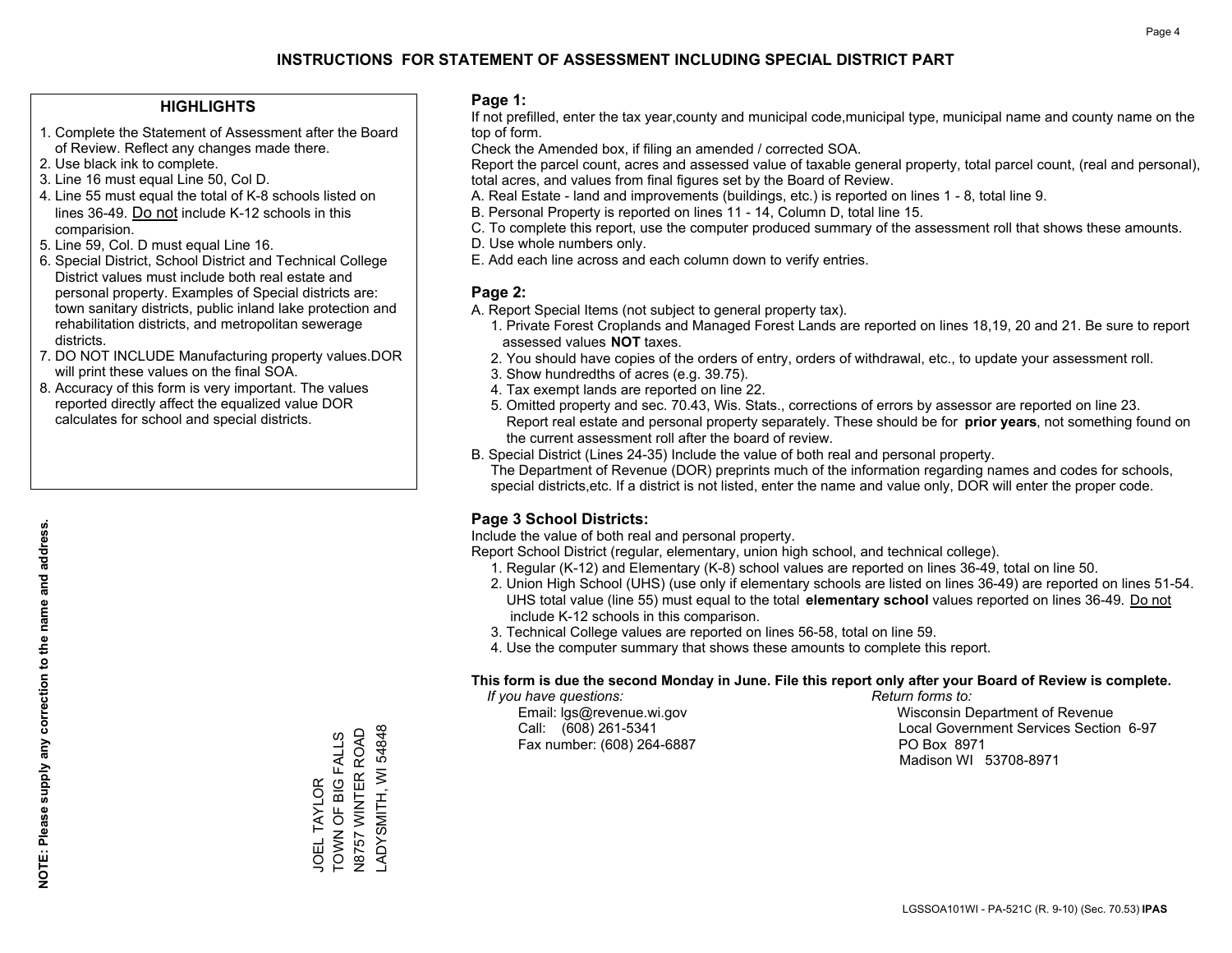**STATEMENT OF ASSESSMENT FOR 2016** 

**FINAL - EQUATED**

|                | <b>FOR</b>                                                                           | <b>TOWN OF</b><br>0F                                                                                                                                                                         | <b>CEDAR RAPIDS</b>            |              | <b>RUSK COUNTY</b>                  |                         |                      | <b>WHEN COMPLETING THIS DOCUMENT</b>     |
|----------------|--------------------------------------------------------------------------------------|----------------------------------------------------------------------------------------------------------------------------------------------------------------------------------------------|--------------------------------|--------------|-------------------------------------|-------------------------|----------------------|------------------------------------------|
|                |                                                                                      | Town - Village - City                                                                                                                                                                        | <b>Municipality Name</b>       |              | <b>County Name</b>                  |                         |                      | DO NOT WRITE OVER X's OR IN SHADED AREAS |
|                |                                                                                      | <b>REAL ESTATE</b>                                                                                                                                                                           |                                | PARCEL COUNT | NO. OF ACRES                        | VALUE OF                | <b>VALUE OF</b>      | <b>TOTAL VALUE OF LAND</b>               |
| Line<br>No.    |                                                                                      | (See Lines 18 - 22 for<br>other Real Estate)                                                                                                                                                 | <b>TOTAL LAND IMPROVEMENTS</b> |              | <b>WHOLE</b><br><b>NUMBERS ONLY</b> | <b>LAND</b>             | <b>IMPROVEMENTS</b>  | AND IMPROVEMENTS                         |
|                |                                                                                      |                                                                                                                                                                                              | Col. A                         | Col. B       | Col. C                              | Col. D                  | Col. E               | Col. F                                   |
| $\mathbf 1$    |                                                                                      | <b>RESIDENTIAL - Class 1</b>                                                                                                                                                                 | 35                             | 34           | 44                                  | 82,200                  | 1,452,200            | 1,534,400                                |
| $\overline{2}$ |                                                                                      | <b>COMMERCIAL - Class 2</b>                                                                                                                                                                  | 0                              |              | 0<br>0                              | 0                       | 0                    | 0                                        |
| 3              |                                                                                      | <b>MANUFACTURING - Class 3</b>                                                                                                                                                               | 0                              |              | 0<br>0                              | $\mathbf{0}$            | 0                    | $\mathbf 0$                              |
| $\overline{4}$ |                                                                                      | <b>AGRICULTURAL - Class 4</b>                                                                                                                                                                | 34                             |              | 851                                 | 65,700                  |                      | 65,700                                   |
| 5              | <b>UNDEVELOPED - Class 5</b>                                                         |                                                                                                                                                                                              | 32                             |              | 260                                 | 54,400                  |                      | 54,400                                   |
| 6              | AGRICULTURAL FOREST - Class 5m                                                       |                                                                                                                                                                                              | 10                             |              | 245                                 | 122,500                 |                      | 122,500                                  |
| $\overline{7}$ |                                                                                      | FOREST LANDS - Class 6                                                                                                                                                                       | 53                             |              | 1,222                               | 1,334,000               |                      | 1,334,000                                |
| 8              |                                                                                      | OTHER - Class 7                                                                                                                                                                              | $\overline{7}$                 |              | $\overline{7}$<br>8                 | 13,000                  | 230,500              | 243,500                                  |
| 9              |                                                                                      | TOTAL - ALL COLUMNS                                                                                                                                                                          | 171                            | 41           | 2,630                               | 1,671,800               | 1,682,700            | 3,354,500                                |
| 10             |                                                                                      | NUMBER OF PERSONAL PROPERTY ACCOUNTS IN ROLL                                                                                                                                                 |                                |              | 6                                   | <b>LOCALLY ASSESSED</b> | <b>MANUFACTURING</b> | <b>MERGED</b>                            |
| 11             |                                                                                      | BOATS AND OTHER WATERCRAFT NOT EXEMPT - Code 1                                                                                                                                               |                                |              |                                     | 0                       | 0                    | 0                                        |
| 12             |                                                                                      | MACHINERY, TOOLS AND PATTERNS - Code 2                                                                                                                                                       |                                |              |                                     | $\mathbf 0$             | $\Omega$             | $\mathbf 0$                              |
| 13             |                                                                                      | FURNITURE, FIXTURES AND EQUIPMENT - Code 3                                                                                                                                                   |                                |              |                                     | $\Omega$                | 0                    | $\Omega$                                 |
| 14             |                                                                                      | ALL OTHER PERSONAL PROPERTY NOT EXEMPT - Codes 4A, 4B, 4C                                                                                                                                    |                                |              |                                     | 132,400                 | $\Omega$             | 132,400                                  |
| 15             |                                                                                      | TOTAL OF PERSONAL PROPERTY NOT EXEMPT (Total of Lines 11-14)                                                                                                                                 |                                |              |                                     | 132,400                 | 0                    | 132,400                                  |
| 16             |                                                                                      | AGGREGATE ASSESSED VALUE OF ALL PROPERTY SUBJECT TO THE GENERAL PROPERTY TAX (Total of Lines 9F and 15F)<br>MUST EQUAL TOTAL VALUE OF THE SCHOOL DISTRICTS (K-12 PLUS K-8) - Line 50, Col. F |                                |              |                                     |                         |                      | 3,486,900                                |
| 17             |                                                                                      | <b>BOARD OF REVIEW</b>                                                                                                                                                                       |                                |              | Name of Assessor                    |                         | Telephone #          |                                          |
|                | DATE OF FINAL ADJOURNMENT<br><b>GENEVIEVE MARTIN</b><br>(715) 723-0310<br>05/09/2016 |                                                                                                                                                                                              |                                |              |                                     |                         |                      |                                          |

*CO*

*MUN*

*ACCT NO1429*

*<sup>54</sup> <sup>008</sup>*

REMARKS

The Assessment Ratio to be used in calculating the estimated Fair Market Value on tax bills for this tax district is .944038337<br>This ratio should be used to convert assessed values to "Calculate Equalized Values" in Step 1 Commission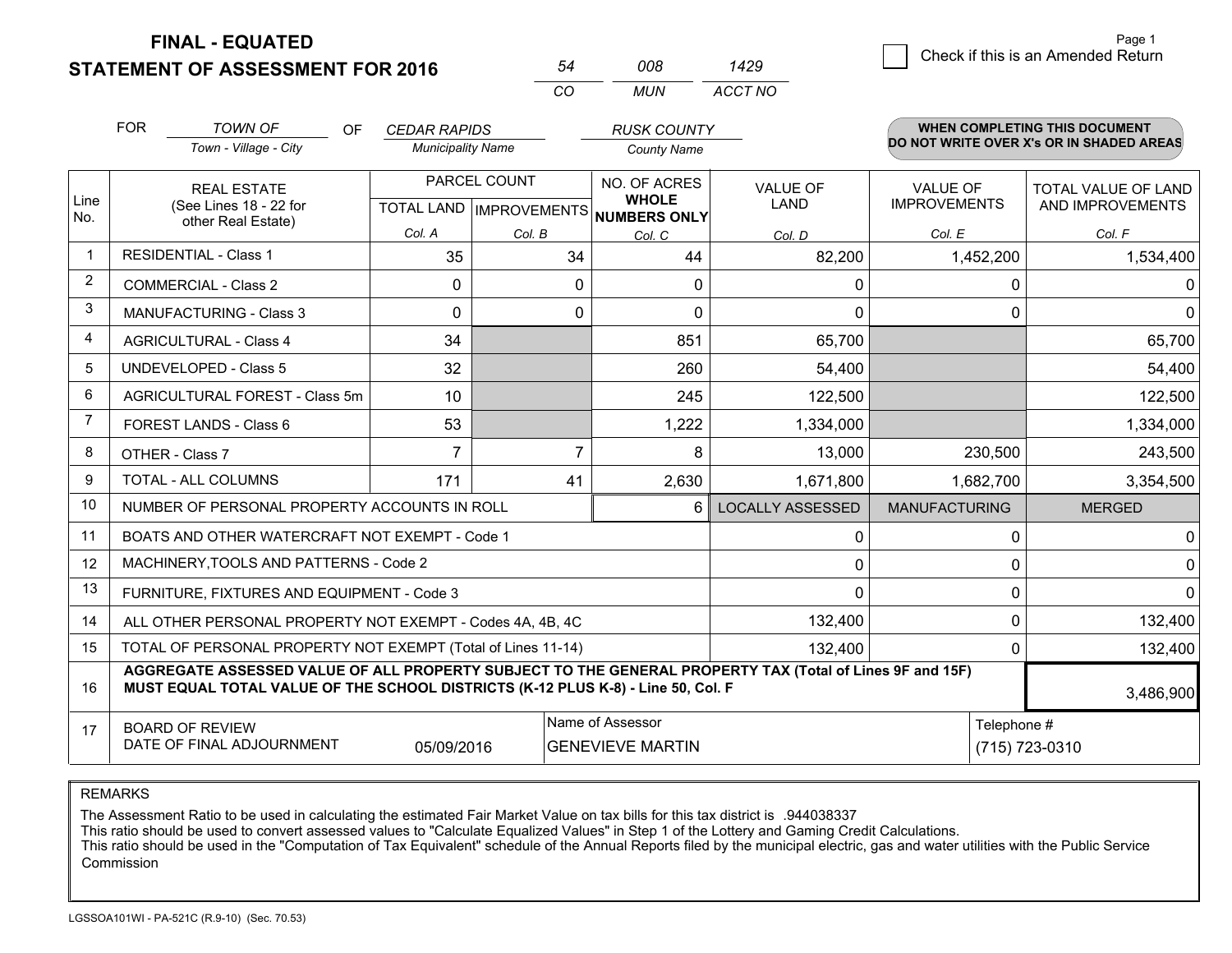*YEAR CO MUN ACCT NO* <sup>2016</sup> <sup>54</sup> <sup>008</sup> <sup>1429</sup>

Do not confuse FOREST LANDS (Line 7) with FOREST CROPS (in this section) - They are **NOT** the same

|    |                                                               |                 |              | Private Forest Crop - Reg Class @ 10¢ per acre                                 |                                                               |                                                                              |                                                               | Private Forest Crop - Reg Class @ \$2.52 per acre                  |  |                    |  |
|----|---------------------------------------------------------------|-----------------|--------------|--------------------------------------------------------------------------------|---------------------------------------------------------------|------------------------------------------------------------------------------|---------------------------------------------------------------|--------------------------------------------------------------------|--|--------------------|--|
| 18 | (a) PARCELS                                                   | (b) ACRES       |              | (c) ASSESSED VALUE                                                             |                                                               | (d) PARCELS                                                                  |                                                               | (e) ACRES                                                          |  | (f) ASSESSED VALUE |  |
|    |                                                               |                 |              |                                                                                |                                                               |                                                                              |                                                               |                                                                    |  |                    |  |
|    |                                                               |                 |              | Private Forest Crop - Special Class @ 20¢ per acre                             |                                                               | Entered Before 2005 Managed Forest - Ferrous Mining CLOSED @ \$8.27 per acre |                                                               |                                                                    |  |                    |  |
| 19 | (a) PARCELS                                                   | (b) ACRES       |              | (c) ASSESSED VALUE                                                             |                                                               | (d) PARCELS                                                                  |                                                               | (e) ACRES                                                          |  | (f) ASSESSED VALUE |  |
|    |                                                               |                 |              |                                                                                |                                                               |                                                                              |                                                               |                                                                    |  |                    |  |
|    |                                                               |                 |              | Entered Before 2005 Managed Forest - OPEN @ \$.79 per acre                     | Entered Before 2005 Managed Forest - CLOSED @ \$1.87 per acre |                                                                              |                                                               |                                                                    |  |                    |  |
| 20 | (a) PARCELS                                                   | (b) ACRES       |              | (c) ASSESSED VALUE                                                             |                                                               | (d) PARCELS                                                                  |                                                               | (e) ACRES                                                          |  | (f) ASSESSED VALUE |  |
|    |                                                               | 277             |              | 289,500                                                                        |                                                               | 15<br>573.95                                                                 |                                                               | 646,400                                                            |  |                    |  |
|    | Entered After 2004 Managed Forest - OPEN @<br>\$2.14 per acre |                 |              |                                                                                |                                                               |                                                                              | Entered After 2004 Managed Forest - CLOSED @ \$10.68 per acre |                                                                    |  |                    |  |
| 21 | (a) PARCELS                                                   | (b) ACRES       |              |                                                                                | (c) ASSESSED VALUE                                            |                                                                              | (d) PARCELS<br>(e) ACRES                                      |                                                                    |  | (f) ASSESSED VALUE |  |
|    |                                                               |                 |              |                                                                                |                                                               |                                                                              |                                                               |                                                                    |  |                    |  |
|    | 13                                                            | 494             |              | 506,400                                                                        |                                                               |                                                                              |                                                               | 51.85                                                              |  | 88,600             |  |
| 22 | (a) County Forest Cropland Acres                              |                 |              | (b) Federal Acres                                                              | (c) State Acres                                               |                                                                              |                                                               | (d) County (NOT FOREST CROP) Acres                                 |  | (e) Other Acres    |  |
|    | 9,998.65                                                      |                 |              |                                                                                | 8,440.36                                                      |                                                                              |                                                               | 3.1                                                                |  | 1.23               |  |
|    |                                                               |                 |              | Assessed Value of Omitted Property From Prior Years (Sec. 70.44)               |                                                               |                                                                              |                                                               | Assessed Value of Sec. 70.43 Corrections of Errors by Assessors    |  |                    |  |
| 23 |                                                               | (a) REAL ESTATE |              | (b) PERSONAL                                                                   |                                                               |                                                                              |                                                               | (c1) REAL ESTATE                                                   |  | (c2) PERSONAL      |  |
|    |                                                               |                 |              |                                                                                |                                                               |                                                                              |                                                               |                                                                    |  |                    |  |
|    |                                                               |                 |              | Manufacturing Equated Value of Omitted Property From Prior Years (Sec. 70.995) |                                                               |                                                                              |                                                               | Mfg. Equated Value of Sec.70.43 Corrections of Errors by Assessors |  |                    |  |
|    | (d) REAL ESTATE                                               |                 | (e) PERSONAL |                                                                                | (f1) REAL ESTATE                                              |                                                                              |                                                               | (f2) PERSONAL                                                      |  |                    |  |
|    |                                                               |                 |              |                                                                                |                                                               |                                                                              |                                                               |                                                                    |  |                    |  |

## **SPECIAL DISTRICTS**

| Line<br>No. | Enter 6-digit<br>Special District<br>Code (Col. A) | <b>Account</b><br><b>Number</b> | <b>Special District Name</b> | <b>Locally Assessed Value</b><br>of Real Estate and | Mfg Value of Real Estate<br>and Personal Property | <b>Merged Value of</b><br><b>Real Estate and</b><br>Personal Property (Col. F) |
|-------------|----------------------------------------------------|---------------------------------|------------------------------|-----------------------------------------------------|---------------------------------------------------|--------------------------------------------------------------------------------|
|             |                                                    | (Col. B)                        | (Col. C)                     | Personal Property (Col. D)                          | (Col. E)                                          |                                                                                |
| 24          |                                                    |                                 |                              |                                                     |                                                   |                                                                                |
| 25          |                                                    |                                 |                              |                                                     |                                                   |                                                                                |
| 26          |                                                    |                                 |                              |                                                     |                                                   |                                                                                |
| 27          |                                                    |                                 |                              |                                                     |                                                   |                                                                                |
| 28          |                                                    |                                 |                              |                                                     |                                                   |                                                                                |
| 29          |                                                    |                                 |                              |                                                     |                                                   |                                                                                |
| 30          |                                                    |                                 |                              |                                                     |                                                   |                                                                                |
| 31          |                                                    |                                 |                              |                                                     |                                                   |                                                                                |
| 32          |                                                    |                                 |                              |                                                     |                                                   |                                                                                |
| 33          |                                                    |                                 |                              |                                                     |                                                   |                                                                                |
| 34          |                                                    |                                 |                              |                                                     |                                                   |                                                                                |
| 35          |                                                    |                                 |                              |                                                     |                                                   |                                                                                |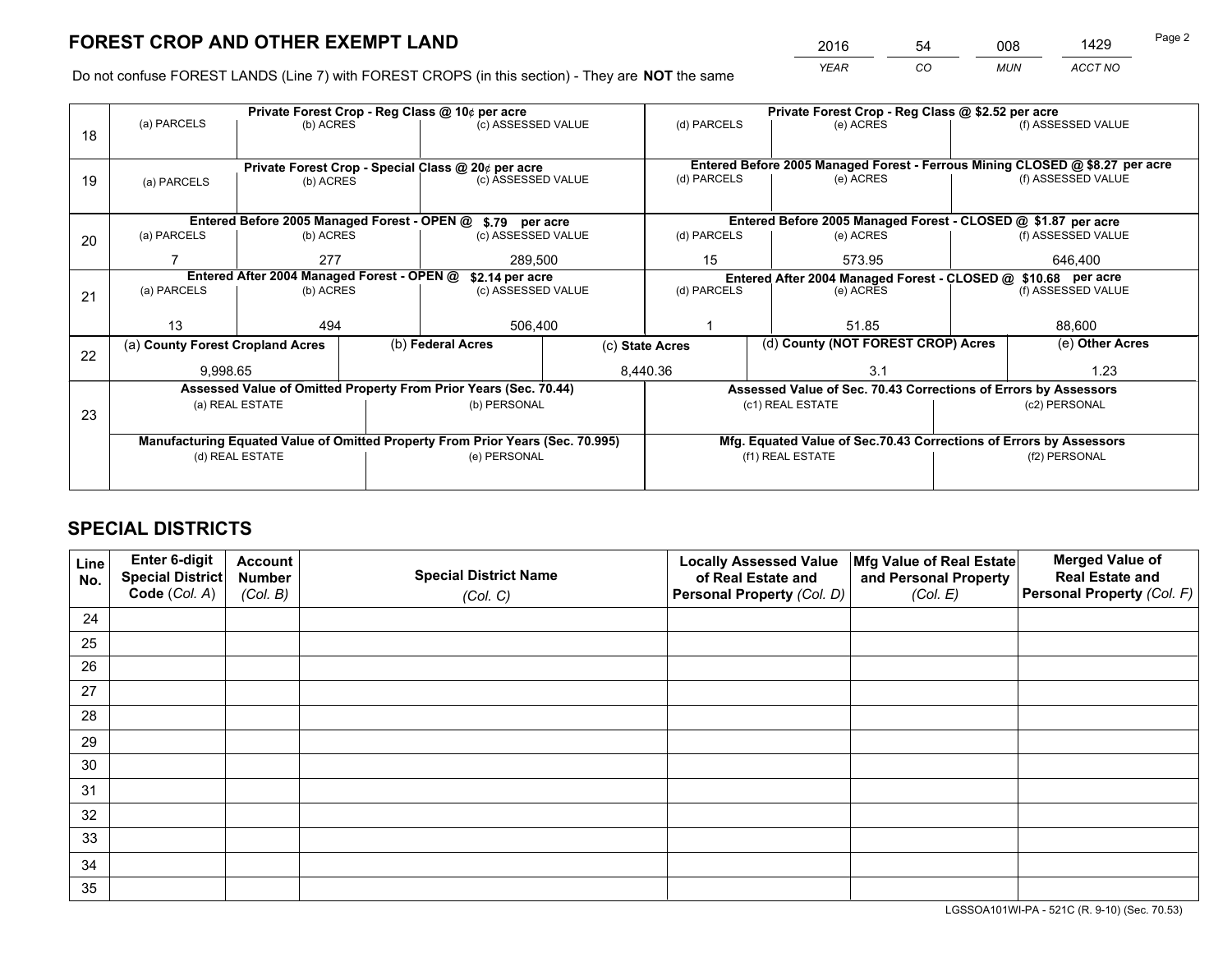|             |                                                          |                                             |                                                         | <b>YEAR</b>                                                                       | CO<br><b>MUN</b>                                              | ACCT NO                                                                        |
|-------------|----------------------------------------------------------|---------------------------------------------|---------------------------------------------------------|-----------------------------------------------------------------------------------|---------------------------------------------------------------|--------------------------------------------------------------------------------|
| Line<br>No. | Enter 6-digit<br><b>School District</b><br>Code (Col. A) | <b>Account</b><br><b>Number</b><br>(Col. B) | <b>School District Name</b><br>(Col. C)                 | <b>Locally Assessed Value</b><br>of Real Estate and<br>Personal Property (Col. D) | Mfg Value of Real Estate<br>and Personal Property<br>(Col. E) | <b>Merged Value of</b><br><b>Real Estate and</b><br>Personal Property (Col. F) |
|             | A. SCHOOL DISTRICTS (K-8 and K-12)                       |                                             |                                                         |                                                                                   |                                                               |                                                                                |
| 36          | 545757                                                   | 0325                                        | SCH D OF FLAMBEAU                                       | 3,486,900                                                                         |                                                               | 3,486,900                                                                      |
| 37          |                                                          |                                             |                                                         |                                                                                   |                                                               |                                                                                |
| 38          |                                                          |                                             |                                                         |                                                                                   |                                                               |                                                                                |
| 39          |                                                          |                                             |                                                         |                                                                                   |                                                               |                                                                                |
| 40          |                                                          |                                             |                                                         |                                                                                   |                                                               |                                                                                |
| 41          |                                                          |                                             |                                                         |                                                                                   |                                                               |                                                                                |
| 42<br>43    |                                                          |                                             |                                                         |                                                                                   |                                                               |                                                                                |
|             |                                                          |                                             |                                                         |                                                                                   |                                                               |                                                                                |
| 44<br>45    |                                                          |                                             |                                                         |                                                                                   |                                                               |                                                                                |
| 46          |                                                          |                                             |                                                         |                                                                                   |                                                               |                                                                                |
| 47          |                                                          |                                             |                                                         |                                                                                   |                                                               |                                                                                |
| 48          |                                                          |                                             |                                                         |                                                                                   |                                                               |                                                                                |
| 49          |                                                          |                                             |                                                         |                                                                                   |                                                               |                                                                                |
| 50          |                                                          |                                             | TOTAL ASSESSED VALUE OF SCHOOL DISTRICTS (K-8 and K-12) | 3,486,900                                                                         |                                                               | 3,486,900                                                                      |
|             | <b>B.</b><br><b>UNION HIGH SCHOOL DISTRICTS</b>          |                                             |                                                         |                                                                                   |                                                               |                                                                                |
| 51          |                                                          |                                             |                                                         |                                                                                   |                                                               |                                                                                |
| 52          |                                                          |                                             |                                                         |                                                                                   |                                                               |                                                                                |
| 53          |                                                          |                                             |                                                         |                                                                                   |                                                               |                                                                                |
| 54          |                                                          |                                             |                                                         |                                                                                   |                                                               |                                                                                |
| 55          |                                                          |                                             | TOTAL ASSESSED VALUE OF UNION HIGH SCHOOLS              |                                                                                   |                                                               |                                                                                |
|             | C.<br><b>TECHNICAL COLLEGE DISTRICTS</b>                 |                                             |                                                         |                                                                                   |                                                               |                                                                                |
| 56          | 001700                                                   | 0016                                        | WISCONSIN INDIANHEAD TECH COLLEGE SHEL                  | 3,486,900                                                                         |                                                               | 3,486,900                                                                      |
| 57          |                                                          |                                             |                                                         |                                                                                   |                                                               |                                                                                |
| 58          |                                                          |                                             |                                                         |                                                                                   |                                                               |                                                                                |
| 59          |                                                          |                                             | TOTAL ASSESSED VALUE OF TECHNICAL COLLEGES              | 3,486,900                                                                         |                                                               | 3,486,900                                                                      |

54

008

 *I hereby certify, to the best of my knowledge and belief, this form is complete and correct.*

**SCHOOL DISTRICTS**

| Print name of preparer | Title                    |                | Date (MM / DD / CCYY) |
|------------------------|--------------------------|----------------|-----------------------|
|                        |                          |                |                       |
| Signature of preparer  | Contact Telephone Number | E-mail address |                       |
|                        | $\sim$                   |                |                       |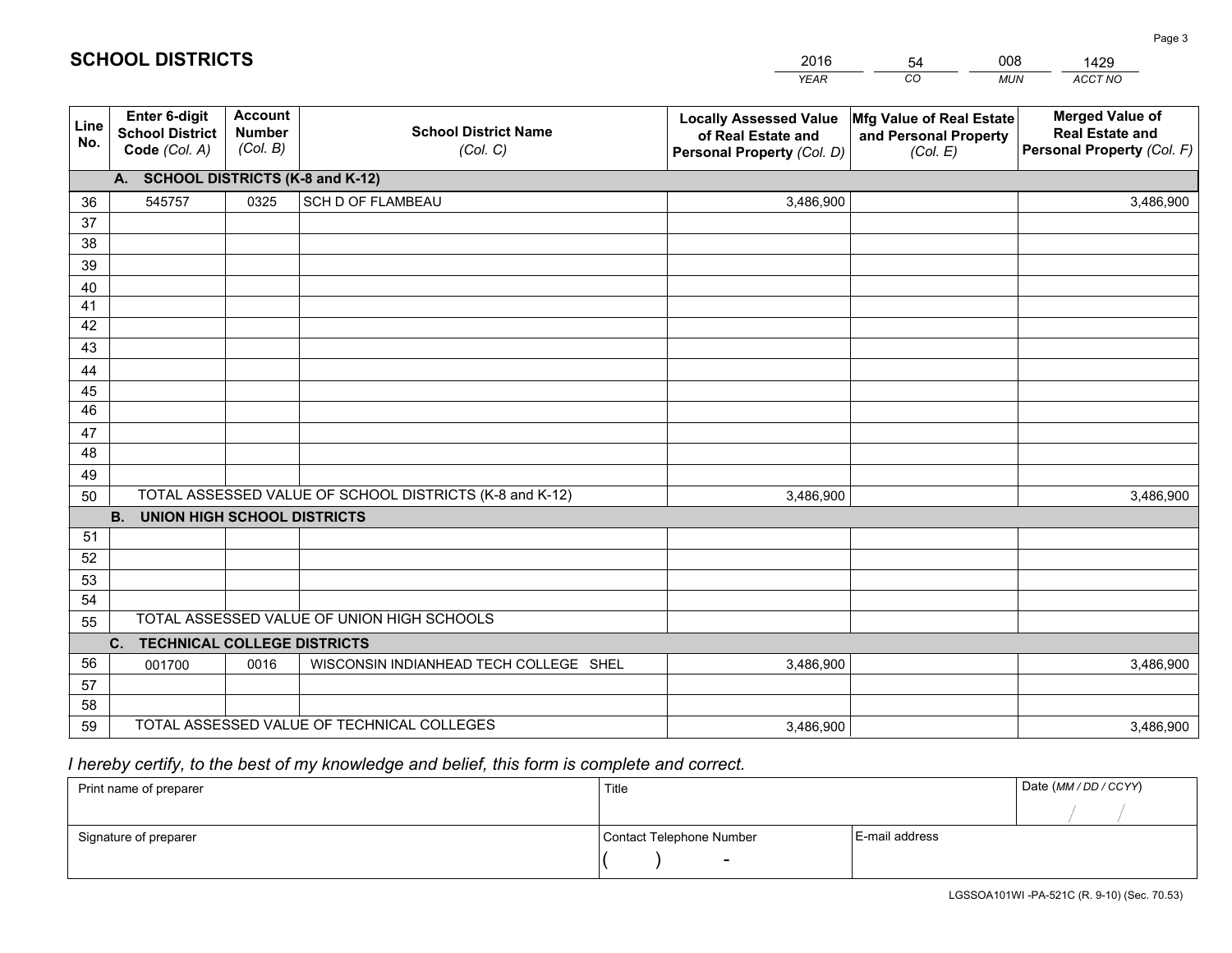#### **HIGHLIGHTS**

- 1. Complete the Statement of Assessment after the Board of Review. Reflect any changes made there.
- 2. Use black ink to complete.
- 3. Line 16 must equal Line 50, Col D.
- 4. Line 55 must equal the total of K-8 schools listed on lines 36-49. Do not include K-12 schools in this comparision.
- 5. Line 59, Col. D must equal Line 16.
- 6. Special District, School District and Technical College District values must include both real estate and personal property. Examples of Special districts are: town sanitary districts, public inland lake protection and rehabilitation districts, and metropolitan sewerage districts.
- 7. DO NOT INCLUDE Manufacturing property values.DOR will print these values on the final SOA.

MARLENE HANSON

TOWN OF CEDAR RAPIDS

MARLENE HANSON<br>TOWN OF CEDAR RAPIDS

N7 NOSAN OF PAN

N7610 HANSON LN<br>GLEN FLORA, WI 545

GLEN FLORA, WI 54526 - 9617

FLORA, WI 54526 - 9617

 8. Accuracy of this form is very important. The values reported directly affect the equalized value DOR calculates for school and special districts.

#### **Page 1:**

 If not prefilled, enter the tax year,county and municipal code,municipal type, municipal name and county name on the top of form.

Check the Amended box, if filing an amended / corrected SOA.

 Report the parcel count, acres and assessed value of taxable general property, total parcel count, (real and personal), total acres, and values from final figures set by the Board of Review.

- A. Real Estate land and improvements (buildings, etc.) is reported on lines 1 8, total line 9.
- B. Personal Property is reported on lines 11 14, Column D, total line 15.
- C. To complete this report, use the computer produced summary of the assessment roll that shows these amounts.
- D. Use whole numbers only.
- E. Add each line across and each column down to verify entries.

#### **Page 2:**

- A. Report Special Items (not subject to general property tax).
- 1. Private Forest Croplands and Managed Forest Lands are reported on lines 18,19, 20 and 21. Be sure to report assessed values **NOT** taxes.
- 2. You should have copies of the orders of entry, orders of withdrawal, etc., to update your assessment roll.
	- 3. Show hundredths of acres (e.g. 39.75).
- 4. Tax exempt lands are reported on line 22.
- 5. Omitted property and sec. 70.43, Wis. Stats., corrections of errors by assessor are reported on line 23. Report real estate and personal property separately. These should be for **prior years**, not something found on the current assessment roll after the board of review.
- B. Special District (Lines 24-35) Include the value of both real and personal property.

 The Department of Revenue (DOR) preprints much of the information regarding names and codes for schools, special districts,etc. If a district is not listed, enter the name and value only, DOR will enter the proper code.

### **Page 3 School Districts:**

Include the value of both real and personal property.

Report School District (regular, elementary, union high school, and technical college).

- 1. Regular (K-12) and Elementary (K-8) school values are reported on lines 36-49, total on line 50.
- 2. Union High School (UHS) (use only if elementary schools are listed on lines 36-49) are reported on lines 51-54. UHS total value (line 55) must equal to the total **elementary school** values reported on lines 36-49. Do notinclude K-12 schools in this comparison.
- 3. Technical College values are reported on lines 56-58, total on line 59.
- 4. Use the computer summary that shows these amounts to complete this report.

#### **This form is due the second Monday in June. File this report only after your Board of Review is complete.**

 *If you have questions: Return forms to:*

Fax number: (608) 264-6887 PO Box 8971

 Email: lgs@revenue.wi.gov Wisconsin Department of Revenue Call: (608) 261-5341 Local Government Services Section 6-97Madison WI 53708-8971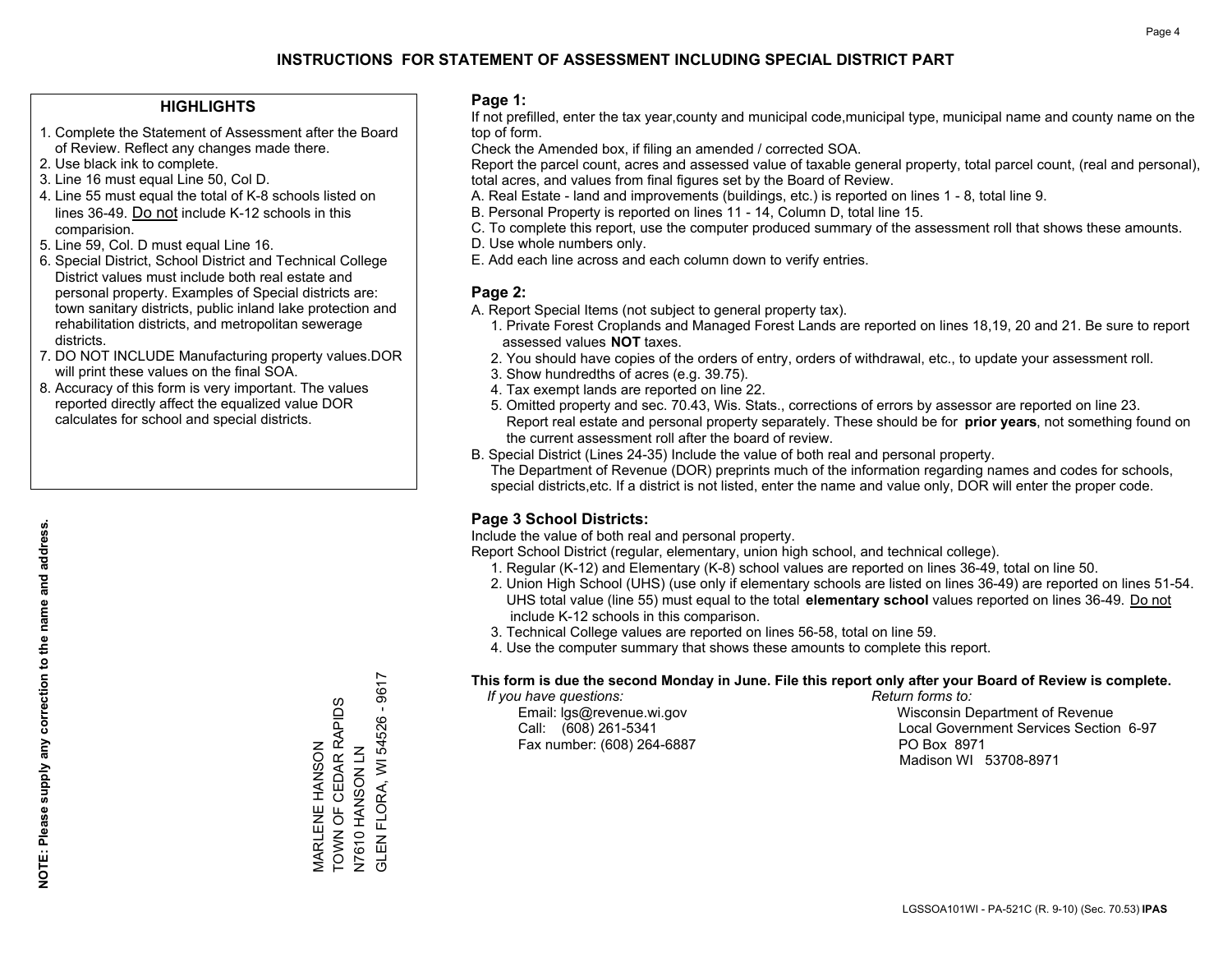**STATEMENT OF ASSESSMENT FOR 2016** 

| 54  | 010 | 1430    |
|-----|-----|---------|
| -CO | MUN | ACCT NO |

|      | <b>FOR</b>                                                                                                                                        | <b>TOWN OF</b><br><b>OF</b><br>Town - Village - City                                                                                                                                         | <b>DEWEY</b><br><b>Municipality Name</b> |              | <b>RUSK COUNTY</b><br><b>County Name</b>           |                         |                                        | WHEN COMPLETING THIS DOCUMENT<br>DO NOT WRITE OVER X's OR IN SHADED AREAS |
|------|---------------------------------------------------------------------------------------------------------------------------------------------------|----------------------------------------------------------------------------------------------------------------------------------------------------------------------------------------------|------------------------------------------|--------------|----------------------------------------------------|-------------------------|----------------------------------------|---------------------------------------------------------------------------|
| Line |                                                                                                                                                   | <b>REAL ESTATE</b><br>(See Lines 18 - 22 for                                                                                                                                                 |                                          | PARCEL COUNT | NO. OF ACRES<br><b>WHOLE</b>                       | <b>VALUE OF</b><br>LAND | <b>VALUE OF</b><br><b>IMPROVEMENTS</b> | TOTAL VALUE OF LAND<br>AND IMPROVEMENTS                                   |
| No.  |                                                                                                                                                   | other Real Estate)                                                                                                                                                                           | Col. A                                   | Col. B       | TOTAL LAND   IMPROVEMENTS   NUMBERS ONLY<br>Col. C | Col. D                  | Col. E                                 | Col. F                                                                    |
|      |                                                                                                                                                   | <b>RESIDENTIAL - Class 1</b>                                                                                                                                                                 | 726                                      | 402          | 960                                                | 23,819,000              | 33,059,600                             | 56,878,600                                                                |
| 2    |                                                                                                                                                   | <b>COMMERCIAL - Class 2</b>                                                                                                                                                                  | 5                                        | 4            | 11                                                 | 92,800                  | 259,500                                | 352,300                                                                   |
| 3    |                                                                                                                                                   | <b>MANUFACTURING - Class 3</b>                                                                                                                                                               | $\Omega$                                 | 0            | $\Omega$                                           | 0                       | 0                                      | 0                                                                         |
| 4    |                                                                                                                                                   | <b>AGRICULTURAL - Class 4</b>                                                                                                                                                                | 270                                      |              | 6,664                                              | 740,050                 |                                        | 740,050                                                                   |
| 5    |                                                                                                                                                   | UNDEVELOPED - Class 5                                                                                                                                                                        | 247                                      |              | 2,709                                              | 717,750                 |                                        | 717,750                                                                   |
| 6    |                                                                                                                                                   | AGRICULTURAL FOREST - Class 5m                                                                                                                                                               | 56                                       |              | 795                                                | 456,800                 |                                        | 456,800                                                                   |
| 7    |                                                                                                                                                   | FOREST LANDS - Class 6                                                                                                                                                                       | 226                                      |              | 3,895                                              | 4,853,500               |                                        | 4,853,500                                                                 |
| 8    |                                                                                                                                                   | OTHER - Class 7                                                                                                                                                                              | 44                                       | 43           | 95                                                 | 220,000                 | 3,041,700                              | 3,261,700                                                                 |
| 9    |                                                                                                                                                   | TOTAL - ALL COLUMNS                                                                                                                                                                          | 1,574                                    | 449          | 15,129                                             | 30,899,900              | 36,360,800                             | 67,260,700                                                                |
| 10   |                                                                                                                                                   | NUMBER OF PERSONAL PROPERTY ACCOUNTS IN ROLL                                                                                                                                                 |                                          |              | 16                                                 | <b>LOCALLY ASSESSED</b> | <b>MANUFACTURING</b>                   | <b>MERGED</b>                                                             |
| 11   |                                                                                                                                                   | BOATS AND OTHER WATERCRAFT NOT EXEMPT - Code 1                                                                                                                                               |                                          |              |                                                    | 0                       | 0                                      | 0                                                                         |
| 12   |                                                                                                                                                   | MACHINERY, TOOLS AND PATTERNS - Code 2                                                                                                                                                       |                                          |              |                                                    | $\Omega$                | 0                                      | $\Omega$                                                                  |
| 13   |                                                                                                                                                   | FURNITURE, FIXTURES AND EQUIPMENT - Code 3                                                                                                                                                   |                                          |              |                                                    | 7,400                   | 0                                      | 7,400                                                                     |
| 14   |                                                                                                                                                   | ALL OTHER PERSONAL PROPERTY NOT EXEMPT - Codes 4A, 4B, 4C                                                                                                                                    |                                          |              |                                                    | 47,300                  | 0                                      | 47,300                                                                    |
| 15   |                                                                                                                                                   | TOTAL OF PERSONAL PROPERTY NOT EXEMPT (Total of Lines 11-14)                                                                                                                                 |                                          |              |                                                    | 54,700                  | 0                                      | 54,700                                                                    |
| 16   |                                                                                                                                                   | AGGREGATE ASSESSED VALUE OF ALL PROPERTY SUBJECT TO THE GENERAL PROPERTY TAX (Total of Lines 9F and 15F)<br>MUST EQUAL TOTAL VALUE OF THE SCHOOL DISTRICTS (K-12 PLUS K-8) - Line 50, Col. F |                                          |              |                                                    |                         |                                        | 67,315,400                                                                |
| 17   | Name of Assessor<br>Telephone #<br><b>BOARD OF REVIEW</b><br>DATE OF FINAL ADJOURNMENT<br>06/13/2016<br><b>GENEVIEVE MARTIN</b><br>(715) 723-0310 |                                                                                                                                                                                              |                                          |              |                                                    |                         |                                        |                                                                           |

REMARKS

The Assessment Ratio to be used in calculating the estimated Fair Market Value on tax bills for this tax district is .940835936

This ratio should be used to convert assessed values to "Calculate Equalized Values" in Step 1 of the Lottery and Gaming Credit Calculations.<br>This ratio should be used in the "Computation of Tax Equivalent" schedule of the Commission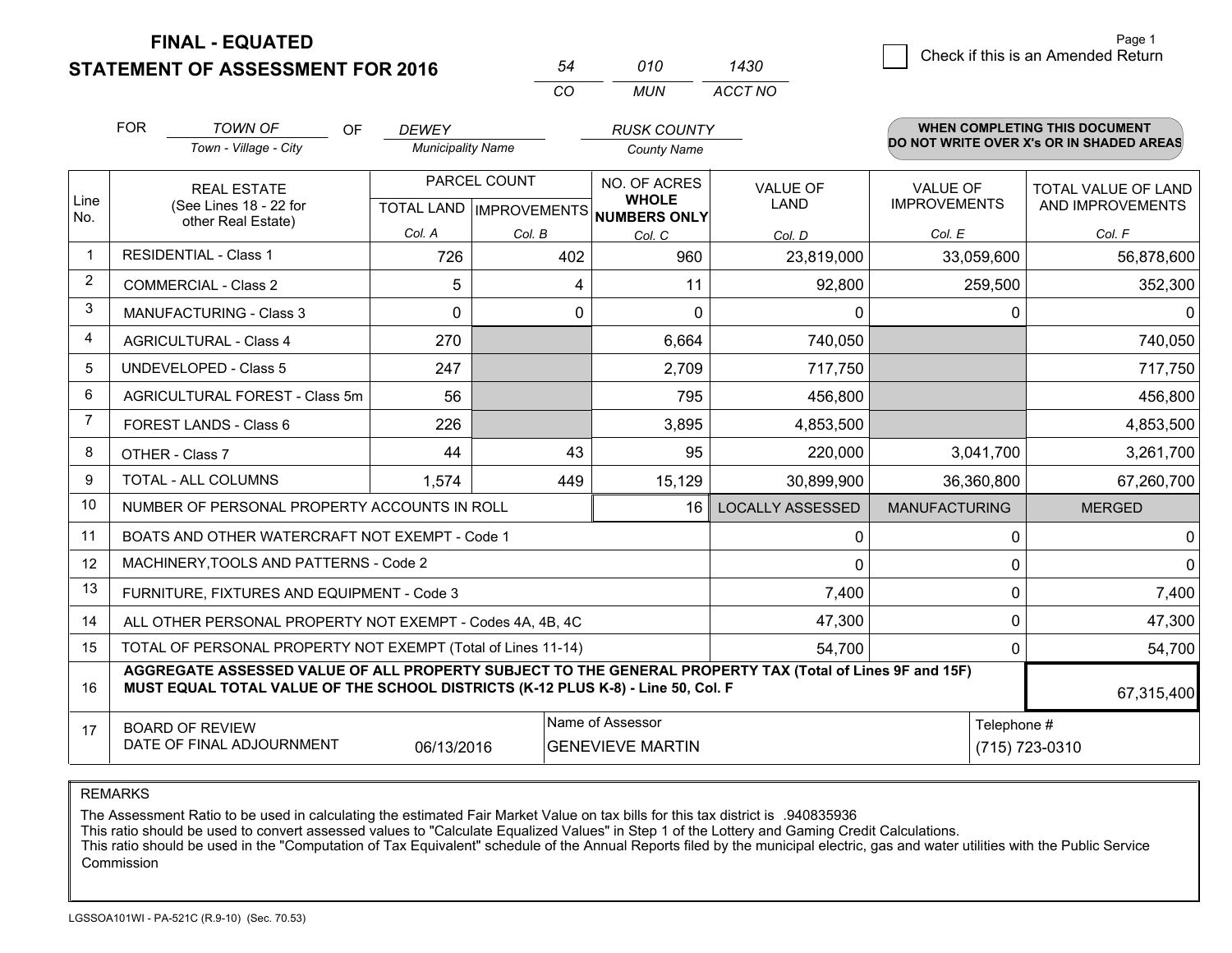*YEAR CO MUN ACCT NO* <sup>2016</sup> <sup>54</sup> <sup>010</sup> <sup>1430</sup>

Do not confuse FOREST LANDS (Line 7) with FOREST CROPS (in this section) - They are **NOT** the same

| Private Forest Crop - Reg Class @ \$2.52 per acre<br>(d) PARCELS<br>(e) ACRES |  |  |  |
|-------------------------------------------------------------------------------|--|--|--|
| (f) ASSESSED VALUE                                                            |  |  |  |
|                                                                               |  |  |  |
| Entered Before 2005 Managed Forest - Ferrous Mining CLOSED @ \$8.27 per acre  |  |  |  |
| (f) ASSESSED VALUE                                                            |  |  |  |
|                                                                               |  |  |  |
| Entered Before 2005 Managed Forest - CLOSED @ \$1.87 per acre                 |  |  |  |
| (f) ASSESSED VALUE                                                            |  |  |  |
|                                                                               |  |  |  |
| Entered After 2004 Managed Forest - CLOSED @ \$10.68 per acre<br>(d) PARCELS  |  |  |  |
| (f) ASSESSED VALUE                                                            |  |  |  |
|                                                                               |  |  |  |
|                                                                               |  |  |  |
| (e) Other Acres                                                               |  |  |  |
| 1,478.26                                                                      |  |  |  |
| Assessed Value of Sec. 70.43 Corrections of Errors by Assessors               |  |  |  |
|                                                                               |  |  |  |
|                                                                               |  |  |  |
| Mfg. Equated Value of Sec.70.43 Corrections of Errors by Assessors            |  |  |  |
|                                                                               |  |  |  |
|                                                                               |  |  |  |
|                                                                               |  |  |  |

## **SPECIAL DISTRICTS**

| Line<br>No. | Enter 6-digit<br>Special District<br>Code (Col. A) | <b>Account</b><br><b>Number</b> | <b>Special District Name</b> | <b>Locally Assessed Value</b><br>of Real Estate and | Mfg Value of Real Estate<br>and Personal Property | <b>Merged Value of</b><br><b>Real Estate and</b><br>Personal Property (Col. F) |
|-------------|----------------------------------------------------|---------------------------------|------------------------------|-----------------------------------------------------|---------------------------------------------------|--------------------------------------------------------------------------------|
|             |                                                    | (Col. B)                        | (Col. C)                     | Personal Property (Col. D)                          | (Col. E)                                          |                                                                                |
| 24          |                                                    |                                 |                              |                                                     |                                                   |                                                                                |
| 25          |                                                    |                                 |                              |                                                     |                                                   |                                                                                |
| 26          |                                                    |                                 |                              |                                                     |                                                   |                                                                                |
| 27          |                                                    |                                 |                              |                                                     |                                                   |                                                                                |
| 28          |                                                    |                                 |                              |                                                     |                                                   |                                                                                |
| 29          |                                                    |                                 |                              |                                                     |                                                   |                                                                                |
| 30          |                                                    |                                 |                              |                                                     |                                                   |                                                                                |
| 31          |                                                    |                                 |                              |                                                     |                                                   |                                                                                |
| 32          |                                                    |                                 |                              |                                                     |                                                   |                                                                                |
| 33          |                                                    |                                 |                              |                                                     |                                                   |                                                                                |
| 34          |                                                    |                                 |                              |                                                     |                                                   |                                                                                |
| 35          |                                                    |                                 |                              |                                                     |                                                   |                                                                                |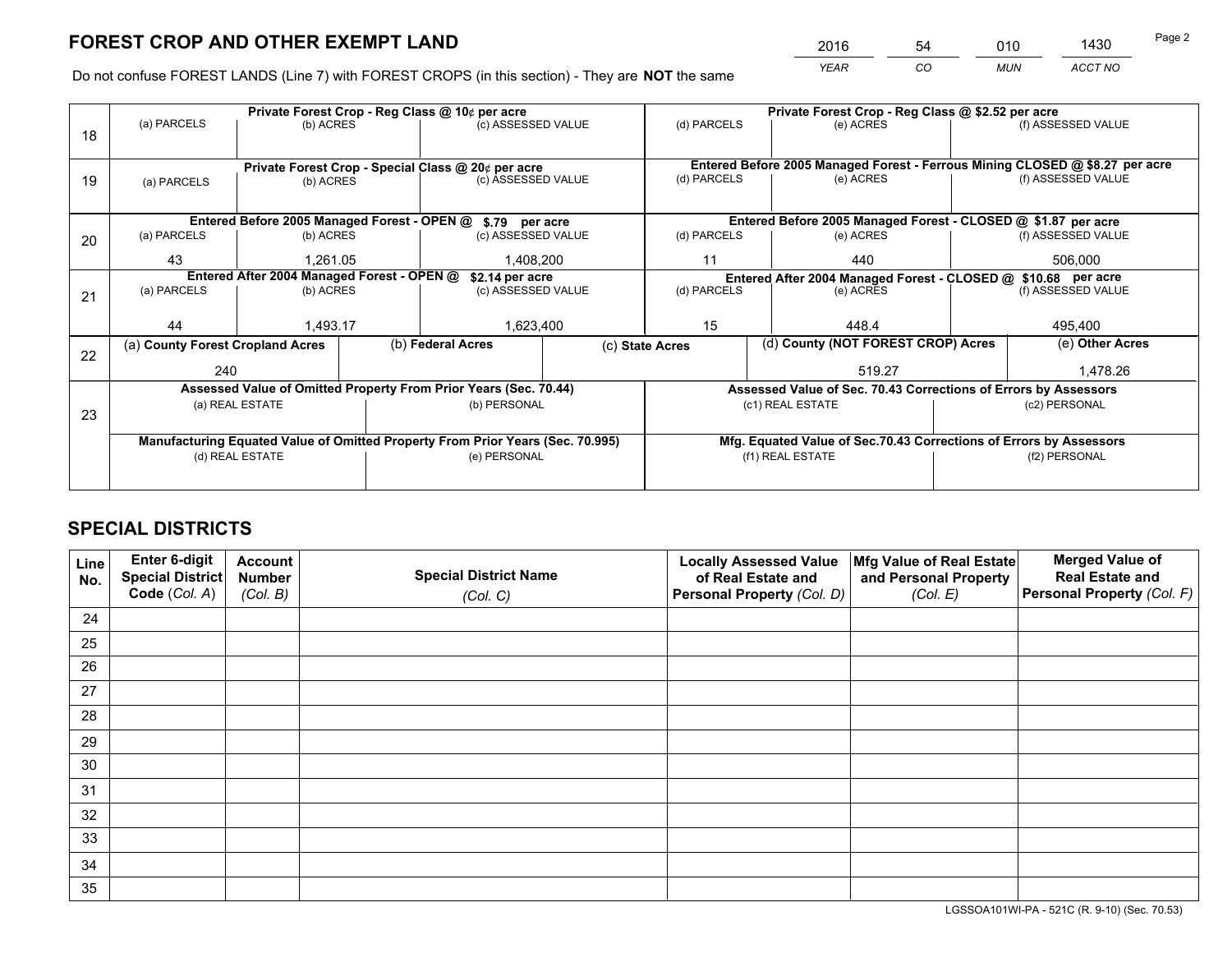|             |                                                          |                                             |                                                         | <b>YEAR</b>                                                                       | CO<br><b>MUN</b>                                              | ACCT NO                                                                        |
|-------------|----------------------------------------------------------|---------------------------------------------|---------------------------------------------------------|-----------------------------------------------------------------------------------|---------------------------------------------------------------|--------------------------------------------------------------------------------|
| Line<br>No. | Enter 6-digit<br><b>School District</b><br>Code (Col. A) | <b>Account</b><br><b>Number</b><br>(Col. B) | <b>School District Name</b><br>(Col. C)                 | <b>Locally Assessed Value</b><br>of Real Estate and<br>Personal Property (Col. D) | Mfg Value of Real Estate<br>and Personal Property<br>(Col. E) | <b>Merged Value of</b><br><b>Real Estate and</b><br>Personal Property (Col. F) |
|             | A. SCHOOL DISTRICTS (K-8 and K-12)                       |                                             |                                                         |                                                                                   |                                                               |                                                                                |
| 36          | 545757                                                   | 0325                                        | SCH D OF FLAMBEAU                                       | 67,315,400                                                                        |                                                               | 67,315,400                                                                     |
| 37          |                                                          |                                             |                                                         |                                                                                   |                                                               |                                                                                |
| 38          |                                                          |                                             |                                                         |                                                                                   |                                                               |                                                                                |
| 39          |                                                          |                                             |                                                         |                                                                                   |                                                               |                                                                                |
| 40          |                                                          |                                             |                                                         |                                                                                   |                                                               |                                                                                |
| 41          |                                                          |                                             |                                                         |                                                                                   |                                                               |                                                                                |
| 42          |                                                          |                                             |                                                         |                                                                                   |                                                               |                                                                                |
| 43          |                                                          |                                             |                                                         |                                                                                   |                                                               |                                                                                |
| 44<br>45    |                                                          |                                             |                                                         |                                                                                   |                                                               |                                                                                |
| 46          |                                                          |                                             |                                                         |                                                                                   |                                                               |                                                                                |
| 47          |                                                          |                                             |                                                         |                                                                                   |                                                               |                                                                                |
| 48          |                                                          |                                             |                                                         |                                                                                   |                                                               |                                                                                |
| 49          |                                                          |                                             |                                                         |                                                                                   |                                                               |                                                                                |
| 50          |                                                          |                                             | TOTAL ASSESSED VALUE OF SCHOOL DISTRICTS (K-8 and K-12) | 67,315,400                                                                        |                                                               | 67,315,400                                                                     |
|             | <b>B.</b><br><b>UNION HIGH SCHOOL DISTRICTS</b>          |                                             |                                                         |                                                                                   |                                                               |                                                                                |
| 51          |                                                          |                                             |                                                         |                                                                                   |                                                               |                                                                                |
| 52          |                                                          |                                             |                                                         |                                                                                   |                                                               |                                                                                |
| 53          |                                                          |                                             |                                                         |                                                                                   |                                                               |                                                                                |
| 54          |                                                          |                                             |                                                         |                                                                                   |                                                               |                                                                                |
| 55          |                                                          |                                             | TOTAL ASSESSED VALUE OF UNION HIGH SCHOOLS              |                                                                                   |                                                               |                                                                                |
|             | C.<br><b>TECHNICAL COLLEGE DISTRICTS</b>                 |                                             |                                                         |                                                                                   |                                                               |                                                                                |
| 56          | 001700                                                   | 0016                                        | WISCONSIN INDIANHEAD TECH COLLEGE SHEL                  | 67,315,400                                                                        |                                                               | 67,315,400                                                                     |
| 57          |                                                          |                                             |                                                         |                                                                                   |                                                               |                                                                                |
| 58          |                                                          |                                             |                                                         |                                                                                   |                                                               |                                                                                |
| 59          |                                                          |                                             | TOTAL ASSESSED VALUE OF TECHNICAL COLLEGES              | 67,315,400                                                                        |                                                               | 67,315,400                                                                     |

54

010

 *I hereby certify, to the best of my knowledge and belief, this form is complete and correct.*

**SCHOOL DISTRICTS**

| Print name of preparer | Title                    |                | Date (MM / DD / CCYY) |
|------------------------|--------------------------|----------------|-----------------------|
|                        |                          |                |                       |
| Signature of preparer  | Contact Telephone Number | E-mail address |                       |
|                        | $\sim$                   |                |                       |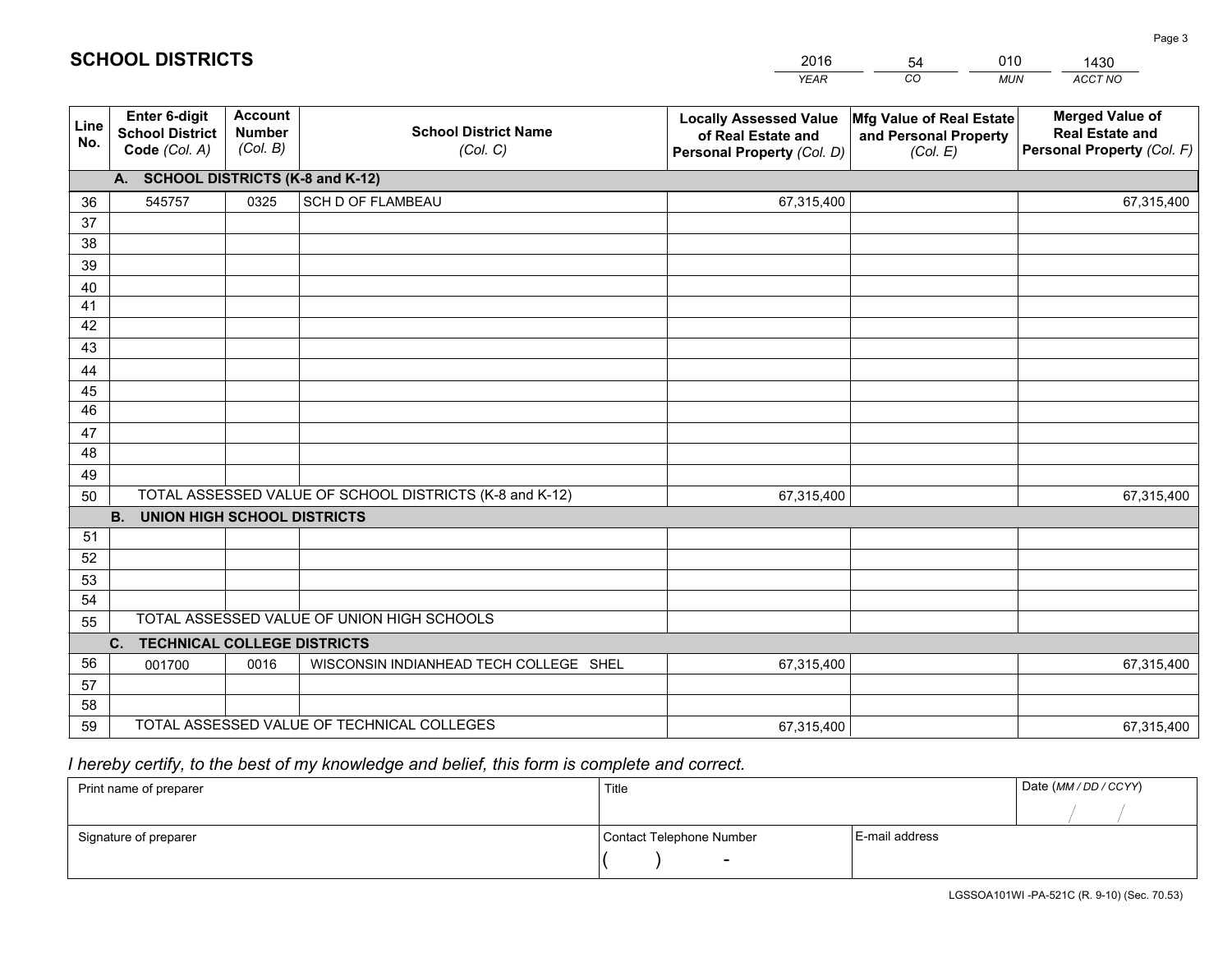#### **HIGHLIGHTS**

- 1. Complete the Statement of Assessment after the Board of Review. Reflect any changes made there.
- 2. Use black ink to complete.
- 3. Line 16 must equal Line 50, Col D.
- 4. Line 55 must equal the total of K-8 schools listed on lines 36-49. Do not include K-12 schools in this comparision.
- 5. Line 59, Col. D must equal Line 16.
- 6. Special District, School District and Technical College District values must include both real estate and personal property. Examples of Special districts are: town sanitary districts, public inland lake protection and rehabilitation districts, and metropolitan sewerage districts.
- 7. DO NOT INCLUDE Manufacturing property values.DOR will print these values on the final SOA.

MARY ANN METZGER TOWN OF DEWEY

**MARY ANN METZGER** TOWN OF DEWEY

P.O. BOX 3

P.O. BOX 3

TONY, WI 54563 - 0003

TONY, WI 54563 - 0003

 8. Accuracy of this form is very important. The values reported directly affect the equalized value DOR calculates for school and special districts.

#### **Page 1:**

 If not prefilled, enter the tax year,county and municipal code,municipal type, municipal name and county name on the top of form.

Check the Amended box, if filing an amended / corrected SOA.

 Report the parcel count, acres and assessed value of taxable general property, total parcel count, (real and personal), total acres, and values from final figures set by the Board of Review.

- A. Real Estate land and improvements (buildings, etc.) is reported on lines 1 8, total line 9.
- B. Personal Property is reported on lines 11 14, Column D, total line 15.
- C. To complete this report, use the computer produced summary of the assessment roll that shows these amounts.
- D. Use whole numbers only.
- E. Add each line across and each column down to verify entries.

#### **Page 2:**

- A. Report Special Items (not subject to general property tax).
- 1. Private Forest Croplands and Managed Forest Lands are reported on lines 18,19, 20 and 21. Be sure to report assessed values **NOT** taxes.
- 2. You should have copies of the orders of entry, orders of withdrawal, etc., to update your assessment roll.
	- 3. Show hundredths of acres (e.g. 39.75).
- 4. Tax exempt lands are reported on line 22.
- 5. Omitted property and sec. 70.43, Wis. Stats., corrections of errors by assessor are reported on line 23. Report real estate and personal property separately. These should be for **prior years**, not something found on the current assessment roll after the board of review.
- B. Special District (Lines 24-35) Include the value of both real and personal property.
- The Department of Revenue (DOR) preprints much of the information regarding names and codes for schools, special districts,etc. If a district is not listed, enter the name and value only, DOR will enter the proper code.

### **Page 3 School Districts:**

Include the value of both real and personal property.

Report School District (regular, elementary, union high school, and technical college).

- 1. Regular (K-12) and Elementary (K-8) school values are reported on lines 36-49, total on line 50.
- 2. Union High School (UHS) (use only if elementary schools are listed on lines 36-49) are reported on lines 51-54. UHS total value (line 55) must equal to the total **elementary school** values reported on lines 36-49. Do notinclude K-12 schools in this comparison.
- 3. Technical College values are reported on lines 56-58, total on line 59.
- 4. Use the computer summary that shows these amounts to complete this report.

#### **This form is due the second Monday in June. File this report only after your Board of Review is complete.**

 *If you have questions: Return forms to:*

Fax number: (608) 264-6887 PO Box 8971

 Email: lgs@revenue.wi.gov Wisconsin Department of Revenue Call: (608) 261-5341 Local Government Services Section 6-97Madison WI 53708-8971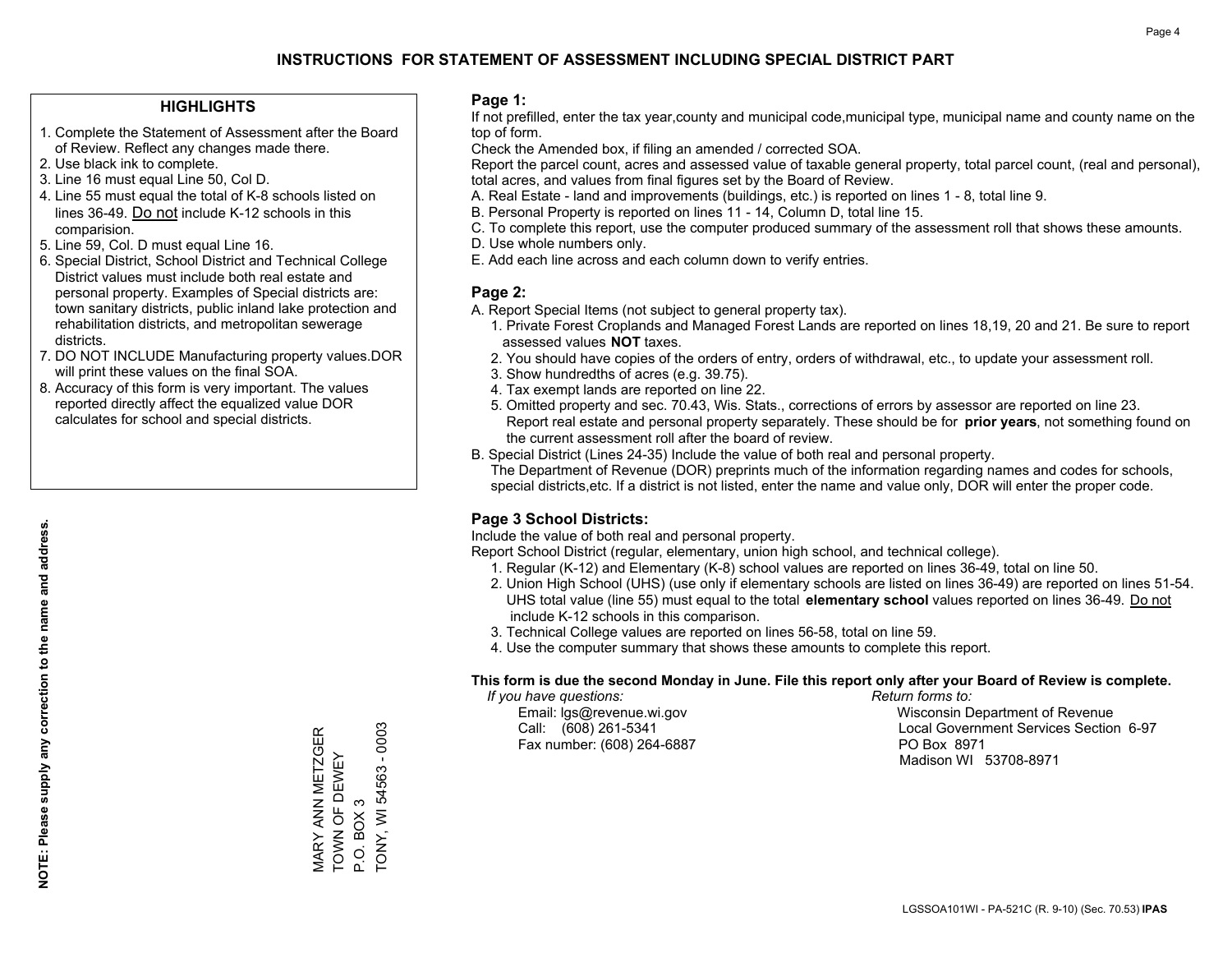**STATEMENT OF ASSESSMENT FOR 2016** 

|          | N12  | 1431    |
|----------|------|---------|
| $\alpha$ | MUN. | ACCT NO |

|                | <b>FOR</b>                                                                                                                                                                                   | <b>TOWN OF</b><br><b>OF</b><br>Town - Village - City      | <b>FLAMBEAU</b><br><b>Municipality Name</b> |        | <b>RUSK COUNTY</b><br><b>County Name</b>                                   |                         |                              | <b>WHEN COMPLETING THIS DOCUMENT</b><br>DO NOT WRITE OVER X's OR IN SHADED AREAS |                                        |                                         |
|----------------|----------------------------------------------------------------------------------------------------------------------------------------------------------------------------------------------|-----------------------------------------------------------|---------------------------------------------|--------|----------------------------------------------------------------------------|-------------------------|------------------------------|----------------------------------------------------------------------------------|----------------------------------------|-----------------------------------------|
| Line<br>No.    | <b>REAL ESTATE</b><br>(See Lines 18 - 22 for                                                                                                                                                 |                                                           |                                             |        | PARCEL COUNT<br>TOTAL LAND IMPROVEMENTS NUMBERS ONLY<br>other Real Estate) |                         | NO. OF ACRES<br><b>WHOLE</b> | <b>VALUE OF</b><br><b>LAND</b>                                                   | <b>VALUE OF</b><br><b>IMPROVEMENTS</b> | TOTAL VALUE OF LAND<br>AND IMPROVEMENTS |
|                |                                                                                                                                                                                              |                                                           | Col. A                                      | Col. B | Col. C                                                                     | Col. D                  | Col. E                       | Col. F                                                                           |                                        |                                         |
| $\mathbf 1$    |                                                                                                                                                                                              | <b>RESIDENTIAL - Class 1</b>                              | 708                                         | 461    | 1,091                                                                      | 8,194,600               | 31,982,300                   | 40,176,900                                                                       |                                        |                                         |
| $\overline{2}$ |                                                                                                                                                                                              | <b>COMMERCIAL - Class 2</b>                               | 38                                          | 21     | 76                                                                         | 344,900                 | 2,737,400                    | 3,082,300                                                                        |                                        |                                         |
| 3              |                                                                                                                                                                                              | MANUFACTURING - Class 3                                   | 6                                           | 4      | 218                                                                        | 401,600                 | 131,200                      | 532,800                                                                          |                                        |                                         |
| 4              |                                                                                                                                                                                              | <b>AGRICULTURAL - Class 4</b>                             | 253                                         |        | 3,964                                                                      | 582,550                 |                              | 582,550                                                                          |                                        |                                         |
| 5              |                                                                                                                                                                                              | <b>UNDEVELOPED - Class 5</b>                              | 468                                         |        | 4,314                                                                      | 2,218,450               |                              | 2,218,450                                                                        |                                        |                                         |
| 6              |                                                                                                                                                                                              | AGRICULTURAL FOREST - Class 5m                            | 136                                         |        | 1,777                                                                      | 1,094,100               |                              | 1,094,100                                                                        |                                        |                                         |
| 7              |                                                                                                                                                                                              | FOREST LANDS - Class 6                                    | 487                                         |        | 7,908                                                                      | 8,986,400               |                              | 8,986,400                                                                        |                                        |                                         |
| 8              |                                                                                                                                                                                              | OTHER - Class 7                                           | 47                                          | 46     | 97                                                                         | 386,300                 | 2,414,000                    | 2,800,300                                                                        |                                        |                                         |
| 9              |                                                                                                                                                                                              | TOTAL - ALL COLUMNS                                       | 2,143                                       | 532    | 19,445                                                                     | 22,208,900              | 37,264,900                   | 59,473,800                                                                       |                                        |                                         |
| 10             |                                                                                                                                                                                              | NUMBER OF PERSONAL PROPERTY ACCOUNTS IN ROLL              |                                             |        | 24                                                                         | <b>LOCALLY ASSESSED</b> | <b>MANUFACTURING</b>         | <b>MERGED</b>                                                                    |                                        |                                         |
| 11             |                                                                                                                                                                                              | BOATS AND OTHER WATERCRAFT NOT EXEMPT - Code 1            |                                             |        |                                                                            | 0                       | $\Omega$                     | $\mathbf{0}$                                                                     |                                        |                                         |
| 12             |                                                                                                                                                                                              | MACHINERY, TOOLS AND PATTERNS - Code 2                    |                                             |        |                                                                            | 154,800                 | 66,800                       | 221,600                                                                          |                                        |                                         |
| 13             |                                                                                                                                                                                              | FURNITURE, FIXTURES AND EQUIPMENT - Code 3                |                                             |        |                                                                            | 101,300                 | $\mathbf 0$                  | 101,300                                                                          |                                        |                                         |
| 14             |                                                                                                                                                                                              | ALL OTHER PERSONAL PROPERTY NOT EXEMPT - Codes 4A, 4B, 4C |                                             | 70,900 | $\Omega$                                                                   | 70,900                  |                              |                                                                                  |                                        |                                         |
| 15             | TOTAL OF PERSONAL PROPERTY NOT EXEMPT (Total of Lines 11-14)<br>327,000<br>66,800                                                                                                            |                                                           |                                             |        |                                                                            |                         |                              | 393,800                                                                          |                                        |                                         |
| 16             | AGGREGATE ASSESSED VALUE OF ALL PROPERTY SUBJECT TO THE GENERAL PROPERTY TAX (Total of Lines 9F and 15F)<br>MUST EQUAL TOTAL VALUE OF THE SCHOOL DISTRICTS (K-12 PLUS K-8) - Line 50, Col. F |                                                           |                                             |        |                                                                            |                         |                              | 59,867,600                                                                       |                                        |                                         |
| 17             | Name of Assessor<br>Telephone #<br><b>BOARD OF REVIEW</b><br>DATE OF FINAL ADJOURNMENT<br>05/17/2016<br><b>ERIC KLEVEN</b>                                                                   |                                                           |                                             |        |                                                                            |                         | (715) 598-4599               |                                                                                  |                                        |                                         |

REMARKS

The Assessment Ratio to be used in calculating the estimated Fair Market Value on tax bills for this tax district is .875996559<br>This ratio should be used to convert assessed values to "Calculate Equalized Values" in Step 1 Commission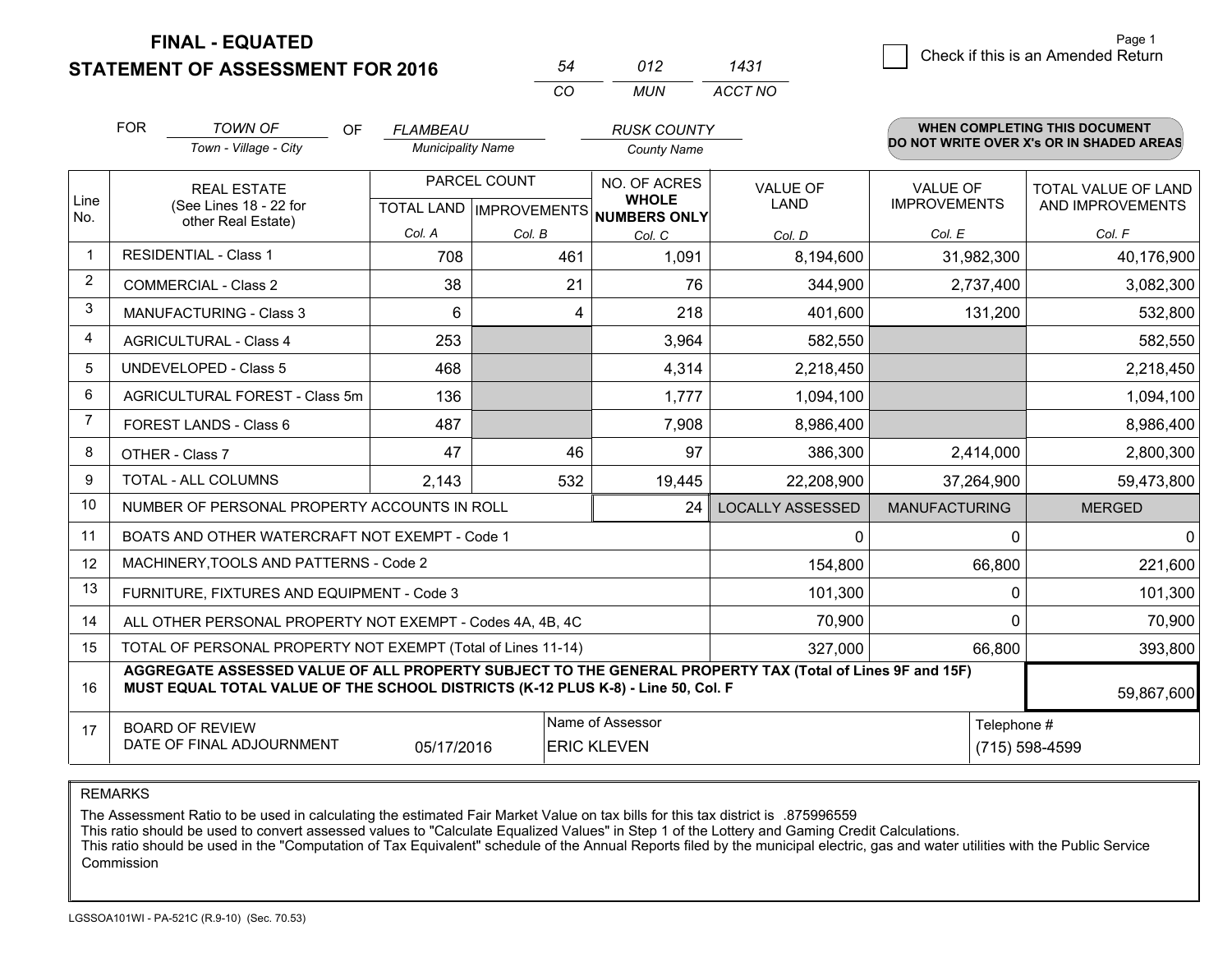*YEAR CO MUN ACCT NO* <sup>2016</sup> <sup>54</sup> <sup>012</sup> <sup>1431</sup>

Do not confuse FOREST LANDS (Line 7) with FOREST CROPS (in this section) - They are **NOT** the same

|    |                                                                                |                                                                                       |  | Private Forest Crop - Reg Class @ 10¢ per acre                   |                                                               | Private Forest Crop - Reg Class @ \$2.52 per acre |                                                                              |                    |                    |  |
|----|--------------------------------------------------------------------------------|---------------------------------------------------------------------------------------|--|------------------------------------------------------------------|---------------------------------------------------------------|---------------------------------------------------|------------------------------------------------------------------------------|--------------------|--------------------|--|
| 18 | (a) PARCELS                                                                    | (b) ACRES                                                                             |  | (c) ASSESSED VALUE                                               |                                                               | (d) PARCELS                                       | (e) ACRES                                                                    |                    | (f) ASSESSED VALUE |  |
|    |                                                                                |                                                                                       |  |                                                                  |                                                               |                                                   | Entered Before 2005 Managed Forest - Ferrous Mining CLOSED @ \$8.27 per acre |                    |                    |  |
| 19 | (a) PARCELS                                                                    | Private Forest Crop - Special Class @ 20¢ per acre<br>(c) ASSESSED VALUE<br>(b) ACRES |  |                                                                  | (d) PARCELS                                                   | (e) ACRES                                         |                                                                              | (f) ASSESSED VALUE |                    |  |
|    |                                                                                |                                                                                       |  |                                                                  |                                                               |                                                   |                                                                              |                    |                    |  |
|    |                                                                                |                                                                                       |  | Entered Before 2005 Managed Forest - OPEN @ \$.79 per acre       |                                                               |                                                   | Entered Before 2005 Managed Forest - CLOSED @ \$1.87 per acre                |                    |                    |  |
| 20 | (a) PARCELS                                                                    | (b) ACRES                                                                             |  | (c) ASSESSED VALUE                                               |                                                               | (d) PARCELS                                       | (e) ACRES                                                                    |                    | (f) ASSESSED VALUE |  |
|    | 17                                                                             | 717.86                                                                                |  | 818,800                                                          |                                                               | 395.29<br>13                                      |                                                                              |                    | 454,600            |  |
|    | Entered After 2004 Managed Forest - OPEN @<br>\$2.14 per acre                  |                                                                                       |  |                                                                  | Entered After 2004 Managed Forest - CLOSED @ \$10.68 per acre |                                                   |                                                                              |                    |                    |  |
| 21 | (a) PARCELS                                                                    | (b) ACRES                                                                             |  | (c) ASSESSED VALUE                                               |                                                               | (d) PARCELS<br>(e) ACRES                          |                                                                              |                    | (f) ASSESSED VALUE |  |
|    |                                                                                |                                                                                       |  |                                                                  |                                                               |                                                   |                                                                              |                    |                    |  |
|    | 9                                                                              | 375.28                                                                                |  | 431,000                                                          |                                                               | 17                                                | 434.5                                                                        |                    | 471.500            |  |
| 22 | (a) County Forest Cropland Acres                                               |                                                                                       |  | (b) Federal Acres                                                | (c) State Acres                                               |                                                   | (d) County (NOT FOREST CROP) Acres                                           |                    | (e) Other Acres    |  |
|    |                                                                                |                                                                                       |  |                                                                  |                                                               | 1.46                                              | 225.92                                                                       |                    | 249.6              |  |
|    |                                                                                |                                                                                       |  | Assessed Value of Omitted Property From Prior Years (Sec. 70.44) |                                                               |                                                   | Assessed Value of Sec. 70.43 Corrections of Errors by Assessors              |                    |                    |  |
|    |                                                                                | (a) REAL ESTATE                                                                       |  | (b) PERSONAL                                                     | (c1) REAL ESTATE                                              |                                                   |                                                                              | (c2) PERSONAL      |                    |  |
| 23 |                                                                                |                                                                                       |  |                                                                  |                                                               |                                                   |                                                                              |                    |                    |  |
|    | Manufacturing Equated Value of Omitted Property From Prior Years (Sec. 70.995) |                                                                                       |  |                                                                  |                                                               |                                                   | Mfg. Equated Value of Sec.70.43 Corrections of Errors by Assessors           |                    |                    |  |
|    | (d) REAL ESTATE                                                                |                                                                                       |  | (e) PERSONAL                                                     |                                                               | (f1) REAL ESTATE                                  |                                                                              | (f2) PERSONAL      |                    |  |
|    |                                                                                |                                                                                       |  |                                                                  |                                                               |                                                   |                                                                              |                    |                    |  |
|    |                                                                                |                                                                                       |  |                                                                  |                                                               |                                                   |                                                                              |                    |                    |  |

## **SPECIAL DISTRICTS**

| Line<br>No. | Enter 6-digit<br><b>Special District</b> | <b>Account</b><br><b>Number</b> | <b>Special District Name</b> | <b>Locally Assessed Value</b><br>of Real Estate and | Mfg Value of Real Estate<br>and Personal Property | <b>Merged Value of</b><br><b>Real Estate and</b> |
|-------------|------------------------------------------|---------------------------------|------------------------------|-----------------------------------------------------|---------------------------------------------------|--------------------------------------------------|
|             | Code (Col. A)                            | (Col. B)                        | (Col. C)                     | Personal Property (Col. D)                          | (Col. E)                                          | Personal Property (Col. F)                       |
| 24          |                                          |                                 |                              |                                                     |                                                   |                                                  |
| 25          |                                          |                                 |                              |                                                     |                                                   |                                                  |
| 26          |                                          |                                 |                              |                                                     |                                                   |                                                  |
| 27          |                                          |                                 |                              |                                                     |                                                   |                                                  |
| 28          |                                          |                                 |                              |                                                     |                                                   |                                                  |
| 29          |                                          |                                 |                              |                                                     |                                                   |                                                  |
| 30          |                                          |                                 |                              |                                                     |                                                   |                                                  |
| 31          |                                          |                                 |                              |                                                     |                                                   |                                                  |
| 32          |                                          |                                 |                              |                                                     |                                                   |                                                  |
| 33          |                                          |                                 |                              |                                                     |                                                   |                                                  |
| 34          |                                          |                                 |                              |                                                     |                                                   |                                                  |
| 35          |                                          |                                 |                              |                                                     |                                                   |                                                  |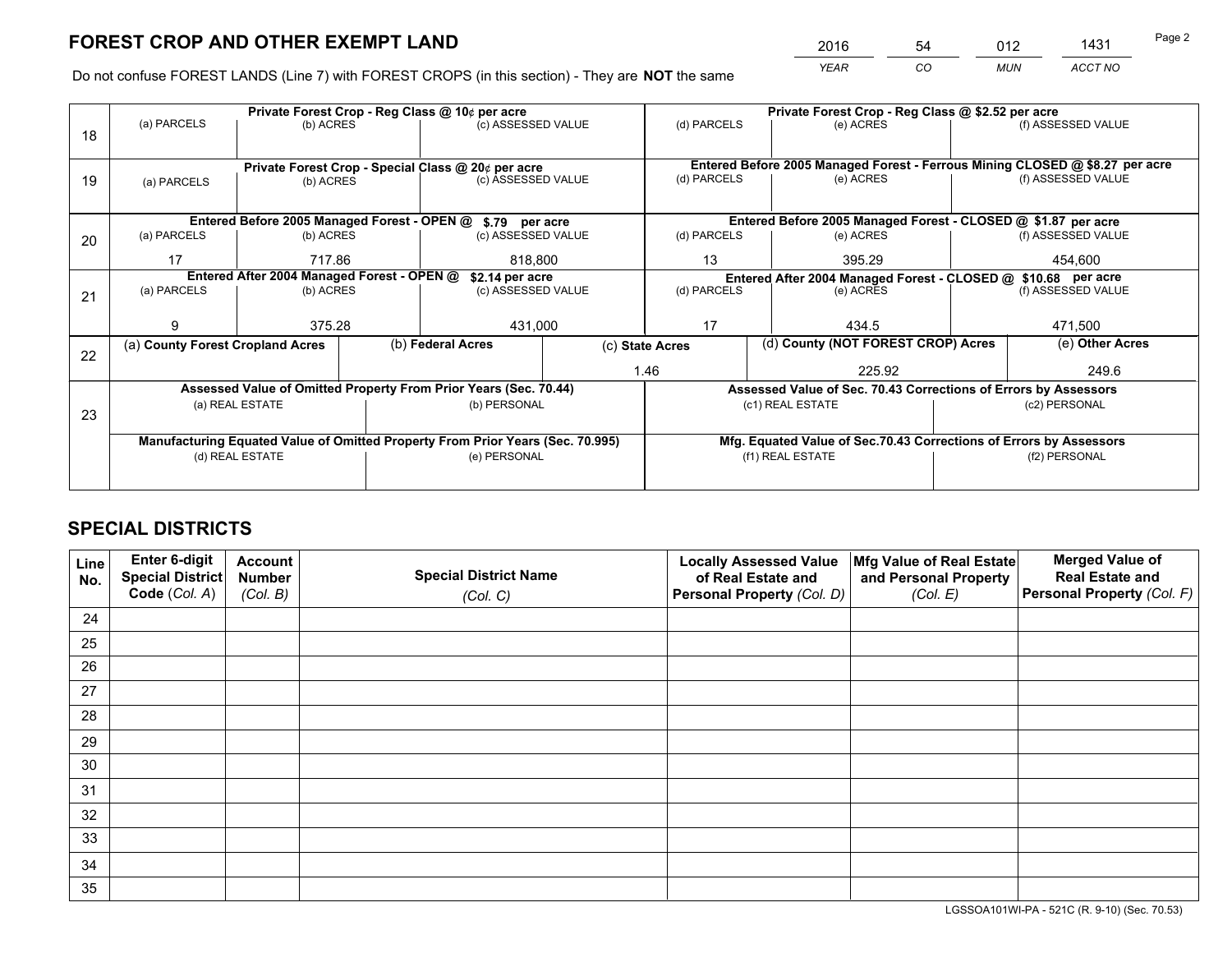|                       |                                                                 |                                             |                                                         | <b>YEAR</b>                                                                       | CO<br><b>MUN</b>                                              | ACCT NO                                                                        |
|-----------------------|-----------------------------------------------------------------|---------------------------------------------|---------------------------------------------------------|-----------------------------------------------------------------------------------|---------------------------------------------------------------|--------------------------------------------------------------------------------|
| Line<br>No.           | <b>Enter 6-digit</b><br><b>School District</b><br>Code (Col. A) | <b>Account</b><br><b>Number</b><br>(Col. B) | <b>School District Name</b><br>(Col. C)                 | <b>Locally Assessed Value</b><br>of Real Estate and<br>Personal Property (Col. D) | Mfg Value of Real Estate<br>and Personal Property<br>(Col. E) | <b>Merged Value of</b><br><b>Real Estate and</b><br>Personal Property (Col. F) |
|                       | A. SCHOOL DISTRICTS (K-8 and K-12)                              |                                             |                                                         |                                                                                   |                                                               |                                                                                |
| 36                    | 542856                                                          | 0324                                        | <b>SCH D OF LADYSMITH</b>                               | 52,663,800                                                                        | 599,600                                                       | 53,263,400                                                                     |
| 37                    | 545757                                                          | 0325                                        | SCH D OF FLAMBEAU                                       | 6,604,200                                                                         |                                                               | 6,604,200                                                                      |
| 38                    |                                                                 |                                             |                                                         |                                                                                   |                                                               |                                                                                |
| 39                    |                                                                 |                                             |                                                         |                                                                                   |                                                               |                                                                                |
| 40                    |                                                                 |                                             |                                                         |                                                                                   |                                                               |                                                                                |
| 41                    |                                                                 |                                             |                                                         |                                                                                   |                                                               |                                                                                |
| 42                    |                                                                 |                                             |                                                         |                                                                                   |                                                               |                                                                                |
| 43                    |                                                                 |                                             |                                                         |                                                                                   |                                                               |                                                                                |
| 44                    |                                                                 |                                             |                                                         |                                                                                   |                                                               |                                                                                |
| 45<br>$\overline{46}$ |                                                                 |                                             |                                                         |                                                                                   |                                                               |                                                                                |
| 47                    |                                                                 |                                             |                                                         |                                                                                   |                                                               |                                                                                |
| 48                    |                                                                 |                                             |                                                         |                                                                                   |                                                               |                                                                                |
| 49                    |                                                                 |                                             |                                                         |                                                                                   |                                                               |                                                                                |
| 50                    |                                                                 |                                             | TOTAL ASSESSED VALUE OF SCHOOL DISTRICTS (K-8 and K-12) | 59,268,000                                                                        | 599,600                                                       | 59,867,600                                                                     |
|                       | <b>B.</b><br><b>UNION HIGH SCHOOL DISTRICTS</b>                 |                                             |                                                         |                                                                                   |                                                               |                                                                                |
| 51                    |                                                                 |                                             |                                                         |                                                                                   |                                                               |                                                                                |
| 52                    |                                                                 |                                             |                                                         |                                                                                   |                                                               |                                                                                |
| 53                    |                                                                 |                                             |                                                         |                                                                                   |                                                               |                                                                                |
| 54                    |                                                                 |                                             |                                                         |                                                                                   |                                                               |                                                                                |
| 55                    |                                                                 |                                             | TOTAL ASSESSED VALUE OF UNION HIGH SCHOOLS              |                                                                                   |                                                               |                                                                                |
|                       | C.<br><b>TECHNICAL COLLEGE DISTRICTS</b>                        |                                             |                                                         |                                                                                   |                                                               |                                                                                |
| 56                    | 001700                                                          | 0016                                        | WISCONSIN INDIANHEAD TECH COLLEGE SHEL                  | 59,268,000                                                                        | 599,600                                                       | 59,867,600                                                                     |
| 57                    |                                                                 |                                             |                                                         |                                                                                   |                                                               |                                                                                |
| 58                    |                                                                 |                                             |                                                         |                                                                                   |                                                               |                                                                                |
| 59                    |                                                                 |                                             | TOTAL ASSESSED VALUE OF TECHNICAL COLLEGES              | 59,268,000                                                                        | 599,600                                                       | 59,867,600                                                                     |

54

012

 *I hereby certify, to the best of my knowledge and belief, this form is complete and correct.*

**SCHOOL DISTRICTS**

| Print name of preparer | Title                    |                | Date (MM/DD/CCYY) |
|------------------------|--------------------------|----------------|-------------------|
|                        |                          |                |                   |
| Signature of preparer  | Contact Telephone Number | E-mail address |                   |
|                        | $\overline{\phantom{0}}$ |                |                   |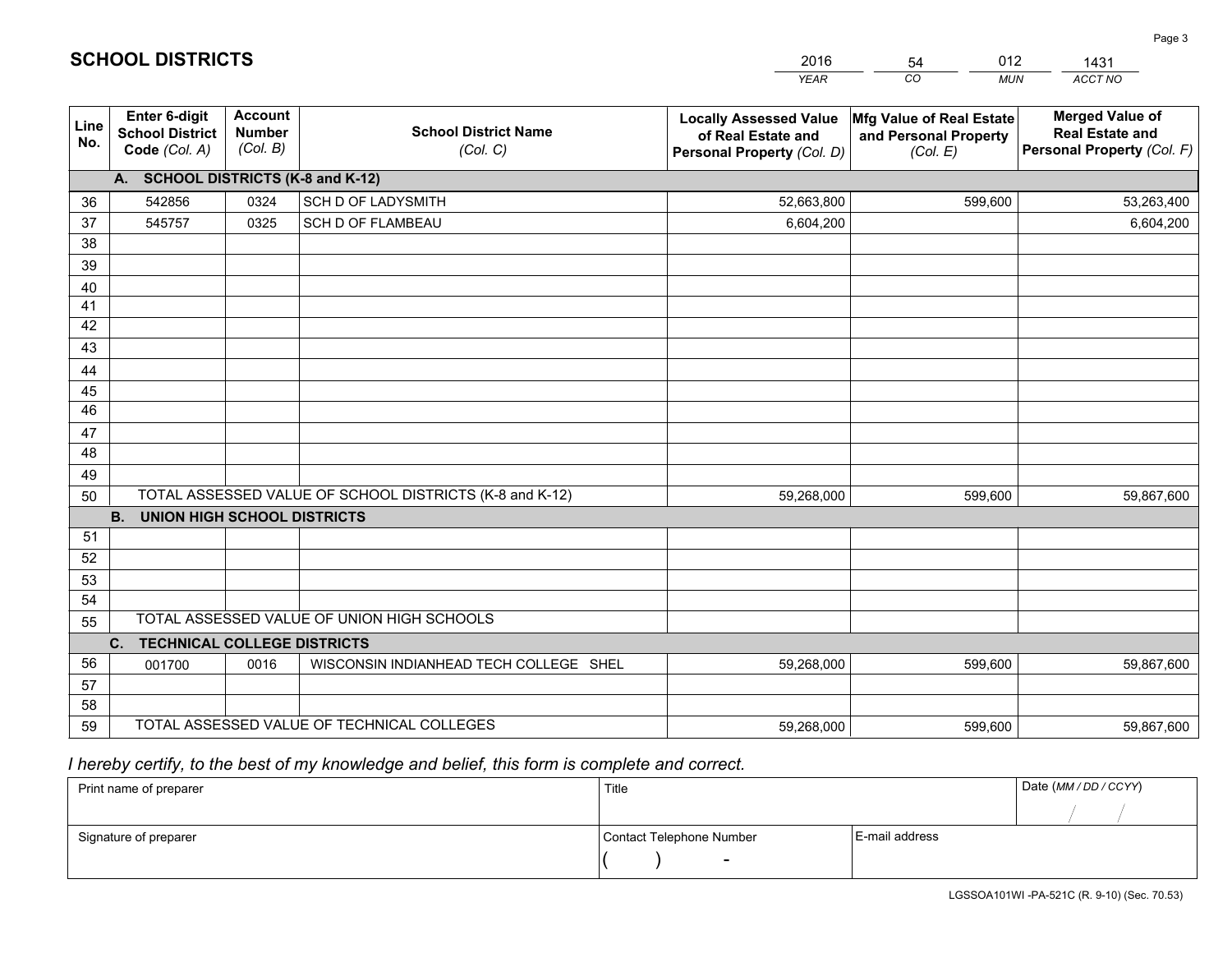#### **HIGHLIGHTS**

- 1. Complete the Statement of Assessment after the Board of Review. Reflect any changes made there.
- 2. Use black ink to complete.
- 3. Line 16 must equal Line 50, Col D.
- 4. Line 55 must equal the total of K-8 schools listed on lines 36-49. Do not include K-12 schools in this comparision.
- 5. Line 59, Col. D must equal Line 16.
- 6. Special District, School District and Technical College District values must include both real estate and personal property. Examples of Special districts are: town sanitary districts, public inland lake protection and rehabilitation districts, and metropolitan sewerage districts.
- 7. DO NOT INCLUDE Manufacturing property values.DOR will print these values on the final SOA.
- 8. Accuracy of this form is very important. The values reported directly affect the equalized value DOR calculates for school and special districts.

#### **Page 1:**

 If not prefilled, enter the tax year,county and municipal code,municipal type, municipal name and county name on the top of form.

Check the Amended box, if filing an amended / corrected SOA.

 Report the parcel count, acres and assessed value of taxable general property, total parcel count, (real and personal), total acres, and values from final figures set by the Board of Review.

- A. Real Estate land and improvements (buildings, etc.) is reported on lines 1 8, total line 9.
- B. Personal Property is reported on lines 11 14, Column D, total line 15.
- C. To complete this report, use the computer produced summary of the assessment roll that shows these amounts.
- D. Use whole numbers only.
- E. Add each line across and each column down to verify entries.

#### **Page 2:**

- A. Report Special Items (not subject to general property tax).
- 1. Private Forest Croplands and Managed Forest Lands are reported on lines 18,19, 20 and 21. Be sure to report assessed values **NOT** taxes.
- 2. You should have copies of the orders of entry, orders of withdrawal, etc., to update your assessment roll.
	- 3. Show hundredths of acres (e.g. 39.75).
- 4. Tax exempt lands are reported on line 22.
- 5. Omitted property and sec. 70.43, Wis. Stats., corrections of errors by assessor are reported on line 23. Report real estate and personal property separately. These should be for **prior years**, not something found on the current assessment roll after the board of review.
- B. Special District (Lines 24-35) Include the value of both real and personal property.
- The Department of Revenue (DOR) preprints much of the information regarding names and codes for schools, special districts,etc. If a district is not listed, enter the name and value only, DOR will enter the proper code.

### **Page 3 School Districts:**

Include the value of both real and personal property.

Report School District (regular, elementary, union high school, and technical college).

- 1. Regular (K-12) and Elementary (K-8) school values are reported on lines 36-49, total on line 50.
- 2. Union High School (UHS) (use only if elementary schools are listed on lines 36-49) are reported on lines 51-54. UHS total value (line 55) must equal to the total **elementary school** values reported on lines 36-49. Do notinclude K-12 schools in this comparison.
- 3. Technical College values are reported on lines 56-58, total on line 59.
- 4. Use the computer summary that shows these amounts to complete this report.

#### **This form is due the second Monday in June. File this report only after your Board of Review is complete.**

 *If you have questions: Return forms to:*

Fax number: (608) 264-6887 PO Box 8971

 Email: lgs@revenue.wi.gov Wisconsin Department of Revenue Call: (608) 261-5341 Local Government Services Section 6-97Madison WI 53708-8971

N6366 CRYSTAL SPRINGS DRIVE N6366 CRYSTAL SPRINGS DRIVE TOWN OF FLAMBEAU ADYSMITH, WI 54848 CHRIS ROGNSVOOG<br>TOWN OF FLAMBEAU LADYSMITH, WI 54848 CHRIS ROGNSVOOG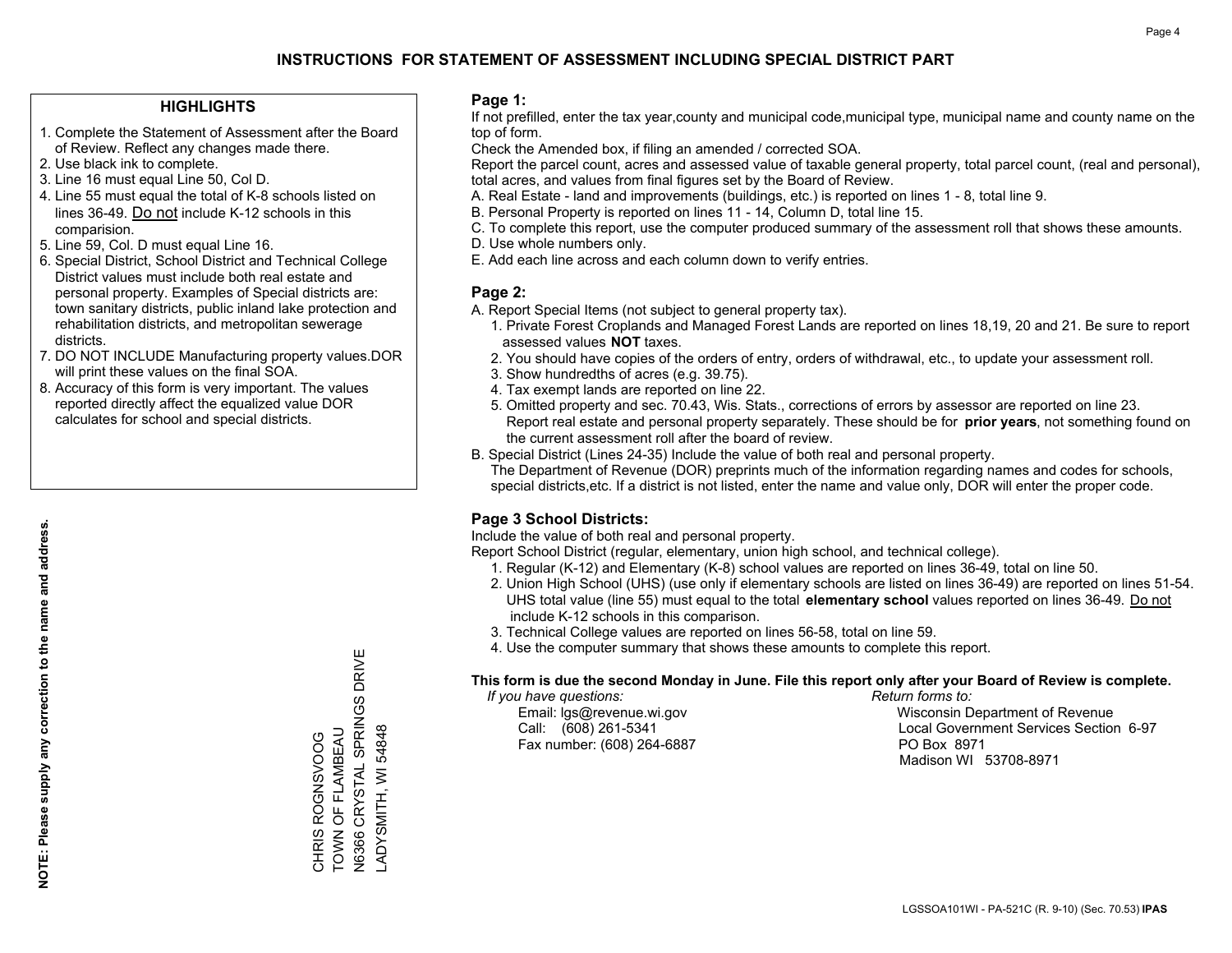**STATEMENT OF ASSESSMENT FOR 2016** 

| 54 | 014 | 1432    |
|----|-----|---------|
| CO | MUN | ACCT NO |

|                                                                                                                                                                                                    | Town - Village - City | <b>Municipality Name</b>                                                                                                                                                                                                                                                                              |                                                                                                             | <b>County Name</b>                                                                                                                                                          |                                                                                                                                 |                                                     |                                                  |
|----------------------------------------------------------------------------------------------------------------------------------------------------------------------------------------------------|-----------------------|-------------------------------------------------------------------------------------------------------------------------------------------------------------------------------------------------------------------------------------------------------------------------------------------------------|-------------------------------------------------------------------------------------------------------------|-----------------------------------------------------------------------------------------------------------------------------------------------------------------------------|---------------------------------------------------------------------------------------------------------------------------------|-----------------------------------------------------|--------------------------------------------------|
|                                                                                                                                                                                                    |                       |                                                                                                                                                                                                                                                                                                       |                                                                                                             |                                                                                                                                                                             |                                                                                                                                 |                                                     | DO NOT WRITE OVER X's OR IN SHADED AREAS         |
|                                                                                                                                                                                                    | <b>REAL ESTATE</b>    | PARCEL COUNT                                                                                                                                                                                                                                                                                          |                                                                                                             | NO. OF ACRES<br><b>WHOLE</b>                                                                                                                                                | <b>VALUE OF</b><br><b>LAND</b>                                                                                                  | <b>VALUE OF</b><br><b>IMPROVEMENTS</b>              | TOTAL VALUE OF LAND<br>AND IMPROVEMENTS          |
|                                                                                                                                                                                                    | other Real Estate)    |                                                                                                                                                                                                                                                                                                       |                                                                                                             |                                                                                                                                                                             |                                                                                                                                 |                                                     |                                                  |
|                                                                                                                                                                                                    |                       |                                                                                                                                                                                                                                                                                                       |                                                                                                             |                                                                                                                                                                             |                                                                                                                                 |                                                     | Col. F<br>32,381,700                             |
|                                                                                                                                                                                                    |                       |                                                                                                                                                                                                                                                                                                       |                                                                                                             |                                                                                                                                                                             |                                                                                                                                 |                                                     |                                                  |
|                                                                                                                                                                                                    |                       |                                                                                                                                                                                                                                                                                                       |                                                                                                             |                                                                                                                                                                             |                                                                                                                                 |                                                     | 2,877,700                                        |
|                                                                                                                                                                                                    |                       | 1                                                                                                                                                                                                                                                                                                     |                                                                                                             |                                                                                                                                                                             |                                                                                                                                 | 74,200                                              | 107,200                                          |
|                                                                                                                                                                                                    |                       | 281                                                                                                                                                                                                                                                                                                   |                                                                                                             | 7,100                                                                                                                                                                       | 1,159,800                                                                                                                       |                                                     | 1,159,800                                        |
|                                                                                                                                                                                                    |                       | 198                                                                                                                                                                                                                                                                                                   |                                                                                                             | 2,408                                                                                                                                                                       | 757,700                                                                                                                         |                                                     | 757,700                                          |
|                                                                                                                                                                                                    |                       | 96                                                                                                                                                                                                                                                                                                    |                                                                                                             | 1,816                                                                                                                                                                       | 1,068,500                                                                                                                       |                                                     | 1,068,500                                        |
|                                                                                                                                                                                                    |                       | 246                                                                                                                                                                                                                                                                                                   |                                                                                                             | 6,315                                                                                                                                                                       | 8,830,600                                                                                                                       |                                                     | 8,830,600                                        |
|                                                                                                                                                                                                    |                       | 43                                                                                                                                                                                                                                                                                                    |                                                                                                             | 48                                                                                                                                                                          | 152,400                                                                                                                         | 2,864,000                                           | 3,016,400                                        |
|                                                                                                                                                                                                    |                       | 1,554                                                                                                                                                                                                                                                                                                 |                                                                                                             | 19,015                                                                                                                                                                      | 17,155,700                                                                                                                      | 33,043,900                                          | 50,199,600                                       |
|                                                                                                                                                                                                    |                       |                                                                                                                                                                                                                                                                                                       |                                                                                                             | 18                                                                                                                                                                          | <b>LOCALLY ASSESSED</b>                                                                                                         | <b>MANUFACTURING</b>                                | <b>MERGED</b>                                    |
|                                                                                                                                                                                                    |                       |                                                                                                                                                                                                                                                                                                       |                                                                                                             |                                                                                                                                                                             | 0                                                                                                                               | <sup>0</sup>                                        | $\Omega$                                         |
|                                                                                                                                                                                                    |                       |                                                                                                                                                                                                                                                                                                       |                                                                                                             |                                                                                                                                                                             | 118,720                                                                                                                         | 45,500                                              | 164,220                                          |
|                                                                                                                                                                                                    |                       |                                                                                                                                                                                                                                                                                                       |                                                                                                             |                                                                                                                                                                             | 181,330                                                                                                                         | $\Omega$                                            | 181,330                                          |
|                                                                                                                                                                                                    |                       |                                                                                                                                                                                                                                                                                                       |                                                                                                             | 11,360                                                                                                                                                                      | 100                                                                                                                             | 11,460                                              |                                                  |
| 15<br>TOTAL OF PERSONAL PROPERTY NOT EXEMPT (Total of Lines 11-14)                                                                                                                                 |                       |                                                                                                                                                                                                                                                                                                       |                                                                                                             |                                                                                                                                                                             |                                                                                                                                 | 45,600                                              | 357,010                                          |
| AGGREGATE ASSESSED VALUE OF ALL PROPERTY SUBJECT TO THE GENERAL PROPERTY TAX (Total of Lines 9F and 15F)<br>MUST EQUAL TOTAL VALUE OF THE SCHOOL DISTRICTS (K-12 PLUS K-8) - Line 50, Col. F<br>16 |                       |                                                                                                                                                                                                                                                                                                       |                                                                                                             |                                                                                                                                                                             |                                                                                                                                 |                                                     | 50,556,610                                       |
| Name of Assessor<br><b>BOARD OF REVIEW</b><br>17<br>DATE OF FINAL ADJOURNMENT<br>07/05/2016                                                                                                        |                       |                                                                                                                                                                                                                                                                                                       |                                                                                                             |                                                                                                                                                                             |                                                                                                                                 |                                                     | (715) 835-1141                                   |
|                                                                                                                                                                                                    |                       | (See Lines 18 - 22 for<br><b>RESIDENTIAL - Class 1</b><br><b>COMMERCIAL - Class 2</b><br><b>MANUFACTURING - Class 3</b><br><b>AGRICULTURAL - Class 4</b><br><b>UNDEVELOPED - Class 5</b><br>AGRICULTURAL FOREST - Class 5m<br><b>FOREST LANDS - Class 6</b><br>OTHER - Class 7<br>TOTAL - ALL COLUMNS | Col. A<br>651<br>38<br>MACHINERY, TOOLS AND PATTERNS - Code 2<br>FURNITURE, FIXTURES AND EQUIPMENT - Code 3 | Col. B<br>41<br>NUMBER OF PERSONAL PROPERTY ACCOUNTS IN ROLL<br>BOATS AND OTHER WATERCRAFT NOT EXEMPT - Code 1<br>ALL OTHER PERSONAL PROPERTY NOT EXEMPT - Codes 4A, 4B, 4C | TOTAL LAND   IMPROVEMENTS<br><b>NUMBERS ONLY</b><br>Col. C<br>368<br>1,161<br>18<br>155<br>12<br>428<br><b>BOWMAR APPRAISAL</b> | Col. D<br>4,542,900<br>610,800<br>33,000<br>311,410 | Col. E<br>27,838,800<br>2,266,900<br>Telephone # |

REMARKS

The Assessment Ratio to be used in calculating the estimated Fair Market Value on tax bills for this tax district is .980809691<br>This ratio should be used to convert assessed values to "Calculate Equalized Values" in Step 1 Commission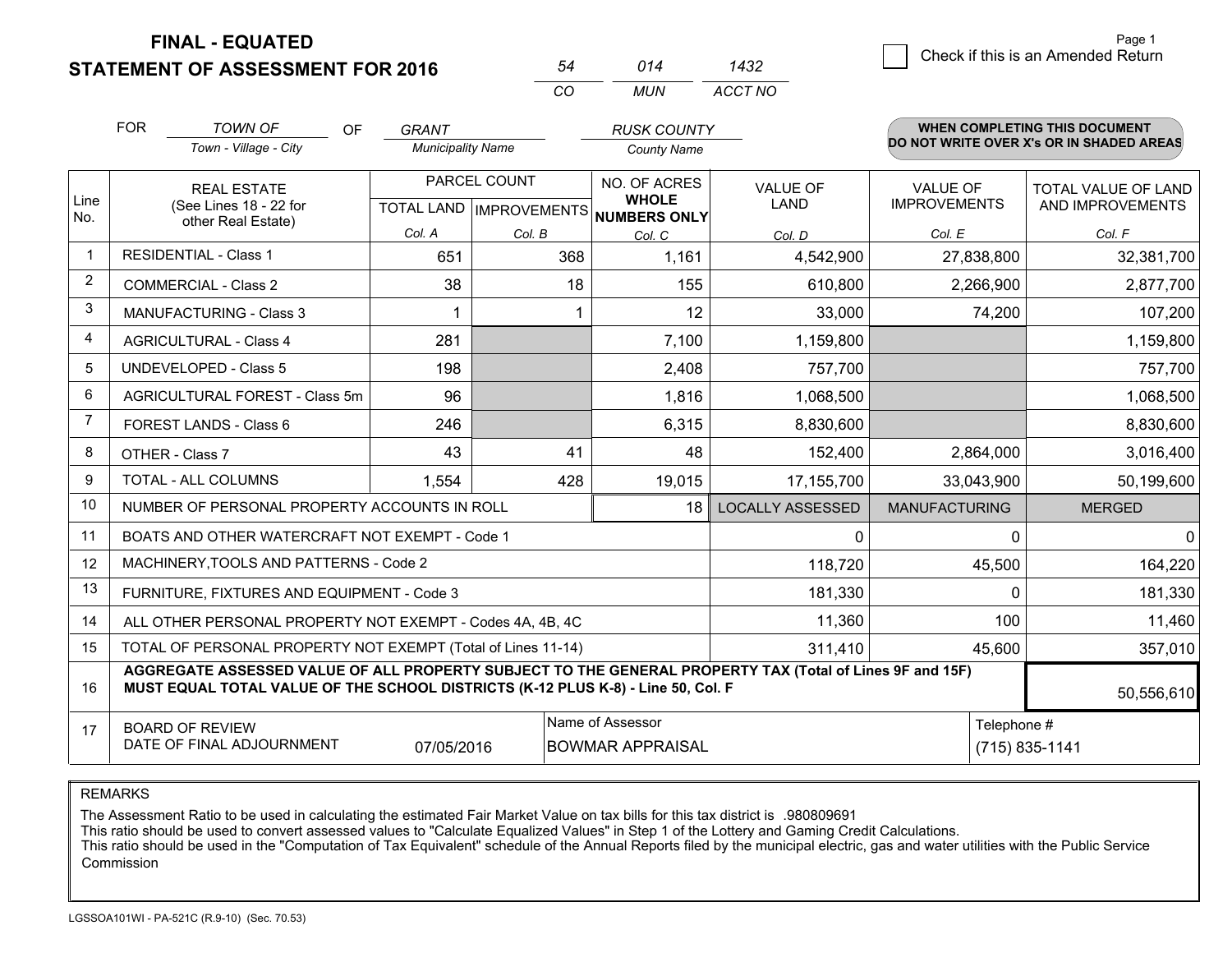*YEAR CO MUN ACCT NO* <sup>2016</sup> <sup>54</sup> <sup>014</sup> <sup>1432</sup>

Do not confuse FOREST LANDS (Line 7) with FOREST CROPS (in this section) - They are **NOT** the same

|    |                                                                                |                                  |  | Private Forest Crop - Reg Class @ 10¢ per acre                   |               | Private Forest Crop - Reg Class @ \$2.52 per acre |                                                                              |  |                    |  |
|----|--------------------------------------------------------------------------------|----------------------------------|--|------------------------------------------------------------------|---------------|---------------------------------------------------|------------------------------------------------------------------------------|--|--------------------|--|
| 18 | (a) PARCELS                                                                    | (b) ACRES                        |  | (c) ASSESSED VALUE                                               |               | (d) PARCELS                                       | (e) ACRES                                                                    |  | (f) ASSESSED VALUE |  |
|    | 2                                                                              | 45                               |  | 64.100                                                           |               |                                                   |                                                                              |  |                    |  |
|    |                                                                                |                                  |  | Private Forest Crop - Special Class @ 20¢ per acre               |               |                                                   | Entered Before 2005 Managed Forest - Ferrous Mining CLOSED @ \$8.27 per acre |  |                    |  |
| 19 | (a) PARCELS                                                                    | (b) ACRES                        |  | (c) ASSESSED VALUE                                               |               | (d) PARCELS                                       | (e) ACRES                                                                    |  | (f) ASSESSED VALUE |  |
|    |                                                                                |                                  |  |                                                                  |               |                                                   |                                                                              |  |                    |  |
|    |                                                                                |                                  |  | Entered Before 2005 Managed Forest - OPEN @ \$.79 per acre       |               |                                                   | Entered Before 2005 Managed Forest - CLOSED @ \$1.87 per acre                |  |                    |  |
| 20 | (a) PARCELS                                                                    | (b) ACRES                        |  | (c) ASSESSED VALUE                                               |               | (d) PARCELS                                       | (e) ACRES                                                                    |  | (f) ASSESSED VALUE |  |
|    | 6                                                                              | 240                              |  | 342,000                                                          |               | 14<br>530                                         |                                                                              |  | 697,000            |  |
|    | Entered After 2004 Managed Forest - OPEN @<br>\$2.14 per acre                  |                                  |  |                                                                  |               |                                                   | Entered After 2004 Managed Forest - CLOSED @ \$10.68 per acre                |  |                    |  |
| 21 | (a) PARCELS                                                                    | (b) ACRES                        |  | (c) ASSESSED VALUE                                               |               | (d) PARCELS                                       | (e) ACRES                                                                    |  |                    |  |
|    |                                                                                |                                  |  |                                                                  |               |                                                   |                                                                              |  |                    |  |
|    | 6                                                                              | 198.2                            |  |                                                                  | 280,100<br>15 |                                                   | 517                                                                          |  |                    |  |
|    |                                                                                | (a) County Forest Cropland Acres |  | (b) Federal Acres                                                |               | (c) State Acres                                   | (d) County (NOT FOREST CROP) Acres                                           |  | (e) Other Acres    |  |
| 22 |                                                                                |                                  |  | 40                                                               |               | 4.36                                              | 13.3                                                                         |  | 56.34              |  |
|    |                                                                                |                                  |  | Assessed Value of Omitted Property From Prior Years (Sec. 70.44) |               |                                                   | Assessed Value of Sec. 70.43 Corrections of Errors by Assessors              |  |                    |  |
|    |                                                                                | (a) REAL ESTATE                  |  | (b) PERSONAL                                                     |               |                                                   | (c1) REAL ESTATE                                                             |  | (c2) PERSONAL      |  |
| 23 |                                                                                |                                  |  |                                                                  |               |                                                   |                                                                              |  |                    |  |
|    | Manufacturing Equated Value of Omitted Property From Prior Years (Sec. 70.995) |                                  |  |                                                                  |               |                                                   | Mfg. Equated Value of Sec.70.43 Corrections of Errors by Assessors           |  |                    |  |
|    | (d) REAL ESTATE                                                                |                                  |  | (e) PERSONAL                                                     |               | (f1) REAL ESTATE                                  |                                                                              |  | (f2) PERSONAL      |  |
|    |                                                                                |                                  |  |                                                                  |               |                                                   |                                                                              |  |                    |  |
|    |                                                                                |                                  |  |                                                                  |               |                                                   |                                                                              |  |                    |  |

## **SPECIAL DISTRICTS**

| Line<br>No. | Enter 6-digit<br><b>Special District</b> | <b>Account</b><br><b>Number</b> | <b>Special District Name</b> | <b>Locally Assessed Value</b><br>of Real Estate and | Mfg Value of Real Estate<br>and Personal Property | <b>Merged Value of</b><br><b>Real Estate and</b> |
|-------------|------------------------------------------|---------------------------------|------------------------------|-----------------------------------------------------|---------------------------------------------------|--------------------------------------------------|
|             | Code (Col. A)                            | (Col. B)                        | (Col. C)                     | Personal Property (Col. D)                          | (Col. E)                                          | Personal Property (Col. F)                       |
| 24          |                                          |                                 |                              |                                                     |                                                   |                                                  |
| 25          |                                          |                                 |                              |                                                     |                                                   |                                                  |
| 26          |                                          |                                 |                              |                                                     |                                                   |                                                  |
| 27          |                                          |                                 |                              |                                                     |                                                   |                                                  |
| 28          |                                          |                                 |                              |                                                     |                                                   |                                                  |
| 29          |                                          |                                 |                              |                                                     |                                                   |                                                  |
| 30          |                                          |                                 |                              |                                                     |                                                   |                                                  |
| 31          |                                          |                                 |                              |                                                     |                                                   |                                                  |
| 32          |                                          |                                 |                              |                                                     |                                                   |                                                  |
| 33          |                                          |                                 |                              |                                                     |                                                   |                                                  |
| 34          |                                          |                                 |                              |                                                     |                                                   |                                                  |
| 35          |                                          |                                 |                              |                                                     |                                                   |                                                  |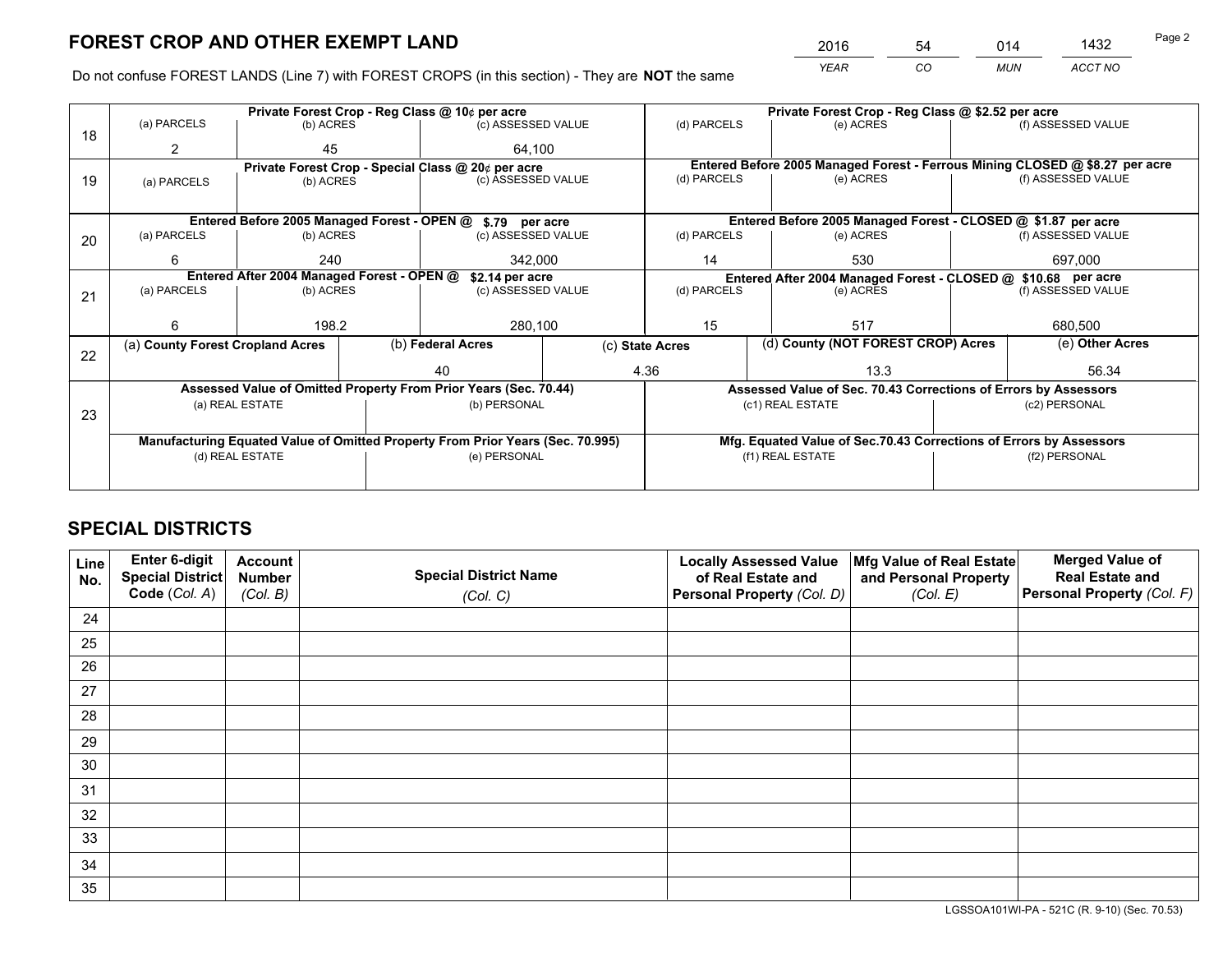|                 |                                                                 |                                             |                                                         | <b>YEAR</b>                                                                       | CO<br><b>MUN</b>                                              | ACCT NO                                                                        |
|-----------------|-----------------------------------------------------------------|---------------------------------------------|---------------------------------------------------------|-----------------------------------------------------------------------------------|---------------------------------------------------------------|--------------------------------------------------------------------------------|
| Line<br>No.     | <b>Enter 6-digit</b><br><b>School District</b><br>Code (Col. A) | <b>Account</b><br><b>Number</b><br>(Col. B) | <b>School District Name</b><br>(Col. C)                 | <b>Locally Assessed Value</b><br>of Real Estate and<br>Personal Property (Col. D) | Mfg Value of Real Estate<br>and Personal Property<br>(Col. E) | <b>Merged Value of</b><br><b>Real Estate and</b><br>Personal Property (Col. F) |
|                 | A. SCHOOL DISTRICTS (K-8 and K-12)                              |                                             |                                                         |                                                                                   |                                                               |                                                                                |
| 36              | 542856                                                          | 0324                                        | <b>SCH D OF LADYSMITH</b>                               | 46,477,010                                                                        | 152,800                                                       | 46,629,810                                                                     |
| 37              | 545757                                                          | 0325                                        | SCH D OF FLAMBEAU                                       | 3,926,800                                                                         |                                                               | 3,926,800                                                                      |
| 38              |                                                                 |                                             |                                                         |                                                                                   |                                                               |                                                                                |
| 39              |                                                                 |                                             |                                                         |                                                                                   |                                                               |                                                                                |
| 40              |                                                                 |                                             |                                                         |                                                                                   |                                                               |                                                                                |
| 41              |                                                                 |                                             |                                                         |                                                                                   |                                                               |                                                                                |
| 42<br>43        |                                                                 |                                             |                                                         |                                                                                   |                                                               |                                                                                |
|                 |                                                                 |                                             |                                                         |                                                                                   |                                                               |                                                                                |
| 44<br>45        |                                                                 |                                             |                                                         |                                                                                   |                                                               |                                                                                |
| $\overline{46}$ |                                                                 |                                             |                                                         |                                                                                   |                                                               |                                                                                |
| 47              |                                                                 |                                             |                                                         |                                                                                   |                                                               |                                                                                |
| 48              |                                                                 |                                             |                                                         |                                                                                   |                                                               |                                                                                |
| 49              |                                                                 |                                             |                                                         |                                                                                   |                                                               |                                                                                |
| 50              |                                                                 |                                             | TOTAL ASSESSED VALUE OF SCHOOL DISTRICTS (K-8 and K-12) | 50,403,810                                                                        | 152,800                                                       | 50,556,610                                                                     |
|                 | <b>B.</b><br><b>UNION HIGH SCHOOL DISTRICTS</b>                 |                                             |                                                         |                                                                                   |                                                               |                                                                                |
| 51              |                                                                 |                                             |                                                         |                                                                                   |                                                               |                                                                                |
| 52              |                                                                 |                                             |                                                         |                                                                                   |                                                               |                                                                                |
| 53              |                                                                 |                                             |                                                         |                                                                                   |                                                               |                                                                                |
| 54              |                                                                 |                                             |                                                         |                                                                                   |                                                               |                                                                                |
| 55              |                                                                 |                                             | TOTAL ASSESSED VALUE OF UNION HIGH SCHOOLS              |                                                                                   |                                                               |                                                                                |
|                 | C.<br><b>TECHNICAL COLLEGE DISTRICTS</b>                        |                                             |                                                         |                                                                                   |                                                               |                                                                                |
| 56              | 001700                                                          | 0016                                        | WISCONSIN INDIANHEAD TECH COLLEGE SHEL                  | 50,403,810                                                                        | 152,800                                                       | 50,556,610                                                                     |
| 57<br>58        |                                                                 |                                             |                                                         |                                                                                   |                                                               |                                                                                |
| 59              |                                                                 |                                             | TOTAL ASSESSED VALUE OF TECHNICAL COLLEGES              | 50,403,810                                                                        | 152,800                                                       | 50,556,610                                                                     |
|                 |                                                                 |                                             |                                                         |                                                                                   |                                                               |                                                                                |

54

014

 *I hereby certify, to the best of my knowledge and belief, this form is complete and correct.*

**SCHOOL DISTRICTS**

| Print name of preparer | Title                    |                | Date (MM / DD / CCYY) |
|------------------------|--------------------------|----------------|-----------------------|
|                        |                          |                |                       |
| Signature of preparer  | Contact Telephone Number | E-mail address |                       |
|                        | $\sim$                   |                |                       |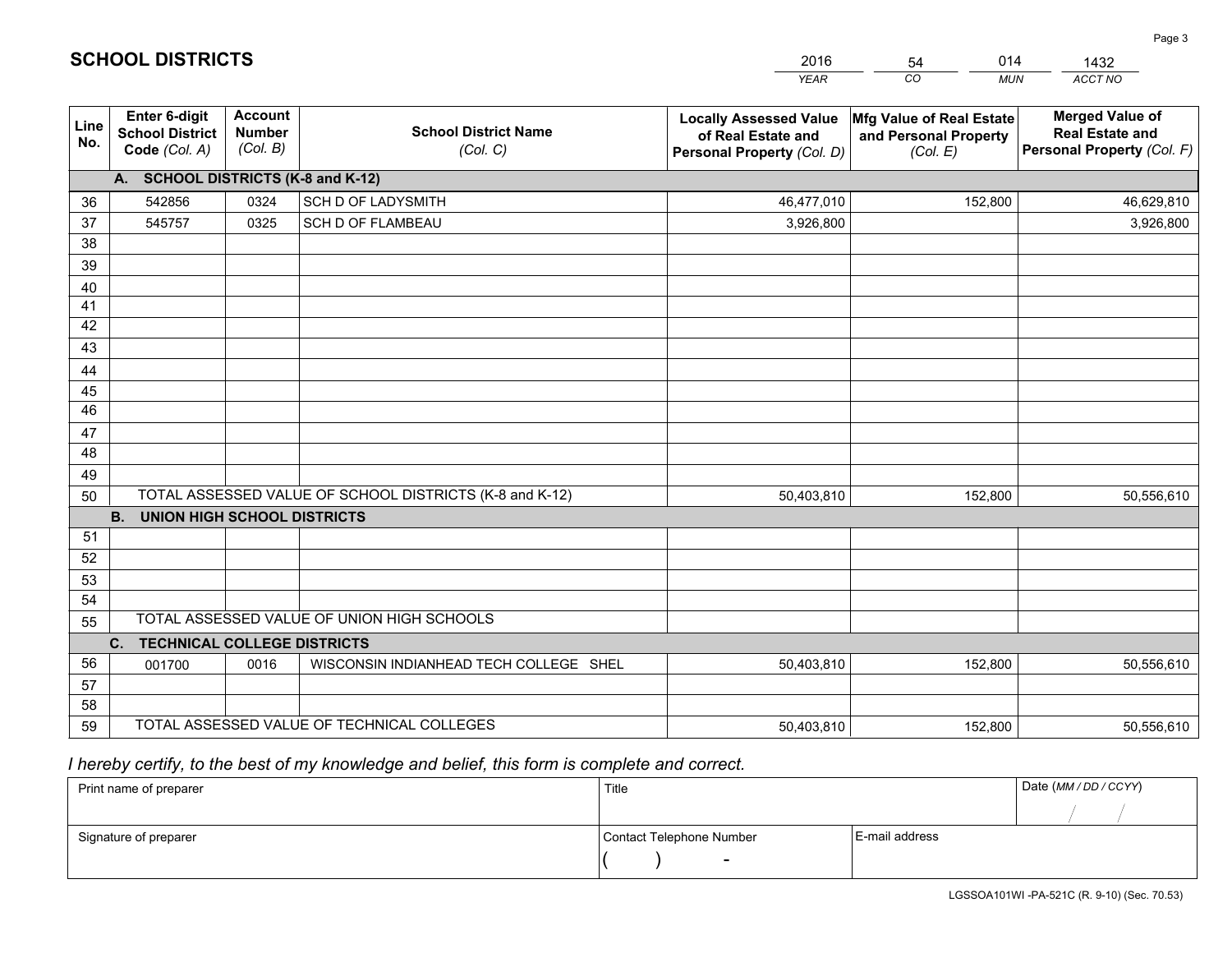#### **HIGHLIGHTS**

- 1. Complete the Statement of Assessment after the Board of Review. Reflect any changes made there.
- 2. Use black ink to complete.
- 3. Line 16 must equal Line 50, Col D.
- 4. Line 55 must equal the total of K-8 schools listed on lines 36-49. Do not include K-12 schools in this comparision.
- 5. Line 59, Col. D must equal Line 16.
- 6. Special District, School District and Technical College District values must include both real estate and personal property. Examples of Special districts are: town sanitary districts, public inland lake protection and rehabilitation districts, and metropolitan sewerage districts.
- 7. DO NOT INCLUDE Manufacturing property values.DOR will print these values on the final SOA.
- 8. Accuracy of this form is very important. The values reported directly affect the equalized value DOR calculates for school and special districts.

#### **Page 1:**

 If not prefilled, enter the tax year,county and municipal code,municipal type, municipal name and county name on the top of form.

Check the Amended box, if filing an amended / corrected SOA.

 Report the parcel count, acres and assessed value of taxable general property, total parcel count, (real and personal), total acres, and values from final figures set by the Board of Review.

- A. Real Estate land and improvements (buildings, etc.) is reported on lines 1 8, total line 9.
- B. Personal Property is reported on lines 11 14, Column D, total line 15.
- C. To complete this report, use the computer produced summary of the assessment roll that shows these amounts.
- D. Use whole numbers only.
- E. Add each line across and each column down to verify entries.

#### **Page 2:**

- A. Report Special Items (not subject to general property tax).
- 1. Private Forest Croplands and Managed Forest Lands are reported on lines 18,19, 20 and 21. Be sure to report assessed values **NOT** taxes.
- 2. You should have copies of the orders of entry, orders of withdrawal, etc., to update your assessment roll.
	- 3. Show hundredths of acres (e.g. 39.75).
- 4. Tax exempt lands are reported on line 22.
- 5. Omitted property and sec. 70.43, Wis. Stats., corrections of errors by assessor are reported on line 23. Report real estate and personal property separately. These should be for **prior years**, not something found on the current assessment roll after the board of review.
- B. Special District (Lines 24-35) Include the value of both real and personal property.
- The Department of Revenue (DOR) preprints much of the information regarding names and codes for schools, special districts,etc. If a district is not listed, enter the name and value only, DOR will enter the proper code.

### **Page 3 School Districts:**

Include the value of both real and personal property.

Report School District (regular, elementary, union high school, and technical college).

- 1. Regular (K-12) and Elementary (K-8) school values are reported on lines 36-49, total on line 50.
- 2. Union High School (UHS) (use only if elementary schools are listed on lines 36-49) are reported on lines 51-54. UHS total value (line 55) must equal to the total **elementary school** values reported on lines 36-49. Do notinclude K-12 schools in this comparison.
- 3. Technical College values are reported on lines 56-58, total on line 59.
- 4. Use the computer summary that shows these amounts to complete this report.

#### **This form is due the second Monday in June. File this report only after your Board of Review is complete.**

 *If you have questions: Return forms to:*

Fax number: (608) 264-6887 PO Box 8971

 Email: lgs@revenue.wi.gov Wisconsin Department of Revenue Call: (608) 261-5341 Local Government Services Section 6-97Madison WI 53708-8971

W8459 JANSEN RDAD ADYSMITH, WI 54848 W8459 JANSEN RDAD LEANNE BURCH<br>TOWN OF GRANT TOWN OF GRANT LEANNE BURCH

LADYSMITH, WI 54848

**NOTE: Please supply any correction to the name and address.**

NOTE: Please supply any correction to the name and address.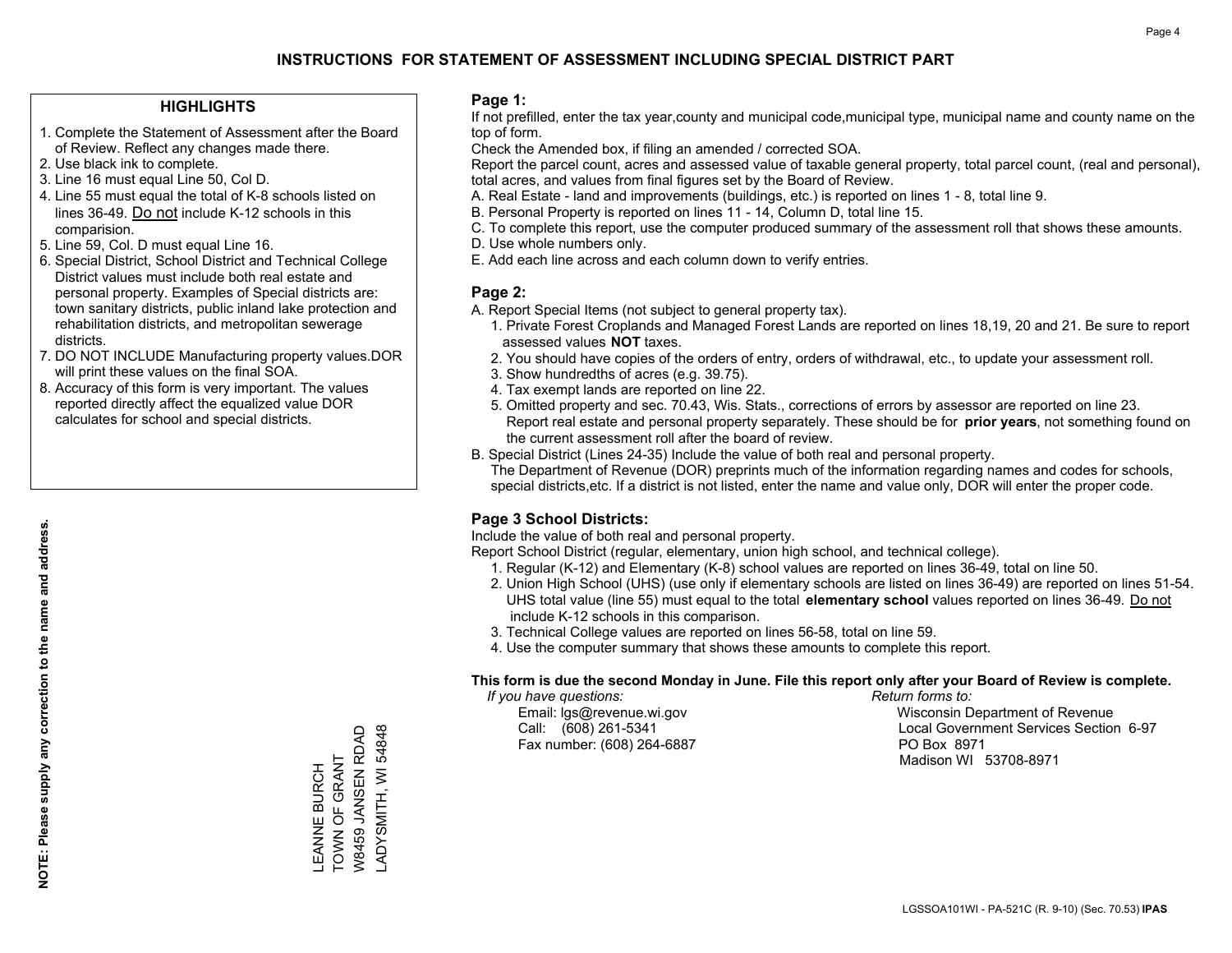**STATEMENT OF ASSESSMENT FOR 2016** 

| 54  | 016 | 1433    |  |
|-----|-----|---------|--|
| CO. | MUN | ACCT NO |  |

|                | <b>FOR</b>                                                                                                                                                                                   | TOWN OF<br><b>OF</b><br>Town - Village - City             | <b>GROW</b><br><b>Municipality Name</b> |              | <b>RUSK COUNTY</b><br><b>County Name</b>             |                         |                      | <b>WHEN COMPLETING THIS DOCUMENT</b><br>DO NOT WRITE OVER X's OR IN SHADED AREAS |  |
|----------------|----------------------------------------------------------------------------------------------------------------------------------------------------------------------------------------------|-----------------------------------------------------------|-----------------------------------------|--------------|------------------------------------------------------|-------------------------|----------------------|----------------------------------------------------------------------------------|--|
|                |                                                                                                                                                                                              |                                                           |                                         |              |                                                      |                         |                      |                                                                                  |  |
|                |                                                                                                                                                                                              | <b>REAL ESTATE</b>                                        |                                         | PARCEL COUNT | NO. OF ACRES                                         | <b>VALUE OF</b>         | <b>VALUE OF</b>      | <b>TOTAL VALUE OF LAND</b>                                                       |  |
| Line<br>No.    |                                                                                                                                                                                              | (See Lines 18 - 22 for<br>other Real Estate)              |                                         |              | <b>WHOLE</b><br>TOTAL LAND IMPROVEMENTS NUMBERS ONLY | LAND                    | <b>IMPROVEMENTS</b>  | AND IMPROVEMENTS                                                                 |  |
|                |                                                                                                                                                                                              |                                                           | Col. A                                  | Col. B       | Col. C                                               | Col. D                  | Col. E               | Col. F                                                                           |  |
|                |                                                                                                                                                                                              | <b>RESIDENTIAL - Class 1</b>                              | 156                                     | 146          | 245                                                  | 717,600                 | 8,945,400            | 9,663,000                                                                        |  |
| $\overline{2}$ |                                                                                                                                                                                              | <b>COMMERCIAL - Class 2</b>                               | 2                                       | 2            | 2                                                    | 9,300                   | 111,700              | 121,000                                                                          |  |
| 3              |                                                                                                                                                                                              | MANUFACTURING - Class 3                                   | $\Omega$                                | $\mathbf 0$  | $\Omega$                                             | 0                       | 0                    | $\mathbf{0}$                                                                     |  |
| 4              |                                                                                                                                                                                              | <b>AGRICULTURAL - Class 4</b>                             | 457                                     |              | 9,213                                                | 1,300,800               |                      | 1,300,800                                                                        |  |
| 5              |                                                                                                                                                                                              | <b>UNDEVELOPED - Class 5</b>                              | 549                                     |              | 6,661                                                | 1,625,700               |                      | 1,625,700                                                                        |  |
| 6              |                                                                                                                                                                                              | AGRICULTURAL FOREST - Class 5m                            | 192                                     |              | 2,204                                                | 1,374,900               |                      | 1,374,900                                                                        |  |
| $\overline{7}$ |                                                                                                                                                                                              | FOREST LANDS - Class 6                                    | 148                                     |              | 2,925                                                | 3,720,000               |                      | 3,720,000                                                                        |  |
| 8              |                                                                                                                                                                                              | OTHER - Class 7                                           | 60                                      | 60           | 155                                                  | 396,000                 | 4,795,700            | 5,191,700                                                                        |  |
| 9              |                                                                                                                                                                                              | TOTAL - ALL COLUMNS                                       | 1,564                                   | 208          | 21,405                                               | 9,144,300               | 13,852,800           | 22,997,100                                                                       |  |
| 10             |                                                                                                                                                                                              | NUMBER OF PERSONAL PROPERTY ACCOUNTS IN ROLL              |                                         |              | 8                                                    | <b>LOCALLY ASSESSED</b> | <b>MANUFACTURING</b> | <b>MERGED</b>                                                                    |  |
| 11             |                                                                                                                                                                                              | BOATS AND OTHER WATERCRAFT NOT EXEMPT - Code 1            |                                         |              |                                                      | 0                       | $\Omega$             | $\mathbf{0}$                                                                     |  |
| 12             |                                                                                                                                                                                              | MACHINERY, TOOLS AND PATTERNS - Code 2                    |                                         |              |                                                      | 91,500                  | $\Omega$             | 91,500                                                                           |  |
| 13             |                                                                                                                                                                                              | FURNITURE, FIXTURES AND EQUIPMENT - Code 3                |                                         |              |                                                      | 2,500                   | $\Omega$             | 2,500                                                                            |  |
| 14             |                                                                                                                                                                                              | ALL OTHER PERSONAL PROPERTY NOT EXEMPT - Codes 4A, 4B, 4C |                                         |              |                                                      | 2,500                   | 0                    | 2,500                                                                            |  |
| 15             | TOTAL OF PERSONAL PROPERTY NOT EXEMPT (Total of Lines 11-14)<br>96,500                                                                                                                       |                                                           |                                         |              |                                                      |                         |                      | $\mathbf{0}$<br>96,500                                                           |  |
| 16             | AGGREGATE ASSESSED VALUE OF ALL PROPERTY SUBJECT TO THE GENERAL PROPERTY TAX (Total of Lines 9F and 15F)<br>MUST EQUAL TOTAL VALUE OF THE SCHOOL DISTRICTS (K-12 PLUS K-8) - Line 50, Col. F |                                                           |                                         |              |                                                      |                         |                      | 23,093,600                                                                       |  |
| 17             |                                                                                                                                                                                              | <b>BOARD OF REVIEW</b>                                    |                                         |              | Name of Assessor                                     |                         |                      | Telephone #                                                                      |  |
|                |                                                                                                                                                                                              | DATE OF FINAL ADJOURNMENT                                 | 05/14/2016                              |              | <b>CINDY CHASE</b>                                   |                         |                      | (715) 820-0541                                                                   |  |

REMARKS

The Assessment Ratio to be used in calculating the estimated Fair Market Value on tax bills for this tax district is .988033354

This ratio should be used to convert assessed values to "Calculate Equalized Values" in Step 1 of the Lottery and Gaming Credit Calculations.

 This ratio should be used in the "Computation of Tax Equivalent" schedule of the Annual Reports filed by the municipal electric, gas and water utilities with the Public Service Commission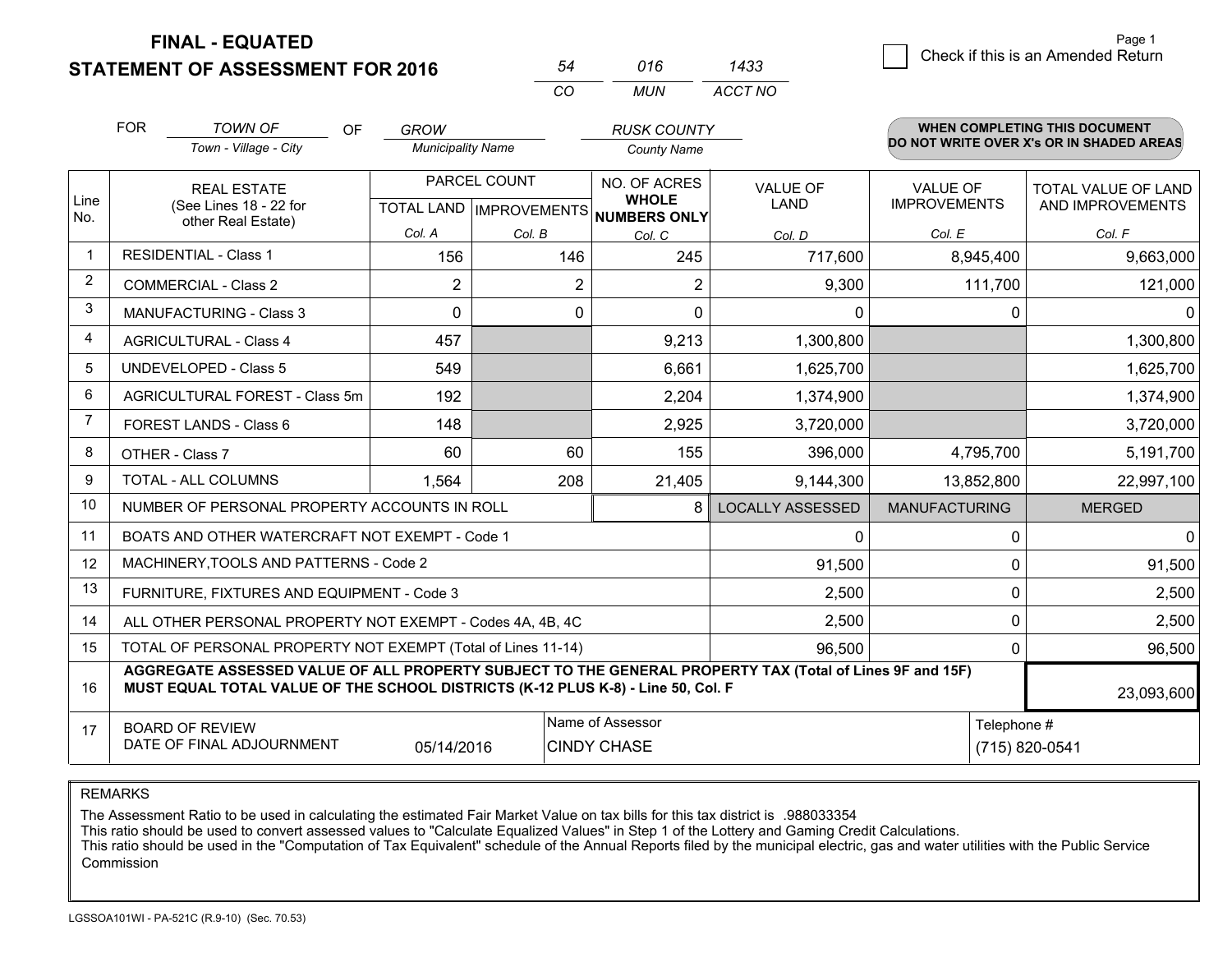*YEAR CO MUN ACCT NO* <sup>2016</sup> <sup>54</sup> <sup>016</sup> <sup>1433</sup>

Do not confuse FOREST LANDS (Line 7) with FOREST CROPS (in this section) - They are **NOT** the same

|    |                                                                                |                 |  | Private Forest Crop - Reg Class @ 10¢ per acre                   |              |                  | Private Forest Crop - Reg Class @ \$2.52 per acre                            |                                                                 |                    |  |
|----|--------------------------------------------------------------------------------|-----------------|--|------------------------------------------------------------------|--------------|------------------|------------------------------------------------------------------------------|-----------------------------------------------------------------|--------------------|--|
| 18 | (a) PARCELS                                                                    | (b) ACRES       |  | (c) ASSESSED VALUE                                               |              | (d) PARCELS      | (e) ACRES                                                                    |                                                                 | (f) ASSESSED VALUE |  |
|    | 2                                                                              | 80              |  | 104.000                                                          |              |                  |                                                                              |                                                                 |                    |  |
|    |                                                                                |                 |  | Private Forest Crop - Special Class @ 20¢ per acre               |              |                  | Entered Before 2005 Managed Forest - Ferrous Mining CLOSED @ \$8.27 per acre |                                                                 |                    |  |
| 19 | (a) PARCELS                                                                    | (b) ACRES       |  | (c) ASSESSED VALUE                                               |              | (d) PARCELS      | (e) ACRES                                                                    |                                                                 | (f) ASSESSED VALUE |  |
|    |                                                                                |                 |  |                                                                  |              |                  |                                                                              |                                                                 |                    |  |
|    |                                                                                |                 |  | Entered Before 2005 Managed Forest - OPEN @ \$.79 per acre       |              |                  | Entered Before 2005 Managed Forest - CLOSED @ \$1.87 per acre                |                                                                 |                    |  |
| 20 | (a) PARCELS                                                                    | (b) ACRES       |  | (c) ASSESSED VALUE                                               |              | (d) PARCELS      | (e) ACRES                                                                    |                                                                 | (f) ASSESSED VALUE |  |
|    | 5                                                                              | 164             |  | 204,600                                                          |              | 4                | 157                                                                          |                                                                 | 154,400            |  |
|    | Entered After 2004 Managed Forest - OPEN @<br>\$2.14 per acre                  |                 |  |                                                                  |              |                  | Entered After 2004 Managed Forest - CLOSED @ \$10.68 per acre                |                                                                 |                    |  |
| 21 | (a) PARCELS                                                                    | (b) ACRES       |  | (c) ASSESSED VALUE                                               | (d) PARCELS  |                  | (e) ACRES                                                                    |                                                                 | (f) ASSESSED VALUE |  |
|    |                                                                                |                 |  |                                                                  |              |                  |                                                                              |                                                                 |                    |  |
|    |                                                                                | 140.46          |  |                                                                  | 173,500<br>9 |                  | 331                                                                          |                                                                 |                    |  |
|    | (a) County Forest Cropland Acres                                               |                 |  | (b) Federal Acres                                                |              | (c) State Acres  | (d) County (NOT FOREST CROP) Acres                                           |                                                                 | (e) Other Acres    |  |
| 22 |                                                                                |                 |  |                                                                  |              |                  | 43.57                                                                        |                                                                 | 178.25             |  |
|    |                                                                                |                 |  |                                                                  |              |                  |                                                                              |                                                                 |                    |  |
|    |                                                                                |                 |  | Assessed Value of Omitted Property From Prior Years (Sec. 70.44) |              |                  |                                                                              | Assessed Value of Sec. 70.43 Corrections of Errors by Assessors |                    |  |
| 23 |                                                                                | (a) REAL ESTATE |  | (b) PERSONAL                                                     |              |                  | (c1) REAL ESTATE                                                             |                                                                 | (c2) PERSONAL      |  |
|    |                                                                                |                 |  |                                                                  |              |                  |                                                                              |                                                                 |                    |  |
|    | Manufacturing Equated Value of Omitted Property From Prior Years (Sec. 70.995) |                 |  |                                                                  |              |                  | Mfg. Equated Value of Sec.70.43 Corrections of Errors by Assessors           |                                                                 |                    |  |
|    | (d) REAL ESTATE                                                                |                 |  | (e) PERSONAL                                                     |              | (f1) REAL ESTATE |                                                                              | (f2) PERSONAL                                                   |                    |  |
|    |                                                                                |                 |  |                                                                  |              |                  |                                                                              |                                                                 |                    |  |
|    |                                                                                |                 |  |                                                                  |              |                  |                                                                              |                                                                 |                    |  |

## **SPECIAL DISTRICTS**

| Line<br>No. | Enter 6-digit<br>Special District<br>Code (Col. A) | <b>Account</b><br><b>Number</b> | <b>Special District Name</b> | <b>Locally Assessed Value</b><br>of Real Estate and | Mfg Value of Real Estate<br>and Personal Property | <b>Merged Value of</b><br><b>Real Estate and</b><br>Personal Property (Col. F) |
|-------------|----------------------------------------------------|---------------------------------|------------------------------|-----------------------------------------------------|---------------------------------------------------|--------------------------------------------------------------------------------|
|             |                                                    | (Col. B)                        | (Col. C)                     | Personal Property (Col. D)                          | (Col. E)                                          |                                                                                |
| 24          |                                                    |                                 |                              |                                                     |                                                   |                                                                                |
| 25          |                                                    |                                 |                              |                                                     |                                                   |                                                                                |
| 26          |                                                    |                                 |                              |                                                     |                                                   |                                                                                |
| 27          |                                                    |                                 |                              |                                                     |                                                   |                                                                                |
| 28          |                                                    |                                 |                              |                                                     |                                                   |                                                                                |
| 29          |                                                    |                                 |                              |                                                     |                                                   |                                                                                |
| 30          |                                                    |                                 |                              |                                                     |                                                   |                                                                                |
| 31          |                                                    |                                 |                              |                                                     |                                                   |                                                                                |
| 32          |                                                    |                                 |                              |                                                     |                                                   |                                                                                |
| 33          |                                                    |                                 |                              |                                                     |                                                   |                                                                                |
| 34          |                                                    |                                 |                              |                                                     |                                                   |                                                                                |
| 35          |                                                    |                                 |                              |                                                     |                                                   |                                                                                |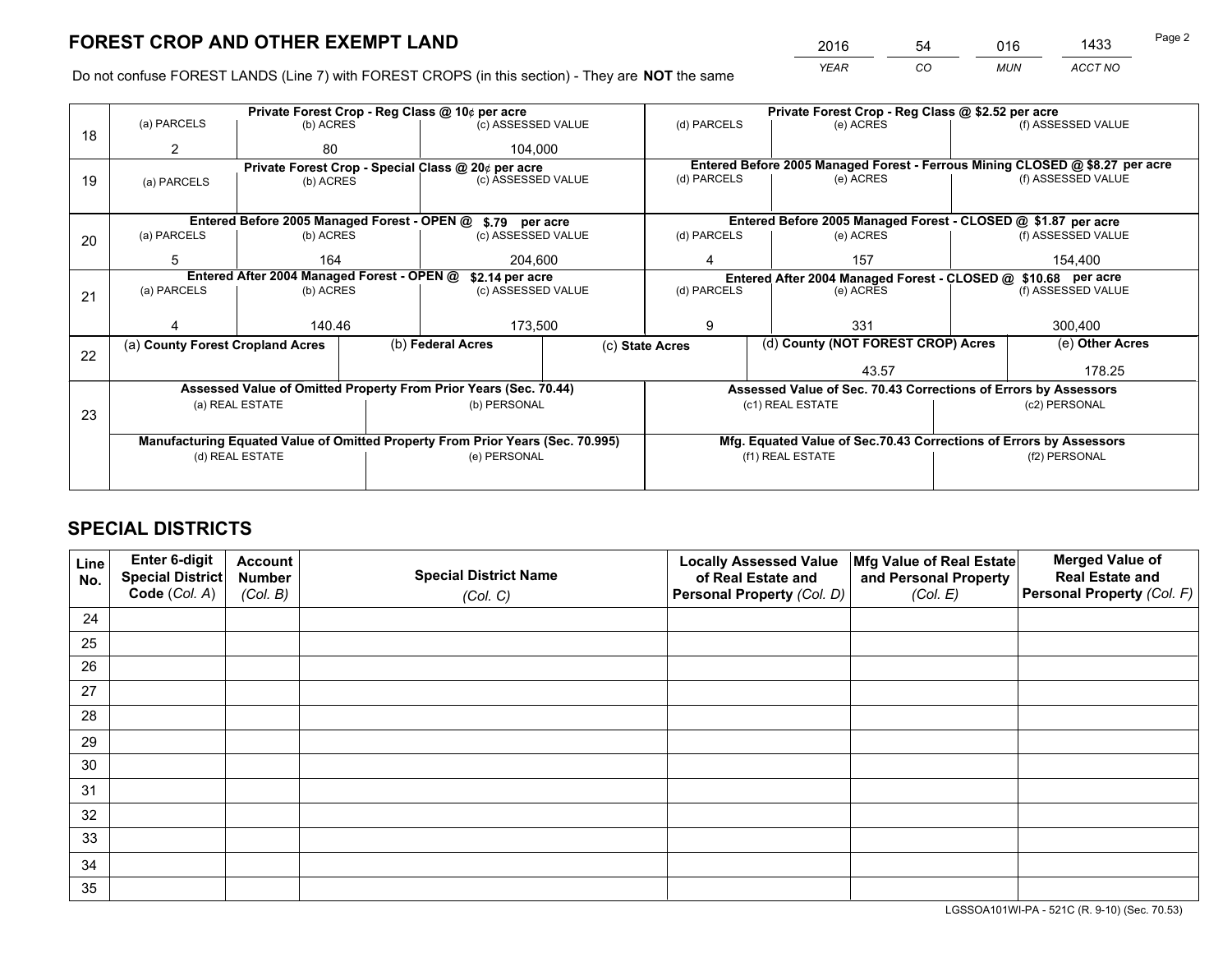|             |                                                          |                                             |                                                         | <b>YEAR</b>                                                                       | CO<br><b>MUN</b>                                              | ACCT NO                                                                        |
|-------------|----------------------------------------------------------|---------------------------------------------|---------------------------------------------------------|-----------------------------------------------------------------------------------|---------------------------------------------------------------|--------------------------------------------------------------------------------|
| Line<br>No. | Enter 6-digit<br><b>School District</b><br>Code (Col. A) | <b>Account</b><br><b>Number</b><br>(Col. B) | <b>School District Name</b><br>(Col. C)                 | <b>Locally Assessed Value</b><br>of Real Estate and<br>Personal Property (Col. D) | Mfg Value of Real Estate<br>and Personal Property<br>(Col. E) | <b>Merged Value of</b><br><b>Real Estate and</b><br>Personal Property (Col. F) |
|             | A. SCHOOL DISTRICTS (K-8 and K-12)                       |                                             |                                                         |                                                                                   |                                                               |                                                                                |
| 36          | 542856                                                   | 0324                                        | SCH D OF LADYSMITH                                      | 3,108,900                                                                         |                                                               | 3,108,900                                                                      |
| 37          | 545757                                                   | 0325                                        | SCH D OF FLAMBEAU                                       | 19,984,700                                                                        |                                                               | 19,984,700                                                                     |
| 38          |                                                          |                                             |                                                         |                                                                                   |                                                               |                                                                                |
| 39          |                                                          |                                             |                                                         |                                                                                   |                                                               |                                                                                |
| 40          |                                                          |                                             |                                                         |                                                                                   |                                                               |                                                                                |
| 41          |                                                          |                                             |                                                         |                                                                                   |                                                               |                                                                                |
| 42          |                                                          |                                             |                                                         |                                                                                   |                                                               |                                                                                |
| 43          |                                                          |                                             |                                                         |                                                                                   |                                                               |                                                                                |
| 44          |                                                          |                                             |                                                         |                                                                                   |                                                               |                                                                                |
| 45<br>46    |                                                          |                                             |                                                         |                                                                                   |                                                               |                                                                                |
|             |                                                          |                                             |                                                         |                                                                                   |                                                               |                                                                                |
| 47<br>48    |                                                          |                                             |                                                         |                                                                                   |                                                               |                                                                                |
| 49          |                                                          |                                             |                                                         |                                                                                   |                                                               |                                                                                |
| 50          |                                                          |                                             | TOTAL ASSESSED VALUE OF SCHOOL DISTRICTS (K-8 and K-12) | 23,093,600                                                                        |                                                               | 23,093,600                                                                     |
|             | B <sub>1</sub><br><b>UNION HIGH SCHOOL DISTRICTS</b>     |                                             |                                                         |                                                                                   |                                                               |                                                                                |
| 51          |                                                          |                                             |                                                         |                                                                                   |                                                               |                                                                                |
| 52          |                                                          |                                             |                                                         |                                                                                   |                                                               |                                                                                |
| 53          |                                                          |                                             |                                                         |                                                                                   |                                                               |                                                                                |
| 54          |                                                          |                                             |                                                         |                                                                                   |                                                               |                                                                                |
| 55          |                                                          |                                             | TOTAL ASSESSED VALUE OF UNION HIGH SCHOOLS              |                                                                                   |                                                               |                                                                                |
|             | C. TECHNICAL COLLEGE DISTRICTS                           |                                             |                                                         |                                                                                   |                                                               |                                                                                |
| 56          | 001700                                                   | 0016                                        | WISCONSIN INDIANHEAD TECH COLLEGE SHEL                  | 23,093,600                                                                        |                                                               | 23,093,600                                                                     |
| 57          |                                                          |                                             |                                                         |                                                                                   |                                                               |                                                                                |
| 58          |                                                          |                                             |                                                         |                                                                                   |                                                               |                                                                                |
| 59          |                                                          |                                             | TOTAL ASSESSED VALUE OF TECHNICAL COLLEGES              | 23,093,600                                                                        |                                                               | 23,093,600                                                                     |

54

016

 *I hereby certify, to the best of my knowledge and belief, this form is complete and correct.*

**SCHOOL DISTRICTS**

| Print name of preparer | Title                    |                | Date (MM / DD / CCYY) |
|------------------------|--------------------------|----------------|-----------------------|
|                        |                          |                |                       |
| Signature of preparer  | Contact Telephone Number | E-mail address |                       |
|                        | $\sim$                   |                |                       |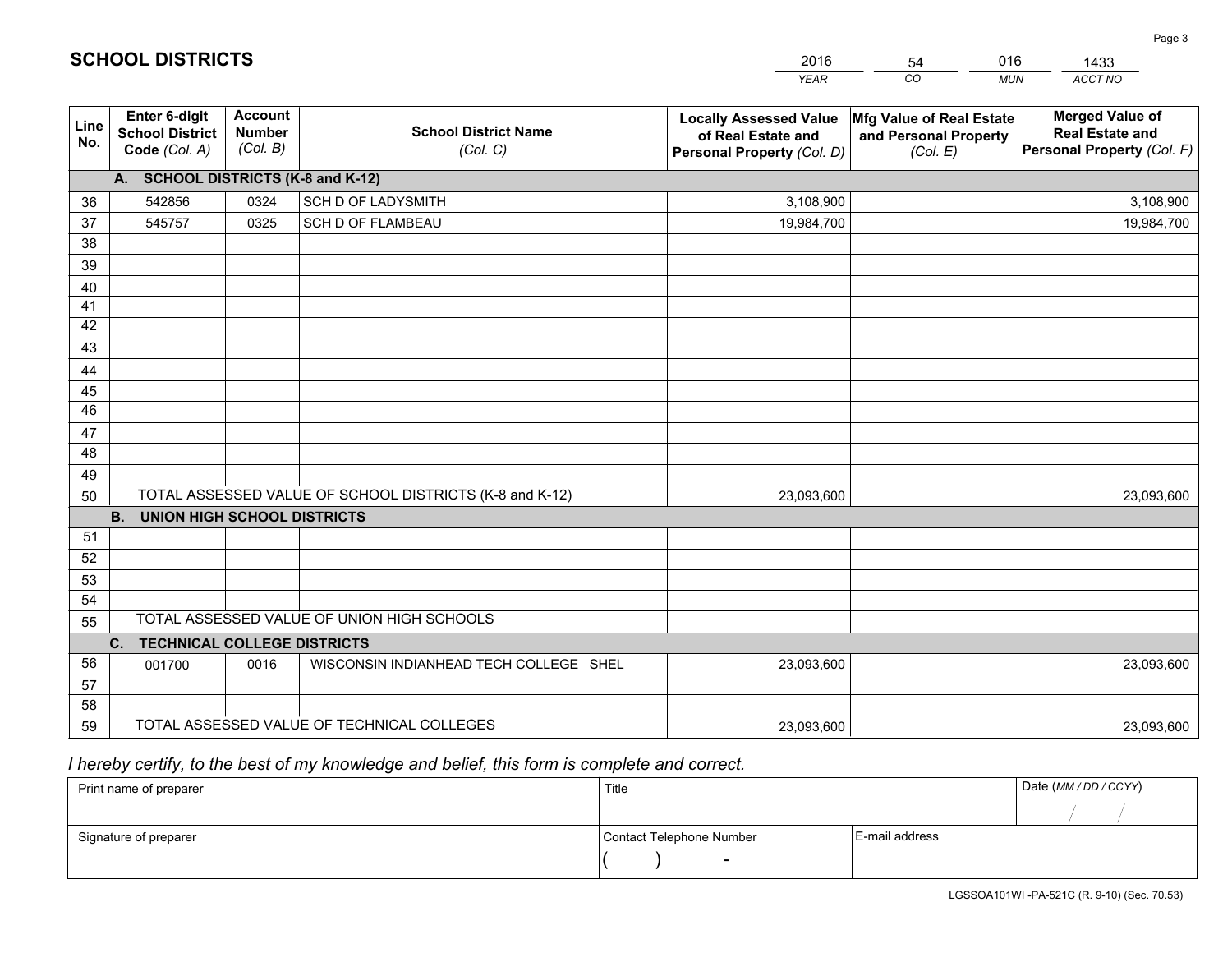#### **HIGHLIGHTS**

- 1. Complete the Statement of Assessment after the Board of Review. Reflect any changes made there.
- 2. Use black ink to complete.
- 3. Line 16 must equal Line 50, Col D.
- 4. Line 55 must equal the total of K-8 schools listed on lines 36-49. Do not include K-12 schools in this comparision.
- 5. Line 59, Col. D must equal Line 16.
- 6. Special District, School District and Technical College District values must include both real estate and personal property. Examples of Special districts are: town sanitary districts, public inland lake protection and rehabilitation districts, and metropolitan sewerage districts.
- 7. DO NOT INCLUDE Manufacturing property values.DOR will print these values on the final SOA.

BEVERLY EVJEN TOWN OF GROW N4038 WILDERNESS RD TONY, WI 54563 - 9614

BEVERLY EVJEN<br>TOWN OF GROW

N4038 WILDERNESS RD TONY, WI 54563 - 9614

 8. Accuracy of this form is very important. The values reported directly affect the equalized value DOR calculates for school and special districts.

#### **Page 1:**

 If not prefilled, enter the tax year,county and municipal code,municipal type, municipal name and county name on the top of form.

Check the Amended box, if filing an amended / corrected SOA.

 Report the parcel count, acres and assessed value of taxable general property, total parcel count, (real and personal), total acres, and values from final figures set by the Board of Review.

- A. Real Estate land and improvements (buildings, etc.) is reported on lines 1 8, total line 9.
- B. Personal Property is reported on lines 11 14, Column D, total line 15.
- C. To complete this report, use the computer produced summary of the assessment roll that shows these amounts.
- D. Use whole numbers only.
- E. Add each line across and each column down to verify entries.

#### **Page 2:**

- A. Report Special Items (not subject to general property tax).
- 1. Private Forest Croplands and Managed Forest Lands are reported on lines 18,19, 20 and 21. Be sure to report assessed values **NOT** taxes.
- 2. You should have copies of the orders of entry, orders of withdrawal, etc., to update your assessment roll.
	- 3. Show hundredths of acres (e.g. 39.75).
- 4. Tax exempt lands are reported on line 22.
- 5. Omitted property and sec. 70.43, Wis. Stats., corrections of errors by assessor are reported on line 23. Report real estate and personal property separately. These should be for **prior years**, not something found on the current assessment roll after the board of review.
- B. Special District (Lines 24-35) Include the value of both real and personal property.

 The Department of Revenue (DOR) preprints much of the information regarding names and codes for schools, special districts,etc. If a district is not listed, enter the name and value only, DOR will enter the proper code.

### **Page 3 School Districts:**

Include the value of both real and personal property.

Report School District (regular, elementary, union high school, and technical college).

- 1. Regular (K-12) and Elementary (K-8) school values are reported on lines 36-49, total on line 50.
- 2. Union High School (UHS) (use only if elementary schools are listed on lines 36-49) are reported on lines 51-54. UHS total value (line 55) must equal to the total **elementary school** values reported on lines 36-49. Do notinclude K-12 schools in this comparison.
- 3. Technical College values are reported on lines 56-58, total on line 59.
- 4. Use the computer summary that shows these amounts to complete this report.

#### **This form is due the second Monday in June. File this report only after your Board of Review is complete.**

 *If you have questions: Return forms to:*

Fax number: (608) 264-6887 PO Box 8971

 Email: lgs@revenue.wi.gov Wisconsin Department of Revenue Call: (608) 261-5341 Local Government Services Section 6-97Madison WI 53708-8971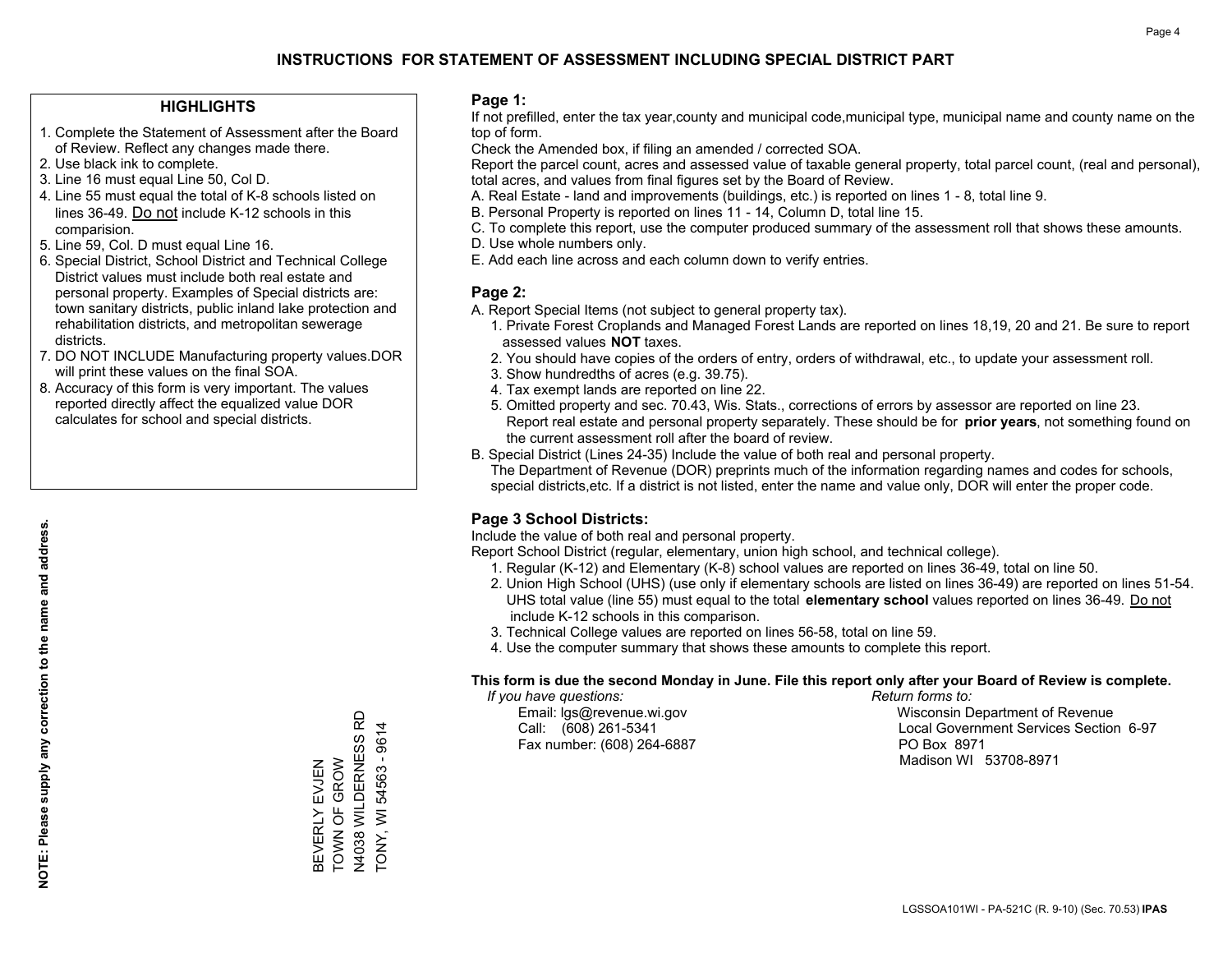**STATEMENT OF ASSESSMENT FOR 2016** 

| 54  | 018  | 1434    |
|-----|------|---------|
| -CO | MUN. | ACCT NO |

|             | <b>FOR</b><br><b>TOWN OF</b><br><b>OF</b><br>Town - Village - City                                                                                                                           | <b>HAWKINS</b><br><b>Municipality Name</b> |              | <b>RUSK COUNTY</b><br><b>County Name</b>                                                                     |                         |                                        | <b>WHEN COMPLETING THIS DOCUMENT</b><br>DO NOT WRITE OVER X's OR IN SHADED AREAS |
|-------------|----------------------------------------------------------------------------------------------------------------------------------------------------------------------------------------------|--------------------------------------------|--------------|--------------------------------------------------------------------------------------------------------------|-------------------------|----------------------------------------|----------------------------------------------------------------------------------|
| Line<br>No. | <b>REAL ESTATE</b><br>(See Lines 18 - 22 for<br>other Real Estate)                                                                                                                           |                                            | PARCEL COUNT | <b>NO. OF ACRES</b><br><b>VALUE OF</b><br><b>WHOLE</b><br><b>LAND</b><br>TOTAL LAND MPROVEMENTS NUMBERS ONLY |                         | <b>VALUE OF</b><br><b>IMPROVEMENTS</b> | TOTAL VALUE OF LAND<br>AND IMPROVEMENTS                                          |
|             |                                                                                                                                                                                              | Col. A                                     | Col. B       | Col. C                                                                                                       | Col. D                  | Col. E                                 | Col. F                                                                           |
| $\mathbf 1$ | <b>RESIDENTIAL - Class 1</b>                                                                                                                                                                 | 138                                        | 120          | 202                                                                                                          | 766,300                 | 4,240,000                              | 5,006,300                                                                        |
| 2           | <b>COMMERCIAL - Class 2</b>                                                                                                                                                                  | 4                                          | $\Omega$     | 94                                                                                                           | 103,000                 | 0                                      | 103,000                                                                          |
| 3           | <b>MANUFACTURING - Class 3</b>                                                                                                                                                               | 0                                          | 0            | 0                                                                                                            | 0                       | 0                                      | $\Omega$                                                                         |
| 4           | <b>AGRICULTURAL - Class 4</b>                                                                                                                                                                | 172                                        |              | 3,852                                                                                                        | 411,300                 |                                        | 411,300                                                                          |
| 5           | <b>UNDEVELOPED - Class 5</b>                                                                                                                                                                 | 134                                        |              | 1,182                                                                                                        | 327,000                 |                                        | 327,000                                                                          |
| 6           | AGRICULTURAL FOREST - Class 5m                                                                                                                                                               | 96                                         |              | 2,288                                                                                                        | 1,306,800               |                                        | 1,306,800                                                                        |
| 7           | FOREST LANDS - Class 6                                                                                                                                                                       | 254                                        |              | 5,607                                                                                                        | 6,414,600               |                                        | 6,414,600                                                                        |
| 8           | OTHER - Class 7                                                                                                                                                                              | 30                                         | 30           | 59                                                                                                           | 127,900                 | 1,416,700                              | 1,544,600                                                                        |
| 9           | TOTAL - ALL COLUMNS                                                                                                                                                                          | 828                                        | 150          | 13,284                                                                                                       | 9,456,900               | 5,656,700                              | 15,113,600                                                                       |
| 10          | NUMBER OF PERSONAL PROPERTY ACCOUNTS IN ROLL                                                                                                                                                 |                                            |              | 17                                                                                                           | <b>LOCALLY ASSESSED</b> | <b>MANUFACTURING</b>                   | <b>MERGED</b>                                                                    |
| 11          | BOATS AND OTHER WATERCRAFT NOT EXEMPT - Code 1                                                                                                                                               |                                            |              |                                                                                                              | 0                       | 0                                      | $\overline{0}$                                                                   |
| 12          | MACHINERY, TOOLS AND PATTERNS - Code 2                                                                                                                                                       |                                            |              |                                                                                                              | 500                     | 0                                      | 500                                                                              |
| 13          | FURNITURE, FIXTURES AND EQUIPMENT - Code 3                                                                                                                                                   |                                            |              |                                                                                                              | $\Omega$                | 0                                      | $\mathbf{0}$                                                                     |
| 14          | ALL OTHER PERSONAL PROPERTY NOT EXEMPT - Codes 4A, 4B, 4C                                                                                                                                    |                                            |              |                                                                                                              | 114,900                 | 0                                      | 114,900                                                                          |
| 15          | TOTAL OF PERSONAL PROPERTY NOT EXEMPT (Total of Lines 11-14)                                                                                                                                 | 0                                          | 115,400      |                                                                                                              |                         |                                        |                                                                                  |
| 16          | AGGREGATE ASSESSED VALUE OF ALL PROPERTY SUBJECT TO THE GENERAL PROPERTY TAX (Total of Lines 9F and 15F)<br>MUST EQUAL TOTAL VALUE OF THE SCHOOL DISTRICTS (K-12 PLUS K-8) - Line 50, Col. F |                                            |              |                                                                                                              |                         |                                        | 15,229,000                                                                       |
| 17          | Name of Assessor<br><b>BOARD OF REVIEW</b><br>DATE OF FINAL ADJOURNMENT<br>06/08/2016<br><b>ERIC KLEVEN</b>                                                                                  |                                            |              |                                                                                                              |                         | Telephone #                            | (715) 598-4599                                                                   |

REMARKS

The Assessment Ratio to be used in calculating the estimated Fair Market Value on tax bills for this tax district is .936932835

This ratio should be used to convert assessed values to "Calculate Equalized Values" in Step 1 of the Lottery and Gaming Credit Calculations.<br>This ratio should be used in the "Computation of Tax Equivalent" schedule of the Commission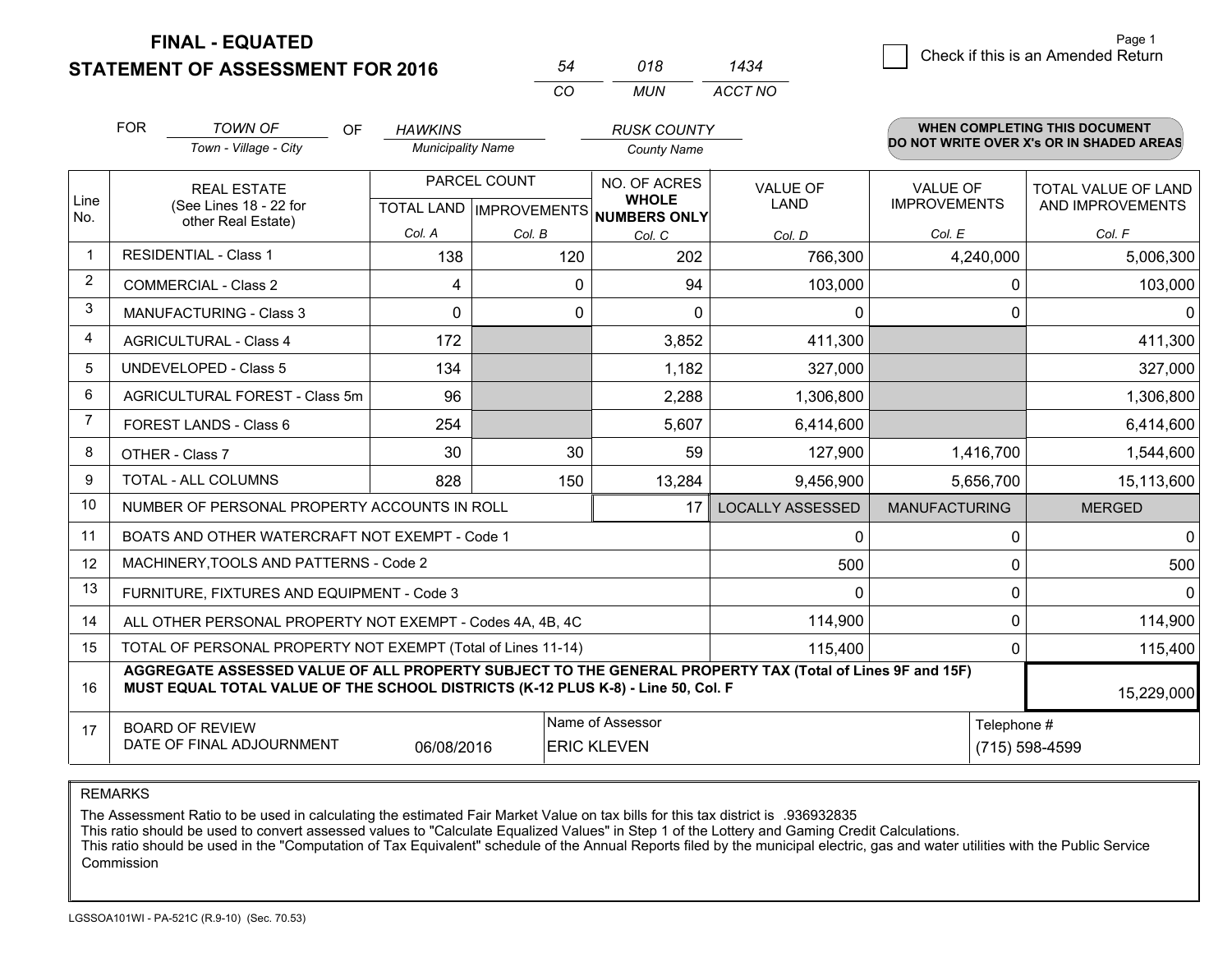*YEAR CO MUN ACCT NO* <sup>2016</sup> <sup>54</sup> <sup>018</sup> <sup>1434</sup>

Do not confuse FOREST LANDS (Line 7) with FOREST CROPS (in this section) - They are **NOT** the same

|    | Private Forest Crop - Reg Class @ 10¢ per acre                                 |                                 |                    |                    |                                                               | Private Forest Crop - Reg Class @ \$2.52 per acre                            |           |                    |                    |  |
|----|--------------------------------------------------------------------------------|---------------------------------|--------------------|--------------------|---------------------------------------------------------------|------------------------------------------------------------------------------|-----------|--------------------|--------------------|--|
| 18 | (a) PARCELS<br>(b) ACRES                                                       |                                 | (c) ASSESSED VALUE |                    | (d) PARCELS                                                   | (e) ACRES                                                                    |           | (f) ASSESSED VALUE |                    |  |
|    |                                                                                |                                 |                    |                    |                                                               |                                                                              | 40        |                    | 50,000             |  |
|    | Private Forest Crop - Special Class @ 20¢ per acre                             |                                 |                    |                    |                                                               | Entered Before 2005 Managed Forest - Ferrous Mining CLOSED @ \$8.27 per acre |           |                    |                    |  |
| 19 | (a) PARCELS                                                                    | (b) ACRES                       |                    | (c) ASSESSED VALUE |                                                               | (d) PARCELS                                                                  | (e) ACRES |                    | (f) ASSESSED VALUE |  |
|    |                                                                                |                                 |                    |                    |                                                               |                                                                              |           |                    |                    |  |
|    | Entered Before 2005 Managed Forest - OPEN @<br>\$.79 per acre                  |                                 |                    |                    |                                                               | Entered Before 2005 Managed Forest - CLOSED @ \$1.87 per acre                |           |                    |                    |  |
| 20 | (a) PARCELS                                                                    | (b) ACRES                       |                    | (c) ASSESSED VALUE |                                                               | (d) PARCELS                                                                  | (e) ACRES |                    | (f) ASSESSED VALUE |  |
|    | 294                                                                            | 11.642.26                       |                    | 14,401,000         |                                                               | 51<br>1.770.25                                                               |           |                    | 2,155,700          |  |
|    | Entered After 2004 Managed Forest - OPEN @<br>\$2.14 per acre                  |                                 |                    |                    | Entered After 2004 Managed Forest - CLOSED @ \$10.68 per acre |                                                                              |           |                    |                    |  |
| 21 | (a) PARCELS                                                                    | (b) ACRES<br>(c) ASSESSED VALUE |                    |                    | (d) PARCELS                                                   | (e) ACRES                                                                    |           |                    |                    |  |
|    |                                                                                |                                 |                    |                    |                                                               |                                                                              |           |                    |                    |  |
|    | 20<br>731.46                                                                   |                                 |                    | 905,600            |                                                               | 38<br>1.391.61                                                               |           |                    | 1,598,900          |  |
| 22 | (a) County Forest Cropland Acres                                               |                                 |                    | (b) Federal Acres  |                                                               | (d) County (NOT FOREST CROP) Acres<br>(c) State Acres                        |           | (e) Other Acres    |                    |  |
|    |                                                                                |                                 |                    |                    |                                                               | 48.75<br>121                                                                 |           |                    | 86.95              |  |
|    | Assessed Value of Omitted Property From Prior Years (Sec. 70.44)               |                                 |                    |                    |                                                               | Assessed Value of Sec. 70.43 Corrections of Errors by Assessors              |           |                    |                    |  |
|    | (a) REAL ESTATE                                                                |                                 |                    | (b) PERSONAL       |                                                               | (c1) REAL ESTATE                                                             |           |                    | (c2) PERSONAL      |  |
| 23 |                                                                                |                                 |                    |                    |                                                               |                                                                              |           |                    |                    |  |
|    | Manufacturing Equated Value of Omitted Property From Prior Years (Sec. 70.995) |                                 |                    |                    |                                                               | Mfg. Equated Value of Sec.70.43 Corrections of Errors by Assessors           |           |                    |                    |  |
|    | (d) REAL ESTATE                                                                |                                 |                    | (e) PERSONAL       |                                                               | (f1) REAL ESTATE                                                             |           |                    | (f2) PERSONAL      |  |
|    |                                                                                |                                 |                    |                    |                                                               |                                                                              |           |                    |                    |  |

## **SPECIAL DISTRICTS**

| Line<br>No. | Enter 6-digit<br>Special District<br>Code (Col. A) | <b>Account</b><br><b>Number</b> | <b>Special District Name</b> | <b>Locally Assessed Value</b><br>of Real Estate and | Mfg Value of Real Estate<br>and Personal Property | <b>Merged Value of</b><br><b>Real Estate and</b><br>Personal Property (Col. F) |
|-------------|----------------------------------------------------|---------------------------------|------------------------------|-----------------------------------------------------|---------------------------------------------------|--------------------------------------------------------------------------------|
|             |                                                    | (Col. B)                        | (Col. C)                     | Personal Property (Col. D)                          | (Col. E)                                          |                                                                                |
| 24          |                                                    |                                 |                              |                                                     |                                                   |                                                                                |
| 25          |                                                    |                                 |                              |                                                     |                                                   |                                                                                |
| 26          |                                                    |                                 |                              |                                                     |                                                   |                                                                                |
| 27          |                                                    |                                 |                              |                                                     |                                                   |                                                                                |
| 28          |                                                    |                                 |                              |                                                     |                                                   |                                                                                |
| 29          |                                                    |                                 |                              |                                                     |                                                   |                                                                                |
| 30          |                                                    |                                 |                              |                                                     |                                                   |                                                                                |
| 31          |                                                    |                                 |                              |                                                     |                                                   |                                                                                |
| 32          |                                                    |                                 |                              |                                                     |                                                   |                                                                                |
| 33          |                                                    |                                 |                              |                                                     |                                                   |                                                                                |
| 34          |                                                    |                                 |                              |                                                     |                                                   |                                                                                |
| 35          |                                                    |                                 |                              |                                                     |                                                   |                                                                                |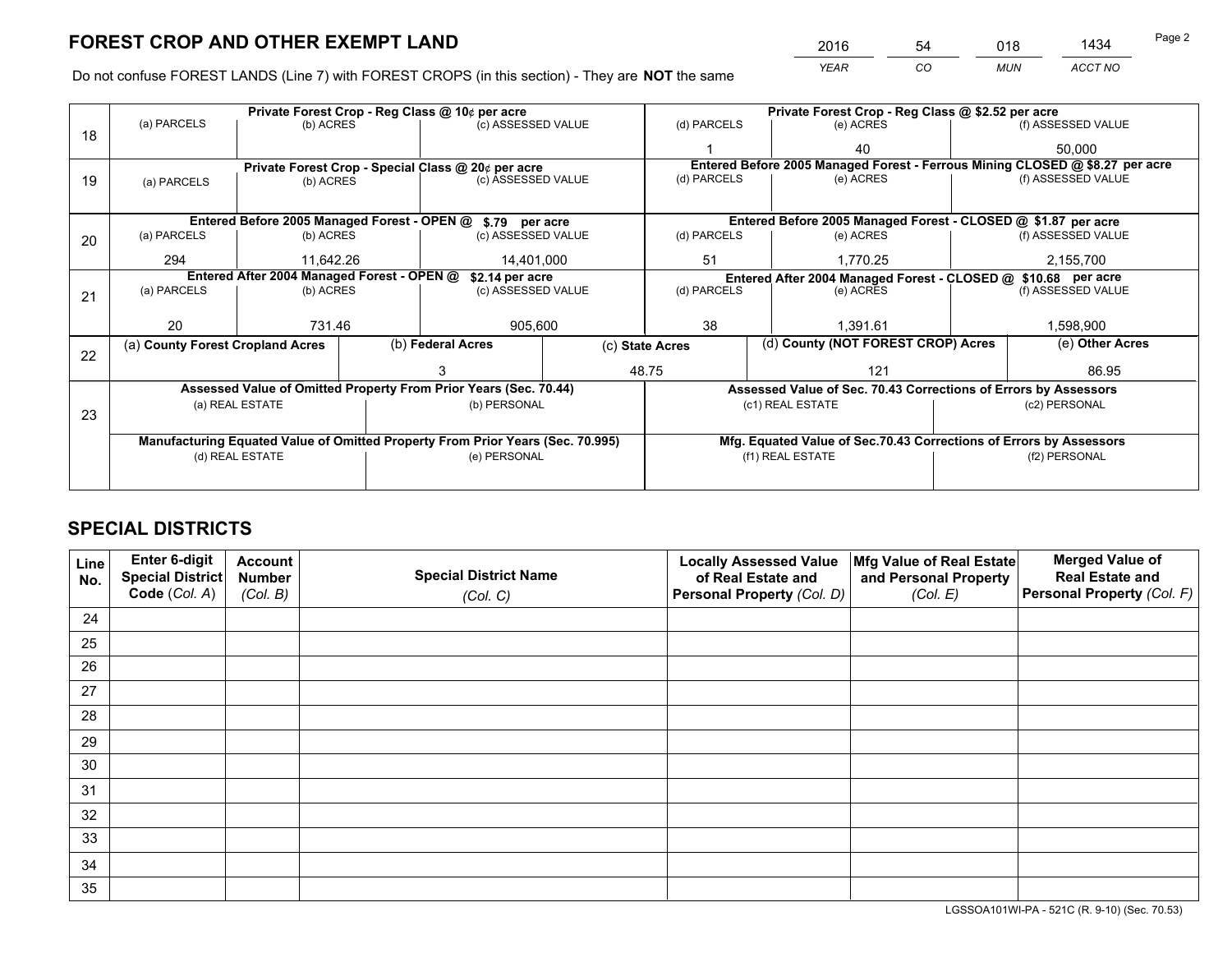| <b>Account</b><br><b>Merged Value of</b><br>Enter 6-digit<br>Mfg Value of Real Estate<br><b>Locally Assessed Value</b><br>Line<br><b>School District Name</b><br><b>Number</b><br><b>School District</b><br><b>Real Estate and</b><br>of Real Estate and<br>and Personal Property<br>No.<br>(Col. B)<br>Personal Property (Col. F)<br>Code (Col. A)<br>(Col. C)<br>Personal Property (Col. D)<br>(Col. E)<br>A. SCHOOL DISTRICTS (K-8 and K-12)<br><b>SCH D OF FLAMBEAU</b><br>545757<br>0325<br>13,658,900<br>36<br>13,658,900<br>37<br><b>SCH D OF GILMAN</b><br>1,570,100<br>602135<br>0355<br>1,570,100<br>38<br>39<br>40<br>41<br>42<br>43<br>44<br>45<br>46<br>47<br>48<br>49<br>TOTAL ASSESSED VALUE OF SCHOOL DISTRICTS (K-8 and K-12)<br>15,229,000<br>15,229,000<br>50<br><b>B.</b><br><b>UNION HIGH SCHOOL DISTRICTS</b><br>51<br>52<br>53<br>54<br>TOTAL ASSESSED VALUE OF UNION HIGH SCHOOLS<br>55<br><b>TECHNICAL COLLEGE DISTRICTS</b><br>C.<br>56<br>WISCONSIN INDIANHEAD TECH COLLEGE SHEL<br>0016<br>15,229,000<br>15,229,000<br>001700<br>57<br>58 |  |  |  | <b>YEAR</b> | CO<br><b>MUN</b> | ACCT NO |  |
|-----------------------------------------------------------------------------------------------------------------------------------------------------------------------------------------------------------------------------------------------------------------------------------------------------------------------------------------------------------------------------------------------------------------------------------------------------------------------------------------------------------------------------------------------------------------------------------------------------------------------------------------------------------------------------------------------------------------------------------------------------------------------------------------------------------------------------------------------------------------------------------------------------------------------------------------------------------------------------------------------------------------------------------------------------------------------|--|--|--|-------------|------------------|---------|--|
|                                                                                                                                                                                                                                                                                                                                                                                                                                                                                                                                                                                                                                                                                                                                                                                                                                                                                                                                                                                                                                                                       |  |  |  |             |                  |         |  |
|                                                                                                                                                                                                                                                                                                                                                                                                                                                                                                                                                                                                                                                                                                                                                                                                                                                                                                                                                                                                                                                                       |  |  |  |             |                  |         |  |
|                                                                                                                                                                                                                                                                                                                                                                                                                                                                                                                                                                                                                                                                                                                                                                                                                                                                                                                                                                                                                                                                       |  |  |  |             |                  |         |  |
|                                                                                                                                                                                                                                                                                                                                                                                                                                                                                                                                                                                                                                                                                                                                                                                                                                                                                                                                                                                                                                                                       |  |  |  |             |                  |         |  |
|                                                                                                                                                                                                                                                                                                                                                                                                                                                                                                                                                                                                                                                                                                                                                                                                                                                                                                                                                                                                                                                                       |  |  |  |             |                  |         |  |
|                                                                                                                                                                                                                                                                                                                                                                                                                                                                                                                                                                                                                                                                                                                                                                                                                                                                                                                                                                                                                                                                       |  |  |  |             |                  |         |  |
|                                                                                                                                                                                                                                                                                                                                                                                                                                                                                                                                                                                                                                                                                                                                                                                                                                                                                                                                                                                                                                                                       |  |  |  |             |                  |         |  |
|                                                                                                                                                                                                                                                                                                                                                                                                                                                                                                                                                                                                                                                                                                                                                                                                                                                                                                                                                                                                                                                                       |  |  |  |             |                  |         |  |
|                                                                                                                                                                                                                                                                                                                                                                                                                                                                                                                                                                                                                                                                                                                                                                                                                                                                                                                                                                                                                                                                       |  |  |  |             |                  |         |  |
|                                                                                                                                                                                                                                                                                                                                                                                                                                                                                                                                                                                                                                                                                                                                                                                                                                                                                                                                                                                                                                                                       |  |  |  |             |                  |         |  |
|                                                                                                                                                                                                                                                                                                                                                                                                                                                                                                                                                                                                                                                                                                                                                                                                                                                                                                                                                                                                                                                                       |  |  |  |             |                  |         |  |
|                                                                                                                                                                                                                                                                                                                                                                                                                                                                                                                                                                                                                                                                                                                                                                                                                                                                                                                                                                                                                                                                       |  |  |  |             |                  |         |  |
|                                                                                                                                                                                                                                                                                                                                                                                                                                                                                                                                                                                                                                                                                                                                                                                                                                                                                                                                                                                                                                                                       |  |  |  |             |                  |         |  |
|                                                                                                                                                                                                                                                                                                                                                                                                                                                                                                                                                                                                                                                                                                                                                                                                                                                                                                                                                                                                                                                                       |  |  |  |             |                  |         |  |
|                                                                                                                                                                                                                                                                                                                                                                                                                                                                                                                                                                                                                                                                                                                                                                                                                                                                                                                                                                                                                                                                       |  |  |  |             |                  |         |  |
|                                                                                                                                                                                                                                                                                                                                                                                                                                                                                                                                                                                                                                                                                                                                                                                                                                                                                                                                                                                                                                                                       |  |  |  |             |                  |         |  |
|                                                                                                                                                                                                                                                                                                                                                                                                                                                                                                                                                                                                                                                                                                                                                                                                                                                                                                                                                                                                                                                                       |  |  |  |             |                  |         |  |
|                                                                                                                                                                                                                                                                                                                                                                                                                                                                                                                                                                                                                                                                                                                                                                                                                                                                                                                                                                                                                                                                       |  |  |  |             |                  |         |  |
|                                                                                                                                                                                                                                                                                                                                                                                                                                                                                                                                                                                                                                                                                                                                                                                                                                                                                                                                                                                                                                                                       |  |  |  |             |                  |         |  |
|                                                                                                                                                                                                                                                                                                                                                                                                                                                                                                                                                                                                                                                                                                                                                                                                                                                                                                                                                                                                                                                                       |  |  |  |             |                  |         |  |
|                                                                                                                                                                                                                                                                                                                                                                                                                                                                                                                                                                                                                                                                                                                                                                                                                                                                                                                                                                                                                                                                       |  |  |  |             |                  |         |  |
|                                                                                                                                                                                                                                                                                                                                                                                                                                                                                                                                                                                                                                                                                                                                                                                                                                                                                                                                                                                                                                                                       |  |  |  |             |                  |         |  |
|                                                                                                                                                                                                                                                                                                                                                                                                                                                                                                                                                                                                                                                                                                                                                                                                                                                                                                                                                                                                                                                                       |  |  |  |             |                  |         |  |
|                                                                                                                                                                                                                                                                                                                                                                                                                                                                                                                                                                                                                                                                                                                                                                                                                                                                                                                                                                                                                                                                       |  |  |  |             |                  |         |  |
|                                                                                                                                                                                                                                                                                                                                                                                                                                                                                                                                                                                                                                                                                                                                                                                                                                                                                                                                                                                                                                                                       |  |  |  |             |                  |         |  |
| TOTAL ASSESSED VALUE OF TECHNICAL COLLEGES<br>59<br>15,229,000<br>15,229,000                                                                                                                                                                                                                                                                                                                                                                                                                                                                                                                                                                                                                                                                                                                                                                                                                                                                                                                                                                                          |  |  |  |             |                  |         |  |

54

018

 *I hereby certify, to the best of my knowledge and belief, this form is complete and correct.*

**SCHOOL DISTRICTS**

| Print name of preparer | Title                    |                | Date (MM/DD/CCYY) |
|------------------------|--------------------------|----------------|-------------------|
|                        |                          |                |                   |
| Signature of preparer  | Contact Telephone Number | E-mail address |                   |
|                        | $\overline{\phantom{0}}$ |                |                   |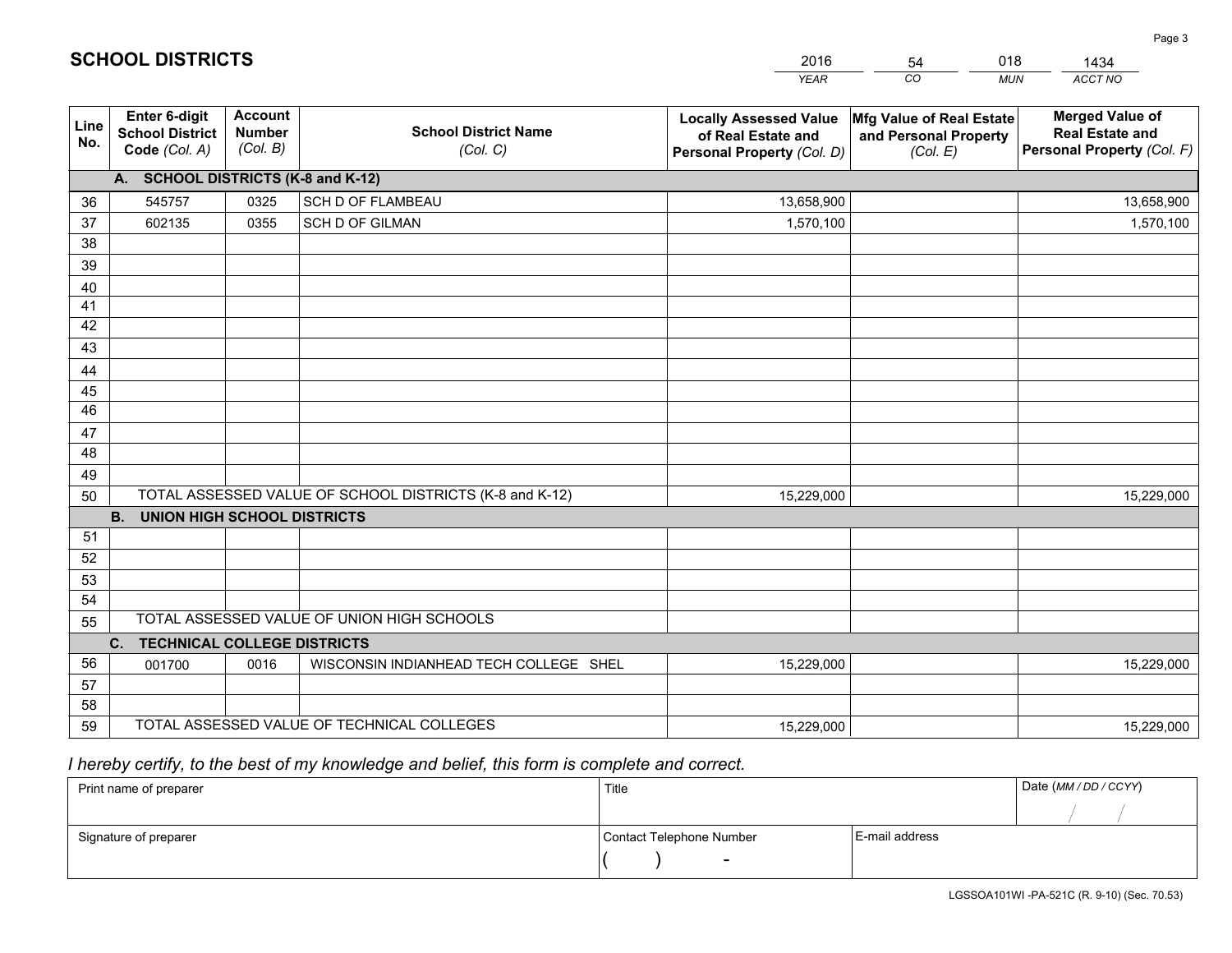#### **HIGHLIGHTS**

- 1. Complete the Statement of Assessment after the Board of Review. Reflect any changes made there.
- 2. Use black ink to complete.
- 3. Line 16 must equal Line 50, Col D.
- 4. Line 55 must equal the total of K-8 schools listed on lines 36-49. Do not include K-12 schools in this comparision.
- 5. Line 59, Col. D must equal Line 16.
- 6. Special District, School District and Technical College District values must include both real estate and personal property. Examples of Special districts are: town sanitary districts, public inland lake protection and rehabilitation districts, and metropolitan sewerage districts.
- 7. DO NOT INCLUDE Manufacturing property values.DOR will print these values on the final SOA.

SHIRLEY SEVERSON TOWN OF HAWKINS N5529 MORGAN CREEK RD HAWKINS, WI 54530 - 9762

SHIRLEY

SEVERSON

HAWKINS, WI 54530 - 9762

 8. Accuracy of this form is very important. The values reported directly affect the equalized value DOR calculates for school and special districts.

#### **Page 1:**

 If not prefilled, enter the tax year,county and municipal code,municipal type, municipal name and county name on the top of form.

Check the Amended box, if filing an amended / corrected SOA.

 Report the parcel count, acres and assessed value of taxable general property, total parcel count, (real and personal), total acres, and values from final figures set by the Board of Review.

- A. Real Estate land and improvements (buildings, etc.) is reported on lines 1 8, total line 9.
- B. Personal Property is reported on lines 11 14, Column D, total line 15.
- C. To complete this report, use the computer produced summary of the assessment roll that shows these amounts.
- D. Use whole numbers only.
- E. Add each line across and each column down to verify entries.

#### **Page 2:**

- A. Report Special Items (not subject to general property tax).
- 1. Private Forest Croplands and Managed Forest Lands are reported on lines 18,19, 20 and 21. Be sure to report assessed values **NOT** taxes.
- 2. You should have copies of the orders of entry, orders of withdrawal, etc., to update your assessment roll.
	- 3. Show hundredths of acres (e.g. 39.75).
- 4. Tax exempt lands are reported on line 22.
- 5. Omitted property and sec. 70.43, Wis. Stats., corrections of errors by assessor are reported on line 23. Report real estate and personal property separately. These should be for **prior years**, not something found on the current assessment roll after the board of review.
- B. Special District (Lines 24-35) Include the value of both real and personal property.
- The Department of Revenue (DOR) preprints much of the information regarding names and codes for schools, special districts,etc. If a district is not listed, enter the name and value only, DOR will enter the proper code.

### **Page 3 School Districts:**

Include the value of both real and personal property.

Report School District (regular, elementary, union high school, and technical college).

- 1. Regular (K-12) and Elementary (K-8) school values are reported on lines 36-49, total on line 50.
- 2. Union High School (UHS) (use only if elementary schools are listed on lines 36-49) are reported on lines 51-54. UHS total value (line 55) must equal to the total **elementary school** values reported on lines 36-49. Do notinclude K-12 schools in this comparison.
- 3. Technical College values are reported on lines 56-58, total on line 59.
- 4. Use the computer summary that shows these amounts to complete this report.

#### **This form is due the second Monday in June. File this report only after your Board of Review is complete.**

 *If you have questions: Return forms to:*

Fax number: (608) 264-6887 PO Box 8971

 Email: lgs@revenue.wi.gov Wisconsin Department of Revenue Call: (608) 261-5341 Local Government Services Section 6-97Madison WI 53708-8971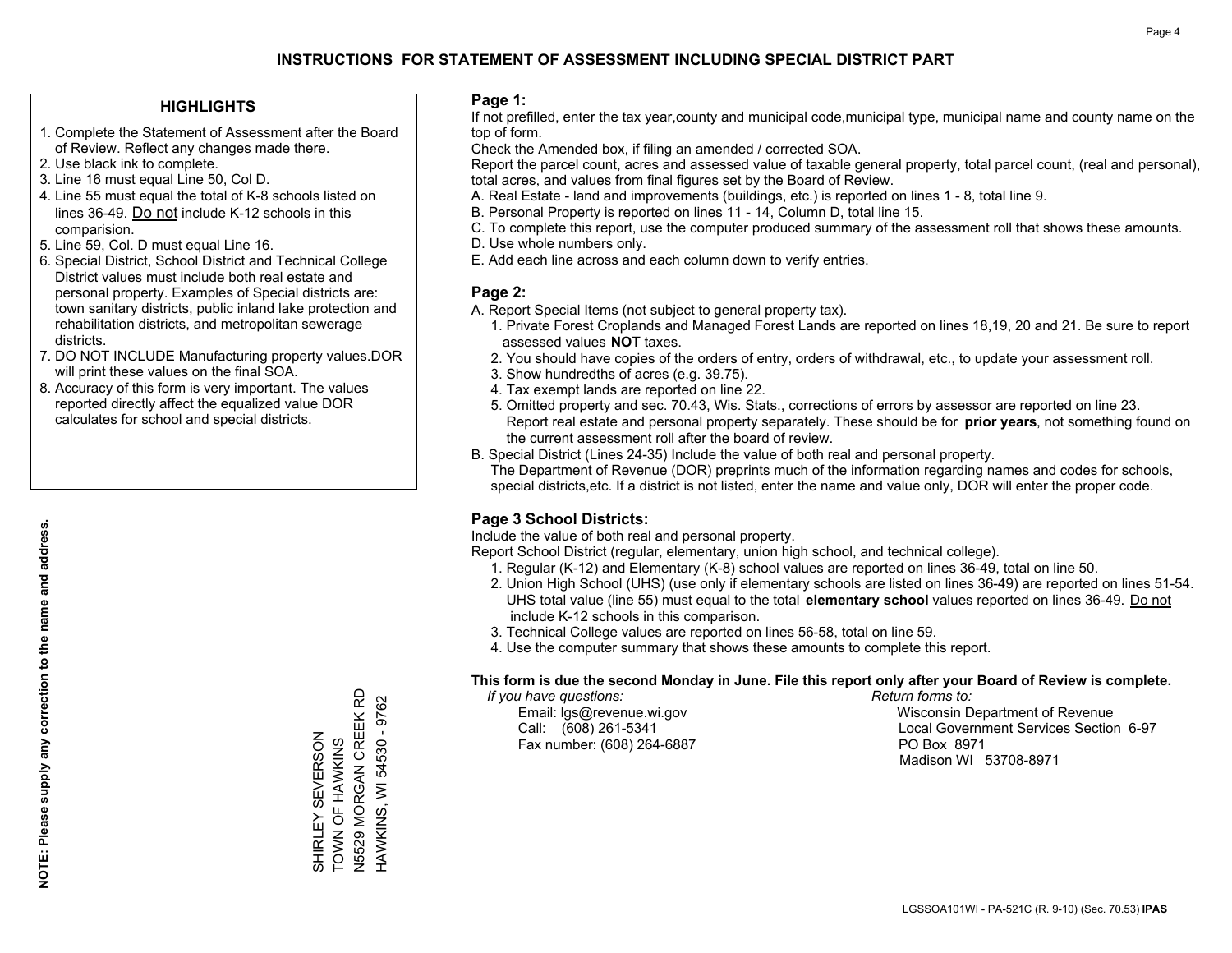**FINAL - EQUATED**

**STATEMENT OF ASSESSMENT FOR 2016** 

| 54  | กวก | 1435    |
|-----|-----|---------|
| CO. | MUN | ACCT NO |

|                | <b>FOR</b><br><b>TOWN OF</b><br>OF<br>Town - Village - City                                                                                                                                  |                                                | <b>HUBBARD</b>                                 |                           | <b>RUSK COUNTY</b>           |                         |                      | <b>WHEN COMPLETING THIS DOCUMENT</b><br>DO NOT WRITE OVER X's OR IN SHADED AREAS |
|----------------|----------------------------------------------------------------------------------------------------------------------------------------------------------------------------------------------|------------------------------------------------|------------------------------------------------|---------------------------|------------------------------|-------------------------|----------------------|----------------------------------------------------------------------------------|
|                |                                                                                                                                                                                              |                                                | <b>Municipality Name</b><br><b>County Name</b> |                           |                              |                         |                      |                                                                                  |
|                | <b>REAL ESTATE</b>                                                                                                                                                                           |                                                |                                                | PARCEL COUNT              | NO. OF ACRES                 | <b>VALUE OF</b>         | <b>VALUE OF</b>      | TOTAL VALUE OF LAND                                                              |
| Line<br>No.    |                                                                                                                                                                                              | (See Lines 18 - 22 for<br>other Real Estate)   |                                                | TOTAL LAND   IMPROVEMENTS | <b>WHOLE</b><br>NUMBERS ONLY | <b>LAND</b>             | <b>IMPROVEMENTS</b>  | AND IMPROVEMENTS                                                                 |
|                |                                                                                                                                                                                              |                                                | Col. A                                         | Col. B                    | Col. C                       | Col. D                  | Col. E               | Col. F                                                                           |
| $\mathbf 1$    |                                                                                                                                                                                              | <b>RESIDENTIAL - Class 1</b>                   | 191                                            | 153                       | 550                          | 2,331,200               | 6,568,400            | 8,899,600                                                                        |
| $\overline{2}$ |                                                                                                                                                                                              | <b>COMMERCIAL - Class 2</b>                    |                                                |                           | 10                           | 15,600                  | 80,900               | 96,500                                                                           |
| 3              |                                                                                                                                                                                              | <b>MANUFACTURING - Class 3</b>                 | $\Omega$                                       | 0                         | $\Omega$                     | 0                       | $\Omega$             | $\Omega$                                                                         |
| 4              |                                                                                                                                                                                              | <b>AGRICULTURAL - Class 4</b>                  | 143                                            |                           | 2,455                        | 248,000                 |                      | 248,000                                                                          |
| 5              |                                                                                                                                                                                              | <b>UNDEVELOPED - Class 5</b>                   | 372                                            |                           | 4,911                        | 1,257,900               |                      | 1,257,900                                                                        |
| 6              | AGRICULTURAL FOREST - Class 5m                                                                                                                                                               |                                                | 56                                             |                           | 789                          | 545,400                 |                      | 545,400                                                                          |
| $\overline{7}$ | FOREST LANDS - Class 6                                                                                                                                                                       |                                                | 266                                            |                           | 4,501                        | 5,709,800               |                      | 5,709,800                                                                        |
| 8              |                                                                                                                                                                                              | OTHER - Class 7                                | 21                                             | 21                        | 49                           | 158,300                 | 1,297,800            | 1,456,100                                                                        |
| 9              |                                                                                                                                                                                              | TOTAL - ALL COLUMNS                            | 1.050                                          | 175                       | 13,265                       | 10,266,200              | 7,947,100            | 18,213,300                                                                       |
| 10             |                                                                                                                                                                                              | NUMBER OF PERSONAL PROPERTY ACCOUNTS IN ROLL   |                                                |                           | 28                           | <b>LOCALLY ASSESSED</b> | <b>MANUFACTURING</b> | <b>MERGED</b>                                                                    |
| 11             |                                                                                                                                                                                              | BOATS AND OTHER WATERCRAFT NOT EXEMPT - Code 1 |                                                |                           |                              | 0                       | 0                    | 0                                                                                |
| 12             |                                                                                                                                                                                              | MACHINERY, TOOLS AND PATTERNS - Code 2         |                                                |                           |                              | 1,000                   | 0                    | 1,000                                                                            |
| 13             |                                                                                                                                                                                              | FURNITURE, FIXTURES AND EQUIPMENT - Code 3     |                                                |                           |                              | 1,000                   | 0                    | 1,000                                                                            |
| 14             | ALL OTHER PERSONAL PROPERTY NOT EXEMPT - Codes 4A, 4B, 4C                                                                                                                                    | 0                                              | 210,800                                        |                           |                              |                         |                      |                                                                                  |
| 15             | TOTAL OF PERSONAL PROPERTY NOT EXEMPT (Total of Lines 11-14)<br>212,800<br>0                                                                                                                 |                                                |                                                |                           |                              |                         |                      | 212,800                                                                          |
| 16             | AGGREGATE ASSESSED VALUE OF ALL PROPERTY SUBJECT TO THE GENERAL PROPERTY TAX (Total of Lines 9F and 15F)<br>MUST EQUAL TOTAL VALUE OF THE SCHOOL DISTRICTS (K-12 PLUS K-8) - Line 50, Col. F |                                                |                                                |                           |                              |                         |                      | 18,426,100                                                                       |
| 17             |                                                                                                                                                                                              | <b>BOARD OF REVIEW</b>                         |                                                |                           | Name of Assessor             |                         | Telephone #          |                                                                                  |
|                |                                                                                                                                                                                              | DATE OF FINAL ADJOURNMENT                      | 10/22/2016                                     |                           | <b>BARRETT BRENNER</b>       |                         |                      | (715) 926-3199                                                                   |

REMARKS

The Assessment Ratio to be used in calculating the estimated Fair Market Value on tax bills for this tax district is .831442676

This ratio should be used to convert assessed values to "Calculate Equalized Values" in Step 1 of the Lottery and Gaming Credit Calculations.<br>This ratio should be used in the "Computation of Tax Equivalent" schedule of the Commission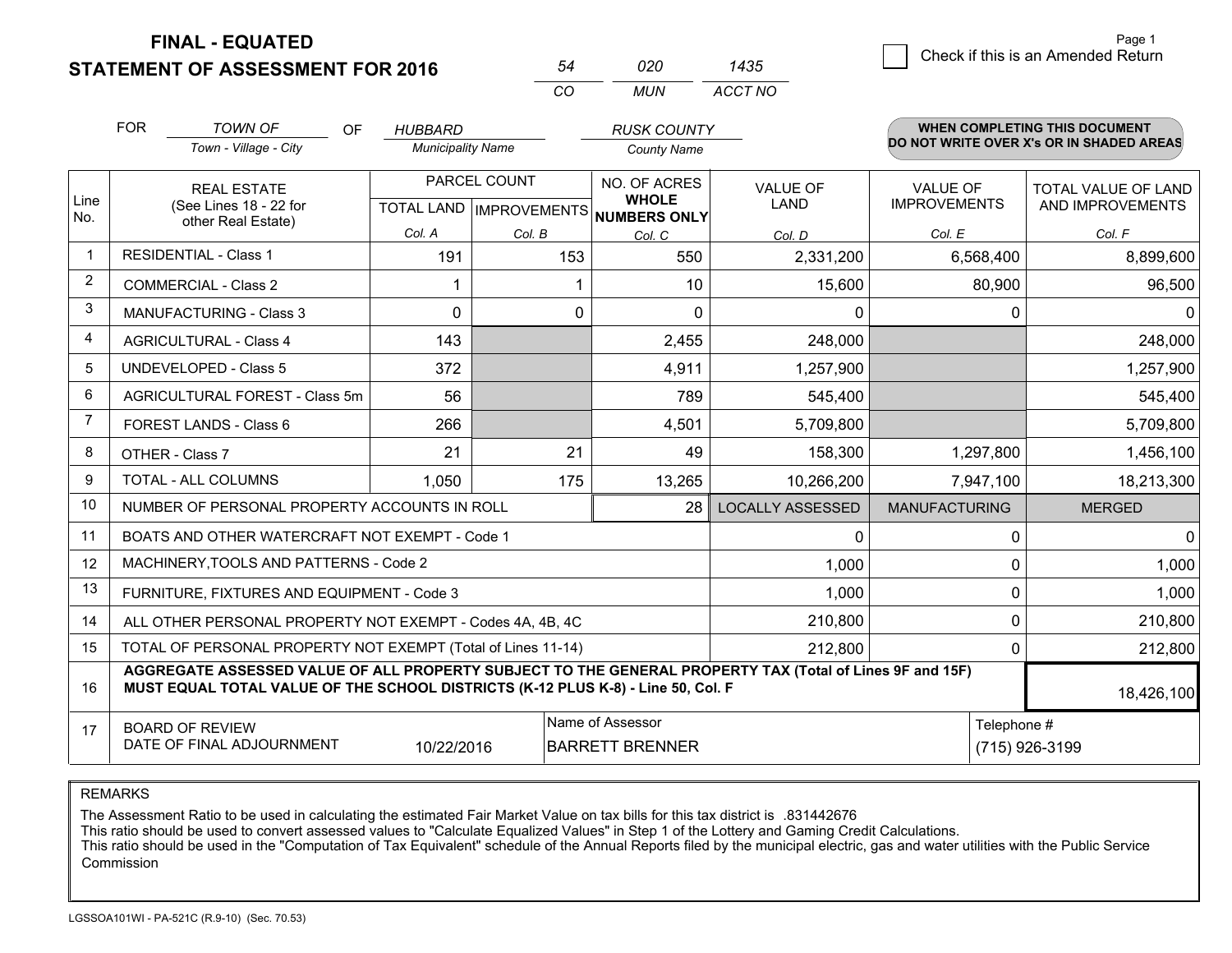*YEAR CO MUN ACCT NO* <sup>2016</sup> <sup>54</sup> <sup>020</sup> <sup>1435</sup>

Do not confuse FOREST LANDS (Line 7) with FOREST CROPS (in this section) - They are **NOT** the same

|    |             |                                                               |  | Private Forest Crop - Reg Class @ 10¢ per acre                                 |        |                                                                    | Private Forest Crop - Reg Class @ \$2.52 per acre                            |                                                                 |                    |                    |
|----|-------------|---------------------------------------------------------------|--|--------------------------------------------------------------------------------|--------|--------------------------------------------------------------------|------------------------------------------------------------------------------|-----------------------------------------------------------------|--------------------|--------------------|
| 18 | (a) PARCELS | (b) ACRES                                                     |  | (c) ASSESSED VALUE                                                             |        | (d) PARCELS                                                        |                                                                              | (e) ACRES                                                       |                    | (f) ASSESSED VALUE |
|    |             | 40                                                            |  |                                                                                | 46.100 |                                                                    |                                                                              | 40                                                              |                    | 21,400             |
|    |             |                                                               |  | Private Forest Crop - Special Class @ 20¢ per acre                             |        |                                                                    | Entered Before 2005 Managed Forest - Ferrous Mining CLOSED @ \$8.27 per acre |                                                                 |                    |                    |
| 19 | (a) PARCELS | (b) ACRES                                                     |  | (c) ASSESSED VALUE                                                             |        | (d) PARCELS                                                        |                                                                              | (e) ACRES                                                       |                    | (f) ASSESSED VALUE |
|    |             |                                                               |  |                                                                                |        |                                                                    |                                                                              |                                                                 |                    |                    |
|    |             |                                                               |  | Entered Before 2005 Managed Forest - OPEN @ \$.79 per acre                     |        |                                                                    |                                                                              | Entered Before 2005 Managed Forest - CLOSED @ \$1.87 per acre   |                    |                    |
| 20 | (a) PARCELS | (b) ACRES                                                     |  | (c) ASSESSED VALUE                                                             |        | (d) PARCELS                                                        |                                                                              | (e) ACRES                                                       |                    | (f) ASSESSED VALUE |
|    | 23          | 600.5                                                         |  | 614,000                                                                        |        | 33                                                                 |                                                                              | 1,135.1                                                         |                    | 1,216,900          |
|    |             | Entered After 2004 Managed Forest - OPEN @<br>\$2.14 per acre |  |                                                                                |        |                                                                    | Entered After 2004 Managed Forest - CLOSED @ \$10.68 per acre                |                                                                 |                    |                    |
| 21 | (a) PARCELS | (b) ACRES                                                     |  | (c) ASSESSED VALUE                                                             |        | (d) PARCELS<br>(e) ACRES                                           |                                                                              |                                                                 | (f) ASSESSED VALUE |                    |
|    |             |                                                               |  |                                                                                |        |                                                                    |                                                                              |                                                                 |                    |                    |
|    | 67          | 2.389.1                                                       |  | 2,127,500                                                                      |        | 69<br>2.395.63                                                     |                                                                              | 2,413,300                                                       |                    |                    |
| 22 |             | (b) Federal Acres<br>(a) County Forest Cropland Acres         |  | (c) State Acres                                                                |        |                                                                    | (d) County (NOT FOREST CROP) Acres                                           |                                                                 | (e) Other Acres    |                    |
|    | 8,505.16    |                                                               |  |                                                                                | 23.5   |                                                                    | 175.62                                                                       |                                                                 |                    | 31.56              |
|    |             |                                                               |  | Assessed Value of Omitted Property From Prior Years (Sec. 70.44)               |        |                                                                    |                                                                              | Assessed Value of Sec. 70.43 Corrections of Errors by Assessors |                    |                    |
|    |             | (a) REAL ESTATE                                               |  | (b) PERSONAL                                                                   |        |                                                                    |                                                                              | (c1) REAL ESTATE                                                |                    | (c2) PERSONAL      |
| 23 |             |                                                               |  |                                                                                |        |                                                                    |                                                                              |                                                                 |                    |                    |
|    |             |                                                               |  | Manufacturing Equated Value of Omitted Property From Prior Years (Sec. 70.995) |        | Mfg. Equated Value of Sec.70.43 Corrections of Errors by Assessors |                                                                              |                                                                 |                    |                    |
|    |             | (d) REAL ESTATE                                               |  | (e) PERSONAL                                                                   |        | (f1) REAL ESTATE                                                   |                                                                              |                                                                 | (f2) PERSONAL      |                    |
|    |             |                                                               |  |                                                                                |        |                                                                    |                                                                              |                                                                 |                    |                    |

## **SPECIAL DISTRICTS**

| Line<br>No. | Enter 6-digit<br>Special District<br>Code (Col. A) | <b>Account</b><br><b>Number</b><br>(Col. B) | <b>Special District Name</b><br>(Col. C) | <b>Locally Assessed Value</b><br>of Real Estate and<br>Personal Property (Col. D) | Mfg Value of Real Estate<br>and Personal Property<br>(Col. E) | <b>Merged Value of</b><br><b>Real Estate and</b><br>Personal Property (Col. F) |
|-------------|----------------------------------------------------|---------------------------------------------|------------------------------------------|-----------------------------------------------------------------------------------|---------------------------------------------------------------|--------------------------------------------------------------------------------|
|             |                                                    |                                             |                                          |                                                                                   |                                                               |                                                                                |
| 24          |                                                    |                                             |                                          |                                                                                   |                                                               |                                                                                |
| 25          |                                                    |                                             |                                          |                                                                                   |                                                               |                                                                                |
| 26          |                                                    |                                             |                                          |                                                                                   |                                                               |                                                                                |
| 27          |                                                    |                                             |                                          |                                                                                   |                                                               |                                                                                |
| 28          |                                                    |                                             |                                          |                                                                                   |                                                               |                                                                                |
| 29          |                                                    |                                             |                                          |                                                                                   |                                                               |                                                                                |
| 30          |                                                    |                                             |                                          |                                                                                   |                                                               |                                                                                |
| 31          |                                                    |                                             |                                          |                                                                                   |                                                               |                                                                                |
| 32          |                                                    |                                             |                                          |                                                                                   |                                                               |                                                                                |
| 33          |                                                    |                                             |                                          |                                                                                   |                                                               |                                                                                |
| 34          |                                                    |                                             |                                          |                                                                                   |                                                               |                                                                                |
| 35          |                                                    |                                             |                                          |                                                                                   |                                                               |                                                                                |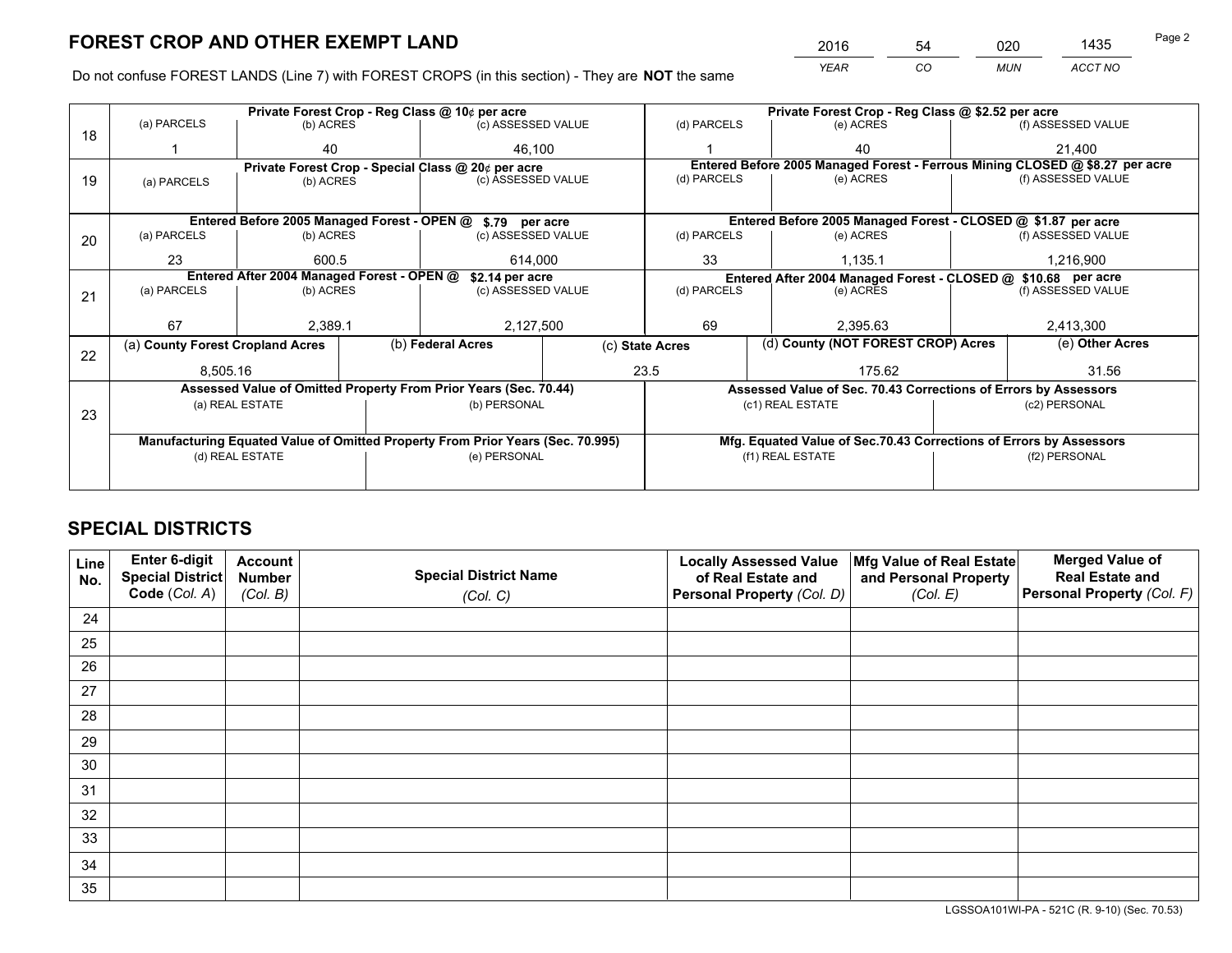|             |                                                                 |                                             |                                                         | <b>YEAR</b>                                                                       | CO<br><b>MUN</b>                                              | ACCT NO                                                                        |
|-------------|-----------------------------------------------------------------|---------------------------------------------|---------------------------------------------------------|-----------------------------------------------------------------------------------|---------------------------------------------------------------|--------------------------------------------------------------------------------|
| Line<br>No. | <b>Enter 6-digit</b><br><b>School District</b><br>Code (Col. A) | <b>Account</b><br><b>Number</b><br>(Col. B) | <b>School District Name</b><br>(Col. C)                 | <b>Locally Assessed Value</b><br>of Real Estate and<br>Personal Property (Col. D) | Mfg Value of Real Estate<br>and Personal Property<br>(Col. E) | <b>Merged Value of</b><br><b>Real Estate and</b><br>Personal Property (Col. F) |
|             | A. SCHOOL DISTRICTS (K-8 and K-12)                              |                                             |                                                         |                                                                                   |                                                               |                                                                                |
| 36          | 540735                                                          | 0323                                        | SCH D OF BRUCE                                          | 4,675,100                                                                         |                                                               | 4,675,100                                                                      |
| 37          | 542856                                                          | 0324                                        | SCH D OF LADYSMITH                                      | 12,731,500                                                                        |                                                               | 12,731,500                                                                     |
| 38          | 576615                                                          | 0340                                        | SCH D OF WINTER                                         | 1,019,500                                                                         |                                                               | 1,019,500                                                                      |
| 39          |                                                                 |                                             |                                                         |                                                                                   |                                                               |                                                                                |
| 40          |                                                                 |                                             |                                                         |                                                                                   |                                                               |                                                                                |
| 41          |                                                                 |                                             |                                                         |                                                                                   |                                                               |                                                                                |
| 42          |                                                                 |                                             |                                                         |                                                                                   |                                                               |                                                                                |
| 43          |                                                                 |                                             |                                                         |                                                                                   |                                                               |                                                                                |
| 44          |                                                                 |                                             |                                                         |                                                                                   |                                                               |                                                                                |
| 45          |                                                                 |                                             |                                                         |                                                                                   |                                                               |                                                                                |
| 46          |                                                                 |                                             |                                                         |                                                                                   |                                                               |                                                                                |
| 47          |                                                                 |                                             |                                                         |                                                                                   |                                                               |                                                                                |
| 48          |                                                                 |                                             |                                                         |                                                                                   |                                                               |                                                                                |
| 49          |                                                                 |                                             |                                                         |                                                                                   |                                                               |                                                                                |
| 50          |                                                                 |                                             | TOTAL ASSESSED VALUE OF SCHOOL DISTRICTS (K-8 and K-12) | 18,426,100                                                                        |                                                               | 18,426,100                                                                     |
|             | <b>B.</b><br><b>UNION HIGH SCHOOL DISTRICTS</b>                 |                                             |                                                         |                                                                                   |                                                               |                                                                                |
| 51          |                                                                 |                                             |                                                         |                                                                                   |                                                               |                                                                                |
| 52          |                                                                 |                                             |                                                         |                                                                                   |                                                               |                                                                                |
| 53          |                                                                 |                                             |                                                         |                                                                                   |                                                               |                                                                                |
| 54          |                                                                 |                                             | TOTAL ASSESSED VALUE OF UNION HIGH SCHOOLS              |                                                                                   |                                                               |                                                                                |
| 55          |                                                                 |                                             |                                                         |                                                                                   |                                                               |                                                                                |
|             | <b>TECHNICAL COLLEGE DISTRICTS</b><br>C.                        |                                             |                                                         |                                                                                   |                                                               |                                                                                |
| 56          | 001700                                                          | 0016                                        | WISCONSIN INDIANHEAD TECH COLLEGE SHEL                  | 18,426,100                                                                        |                                                               | 18,426,100                                                                     |
| 57<br>58    |                                                                 |                                             |                                                         |                                                                                   |                                                               |                                                                                |
| 59          |                                                                 |                                             | TOTAL ASSESSED VALUE OF TECHNICAL COLLEGES              | 18,426,100                                                                        |                                                               | 18,426,100                                                                     |
|             |                                                                 |                                             |                                                         |                                                                                   |                                                               |                                                                                |

54

020

 *I hereby certify, to the best of my knowledge and belief, this form is complete and correct.*

**SCHOOL DISTRICTS**

| Print name of preparer | Title                    |                | Date (MM/DD/CCYY) |
|------------------------|--------------------------|----------------|-------------------|
|                        |                          |                |                   |
| Signature of preparer  | Contact Telephone Number | E-mail address |                   |
|                        | $\overline{\phantom{0}}$ |                |                   |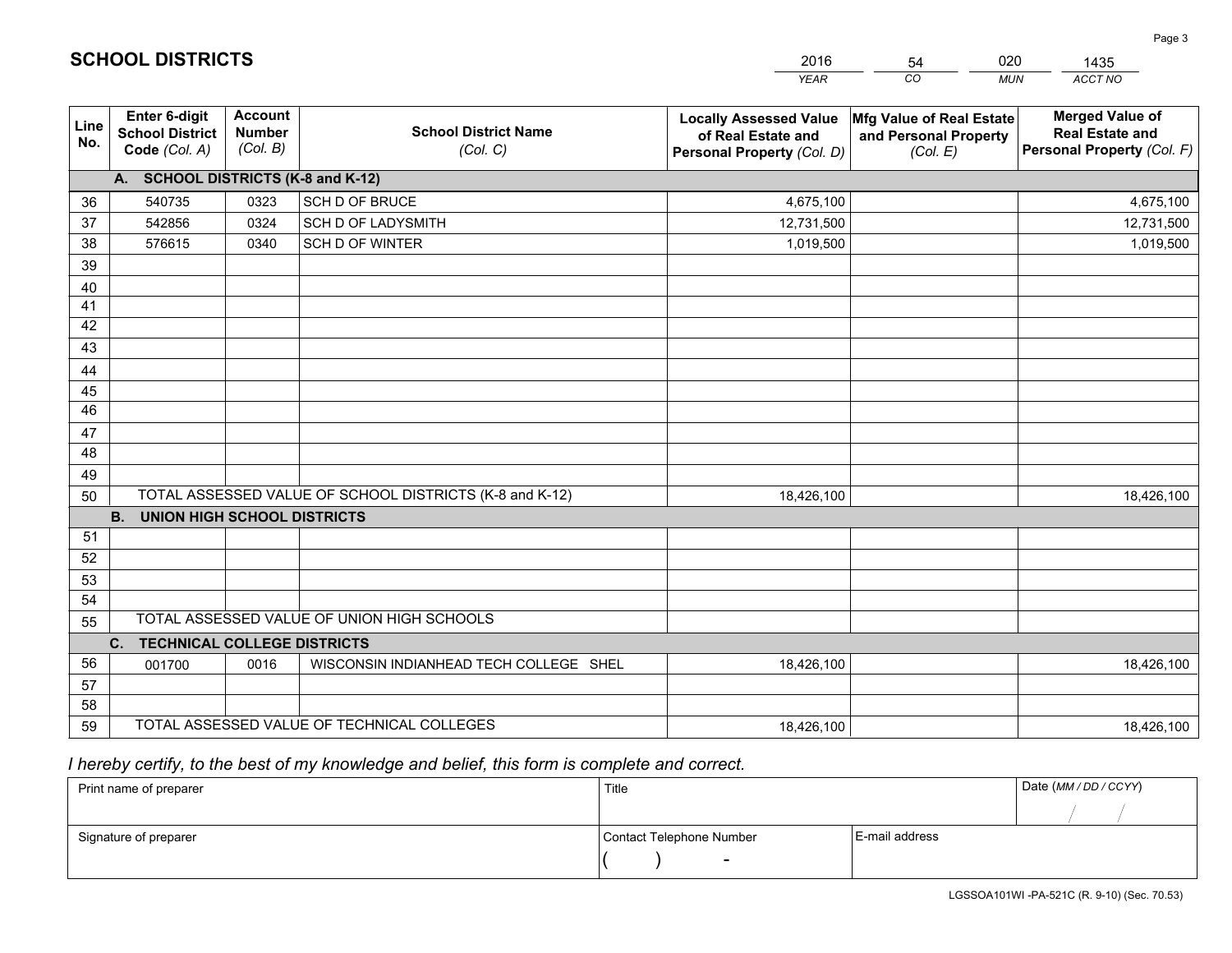#### **HIGHLIGHTS**

- 1. Complete the Statement of Assessment after the Board of Review. Reflect any changes made there.
- 2. Use black ink to complete.
- 3. Line 16 must equal Line 50, Col D.
- 4. Line 55 must equal the total of K-8 schools listed on lines 36-49. Do not include K-12 schools in this comparision.
- 5. Line 59, Col. D must equal Line 16.
- 6. Special District, School District and Technical College District values must include both real estate and personal property. Examples of Special districts are: town sanitary districts, public inland lake protection and rehabilitation districts, and metropolitan sewerage districts.
- 7. DO NOT INCLUDE Manufacturing property values.DOR will print these values on the final SOA.

LINDE VACHO TOWN OF HUBBARD W7983 COUNTY HWY J LADYSMITH, WI 54848

\_INDE VACHO<br>TOWN OF HUBBARD

V7983 COUNTY HWY J ADYSMITH, WI 54848

 8. Accuracy of this form is very important. The values reported directly affect the equalized value DOR calculates for school and special districts.

#### **Page 1:**

 If not prefilled, enter the tax year,county and municipal code,municipal type, municipal name and county name on the top of form.

Check the Amended box, if filing an amended / corrected SOA.

 Report the parcel count, acres and assessed value of taxable general property, total parcel count, (real and personal), total acres, and values from final figures set by the Board of Review.

- A. Real Estate land and improvements (buildings, etc.) is reported on lines 1 8, total line 9.
- B. Personal Property is reported on lines 11 14, Column D, total line 15.
- C. To complete this report, use the computer produced summary of the assessment roll that shows these amounts.
- D. Use whole numbers only.
- E. Add each line across and each column down to verify entries.

### **Page 2:**

- A. Report Special Items (not subject to general property tax).
- 1. Private Forest Croplands and Managed Forest Lands are reported on lines 18,19, 20 and 21. Be sure to report assessed values **NOT** taxes.
- 2. You should have copies of the orders of entry, orders of withdrawal, etc., to update your assessment roll.
	- 3. Show hundredths of acres (e.g. 39.75).
- 4. Tax exempt lands are reported on line 22.
- 5. Omitted property and sec. 70.43, Wis. Stats., corrections of errors by assessor are reported on line 23. Report real estate and personal property separately. These should be for **prior years**, not something found on the current assessment roll after the board of review.
- B. Special District (Lines 24-35) Include the value of both real and personal property.

 The Department of Revenue (DOR) preprints much of the information regarding names and codes for schools, special districts,etc. If a district is not listed, enter the name and value only, DOR will enter the proper code.

### **Page 3 School Districts:**

Include the value of both real and personal property.

Report School District (regular, elementary, union high school, and technical college).

- 1. Regular (K-12) and Elementary (K-8) school values are reported on lines 36-49, total on line 50.
- 2. Union High School (UHS) (use only if elementary schools are listed on lines 36-49) are reported on lines 51-54. UHS total value (line 55) must equal to the total **elementary school** values reported on lines 36-49. Do notinclude K-12 schools in this comparison.
- 3. Technical College values are reported on lines 56-58, total on line 59.
- 4. Use the computer summary that shows these amounts to complete this report.

#### **This form is due the second Monday in June. File this report only after your Board of Review is complete.**

 *If you have questions: Return forms to:*

Fax number: (608) 264-6887 PO Box 8971

 Email: lgs@revenue.wi.gov Wisconsin Department of Revenue Call: (608) 261-5341 Local Government Services Section 6-97Madison WI 53708-8971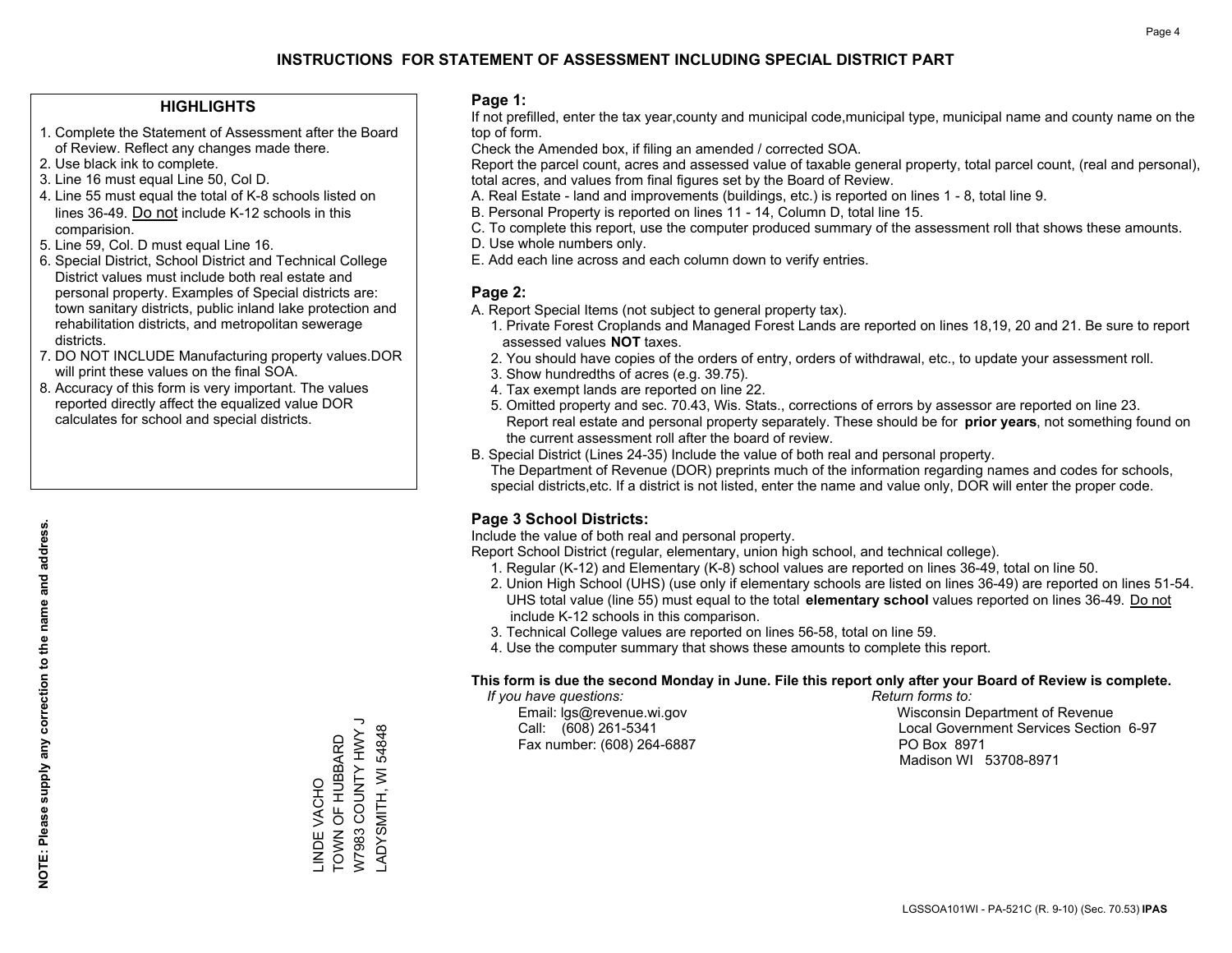**FINAL - EQUATED**

 $-$ 

 $\overline{6}$  Check if this is an Amended Return Page 1

| <b>STATEMENT OF ASSESSMENT FOR 2016</b> |
|-----------------------------------------|
|-----------------------------------------|

| 54 | 022 | 1436    |
|----|-----|---------|
| CO | MUN | ACCT NO |

|                | <b>FOR</b>                                                                                                                                                                                   | TOWN OF<br>OF.<br>LAWRENCE<br><b>RUSK COUNTY</b>          |                          |              |                                                                      |                         |                                        | WHEN COMPLETING THIS DOCUMENT            |
|----------------|----------------------------------------------------------------------------------------------------------------------------------------------------------------------------------------------|-----------------------------------------------------------|--------------------------|--------------|----------------------------------------------------------------------|-------------------------|----------------------------------------|------------------------------------------|
|                |                                                                                                                                                                                              | Town - Village - City                                     | <b>Municipality Name</b> |              | <b>County Name</b>                                                   |                         |                                        | DO NOT WRITE OVER X's OR IN SHADED AREAS |
| Line<br>No.    |                                                                                                                                                                                              | <b>REAL ESTATE</b><br>(See Lines 18 - 22 for              |                          | PARCEL COUNT | NO. OF ACRES<br><b>WHOLE</b><br>TOTAL LAND IMPROVEMENTS NUMBERS ONLY | <b>VALUE OF</b><br>LAND | <b>VALUE OF</b><br><b>IMPROVEMENTS</b> | TOTAL VALUE OF LAND<br>AND IMPROVEMENTS  |
|                |                                                                                                                                                                                              | other Real Estate)                                        | Col. A                   | Col. B       | Col. C                                                               | Col. D                  | Col. E                                 | Col. F                                   |
| 1              |                                                                                                                                                                                              | <b>RESIDENTIAL - Class 1</b>                              | 162                      | 154          | 184                                                                  | 492,600                 | 6,851,800                              | 7,344,400                                |
| $\overline{2}$ |                                                                                                                                                                                              | <b>COMMERCIAL - Class 2</b>                               | 4                        | 2            | 16                                                                   | 19,600                  | 162,700                                | 182,300                                  |
| 3              |                                                                                                                                                                                              | <b>MANUFACTURING - Class 3</b>                            | 0                        | $\mathbf{0}$ | 0                                                                    | 0                       | 0                                      | $\mathbf{0}$                             |
| 4              |                                                                                                                                                                                              | <b>AGRICULTURAL - Class 4</b>                             | 234                      |              | 5,840                                                                | 582,500                 |                                        | 582,500                                  |
| 5              |                                                                                                                                                                                              | <b>UNDEVELOPED - Class 5</b>                              | 169                      |              | 1,833                                                                | 603,600                 |                                        | 603,600                                  |
| 6              |                                                                                                                                                                                              | AGRICULTURAL FOREST - Class 5m                            | 80                       |              | 1,479                                                                | 792,100                 |                                        | 792,100                                  |
| $\overline{7}$ |                                                                                                                                                                                              | FOREST LANDS - Class 6                                    | 400                      |              | 10,239                                                               | 10,325,000              |                                        | 10,325,000                               |
| 8              |                                                                                                                                                                                              | OTHER - Class 7                                           | 26                       | 24           | 45                                                                   | 117,000                 | 1,033,200                              | 1,150,200                                |
| 9              |                                                                                                                                                                                              | TOTAL - ALL COLUMNS                                       | 1,075                    | 180          | 19,636                                                               | 12,932,400              | 8,047,700                              | 20,980,100                               |
| 10             |                                                                                                                                                                                              | NUMBER OF PERSONAL PROPERTY ACCOUNTS IN ROLL              |                          |              | 8                                                                    | <b>LOCALLY ASSESSED</b> | <b>MANUFACTURING</b>                   | <b>MERGED</b>                            |
| 11             |                                                                                                                                                                                              | BOATS AND OTHER WATERCRAFT NOT EXEMPT - Code 1            |                          |              |                                                                      | 0                       | $\mathbf{0}$                           | $\mathbf 0$                              |
| 12             |                                                                                                                                                                                              | MACHINERY, TOOLS AND PATTERNS - Code 2                    |                          |              |                                                                      | 13,800                  | $\mathbf 0$                            | 13,800                                   |
| 13             |                                                                                                                                                                                              | FURNITURE, FIXTURES AND EQUIPMENT - Code 3                |                          |              |                                                                      | 1,200                   | $\mathbf 0$                            | 1,200                                    |
| 14             |                                                                                                                                                                                              | ALL OTHER PERSONAL PROPERTY NOT EXEMPT - Codes 4A, 4B, 4C |                          |              |                                                                      | 91,100                  | 0                                      | 91,100                                   |
| 15             | TOTAL OF PERSONAL PROPERTY NOT EXEMPT (Total of Lines 11-14)                                                                                                                                 | $\mathbf{0}$                                              | 106,100                  |              |                                                                      |                         |                                        |                                          |
| 16             | AGGREGATE ASSESSED VALUE OF ALL PROPERTY SUBJECT TO THE GENERAL PROPERTY TAX (Total of Lines 9F and 15F)<br>MUST EQUAL TOTAL VALUE OF THE SCHOOL DISTRICTS (K-12 PLUS K-8) - Line 50, Col. F |                                                           |                          |              |                                                                      |                         |                                        | 21,086,200                               |
| 17             | Name of Assessor<br>Telephone #<br><b>BOARD OF REVIEW</b><br>DATE OF FINAL ADJOURNMENT<br>05/11/2016<br><b>GENEVIEVE MARTIN</b>                                                              |                                                           |                          |              |                                                                      |                         | (715) 723-0310                         |                                          |
|                |                                                                                                                                                                                              |                                                           |                          |              |                                                                      |                         |                                        |                                          |

#### REMARKS

The Assessment Ratio to be used in calculating the estimated Fair Market Value on tax bills for this tax district is .899225137

This ratio should be used to convert assessed values to "Calculate Equalized Values" in Step 1 of the Lottery and Gaming Credit Calculations.<br>This ratio should be used in the "Computation of Tax Equivalent" schedule of the Commission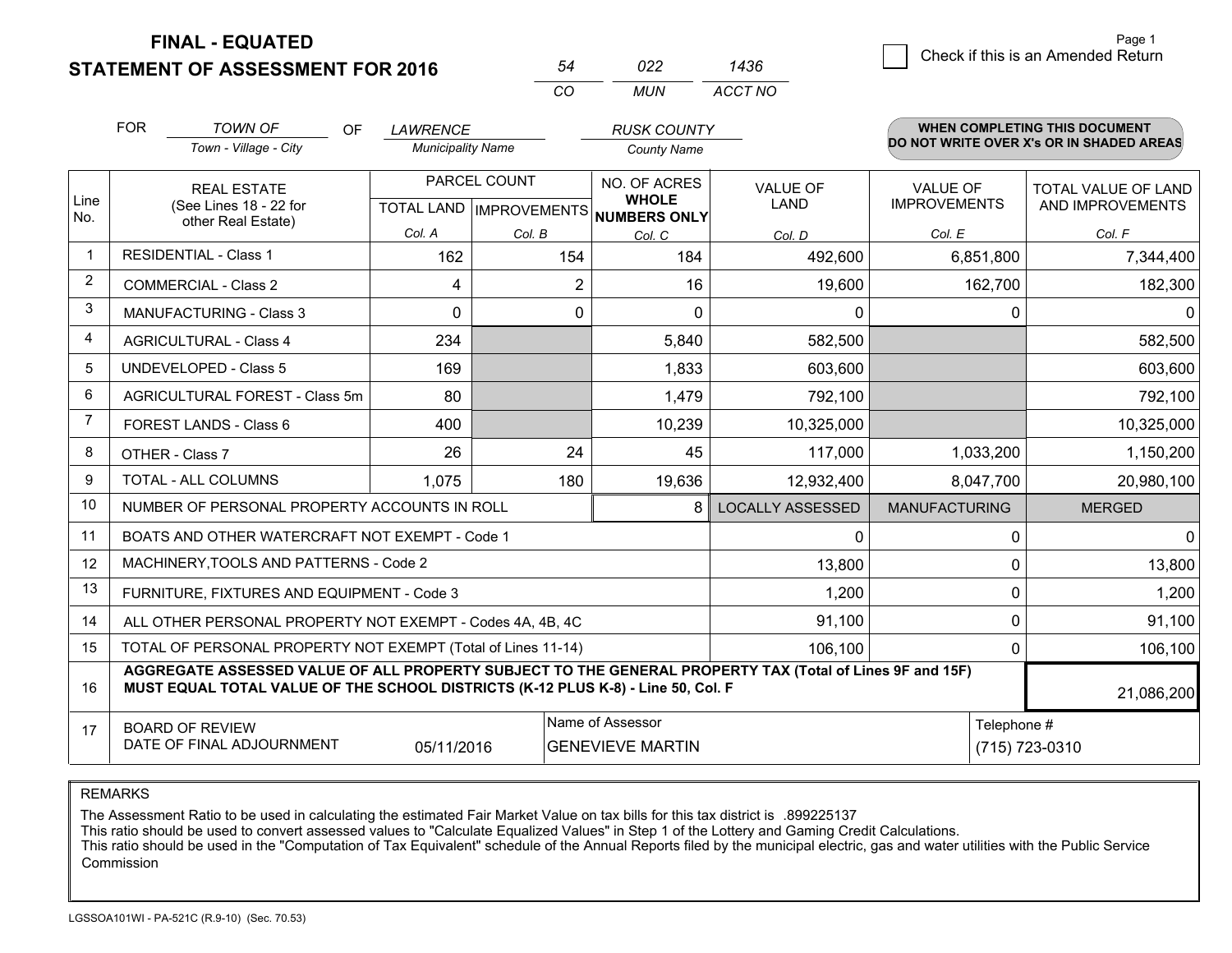*YEAR CO MUN ACCT NO* <sup>2016</sup> <sup>54</sup> <sup>022</sup> <sup>1436</sup>

Do not confuse FOREST LANDS (Line 7) with FOREST CROPS (in this section) - They are **NOT** the same

|    |                                            |                                                                                |  | Private Forest Crop - Reg Class @ 10¢ per acre                   | Private Forest Crop - Reg Class @ \$2.52 per acre             |                                                                    |                                                                              |                                                                 |                    |                    |
|----|--------------------------------------------|--------------------------------------------------------------------------------|--|------------------------------------------------------------------|---------------------------------------------------------------|--------------------------------------------------------------------|------------------------------------------------------------------------------|-----------------------------------------------------------------|--------------------|--------------------|
| 18 | (a) PARCELS                                | (b) ACRES                                                                      |  | (c) ASSESSED VALUE                                               |                                                               | (d) PARCELS                                                        |                                                                              | (e) ACRES                                                       |                    | (f) ASSESSED VALUE |
|    | 2                                          | 80                                                                             |  | 80.000                                                           |                                                               | 131                                                                |                                                                              | 5.214.36                                                        |                    | 5,279,100          |
|    |                                            |                                                                                |  | Private Forest Crop - Special Class @ 20¢ per acre               |                                                               |                                                                    | Entered Before 2005 Managed Forest - Ferrous Mining CLOSED @ \$8.27 per acre |                                                                 |                    |                    |
| 19 | (a) PARCELS                                | (c) ASSESSED VALUE<br>(b) ACRES                                                |  |                                                                  | (d) PARCELS                                                   |                                                                    | (e) ACRES                                                                    |                                                                 | (f) ASSESSED VALUE |                    |
|    |                                            |                                                                                |  |                                                                  |                                                               |                                                                    |                                                                              |                                                                 |                    |                    |
|    |                                            |                                                                                |  | Entered Before 2005 Managed Forest - OPEN @ \$.79 per acre       |                                                               |                                                                    |                                                                              | Entered Before 2005 Managed Forest - CLOSED @ \$1.87 per acre   |                    |                    |
| 20 | (a) PARCELS                                | (b) ACRES                                                                      |  | (c) ASSESSED VALUE                                               |                                                               | (d) PARCELS                                                        |                                                                              | (e) ACRES                                                       |                    | (f) ASSESSED VALUE |
|    | 40                                         | 1.566.15<br>1,657,600                                                          |  |                                                                  | 43<br>1.507.22                                                |                                                                    |                                                                              | 1,529,000                                                       |                    |                    |
|    | Entered After 2004 Managed Forest - OPEN @ |                                                                                |  | \$2.14 per acre                                                  | Entered After 2004 Managed Forest - CLOSED @ \$10.68 per acre |                                                                    |                                                                              |                                                                 |                    |                    |
| 21 | (a) PARCELS                                | (b) ACRES                                                                      |  | (c) ASSESSED VALUE                                               | (d) PARCELS<br>(e) ACRES                                      |                                                                    |                                                                              | (f) ASSESSED VALUE                                              |                    |                    |
|    |                                            |                                                                                |  |                                                                  |                                                               |                                                                    |                                                                              |                                                                 |                    |                    |
|    | 10                                         | 364.98                                                                         |  | 384,600                                                          |                                                               | 58                                                                 | 1.963.2                                                                      |                                                                 | 2,014,700          |                    |
| 22 | (a) County Forest Cropland Acres           |                                                                                |  | (b) Federal Acres                                                |                                                               | (d) County (NOT FOREST CROP) Acres<br>(c) State Acres              |                                                                              |                                                                 |                    | (e) Other Acres    |
|    |                                            |                                                                                |  |                                                                  |                                                               | 85                                                                 |                                                                              |                                                                 |                    | 41.53              |
|    |                                            |                                                                                |  | Assessed Value of Omitted Property From Prior Years (Sec. 70.44) |                                                               |                                                                    |                                                                              | Assessed Value of Sec. 70.43 Corrections of Errors by Assessors |                    |                    |
|    |                                            | (a) REAL ESTATE                                                                |  | (b) PERSONAL                                                     |                                                               |                                                                    | (c1) REAL ESTATE                                                             |                                                                 |                    | (c2) PERSONAL      |
| 23 |                                            |                                                                                |  |                                                                  |                                                               |                                                                    |                                                                              |                                                                 |                    |                    |
|    |                                            | Manufacturing Equated Value of Omitted Property From Prior Years (Sec. 70.995) |  |                                                                  |                                                               | Mfg. Equated Value of Sec.70.43 Corrections of Errors by Assessors |                                                                              |                                                                 |                    |                    |
|    |                                            | (d) REAL ESTATE                                                                |  | (e) PERSONAL                                                     |                                                               |                                                                    | (f1) REAL ESTATE                                                             |                                                                 | (f2) PERSONAL      |                    |
|    |                                            |                                                                                |  |                                                                  |                                                               |                                                                    |                                                                              |                                                                 |                    |                    |

## **SPECIAL DISTRICTS**

| Line<br>No. | Enter 6-digit<br>Special District<br>Code (Col. A) | <b>Account</b><br><b>Number</b> | <b>Special District Name</b> | <b>Locally Assessed Value</b><br>of Real Estate and | Mfg Value of Real Estate<br>and Personal Property | <b>Merged Value of</b><br><b>Real Estate and</b><br>Personal Property (Col. F) |
|-------------|----------------------------------------------------|---------------------------------|------------------------------|-----------------------------------------------------|---------------------------------------------------|--------------------------------------------------------------------------------|
|             |                                                    | (Col. B)                        | (Col. C)                     | Personal Property (Col. D)                          | (Col. E)                                          |                                                                                |
| 24          |                                                    |                                 |                              |                                                     |                                                   |                                                                                |
| 25          |                                                    |                                 |                              |                                                     |                                                   |                                                                                |
| 26          |                                                    |                                 |                              |                                                     |                                                   |                                                                                |
| 27          |                                                    |                                 |                              |                                                     |                                                   |                                                                                |
| 28          |                                                    |                                 |                              |                                                     |                                                   |                                                                                |
| 29          |                                                    |                                 |                              |                                                     |                                                   |                                                                                |
| 30          |                                                    |                                 |                              |                                                     |                                                   |                                                                                |
| 31          |                                                    |                                 |                              |                                                     |                                                   |                                                                                |
| 32          |                                                    |                                 |                              |                                                     |                                                   |                                                                                |
| 33          |                                                    |                                 |                              |                                                     |                                                   |                                                                                |
| 34          |                                                    |                                 |                              |                                                     |                                                   |                                                                                |
| 35          |                                                    |                                 |                              |                                                     |                                                   |                                                                                |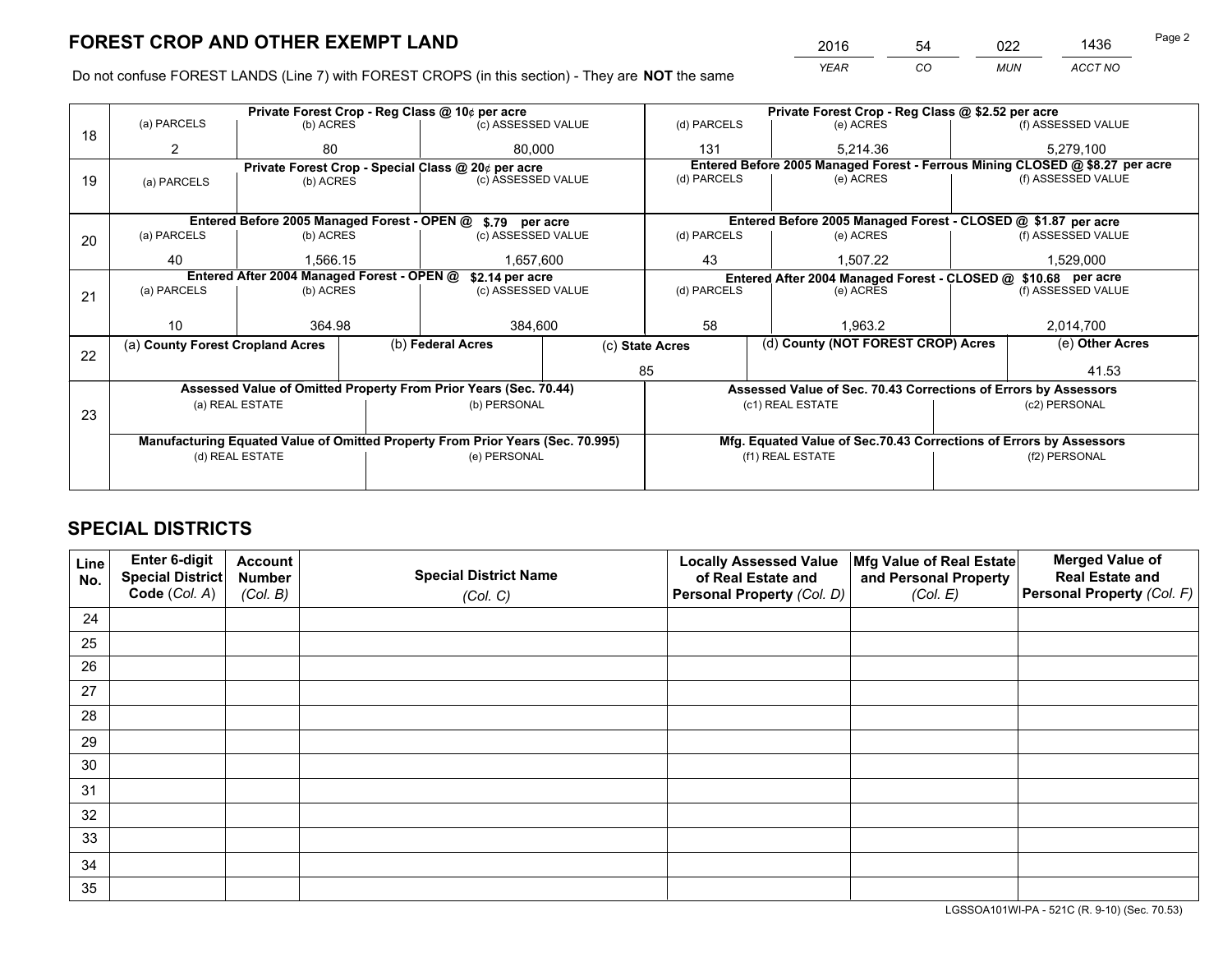|             |                                                                 |                                             |                                                         | <b>YEAR</b>                                                                       | CO<br><b>MUN</b>                                              | ACCT NO                                                                        |
|-------------|-----------------------------------------------------------------|---------------------------------------------|---------------------------------------------------------|-----------------------------------------------------------------------------------|---------------------------------------------------------------|--------------------------------------------------------------------------------|
| Line<br>No. | <b>Enter 6-digit</b><br><b>School District</b><br>Code (Col. A) | <b>Account</b><br><b>Number</b><br>(Col. B) | <b>School District Name</b><br>(Col. C)                 | <b>Locally Assessed Value</b><br>of Real Estate and<br>Personal Property (Col. D) | Mfg Value of Real Estate<br>and Personal Property<br>(Col. E) | <b>Merged Value of</b><br><b>Real Estate and</b><br>Personal Property (Col. F) |
|             | A. SCHOOL DISTRICTS (K-8 and K-12)                              |                                             |                                                         |                                                                                   |                                                               |                                                                                |
| 36          | 545757                                                          | 0325                                        | <b>SCH D OF FLAMBEAU</b>                                | 19,743,300                                                                        |                                                               | 19,743,300                                                                     |
| 37          | 602135                                                          | 0355                                        | <b>SCH D OF GILMAN</b>                                  | 1,342,900                                                                         |                                                               | 1,342,900                                                                      |
| 38          |                                                                 |                                             |                                                         |                                                                                   |                                                               |                                                                                |
| 39          |                                                                 |                                             |                                                         |                                                                                   |                                                               |                                                                                |
| 40          |                                                                 |                                             |                                                         |                                                                                   |                                                               |                                                                                |
| 41          |                                                                 |                                             |                                                         |                                                                                   |                                                               |                                                                                |
| 42          |                                                                 |                                             |                                                         |                                                                                   |                                                               |                                                                                |
| 43          |                                                                 |                                             |                                                         |                                                                                   |                                                               |                                                                                |
| 44          |                                                                 |                                             |                                                         |                                                                                   |                                                               |                                                                                |
| 45<br>46    |                                                                 |                                             |                                                         |                                                                                   |                                                               |                                                                                |
| 47          |                                                                 |                                             |                                                         |                                                                                   |                                                               |                                                                                |
| 48          |                                                                 |                                             |                                                         |                                                                                   |                                                               |                                                                                |
| 49          |                                                                 |                                             |                                                         |                                                                                   |                                                               |                                                                                |
| 50          |                                                                 |                                             | TOTAL ASSESSED VALUE OF SCHOOL DISTRICTS (K-8 and K-12) | 21,086,200                                                                        |                                                               | 21,086,200                                                                     |
|             | <b>B.</b><br><b>UNION HIGH SCHOOL DISTRICTS</b>                 |                                             |                                                         |                                                                                   |                                                               |                                                                                |
| 51          |                                                                 |                                             |                                                         |                                                                                   |                                                               |                                                                                |
| 52          |                                                                 |                                             |                                                         |                                                                                   |                                                               |                                                                                |
| 53          |                                                                 |                                             |                                                         |                                                                                   |                                                               |                                                                                |
| 54          |                                                                 |                                             |                                                         |                                                                                   |                                                               |                                                                                |
| 55          |                                                                 |                                             | TOTAL ASSESSED VALUE OF UNION HIGH SCHOOLS              |                                                                                   |                                                               |                                                                                |
|             | <b>TECHNICAL COLLEGE DISTRICTS</b><br>C.                        |                                             |                                                         |                                                                                   |                                                               |                                                                                |
| 56          | 001700                                                          | 0016                                        | WISCONSIN INDIANHEAD TECH COLLEGE SHEL                  | 21,086,200                                                                        |                                                               | 21,086,200                                                                     |
| 57          |                                                                 |                                             |                                                         |                                                                                   |                                                               |                                                                                |
| 58          |                                                                 |                                             |                                                         |                                                                                   |                                                               |                                                                                |
| 59          |                                                                 |                                             | TOTAL ASSESSED VALUE OF TECHNICAL COLLEGES              | 21,086,200                                                                        |                                                               | 21,086,200                                                                     |

54

022

 *I hereby certify, to the best of my knowledge and belief, this form is complete and correct.*

**SCHOOL DISTRICTS**

| Print name of preparer | Title                    |                | Date (MM / DD / CCYY) |
|------------------------|--------------------------|----------------|-----------------------|
|                        |                          |                |                       |
| Signature of preparer  | Contact Telephone Number | E-mail address |                       |
|                        | $\overline{\phantom{0}}$ |                |                       |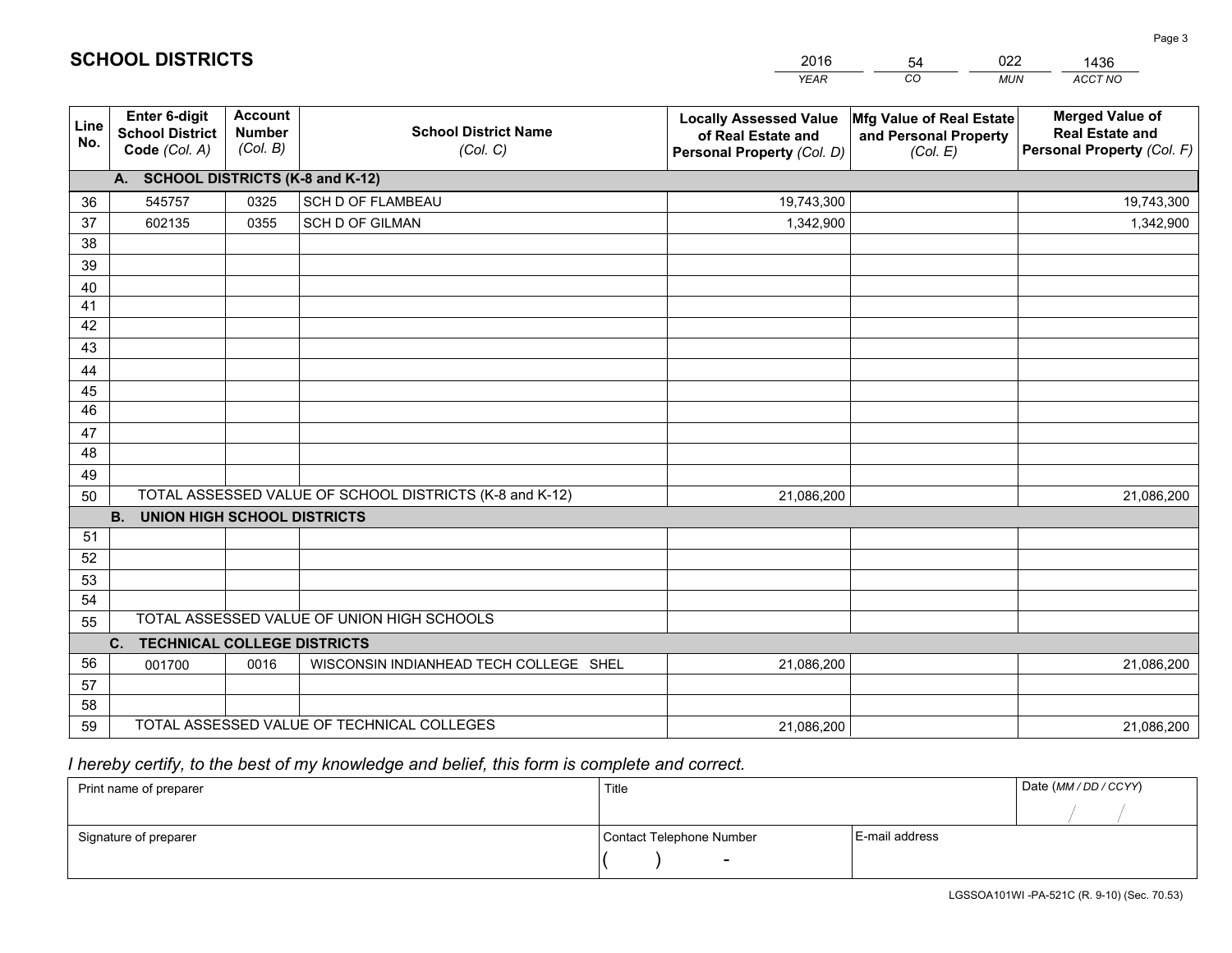#### **HIGHLIGHTS**

- 1. Complete the Statement of Assessment after the Board of Review. Reflect any changes made there.
- 2. Use black ink to complete.
- 3. Line 16 must equal Line 50, Col D.
- 4. Line 55 must equal the total of K-8 schools listed on lines 36-49. Do not include K-12 schools in this comparision.
- 5. Line 59, Col. D must equal Line 16.
- 6. Special District, School District and Technical College District values must include both real estate and personal property. Examples of Special districts are: town sanitary districts, public inland lake protection and rehabilitation districts, and metropolitan sewerage districts.
- 7. DO NOT INCLUDE Manufacturing property values.DOR will print these values on the final SOA.

BETTY TIMP

TOWN OF LAWRENCE W3755 TOWN LINE RD

BETTY TIMP<br>TOWN OF LAWRENCE W3755 TOWN LINE RD GLEN FLORA, WI 54526 - 9657

GLEN FLORA, WI 54526

9657

 8. Accuracy of this form is very important. The values reported directly affect the equalized value DOR calculates for school and special districts.

#### **Page 1:**

 If not prefilled, enter the tax year,county and municipal code,municipal type, municipal name and county name on the top of form.

Check the Amended box, if filing an amended / corrected SOA.

 Report the parcel count, acres and assessed value of taxable general property, total parcel count, (real and personal), total acres, and values from final figures set by the Board of Review.

- A. Real Estate land and improvements (buildings, etc.) is reported on lines 1 8, total line 9.
- B. Personal Property is reported on lines 11 14, Column D, total line 15.
- C. To complete this report, use the computer produced summary of the assessment roll that shows these amounts.
- D. Use whole numbers only.
- E. Add each line across and each column down to verify entries.

### **Page 2:**

- A. Report Special Items (not subject to general property tax).
- 1. Private Forest Croplands and Managed Forest Lands are reported on lines 18,19, 20 and 21. Be sure to report assessed values **NOT** taxes.
- 2. You should have copies of the orders of entry, orders of withdrawal, etc., to update your assessment roll.
	- 3. Show hundredths of acres (e.g. 39.75).
- 4. Tax exempt lands are reported on line 22.
- 5. Omitted property and sec. 70.43, Wis. Stats., corrections of errors by assessor are reported on line 23. Report real estate and personal property separately. These should be for **prior years**, not something found on the current assessment roll after the board of review.
- B. Special District (Lines 24-35) Include the value of both real and personal property.

 The Department of Revenue (DOR) preprints much of the information regarding names and codes for schools, special districts,etc. If a district is not listed, enter the name and value only, DOR will enter the proper code.

### **Page 3 School Districts:**

Include the value of both real and personal property.

Report School District (regular, elementary, union high school, and technical college).

- 1. Regular (K-12) and Elementary (K-8) school values are reported on lines 36-49, total on line 50.
- 2. Union High School (UHS) (use only if elementary schools are listed on lines 36-49) are reported on lines 51-54. UHS total value (line 55) must equal to the total **elementary school** values reported on lines 36-49. Do notinclude K-12 schools in this comparison.
- 3. Technical College values are reported on lines 56-58, total on line 59.
- 4. Use the computer summary that shows these amounts to complete this report.

#### **This form is due the second Monday in June. File this report only after your Board of Review is complete.**

 *If you have questions: Return forms to:*

Fax number: (608) 264-6887 PO Box 8971

 Email: lgs@revenue.wi.gov Wisconsin Department of Revenue Call: (608) 261-5341 Local Government Services Section 6-97Madison WI 53708-8971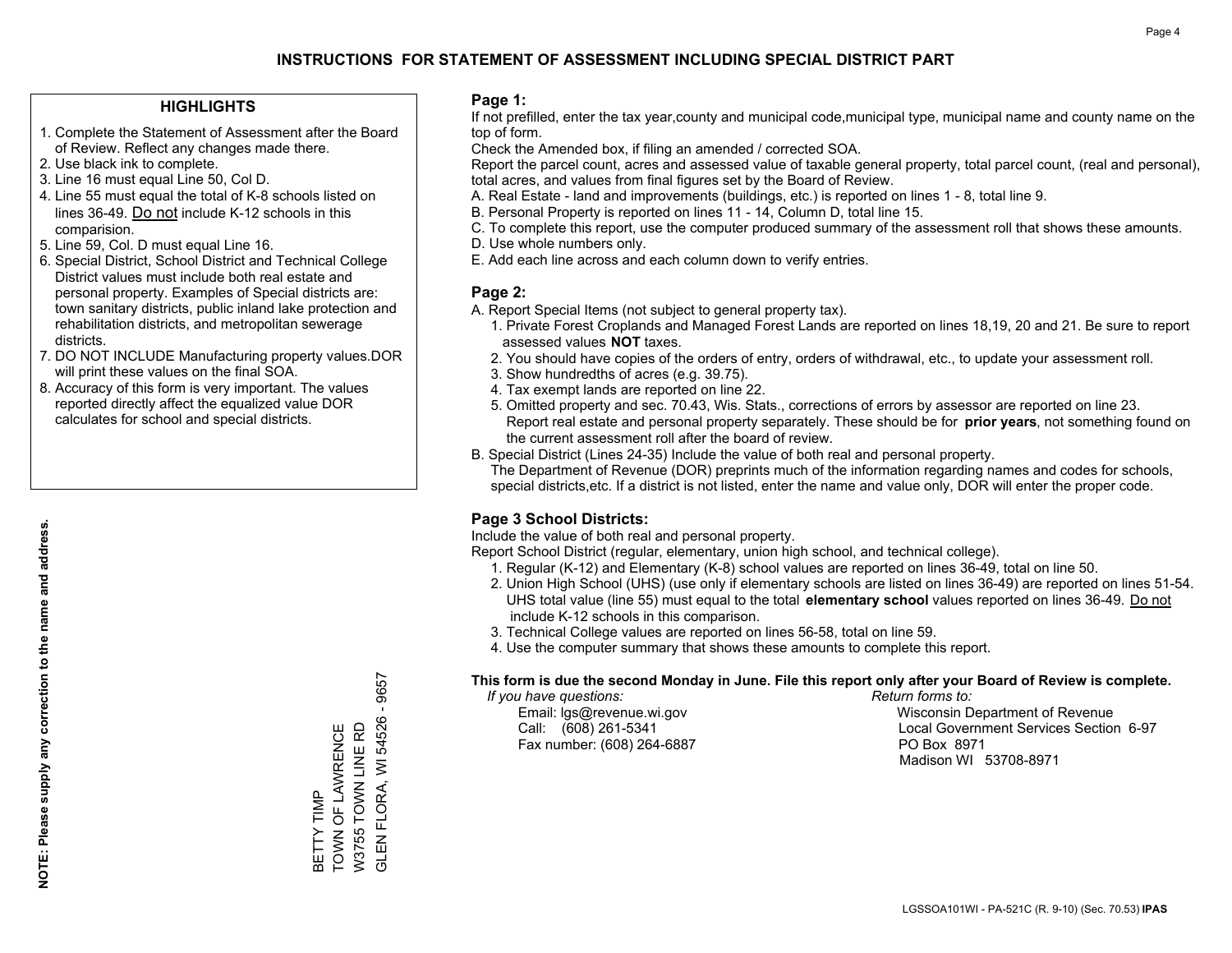**FINAL - EQUATED**

**STATEMENT OF ASSESSMENT FOR 2016** 

|                | <b>FOR</b>                                                                         | <b>TOWN OF</b><br>OF                                                                                                                                                                         | <b>MARSHALL</b>          |          | <b>RUSK COUNTY</b>                                   |                         |                      | WHEN COMPLETING THIS DOCUMENT            |
|----------------|------------------------------------------------------------------------------------|----------------------------------------------------------------------------------------------------------------------------------------------------------------------------------------------|--------------------------|----------|------------------------------------------------------|-------------------------|----------------------|------------------------------------------|
|                |                                                                                    | Town - Village - City                                                                                                                                                                        | <b>Municipality Name</b> |          | <b>County Name</b>                                   |                         |                      | DO NOT WRITE OVER X's OR IN SHADED AREAS |
|                |                                                                                    | PARCEL COUNT<br><b>REAL ESTATE</b>                                                                                                                                                           |                          |          | NO. OF ACRES                                         | <b>VALUE OF</b>         | <b>VALUE OF</b>      | TOTAL VALUE OF LAND                      |
| Line<br>No.    |                                                                                    | (See Lines 18 - 22 for<br>other Real Estate)                                                                                                                                                 |                          |          | <b>WHOLE</b><br>TOTAL LAND IMPROVEMENTS NUMBERS ONLY | LAND                    | <b>IMPROVEMENTS</b>  | AND IMPROVEMENTS                         |
|                |                                                                                    |                                                                                                                                                                                              | Col. A                   | Col. B   | Col. C                                               | Col. D                  | Col. E               | Col. F                                   |
| $\overline{1}$ |                                                                                    | <b>RESIDENTIAL - Class 1</b>                                                                                                                                                                 | 143                      | 137      | 277                                                  | 873,900                 | 9,931,100            | 10,805,000                               |
| $\overline{2}$ |                                                                                    | <b>COMMERCIAL - Class 2</b>                                                                                                                                                                  | 10                       | 5        | 75                                                   | 73,000                  | 261,500              | 334,500                                  |
| 3              |                                                                                    | <b>MANUFACTURING - Class 3</b>                                                                                                                                                               | $\Omega$                 | $\Omega$ | $\Omega$                                             | $\Omega$                | 0                    | 0                                        |
| 4              |                                                                                    | <b>AGRICULTURAL - Class 4</b>                                                                                                                                                                | 626                      |          | 16,563                                               | 1,930,550               |                      | 1,930,550                                |
| 5              | <b>UNDEVELOPED - Class 5</b>                                                       |                                                                                                                                                                                              | 368                      |          | 1,603                                                | 233,650                 |                      | 233,650                                  |
| 6              | AGRICULTURAL FOREST - Class 5m                                                     |                                                                                                                                                                                              | 120                      |          | 1,892                                                | 1,138,000               |                      | 1,138,000                                |
| $\overline{7}$ | FOREST LANDS - Class 6                                                             |                                                                                                                                                                                              | 66                       |          | 1,154                                                | 1,502,600               |                      | 1,502,600                                |
| 8              |                                                                                    | OTHER - Class 7                                                                                                                                                                              | 126                      | 121      | 365                                                  | 792,250                 | 7,325,200            | 8,117,450                                |
| 9              |                                                                                    | TOTAL - ALL COLUMNS                                                                                                                                                                          | 1,459                    | 263      | 21,929                                               | 6,543,950               | 17,517,800           | 24,061,750                               |
| 10             |                                                                                    | NUMBER OF PERSONAL PROPERTY ACCOUNTS IN ROLL                                                                                                                                                 |                          |          | 17                                                   | <b>LOCALLY ASSESSED</b> | <b>MANUFACTURING</b> | <b>MERGED</b>                            |
| 11             |                                                                                    | BOATS AND OTHER WATERCRAFT NOT EXEMPT - Code 1                                                                                                                                               |                          |          |                                                      | $\Omega$                | $\Omega$             | $\Omega$                                 |
| 12             |                                                                                    | MACHINERY, TOOLS AND PATTERNS - Code 2                                                                                                                                                       |                          |          |                                                      | 228,860                 | 0                    | 228,860                                  |
| 13             |                                                                                    | FURNITURE, FIXTURES AND EQUIPMENT - Code 3                                                                                                                                                   |                          |          |                                                      | 7,230                   | 0                    | 7,230                                    |
| 14             |                                                                                    | ALL OTHER PERSONAL PROPERTY NOT EXEMPT - Codes 4A, 4B, 4C                                                                                                                                    |                          |          |                                                      | 43,900                  | 0                    | 43,900                                   |
| 15             | TOTAL OF PERSONAL PROPERTY NOT EXEMPT (Total of Lines 11-14)                       |                                                                                                                                                                                              |                          |          |                                                      | 279,990                 | $\mathbf{0}$         | 279,990                                  |
| 16             |                                                                                    | AGGREGATE ASSESSED VALUE OF ALL PROPERTY SUBJECT TO THE GENERAL PROPERTY TAX (Total of Lines 9F and 15F)<br>MUST EQUAL TOTAL VALUE OF THE SCHOOL DISTRICTS (K-12 PLUS K-8) - Line 50, Col. F |                          |          |                                                      |                         |                      | 24,341,740                               |
| 17             |                                                                                    | <b>BOARD OF REVIEW</b>                                                                                                                                                                       |                          |          | Name of Assessor                                     |                         | Telephone #          |                                          |
|                | DATE OF FINAL ADJOURNMENT<br>05/21/2016<br><b>DARRELL KLEVEN</b><br>(715) 287-4737 |                                                                                                                                                                                              |                          |          |                                                      |                         |                      |                                          |

*MUN*

*ACCT NO1437*

*<sup>54</sup> <sup>024</sup>*

*CO*

REMARKS

The Assessment Ratio to be used in calculating the estimated Fair Market Value on tax bills for this tax district is .870426564<br>This ratio should be used to convert assessed values to "Calculate Equalized Values" in Step 1 Commission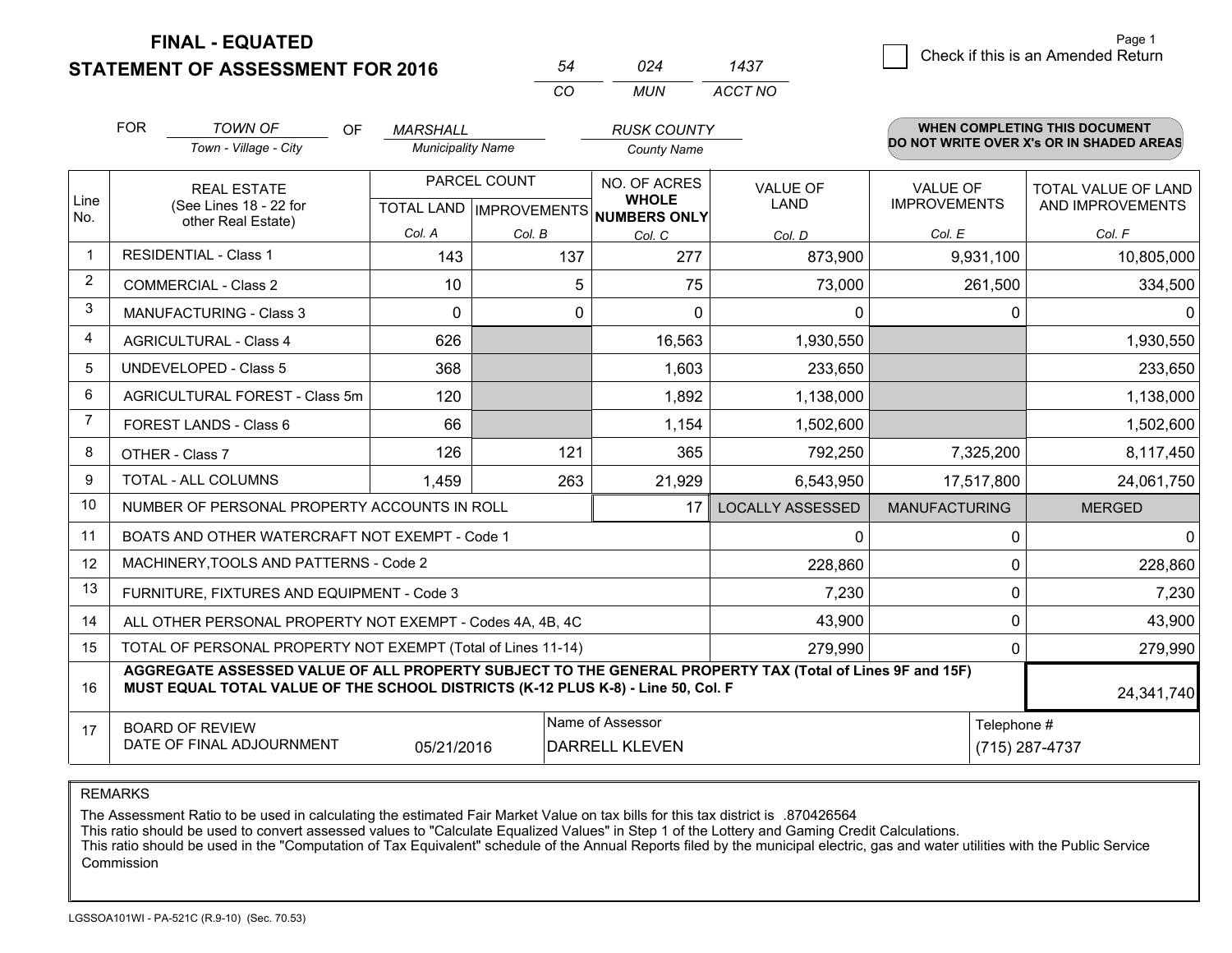*YEAR CO MUN ACCT NO* 2016 54 024 1437 Page 2

Do not confuse FOREST LANDS (Line 7) with FOREST CROPS (in this section) - They are **NOT** the same

|    |                                                                                |                 |  | Private Forest Crop - Reg Class @ 10¢ per acre                   |  | Private Forest Crop - Reg Class @ \$2.52 per acre               |                                                               |                                                                    |  |                                                                              |  |
|----|--------------------------------------------------------------------------------|-----------------|--|------------------------------------------------------------------|--|-----------------------------------------------------------------|---------------------------------------------------------------|--------------------------------------------------------------------|--|------------------------------------------------------------------------------|--|
| 18 | (a) PARCELS                                                                    | (b) ACRES       |  | (c) ASSESSED VALUE                                               |  | (d) PARCELS                                                     |                                                               | (e) ACRES                                                          |  | (f) ASSESSED VALUE                                                           |  |
|    |                                                                                |                 |  |                                                                  |  |                                                                 |                                                               | 40                                                                 |  | 52,000                                                                       |  |
|    |                                                                                |                 |  | Private Forest Crop - Special Class @ 20¢ per acre               |  |                                                                 |                                                               |                                                                    |  | Entered Before 2005 Managed Forest - Ferrous Mining CLOSED @ \$8.27 per acre |  |
| 19 | (a) PARCELS                                                                    | (b) ACRES       |  | (c) ASSESSED VALUE                                               |  | (d) PARCELS                                                     |                                                               | (e) ACRES                                                          |  | (f) ASSESSED VALUE                                                           |  |
|    |                                                                                |                 |  |                                                                  |  |                                                                 |                                                               |                                                                    |  |                                                                              |  |
|    |                                                                                |                 |  | Entered Before 2005 Managed Forest - OPEN @ \$.79 per acre       |  | Entered Before 2005 Managed Forest - CLOSED @ \$1.87 per acre   |                                                               |                                                                    |  |                                                                              |  |
| 20 | (a) PARCELS                                                                    | (b) ACRES       |  | (c) ASSESSED VALUE                                               |  | (d) PARCELS                                                     |                                                               | (e) ACRES                                                          |  | (f) ASSESSED VALUE                                                           |  |
|    | 8                                                                              | 218<br>283.400  |  | 11                                                               |  | 203                                                             |                                                               | 263,900                                                            |  |                                                                              |  |
|    | Entered After 2004 Managed Forest - OPEN @<br>\$2.14 per acre                  |                 |  |                                                                  |  |                                                                 | Entered After 2004 Managed Forest - CLOSED @ \$10.68 per acre |                                                                    |  |                                                                              |  |
| 21 | (a) PARCELS                                                                    | (b) ACRES       |  | (c) ASSESSED VALUE                                               |  | (d) PARCELS                                                     |                                                               | (e) ACRES                                                          |  | (f) ASSESSED VALUE                                                           |  |
|    |                                                                                |                 |  |                                                                  |  |                                                                 |                                                               |                                                                    |  |                                                                              |  |
|    |                                                                                |                 |  |                                                                  |  | 3                                                               |                                                               | 120                                                                |  | 156,000                                                                      |  |
|    | (a) County Forest Cropland Acres                                               |                 |  | (b) Federal Acres                                                |  | (c) State Acres                                                 |                                                               | (d) County (NOT FOREST CROP) Acres                                 |  | (e) Other Acres                                                              |  |
| 22 |                                                                                |                 |  |                                                                  |  |                                                                 |                                                               | 17.15                                                              |  | 54.09                                                                        |  |
|    |                                                                                |                 |  | Assessed Value of Omitted Property From Prior Years (Sec. 70.44) |  | Assessed Value of Sec. 70.43 Corrections of Errors by Assessors |                                                               |                                                                    |  |                                                                              |  |
|    |                                                                                | (a) REAL ESTATE |  | (b) PERSONAL                                                     |  |                                                                 | (c1) REAL ESTATE                                              |                                                                    |  | (c2) PERSONAL                                                                |  |
| 23 |                                                                                |                 |  |                                                                  |  |                                                                 |                                                               |                                                                    |  |                                                                              |  |
|    | Manufacturing Equated Value of Omitted Property From Prior Years (Sec. 70.995) |                 |  |                                                                  |  |                                                                 |                                                               | Mfg. Equated Value of Sec.70.43 Corrections of Errors by Assessors |  |                                                                              |  |
|    |                                                                                | (d) REAL ESTATE |  | (e) PERSONAL                                                     |  |                                                                 | (f1) REAL ESTATE                                              |                                                                    |  | (f2) PERSONAL                                                                |  |
|    |                                                                                |                 |  |                                                                  |  |                                                                 |                                                               |                                                                    |  |                                                                              |  |

## **SPECIAL DISTRICTS**

| Line<br>No. | Enter 6-digit<br>Special District<br>Code (Col. A) | <b>Account</b><br><b>Number</b><br>(Col. B) | <b>Special District Name</b><br>(Col. C) | <b>Locally Assessed Value</b><br>of Real Estate and<br>Personal Property (Col. D) | Mfg Value of Real Estate<br>and Personal Property<br>(Col. E) | <b>Merged Value of</b><br><b>Real Estate and</b><br>Personal Property (Col. F) |
|-------------|----------------------------------------------------|---------------------------------------------|------------------------------------------|-----------------------------------------------------------------------------------|---------------------------------------------------------------|--------------------------------------------------------------------------------|
| 24          |                                                    |                                             |                                          |                                                                                   |                                                               |                                                                                |
| 25          |                                                    |                                             |                                          |                                                                                   |                                                               |                                                                                |
| 26          |                                                    |                                             |                                          |                                                                                   |                                                               |                                                                                |
| 27          |                                                    |                                             |                                          |                                                                                   |                                                               |                                                                                |
| 28          |                                                    |                                             |                                          |                                                                                   |                                                               |                                                                                |
| 29          |                                                    |                                             |                                          |                                                                                   |                                                               |                                                                                |
| 30          |                                                    |                                             |                                          |                                                                                   |                                                               |                                                                                |
| 31          |                                                    |                                             |                                          |                                                                                   |                                                               |                                                                                |
| 32          |                                                    |                                             |                                          |                                                                                   |                                                               |                                                                                |
| 33          |                                                    |                                             |                                          |                                                                                   |                                                               |                                                                                |
| 34          |                                                    |                                             |                                          |                                                                                   |                                                               |                                                                                |
| 35          |                                                    |                                             |                                          |                                                                                   |                                                               |                                                                                |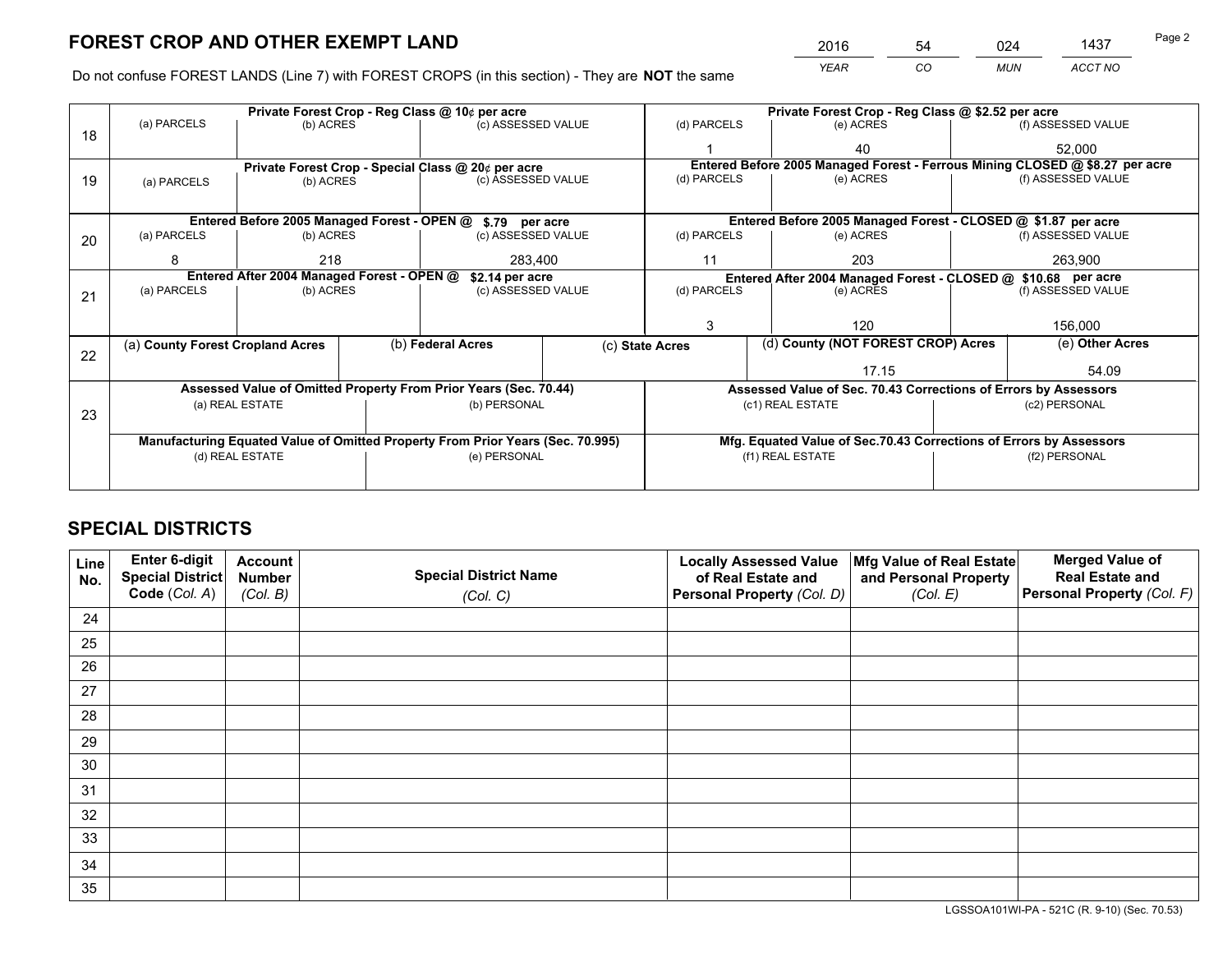|             |                                                                 |                                             |                                                         | <b>YEAR</b>                                                                       | CO<br><b>MUN</b>                                              | ACCT NO                                                                        |
|-------------|-----------------------------------------------------------------|---------------------------------------------|---------------------------------------------------------|-----------------------------------------------------------------------------------|---------------------------------------------------------------|--------------------------------------------------------------------------------|
| Line<br>No. | <b>Enter 6-digit</b><br><b>School District</b><br>Code (Col. A) | <b>Account</b><br><b>Number</b><br>(Col. B) | <b>School District Name</b><br>(Col. C)                 | <b>Locally Assessed Value</b><br>of Real Estate and<br>Personal Property (Col. D) | Mfg Value of Real Estate<br>and Personal Property<br>(Col. E) | <b>Merged Value of</b><br><b>Real Estate and</b><br>Personal Property (Col. F) |
|             | A. SCHOOL DISTRICTS (K-8 and K-12)                              |                                             |                                                         |                                                                                   |                                                               |                                                                                |
| 36          | 092891                                                          | 0057                                        | SCH D OF LAKE HOLCOMBE                                  | 254,100                                                                           |                                                               | 254,100                                                                        |
| 37          | 545757                                                          | 0325                                        | SCH D OF FLAMBEAU                                       | 24,087,640                                                                        |                                                               | 24,087,640                                                                     |
| 38          |                                                                 |                                             |                                                         |                                                                                   |                                                               |                                                                                |
| 39          |                                                                 |                                             |                                                         |                                                                                   |                                                               |                                                                                |
| 40          |                                                                 |                                             |                                                         |                                                                                   |                                                               |                                                                                |
| 41          |                                                                 |                                             |                                                         |                                                                                   |                                                               |                                                                                |
| 42          |                                                                 |                                             |                                                         |                                                                                   |                                                               |                                                                                |
| 43          |                                                                 |                                             |                                                         |                                                                                   |                                                               |                                                                                |
| 44          |                                                                 |                                             |                                                         |                                                                                   |                                                               |                                                                                |
| 45<br>46    |                                                                 |                                             |                                                         |                                                                                   |                                                               |                                                                                |
|             |                                                                 |                                             |                                                         |                                                                                   |                                                               |                                                                                |
| 47<br>48    |                                                                 |                                             |                                                         |                                                                                   |                                                               |                                                                                |
| 49          |                                                                 |                                             |                                                         |                                                                                   |                                                               |                                                                                |
| 50          |                                                                 |                                             | TOTAL ASSESSED VALUE OF SCHOOL DISTRICTS (K-8 and K-12) | 24,341,740                                                                        |                                                               | 24,341,740                                                                     |
|             | <b>B.</b><br><b>UNION HIGH SCHOOL DISTRICTS</b>                 |                                             |                                                         |                                                                                   |                                                               |                                                                                |
| 51          |                                                                 |                                             |                                                         |                                                                                   |                                                               |                                                                                |
| 52          |                                                                 |                                             |                                                         |                                                                                   |                                                               |                                                                                |
| 53          |                                                                 |                                             |                                                         |                                                                                   |                                                               |                                                                                |
| 54          |                                                                 |                                             |                                                         |                                                                                   |                                                               |                                                                                |
| 55          |                                                                 |                                             | TOTAL ASSESSED VALUE OF UNION HIGH SCHOOLS              |                                                                                   |                                                               |                                                                                |
|             | <b>TECHNICAL COLLEGE DISTRICTS</b><br>C.                        |                                             |                                                         |                                                                                   |                                                               |                                                                                |
| 56          | 001700                                                          | 0016                                        | WISCONSIN INDIANHEAD TECH COLLEGE SHEL                  | 24,341,740                                                                        |                                                               | 24,341,740                                                                     |
| 57          |                                                                 |                                             |                                                         |                                                                                   |                                                               |                                                                                |
| 58          |                                                                 |                                             |                                                         |                                                                                   |                                                               |                                                                                |
| 59          |                                                                 |                                             | TOTAL ASSESSED VALUE OF TECHNICAL COLLEGES              | 24,341,740                                                                        |                                                               | 24,341,740                                                                     |

54

024

## *I hereby certify, to the best of my knowledge and belief, this form is complete and correct.*

**SCHOOL DISTRICTS**

| Print name of preparer | Title                    |                | Date (MM / DD / CCYY) |
|------------------------|--------------------------|----------------|-----------------------|
|                        |                          |                |                       |
| Signature of preparer  | Contact Telephone Number | E-mail address |                       |
|                        | $\overline{\phantom{0}}$ |                |                       |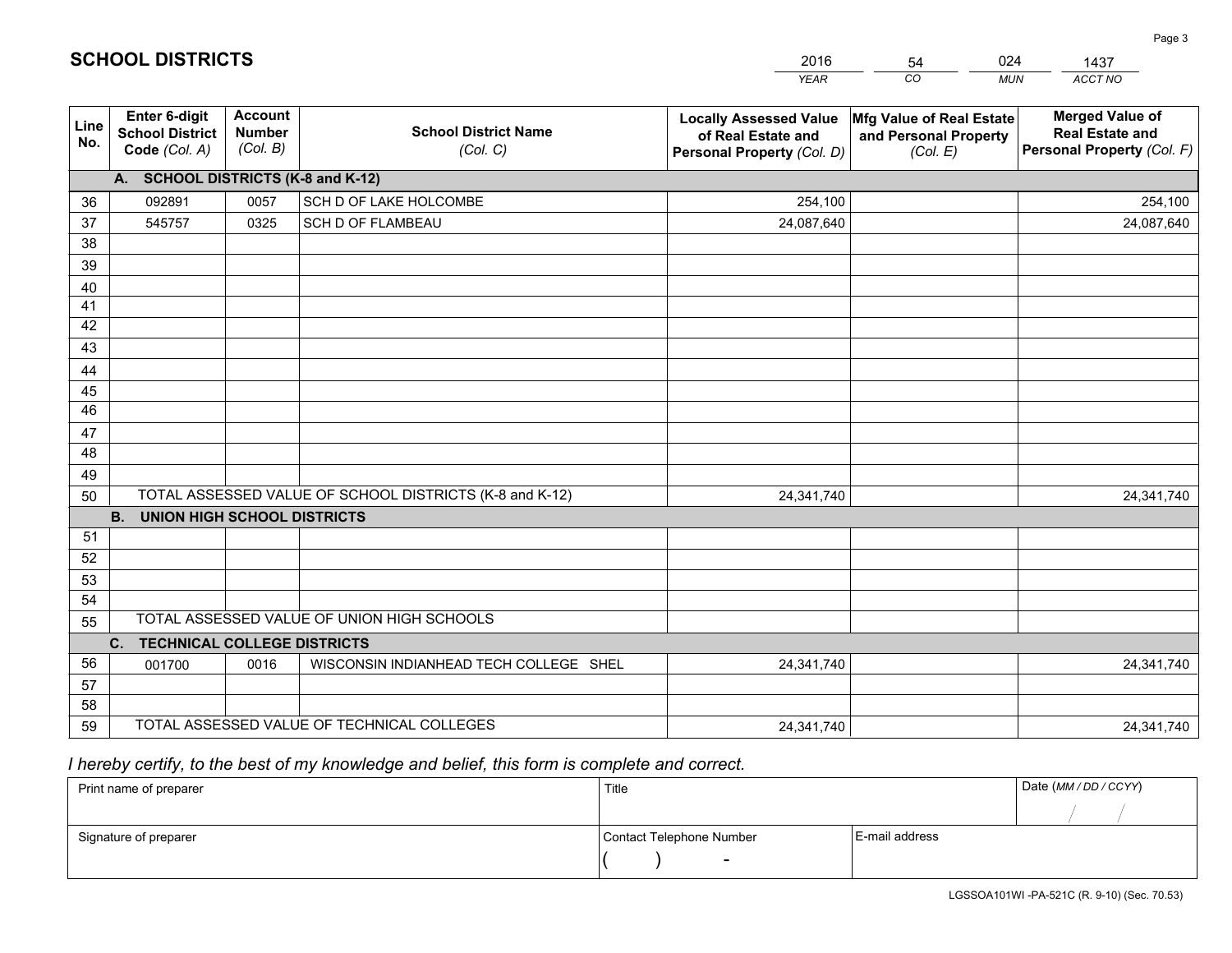#### **HIGHLIGHTS**

- 1. Complete the Statement of Assessment after the Board of Review. Reflect any changes made there.
- 2. Use black ink to complete.
- 3. Line 16 must equal Line 50, Col D.
- 4. Line 55 must equal the total of K-8 schools listed on lines 36-49. Do not include K-12 schools in this comparision.
- 5. Line 59, Col. D must equal Line 16.
- 6. Special District, School District and Technical College District values must include both real estate and personal property. Examples of Special districts are: town sanitary districts, public inland lake protection and rehabilitation districts, and metropolitan sewerage districts.
- 7. DO NOT INCLUDE Manufacturing property values.DOR will print these values on the final SOA.
- 8. Accuracy of this form is very important. The values reported directly affect the equalized value DOR calculates for school and special districts.

#### **Page 1:**

 If not prefilled, enter the tax year,county and municipal code,municipal type, municipal name and county name on the top of form.

Check the Amended box, if filing an amended / corrected SOA.

 Report the parcel count, acres and assessed value of taxable general property, total parcel count, (real and personal), total acres, and values from final figures set by the Board of Review.

- A. Real Estate land and improvements (buildings, etc.) is reported on lines 1 8, total line 9.
- B. Personal Property is reported on lines 11 14, Column D, total line 15.
- C. To complete this report, use the computer produced summary of the assessment roll that shows these amounts.
- D. Use whole numbers only.
- E. Add each line across and each column down to verify entries.

#### **Page 2:**

- A. Report Special Items (not subject to general property tax).
- 1. Private Forest Croplands and Managed Forest Lands are reported on lines 18,19, 20 and 21. Be sure to report assessed values **NOT** taxes.
- 2. You should have copies of the orders of entry, orders of withdrawal, etc., to update your assessment roll.
	- 3. Show hundredths of acres (e.g. 39.75).
- 4. Tax exempt lands are reported on line 22.
- 5. Omitted property and sec. 70.43, Wis. Stats., corrections of errors by assessor are reported on line 23. Report real estate and personal property separately. These should be for **prior years**, not something found on the current assessment roll after the board of review.
- B. Special District (Lines 24-35) Include the value of both real and personal property.

 The Department of Revenue (DOR) preprints much of the information regarding names and codes for schools, special districts,etc. If a district is not listed, enter the name and value only, DOR will enter the proper code.

### **Page 3 School Districts:**

Include the value of both real and personal property.

Report School District (regular, elementary, union high school, and technical college).

- 1. Regular (K-12) and Elementary (K-8) school values are reported on lines 36-49, total on line 50.
- 2. Union High School (UHS) (use only if elementary schools are listed on lines 36-49) are reported on lines 51-54. UHS total value (line 55) must equal to the total **elementary school** values reported on lines 36-49. Do notinclude K-12 schools in this comparison.
- 3. Technical College values are reported on lines 56-58, total on line 59.
- 4. Use the computer summary that shows these amounts to complete this report.

#### **This form is due the second Monday in June. File this report only after your Board of Review is complete.**

 *If you have questions: Return forms to:*

Fax number: (608) 264-6887 PO Box 8971

 Email: lgs@revenue.wi.gov Wisconsin Department of Revenue Call: (608) 261-5341 Local Government Services Section 6-97Madison WI 53708-8971

TOWN OF MARSHALL CONNIE MEYER<br>TOWN OF MARSHALL N1909 CEMETERY RD<br>SHELDON, WI 54766 N1909 CEMETERY RD SHELDON, WI 54766 CONNIE MEYER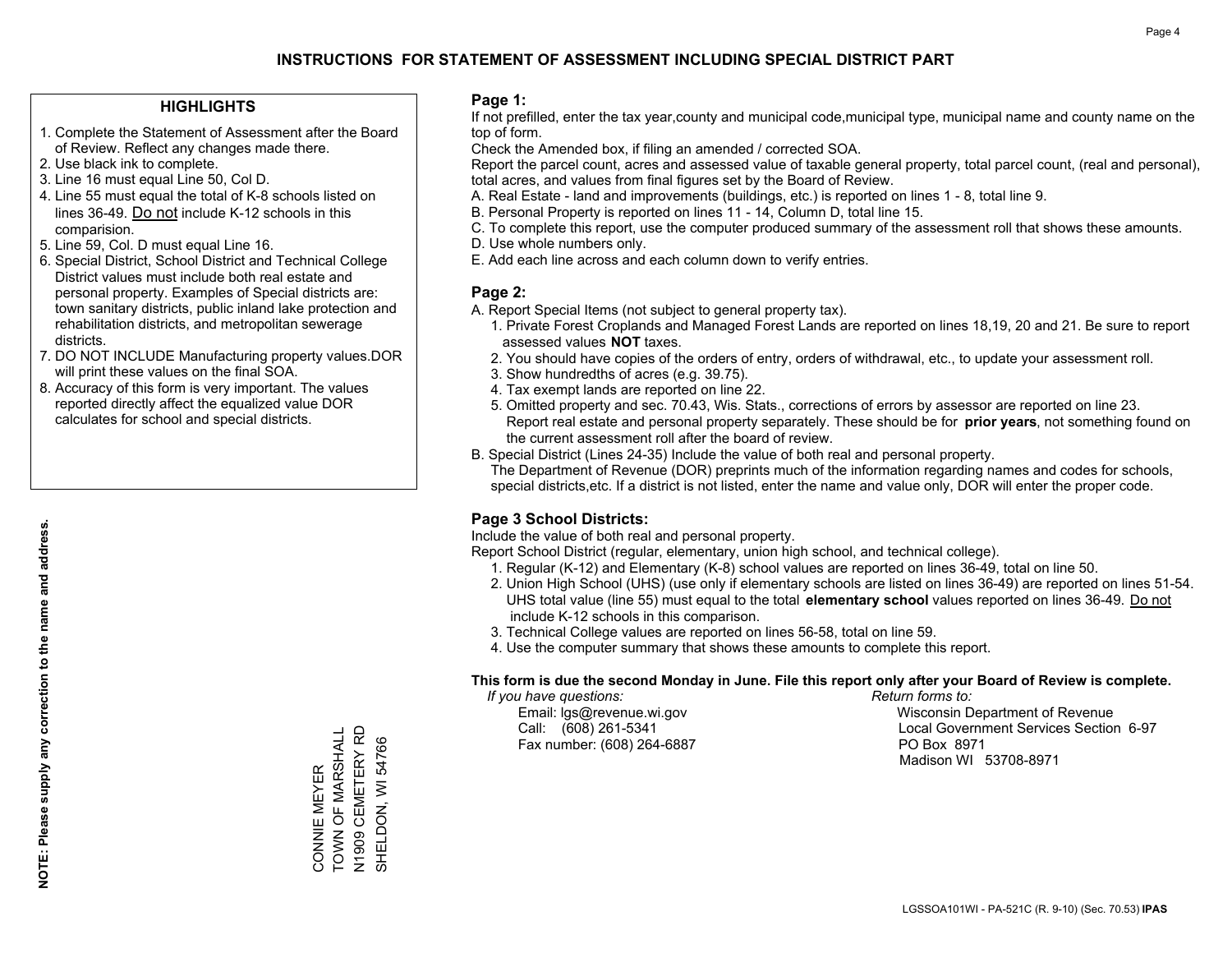**FINAL - EQUATED**

**STATEMENT OF ASSESSMENT FOR 2016** 

|    | 026 | 1438    |
|----|-----|---------|
| CO | MUN | ACCT NO |

|                | <b>FOR</b>                                                                                                                                                                                   | <b>TOWN OF</b><br><b>OF</b>                                        | <b>MURRY</b>             |                                           | <b>RUSK COUNTY</b>                                  |                                |                                 | WHEN COMPLETING THIS DOCUMENT            |
|----------------|----------------------------------------------------------------------------------------------------------------------------------------------------------------------------------------------|--------------------------------------------------------------------|--------------------------|-------------------------------------------|-----------------------------------------------------|--------------------------------|---------------------------------|------------------------------------------|
|                |                                                                                                                                                                                              | Town - Village - City                                              | <b>Municipality Name</b> |                                           | <b>County Name</b>                                  |                                |                                 | DO NOT WRITE OVER X's OR IN SHADED AREAS |
| Line<br>No.    |                                                                                                                                                                                              | <b>REAL ESTATE</b><br>(See Lines 18 - 22 for<br>other Real Estate) |                          | PARCEL COUNT<br>TOTAL LAND   IMPROVEMENTS | NO. OF ACRES<br><b>WHOLE</b><br><b>NUMBERS ONLY</b> | <b>VALUE OF</b><br><b>LAND</b> | VALUE OF<br><b>IMPROVEMENTS</b> | TOTAL VALUE OF LAND<br>AND IMPROVEMENTS  |
|                |                                                                                                                                                                                              |                                                                    | Col. A                   | Col. B                                    | Col. C                                              | Col. D                         | Col. E                          | Col. F                                   |
|                |                                                                                                                                                                                              | <b>RESIDENTIAL - Class 1</b>                                       | 203                      | 149                                       | 410                                                 | 1,626,400                      | 7,591,200                       | 9,217,600                                |
| $\overline{2}$ |                                                                                                                                                                                              | <b>COMMERCIAL - Class 2</b>                                        | 6                        | 3                                         | 27                                                  | 49,000                         | 99,000                          | 148,000                                  |
| 3              |                                                                                                                                                                                              | <b>MANUFACTURING - Class 3</b>                                     | 0                        | $\mathbf 0$                               | $\mathbf 0$                                         | 0                              | 0                               | $\mathbf 0$                              |
| 4              |                                                                                                                                                                                              | <b>AGRICULTURAL - Class 4</b>                                      | 224                      |                                           | 5,060                                               | 525,600                        |                                 | 525,600                                  |
| 5              |                                                                                                                                                                                              | <b>UNDEVELOPED - Class 5</b>                                       | 117                      |                                           | 1,030                                               | 159,500                        |                                 | 159,500                                  |
| 6              |                                                                                                                                                                                              | AGRICULTURAL FOREST - Class 5m                                     | 81                       |                                           | 1,684                                               | 1,044,300                      |                                 | 1,044,300                                |
| $\overline{7}$ |                                                                                                                                                                                              | FOREST LANDS - Class 6                                             | 248                      |                                           | 7,322                                               | 8,535,700                      |                                 | 8,535,700                                |
| 8              |                                                                                                                                                                                              | OTHER - Class 7                                                    | 36                       | 35                                        | 70                                                  | 273,500                        | 2,194,600                       | 2,468,100                                |
| 9              |                                                                                                                                                                                              | TOTAL - ALL COLUMNS                                                | 915                      | 187                                       | 15,603                                              | 12,214,000                     | 9,884,800                       | 22,098,800                               |
| 10             |                                                                                                                                                                                              | NUMBER OF PERSONAL PROPERTY ACCOUNTS IN ROLL                       |                          |                                           | 25                                                  | <b>LOCALLY ASSESSED</b>        | <b>MANUFACTURING</b>            | <b>MERGED</b>                            |
| 11             |                                                                                                                                                                                              | BOATS AND OTHER WATERCRAFT NOT EXEMPT - Code 1                     |                          |                                           |                                                     | 0                              | 0                               | $\mathbf 0$                              |
| 12             |                                                                                                                                                                                              | MACHINERY, TOOLS AND PATTERNS - Code 2                             |                          |                                           |                                                     | 100                            | 0                               | 100                                      |
| 13             |                                                                                                                                                                                              | FURNITURE, FIXTURES AND EQUIPMENT - Code 3                         |                          |                                           |                                                     | 1,500                          | $\Omega$                        | 1,500                                    |
| 14             |                                                                                                                                                                                              | ALL OTHER PERSONAL PROPERTY NOT EXEMPT - Codes 4A, 4B, 4C          |                          |                                           |                                                     | 145,200                        | 0                               | 145,200                                  |
| 15             |                                                                                                                                                                                              | TOTAL OF PERSONAL PROPERTY NOT EXEMPT (Total of Lines 11-14)       |                          |                                           |                                                     | 146,800                        | $\Omega$                        | 146,800                                  |
| 16             | AGGREGATE ASSESSED VALUE OF ALL PROPERTY SUBJECT TO THE GENERAL PROPERTY TAX (Total of Lines 9F and 15F)<br>MUST EQUAL TOTAL VALUE OF THE SCHOOL DISTRICTS (K-12 PLUS K-8) - Line 50, Col. F |                                                                    |                          |                                           |                                                     |                                | 22,245,600                      |                                          |
| 17             | Name of Assessor<br>Telephone #<br><b>BOARD OF REVIEW</b><br>DATE OF FINAL ADJOURNMENT<br>05/10/2016<br><b>TOM HANSON</b><br>(715) 868-2254                                                  |                                                                    |                          |                                           |                                                     |                                |                                 |                                          |

REMARKS

The Assessment Ratio to be used in calculating the estimated Fair Market Value on tax bills for this tax district is .844113562<br>This ratio should be used to convert assessed values to "Calculate Equalized Values" in Step 1 Commission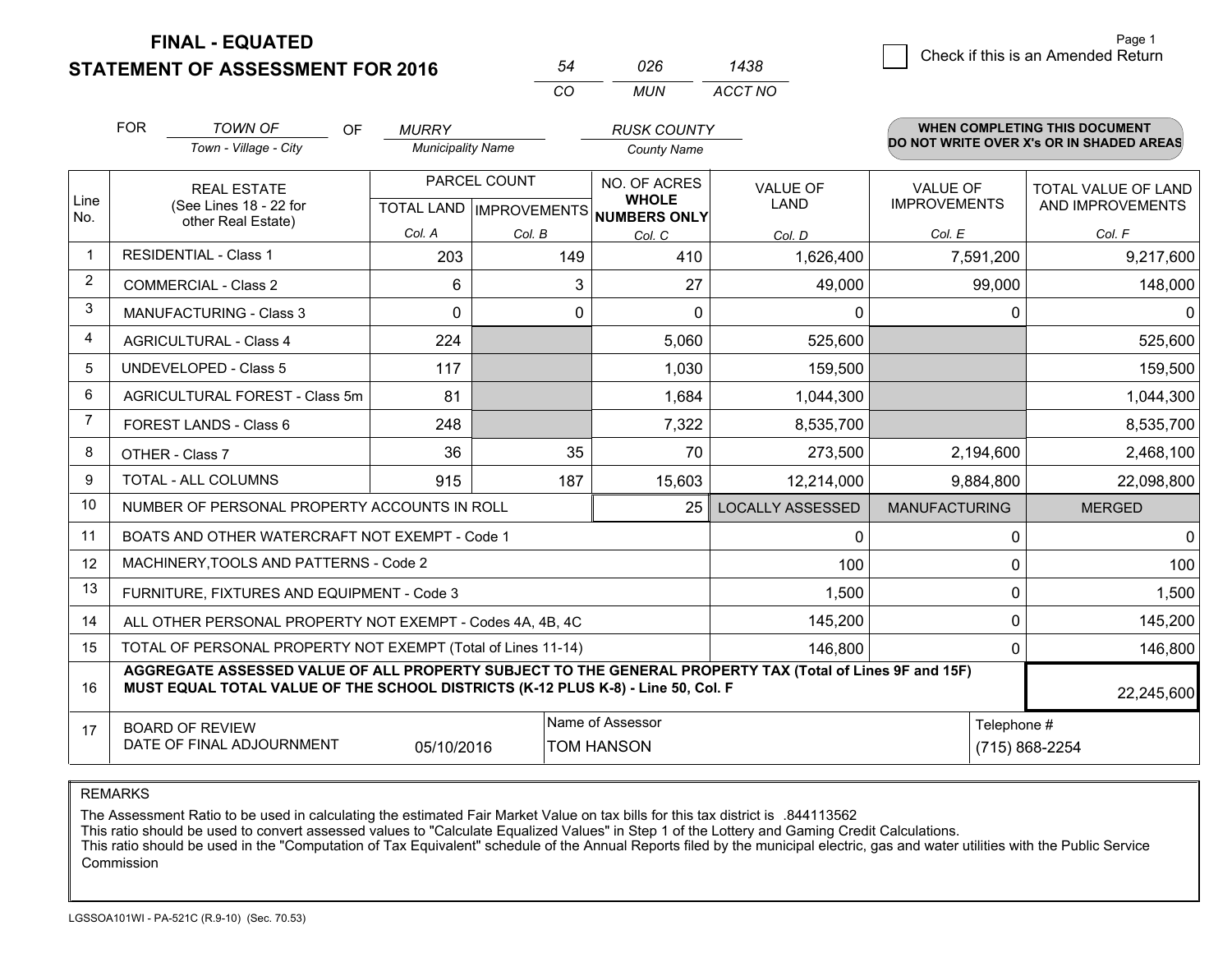*YEAR CO MUN ACCT NO* <sup>2016</sup> <sup>54</sup> <sup>026</sup> <sup>1438</sup>

Do not confuse FOREST LANDS (Line 7) with FOREST CROPS (in this section) - They are **NOT** the same

|    |                                                                                |                                             |  | Private Forest Crop - Reg Class @ 10¢ per acre                   |          | Private Forest Crop - Reg Class @ \$2.52 per acre             |                                                                              |  |                    |  |
|----|--------------------------------------------------------------------------------|---------------------------------------------|--|------------------------------------------------------------------|----------|---------------------------------------------------------------|------------------------------------------------------------------------------|--|--------------------|--|
| 18 | (a) PARCELS                                                                    | (b) ACRES                                   |  | (c) ASSESSED VALUE                                               |          | (d) PARCELS                                                   | (e) ACRES                                                                    |  | (f) ASSESSED VALUE |  |
|    |                                                                                |                                             |  |                                                                  |          | 3                                                             | 120                                                                          |  | 120,000            |  |
|    |                                                                                |                                             |  | Private Forest Crop - Special Class @ 20¢ per acre               |          |                                                               | Entered Before 2005 Managed Forest - Ferrous Mining CLOSED @ \$8.27 per acre |  |                    |  |
| 19 | (a) PARCELS                                                                    | (b) ACRES                                   |  | (c) ASSESSED VALUE                                               |          | (d) PARCELS                                                   | (e) ACRES                                                                    |  | (f) ASSESSED VALUE |  |
|    |                                                                                |                                             |  |                                                                  |          |                                                               |                                                                              |  |                    |  |
|    |                                                                                | Entered Before 2005 Managed Forest - OPEN @ |  | \$.79 per acre                                                   |          |                                                               | Entered Before 2005 Managed Forest - CLOSED @ \$1.87 per acre                |  |                    |  |
| 20 | (a) PARCELS                                                                    | (b) ACRES                                   |  | (c) ASSESSED VALUE                                               |          | (d) PARCELS                                                   | (e) ACRES                                                                    |  | (f) ASSESSED VALUE |  |
|    | 19                                                                             | 742<br>765,000                              |  | 33                                                               | 1,127.84 |                                                               | 1,349,500                                                                    |  |                    |  |
|    | Entered After 2004 Managed Forest - OPEN @<br>\$2.14 per acre                  |                                             |  |                                                                  |          | Entered After 2004 Managed Forest - CLOSED @ \$10.68 per acre |                                                                              |  |                    |  |
| 21 | (a) PARCELS                                                                    | (b) ACRES                                   |  | (c) ASSESSED VALUE                                               |          | (d) PARCELS                                                   | (e) ACRES                                                                    |  | (f) ASSESSED VALUE |  |
|    |                                                                                |                                             |  |                                                                  |          |                                                               |                                                                              |  |                    |  |
|    | 63                                                                             | 2,470.91                                    |  | 2,560,000                                                        |          | 20<br>676                                                     |                                                                              |  | 802,000            |  |
| 22 | (a) County Forest Cropland Acres                                               |                                             |  | (b) Federal Acres                                                |          | (c) State Acres                                               | (d) County (NOT FOREST CROP) Acres                                           |  | (e) Other Acres    |  |
|    | 18,885.86                                                                      |                                             |  |                                                                  | 212.39   |                                                               | 6.19                                                                         |  | 174.73             |  |
|    |                                                                                |                                             |  | Assessed Value of Omitted Property From Prior Years (Sec. 70.44) |          |                                                               | Assessed Value of Sec. 70.43 Corrections of Errors by Assessors              |  |                    |  |
|    |                                                                                | (a) REAL ESTATE                             |  | (b) PERSONAL                                                     |          |                                                               | (c1) REAL ESTATE                                                             |  | (c2) PERSONAL      |  |
| 23 |                                                                                |                                             |  |                                                                  |          |                                                               |                                                                              |  |                    |  |
|    | Manufacturing Equated Value of Omitted Property From Prior Years (Sec. 70.995) |                                             |  |                                                                  |          |                                                               | Mfg. Equated Value of Sec.70.43 Corrections of Errors by Assessors           |  |                    |  |
|    |                                                                                |                                             |  | (e) PERSONAL                                                     |          | (f1) REAL ESTATE                                              |                                                                              |  | (f2) PERSONAL      |  |
|    |                                                                                |                                             |  |                                                                  |          |                                                               |                                                                              |  |                    |  |
|    | (d) REAL ESTATE                                                                |                                             |  |                                                                  |          |                                                               |                                                                              |  |                    |  |

## **SPECIAL DISTRICTS**

| Line<br>No. | Enter 6-digit<br>Special District<br>Code (Col. A) | <b>Account</b><br><b>Number</b><br>(Col. B) | <b>Special District Name</b><br>(Col. C) | <b>Locally Assessed Value</b><br>of Real Estate and<br>Personal Property (Col. D) | Mfg Value of Real Estate<br>and Personal Property<br>(Col. E) | <b>Merged Value of</b><br><b>Real Estate and</b><br>Personal Property (Col. F) |
|-------------|----------------------------------------------------|---------------------------------------------|------------------------------------------|-----------------------------------------------------------------------------------|---------------------------------------------------------------|--------------------------------------------------------------------------------|
| 24          |                                                    |                                             |                                          |                                                                                   |                                                               |                                                                                |
| 25          |                                                    |                                             |                                          |                                                                                   |                                                               |                                                                                |
| 26          |                                                    |                                             |                                          |                                                                                   |                                                               |                                                                                |
| 27          |                                                    |                                             |                                          |                                                                                   |                                                               |                                                                                |
| 28          |                                                    |                                             |                                          |                                                                                   |                                                               |                                                                                |
| 29          |                                                    |                                             |                                          |                                                                                   |                                                               |                                                                                |
| 30          |                                                    |                                             |                                          |                                                                                   |                                                               |                                                                                |
| 31          |                                                    |                                             |                                          |                                                                                   |                                                               |                                                                                |
| 32          |                                                    |                                             |                                          |                                                                                   |                                                               |                                                                                |
| 33          |                                                    |                                             |                                          |                                                                                   |                                                               |                                                                                |
| 34          |                                                    |                                             |                                          |                                                                                   |                                                               |                                                                                |
| 35          |                                                    |                                             |                                          |                                                                                   |                                                               |                                                                                |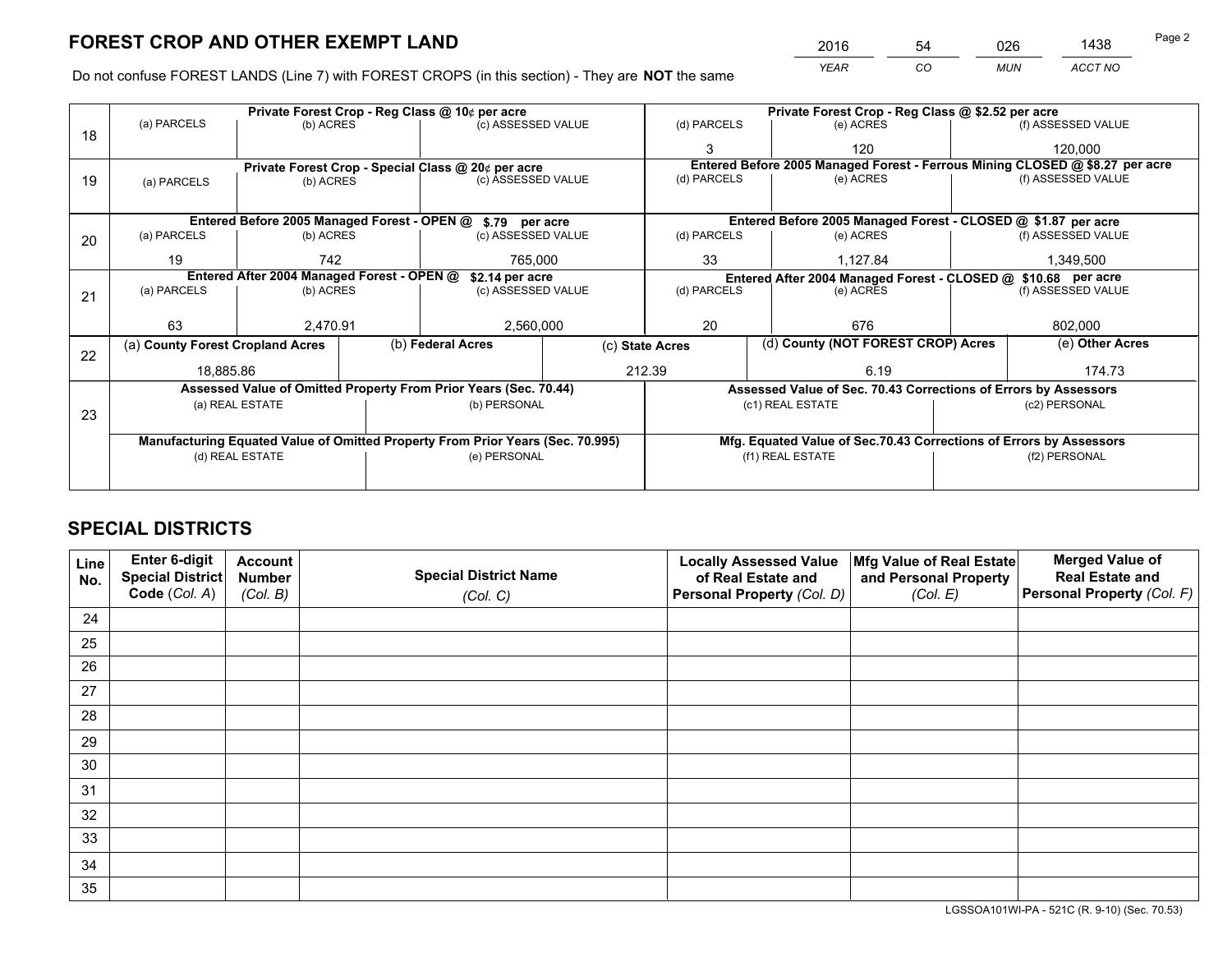|             |                                                                 |                                             |                                                         | <b>YEAR</b>                                                                       | CO<br><b>MUN</b>                                              | ACCT NO                                                                        |
|-------------|-----------------------------------------------------------------|---------------------------------------------|---------------------------------------------------------|-----------------------------------------------------------------------------------|---------------------------------------------------------------|--------------------------------------------------------------------------------|
| Line<br>No. | <b>Enter 6-digit</b><br><b>School District</b><br>Code (Col. A) | <b>Account</b><br><b>Number</b><br>(Col. B) | <b>School District Name</b><br>(Col. C)                 | <b>Locally Assessed Value</b><br>of Real Estate and<br>Personal Property (Col. D) | Mfg Value of Real Estate<br>and Personal Property<br>(Col. E) | <b>Merged Value of</b><br><b>Real Estate and</b><br>Personal Property (Col. F) |
|             | A. SCHOOL DISTRICTS (K-8 and K-12)                              |                                             |                                                         |                                                                                   |                                                               |                                                                                |
| 36          | 540735                                                          | 0323                                        | SCH D OF BRUCE                                          | 22,245,600                                                                        |                                                               | 22,245,600                                                                     |
| 37          |                                                                 |                                             |                                                         |                                                                                   |                                                               |                                                                                |
| 38          |                                                                 |                                             |                                                         |                                                                                   |                                                               |                                                                                |
| 39          |                                                                 |                                             |                                                         |                                                                                   |                                                               |                                                                                |
| 40          |                                                                 |                                             |                                                         |                                                                                   |                                                               |                                                                                |
| 41          |                                                                 |                                             |                                                         |                                                                                   |                                                               |                                                                                |
| 42<br>43    |                                                                 |                                             |                                                         |                                                                                   |                                                               |                                                                                |
|             |                                                                 |                                             |                                                         |                                                                                   |                                                               |                                                                                |
| 44<br>45    |                                                                 |                                             |                                                         |                                                                                   |                                                               |                                                                                |
| 46          |                                                                 |                                             |                                                         |                                                                                   |                                                               |                                                                                |
| 47          |                                                                 |                                             |                                                         |                                                                                   |                                                               |                                                                                |
| 48          |                                                                 |                                             |                                                         |                                                                                   |                                                               |                                                                                |
| 49          |                                                                 |                                             |                                                         |                                                                                   |                                                               |                                                                                |
| 50          |                                                                 |                                             | TOTAL ASSESSED VALUE OF SCHOOL DISTRICTS (K-8 and K-12) | 22,245,600                                                                        |                                                               | 22,245,600                                                                     |
|             | <b>B.</b><br><b>UNION HIGH SCHOOL DISTRICTS</b>                 |                                             |                                                         |                                                                                   |                                                               |                                                                                |
| 51          |                                                                 |                                             |                                                         |                                                                                   |                                                               |                                                                                |
| 52          |                                                                 |                                             |                                                         |                                                                                   |                                                               |                                                                                |
| 53          |                                                                 |                                             |                                                         |                                                                                   |                                                               |                                                                                |
| 54          |                                                                 |                                             |                                                         |                                                                                   |                                                               |                                                                                |
| 55          |                                                                 |                                             | TOTAL ASSESSED VALUE OF UNION HIGH SCHOOLS              |                                                                                   |                                                               |                                                                                |
|             | C.<br><b>TECHNICAL COLLEGE DISTRICTS</b>                        |                                             |                                                         |                                                                                   |                                                               |                                                                                |
| 56          | 001700                                                          | 0016                                        | WISCONSIN INDIANHEAD TECH COLLEGE SHEL                  | 22,245,600                                                                        |                                                               | 22,245,600                                                                     |
| 57          |                                                                 |                                             |                                                         |                                                                                   |                                                               |                                                                                |
| 58          |                                                                 |                                             | TOTAL ASSESSED VALUE OF TECHNICAL COLLEGES              |                                                                                   |                                                               |                                                                                |
| 59          |                                                                 |                                             |                                                         | 22,245,600                                                                        |                                                               | 22,245,600                                                                     |

54

026

## *I hereby certify, to the best of my knowledge and belief, this form is complete and correct.*

**SCHOOL DISTRICTS**

| Print name of preparer | Title                    |                | Date (MM / DD / CCYY) |
|------------------------|--------------------------|----------------|-----------------------|
|                        |                          |                |                       |
| Signature of preparer  | Contact Telephone Number | E-mail address |                       |
|                        | $\sim$                   |                |                       |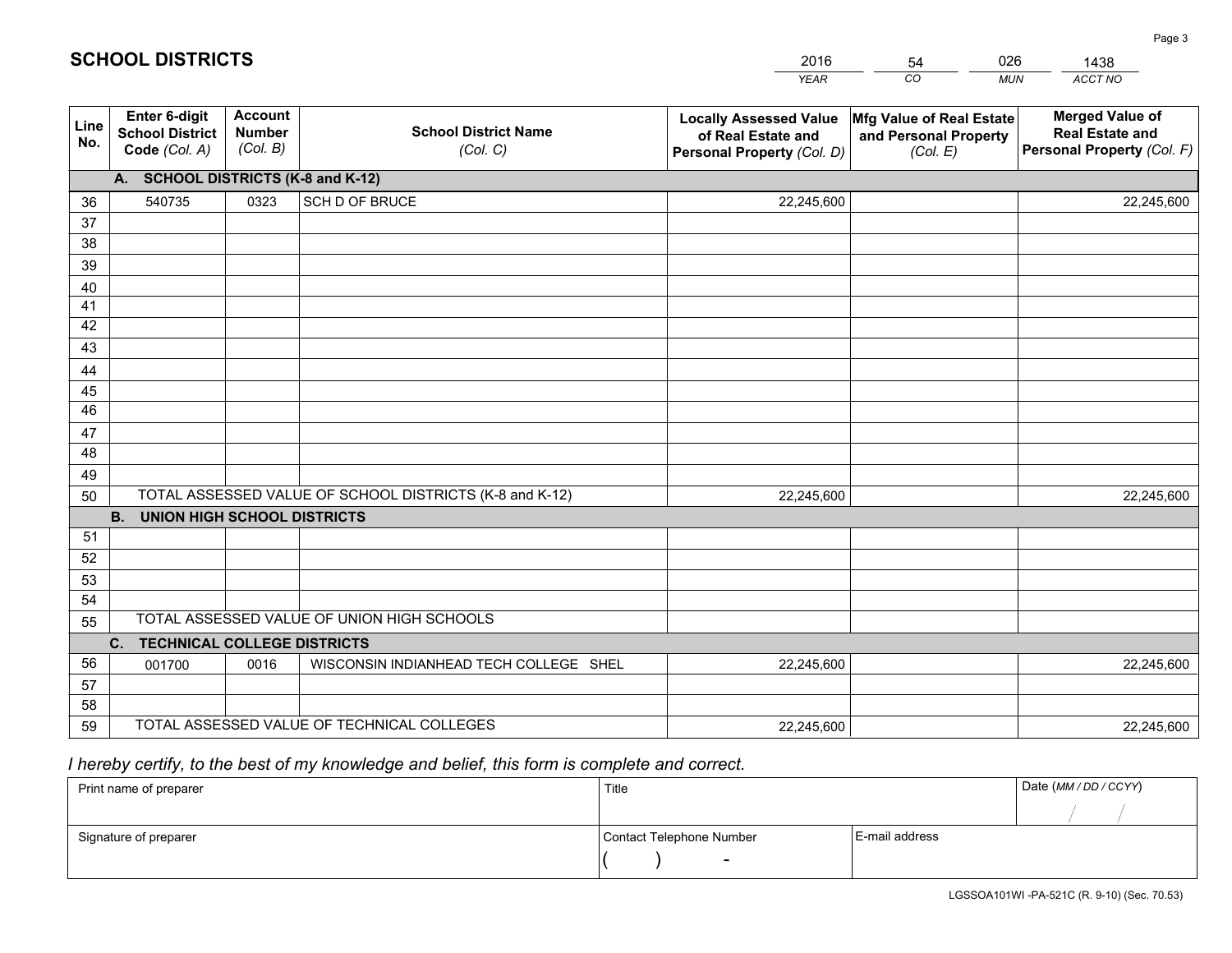#### **HIGHLIGHTS**

- 1. Complete the Statement of Assessment after the Board of Review. Reflect any changes made there.
- 2. Use black ink to complete.
- 3. Line 16 must equal Line 50, Col D.
- 4. Line 55 must equal the total of K-8 schools listed on lines 36-49. Do not include K-12 schools in this comparision.
- 5. Line 59, Col. D must equal Line 16.
- 6. Special District, School District and Technical College District values must include both real estate and personal property. Examples of Special districts are: town sanitary districts, public inland lake protection and rehabilitation districts, and metropolitan sewerage districts.
- 7. DO NOT INCLUDE Manufacturing property values.DOR will print these values on the final SOA.

CATHY THORMAN TOWN OF MURRY N8429 REICHEL ROAD BRUCE, WI 54819

, Correll Hill ROAD<br>N8429 REICHEL ROAD CATHY THORMAN<br>TOWN OF MURRY

3RUCE, WI 54819

 8. Accuracy of this form is very important. The values reported directly affect the equalized value DOR calculates for school and special districts.

#### **Page 1:**

 If not prefilled, enter the tax year,county and municipal code,municipal type, municipal name and county name on the top of form.

Check the Amended box, if filing an amended / corrected SOA.

 Report the parcel count, acres and assessed value of taxable general property, total parcel count, (real and personal), total acres, and values from final figures set by the Board of Review.

- A. Real Estate land and improvements (buildings, etc.) is reported on lines 1 8, total line 9.
- B. Personal Property is reported on lines 11 14, Column D, total line 15.
- C. To complete this report, use the computer produced summary of the assessment roll that shows these amounts.
- D. Use whole numbers only.
- E. Add each line across and each column down to verify entries.

#### **Page 2:**

- A. Report Special Items (not subject to general property tax).
- 1. Private Forest Croplands and Managed Forest Lands are reported on lines 18,19, 20 and 21. Be sure to report assessed values **NOT** taxes.
- 2. You should have copies of the orders of entry, orders of withdrawal, etc., to update your assessment roll.
	- 3. Show hundredths of acres (e.g. 39.75).
- 4. Tax exempt lands are reported on line 22.
- 5. Omitted property and sec. 70.43, Wis. Stats., corrections of errors by assessor are reported on line 23. Report real estate and personal property separately. These should be for **prior years**, not something found on the current assessment roll after the board of review.
- B. Special District (Lines 24-35) Include the value of both real and personal property.
- The Department of Revenue (DOR) preprints much of the information regarding names and codes for schools, special districts,etc. If a district is not listed, enter the name and value only, DOR will enter the proper code.

### **Page 3 School Districts:**

Include the value of both real and personal property.

Report School District (regular, elementary, union high school, and technical college).

- 1. Regular (K-12) and Elementary (K-8) school values are reported on lines 36-49, total on line 50.
- 2. Union High School (UHS) (use only if elementary schools are listed on lines 36-49) are reported on lines 51-54. UHS total value (line 55) must equal to the total **elementary school** values reported on lines 36-49. Do notinclude K-12 schools in this comparison.
- 3. Technical College values are reported on lines 56-58, total on line 59.
- 4. Use the computer summary that shows these amounts to complete this report.

#### **This form is due the second Monday in June. File this report only after your Board of Review is complete.**

 *If you have questions: Return forms to:*

Fax number: (608) 264-6887 PO Box 8971

 Email: lgs@revenue.wi.gov Wisconsin Department of Revenue Call: (608) 261-5341 Local Government Services Section 6-97Madison WI 53708-8971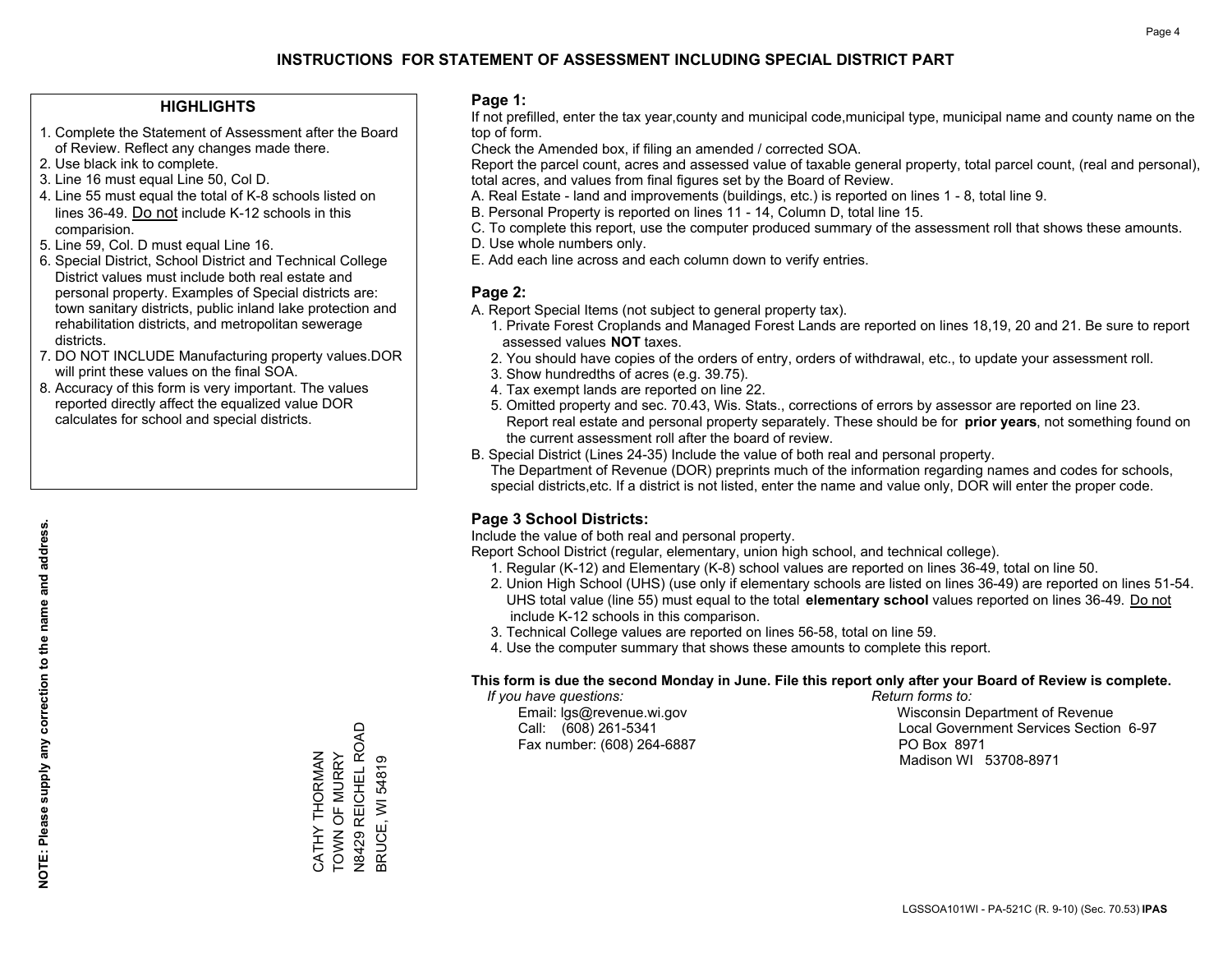**FINAL - EQUATED**

**STATEMENT OF ASSESSMENT FOR 2016** 

|   |                                    | Page 1 |
|---|------------------------------------|--------|
| 9 | Check if this is an Amended Return |        |

|                | <b>FOR</b>                                                                      | <b>TOWN OF</b><br>OF                                                                                                                                                                         | <b>RICHLAND</b>          |              | <b>RUSK COUNTY</b>                                   |                         |                      | <b>WHEN COMPLETING THIS DOCUMENT</b>     |
|----------------|---------------------------------------------------------------------------------|----------------------------------------------------------------------------------------------------------------------------------------------------------------------------------------------|--------------------------|--------------|------------------------------------------------------|-------------------------|----------------------|------------------------------------------|
|                |                                                                                 | Town - Village - City                                                                                                                                                                        | <b>Municipality Name</b> |              | <b>County Name</b>                                   |                         |                      | DO NOT WRITE OVER X's OR IN SHADED AREAS |
|                |                                                                                 | <b>REAL ESTATE</b>                                                                                                                                                                           |                          | PARCEL COUNT | NO. OF ACRES                                         | <b>VALUE OF</b>         | <b>VALUE OF</b>      | TOTAL VALUE OF LAND                      |
| Line<br>No.    |                                                                                 | (See Lines 18 - 22 for<br>other Real Estate)                                                                                                                                                 |                          |              | <b>WHOLE</b><br>TOTAL LAND IMPROVEMENTS NUMBERS ONLY | <b>LAND</b>             | <b>IMPROVEMENTS</b>  | AND IMPROVEMENTS                         |
|                |                                                                                 |                                                                                                                                                                                              | Col. A                   | Col. B       | Col. C                                               | Col. D                  | Col. E               | Col. F                                   |
| $\mathbf 1$    |                                                                                 | <b>RESIDENTIAL - Class 1</b>                                                                                                                                                                 | 278                      | 195          | 463                                                  | 3,730,100               | 6,271,900            | 10,002,000                               |
| 2              |                                                                                 | <b>COMMERCIAL - Class 2</b>                                                                                                                                                                  | 5                        | 3            | 10                                                   | 12,200                  | 38,800               | 51,000                                   |
| 3              |                                                                                 | <b>MANUFACTURING - Class 3</b>                                                                                                                                                               | $\Omega$                 | 0            | $\Omega$                                             | $\Omega$                | $\Omega$             | $\Omega$                                 |
| 4              |                                                                                 | <b>AGRICULTURAL - Class 4</b>                                                                                                                                                                | 122                      |              | 2,609                                                | 282,000                 |                      | 282,000                                  |
| 5              | <b>UNDEVELOPED - Class 5</b>                                                    |                                                                                                                                                                                              | 222                      |              | 2,741                                                | 713,900                 |                      | 713,900                                  |
| 6              | AGRICULTURAL FOREST - Class 5m                                                  |                                                                                                                                                                                              | 67                       |              | 1,054                                                | 535,600                 |                      | 535,600                                  |
| $\overline{7}$ | <b>FOREST LANDS - Class 6</b>                                                   |                                                                                                                                                                                              | 296                      |              | 5,470                                                | 5,384,600               |                      | 5,384,600                                |
| 8              |                                                                                 | OTHER - Class 7                                                                                                                                                                              | 14                       | 14           | 26                                                   | 68,600                  | 767,900              | 836,500                                  |
| 9              |                                                                                 | <b>TOTAL - ALL COLUMNS</b>                                                                                                                                                                   | 1,004                    | 212          | 12,373                                               | 10,727,000              | 7,078,600            | 17,805,600                               |
| 10             |                                                                                 | NUMBER OF PERSONAL PROPERTY ACCOUNTS IN ROLL                                                                                                                                                 |                          |              | 4                                                    | <b>LOCALLY ASSESSED</b> | <b>MANUFACTURING</b> | <b>MERGED</b>                            |
| 11             |                                                                                 | BOATS AND OTHER WATERCRAFT NOT EXEMPT - Code 1                                                                                                                                               |                          |              |                                                      | $\Omega$                | $\Omega$             | $\mathbf{0}$                             |
| 12             |                                                                                 | MACHINERY, TOOLS AND PATTERNS - Code 2                                                                                                                                                       |                          |              |                                                      | 4,900                   | $\Omega$             | 4,900                                    |
| 13             |                                                                                 | FURNITURE, FIXTURES AND EQUIPMENT - Code 3                                                                                                                                                   |                          |              |                                                      | $\Omega$                | $\Omega$             | $\Omega$                                 |
| 14             |                                                                                 | ALL OTHER PERSONAL PROPERTY NOT EXEMPT - Codes 4A, 4B, 4C                                                                                                                                    |                          |              |                                                      | 42,500                  | $\Omega$             | 42,500                                   |
| 15             |                                                                                 | TOTAL OF PERSONAL PROPERTY NOT EXEMPT (Total of Lines 11-14)                                                                                                                                 |                          |              |                                                      | 47,400                  | $\Omega$             | 47,400                                   |
| 16             |                                                                                 | AGGREGATE ASSESSED VALUE OF ALL PROPERTY SUBJECT TO THE GENERAL PROPERTY TAX (Total of Lines 9F and 15F)<br>MUST EQUAL TOTAL VALUE OF THE SCHOOL DISTRICTS (K-12 PLUS K-8) - Line 50, Col. F |                          |              |                                                      |                         |                      | 17,853,000                               |
| 17             | Name of Assessor<br><b>BOARD OF REVIEW</b>                                      |                                                                                                                                                                                              |                          |              |                                                      |                         |                      | Telephone #                              |
|                | DATE OF FINAL ADJOURNMENT<br><b>CINDY CHASE</b><br>(715) 820-0541<br>05/31/2016 |                                                                                                                                                                                              |                          |              |                                                      |                         |                      |                                          |

*CO*

*MUN*

*ACCT NO1439*

*<sup>54</sup> <sup>028</sup>*

REMARKS

The Assessment Ratio to be used in calculating the estimated Fair Market Value on tax bills for this tax district is .855381048<br>This ratio should be used to convert assessed values to "Calculate Equalized Values" in Step 1 Commission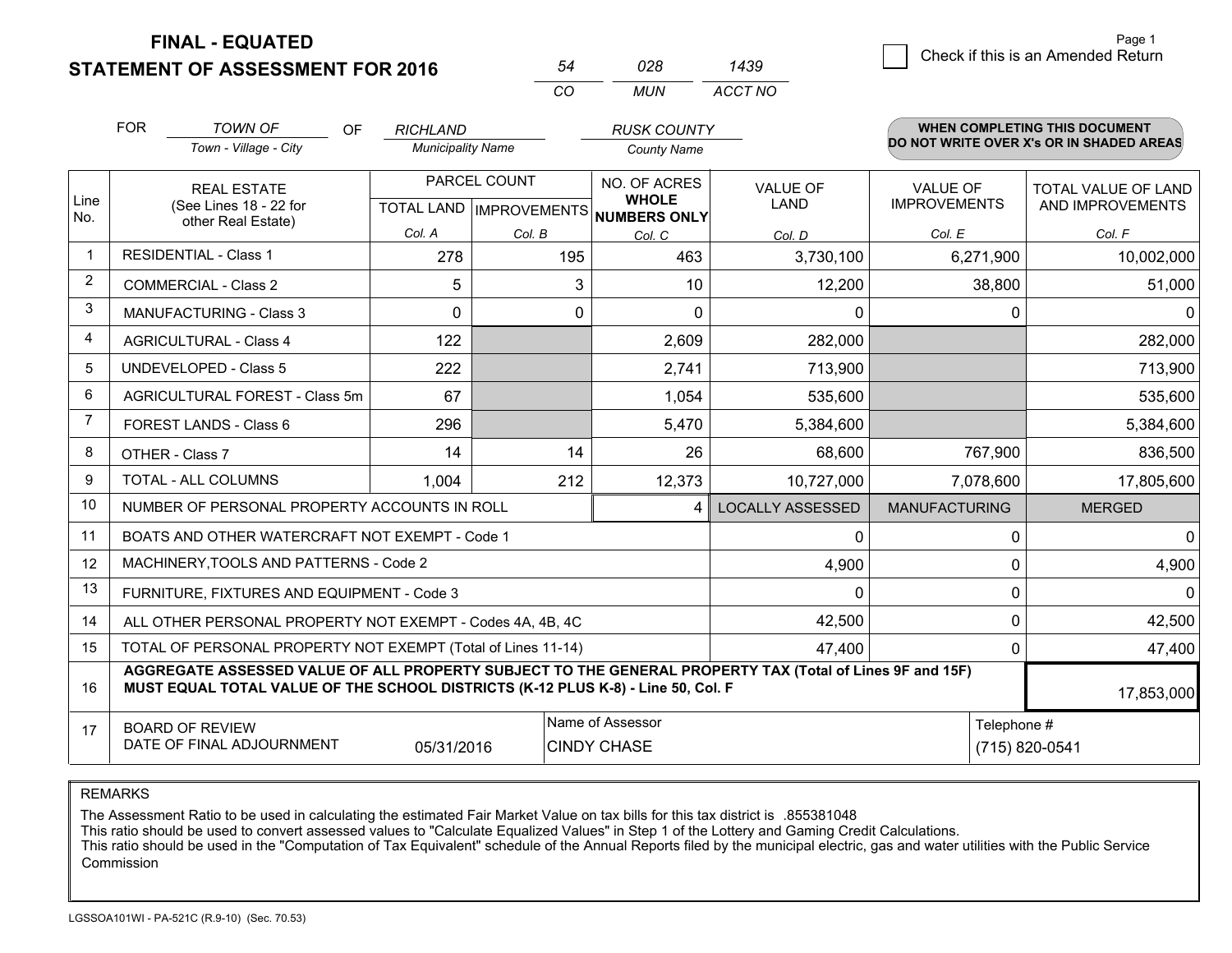*YEAR CO MUN ACCT NO* <sup>2016</sup> <sup>54</sup> <sup>028</sup> <sup>1439</sup>

Do not confuse FOREST LANDS (Line 7) with FOREST CROPS (in this section) - They are **NOT** the same

|    |                                                               |                                                    |                                                                              | Private Forest Crop - Reg Class @ 10¢ per acre                                 |                                   |             |  | Private Forest Crop - Reg Class @ \$2.52 per acre                  |               |                    |  |
|----|---------------------------------------------------------------|----------------------------------------------------|------------------------------------------------------------------------------|--------------------------------------------------------------------------------|-----------------------------------|-------------|--|--------------------------------------------------------------------|---------------|--------------------|--|
| 18 | (a) PARCELS                                                   | (b) ACRES                                          |                                                                              | (c) ASSESSED VALUE                                                             |                                   | (d) PARCELS |  | (e) ACRES                                                          |               | (f) ASSESSED VALUE |  |
|    |                                                               |                                                    |                                                                              |                                                                                |                                   |             |  |                                                                    |               |                    |  |
|    |                                                               | Private Forest Crop - Special Class @ 20¢ per acre | Entered Before 2005 Managed Forest - Ferrous Mining CLOSED @ \$8.27 per acre |                                                                                |                                   |             |  |                                                                    |               |                    |  |
| 19 | (a) PARCELS                                                   | (b) ACRES                                          |                                                                              | (c) ASSESSED VALUE                                                             |                                   | (d) PARCELS |  | (e) ACRES                                                          |               | (f) ASSESSED VALUE |  |
|    |                                                               |                                                    |                                                                              |                                                                                |                                   |             |  |                                                                    |               |                    |  |
|    |                                                               |                                                    |                                                                              | Entered Before 2005 Managed Forest - OPEN @ \$.79 per acre                     |                                   |             |  | Entered Before 2005 Managed Forest - CLOSED @ \$1.87 per acre      |               |                    |  |
| 20 | (a) PARCELS                                                   | (b) ACRES                                          |                                                                              | (c) ASSESSED VALUE                                                             |                                   | (d) PARCELS |  | (e) ACRES                                                          |               | (f) ASSESSED VALUE |  |
|    | 14                                                            | 513                                                |                                                                              | 690.800                                                                        |                                   | 19          |  | 551.9                                                              |               | 668.800            |  |
|    | Entered After 2004 Managed Forest - OPEN @<br>\$2.14 per acre |                                                    |                                                                              |                                                                                |                                   |             |  | Entered After 2004 Managed Forest - CLOSED @ \$10.68 per acre      |               |                    |  |
| 21 | (a) PARCELS                                                   | (b) ACRES                                          |                                                                              |                                                                                | (d) PARCELS<br>(c) ASSESSED VALUE |             |  | (e) ACRES                                                          |               | (f) ASSESSED VALUE |  |
|    |                                                               |                                                    |                                                                              |                                                                                |                                   |             |  |                                                                    |               |                    |  |
|    | 12                                                            | 476                                                |                                                                              | 588,600                                                                        |                                   | 23          |  | 620                                                                |               | 589,200            |  |
| 22 | (a) County Forest Cropland Acres                              |                                                    |                                                                              | (b) Federal Acres                                                              | (c) State Acres                   |             |  | (d) County (NOT FOREST CROP) Acres                                 |               | (e) Other Acres    |  |
|    |                                                               |                                                    |                                                                              | 51                                                                             |                                   | 47.37<br>40 |  |                                                                    |               | 46.73              |  |
|    |                                                               |                                                    |                                                                              | Assessed Value of Omitted Property From Prior Years (Sec. 70.44)               |                                   |             |  | Assessed Value of Sec. 70.43 Corrections of Errors by Assessors    |               |                    |  |
| 23 |                                                               | (a) REAL ESTATE                                    |                                                                              | (b) PERSONAL                                                                   |                                   |             |  | (c1) REAL ESTATE                                                   |               | (c2) PERSONAL      |  |
|    |                                                               |                                                    |                                                                              |                                                                                |                                   |             |  |                                                                    |               |                    |  |
|    |                                                               |                                                    |                                                                              | Manufacturing Equated Value of Omitted Property From Prior Years (Sec. 70.995) |                                   |             |  | Mfg. Equated Value of Sec.70.43 Corrections of Errors by Assessors |               |                    |  |
|    |                                                               | (d) REAL ESTATE                                    |                                                                              | (e) PERSONAL                                                                   |                                   |             |  | (f1) REAL ESTATE                                                   | (f2) PERSONAL |                    |  |
|    |                                                               |                                                    |                                                                              |                                                                                |                                   |             |  |                                                                    |               |                    |  |

## **SPECIAL DISTRICTS**

| Line<br>No. | Enter 6-digit<br><b>Special District</b> | <b>Account</b><br><b>Number</b> | <b>Special District Name</b> | <b>Locally Assessed Value</b><br>of Real Estate and | Mfg Value of Real Estate<br>and Personal Property | <b>Merged Value of</b><br><b>Real Estate and</b> |
|-------------|------------------------------------------|---------------------------------|------------------------------|-----------------------------------------------------|---------------------------------------------------|--------------------------------------------------|
|             | Code (Col. A)                            | (Col. B)                        | (Col. C)                     | Personal Property (Col. D)                          | (Col. E)                                          | Personal Property (Col. F)                       |
| 24          |                                          |                                 |                              |                                                     |                                                   |                                                  |
| 25          |                                          |                                 |                              |                                                     |                                                   |                                                  |
| 26          |                                          |                                 |                              |                                                     |                                                   |                                                  |
| 27          |                                          |                                 |                              |                                                     |                                                   |                                                  |
| 28          |                                          |                                 |                              |                                                     |                                                   |                                                  |
| 29          |                                          |                                 |                              |                                                     |                                                   |                                                  |
| 30          |                                          |                                 |                              |                                                     |                                                   |                                                  |
| 31          |                                          |                                 |                              |                                                     |                                                   |                                                  |
| 32          |                                          |                                 |                              |                                                     |                                                   |                                                  |
| 33          |                                          |                                 |                              |                                                     |                                                   |                                                  |
| 34          |                                          |                                 |                              |                                                     |                                                   |                                                  |
| 35          |                                          |                                 |                              |                                                     |                                                   |                                                  |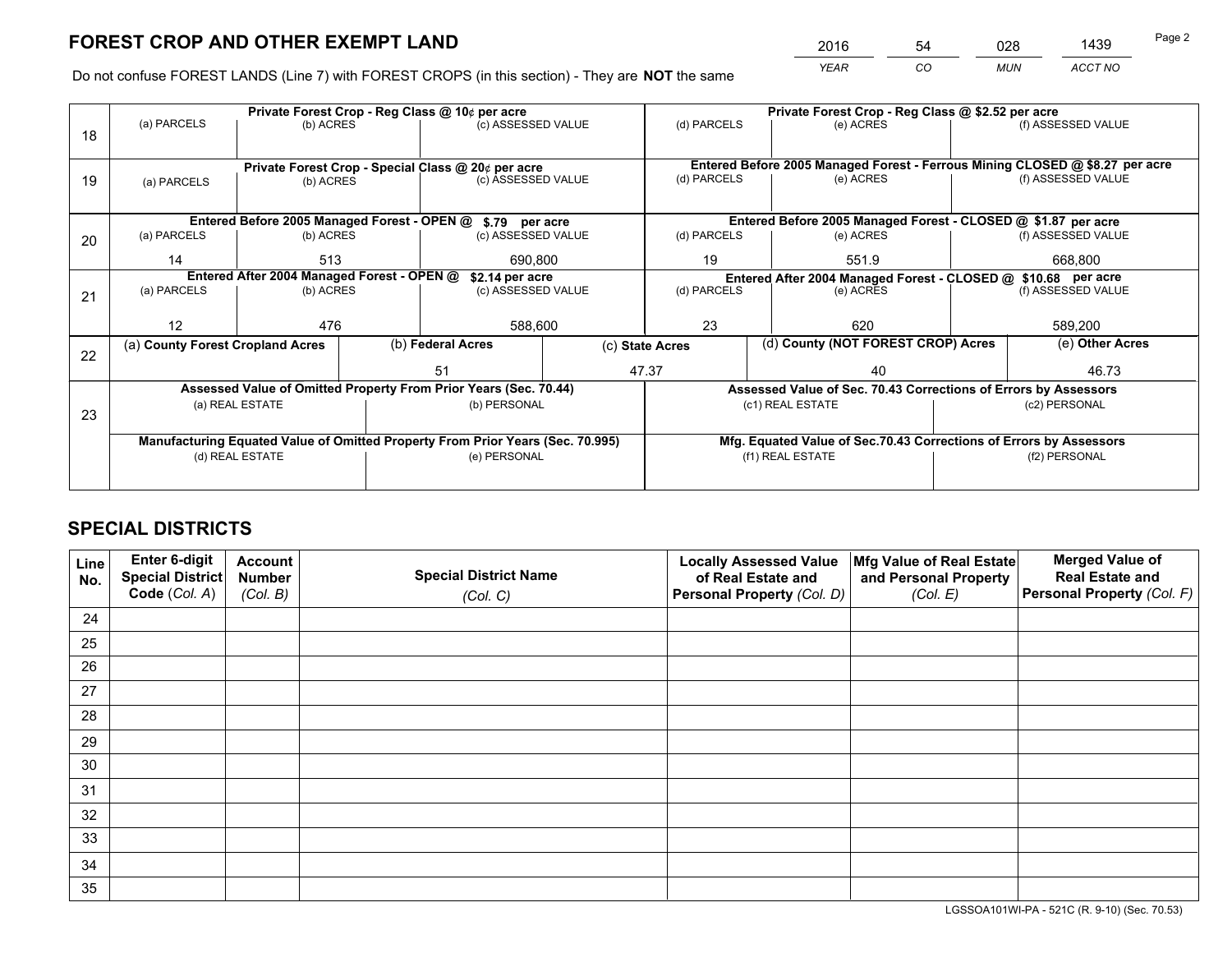|             |                                                                 |                                             |                                                         | <b>YEAR</b>                                                                       | CO<br><b>MUN</b>                                              | ACCT NO                                                                        |  |  |  |  |  |  |
|-------------|-----------------------------------------------------------------|---------------------------------------------|---------------------------------------------------------|-----------------------------------------------------------------------------------|---------------------------------------------------------------|--------------------------------------------------------------------------------|--|--|--|--|--|--|
| Line<br>No. | <b>Enter 6-digit</b><br><b>School District</b><br>Code (Col. A) | <b>Account</b><br><b>Number</b><br>(Col. B) | <b>School District Name</b><br>(Col. C)                 | <b>Locally Assessed Value</b><br>of Real Estate and<br>Personal Property (Col. D) | Mfg Value of Real Estate<br>and Personal Property<br>(Col. E) | <b>Merged Value of</b><br><b>Real Estate and</b><br>Personal Property (Col. F) |  |  |  |  |  |  |
|             | A. SCHOOL DISTRICTS (K-8 and K-12)                              |                                             |                                                         |                                                                                   |                                                               |                                                                                |  |  |  |  |  |  |
| 36          | 545757                                                          | 0325                                        | <b>SCH D OF FLAMBEAU</b>                                | 17,853,000                                                                        |                                                               | 17,853,000                                                                     |  |  |  |  |  |  |
| 37          |                                                                 |                                             |                                                         |                                                                                   |                                                               |                                                                                |  |  |  |  |  |  |
| 38          |                                                                 |                                             |                                                         |                                                                                   |                                                               |                                                                                |  |  |  |  |  |  |
| 39          |                                                                 |                                             |                                                         |                                                                                   |                                                               |                                                                                |  |  |  |  |  |  |
| 40          |                                                                 |                                             |                                                         |                                                                                   |                                                               |                                                                                |  |  |  |  |  |  |
| 41          |                                                                 |                                             |                                                         |                                                                                   |                                                               |                                                                                |  |  |  |  |  |  |
| 42          |                                                                 |                                             |                                                         |                                                                                   |                                                               |                                                                                |  |  |  |  |  |  |
| 43          |                                                                 |                                             |                                                         |                                                                                   |                                                               |                                                                                |  |  |  |  |  |  |
| 44<br>45    |                                                                 |                                             |                                                         |                                                                                   |                                                               |                                                                                |  |  |  |  |  |  |
| 46          |                                                                 |                                             |                                                         |                                                                                   |                                                               |                                                                                |  |  |  |  |  |  |
| 47          |                                                                 |                                             |                                                         |                                                                                   |                                                               |                                                                                |  |  |  |  |  |  |
| 48          |                                                                 |                                             |                                                         |                                                                                   |                                                               |                                                                                |  |  |  |  |  |  |
| 49          |                                                                 |                                             |                                                         |                                                                                   |                                                               |                                                                                |  |  |  |  |  |  |
| 50          |                                                                 |                                             | TOTAL ASSESSED VALUE OF SCHOOL DISTRICTS (K-8 and K-12) | 17,853,000                                                                        |                                                               | 17,853,000                                                                     |  |  |  |  |  |  |
|             | <b>B.</b><br><b>UNION HIGH SCHOOL DISTRICTS</b>                 |                                             |                                                         |                                                                                   |                                                               |                                                                                |  |  |  |  |  |  |
| 51          |                                                                 |                                             |                                                         |                                                                                   |                                                               |                                                                                |  |  |  |  |  |  |
| 52          |                                                                 |                                             |                                                         |                                                                                   |                                                               |                                                                                |  |  |  |  |  |  |
| 53          |                                                                 |                                             |                                                         |                                                                                   |                                                               |                                                                                |  |  |  |  |  |  |
| 54          |                                                                 |                                             |                                                         |                                                                                   |                                                               |                                                                                |  |  |  |  |  |  |
| 55          |                                                                 |                                             | TOTAL ASSESSED VALUE OF UNION HIGH SCHOOLS              |                                                                                   |                                                               |                                                                                |  |  |  |  |  |  |
|             | C.<br><b>TECHNICAL COLLEGE DISTRICTS</b>                        |                                             |                                                         |                                                                                   |                                                               |                                                                                |  |  |  |  |  |  |
| 56          | 001700                                                          | 0016                                        | WISCONSIN INDIANHEAD TECH COLLEGE SHEL                  | 17,853,000                                                                        |                                                               | 17,853,000                                                                     |  |  |  |  |  |  |
| 57          |                                                                 |                                             |                                                         |                                                                                   |                                                               |                                                                                |  |  |  |  |  |  |
| 58          |                                                                 |                                             |                                                         |                                                                                   |                                                               |                                                                                |  |  |  |  |  |  |
| 59          |                                                                 |                                             | TOTAL ASSESSED VALUE OF TECHNICAL COLLEGES              | 17,853,000                                                                        |                                                               | 17,853,000                                                                     |  |  |  |  |  |  |

54

028

## *I hereby certify, to the best of my knowledge and belief, this form is complete and correct.*

**SCHOOL DISTRICTS**

| Print name of preparer | Title                    | Date (MM / DD / CCYY) |  |
|------------------------|--------------------------|-----------------------|--|
|                        |                          |                       |  |
| Signature of preparer  | Contact Telephone Number | E-mail address        |  |
|                        | $\sim$                   |                       |  |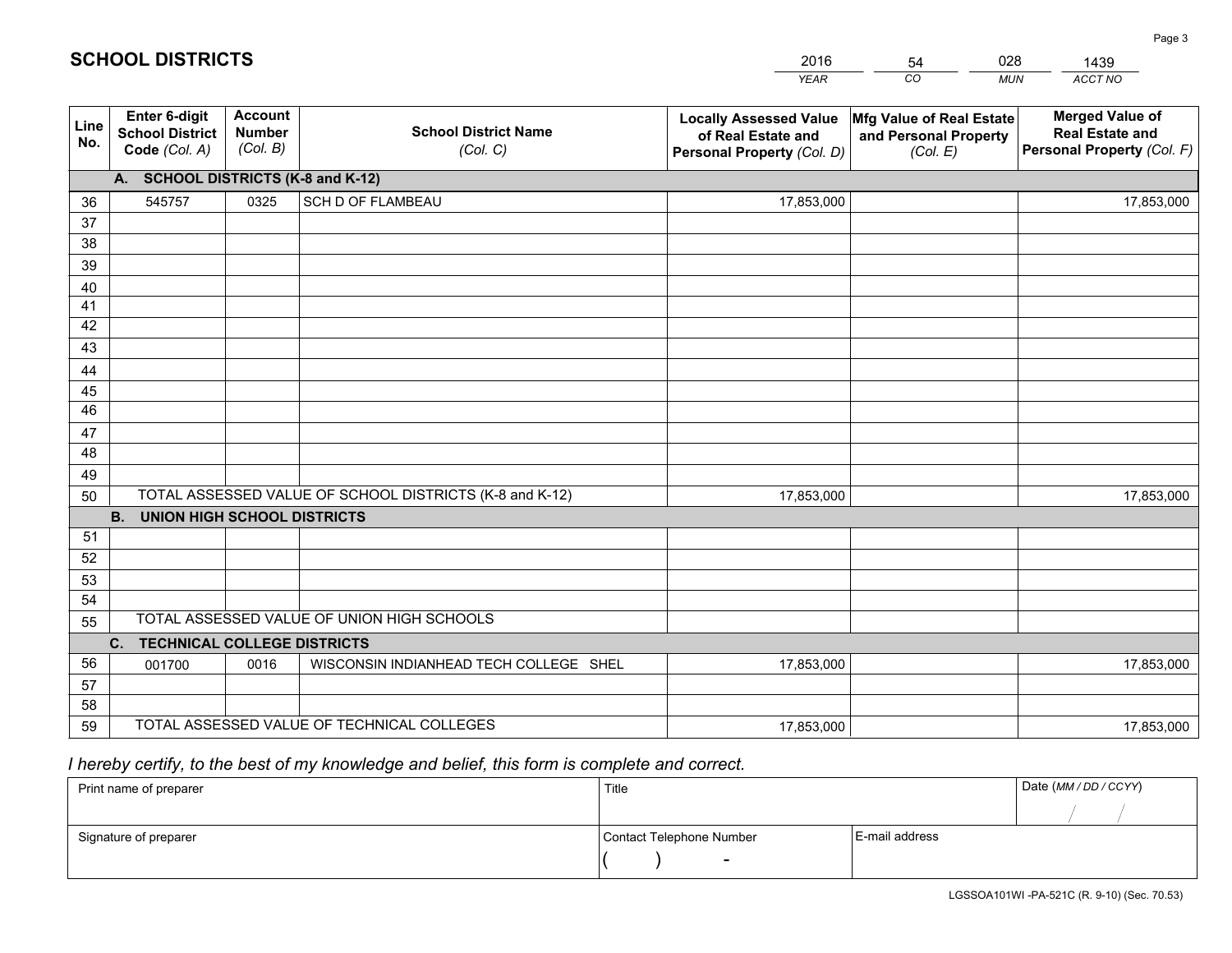#### **HIGHLIGHTS**

- 1. Complete the Statement of Assessment after the Board of Review. Reflect any changes made there.
- 2. Use black ink to complete.
- 3. Line 16 must equal Line 50, Col D.
- 4. Line 55 must equal the total of K-8 schools listed on lines 36-49. Do not include K-12 schools in this comparision.
- 5. Line 59, Col. D must equal Line 16.
- 6. Special District, School District and Technical College District values must include both real estate and personal property. Examples of Special districts are: town sanitary districts, public inland lake protection and rehabilitation districts, and metropolitan sewerage districts.
- 7. DO NOT INCLUDE Manufacturing property values.DOR will print these values on the final SOA.

FLORAINE CLARK TOWN OF RICHLAND W2787 LESSARD RD GLEN FLORA, WI 54526

FLORAINE CLARK

TOWN OF RICHLAND W2787 LESSARD RD GLEN FLORA, WI 54526

 8. Accuracy of this form is very important. The values reported directly affect the equalized value DOR calculates for school and special districts.

#### **Page 1:**

 If not prefilled, enter the tax year,county and municipal code,municipal type, municipal name and county name on the top of form.

Check the Amended box, if filing an amended / corrected SOA.

 Report the parcel count, acres and assessed value of taxable general property, total parcel count, (real and personal), total acres, and values from final figures set by the Board of Review.

- A. Real Estate land and improvements (buildings, etc.) is reported on lines 1 8, total line 9.
- B. Personal Property is reported on lines 11 14, Column D, total line 15.
- C. To complete this report, use the computer produced summary of the assessment roll that shows these amounts.
- D. Use whole numbers only.
- E. Add each line across and each column down to verify entries.

#### **Page 2:**

- A. Report Special Items (not subject to general property tax).
- 1. Private Forest Croplands and Managed Forest Lands are reported on lines 18,19, 20 and 21. Be sure to report assessed values **NOT** taxes.
- 2. You should have copies of the orders of entry, orders of withdrawal, etc., to update your assessment roll.
	- 3. Show hundredths of acres (e.g. 39.75).
- 4. Tax exempt lands are reported on line 22.
- 5. Omitted property and sec. 70.43, Wis. Stats., corrections of errors by assessor are reported on line 23. Report real estate and personal property separately. These should be for **prior years**, not something found on the current assessment roll after the board of review.
- B. Special District (Lines 24-35) Include the value of both real and personal property.
- The Department of Revenue (DOR) preprints much of the information regarding names and codes for schools, special districts,etc. If a district is not listed, enter the name and value only, DOR will enter the proper code.

### **Page 3 School Districts:**

Include the value of both real and personal property.

Report School District (regular, elementary, union high school, and technical college).

- 1. Regular (K-12) and Elementary (K-8) school values are reported on lines 36-49, total on line 50.
- 2. Union High School (UHS) (use only if elementary schools are listed on lines 36-49) are reported on lines 51-54. UHS total value (line 55) must equal to the total **elementary school** values reported on lines 36-49. Do notinclude K-12 schools in this comparison.
- 3. Technical College values are reported on lines 56-58, total on line 59.
- 4. Use the computer summary that shows these amounts to complete this report.

#### **This form is due the second Monday in June. File this report only after your Board of Review is complete.**

 *If you have questions: Return forms to:*

Fax number: (608) 264-6887 PO Box 8971

 Email: lgs@revenue.wi.gov Wisconsin Department of Revenue Call: (608) 261-5341 Local Government Services Section 6-97Madison WI 53708-8971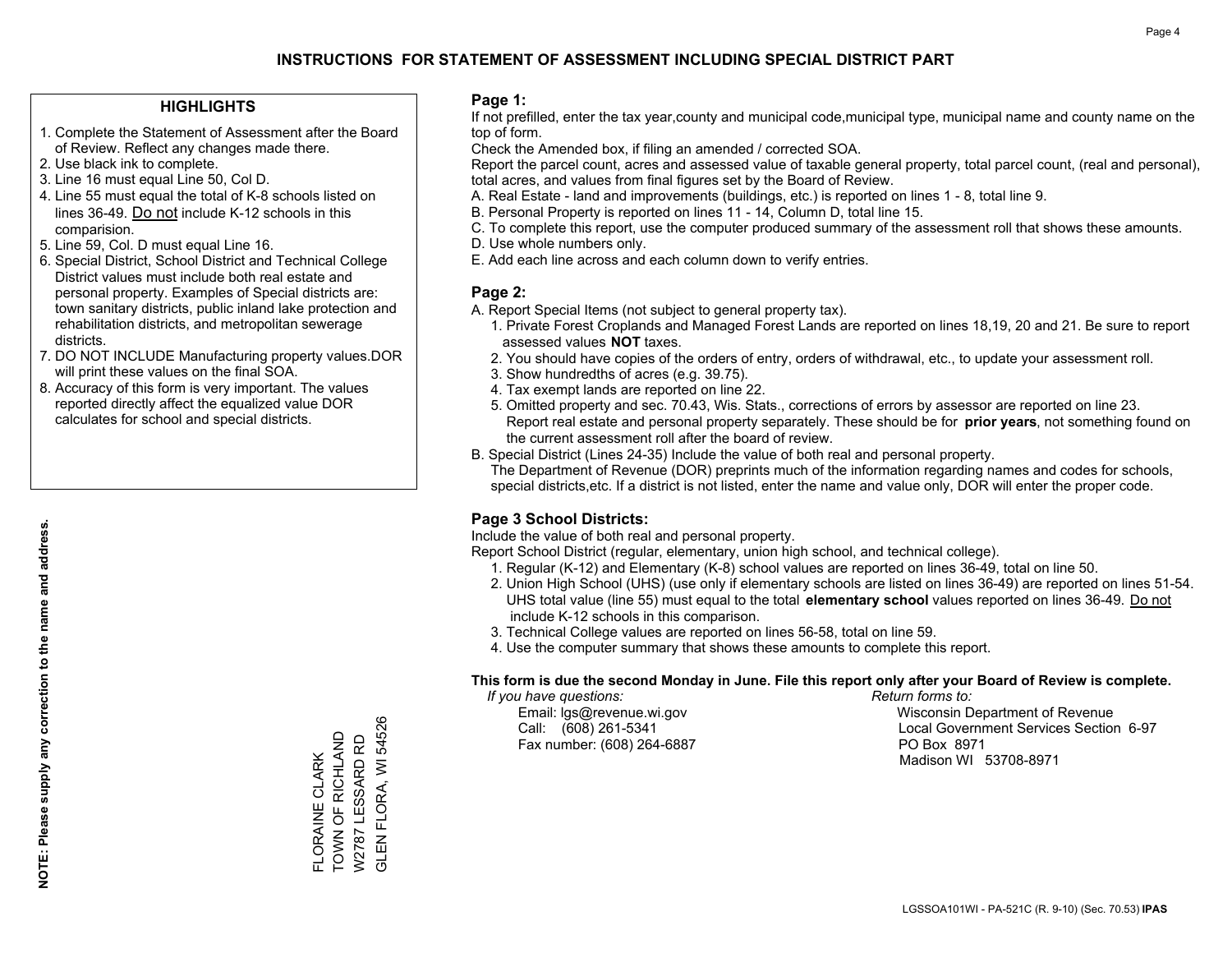**FINAL - EQUATED**

**STATEMENT OF ASSESSMENT FOR 2016** 

|      | <b>FOR</b> | <b>TOWN OF</b><br><b>OF</b>                                                                                                                                                                  | <b>RUSK</b>              |        | <b>RUSK COUNTY</b>                   |                         |                                        | WHEN COMPLETING THIS DOCUMENT            |
|------|------------|----------------------------------------------------------------------------------------------------------------------------------------------------------------------------------------------|--------------------------|--------|--------------------------------------|-------------------------|----------------------------------------|------------------------------------------|
|      |            | Town - Village - City                                                                                                                                                                        | <b>Municipality Name</b> |        | <b>County Name</b>                   |                         |                                        | DO NOT WRITE OVER X's OR IN SHADED AREAS |
| Line |            | <b>REAL ESTATE</b><br>(See Lines 18 - 22 for                                                                                                                                                 | PARCEL COUNT             |        | NO. OF ACRES<br><b>WHOLE</b>         | VALUE OF<br><b>LAND</b> | <b>VALUE OF</b><br><b>IMPROVEMENTS</b> | TOTAL VALUE OF LAND<br>AND IMPROVEMENTS  |
| No.  |            | other Real Estate)                                                                                                                                                                           |                          |        | TOTAL LAND IMPROVEMENTS NUMBERS ONLY |                         |                                        |                                          |
|      |            | <b>RESIDENTIAL - Class 1</b>                                                                                                                                                                 | Col. A                   | Col. B | Col. C                               | Col. D                  | Col. E                                 | Col. F                                   |
|      |            |                                                                                                                                                                                              | 737                      | 555    | 1,389                                | 48,060,500              | 54,771,400                             | 102,831,900                              |
| 2    |            | <b>COMMERCIAL - Class 2</b>                                                                                                                                                                  | 23                       | 17     | 56                                   | 2,004,100               | 4,298,000                              | 6,302,100                                |
| 3    |            | <b>MANUFACTURING - Class 3</b>                                                                                                                                                               |                          | 0      | 110                                  | 356,600                 | $\Omega$                               | 356,600                                  |
| 4    |            | <b>AGRICULTURAL - Class 4</b>                                                                                                                                                                | 257                      |        | 4,603                                | 611,650                 |                                        | 611,650                                  |
| 5    |            | <b>UNDEVELOPED - Class 5</b>                                                                                                                                                                 | 442                      |        | 3,378                                | 685,600                 |                                        | 685,600                                  |
| 6    |            | AGRICULTURAL FOREST - Class 5m                                                                                                                                                               | 187                      |        | 2,818                                | 2,358,300               |                                        | 2,358,300                                |
| 7    |            | FOREST LANDS - Class 6                                                                                                                                                                       | 274                      |        | 5,814                                | 10,592,800              |                                        | 10,592,800                               |
| 8    |            | OTHER - Class 7                                                                                                                                                                              | 53                       | 50     | 111                                  | 378,200                 | 3,264,300                              | 3,642,500                                |
| 9    |            | TOTAL - ALL COLUMNS                                                                                                                                                                          | 1,974                    | 622    | 18,279                               | 65,047,750              | 62,333,700                             | 127,381,450                              |
| 10   |            | NUMBER OF PERSONAL PROPERTY ACCOUNTS IN ROLL                                                                                                                                                 |                          |        | 30                                   | <b>LOCALLY ASSESSED</b> | <b>MANUFACTURING</b>                   | <b>MERGED</b>                            |
| 11   |            | BOATS AND OTHER WATERCRAFT NOT EXEMPT - Code 1                                                                                                                                               |                          |        |                                      | 3,700                   | $\Omega$                               | 3,700                                    |
| 12   |            | MACHINERY, TOOLS AND PATTERNS - Code 2                                                                                                                                                       |                          |        |                                      | 11,800                  | 0                                      | 11,800                                   |
| 13   |            | FURNITURE, FIXTURES AND EQUIPMENT - Code 3                                                                                                                                                   |                          |        |                                      | 45,200                  | 0                                      | 45,200                                   |
| 14   |            | ALL OTHER PERSONAL PROPERTY NOT EXEMPT - Codes 4A, 4B, 4C                                                                                                                                    |                          |        |                                      | 123,500                 | $\mathbf 0$                            | 123,500                                  |
| 15   |            | TOTAL OF PERSONAL PROPERTY NOT EXEMPT (Total of Lines 11-14)                                                                                                                                 |                          |        |                                      | 184,200                 | 0                                      | 184,200                                  |
| 16   |            | AGGREGATE ASSESSED VALUE OF ALL PROPERTY SUBJECT TO THE GENERAL PROPERTY TAX (Total of Lines 9F and 15F)<br>MUST EQUAL TOTAL VALUE OF THE SCHOOL DISTRICTS (K-12 PLUS K-8) - Line 50, Col. F |                          |        |                                      |                         |                                        | 127,565,650                              |
| 17   |            | <b>BOARD OF REVIEW</b>                                                                                                                                                                       |                          |        | Name of Assessor                     |                         | Telephone #                            |                                          |
|      |            | DATE OF FINAL ADJOURNMENT                                                                                                                                                                    | 08/04/2016               |        | <b>GENEVIEVE MARTIN</b>              |                         |                                        | (715) 723-0310                           |

*CO*

*MUN*

*ACCT NO1440*

*<sup>54</sup> <sup>030</sup>*

REMARKS

The Assessment Ratio to be used in calculating the estimated Fair Market Value on tax bills for this tax district is 1.078849191<br>This ratio should be used to convert assessed values to "Calculate Equalized Values" in Step Commission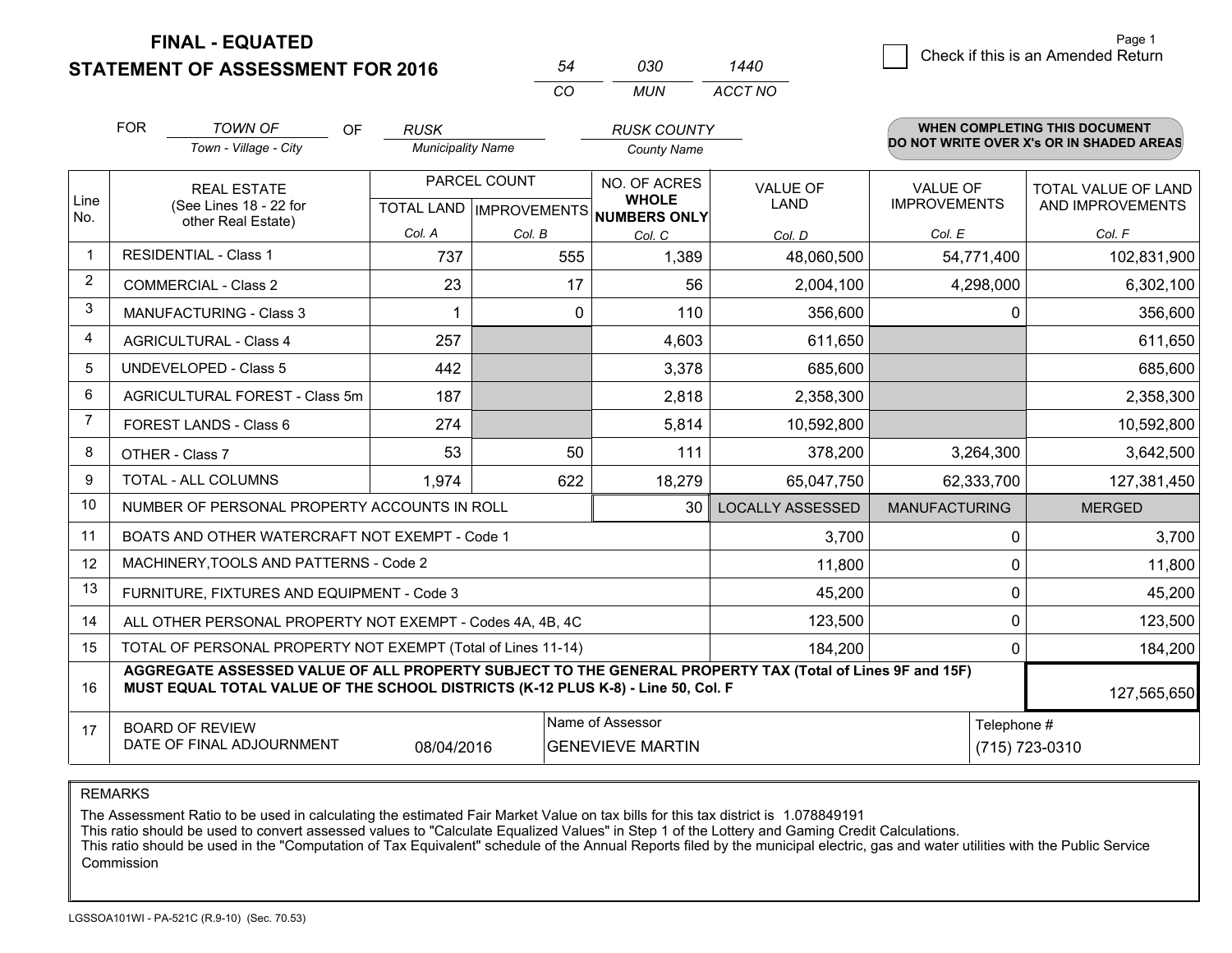*YEAR CO MUN ACCT NO* <sup>2016</sup> <sup>54</sup> <sup>030</sup> <sup>1440</sup>

Do not confuse FOREST LANDS (Line 7) with FOREST CROPS (in this section) - They are **NOT** the same

|    |                                                               | Private Forest Crop - Reg Class @ 10¢ per acre |  |                                                                                |                 |                                                                              | Private Forest Crop - Reg Class @ \$2.52 per acre                  |               |                                                               |
|----|---------------------------------------------------------------|------------------------------------------------|--|--------------------------------------------------------------------------------|-----------------|------------------------------------------------------------------------------|--------------------------------------------------------------------|---------------|---------------------------------------------------------------|
| 18 | (a) PARCELS                                                   | (b) ACRES                                      |  | (c) ASSESSED VALUE                                                             |                 | (d) PARCELS                                                                  | (e) ACRES                                                          |               | (f) ASSESSED VALUE                                            |
|    |                                                               |                                                |  | Private Forest Crop - Special Class @ 20¢ per acre                             |                 | Entered Before 2005 Managed Forest - Ferrous Mining CLOSED @ \$8.27 per acre |                                                                    |               |                                                               |
| 19 | (b) ACRES<br>(a) PARCELS                                      |                                                |  | (c) ASSESSED VALUE                                                             |                 | (d) PARCELS                                                                  | (e) ACRES                                                          |               | (f) ASSESSED VALUE                                            |
|    |                                                               |                                                |  | Entered Before 2005 Managed Forest - OPEN @ \$.79 per acre                     |                 |                                                                              |                                                                    |               | Entered Before 2005 Managed Forest - CLOSED @ \$1.87 per acre |
| 20 | (a) PARCELS                                                   | (b) ACRES                                      |  | (c) ASSESSED VALUE                                                             |                 | (d) PARCELS                                                                  | (e) ACRES                                                          |               | (f) ASSESSED VALUE                                            |
|    | 21                                                            | 620.46                                         |  | 1,016,200                                                                      |                 | 38                                                                           | 1.081.56                                                           |               | 1,859,400                                                     |
|    | Entered After 2004 Managed Forest - OPEN @<br>\$2.14 per acre |                                                |  |                                                                                |                 |                                                                              | Entered After 2004 Managed Forest - CLOSED @ \$10.68 per acre      |               |                                                               |
| 21 | (a) PARCELS                                                   | (b) ACRES                                      |  | (c) ASSESSED VALUE                                                             | (d) PARCELS     |                                                                              | (e) ACRES                                                          |               | (f) ASSESSED VALUE                                            |
|    |                                                               |                                                |  |                                                                                |                 |                                                                              |                                                                    |               |                                                               |
|    | 13                                                            | 296.86                                         |  | 690,000                                                                        |                 | 27                                                                           | 929                                                                |               | 1,610,200                                                     |
| 22 | (a) County Forest Cropland Acres                              |                                                |  | (b) Federal Acres                                                              | (c) State Acres |                                                                              | (d) County (NOT FOREST CROP) Acres                                 |               | (e) Other Acres                                               |
|    |                                                               |                                                |  |                                                                                |                 | 520.2                                                                        | 189.14                                                             |               | 117.43                                                        |
|    |                                                               |                                                |  | Assessed Value of Omitted Property From Prior Years (Sec. 70.44)               |                 |                                                                              | Assessed Value of Sec. 70.43 Corrections of Errors by Assessors    |               |                                                               |
| 23 |                                                               | (a) REAL ESTATE                                |  | (b) PERSONAL                                                                   |                 |                                                                              | (c1) REAL ESTATE                                                   |               | (c2) PERSONAL                                                 |
|    |                                                               | 36,400                                         |  |                                                                                |                 |                                                                              |                                                                    |               |                                                               |
|    |                                                               |                                                |  | Manufacturing Equated Value of Omitted Property From Prior Years (Sec. 70.995) |                 |                                                                              | Mfg. Equated Value of Sec.70.43 Corrections of Errors by Assessors |               |                                                               |
|    |                                                               | (d) REAL ESTATE                                |  | (e) PERSONAL                                                                   |                 |                                                                              | (f1) REAL ESTATE                                                   | (f2) PERSONAL |                                                               |
|    |                                                               |                                                |  |                                                                                |                 |                                                                              |                                                                    |               |                                                               |

## **SPECIAL DISTRICTS**

| Line<br>No. | Enter 6-digit<br>Special District<br>Code (Col. A) | <b>Account</b><br><b>Number</b><br>(Col. B) | <b>Special District Name</b><br>(Col. C) | <b>Locally Assessed Value</b><br>of Real Estate and<br>Personal Property (Col. D) | Mfg Value of Real Estate<br>and Personal Property<br>(Col. E) | <b>Merged Value of</b><br><b>Real Estate and</b><br>Personal Property (Col. F) |
|-------------|----------------------------------------------------|---------------------------------------------|------------------------------------------|-----------------------------------------------------------------------------------|---------------------------------------------------------------|--------------------------------------------------------------------------------|
| 24          |                                                    |                                             |                                          |                                                                                   |                                                               |                                                                                |
| 25          |                                                    |                                             |                                          |                                                                                   |                                                               |                                                                                |
| 26          |                                                    |                                             |                                          |                                                                                   |                                                               |                                                                                |
| 27          |                                                    |                                             |                                          |                                                                                   |                                                               |                                                                                |
| 28          |                                                    |                                             |                                          |                                                                                   |                                                               |                                                                                |
| 29          |                                                    |                                             |                                          |                                                                                   |                                                               |                                                                                |
| 30          |                                                    |                                             |                                          |                                                                                   |                                                               |                                                                                |
| 31          |                                                    |                                             |                                          |                                                                                   |                                                               |                                                                                |
| 32          |                                                    |                                             |                                          |                                                                                   |                                                               |                                                                                |
| 33          |                                                    |                                             |                                          |                                                                                   |                                                               |                                                                                |
| 34          |                                                    |                                             |                                          |                                                                                   |                                                               |                                                                                |
| 35          |                                                    |                                             |                                          |                                                                                   |                                                               |                                                                                |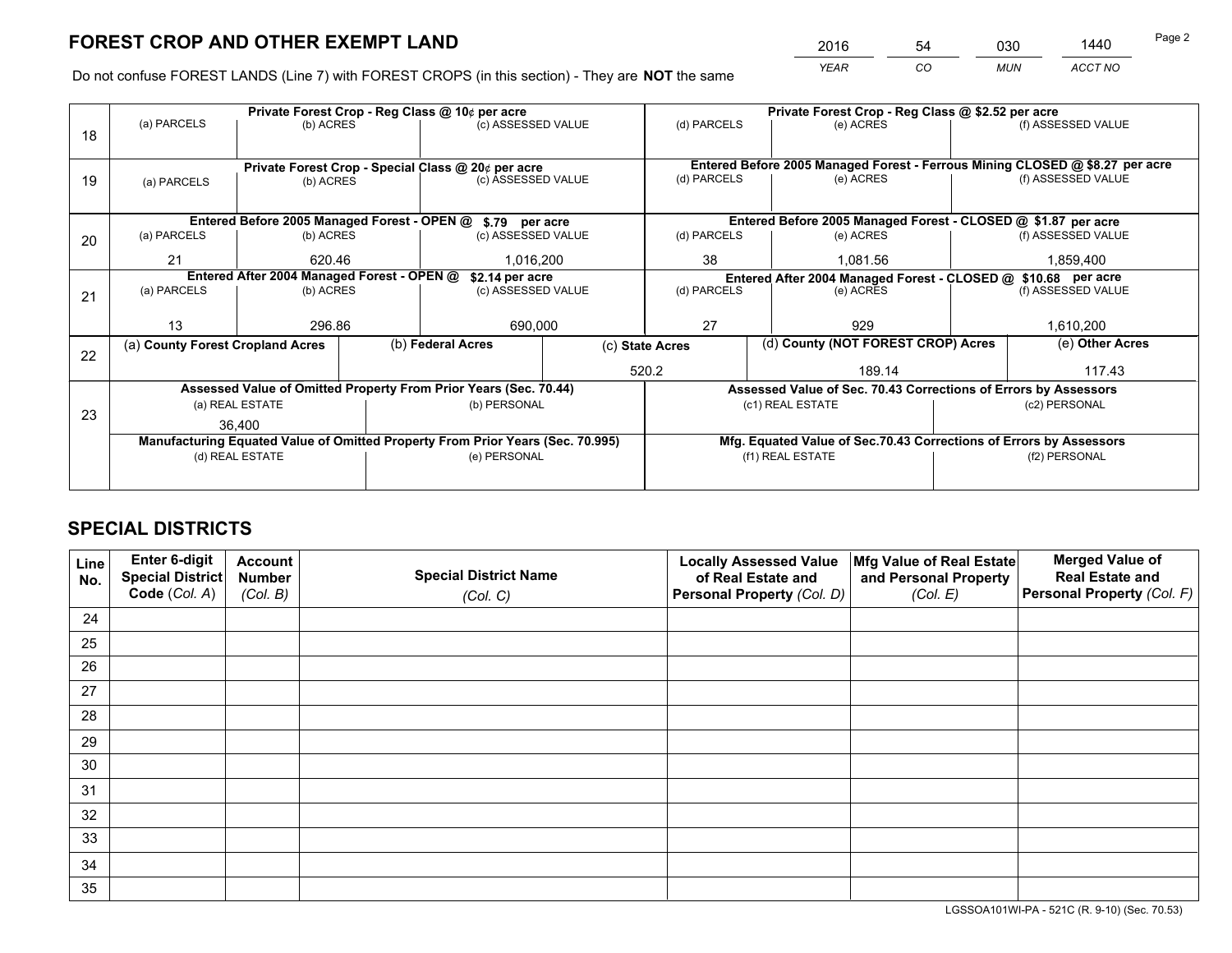|             |                                                          |                                             |                                                         | <b>YEAR</b>                                                                       | CO<br><b>MUN</b>                                              | ACCT NO                                                                        |
|-------------|----------------------------------------------------------|---------------------------------------------|---------------------------------------------------------|-----------------------------------------------------------------------------------|---------------------------------------------------------------|--------------------------------------------------------------------------------|
| Line<br>No. | Enter 6-digit<br><b>School District</b><br>Code (Col. A) | <b>Account</b><br><b>Number</b><br>(Col. B) | <b>School District Name</b><br>(Col. C)                 | <b>Locally Assessed Value</b><br>of Real Estate and<br>Personal Property (Col. D) | Mfg Value of Real Estate<br>and Personal Property<br>(Col. E) | <b>Merged Value of</b><br><b>Real Estate and</b><br>Personal Property (Col. F) |
|             | A. SCHOOL DISTRICTS (K-8 and K-12)                       |                                             |                                                         |                                                                                   |                                                               |                                                                                |
| 36          | 031080                                                   | 0024                                        | SCH D OF CHETEK-WEYERHAEUSER AREA                       | 108,484,850                                                                       | 356,600                                                       | 108,841,450                                                                    |
| 37          | 093920                                                   | 0058                                        | SCH D OF NEW AUBURN                                     | 18,724,200                                                                        |                                                               | 18,724,200                                                                     |
| 38          |                                                          |                                             |                                                         |                                                                                   |                                                               |                                                                                |
| 39          |                                                          |                                             |                                                         |                                                                                   |                                                               |                                                                                |
| 40          |                                                          |                                             |                                                         |                                                                                   |                                                               |                                                                                |
| 41          |                                                          |                                             |                                                         |                                                                                   |                                                               |                                                                                |
| 42          |                                                          |                                             |                                                         |                                                                                   |                                                               |                                                                                |
| 43          |                                                          |                                             |                                                         |                                                                                   |                                                               |                                                                                |
| 44          |                                                          |                                             |                                                         |                                                                                   |                                                               |                                                                                |
| 45          |                                                          |                                             |                                                         |                                                                                   |                                                               |                                                                                |
| 46          |                                                          |                                             |                                                         |                                                                                   |                                                               |                                                                                |
| 47<br>48    |                                                          |                                             |                                                         |                                                                                   |                                                               |                                                                                |
|             |                                                          |                                             |                                                         |                                                                                   |                                                               |                                                                                |
| 49          |                                                          |                                             | TOTAL ASSESSED VALUE OF SCHOOL DISTRICTS (K-8 and K-12) |                                                                                   |                                                               |                                                                                |
| 50          | <b>B.</b><br><b>UNION HIGH SCHOOL DISTRICTS</b>          |                                             |                                                         | 127,209,050                                                                       | 356,600                                                       | 127,565,650                                                                    |
| 51          |                                                          |                                             |                                                         |                                                                                   |                                                               |                                                                                |
| 52          |                                                          |                                             |                                                         |                                                                                   |                                                               |                                                                                |
| 53          |                                                          |                                             |                                                         |                                                                                   |                                                               |                                                                                |
| 54          |                                                          |                                             |                                                         |                                                                                   |                                                               |                                                                                |
| 55          |                                                          |                                             | TOTAL ASSESSED VALUE OF UNION HIGH SCHOOLS              |                                                                                   |                                                               |                                                                                |
|             | C.<br><b>TECHNICAL COLLEGE DISTRICTS</b>                 |                                             |                                                         |                                                                                   |                                                               |                                                                                |
| 56          | 001700                                                   | 0016                                        | WISCONSIN INDIANHEAD TECH COLLEGE SHEL                  | 127,209,050                                                                       | 356,600                                                       | 127,565,650                                                                    |
| 57          |                                                          |                                             |                                                         |                                                                                   |                                                               |                                                                                |
| 58          |                                                          |                                             |                                                         |                                                                                   |                                                               |                                                                                |
| 59          |                                                          |                                             | TOTAL ASSESSED VALUE OF TECHNICAL COLLEGES              | 127,209,050                                                                       | 356,600                                                       | 127,565,650                                                                    |

54

030

 *I hereby certify, to the best of my knowledge and belief, this form is complete and correct.*

**SCHOOL DISTRICTS**

| Print name of preparer | Title                    | Date (MM / DD / CCYY) |  |
|------------------------|--------------------------|-----------------------|--|
|                        |                          |                       |  |
| Signature of preparer  | Contact Telephone Number | E-mail address        |  |
|                        | $\overline{\phantom{0}}$ |                       |  |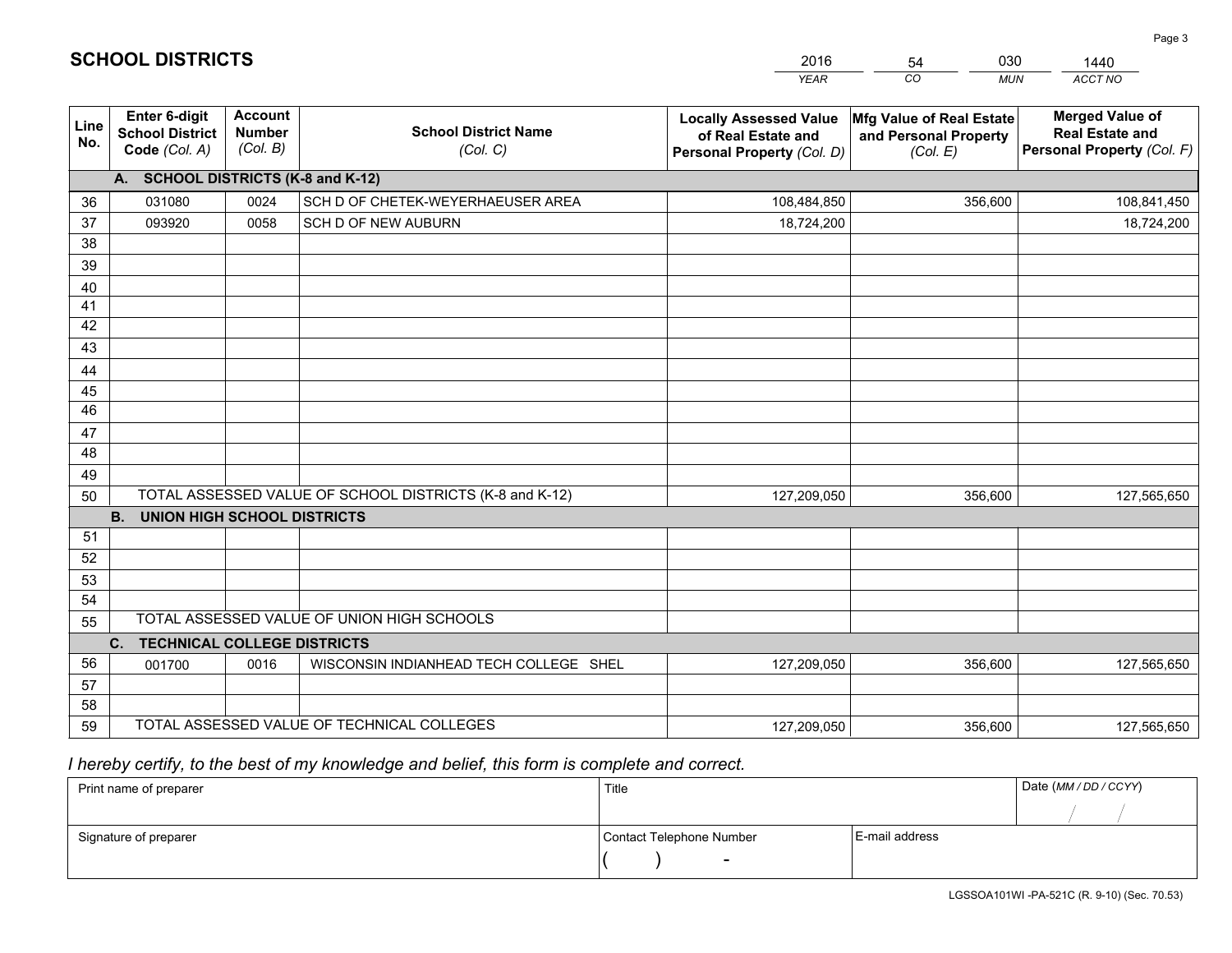#### **HIGHLIGHTS**

- 1. Complete the Statement of Assessment after the Board of Review. Reflect any changes made there.
- 2. Use black ink to complete.
- 3. Line 16 must equal Line 50, Col D.
- 4. Line 55 must equal the total of K-8 schools listed on lines 36-49. Do not include K-12 schools in this comparision.
- 5. Line 59, Col. D must equal Line 16.
- 6. Special District, School District and Technical College District values must include both real estate and personal property. Examples of Special districts are: town sanitary districts, public inland lake protection and rehabilitation districts, and metropolitan sewerage districts.
- 7. DO NOT INCLUDE Manufacturing property values.DOR will print these values on the final SOA.

ANNE KONVICKA TOWN OF RUSK P.O. BOX 61

ANNE KONVICKA TOWN OF RUSK P.O. BOX 61 CHETEK, WI 54728 - 0061

CHETEK, WI 54728

 $-0061$ 

 8. Accuracy of this form is very important. The values reported directly affect the equalized value DOR calculates for school and special districts.

#### **Page 1:**

 If not prefilled, enter the tax year,county and municipal code,municipal type, municipal name and county name on the top of form.

Check the Amended box, if filing an amended / corrected SOA.

 Report the parcel count, acres and assessed value of taxable general property, total parcel count, (real and personal), total acres, and values from final figures set by the Board of Review.

- A. Real Estate land and improvements (buildings, etc.) is reported on lines 1 8, total line 9.
- B. Personal Property is reported on lines 11 14, Column D, total line 15.
- C. To complete this report, use the computer produced summary of the assessment roll that shows these amounts.
- D. Use whole numbers only.
- E. Add each line across and each column down to verify entries.

#### **Page 2:**

- A. Report Special Items (not subject to general property tax).
- 1. Private Forest Croplands and Managed Forest Lands are reported on lines 18,19, 20 and 21. Be sure to report assessed values **NOT** taxes.
- 2. You should have copies of the orders of entry, orders of withdrawal, etc., to update your assessment roll.
	- 3. Show hundredths of acres (e.g. 39.75).
- 4. Tax exempt lands are reported on line 22.
- 5. Omitted property and sec. 70.43, Wis. Stats., corrections of errors by assessor are reported on line 23. Report real estate and personal property separately. These should be for **prior years**, not something found on the current assessment roll after the board of review.
- B. Special District (Lines 24-35) Include the value of both real and personal property.
- The Department of Revenue (DOR) preprints much of the information regarding names and codes for schools, special districts,etc. If a district is not listed, enter the name and value only, DOR will enter the proper code.

### **Page 3 School Districts:**

Include the value of both real and personal property.

Report School District (regular, elementary, union high school, and technical college).

- 1. Regular (K-12) and Elementary (K-8) school values are reported on lines 36-49, total on line 50.
- 2. Union High School (UHS) (use only if elementary schools are listed on lines 36-49) are reported on lines 51-54. UHS total value (line 55) must equal to the total **elementary school** values reported on lines 36-49. Do notinclude K-12 schools in this comparison.
- 3. Technical College values are reported on lines 56-58, total on line 59.
- 4. Use the computer summary that shows these amounts to complete this report.

#### **This form is due the second Monday in June. File this report only after your Board of Review is complete.**

 *If you have questions: Return forms to:*

Fax number: (608) 264-6887 PO Box 8971

 Email: lgs@revenue.wi.gov Wisconsin Department of Revenue Call: (608) 261-5341 Local Government Services Section 6-97Madison WI 53708-8971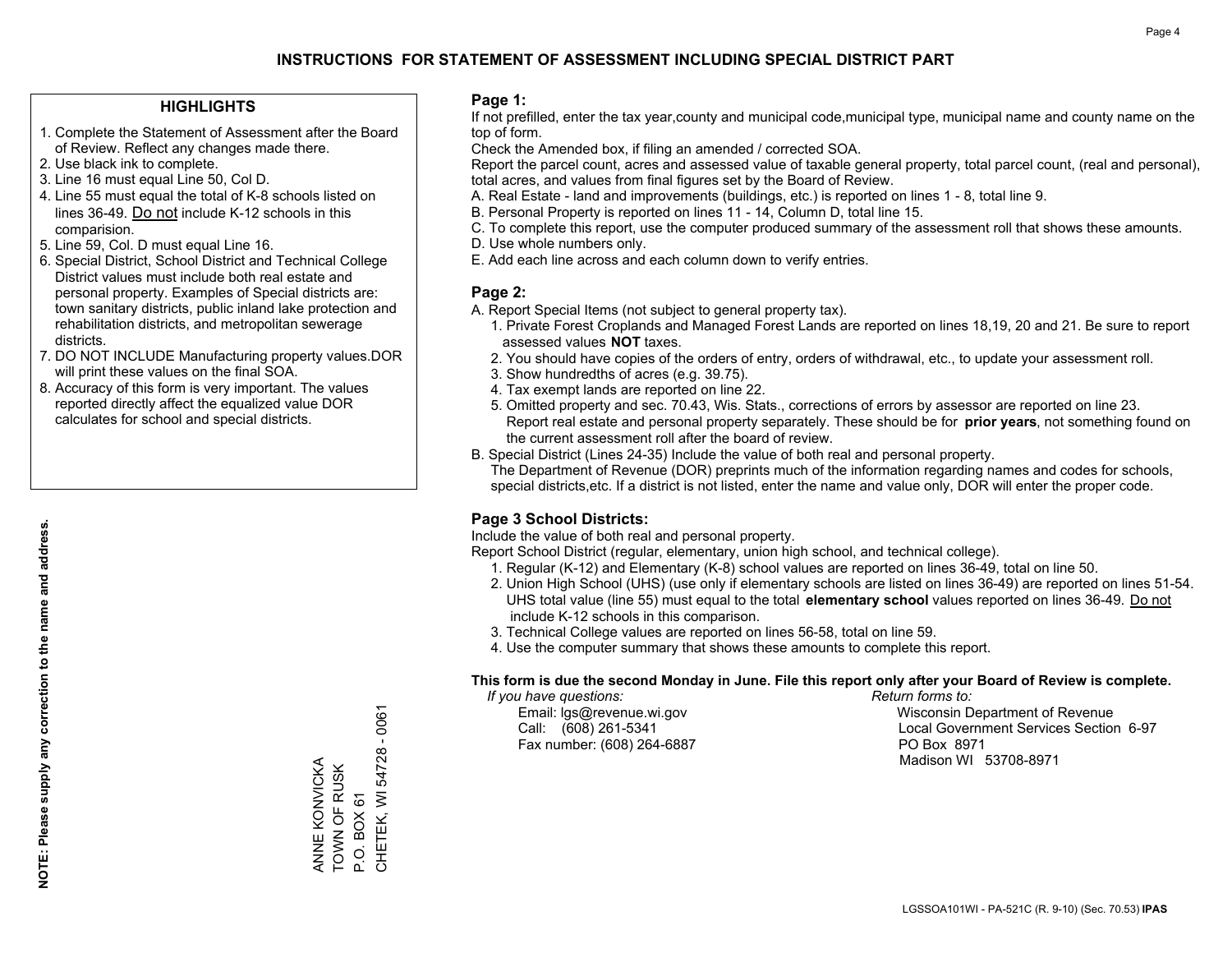**STATEMENT OF ASSESSMENT FOR 2016** 

**FINAL - EQUATED**

1 Check if this is an Amended Return Page 1

|                | <b>FOR</b>                                                                           | <b>TOWN OF</b><br><b>OF</b>                                                                                                                                                                  | <b>SOUTH FORK</b>        |                           | <b>RUSK COUNTY</b>           |                                          |                      | <b>WHEN COMPLETING THIS DOCUMENT</b> |  |
|----------------|--------------------------------------------------------------------------------------|----------------------------------------------------------------------------------------------------------------------------------------------------------------------------------------------|--------------------------|---------------------------|------------------------------|------------------------------------------|----------------------|--------------------------------------|--|
|                |                                                                                      | Town - Village - City                                                                                                                                                                        | <b>Municipality Name</b> |                           | <b>County Name</b>           | DO NOT WRITE OVER X's OR IN SHADED AREAS |                      |                                      |  |
|                |                                                                                      | <b>REAL ESTATE</b>                                                                                                                                                                           |                          | PARCEL COUNT              | NO. OF ACRES                 | <b>VALUE OF</b>                          | <b>VALUE OF</b>      | TOTAL VALUE OF LAND                  |  |
| Line<br>No.    |                                                                                      | (See Lines 18 - 22 for<br>other Real Estate)                                                                                                                                                 |                          | TOTAL LAND   IMPROVEMENTS | <b>WHOLE</b><br>NUMBERS ONLY | <b>LAND</b>                              | <b>IMPROVEMENTS</b>  | AND IMPROVEMENTS                     |  |
|                |                                                                                      |                                                                                                                                                                                              | Col. A                   | Col. B                    | Col. C                       | Col. D                                   | Col. E               | Col. F                               |  |
| $\overline{1}$ |                                                                                      | <b>RESIDENTIAL - Class 1</b>                                                                                                                                                                 | 140                      | 126                       | 216                          | 793,900                                  | 5,275,300            | 6,069,200                            |  |
| $\overline{2}$ |                                                                                      | <b>COMMERCIAL - Class 2</b>                                                                                                                                                                  | 0                        | 0                         | $\Omega$                     | 0                                        | 0                    | 0                                    |  |
| 3              |                                                                                      | <b>MANUFACTURING - Class 3</b>                                                                                                                                                               | 0                        | 0                         | $\Omega$                     | $\mathbf 0$                              | 0                    | $\mathbf 0$                          |  |
| $\overline{4}$ |                                                                                      | <b>AGRICULTURAL - Class 4</b>                                                                                                                                                                | 115                      |                           | 2,435                        | 258,050                                  |                      | 258,050                              |  |
| 5              | <b>UNDEVELOPED - Class 5</b>                                                         |                                                                                                                                                                                              | 116                      |                           | 1,388                        | 369,300                                  |                      | 369,300                              |  |
| 6              | AGRICULTURAL FOREST - Class 5m                                                       |                                                                                                                                                                                              | 52                       |                           | 962                          | 580,600                                  |                      | 580,600                              |  |
| $\overline{7}$ | FOREST LANDS - Class 6                                                               |                                                                                                                                                                                              | 133                      |                           | 2,732                        | 3,285,100                                |                      | 3,285,100                            |  |
| 8              | OTHER - Class 7                                                                      |                                                                                                                                                                                              | 21                       | 21                        | 48                           | 92,100                                   | 954,500              | 1,046,600                            |  |
| 9              |                                                                                      | <b>TOTAL - ALL COLUMNS</b>                                                                                                                                                                   | 577                      | 147                       | 7,781                        | 5,379,050                                | 6,229,800            | 11,608,850                           |  |
| 10             |                                                                                      | NUMBER OF PERSONAL PROPERTY ACCOUNTS IN ROLL                                                                                                                                                 |                          |                           |                              | <b>LOCALLY ASSESSED</b>                  | <b>MANUFACTURING</b> | <b>MERGED</b>                        |  |
| 11             |                                                                                      | BOATS AND OTHER WATERCRAFT NOT EXEMPT - Code 1                                                                                                                                               |                          |                           |                              | 0                                        | 0                    | 0                                    |  |
| 12             |                                                                                      | MACHINERY, TOOLS AND PATTERNS - Code 2                                                                                                                                                       |                          |                           |                              | $\mathbf 0$                              | 0                    | 0                                    |  |
| 13             |                                                                                      | FURNITURE, FIXTURES AND EQUIPMENT - Code 3                                                                                                                                                   |                          |                           |                              | $\Omega$                                 | $\Omega$             | $\Omega$                             |  |
| 14             |                                                                                      | ALL OTHER PERSONAL PROPERTY NOT EXEMPT - Codes 4A, 4B, 4C                                                                                                                                    |                          |                           |                              | 85,400                                   | 0                    | 85,400                               |  |
| 15             |                                                                                      | TOTAL OF PERSONAL PROPERTY NOT EXEMPT (Total of Lines 11-14)                                                                                                                                 |                          |                           |                              | 85,400                                   | 0                    | 85,400                               |  |
| 16             |                                                                                      | AGGREGATE ASSESSED VALUE OF ALL PROPERTY SUBJECT TO THE GENERAL PROPERTY TAX (Total of Lines 9F and 15F)<br>MUST EQUAL TOTAL VALUE OF THE SCHOOL DISTRICTS (K-12 PLUS K-8) - Line 50, Col. F |                          |                           |                              |                                          |                      | 11,694,250                           |  |
| 17             |                                                                                      | <b>BOARD OF REVIEW</b>                                                                                                                                                                       |                          |                           | Name of Assessor             |                                          | Telephone #          |                                      |  |
|                | DATE OF FINAL ADJOURNMENT<br><b>GENEVIEVE MARTIN</b><br>(715) 723-0310<br>05/17/2016 |                                                                                                                                                                                              |                          |                           |                              |                                          |                      |                                      |  |

*CO*

*MUN*

*ACCT NO1441*

*<sup>54</sup> <sup>032</sup>*

REMARKS

The Assessment Ratio to be used in calculating the estimated Fair Market Value on tax bills for this tax district is .963711206<br>This ratio should be used to convert assessed values to "Calculate Equalized Values" in Step 1 Commission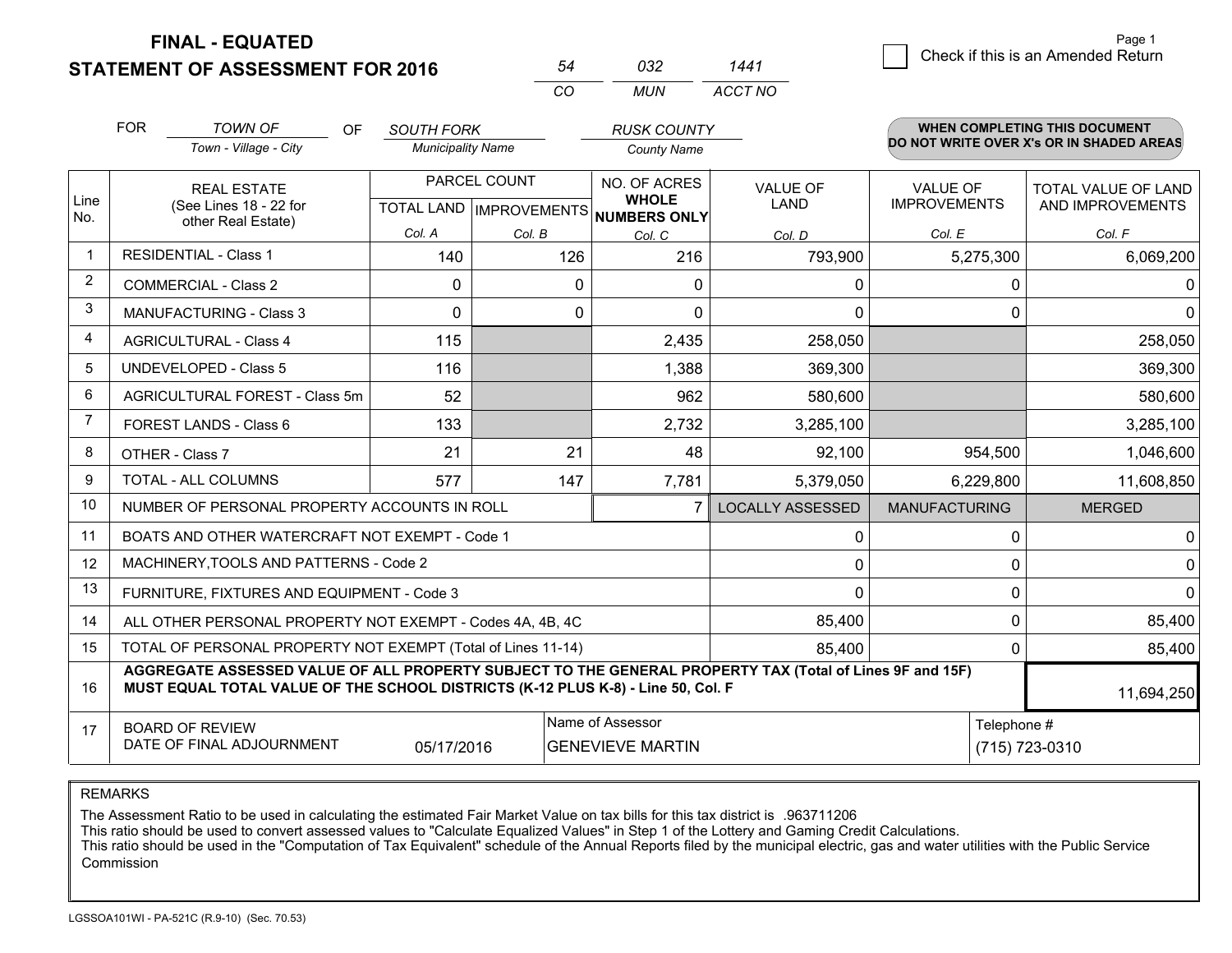*YEAR CO MUN ACCT NO* 2016 <u>54 032 1441</u>

Do not confuse FOREST LANDS (Line 7) with FOREST CROPS (in this section) - They are **NOT** the same

|    | Private Forest Crop - Reg Class @ 10¢ per acre                                 |                                            |  |                                                                  |  | Private Forest Crop - Reg Class @ \$2.52 per acre                  |                                                                 |  |                                                                              |  |
|----|--------------------------------------------------------------------------------|--------------------------------------------|--|------------------------------------------------------------------|--|--------------------------------------------------------------------|-----------------------------------------------------------------|--|------------------------------------------------------------------------------|--|
| 18 | (a) PARCELS                                                                    | (b) ACRES                                  |  | (c) ASSESSED VALUE                                               |  | (d) PARCELS                                                        | (e) ACRES                                                       |  | (f) ASSESSED VALUE                                                           |  |
|    |                                                                                |                                            |  |                                                                  |  | 4                                                                  | 157.31                                                          |  | 188,800                                                                      |  |
|    |                                                                                |                                            |  | Private Forest Crop - Special Class @ 20¢ per acre               |  |                                                                    |                                                                 |  | Entered Before 2005 Managed Forest - Ferrous Mining CLOSED @ \$8.27 per acre |  |
| 19 | (a) PARCELS                                                                    | (b) ACRES                                  |  | (c) ASSESSED VALUE                                               |  | (d) PARCELS                                                        | (e) ACRES                                                       |  | (f) ASSESSED VALUE                                                           |  |
|    |                                                                                |                                            |  |                                                                  |  |                                                                    |                                                                 |  |                                                                              |  |
|    |                                                                                |                                            |  | Entered Before 2005 Managed Forest - OPEN @ \$.79 per acre       |  |                                                                    | Entered Before 2005 Managed Forest - CLOSED @ \$1.87 per acre   |  |                                                                              |  |
| 20 | (a) PARCELS                                                                    | (b) ACRES                                  |  | (c) ASSESSED VALUE                                               |  | (d) PARCELS                                                        | (e) ACRES                                                       |  | (f) ASSESSED VALUE                                                           |  |
|    | 10                                                                             | 369                                        |  | 442,800                                                          |  | 6                                                                  | 200                                                             |  | 240,000                                                                      |  |
|    |                                                                                | Entered After 2004 Managed Forest - OPEN @ |  | \$2.14 per acre                                                  |  | Entered After 2004 Managed Forest - CLOSED @ \$10.68 per acre      |                                                                 |  |                                                                              |  |
| 21 | (a) PARCELS                                                                    | (b) ACRES                                  |  | (c) ASSESSED VALUE                                               |  | (d) PARCELS<br>(e) ACRES                                           |                                                                 |  | (f) ASSESSED VALUE                                                           |  |
|    |                                                                                |                                            |  |                                                                  |  |                                                                    |                                                                 |  |                                                                              |  |
|    | 11                                                                             | 433.84                                     |  | 522,000                                                          |  | 27                                                                 | 998                                                             |  | 1,142,300                                                                    |  |
| 22 |                                                                                | (a) County Forest Cropland Acres           |  | (b) Federal Acres                                                |  | (c) State Acres                                                    | (d) County (NOT FOREST CROP) Acres                              |  | (e) Other Acres                                                              |  |
|    | 6,715.73                                                                       |                                            |  | 6,095.31                                                         |  | 1.51                                                               |                                                                 |  | 23.48                                                                        |  |
|    |                                                                                |                                            |  | Assessed Value of Omitted Property From Prior Years (Sec. 70.44) |  |                                                                    | Assessed Value of Sec. 70.43 Corrections of Errors by Assessors |  |                                                                              |  |
| 23 |                                                                                | (a) REAL ESTATE                            |  | (b) PERSONAL                                                     |  | (c1) REAL ESTATE                                                   |                                                                 |  | (c2) PERSONAL                                                                |  |
|    |                                                                                |                                            |  |                                                                  |  |                                                                    |                                                                 |  |                                                                              |  |
|    | Manufacturing Equated Value of Omitted Property From Prior Years (Sec. 70.995) |                                            |  |                                                                  |  | Mfg. Equated Value of Sec.70.43 Corrections of Errors by Assessors |                                                                 |  |                                                                              |  |
|    | (d) REAL ESTATE                                                                |                                            |  | (e) PERSONAL                                                     |  |                                                                    | (f1) REAL ESTATE                                                |  | (f2) PERSONAL                                                                |  |
|    |                                                                                |                                            |  |                                                                  |  |                                                                    |                                                                 |  |                                                                              |  |

## **SPECIAL DISTRICTS**

| Line<br>No. | Enter 6-digit<br><b>Special District</b> | <b>Account</b><br><b>Number</b> | <b>Special District Name</b> | <b>Locally Assessed Value</b><br>of Real Estate and | Mfg Value of Real Estate<br>and Personal Property | <b>Merged Value of</b><br><b>Real Estate and</b> |
|-------------|------------------------------------------|---------------------------------|------------------------------|-----------------------------------------------------|---------------------------------------------------|--------------------------------------------------|
|             | Code (Col. A)                            | (Col. B)                        | (Col. C)                     | Personal Property (Col. D)                          | (Col. E)                                          | Personal Property (Col. F)                       |
| 24          |                                          |                                 |                              |                                                     |                                                   |                                                  |
| 25          |                                          |                                 |                              |                                                     |                                                   |                                                  |
| 26          |                                          |                                 |                              |                                                     |                                                   |                                                  |
| 27          |                                          |                                 |                              |                                                     |                                                   |                                                  |
| 28          |                                          |                                 |                              |                                                     |                                                   |                                                  |
| 29          |                                          |                                 |                              |                                                     |                                                   |                                                  |
| 30          |                                          |                                 |                              |                                                     |                                                   |                                                  |
| 31          |                                          |                                 |                              |                                                     |                                                   |                                                  |
| 32          |                                          |                                 |                              |                                                     |                                                   |                                                  |
| 33          |                                          |                                 |                              |                                                     |                                                   |                                                  |
| 34          |                                          |                                 |                              |                                                     |                                                   |                                                  |
| 35          |                                          |                                 |                              |                                                     |                                                   |                                                  |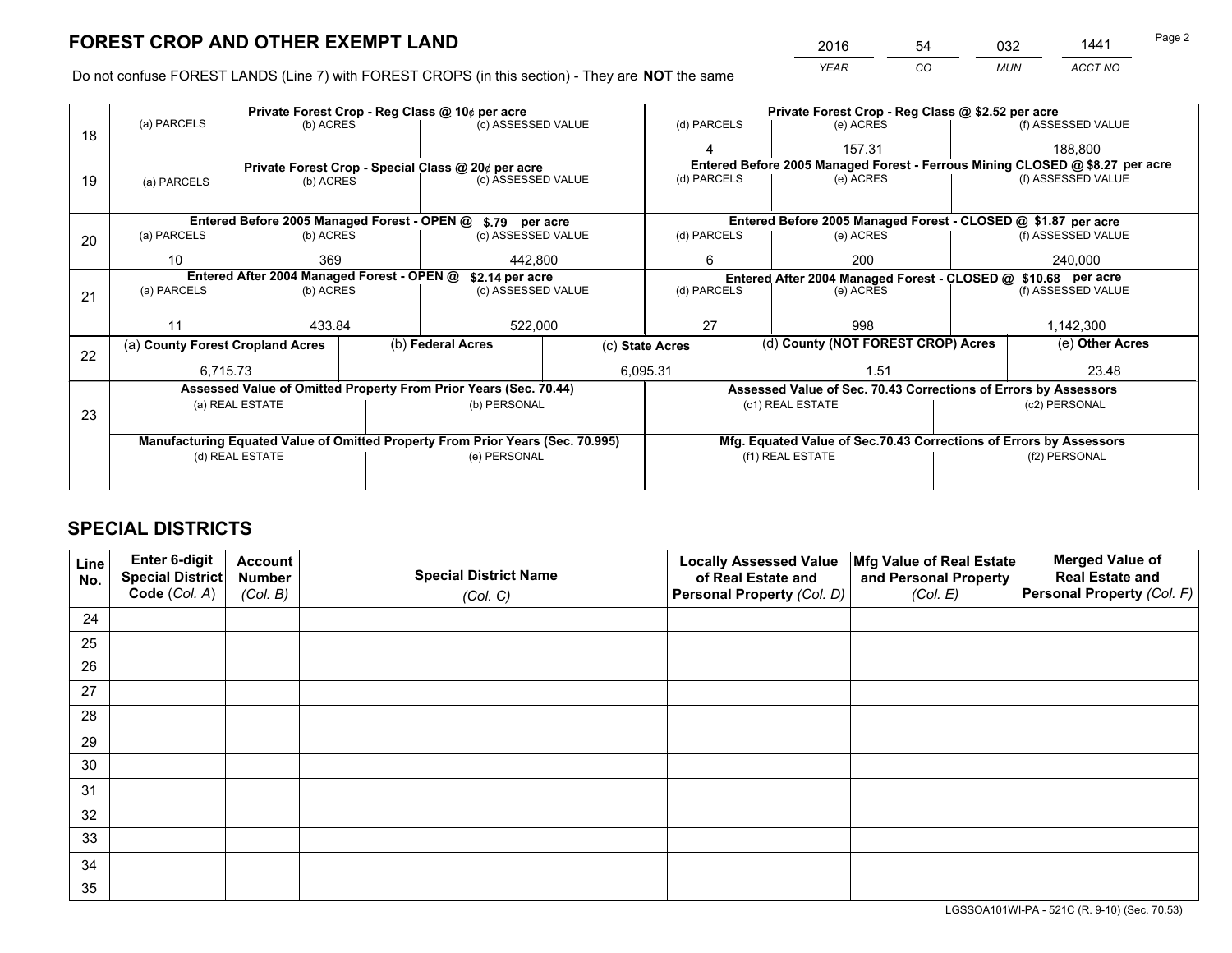|             |                                                                 |                                             |                                                         | <b>YEAR</b>                                                                       | CO<br><b>MUN</b>                                              | ACCT NO                                                                        |
|-------------|-----------------------------------------------------------------|---------------------------------------------|---------------------------------------------------------|-----------------------------------------------------------------------------------|---------------------------------------------------------------|--------------------------------------------------------------------------------|
| Line<br>No. | <b>Enter 6-digit</b><br><b>School District</b><br>Code (Col. A) | <b>Account</b><br><b>Number</b><br>(Col. B) | <b>School District Name</b><br>(Col. C)                 | <b>Locally Assessed Value</b><br>of Real Estate and<br>Personal Property (Col. D) | Mfg Value of Real Estate<br>and Personal Property<br>(Col. E) | <b>Merged Value of</b><br><b>Real Estate and</b><br>Personal Property (Col. F) |
|             | A. SCHOOL DISTRICTS (K-8 and K-12)                              |                                             |                                                         |                                                                                   |                                                               |                                                                                |
| 36          | 545757                                                          | 0325                                        | <b>SCH D OF FLAMBEAU</b>                                | 11,694,250                                                                        |                                                               | 11,694,250                                                                     |
| 37          |                                                                 |                                             |                                                         |                                                                                   |                                                               |                                                                                |
| 38          |                                                                 |                                             |                                                         |                                                                                   |                                                               |                                                                                |
| 39          |                                                                 |                                             |                                                         |                                                                                   |                                                               |                                                                                |
| 40          |                                                                 |                                             |                                                         |                                                                                   |                                                               |                                                                                |
| 41          |                                                                 |                                             |                                                         |                                                                                   |                                                               |                                                                                |
| 42          |                                                                 |                                             |                                                         |                                                                                   |                                                               |                                                                                |
| 43          |                                                                 |                                             |                                                         |                                                                                   |                                                               |                                                                                |
| 44<br>45    |                                                                 |                                             |                                                         |                                                                                   |                                                               |                                                                                |
| 46          |                                                                 |                                             |                                                         |                                                                                   |                                                               |                                                                                |
| 47          |                                                                 |                                             |                                                         |                                                                                   |                                                               |                                                                                |
| 48          |                                                                 |                                             |                                                         |                                                                                   |                                                               |                                                                                |
| 49          |                                                                 |                                             |                                                         |                                                                                   |                                                               |                                                                                |
| 50          |                                                                 |                                             | TOTAL ASSESSED VALUE OF SCHOOL DISTRICTS (K-8 and K-12) | 11,694,250                                                                        |                                                               | 11,694,250                                                                     |
|             | <b>B.</b><br><b>UNION HIGH SCHOOL DISTRICTS</b>                 |                                             |                                                         |                                                                                   |                                                               |                                                                                |
| 51          |                                                                 |                                             |                                                         |                                                                                   |                                                               |                                                                                |
| 52          |                                                                 |                                             |                                                         |                                                                                   |                                                               |                                                                                |
| 53          |                                                                 |                                             |                                                         |                                                                                   |                                                               |                                                                                |
| 54          |                                                                 |                                             |                                                         |                                                                                   |                                                               |                                                                                |
| 55          |                                                                 |                                             | TOTAL ASSESSED VALUE OF UNION HIGH SCHOOLS              |                                                                                   |                                                               |                                                                                |
|             | C.<br><b>TECHNICAL COLLEGE DISTRICTS</b>                        |                                             |                                                         |                                                                                   |                                                               |                                                                                |
| 56          | 001700                                                          | 0016                                        | WISCONSIN INDIANHEAD TECH COLLEGE SHEL                  | 11,694,250                                                                        |                                                               | 11,694,250                                                                     |
| 57          |                                                                 |                                             |                                                         |                                                                                   |                                                               |                                                                                |
| 58          |                                                                 |                                             |                                                         |                                                                                   |                                                               |                                                                                |
| 59          |                                                                 |                                             | TOTAL ASSESSED VALUE OF TECHNICAL COLLEGES              | 11,694,250                                                                        |                                                               | 11,694,250                                                                     |

54

032

 *I hereby certify, to the best of my knowledge and belief, this form is complete and correct.*

**SCHOOL DISTRICTS**

| Print name of preparer | Title                    |                | Date (MM / DD / CCYY) |
|------------------------|--------------------------|----------------|-----------------------|
|                        |                          |                |                       |
| Signature of preparer  | Contact Telephone Number | E-mail address |                       |
|                        | $\sim$                   |                |                       |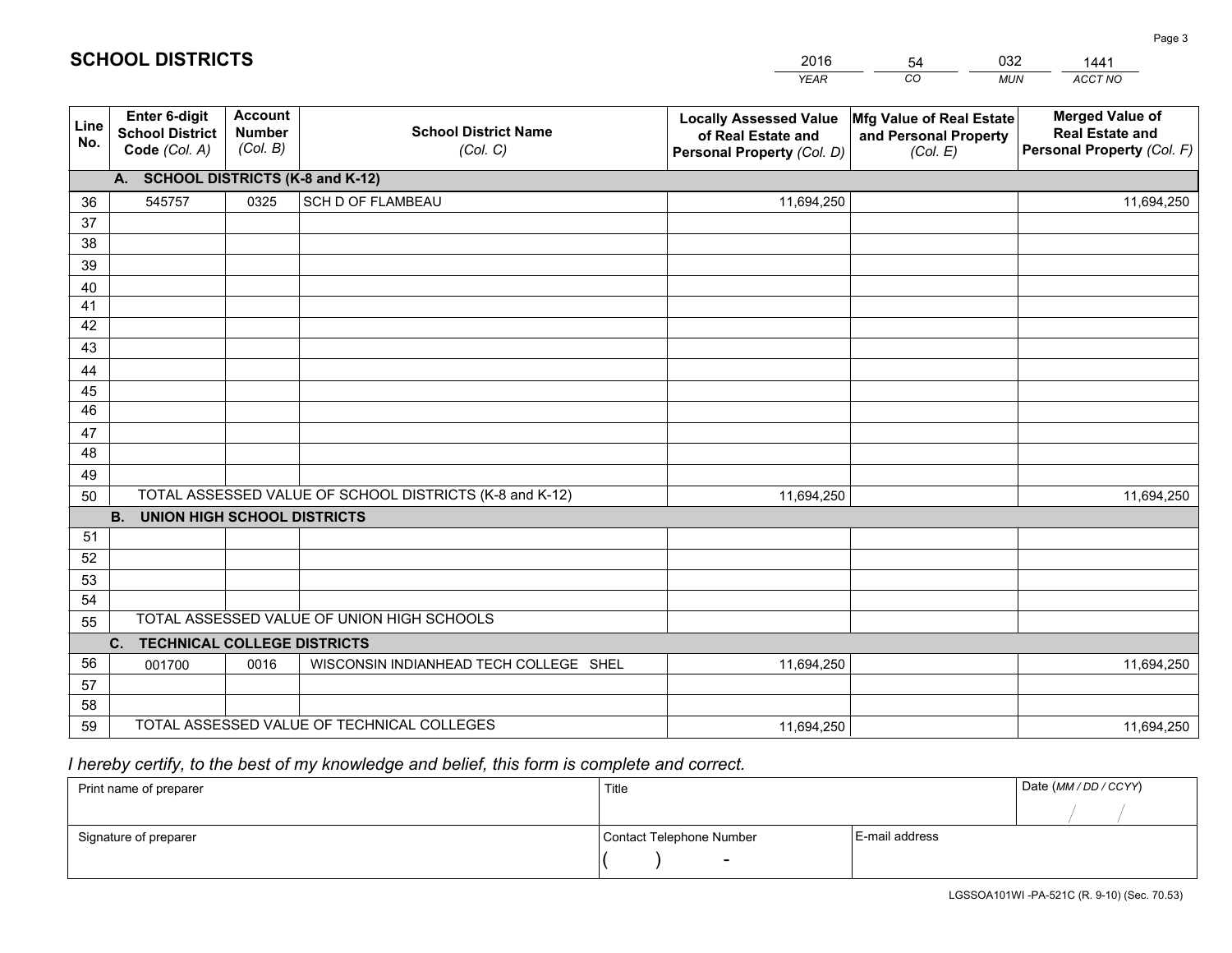#### **HIGHLIGHTS**

- 1. Complete the Statement of Assessment after the Board of Review. Reflect any changes made there.
- 2. Use black ink to complete.
- 3. Line 16 must equal Line 50, Col D.
- 4. Line 55 must equal the total of K-8 schools listed on lines 36-49. Do not include K-12 schools in this comparision.
- 5. Line 59, Col. D must equal Line 16.
- 6. Special District, School District and Technical College District values must include both real estate and personal property. Examples of Special districts are: town sanitary districts, public inland lake protection and rehabilitation districts, and metropolitan sewerage districts.
- 7. DO NOT INCLUDE Manufacturing property values.DOR will print these values on the final SOA.
- 8. Accuracy of this form is very important. The values reported directly affect the equalized value DOR calculates for school and special districts.

#### **Page 1:**

 If not prefilled, enter the tax year,county and municipal code,municipal type, municipal name and county name on the top of form.

Check the Amended box, if filing an amended / corrected SOA.

 Report the parcel count, acres and assessed value of taxable general property, total parcel count, (real and personal), total acres, and values from final figures set by the Board of Review.

- A. Real Estate land and improvements (buildings, etc.) is reported on lines 1 8, total line 9.
- B. Personal Property is reported on lines 11 14, Column D, total line 15.
- C. To complete this report, use the computer produced summary of the assessment roll that shows these amounts.
- D. Use whole numbers only.
- E. Add each line across and each column down to verify entries.

#### **Page 2:**

- A. Report Special Items (not subject to general property tax).
- 1. Private Forest Croplands and Managed Forest Lands are reported on lines 18,19, 20 and 21. Be sure to report assessed values **NOT** taxes.
- 2. You should have copies of the orders of entry, orders of withdrawal, etc., to update your assessment roll.
	- 3. Show hundredths of acres (e.g. 39.75).
- 4. Tax exempt lands are reported on line 22.
- 5. Omitted property and sec. 70.43, Wis. Stats., corrections of errors by assessor are reported on line 23. Report real estate and personal property separately. These should be for **prior years**, not something found on the current assessment roll after the board of review.
- B. Special District (Lines 24-35) Include the value of both real and personal property.
- The Department of Revenue (DOR) preprints much of the information regarding names and codes for schools, special districts,etc. If a district is not listed, enter the name and value only, DOR will enter the proper code.

### **Page 3 School Districts:**

Include the value of both real and personal property.

Report School District (regular, elementary, union high school, and technical college).

- 1. Regular (K-12) and Elementary (K-8) school values are reported on lines 36-49, total on line 50.
- 2. Union High School (UHS) (use only if elementary schools are listed on lines 36-49) are reported on lines 51-54. UHS total value (line 55) must equal to the total **elementary school** values reported on lines 36-49. Do notinclude K-12 schools in this comparison.
- 3. Technical College values are reported on lines 56-58, total on line 59.
- 4. Use the computer summary that shows these amounts to complete this report.

#### **This form is due the second Monday in June. File this report only after your Board of Review is complete.**

 *If you have questions: Return forms to:*

Fax number: (608) 264-6887 PO Box 8971

 Email: lgs@revenue.wi.gov Wisconsin Department of Revenue Call: (608) 261-5341 Local Government Services Section 6-97Madison WI 53708-8971

TOWN OF SOUTH FORK VIISTY BITTNER<br>TOWN OF SOUTH FORK **V8393 PIONEER ROAD** N8393 PIONEER ROAD HAWKINS, WI 54530 HAWKINS, WI 54530 MISTY BITTNER

**NOTE: Please supply any correction to the name and address.**

NOTE: Please supply any correction to the name and address.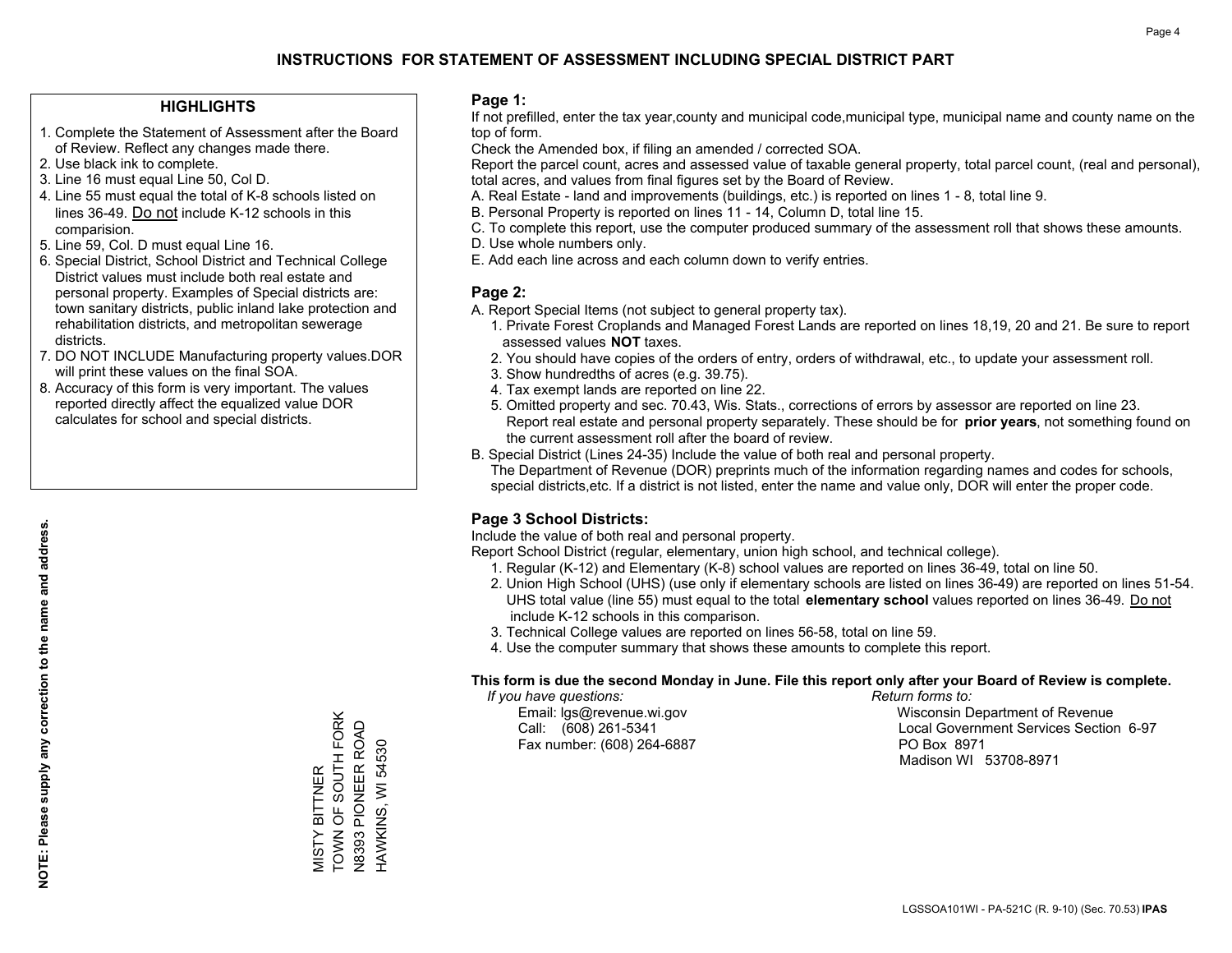**STATEMENT OF ASSESSMENT FOR 2016** 

**FINAL - EQUATED**

| Page 1                             |
|------------------------------------|
| Check if this is an Amended Return |
|                                    |

|                |                                                                                                                                                                                              |                          | CO             | <b>MUN</b>                                               | <b>ACCT NO</b>          |                      |                                          |  |
|----------------|----------------------------------------------------------------------------------------------------------------------------------------------------------------------------------------------|--------------------------|----------------|----------------------------------------------------------|-------------------------|----------------------|------------------------------------------|--|
|                | <b>FOR</b><br><b>TOWN OF</b><br><b>OF</b>                                                                                                                                                    | <b>STRICKLAND</b>        |                | <b>RUSK COUNTY</b>                                       |                         |                      | <b>WHEN COMPLETING THIS DOCUMENT</b>     |  |
|                | Town - Village - City                                                                                                                                                                        | <b>Municipality Name</b> |                | <b>County Name</b>                                       |                         |                      | DO NOT WRITE OVER X's OR IN SHADED AREAS |  |
|                | <b>REAL ESTATE</b>                                                                                                                                                                           |                          | PARCEL COUNT   | NO. OF ACRES                                             | <b>VALUE OF</b>         | <b>VALUE OF</b>      | TOTAL VALUE OF LAND                      |  |
| Line<br>No.    | (See Lines 18 - 22 for<br>other Real Estate)                                                                                                                                                 |                          |                | <b>WHOLE</b><br>TOTAL LAND   IMPROVEMENTS   NUMBERS ONLY | <b>LAND</b>             | <b>IMPROVEMENTS</b>  | AND IMPROVEMENTS                         |  |
|                |                                                                                                                                                                                              | Col. A                   | Col. B         | Col. C                                                   | Col. D                  | Col. E               | Col. F                                   |  |
| $\mathbf{1}$   | <b>RESIDENTIAL - Class 1</b>                                                                                                                                                                 | 197                      | 178            | 328                                                      | 1,761,000               | 12,633,300           | 14,394,300                               |  |
| $\overline{2}$ | <b>COMMERCIAL - Class 2</b>                                                                                                                                                                  | 13                       | $\overline{7}$ | 25                                                       | 136,600                 | 677,900              | 814,500                                  |  |
| 3              | <b>MANUFACTURING - Class 3</b>                                                                                                                                                               | 4                        | 1              | 84                                                       | 156,100                 | 355,400              | 511,500                                  |  |
| 4              | <b>AGRICULTURAL - Class 4</b>                                                                                                                                                                | 264                      |                | 4,716                                                    | 469,600                 |                      | 469,600                                  |  |
| 5              | <b>UNDEVELOPED - Class 5</b>                                                                                                                                                                 | 392                      |                | 4,559                                                    | 1,019,800               |                      | 1,019,800                                |  |
| 6              | AGRICULTURAL FOREST - Class 5m                                                                                                                                                               | 134                      |                | 1,812                                                    | 1,275,000               |                      | 1,275,000                                |  |
| $\overline{7}$ | FOREST LANDS - Class 6                                                                                                                                                                       | 235                      |                | 4,777                                                    | 6,763,400               |                      | 6,763,400                                |  |
| 8              | OTHER - Class 7                                                                                                                                                                              | 23                       | 23             | 58                                                       | 162,000                 | 2,154,900            | 2,316,900                                |  |
| 9              | TOTAL - ALL COLUMNS                                                                                                                                                                          | 1,262                    | 209            | 16,359                                                   | 11,743,500              | 15,821,500           | 27,565,000                               |  |
| 10             | NUMBER OF PERSONAL PROPERTY ACCOUNTS IN ROLL                                                                                                                                                 |                          |                | 23                                                       | <b>LOCALLY ASSESSED</b> | <b>MANUFACTURING</b> | <b>MERGED</b>                            |  |
| 11             | BOATS AND OTHER WATERCRAFT NOT EXEMPT - Code 1                                                                                                                                               |                          |                |                                                          | 0                       | 0                    | $\mathbf 0$                              |  |
| 12             | MACHINERY, TOOLS AND PATTERNS - Code 2                                                                                                                                                       |                          |                |                                                          | 66,400                  | 107,000              | 173,400                                  |  |
| 13             | FURNITURE, FIXTURES AND EQUIPMENT - Code 3                                                                                                                                                   |                          |                |                                                          | 24,300                  | 3,600                | 27,900                                   |  |
| 14             | ALL OTHER PERSONAL PROPERTY NOT EXEMPT - Codes 4A, 4B, 4C                                                                                                                                    |                          |                |                                                          | 93,600                  | 1,200                | 94,800                                   |  |
| 15             | TOTAL OF PERSONAL PROPERTY NOT EXEMPT (Total of Lines 11-14)                                                                                                                                 |                          |                | 184,300                                                  | 111,800                 | 296,100              |                                          |  |
| 16             | AGGREGATE ASSESSED VALUE OF ALL PROPERTY SUBJECT TO THE GENERAL PROPERTY TAX (Total of Lines 9F and 15F)<br>MUST EQUAL TOTAL VALUE OF THE SCHOOL DISTRICTS (K-12 PLUS K-8) - Line 50, Col. F |                          |                |                                                          |                         |                      | 27,861,100                               |  |
| 17             | <b>BOARD OF REVIEW</b>                                                                                                                                                                       |                          |                | Name of Assessor                                         |                         | Telephone #          |                                          |  |
|                | DATE OF FINAL ADJOURNMENT                                                                                                                                                                    | 06/03/2016               |                | <b>CINDY CHASE</b>                                       |                         | (715) 820-0541       |                                          |  |

*<sup>54</sup> <sup>034</sup>*

*ACCT NO1442*

REMARKS

The Assessment Ratio to be used in calculating the estimated Fair Market Value on tax bills for this tax district is .946463506<br>This ratio should be used to convert assessed values to "Calculate Equalized Values" in Step 1 Commission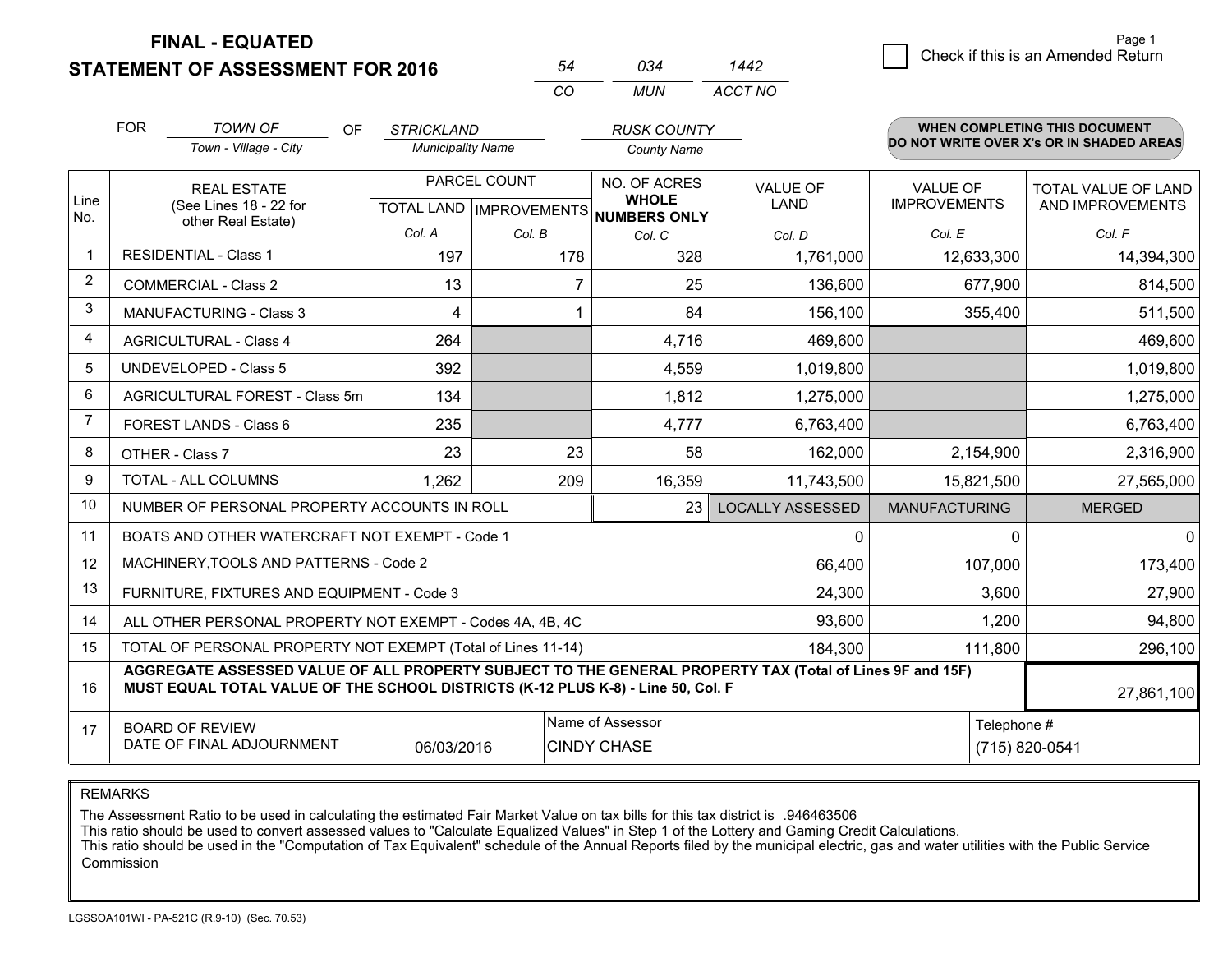*YEAR CO MUN ACCT NO* <sup>2016</sup> <sup>54</sup> <sup>034</sup> <sup>1442</sup>

Do not confuse FOREST LANDS (Line 7) with FOREST CROPS (in this section) - They are **NOT** the same

| Private Forest Crop - Reg Class @ 10¢ per acre |                                  |                                           |                                                            |                                                                 | Private Forest Crop - Reg Class @ \$2.52 per acre                                                                                                                                                                                                                                                                                                                                                                                       |                                                          |                                                                                    |                                                                                                                                                                                                                                                                                                                            |
|------------------------------------------------|----------------------------------|-------------------------------------------|------------------------------------------------------------|-----------------------------------------------------------------|-----------------------------------------------------------------------------------------------------------------------------------------------------------------------------------------------------------------------------------------------------------------------------------------------------------------------------------------------------------------------------------------------------------------------------------------|----------------------------------------------------------|------------------------------------------------------------------------------------|----------------------------------------------------------------------------------------------------------------------------------------------------------------------------------------------------------------------------------------------------------------------------------------------------------------------------|
|                                                |                                  |                                           |                                                            |                                                                 | (d) PARCELS                                                                                                                                                                                                                                                                                                                                                                                                                             | (e) ACRES                                                |                                                                                    | (f) ASSESSED VALUE                                                                                                                                                                                                                                                                                                         |
| 16                                             |                                  |                                           |                                                            |                                                                 |                                                                                                                                                                                                                                                                                                                                                                                                                                         | 40                                                       |                                                                                    | 45.700                                                                                                                                                                                                                                                                                                                     |
|                                                |                                  |                                           |                                                            |                                                                 |                                                                                                                                                                                                                                                                                                                                                                                                                                         |                                                          |                                                                                    |                                                                                                                                                                                                                                                                                                                            |
| (a) PARCELS                                    |                                  |                                           |                                                            |                                                                 |                                                                                                                                                                                                                                                                                                                                                                                                                                         |                                                          |                                                                                    | (f) ASSESSED VALUE                                                                                                                                                                                                                                                                                                         |
|                                                |                                  |                                           |                                                            |                                                                 |                                                                                                                                                                                                                                                                                                                                                                                                                                         |                                                          |                                                                                    |                                                                                                                                                                                                                                                                                                                            |
|                                                |                                  |                                           |                                                            |                                                                 |                                                                                                                                                                                                                                                                                                                                                                                                                                         |                                                          |                                                                                    |                                                                                                                                                                                                                                                                                                                            |
| (a) PARCELS                                    |                                  |                                           |                                                            |                                                                 | (d) PARCELS                                                                                                                                                                                                                                                                                                                                                                                                                             | (e) ACRES                                                |                                                                                    | (f) ASSESSED VALUE                                                                                                                                                                                                                                                                                                         |
|                                                |                                  |                                           |                                                            |                                                                 |                                                                                                                                                                                                                                                                                                                                                                                                                                         |                                                          |                                                                                    | 549,700                                                                                                                                                                                                                                                                                                                    |
|                                                |                                  |                                           |                                                            |                                                                 |                                                                                                                                                                                                                                                                                                                                                                                                                                         |                                                          |                                                                                    |                                                                                                                                                                                                                                                                                                                            |
|                                                |                                  |                                           |                                                            |                                                                 |                                                                                                                                                                                                                                                                                                                                                                                                                                         |                                                          | (f) ASSESSED VALUE                                                                 |                                                                                                                                                                                                                                                                                                                            |
|                                                |                                  |                                           |                                                            |                                                                 |                                                                                                                                                                                                                                                                                                                                                                                                                                         |                                                          |                                                                                    |                                                                                                                                                                                                                                                                                                                            |
|                                                |                                  |                                           |                                                            |                                                                 |                                                                                                                                                                                                                                                                                                                                                                                                                                         |                                                          |                                                                                    |                                                                                                                                                                                                                                                                                                                            |
|                                                |                                  |                                           |                                                            |                                                                 |                                                                                                                                                                                                                                                                                                                                                                                                                                         |                                                          |                                                                                    | 326,400                                                                                                                                                                                                                                                                                                                    |
| (a) County Forest Cropland Acres               |                                  |                                           |                                                            |                                                                 |                                                                                                                                                                                                                                                                                                                                                                                                                                         |                                                          |                                                                                    | (e) Other Acres                                                                                                                                                                                                                                                                                                            |
| 3.830.75                                       |                                  |                                           |                                                            |                                                                 |                                                                                                                                                                                                                                                                                                                                                                                                                                         | 21.18                                                    |                                                                                    | 299.59                                                                                                                                                                                                                                                                                                                     |
|                                                |                                  |                                           |                                                            |                                                                 | Assessed Value of Sec. 70.43 Corrections of Errors by Assessors                                                                                                                                                                                                                                                                                                                                                                         |                                                          |                                                                                    |                                                                                                                                                                                                                                                                                                                            |
|                                                |                                  |                                           |                                                            |                                                                 |                                                                                                                                                                                                                                                                                                                                                                                                                                         |                                                          |                                                                                    | (c2) PERSONAL                                                                                                                                                                                                                                                                                                              |
|                                                |                                  |                                           | 14,500                                                     |                                                                 |                                                                                                                                                                                                                                                                                                                                                                                                                                         |                                                          |                                                                                    |                                                                                                                                                                                                                                                                                                                            |
|                                                |                                  |                                           |                                                            |                                                                 |                                                                                                                                                                                                                                                                                                                                                                                                                                         |                                                          |                                                                                    |                                                                                                                                                                                                                                                                                                                            |
|                                                |                                  |                                           |                                                            |                                                                 |                                                                                                                                                                                                                                                                                                                                                                                                                                         |                                                          |                                                                                    | (f2) PERSONAL                                                                                                                                                                                                                                                                                                              |
|                                                |                                  |                                           |                                                            |                                                                 |                                                                                                                                                                                                                                                                                                                                                                                                                                         |                                                          |                                                                                    |                                                                                                                                                                                                                                                                                                                            |
|                                                | (a) PARCELS<br>18<br>(a) PARCELS | 631<br>(a) REAL ESTATE<br>(d) REAL ESTATE | (b) ACRES<br>635.31<br>(b) ACRES<br>(b) ACRES<br>(b) ACRES | Entered After 2004 Managed Forest - OPEN @<br>(b) Federal Acres | (c) ASSESSED VALUE<br>830,000<br>Private Forest Crop - Special Class @ 20¢ per acre<br>(c) ASSESSED VALUE<br>Entered Before 2005 Managed Forest - OPEN @ \$.79 per acre<br>(c) ASSESSED VALUE<br>838,300<br>\$2.14 per acre<br>(c) ASSESSED VALUE<br>Assessed Value of Omitted Property From Prior Years (Sec. 70.44)<br>(b) PERSONAL<br>Manufacturing Equated Value of Omitted Property From Prior Years (Sec. 70.995)<br>(e) PERSONAL | (d) PARCELS<br>14<br>(d) PARCELS<br>9<br>(c) State Acres | (e) ACRES<br>465.16<br>(e) ACRES<br>318.42<br>(c1) REAL ESTATE<br>(f1) REAL ESTATE | Entered Before 2005 Managed Forest - Ferrous Mining CLOSED @ \$8.27 per acre<br>Entered Before 2005 Managed Forest - CLOSED @ \$1.87 per acre<br>Entered After 2004 Managed Forest - CLOSED @ \$10.68 per acre<br>(d) County (NOT FOREST CROP) Acres<br>Mfg. Equated Value of Sec.70.43 Corrections of Errors by Assessors |

## **SPECIAL DISTRICTS**

| Line<br>No. | Enter 6-digit<br>Special District<br>Code (Col. A) | <b>Account</b><br><b>Number</b> | <b>Special District Name</b> | <b>Locally Assessed Value</b><br>of Real Estate and | Mfg Value of Real Estate<br>and Personal Property | <b>Merged Value of</b><br><b>Real Estate and</b><br>Personal Property (Col. F) |
|-------------|----------------------------------------------------|---------------------------------|------------------------------|-----------------------------------------------------|---------------------------------------------------|--------------------------------------------------------------------------------|
|             |                                                    | (Col. B)                        | (Col. C)                     | Personal Property (Col. D)                          | (Col. E)                                          |                                                                                |
| 24          |                                                    |                                 |                              |                                                     |                                                   |                                                                                |
| 25          |                                                    |                                 |                              |                                                     |                                                   |                                                                                |
| 26          |                                                    |                                 |                              |                                                     |                                                   |                                                                                |
| 27          |                                                    |                                 |                              |                                                     |                                                   |                                                                                |
| 28          |                                                    |                                 |                              |                                                     |                                                   |                                                                                |
| 29          |                                                    |                                 |                              |                                                     |                                                   |                                                                                |
| 30          |                                                    |                                 |                              |                                                     |                                                   |                                                                                |
| 31          |                                                    |                                 |                              |                                                     |                                                   |                                                                                |
| 32          |                                                    |                                 |                              |                                                     |                                                   |                                                                                |
| 33          |                                                    |                                 |                              |                                                     |                                                   |                                                                                |
| 34          |                                                    |                                 |                              |                                                     |                                                   |                                                                                |
| 35          |                                                    |                                 |                              |                                                     |                                                   |                                                                                |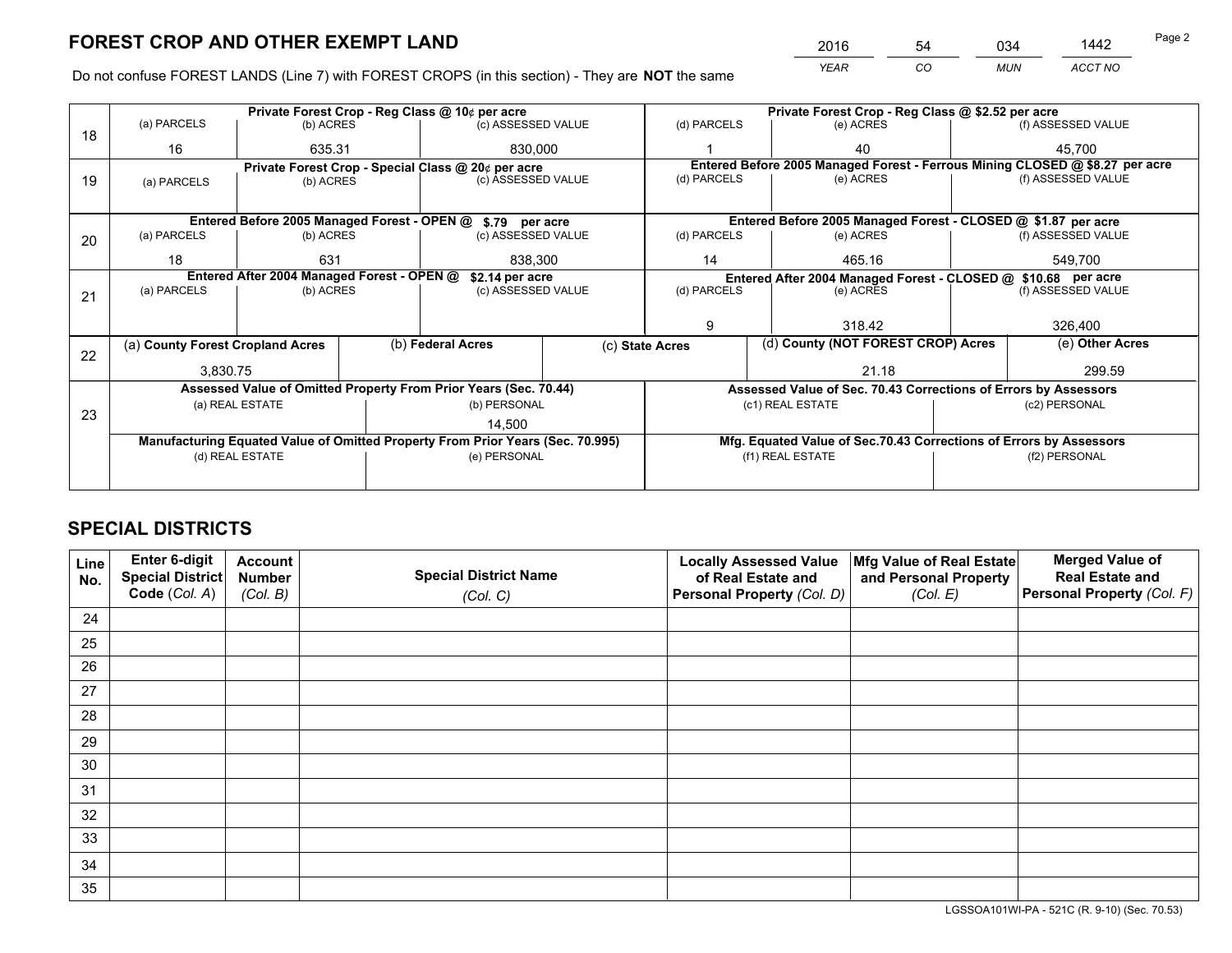|             |                                                          |                                             |                                                         | <b>YEAR</b>                                                                       | CO<br><b>MUN</b>                                              | ACCT NO                                                                        |
|-------------|----------------------------------------------------------|---------------------------------------------|---------------------------------------------------------|-----------------------------------------------------------------------------------|---------------------------------------------------------------|--------------------------------------------------------------------------------|
| Line<br>No. | Enter 6-digit<br><b>School District</b><br>Code (Col. A) | <b>Account</b><br><b>Number</b><br>(Col. B) | <b>School District Name</b><br>(Col. C)                 | <b>Locally Assessed Value</b><br>of Real Estate and<br>Personal Property (Col. D) | Mfg Value of Real Estate<br>and Personal Property<br>(Col. E) | <b>Merged Value of</b><br><b>Real Estate and</b><br>Personal Property (Col. F) |
|             | A. SCHOOL DISTRICTS (K-8 and K-12)                       |                                             |                                                         |                                                                                   |                                                               |                                                                                |
| 36          | 031080                                                   | 0024                                        | SCH D OF CHETEK-WEYERHAEUSER AREA                       | 27,237,800                                                                        | 623,300                                                       | 27,861,100                                                                     |
| 37          |                                                          |                                             |                                                         |                                                                                   |                                                               |                                                                                |
| 38          |                                                          |                                             |                                                         |                                                                                   |                                                               |                                                                                |
| 39          |                                                          |                                             |                                                         |                                                                                   |                                                               |                                                                                |
| 40          |                                                          |                                             |                                                         |                                                                                   |                                                               |                                                                                |
| 41          |                                                          |                                             |                                                         |                                                                                   |                                                               |                                                                                |
| 42<br>43    |                                                          |                                             |                                                         |                                                                                   |                                                               |                                                                                |
|             |                                                          |                                             |                                                         |                                                                                   |                                                               |                                                                                |
| 44<br>45    |                                                          |                                             |                                                         |                                                                                   |                                                               |                                                                                |
| 46          |                                                          |                                             |                                                         |                                                                                   |                                                               |                                                                                |
| 47          |                                                          |                                             |                                                         |                                                                                   |                                                               |                                                                                |
| 48          |                                                          |                                             |                                                         |                                                                                   |                                                               |                                                                                |
| 49          |                                                          |                                             |                                                         |                                                                                   |                                                               |                                                                                |
| 50          |                                                          |                                             | TOTAL ASSESSED VALUE OF SCHOOL DISTRICTS (K-8 and K-12) | 27,237,800                                                                        | 623,300                                                       | 27,861,100                                                                     |
|             | <b>B.</b><br><b>UNION HIGH SCHOOL DISTRICTS</b>          |                                             |                                                         |                                                                                   |                                                               |                                                                                |
| 51          |                                                          |                                             |                                                         |                                                                                   |                                                               |                                                                                |
| 52          |                                                          |                                             |                                                         |                                                                                   |                                                               |                                                                                |
| 53          |                                                          |                                             |                                                         |                                                                                   |                                                               |                                                                                |
| 54          |                                                          |                                             |                                                         |                                                                                   |                                                               |                                                                                |
| 55          |                                                          |                                             | TOTAL ASSESSED VALUE OF UNION HIGH SCHOOLS              |                                                                                   |                                                               |                                                                                |
|             | C.<br><b>TECHNICAL COLLEGE DISTRICTS</b>                 |                                             |                                                         |                                                                                   |                                                               |                                                                                |
| 56          | 001700                                                   | 0016                                        | WISCONSIN INDIANHEAD TECH COLLEGE SHEL                  | 27,237,800                                                                        | 623,300                                                       | 27,861,100                                                                     |
| 57<br>58    |                                                          |                                             |                                                         |                                                                                   |                                                               |                                                                                |
| 59          |                                                          |                                             | TOTAL ASSESSED VALUE OF TECHNICAL COLLEGES              | 27,237,800                                                                        | 623,300                                                       | 27,861,100                                                                     |
|             |                                                          |                                             |                                                         |                                                                                   |                                                               |                                                                                |

54

034

 *I hereby certify, to the best of my knowledge and belief, this form is complete and correct.*

**SCHOOL DISTRICTS**

| Print name of preparer | Title                    |                | Date (MM / DD / CCYY) |
|------------------------|--------------------------|----------------|-----------------------|
|                        |                          |                |                       |
| Signature of preparer  | Contact Telephone Number | E-mail address |                       |
|                        | $\sim$                   |                |                       |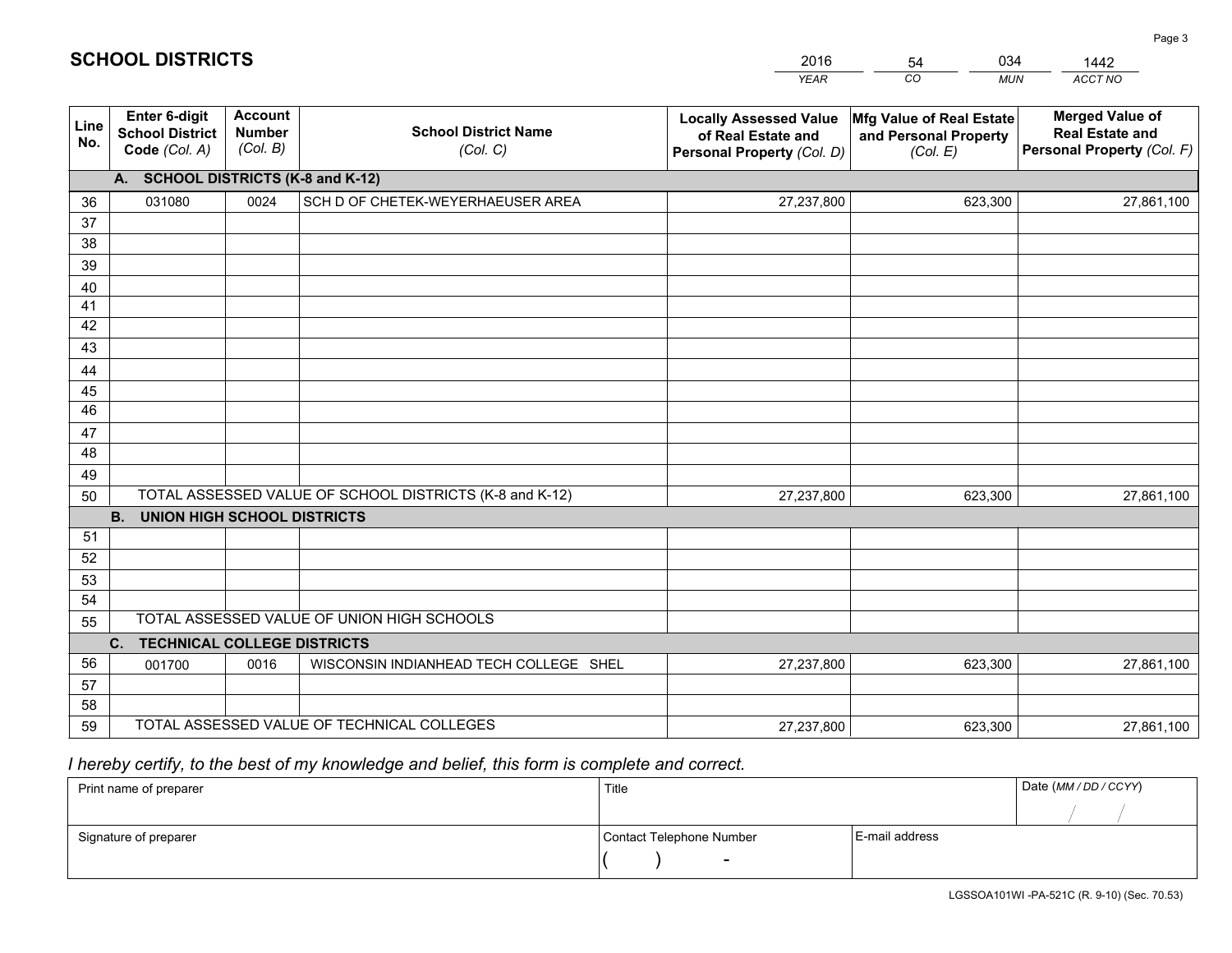#### **HIGHLIGHTS**

- 1. Complete the Statement of Assessment after the Board of Review. Reflect any changes made there.
- 2. Use black ink to complete.
- 3. Line 16 must equal Line 50, Col D.
- 4. Line 55 must equal the total of K-8 schools listed on lines 36-49. Do not include K-12 schools in this comparision.
- 5. Line 59, Col. D must equal Line 16.
- 6. Special District, School District and Technical College District values must include both real estate and personal property. Examples of Special districts are: town sanitary districts, public inland lake protection and rehabilitation districts, and metropolitan sewerage districts.
- 7. DO NOT INCLUDE Manufacturing property values.DOR will print these values on the final SOA.

CAROL LYNN ARNDT TOWN OF STRICKLAND

CAROL LYNN ARNDT<br>TOWN OF STRICKLAND

PO BOX 120

PO BOX 120

WEYERHAEUSER, WI 54895 - 0120

**NEYERHAEUSER, WI** 

54895 - 0120

 8. Accuracy of this form is very important. The values reported directly affect the equalized value DOR calculates for school and special districts.

#### **Page 1:**

 If not prefilled, enter the tax year,county and municipal code,municipal type, municipal name and county name on the top of form.

Check the Amended box, if filing an amended / corrected SOA.

 Report the parcel count, acres and assessed value of taxable general property, total parcel count, (real and personal), total acres, and values from final figures set by the Board of Review.

- A. Real Estate land and improvements (buildings, etc.) is reported on lines 1 8, total line 9.
- B. Personal Property is reported on lines 11 14, Column D, total line 15.
- C. To complete this report, use the computer produced summary of the assessment roll that shows these amounts.
- D. Use whole numbers only.
- E. Add each line across and each column down to verify entries.

#### **Page 2:**

- A. Report Special Items (not subject to general property tax).
- 1. Private Forest Croplands and Managed Forest Lands are reported on lines 18,19, 20 and 21. Be sure to report assessed values **NOT** taxes.
- 2. You should have copies of the orders of entry, orders of withdrawal, etc., to update your assessment roll.
	- 3. Show hundredths of acres (e.g. 39.75).
- 4. Tax exempt lands are reported on line 22.
- 5. Omitted property and sec. 70.43, Wis. Stats., corrections of errors by assessor are reported on line 23. Report real estate and personal property separately. These should be for **prior years**, not something found on the current assessment roll after the board of review.
- B. Special District (Lines 24-35) Include the value of both real and personal property.
- The Department of Revenue (DOR) preprints much of the information regarding names and codes for schools, special districts,etc. If a district is not listed, enter the name and value only, DOR will enter the proper code.

### **Page 3 School Districts:**

Include the value of both real and personal property.

Report School District (regular, elementary, union high school, and technical college).

- 1. Regular (K-12) and Elementary (K-8) school values are reported on lines 36-49, total on line 50.
- 2. Union High School (UHS) (use only if elementary schools are listed on lines 36-49) are reported on lines 51-54. UHS total value (line 55) must equal to the total **elementary school** values reported on lines 36-49. Do notinclude K-12 schools in this comparison.
- 3. Technical College values are reported on lines 56-58, total on line 59.
- 4. Use the computer summary that shows these amounts to complete this report.

#### **This form is due the second Monday in June. File this report only after your Board of Review is complete.**

 *If you have questions: Return forms to:*

Fax number: (608) 264-6887 PO Box 8971

 Email: lgs@revenue.wi.gov Wisconsin Department of Revenue Call: (608) 261-5341 Local Government Services Section 6-97Madison WI 53708-8971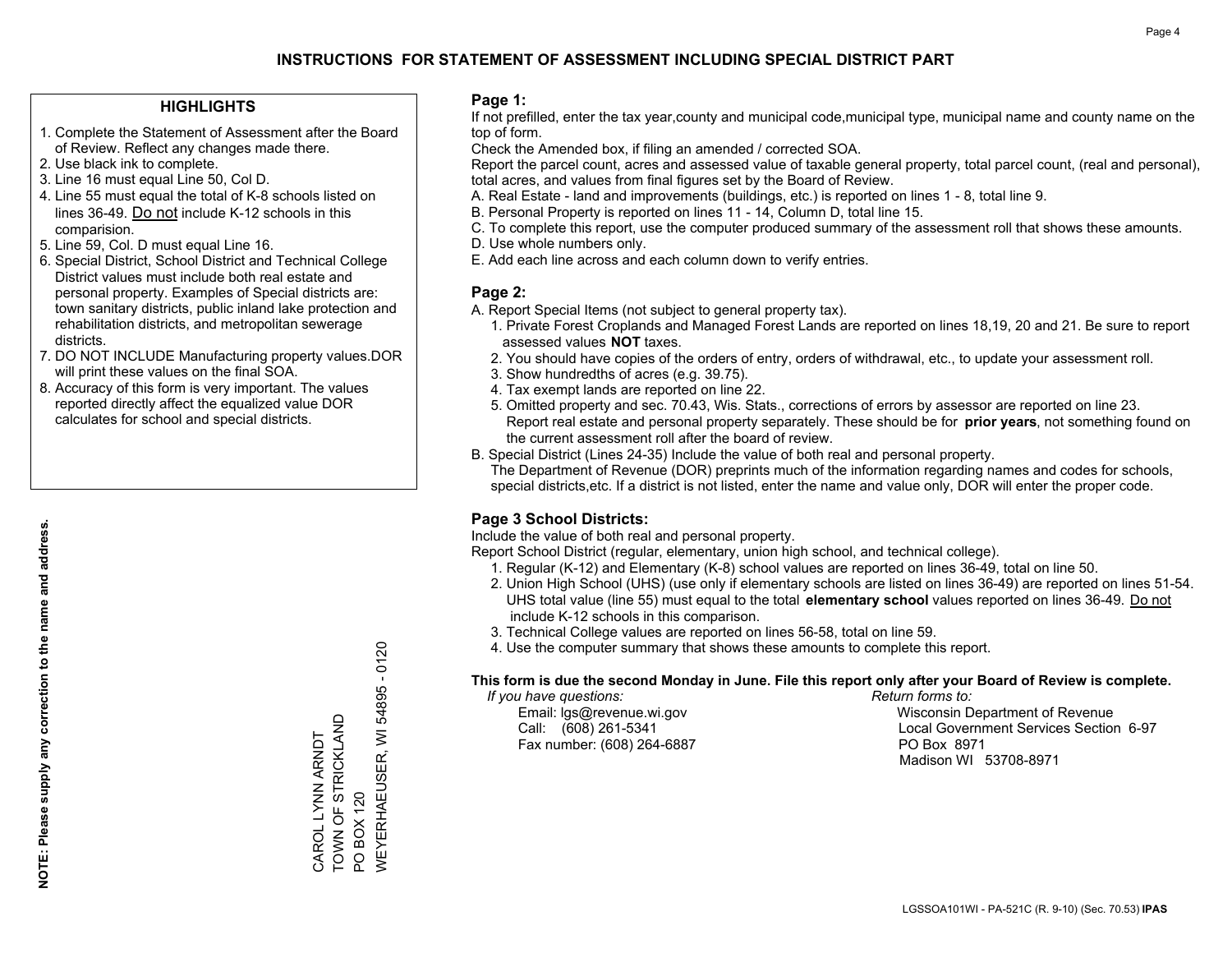**FINAL - EQUATED**

**STATEMENT OF ASSESSMENT FOR 2016** 

|                                    | Page 1 |
|------------------------------------|--------|
| Check if this is an Amended Return |        |
|                                    |        |

| 54 | 036. | 1443    |
|----|------|---------|
| CO | MUN  | ACCT NO |

|                | <b>FOR</b>                                                                                                 | <b>TOWN OF</b><br>OF                                                                                                                                                                                       | <b>STUBBS</b>            |               | <b>RUSK COUNTY</b>                   |                                |                                        | <b>WHEN COMPLETING THIS DOCUMENT</b>     |
|----------------|------------------------------------------------------------------------------------------------------------|------------------------------------------------------------------------------------------------------------------------------------------------------------------------------------------------------------|--------------------------|---------------|--------------------------------------|--------------------------------|----------------------------------------|------------------------------------------|
|                |                                                                                                            | Town - Village - City                                                                                                                                                                                      | <b>Municipality Name</b> |               | <b>County Name</b>                   |                                |                                        | DO NOT WRITE OVER X's OR IN SHADED AREAS |
| Line           | <b>REAL ESTATE</b><br>(See Lines 18 - 22 for<br>other Real Estate)                                         |                                                                                                                                                                                                            |                          | PARCEL COUNT  | NO. OF ACRES<br><b>WHOLE</b>         | <b>VALUE OF</b><br><b>LAND</b> | <b>VALUE OF</b><br><b>IMPROVEMENTS</b> | TOTAL VALUE OF LAND<br>AND IMPROVEMENTS  |
| No.            |                                                                                                            |                                                                                                                                                                                                            | Col. A                   |               | TOTAL LAND IMPROVEMENTS NUMBERS ONLY |                                |                                        |                                          |
| $\mathbf{1}$   |                                                                                                            | <b>RESIDENTIAL - Class 1</b>                                                                                                                                                                               | 432                      | Col. B<br>306 | Col. C<br>800                        | Col. D                         | Col. E                                 | Col. F                                   |
| $\overline{2}$ |                                                                                                            |                                                                                                                                                                                                            |                          |               |                                      | 10,956,300                     | 22,947,200                             | 33,903,500                               |
|                |                                                                                                            | <b>COMMERCIAL - Class 2</b>                                                                                                                                                                                | 25                       | 15            | 330                                  | 3,851,500                      | 2,013,800                              | 5,865,300                                |
| 3              |                                                                                                            | <b>MANUFACTURING - Class 3</b>                                                                                                                                                                             | 3                        | $\mathbf{0}$  | 104                                  | 128,400                        | 0                                      | 128,400                                  |
| 4              |                                                                                                            | <b>AGRICULTURAL - Class 4</b>                                                                                                                                                                              | 430                      |               | 11,500                               | 1,232,600                      |                                        | 1,232,600                                |
| 5              |                                                                                                            | <b>UNDEVELOPED - Class 5</b>                                                                                                                                                                               | 310                      |               | 2,643                                | 880,200                        |                                        | 880,200                                  |
| 6              |                                                                                                            | AGRICULTURAL FOREST - Class 5m                                                                                                                                                                             | 84                       |               | 1,537                                | 1,124,700                      |                                        | 1,124,700                                |
| $\overline{7}$ |                                                                                                            | FOREST LANDS - Class 6                                                                                                                                                                                     | 223                      |               | 4,927                                | 7,330,900                      |                                        | 7,330,900                                |
| 8              |                                                                                                            | OTHER - Class 7                                                                                                                                                                                            | 66                       | 64            | 188                                  | 597,400                        | 4,089,700                              | 4,687,100                                |
| 9              |                                                                                                            | TOTAL - ALL COLUMNS                                                                                                                                                                                        | 1,573                    | 385           | 22,029                               | 26,102,000                     | 29,050,700                             | 55,152,700                               |
| 10             |                                                                                                            | NUMBER OF PERSONAL PROPERTY ACCOUNTS IN ROLL                                                                                                                                                               |                          |               | 19                                   | <b>LOCALLY ASSESSED</b>        | <b>MANUFACTURING</b>                   | <b>MERGED</b>                            |
| 11             |                                                                                                            | BOATS AND OTHER WATERCRAFT NOT EXEMPT - Code 1                                                                                                                                                             |                          |               |                                      | 0                              | 0                                      | $\mathbf{0}$                             |
| 12             |                                                                                                            | MACHINERY, TOOLS AND PATTERNS - Code 2                                                                                                                                                                     |                          |               | 448,100                              | 31,200                         | 479,300                                |                                          |
| 13             | FURNITURE, FIXTURES AND EQUIPMENT - Code 3                                                                 |                                                                                                                                                                                                            |                          |               |                                      |                                | $\Omega$                               | 15,200                                   |
| 14             | 55,700<br>1,700<br>ALL OTHER PERSONAL PROPERTY NOT EXEMPT - Codes 4A, 4B, 4C                               |                                                                                                                                                                                                            |                          |               |                                      |                                |                                        | 57,400                                   |
| 15             | TOTAL OF PERSONAL PROPERTY NOT EXEMPT (Total of Lines 11-14)<br>519,000                                    |                                                                                                                                                                                                            |                          |               |                                      |                                | 32,900                                 | 551,900                                  |
| 16             |                                                                                                            | AGGREGATE ASSESSED VALUE OF ALL PROPERTY SUBJECT TO THE GENERAL PROPERTY TAX (Total of Lines 9F and 15F)<br>MUST EQUAL TOTAL VALUE OF THE SCHOOL DISTRICTS (K-12 PLUS K-8) - Line 50, Col. F<br>55,704,600 |                          |               |                                      |                                |                                        |                                          |
| 17             | Name of Assessor<br><b>BOARD OF REVIEW</b><br>DATE OF FINAL ADJOURNMENT<br>06/23/2016<br><b>TOM HANSON</b> |                                                                                                                                                                                                            |                          |               |                                      | Telephone #                    | (715) 868-2254                         |                                          |

REMARKS

The Assessment Ratio to be used in calculating the estimated Fair Market Value on tax bills for this tax district is .992771821<br>This ratio should be used to convert assessed values to "Calculate Equalized Values" in Step 1 Commission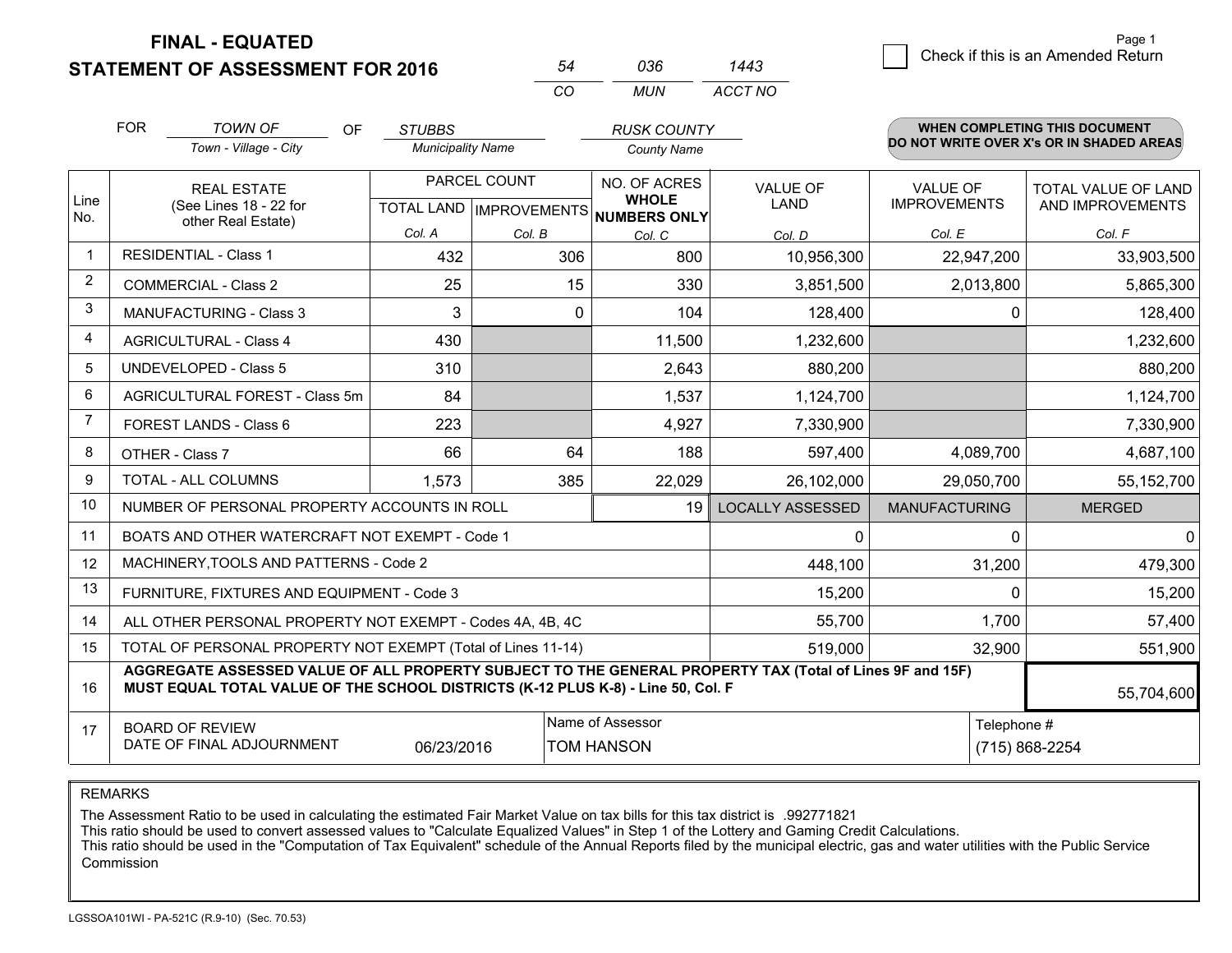*YEAR CO MUN ACCT NO* <sup>2016</sup> <sup>54</sup> <sup>036</sup> <sup>1443</sup>

Do not confuse FOREST LANDS (Line 7) with FOREST CROPS (in this section) - They are **NOT** the same

|    | Private Forest Crop - Reg Class @ 10¢ per acre                                 |                                 |  |                                                            |                                   | Private Forest Crop - Reg Class @ \$2.52 per acre                            |                                                               |               |                    |  |
|----|--------------------------------------------------------------------------------|---------------------------------|--|------------------------------------------------------------|-----------------------------------|------------------------------------------------------------------------------|---------------------------------------------------------------|---------------|--------------------|--|
| 18 | (a) PARCELS<br>(b) ACRES                                                       |                                 |  | (c) ASSESSED VALUE                                         |                                   | (d) PARCELS                                                                  | (e) ACRES                                                     |               | (f) ASSESSED VALUE |  |
|    |                                                                                |                                 |  |                                                            |                                   |                                                                              |                                                               |               |                    |  |
|    | Private Forest Crop - Special Class @ 20¢ per acre                             |                                 |  |                                                            |                                   | Entered Before 2005 Managed Forest - Ferrous Mining CLOSED @ \$8.27 per acre |                                                               |               |                    |  |
| 19 | (a) PARCELS                                                                    | (c) ASSESSED VALUE<br>(b) ACRES |  |                                                            |                                   | (d) PARCELS                                                                  | (e) ACRES                                                     |               | (f) ASSESSED VALUE |  |
|    |                                                                                |                                 |  |                                                            |                                   |                                                                              |                                                               |               |                    |  |
|    |                                                                                |                                 |  | Entered Before 2005 Managed Forest - OPEN @ \$.79 per acre |                                   |                                                                              | Entered Before 2005 Managed Forest - CLOSED @ \$1.87 per acre |               |                    |  |
| 20 | (a) PARCELS<br>(b) ACRES                                                       |                                 |  | (c) ASSESSED VALUE                                         |                                   | (d) PARCELS                                                                  | (e) ACRES                                                     |               |                    |  |
|    |                                                                                | 250                             |  | 404.600                                                    |                                   | 135<br>4                                                                     |                                                               | 222,600       |                    |  |
|    | Entered After 2004 Managed Forest - OPEN @<br>\$2.14 per acre                  |                                 |  |                                                            |                                   | Entered After 2004 Managed Forest - CLOSED @ \$10.68 per acre                |                                                               |               |                    |  |
| 21 | (a) PARCELS                                                                    | (b) ACRES                       |  |                                                            | (d) PARCELS<br>(c) ASSESSED VALUE |                                                                              | (e) ACRES                                                     |               | (f) ASSESSED VALUE |  |
|    |                                                                                |                                 |  |                                                            |                                   |                                                                              |                                                               |               |                    |  |
|    |                                                                                |                                 |  |                                                            |                                   | 13                                                                           | 313                                                           |               | 515,200            |  |
| 22 | (a) County Forest Cropland Acres                                               |                                 |  | (b) Federal Acres                                          |                                   | (c) State Acres                                                              | (d) County (NOT FOREST CROP) Acres                            |               | (e) Other Acres    |  |
|    |                                                                                |                                 |  |                                                            |                                   | 21.87                                                                        |                                                               |               | 239.02             |  |
|    | Assessed Value of Omitted Property From Prior Years (Sec. 70.44)               |                                 |  |                                                            |                                   | Assessed Value of Sec. 70.43 Corrections of Errors by Assessors              |                                                               |               |                    |  |
| 23 | (a) REAL ESTATE                                                                |                                 |  |                                                            | (b) PERSONAL                      |                                                                              | (c1) REAL ESTATE                                              |               | (c2) PERSONAL      |  |
|    |                                                                                |                                 |  |                                                            |                                   |                                                                              |                                                               |               |                    |  |
|    | Manufacturing Equated Value of Omitted Property From Prior Years (Sec. 70.995) |                                 |  |                                                            |                                   | Mfg. Equated Value of Sec.70.43 Corrections of Errors by Assessors           |                                                               |               |                    |  |
|    | (d) REAL ESTATE                                                                |                                 |  | (e) PERSONAL                                               |                                   | (f1) REAL ESTATE                                                             |                                                               | (f2) PERSONAL |                    |  |
|    |                                                                                |                                 |  |                                                            |                                   |                                                                              |                                                               |               |                    |  |

## **SPECIAL DISTRICTS**

| Line<br>No. | Enter 6-digit<br><b>Special District</b> | <b>Account</b><br><b>Number</b> | <b>Special District Name</b> | <b>Locally Assessed Value</b><br>of Real Estate and | Mfg Value of Real Estate<br>and Personal Property | <b>Merged Value of</b><br><b>Real Estate and</b> |
|-------------|------------------------------------------|---------------------------------|------------------------------|-----------------------------------------------------|---------------------------------------------------|--------------------------------------------------|
|             | Code (Col. A)                            | (Col. B)                        | (Col. C)                     | Personal Property (Col. D)                          | (Col. E)                                          | Personal Property (Col. F)                       |
| 24          |                                          |                                 |                              |                                                     |                                                   |                                                  |
| 25          |                                          |                                 |                              |                                                     |                                                   |                                                  |
| 26          |                                          |                                 |                              |                                                     |                                                   |                                                  |
| 27          |                                          |                                 |                              |                                                     |                                                   |                                                  |
| 28          |                                          |                                 |                              |                                                     |                                                   |                                                  |
| 29          |                                          |                                 |                              |                                                     |                                                   |                                                  |
| 30          |                                          |                                 |                              |                                                     |                                                   |                                                  |
| 31          |                                          |                                 |                              |                                                     |                                                   |                                                  |
| 32          |                                          |                                 |                              |                                                     |                                                   |                                                  |
| 33          |                                          |                                 |                              |                                                     |                                                   |                                                  |
| 34          |                                          |                                 |                              |                                                     |                                                   |                                                  |
| 35          |                                          |                                 |                              |                                                     |                                                   |                                                  |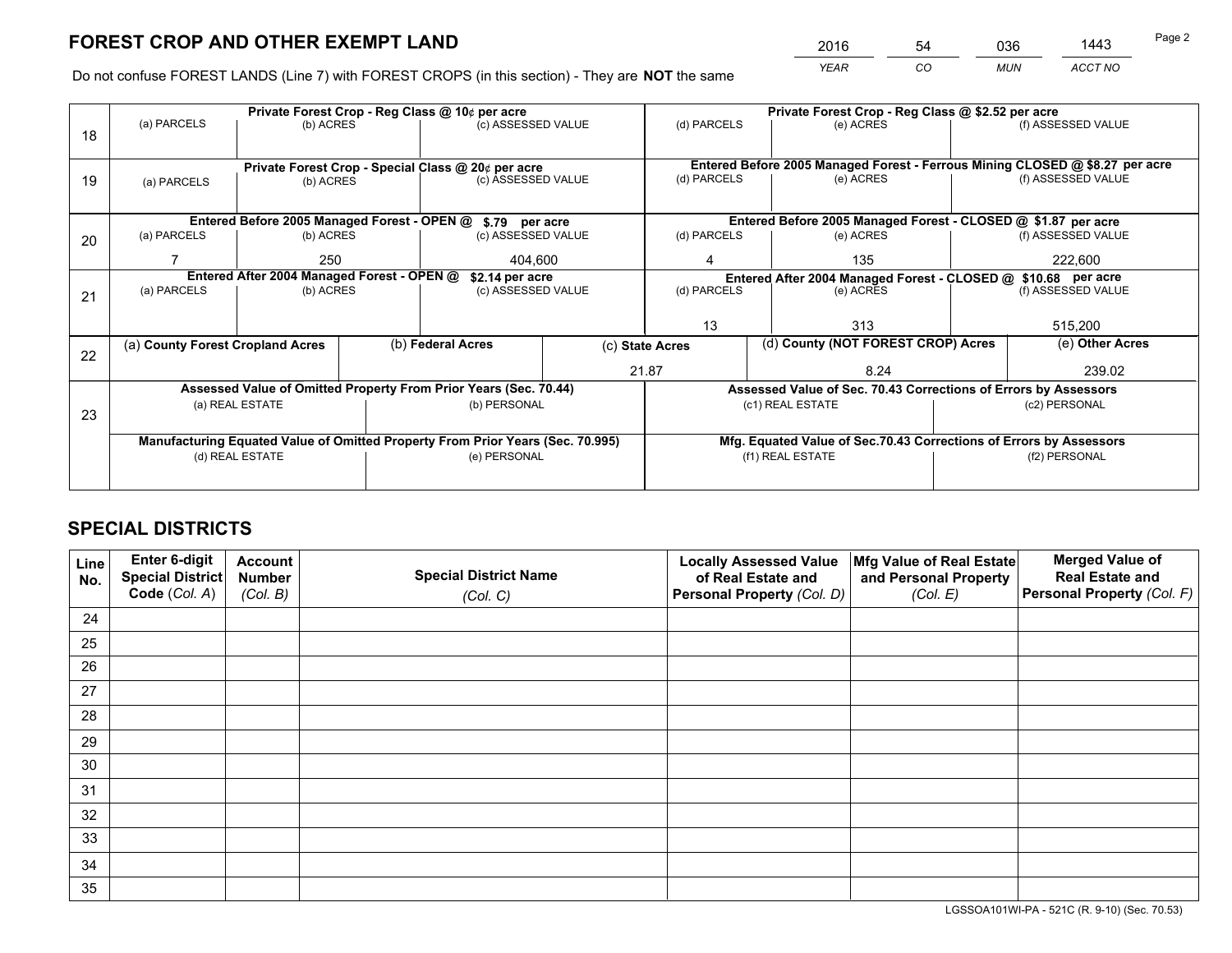|                       |                                                                 |                                             |                                                         | <b>YEAR</b>                                                                       | CO<br><b>MUN</b>                                              | ACCT NO                                                                        |
|-----------------------|-----------------------------------------------------------------|---------------------------------------------|---------------------------------------------------------|-----------------------------------------------------------------------------------|---------------------------------------------------------------|--------------------------------------------------------------------------------|
| Line<br>No.           | <b>Enter 6-digit</b><br><b>School District</b><br>Code (Col. A) | <b>Account</b><br><b>Number</b><br>(Col. B) | <b>School District Name</b><br>(Col. C)                 | <b>Locally Assessed Value</b><br>of Real Estate and<br>Personal Property (Col. D) | Mfg Value of Real Estate<br>and Personal Property<br>(Col. E) | <b>Merged Value of</b><br><b>Real Estate and</b><br>Personal Property (Col. F) |
|                       | A. SCHOOL DISTRICTS (K-8 and K-12)                              |                                             |                                                         |                                                                                   |                                                               |                                                                                |
| 36                    | 031080                                                          | 0024                                        | SCH D OF CHETEK-WEYERHAEUSER AREA                       | 16,531,800                                                                        |                                                               | 16,531,800                                                                     |
| 37                    | 540735                                                          | 0323                                        | SCH D OF BRUCE                                          | 39,011,500                                                                        | 161,300                                                       | 39,172,800                                                                     |
| 38                    |                                                                 |                                             |                                                         |                                                                                   |                                                               |                                                                                |
| 39                    |                                                                 |                                             |                                                         |                                                                                   |                                                               |                                                                                |
| 40                    |                                                                 |                                             |                                                         |                                                                                   |                                                               |                                                                                |
| 41                    |                                                                 |                                             |                                                         |                                                                                   |                                                               |                                                                                |
| 42                    |                                                                 |                                             |                                                         |                                                                                   |                                                               |                                                                                |
| 43                    |                                                                 |                                             |                                                         |                                                                                   |                                                               |                                                                                |
| 44                    |                                                                 |                                             |                                                         |                                                                                   |                                                               |                                                                                |
| 45<br>$\overline{46}$ |                                                                 |                                             |                                                         |                                                                                   |                                                               |                                                                                |
| 47                    |                                                                 |                                             |                                                         |                                                                                   |                                                               |                                                                                |
| 48                    |                                                                 |                                             |                                                         |                                                                                   |                                                               |                                                                                |
| 49                    |                                                                 |                                             |                                                         |                                                                                   |                                                               |                                                                                |
| 50                    |                                                                 |                                             | TOTAL ASSESSED VALUE OF SCHOOL DISTRICTS (K-8 and K-12) | 55,543,300                                                                        | 161,300                                                       | 55,704,600                                                                     |
|                       | <b>B.</b><br><b>UNION HIGH SCHOOL DISTRICTS</b>                 |                                             |                                                         |                                                                                   |                                                               |                                                                                |
| 51                    |                                                                 |                                             |                                                         |                                                                                   |                                                               |                                                                                |
| 52                    |                                                                 |                                             |                                                         |                                                                                   |                                                               |                                                                                |
| 53                    |                                                                 |                                             |                                                         |                                                                                   |                                                               |                                                                                |
| 54                    |                                                                 |                                             |                                                         |                                                                                   |                                                               |                                                                                |
| 55                    |                                                                 |                                             | TOTAL ASSESSED VALUE OF UNION HIGH SCHOOLS              |                                                                                   |                                                               |                                                                                |
|                       | C.<br><b>TECHNICAL COLLEGE DISTRICTS</b>                        |                                             |                                                         |                                                                                   |                                                               |                                                                                |
| 56                    | 001700                                                          | 0016                                        | WISCONSIN INDIANHEAD TECH COLLEGE SHEL                  | 55,543,300                                                                        | 161,300                                                       | 55,704,600                                                                     |
| 57                    |                                                                 |                                             |                                                         |                                                                                   |                                                               |                                                                                |
| 58                    |                                                                 |                                             |                                                         |                                                                                   |                                                               |                                                                                |
| 59                    |                                                                 |                                             | TOTAL ASSESSED VALUE OF TECHNICAL COLLEGES              | 55,543,300                                                                        | 161,300                                                       | 55,704,600                                                                     |

 *I hereby certify, to the best of my knowledge and belief, this form is complete and correct.*

| Print name of preparer | Title                    |                | Date (MM/DD/CCYY) |
|------------------------|--------------------------|----------------|-------------------|
|                        |                          |                |                   |
| Signature of preparer  | Contact Telephone Number | E-mail address |                   |
|                        | $\overline{\phantom{0}}$ |                |                   |

| <b>SCHOOL DISTRICTS</b> |  |
|-------------------------|--|
|-------------------------|--|

54

2016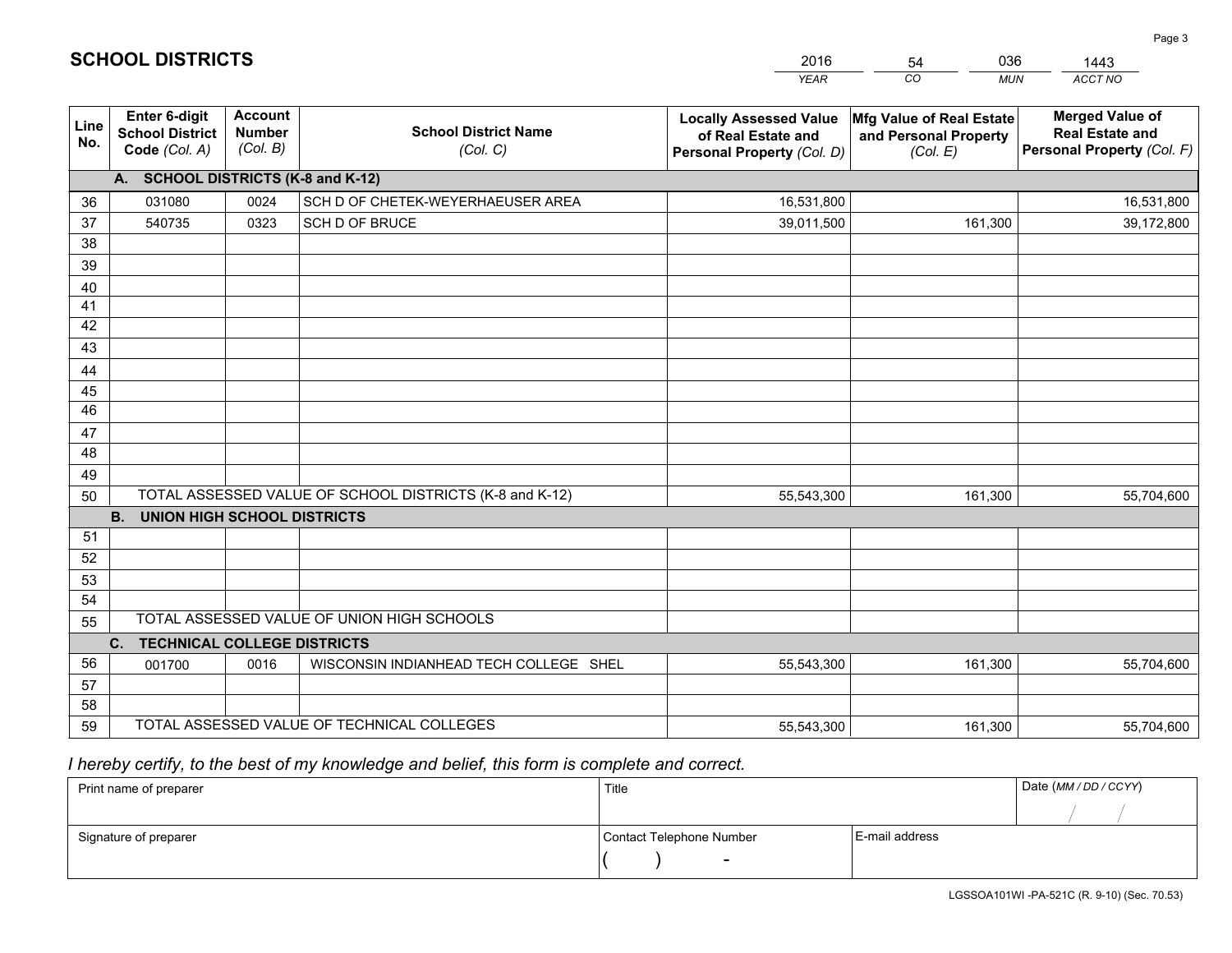#### **HIGHLIGHTS**

- 1. Complete the Statement of Assessment after the Board of Review. Reflect any changes made there.
- 2. Use black ink to complete.
- 3. Line 16 must equal Line 50, Col D.
- 4. Line 55 must equal the total of K-8 schools listed on lines 36-49. Do not include K-12 schools in this comparision.
- 5. Line 59, Col. D must equal Line 16.
- 6. Special District, School District and Technical College District values must include both real estate and personal property. Examples of Special districts are: town sanitary districts, public inland lake protection and rehabilitation districts, and metropolitan sewerage districts.
- 7. DO NOT INCLUDE Manufacturing property values.DOR will print these values on the final SOA.

LOUISE STEVENS TOWN OF STUBBS

LOUISE STEVENS<br>TOWN OF STUBBS

W12763 AMACOY LAKE RD BRUCE, WI 54819 - 9544

W12763 AMACOY LAKE BRUCE, WI 54819 - 9544

6

 8. Accuracy of this form is very important. The values reported directly affect the equalized value DOR calculates for school and special districts.

#### **Page 1:**

 If not prefilled, enter the tax year,county and municipal code,municipal type, municipal name and county name on the top of form.

Check the Amended box, if filing an amended / corrected SOA.

 Report the parcel count, acres and assessed value of taxable general property, total parcel count, (real and personal), total acres, and values from final figures set by the Board of Review.

- A. Real Estate land and improvements (buildings, etc.) is reported on lines 1 8, total line 9.
- B. Personal Property is reported on lines 11 14, Column D, total line 15.
- C. To complete this report, use the computer produced summary of the assessment roll that shows these amounts.
- D. Use whole numbers only.
- E. Add each line across and each column down to verify entries.

#### **Page 2:**

- A. Report Special Items (not subject to general property tax).
- 1. Private Forest Croplands and Managed Forest Lands are reported on lines 18,19, 20 and 21. Be sure to report assessed values **NOT** taxes.
- 2. You should have copies of the orders of entry, orders of withdrawal, etc., to update your assessment roll.
	- 3. Show hundredths of acres (e.g. 39.75).
- 4. Tax exempt lands are reported on line 22.
- 5. Omitted property and sec. 70.43, Wis. Stats., corrections of errors by assessor are reported on line 23. Report real estate and personal property separately. These should be for **prior years**, not something found on the current assessment roll after the board of review.
- B. Special District (Lines 24-35) Include the value of both real and personal property.
- The Department of Revenue (DOR) preprints much of the information regarding names and codes for schools, special districts,etc. If a district is not listed, enter the name and value only, DOR will enter the proper code.

### **Page 3 School Districts:**

Include the value of both real and personal property.

Report School District (regular, elementary, union high school, and technical college).

- 1. Regular (K-12) and Elementary (K-8) school values are reported on lines 36-49, total on line 50.
- 2. Union High School (UHS) (use only if elementary schools are listed on lines 36-49) are reported on lines 51-54. UHS total value (line 55) must equal to the total **elementary school** values reported on lines 36-49. Do notinclude K-12 schools in this comparison.
- 3. Technical College values are reported on lines 56-58, total on line 59.
- 4. Use the computer summary that shows these amounts to complete this report.

#### **This form is due the second Monday in June. File this report only after your Board of Review is complete.**

 *If you have questions: Return forms to:*

Fax number: (608) 264-6887 PO Box 8971

 Email: lgs@revenue.wi.gov Wisconsin Department of Revenue Call: (608) 261-5341 Local Government Services Section 6-97Madison WI 53708-8971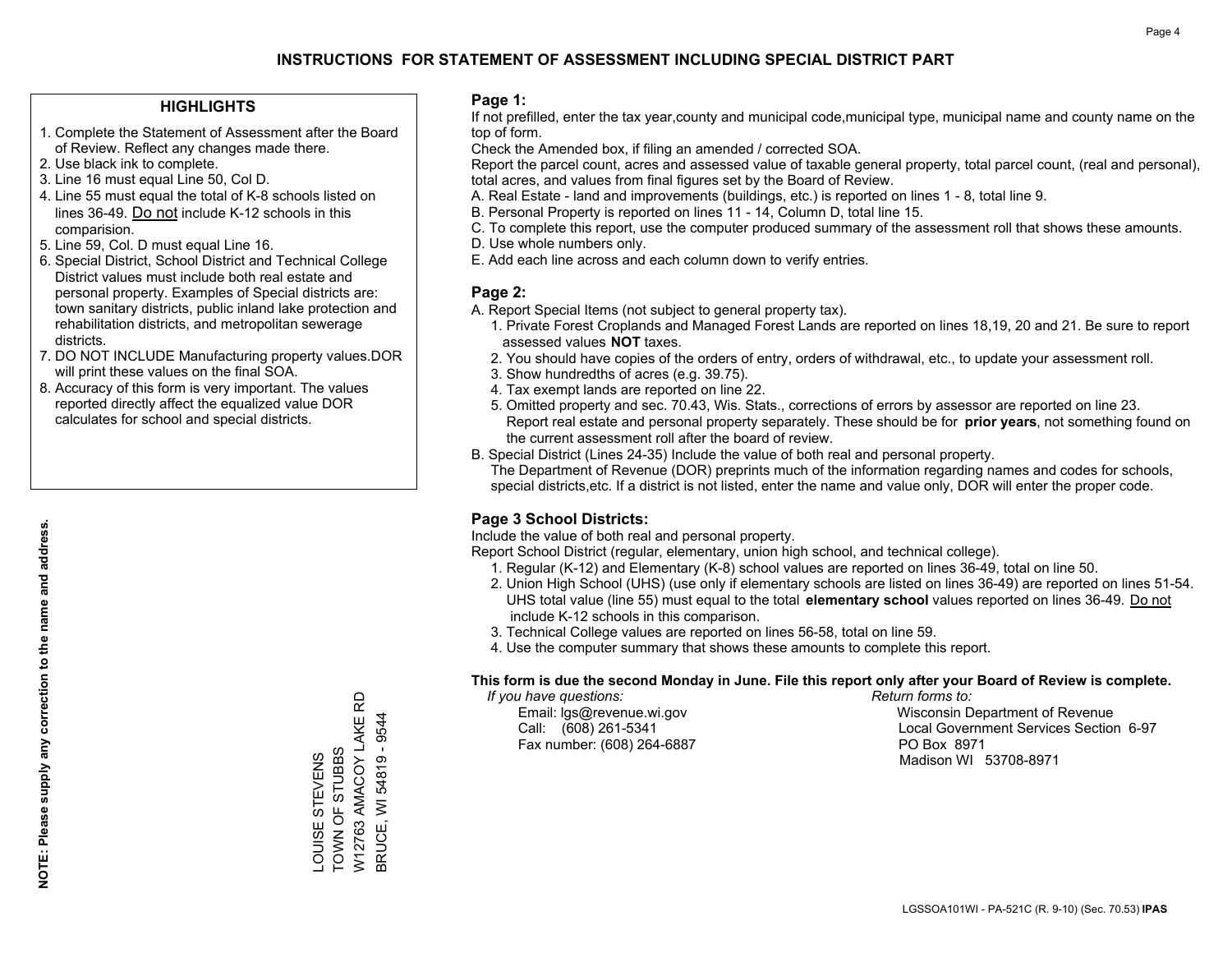**STATEMENT OF ASSESSMENT FOR 2016** 

**FINAL - EQUATED**

|                | <b>FOR</b>                     | TOWN OF<br>OF.                                                                                                                                                                               | <b>THORNAPPLE</b>                    |              | <b>RUSK COUNTY</b>     |                         |                      |             | <b>WHEN COMPLETING THIS DOCUMENT</b>     |
|----------------|--------------------------------|----------------------------------------------------------------------------------------------------------------------------------------------------------------------------------------------|--------------------------------------|--------------|------------------------|-------------------------|----------------------|-------------|------------------------------------------|
|                |                                | Town - Village - City                                                                                                                                                                        | <b>Municipality Name</b>             |              | <b>County Name</b>     |                         |                      |             | DO NOT WRITE OVER X's OR IN SHADED AREAS |
|                |                                | <b>REAL ESTATE</b>                                                                                                                                                                           |                                      | PARCEL COUNT | NO. OF ACRES           | VALUE OF                | <b>VALUE OF</b>      |             | <b>TOTAL VALUE OF LAND</b>               |
| Line<br>No.    | (See Lines 18 - 22 for         |                                                                                                                                                                                              | TOTAL LAND IMPROVEMENTS NUMBERS ONLY |              | <b>WHOLE</b>           | <b>LAND</b>             | <b>IMPROVEMENTS</b>  |             | AND IMPROVEMENTS                         |
|                |                                | other Real Estate)                                                                                                                                                                           | Col. A                               | Col. B       | Col. C                 | Col. D                  | Col. E               |             | Col. F                                   |
|                |                                | <b>RESIDENTIAL - Class 1</b>                                                                                                                                                                 | 528                                  | 456          | 1,151                  | 9,319,200               | 31,715,600           |             | 41,034,800                               |
| 2              | <b>COMMERCIAL - Class 2</b>    |                                                                                                                                                                                              | 6                                    | 6            | 27                     | 121,300                 | 294,500              |             | 415,800                                  |
| 3              |                                | <b>MANUFACTURING - Class 3</b>                                                                                                                                                               | 0                                    | $\mathbf{0}$ | $\Omega$               | 0                       |                      | 0           | $\mathbf{0}$                             |
| 4              | <b>AGRICULTURAL - Class 4</b>  |                                                                                                                                                                                              | 404                                  |              | 7,005                  | 826,600                 |                      |             | 826,600                                  |
| 5              | UNDEVELOPED - Class 5          |                                                                                                                                                                                              | 772                                  |              | 9,149                  | 2,426,050               |                      |             | 2,426,050                                |
| 6              | AGRICULTURAL FOREST - Class 5m |                                                                                                                                                                                              | 174                                  |              | 2,158                  | 1,407,500               |                      |             | 1,407,500                                |
| $\overline{7}$ | <b>FOREST LANDS - Class 6</b>  |                                                                                                                                                                                              | 479                                  |              | 7,234                  | 9,227,800               |                      |             | 9,227,800                                |
| 8              |                                | OTHER - Class 7                                                                                                                                                                              | 30                                   | 30           | 62                     | 228,000                 | 2,123,700            |             | 2,351,700                                |
| 9              |                                | TOTAL - ALL COLUMNS                                                                                                                                                                          | 2,393                                | 492          | 26,786                 | 23,556,450              | 34,133,800           |             | 57,690,250                               |
| 10             |                                | NUMBER OF PERSONAL PROPERTY ACCOUNTS IN ROLL                                                                                                                                                 |                                      |              | 40                     | <b>LOCALLY ASSESSED</b> | <b>MANUFACTURING</b> |             | <b>MERGED</b>                            |
| 11             |                                | BOATS AND OTHER WATERCRAFT NOT EXEMPT - Code 1                                                                                                                                               |                                      |              |                        | 0                       |                      | $\Omega$    | $\mathbf{0}$                             |
| 12             |                                | MACHINERY, TOOLS AND PATTERNS - Code 2                                                                                                                                                       |                                      |              |                        | 57,000                  |                      | 0           | 57,000                                   |
| 13             |                                | FURNITURE, FIXTURES AND EQUIPMENT - Code 3                                                                                                                                                   |                                      |              |                        | 800                     |                      | 0           | 800                                      |
| 14             |                                | ALL OTHER PERSONAL PROPERTY NOT EXEMPT - Codes 4A, 4B, 4C                                                                                                                                    |                                      |              |                        | 405,500                 |                      | $\Omega$    | 405,500                                  |
| 15             |                                | TOTAL OF PERSONAL PROPERTY NOT EXEMPT (Total of Lines 11-14)                                                                                                                                 |                                      |              |                        | 463,300                 |                      | 0           | 463,300                                  |
| 16             |                                | AGGREGATE ASSESSED VALUE OF ALL PROPERTY SUBJECT TO THE GENERAL PROPERTY TAX (Total of Lines 9F and 15F)<br>MUST EQUAL TOTAL VALUE OF THE SCHOOL DISTRICTS (K-12 PLUS K-8) - Line 50, Col. F |                                      |              |                        |                         |                      |             | 58,153,550                               |
| 17             |                                | <b>BOARD OF REVIEW</b>                                                                                                                                                                       |                                      |              | Name of Assessor       |                         |                      | Telephone # |                                          |
|                |                                | DATE OF FINAL ADJOURNMENT                                                                                                                                                                    | 05/10/2016                           |              | <b>BARRETT BRENNER</b> | (715) 926-3199          |                      |             |                                          |

*CO*

*MUN*

*ACCT NO1444*

*<sup>54</sup> <sup>038</sup>*

REMARKS

The Assessment Ratio to be used in calculating the estimated Fair Market Value on tax bills for this tax district is .949574391<br>This ratio should be used to convert assessed values to "Calculate Equalized Values" in Step 1 Commission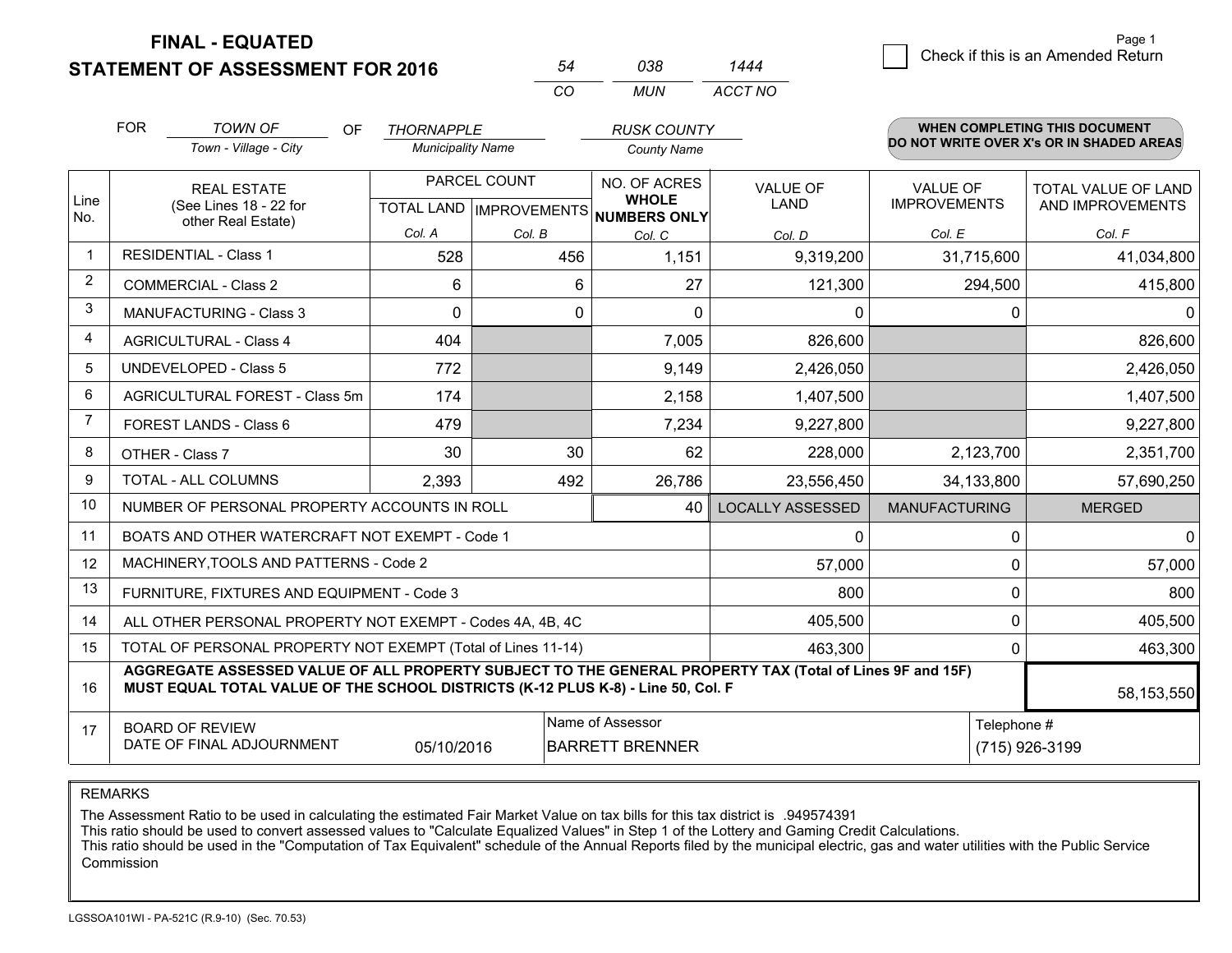*YEAR CO MUN ACCT NO* <sup>2016</sup> <sup>54</sup> <sup>038</sup> <sup>1444</sup>

Do not confuse FOREST LANDS (Line 7) with FOREST CROPS (in this section) - They are **NOT** the same

|    |                                                                                |                                            |                       | Private Forest Crop - Reg Class @ 10¢ per acre                   |  |                 | Private Forest Crop - Reg Class @ \$2.52 per acre                            |                                                                 |  |  |
|----|--------------------------------------------------------------------------------|--------------------------------------------|-----------------------|------------------------------------------------------------------|--|-----------------|------------------------------------------------------------------------------|-----------------------------------------------------------------|--|--|
| 18 | (a) PARCELS                                                                    | (b) ACRES                                  |                       | (c) ASSESSED VALUE                                               |  | (d) PARCELS     | (e) ACRES                                                                    | (f) ASSESSED VALUE                                              |  |  |
|    | Private Forest Crop - Special Class @ 20¢ per acre                             |                                            |                       |                                                                  |  |                 | Entered Before 2005 Managed Forest - Ferrous Mining CLOSED @ \$8.27 per acre |                                                                 |  |  |
| 19 | (b) ACRES<br>(a) PARCELS                                                       |                                            |                       | (c) ASSESSED VALUE                                               |  | (d) PARCELS     | (e) ACRES                                                                    | (f) ASSESSED VALUE                                              |  |  |
|    |                                                                                |                                            |                       | Entered Before 2005 Managed Forest - OPEN @ \$.79 per acre       |  |                 | Entered Before 2005 Managed Forest - CLOSED @ \$1.87 per acre                |                                                                 |  |  |
| 20 | (a) PARCELS                                                                    | (b) ACRES                                  |                       | (c) ASSESSED VALUE                                               |  | (d) PARCELS     | (e) ACRES                                                                    | (f) ASSESSED VALUE                                              |  |  |
|    | 55                                                                             |                                            | 2.174.95<br>2,268,100 |                                                                  |  | 23              | 630.25                                                                       | 530,700                                                         |  |  |
|    |                                                                                | Entered After 2004 Managed Forest - OPEN @ |                       | \$2.14 per acre                                                  |  |                 | Entered After 2004 Managed Forest - CLOSED @ \$10.68 per acre                |                                                                 |  |  |
| 21 | (a) PARCELS                                                                    | (b) ACRES                                  |                       | (c) ASSESSED VALUE                                               |  | (d) PARCELS     | (e) ACRES                                                                    | (f) ASSESSED VALUE                                              |  |  |
|    |                                                                                |                                            |                       |                                                                  |  |                 |                                                                              |                                                                 |  |  |
|    | 16                                                                             | 515.32                                     |                       | 484,700                                                          |  | 50              | 1,358.93                                                                     | 1,454,300                                                       |  |  |
| 22 | (a) County Forest Cropland Acres                                               |                                            |                       | (b) Federal Acres                                                |  | (c) State Acres | (d) County (NOT FOREST CROP) Acres                                           | (e) Other Acres                                                 |  |  |
|    |                                                                                |                                            |                       |                                                                  |  | 137.4           | 241.08                                                                       | 882.8                                                           |  |  |
|    |                                                                                |                                            |                       | Assessed Value of Omitted Property From Prior Years (Sec. 70.44) |  |                 |                                                                              | Assessed Value of Sec. 70.43 Corrections of Errors by Assessors |  |  |
| 23 |                                                                                | (a) REAL ESTATE                            |                       | (b) PERSONAL                                                     |  |                 | (c1) REAL ESTATE                                                             | (c2) PERSONAL                                                   |  |  |
|    | Manufacturing Equated Value of Omitted Property From Prior Years (Sec. 70.995) |                                            |                       |                                                                  |  |                 | Mfg. Equated Value of Sec.70.43 Corrections of Errors by Assessors           |                                                                 |  |  |
|    |                                                                                | (d) REAL ESTATE                            |                       | (e) PERSONAL                                                     |  |                 | (f1) REAL ESTATE                                                             | (f2) PERSONAL                                                   |  |  |
|    |                                                                                |                                            |                       |                                                                  |  |                 |                                                                              |                                                                 |  |  |
|    |                                                                                |                                            |                       |                                                                  |  |                 |                                                                              |                                                                 |  |  |

## **SPECIAL DISTRICTS**

| Line<br>No. | Enter 6-digit<br><b>Special District</b> | <b>Account</b><br><b>Number</b> | <b>Special District Name</b> | <b>Locally Assessed Value</b><br>of Real Estate and | Mfg Value of Real Estate<br>and Personal Property | <b>Merged Value of</b><br><b>Real Estate and</b> |
|-------------|------------------------------------------|---------------------------------|------------------------------|-----------------------------------------------------|---------------------------------------------------|--------------------------------------------------|
|             | Code (Col. A)                            | (Col. B)                        | (Col. C)                     | Personal Property (Col. D)                          | (Col. E)                                          | Personal Property (Col. F)                       |
| 24          |                                          |                                 |                              |                                                     |                                                   |                                                  |
| 25          |                                          |                                 |                              |                                                     |                                                   |                                                  |
| 26          |                                          |                                 |                              |                                                     |                                                   |                                                  |
| 27          |                                          |                                 |                              |                                                     |                                                   |                                                  |
| 28          |                                          |                                 |                              |                                                     |                                                   |                                                  |
| 29          |                                          |                                 |                              |                                                     |                                                   |                                                  |
| 30          |                                          |                                 |                              |                                                     |                                                   |                                                  |
| 31          |                                          |                                 |                              |                                                     |                                                   |                                                  |
| 32          |                                          |                                 |                              |                                                     |                                                   |                                                  |
| 33          |                                          |                                 |                              |                                                     |                                                   |                                                  |
| 34          |                                          |                                 |                              |                                                     |                                                   |                                                  |
| 35          |                                          |                                 |                              |                                                     |                                                   |                                                  |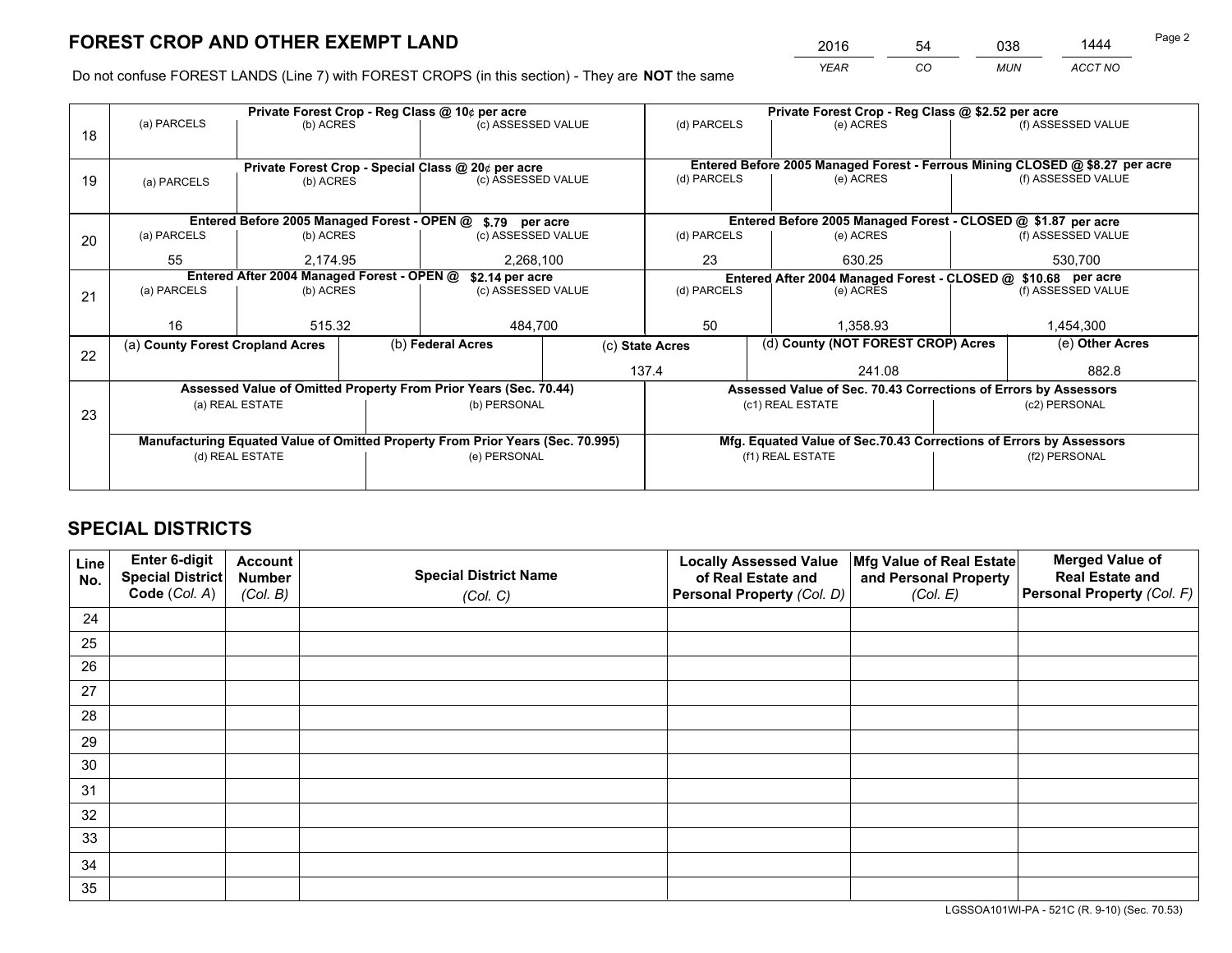|             |                                                          |                                             |                                                         | <b>YEAR</b>                                                                       | CO<br><b>MUN</b>                                              | ACCT NO                                                                        |
|-------------|----------------------------------------------------------|---------------------------------------------|---------------------------------------------------------|-----------------------------------------------------------------------------------|---------------------------------------------------------------|--------------------------------------------------------------------------------|
| Line<br>No. | Enter 6-digit<br><b>School District</b><br>Code (Col. A) | <b>Account</b><br><b>Number</b><br>(Col. B) | <b>School District Name</b><br>(Col. C)                 | <b>Locally Assessed Value</b><br>of Real Estate and<br>Personal Property (Col. D) | Mfg Value of Real Estate<br>and Personal Property<br>(Col. E) | <b>Merged Value of</b><br><b>Real Estate and</b><br>Personal Property (Col. F) |
|             | A. SCHOOL DISTRICTS (K-8 and K-12)                       |                                             |                                                         |                                                                                   |                                                               |                                                                                |
| 36          | 540735                                                   | 0323                                        | SCH D OF BRUCE                                          | 51,368,800                                                                        |                                                               | 51,368,800                                                                     |
| 37          | 542856                                                   | 0324                                        | SCH D OF LADYSMITH                                      | 6,784,750                                                                         |                                                               | 6,784,750                                                                      |
| 38          |                                                          |                                             |                                                         |                                                                                   |                                                               |                                                                                |
| 39          |                                                          |                                             |                                                         |                                                                                   |                                                               |                                                                                |
| 40          |                                                          |                                             |                                                         |                                                                                   |                                                               |                                                                                |
| 41          |                                                          |                                             |                                                         |                                                                                   |                                                               |                                                                                |
| 42          |                                                          |                                             |                                                         |                                                                                   |                                                               |                                                                                |
| 43          |                                                          |                                             |                                                         |                                                                                   |                                                               |                                                                                |
| 44          |                                                          |                                             |                                                         |                                                                                   |                                                               |                                                                                |
| 45          |                                                          |                                             |                                                         |                                                                                   |                                                               |                                                                                |
| 46          |                                                          |                                             |                                                         |                                                                                   |                                                               |                                                                                |
| 47          |                                                          |                                             |                                                         |                                                                                   |                                                               |                                                                                |
| 48          |                                                          |                                             |                                                         |                                                                                   |                                                               |                                                                                |
| 49          |                                                          |                                             | TOTAL ASSESSED VALUE OF SCHOOL DISTRICTS (K-8 and K-12) |                                                                                   |                                                               |                                                                                |
| 50          | <b>B.</b><br><b>UNION HIGH SCHOOL DISTRICTS</b>          |                                             |                                                         | 58,153,550                                                                        |                                                               | 58,153,550                                                                     |
| 51          |                                                          |                                             |                                                         |                                                                                   |                                                               |                                                                                |
| 52          |                                                          |                                             |                                                         |                                                                                   |                                                               |                                                                                |
| 53          |                                                          |                                             |                                                         |                                                                                   |                                                               |                                                                                |
| 54          |                                                          |                                             |                                                         |                                                                                   |                                                               |                                                                                |
| 55          |                                                          |                                             | TOTAL ASSESSED VALUE OF UNION HIGH SCHOOLS              |                                                                                   |                                                               |                                                                                |
|             | C. TECHNICAL COLLEGE DISTRICTS                           |                                             |                                                         |                                                                                   |                                                               |                                                                                |
| 56          | 001700                                                   | 0016                                        | WISCONSIN INDIANHEAD TECH COLLEGE SHEL                  | 58,153,550                                                                        |                                                               | 58,153,550                                                                     |
| 57          |                                                          |                                             |                                                         |                                                                                   |                                                               |                                                                                |
| 58          |                                                          |                                             |                                                         |                                                                                   |                                                               |                                                                                |
| 59          |                                                          |                                             | TOTAL ASSESSED VALUE OF TECHNICAL COLLEGES              | 58,153,550                                                                        |                                                               | 58,153,550                                                                     |

54

038

 *I hereby certify, to the best of my knowledge and belief, this form is complete and correct.*

**SCHOOL DISTRICTS**

| Print name of preparer | Title                    |                | Date (MM / DD / CCYY) |
|------------------------|--------------------------|----------------|-----------------------|
|                        |                          |                |                       |
| Signature of preparer  | Contact Telephone Number | E-mail address |                       |
|                        | $\sim$                   |                |                       |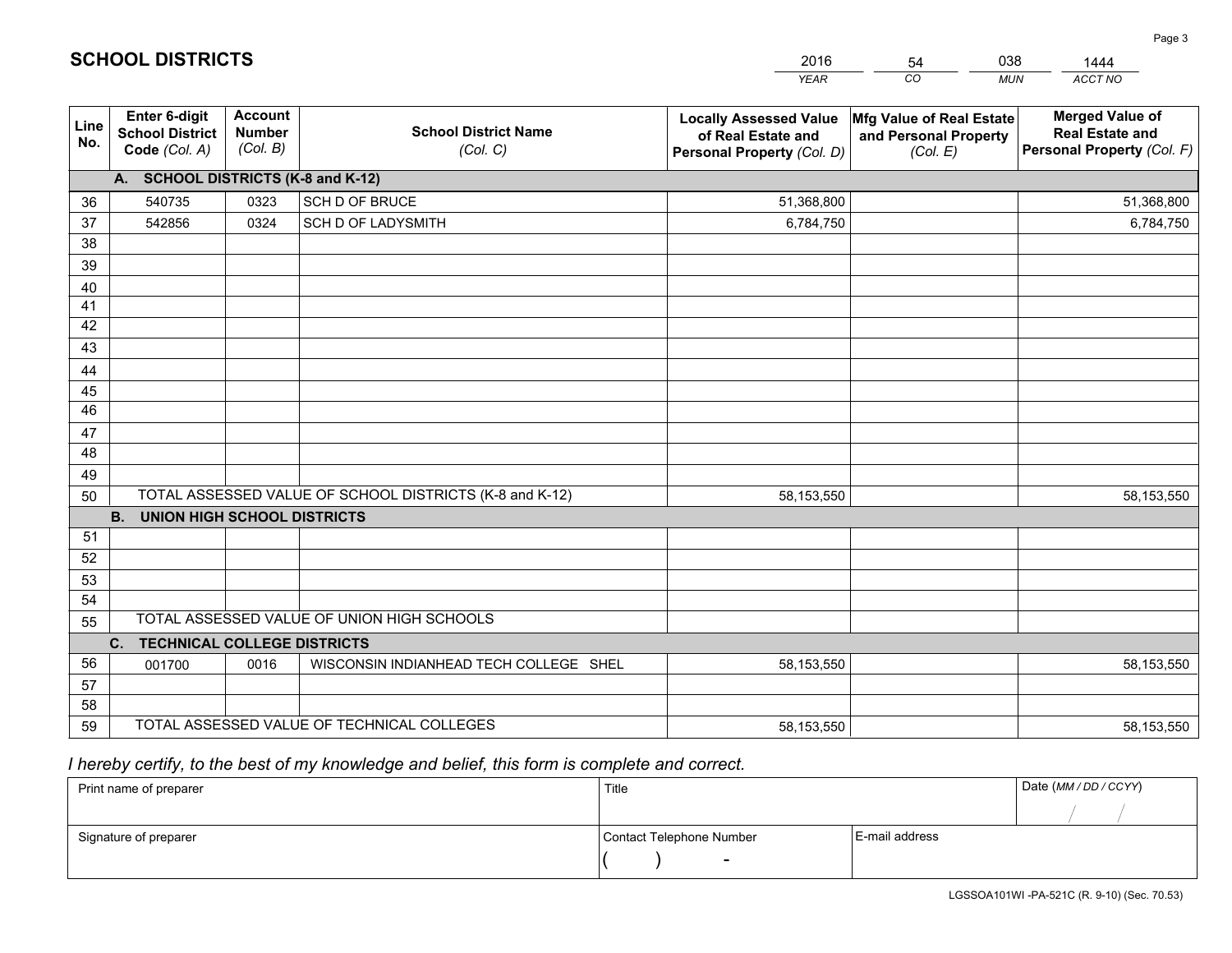#### **HIGHLIGHTS**

- 1. Complete the Statement of Assessment after the Board of Review. Reflect any changes made there.
- 2. Use black ink to complete.
- 3. Line 16 must equal Line 50, Col D.
- 4. Line 55 must equal the total of K-8 schools listed on lines 36-49. Do not include K-12 schools in this comparision.
- 5. Line 59, Col. D must equal Line 16.
- 6. Special District, School District and Technical College District values must include both real estate and personal property. Examples of Special districts are: town sanitary districts, public inland lake protection and rehabilitation districts, and metropolitan sewerage districts.
- 7. DO NOT INCLUDE Manufacturing property values.DOR will print these values on the final SOA.
- 8. Accuracy of this form is very important. The values reported directly affect the equalized value DOR calculates for school and special districts.

#### **Page 1:**

 If not prefilled, enter the tax year,county and municipal code,municipal type, municipal name and county name on the top of form.

Check the Amended box, if filing an amended / corrected SOA.

 Report the parcel count, acres and assessed value of taxable general property, total parcel count, (real and personal), total acres, and values from final figures set by the Board of Review.

- A. Real Estate land and improvements (buildings, etc.) is reported on lines 1 8, total line 9.
- B. Personal Property is reported on lines 11 14, Column D, total line 15.
- C. To complete this report, use the computer produced summary of the assessment roll that shows these amounts.
- D. Use whole numbers only.
- E. Add each line across and each column down to verify entries.

#### **Page 2:**

- A. Report Special Items (not subject to general property tax).
- 1. Private Forest Croplands and Managed Forest Lands are reported on lines 18,19, 20 and 21. Be sure to report assessed values **NOT** taxes.
- 2. You should have copies of the orders of entry, orders of withdrawal, etc., to update your assessment roll.
	- 3. Show hundredths of acres (e.g. 39.75).
- 4. Tax exempt lands are reported on line 22.
- 5. Omitted property and sec. 70.43, Wis. Stats., corrections of errors by assessor are reported on line 23. Report real estate and personal property separately. These should be for **prior years**, not something found on the current assessment roll after the board of review.
- B. Special District (Lines 24-35) Include the value of both real and personal property.

 The Department of Revenue (DOR) preprints much of the information regarding names and codes for schools, special districts,etc. If a district is not listed, enter the name and value only, DOR will enter the proper code.

### **Page 3 School Districts:**

Include the value of both real and personal property.

Report School District (regular, elementary, union high school, and technical college).

- 1. Regular (K-12) and Elementary (K-8) school values are reported on lines 36-49, total on line 50.
- 2. Union High School (UHS) (use only if elementary schools are listed on lines 36-49) are reported on lines 51-54. UHS total value (line 55) must equal to the total **elementary school** values reported on lines 36-49. Do notinclude K-12 schools in this comparison.
- 3. Technical College values are reported on lines 56-58, total on line 59.
- 4. Use the computer summary that shows these amounts to complete this report.

#### **This form is due the second Monday in June. File this report only after your Board of Review is complete.**

 *If you have questions: Return forms to:*

Fax number: (608) 264-6887 PO Box 8971

 Email: lgs@revenue.wi.gov Wisconsin Department of Revenue Call: (608) 261-5341 Local Government Services Section 6-97Madison WI 53708-8971

TOWN OF THORNAPPLE TIM MILLER<br>TOWN OF THORNAPPLE N6354 COUNTY ROAD A N6354 COUNTY ROAD<br>LADYSMITH, WI 54848 LADYSMITH, WI 54848 TIM MILLER

 $\prec$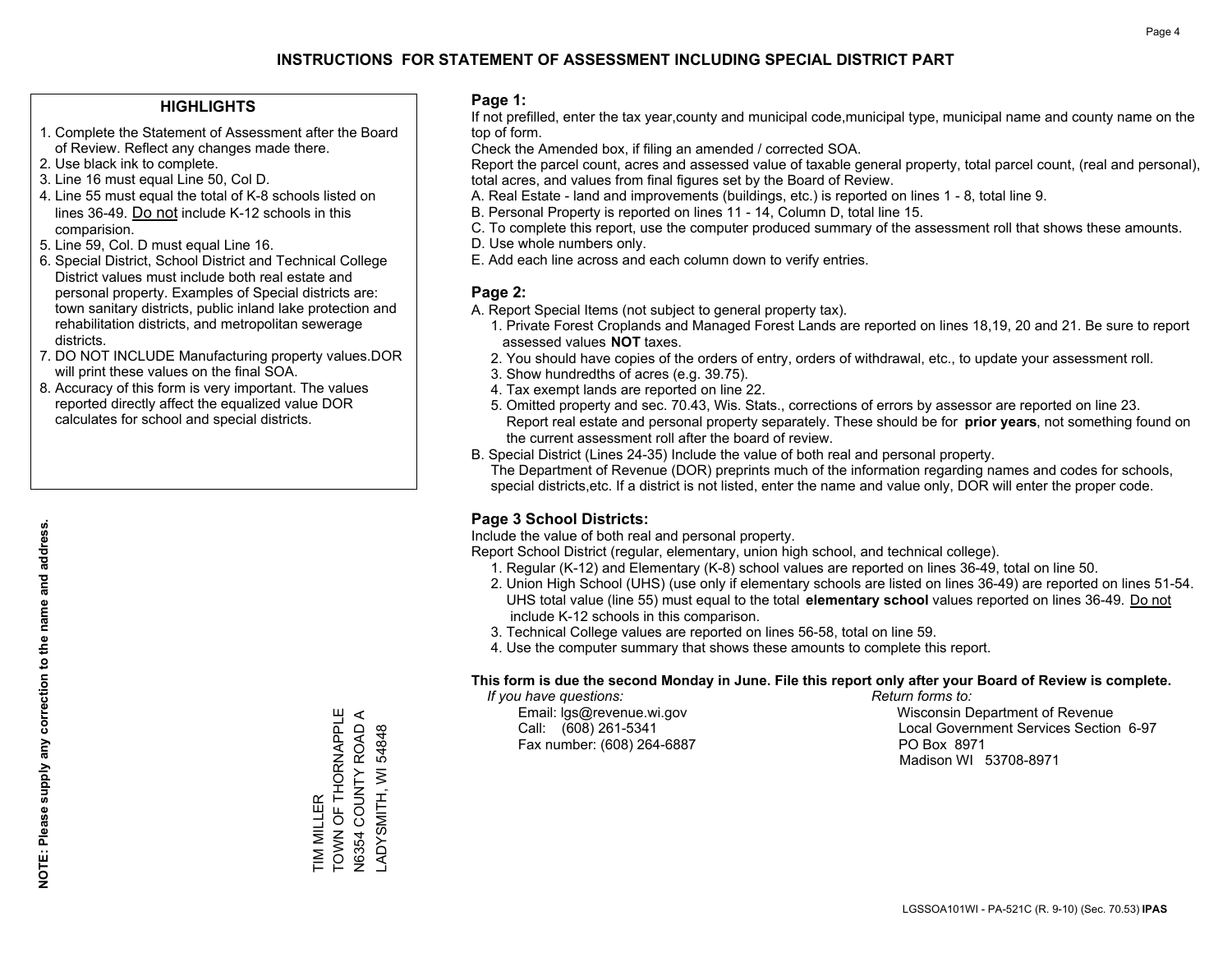**FINAL - EQUATED**

**STATEMENT OF ASSESSMENT FOR 2016** 

|   |                                    | Page 1 |
|---|------------------------------------|--------|
| 5 | Check if this is an Amended Return |        |
|   |                                    |        |

|    | 040 | 1445    |
|----|-----|---------|
| CO | MUN | ACCT NO |

|                | <b>FOR</b>                                                                                                                                   | <b>TOWN OF</b><br><b>OF</b>                                                                                                                                                                  | <b>TRUE</b>                                              |              | <b>RUSK COUNTY</b>           |                         |                                 | WHEN COMPLETING THIS DOCUMENT            |
|----------------|----------------------------------------------------------------------------------------------------------------------------------------------|----------------------------------------------------------------------------------------------------------------------------------------------------------------------------------------------|----------------------------------------------------------|--------------|------------------------------|-------------------------|---------------------------------|------------------------------------------|
|                |                                                                                                                                              | Town - Village - City                                                                                                                                                                        | <b>Municipality Name</b>                                 |              | <b>County Name</b>           |                         |                                 | DO NOT WRITE OVER X's OR IN SHADED AREAS |
| Line<br>No.    |                                                                                                                                              | <b>REAL ESTATE</b><br>(See Lines 18 - 22 for                                                                                                                                                 | PARCEL COUNT<br>TOTAL LAND   IMPROVEMENTS   NUMBERS ONLY |              | NO. OF ACRES<br><b>WHOLE</b> | VALUE OF<br><b>LAND</b> | VALUE OF<br><b>IMPROVEMENTS</b> | TOTAL VALUE OF LAND<br>AND IMPROVEMENTS  |
|                |                                                                                                                                              | other Real Estate)                                                                                                                                                                           | Col. A                                                   | Col. B       | Col. C                       | Col. D                  | Col. E                          | Col. F                                   |
| $\mathbf{1}$   |                                                                                                                                              | <b>RESIDENTIAL - Class 1</b>                                                                                                                                                                 | 136                                                      | 131          | 174                          | 331,200                 | 7,080,800                       | 7,412,000                                |
| $\overline{2}$ |                                                                                                                                              | <b>COMMERCIAL - Class 2</b>                                                                                                                                                                  | 10                                                       | 3            | 55                           | 68,000                  | 166,300                         | 234,300                                  |
| 3              |                                                                                                                                              | <b>MANUFACTURING - Class 3</b>                                                                                                                                                               | 0                                                        | $\mathbf{0}$ | $\Omega$                     | $\mathbf 0$             | 0                               | $\Omega$                                 |
| 4              |                                                                                                                                              | <b>AGRICULTURAL - Class 4</b>                                                                                                                                                                | 269                                                      |              | 4,974                        | 663,900                 |                                 | 663,900                                  |
| 5              |                                                                                                                                              | <b>UNDEVELOPED - Class 5</b>                                                                                                                                                                 | 335                                                      |              | 4,080                        | 1,023,800               |                                 | 1,023,800                                |
| 6              |                                                                                                                                              | AGRICULTURAL FOREST - Class 5m                                                                                                                                                               | 129                                                      |              | 1,482                        | 774,400                 |                                 | 774,400                                  |
| $\overline{7}$ |                                                                                                                                              | FOREST LANDS - Class 6                                                                                                                                                                       | 124                                                      |              | 2,210                        | 2,193,200               |                                 | 2,193,200                                |
| 8              |                                                                                                                                              | OTHER - Class 7                                                                                                                                                                              | 33                                                       | 33           | 78                           | 213,600                 | 2,986,600                       | 3,200,200                                |
| 9              |                                                                                                                                              | TOTAL - ALL COLUMNS                                                                                                                                                                          | 1,036                                                    | 167          | 13,053                       | 5,268,100               | 10,233,700                      | 15,501,800                               |
| 10             |                                                                                                                                              | NUMBER OF PERSONAL PROPERTY ACCOUNTS IN ROLL                                                                                                                                                 |                                                          |              | 14                           | <b>LOCALLY ASSESSED</b> | <b>MANUFACTURING</b>            | <b>MERGED</b>                            |
| 11             |                                                                                                                                              | BOATS AND OTHER WATERCRAFT NOT EXEMPT - Code 1                                                                                                                                               |                                                          |              |                              | 0                       | 0                               | $\mathbf 0$                              |
| 12             |                                                                                                                                              | MACHINERY, TOOLS AND PATTERNS - Code 2                                                                                                                                                       |                                                          |              |                              | 4,600                   | 0                               | 4,600                                    |
| 13             |                                                                                                                                              | FURNITURE, FIXTURES AND EQUIPMENT - Code 3                                                                                                                                                   |                                                          |              |                              | $\mathbf{0}$            | 0                               | 0                                        |
| 14             |                                                                                                                                              | ALL OTHER PERSONAL PROPERTY NOT EXEMPT - Codes 4A, 4B, 4C                                                                                                                                    |                                                          |              |                              | 90,900                  | 0                               | 90,900                                   |
| 15             |                                                                                                                                              | TOTAL OF PERSONAL PROPERTY NOT EXEMPT (Total of Lines 11-14)                                                                                                                                 |                                                          |              |                              | 95,500                  | 0                               | 95,500                                   |
| 16             |                                                                                                                                              | AGGREGATE ASSESSED VALUE OF ALL PROPERTY SUBJECT TO THE GENERAL PROPERTY TAX (Total of Lines 9F and 15F)<br>MUST EQUAL TOTAL VALUE OF THE SCHOOL DISTRICTS (K-12 PLUS K-8) - Line 50, Col. F |                                                          |              |                              |                         |                                 | 15,597,300                               |
| 17             | Name of Assessor<br>Telephone #<br><b>BOARD OF REVIEW</b><br>DATE OF FINAL ADJOURNMENT<br>(715) 820-0541<br>06/06/2016<br><b>CINDY CHASE</b> |                                                                                                                                                                                              |                                                          |              |                              |                         |                                 |                                          |
|                |                                                                                                                                              |                                                                                                                                                                                              |                                                          |              |                              |                         |                                 |                                          |

REMARKS

The Assessment Ratio to be used in calculating the estimated Fair Market Value on tax bills for this tax district is .919099362<br>This ratio should be used to convert assessed values to "Calculate Equalized Values" in Step 1 Commission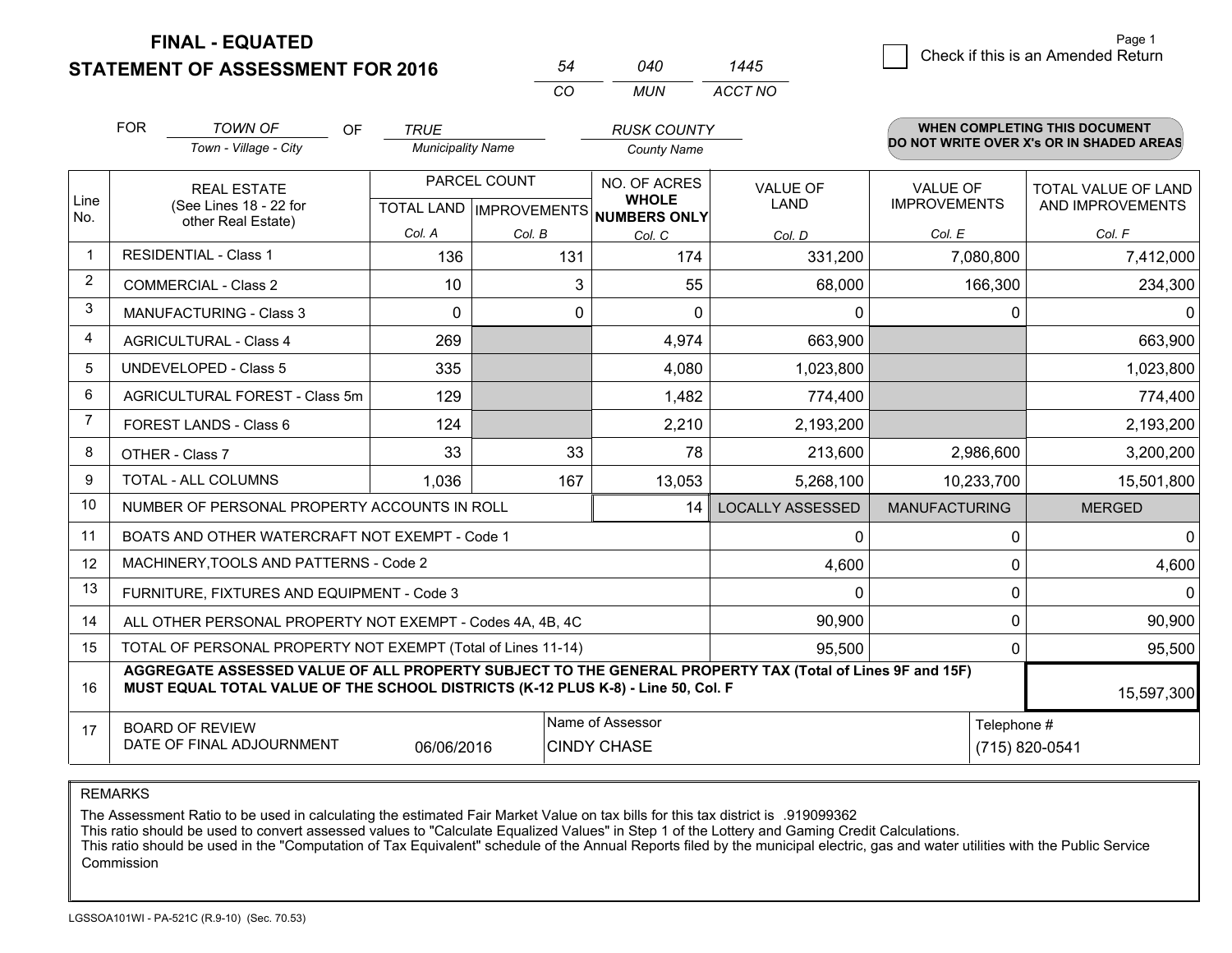*YEAR CO MUN ACCT NO* <sup>2016</sup> <sup>54</sup> <sup>040</sup> <sup>1445</sup>

Do not confuse FOREST LANDS (Line 7) with FOREST CROPS (in this section) - They are **NOT** the same

|    |                                                               | Private Forest Crop - Reg Class @ 10¢ per acre                                 |              |                    |  |                                                                 |                  | Private Forest Crop - Reg Class @ \$2.52 per acre                  |               |                                                                              |  |
|----|---------------------------------------------------------------|--------------------------------------------------------------------------------|--------------|--------------------|--|-----------------------------------------------------------------|------------------|--------------------------------------------------------------------|---------------|------------------------------------------------------------------------------|--|
| 18 | (a) PARCELS                                                   | (b) ACRES                                                                      |              | (c) ASSESSED VALUE |  | (d) PARCELS                                                     |                  | (e) ACRES                                                          |               | (f) ASSESSED VALUE                                                           |  |
|    |                                                               |                                                                                |              |                    |  |                                                                 |                  |                                                                    |               |                                                                              |  |
|    | Private Forest Crop - Special Class @ 20¢ per acre            |                                                                                |              |                    |  |                                                                 |                  |                                                                    |               | Entered Before 2005 Managed Forest - Ferrous Mining CLOSED @ \$8.27 per acre |  |
| 19 | (b) ACRES<br>(a) PARCELS                                      |                                                                                |              | (c) ASSESSED VALUE |  | (d) PARCELS                                                     |                  | (e) ACRES                                                          |               | (f) ASSESSED VALUE                                                           |  |
|    |                                                               |                                                                                |              |                    |  |                                                                 |                  |                                                                    |               |                                                                              |  |
|    |                                                               | Entered Before 2005 Managed Forest - OPEN @ \$.79 per acre                     |              |                    |  |                                                                 |                  | Entered Before 2005 Managed Forest - CLOSED @ \$1.87 per acre      |               |                                                                              |  |
| 20 | (a) PARCELS<br>(b) ACRES                                      |                                                                                |              | (c) ASSESSED VALUE |  | (d) PARCELS                                                     |                  | (e) ACRES                                                          |               | (f) ASSESSED VALUE                                                           |  |
|    | 14                                                            | 480.52                                                                         |              | 479,100            |  | 10                                                              |                  | 320,000<br>304.82                                                  |               |                                                                              |  |
|    | Entered After 2004 Managed Forest - OPEN @<br>\$2.14 per acre |                                                                                |              |                    |  |                                                                 |                  | Entered After 2004 Managed Forest - CLOSED @ \$10.68 per acre      |               |                                                                              |  |
| 21 | (a) PARCELS                                                   | (b) ACRES                                                                      |              | (c) ASSESSED VALUE |  | (d) PARCELS                                                     |                  | (e) ACRES                                                          |               | (f) ASSESSED VALUE                                                           |  |
|    |                                                               |                                                                                |              |                    |  |                                                                 |                  |                                                                    |               |                                                                              |  |
|    |                                                               | 36.75                                                                          |              | 40,400             |  |                                                                 |                  | 210.01                                                             |               | 233,100                                                                      |  |
| 22 | (a) County Forest Cropland Acres                              |                                                                                |              | (b) Federal Acres  |  | (c) State Acres                                                 |                  | (d) County (NOT FOREST CROP) Acres                                 |               | (e) Other Acres                                                              |  |
|    | 669.14                                                        |                                                                                |              | 3.02               |  |                                                                 |                  | 40                                                                 |               | 135.41                                                                       |  |
|    |                                                               | Assessed Value of Omitted Property From Prior Years (Sec. 70.44)               |              |                    |  | Assessed Value of Sec. 70.43 Corrections of Errors by Assessors |                  |                                                                    |               |                                                                              |  |
| 23 |                                                               | (a) REAL ESTATE                                                                |              | (b) PERSONAL       |  |                                                                 |                  | (c1) REAL ESTATE                                                   |               | (c2) PERSONAL                                                                |  |
|    |                                                               |                                                                                |              |                    |  |                                                                 |                  |                                                                    |               |                                                                              |  |
|    |                                                               | Manufacturing Equated Value of Omitted Property From Prior Years (Sec. 70.995) |              |                    |  |                                                                 |                  | Mfg. Equated Value of Sec.70.43 Corrections of Errors by Assessors |               |                                                                              |  |
|    | (d) REAL ESTATE                                               |                                                                                | (e) PERSONAL |                    |  |                                                                 | (f1) REAL ESTATE |                                                                    | (f2) PERSONAL |                                                                              |  |
|    |                                                               |                                                                                |              |                    |  |                                                                 |                  |                                                                    |               |                                                                              |  |

## **SPECIAL DISTRICTS**

| Line<br>No. | Enter 6-digit<br><b>Special District</b> | <b>Account</b><br><b>Number</b> | <b>Special District Name</b> | <b>Locally Assessed Value</b><br>of Real Estate and | Mfg Value of Real Estate<br>and Personal Property | <b>Merged Value of</b><br><b>Real Estate and</b> |
|-------------|------------------------------------------|---------------------------------|------------------------------|-----------------------------------------------------|---------------------------------------------------|--------------------------------------------------|
|             | Code (Col. A)                            | (Col. B)                        | (Col. C)                     | Personal Property (Col. D)                          | (Col. E)                                          | Personal Property (Col. F)                       |
| 24          |                                          |                                 |                              |                                                     |                                                   |                                                  |
| 25          |                                          |                                 |                              |                                                     |                                                   |                                                  |
| 26          |                                          |                                 |                              |                                                     |                                                   |                                                  |
| 27          |                                          |                                 |                              |                                                     |                                                   |                                                  |
| 28          |                                          |                                 |                              |                                                     |                                                   |                                                  |
| 29          |                                          |                                 |                              |                                                     |                                                   |                                                  |
| 30          |                                          |                                 |                              |                                                     |                                                   |                                                  |
| 31          |                                          |                                 |                              |                                                     |                                                   |                                                  |
| 32          |                                          |                                 |                              |                                                     |                                                   |                                                  |
| 33          |                                          |                                 |                              |                                                     |                                                   |                                                  |
| 34          |                                          |                                 |                              |                                                     |                                                   |                                                  |
| 35          |                                          |                                 |                              |                                                     |                                                   |                                                  |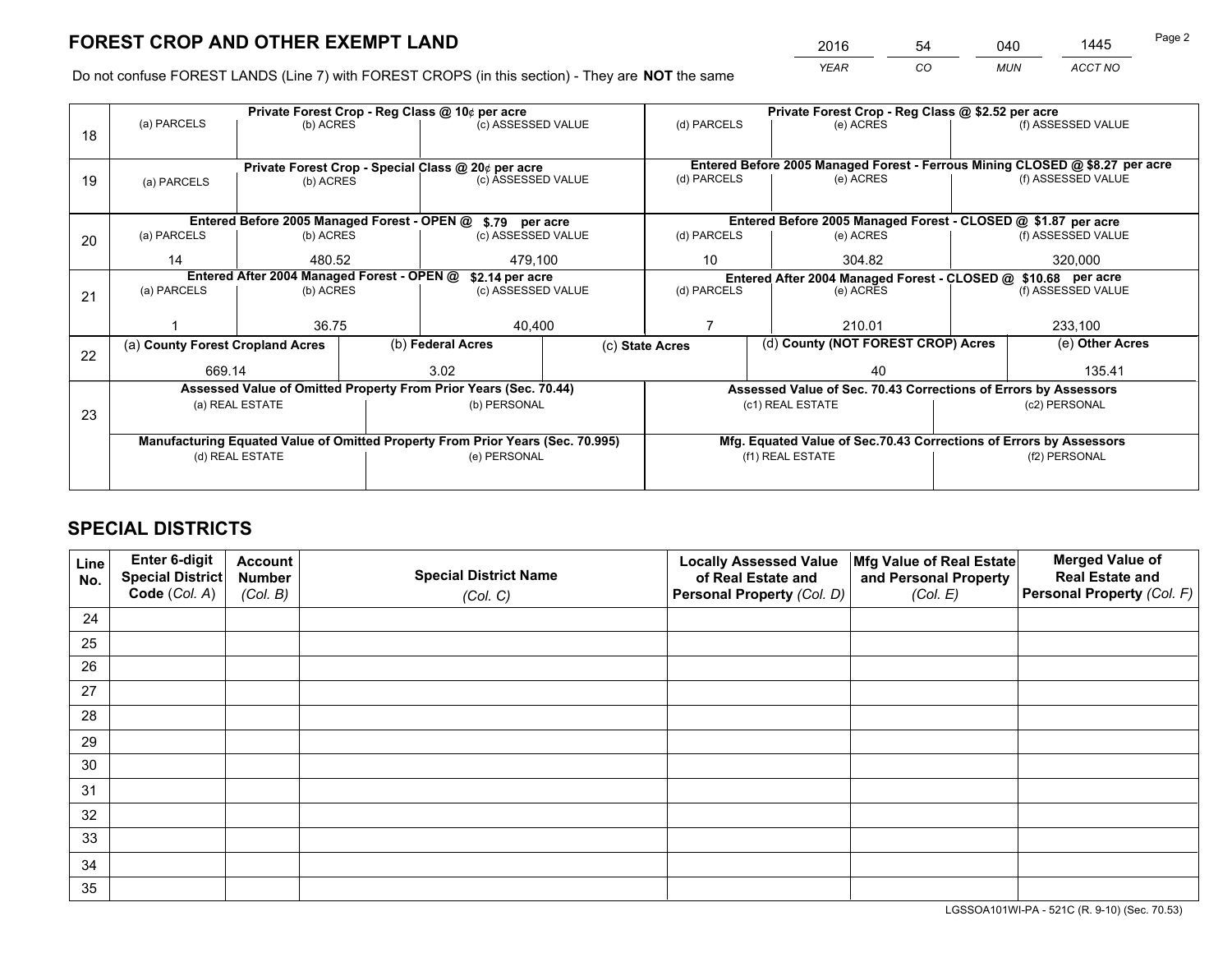|             |                                                                 |                                             |                                                         | <b>YEAR</b>                                                                       | CO<br><b>MUN</b>                                              | ACCT NO                                                                        |
|-------------|-----------------------------------------------------------------|---------------------------------------------|---------------------------------------------------------|-----------------------------------------------------------------------------------|---------------------------------------------------------------|--------------------------------------------------------------------------------|
| Line<br>No. | <b>Enter 6-digit</b><br><b>School District</b><br>Code (Col. A) | <b>Account</b><br><b>Number</b><br>(Col. B) | <b>School District Name</b><br>(Col. C)                 | <b>Locally Assessed Value</b><br>of Real Estate and<br>Personal Property (Col. D) | Mfg Value of Real Estate<br>and Personal Property<br>(Col. E) | <b>Merged Value of</b><br><b>Real Estate and</b><br>Personal Property (Col. F) |
|             | A. SCHOOL DISTRICTS (K-8 and K-12)                              |                                             |                                                         |                                                                                   |                                                               |                                                                                |
| 36          | 545757                                                          | 0325                                        | <b>SCH D OF FLAMBEAU</b>                                | 15,597,300                                                                        |                                                               | 15,597,300                                                                     |
| 37          |                                                                 |                                             |                                                         |                                                                                   |                                                               |                                                                                |
| 38          |                                                                 |                                             |                                                         |                                                                                   |                                                               |                                                                                |
| 39          |                                                                 |                                             |                                                         |                                                                                   |                                                               |                                                                                |
| 40          |                                                                 |                                             |                                                         |                                                                                   |                                                               |                                                                                |
| 41          |                                                                 |                                             |                                                         |                                                                                   |                                                               |                                                                                |
| 42          |                                                                 |                                             |                                                         |                                                                                   |                                                               |                                                                                |
| 43          |                                                                 |                                             |                                                         |                                                                                   |                                                               |                                                                                |
| 44<br>45    |                                                                 |                                             |                                                         |                                                                                   |                                                               |                                                                                |
| 46          |                                                                 |                                             |                                                         |                                                                                   |                                                               |                                                                                |
| 47          |                                                                 |                                             |                                                         |                                                                                   |                                                               |                                                                                |
| 48          |                                                                 |                                             |                                                         |                                                                                   |                                                               |                                                                                |
| 49          |                                                                 |                                             |                                                         |                                                                                   |                                                               |                                                                                |
| 50          |                                                                 |                                             | TOTAL ASSESSED VALUE OF SCHOOL DISTRICTS (K-8 and K-12) | 15,597,300                                                                        |                                                               | 15,597,300                                                                     |
|             | <b>B.</b><br><b>UNION HIGH SCHOOL DISTRICTS</b>                 |                                             |                                                         |                                                                                   |                                                               |                                                                                |
| 51          |                                                                 |                                             |                                                         |                                                                                   |                                                               |                                                                                |
| 52          |                                                                 |                                             |                                                         |                                                                                   |                                                               |                                                                                |
| 53          |                                                                 |                                             |                                                         |                                                                                   |                                                               |                                                                                |
| 54          |                                                                 |                                             |                                                         |                                                                                   |                                                               |                                                                                |
| 55          |                                                                 |                                             | TOTAL ASSESSED VALUE OF UNION HIGH SCHOOLS              |                                                                                   |                                                               |                                                                                |
|             | C.<br><b>TECHNICAL COLLEGE DISTRICTS</b>                        |                                             |                                                         |                                                                                   |                                                               |                                                                                |
| 56          | 001700                                                          | 0016                                        | WISCONSIN INDIANHEAD TECH COLLEGE SHEL                  | 15,597,300                                                                        |                                                               | 15,597,300                                                                     |
| 57          |                                                                 |                                             |                                                         |                                                                                   |                                                               |                                                                                |
| 58          |                                                                 |                                             |                                                         |                                                                                   |                                                               |                                                                                |
| 59          |                                                                 |                                             | TOTAL ASSESSED VALUE OF TECHNICAL COLLEGES              | 15,597,300                                                                        |                                                               | 15,597,300                                                                     |

54

040

 *I hereby certify, to the best of my knowledge and belief, this form is complete and correct.*

**SCHOOL DISTRICTS**

| Print name of preparer | Title                    |                | Date (MM / DD / CCYY) |
|------------------------|--------------------------|----------------|-----------------------|
|                        |                          |                |                       |
| Signature of preparer  | Contact Telephone Number | E-mail address |                       |
|                        | $\sim$                   |                |                       |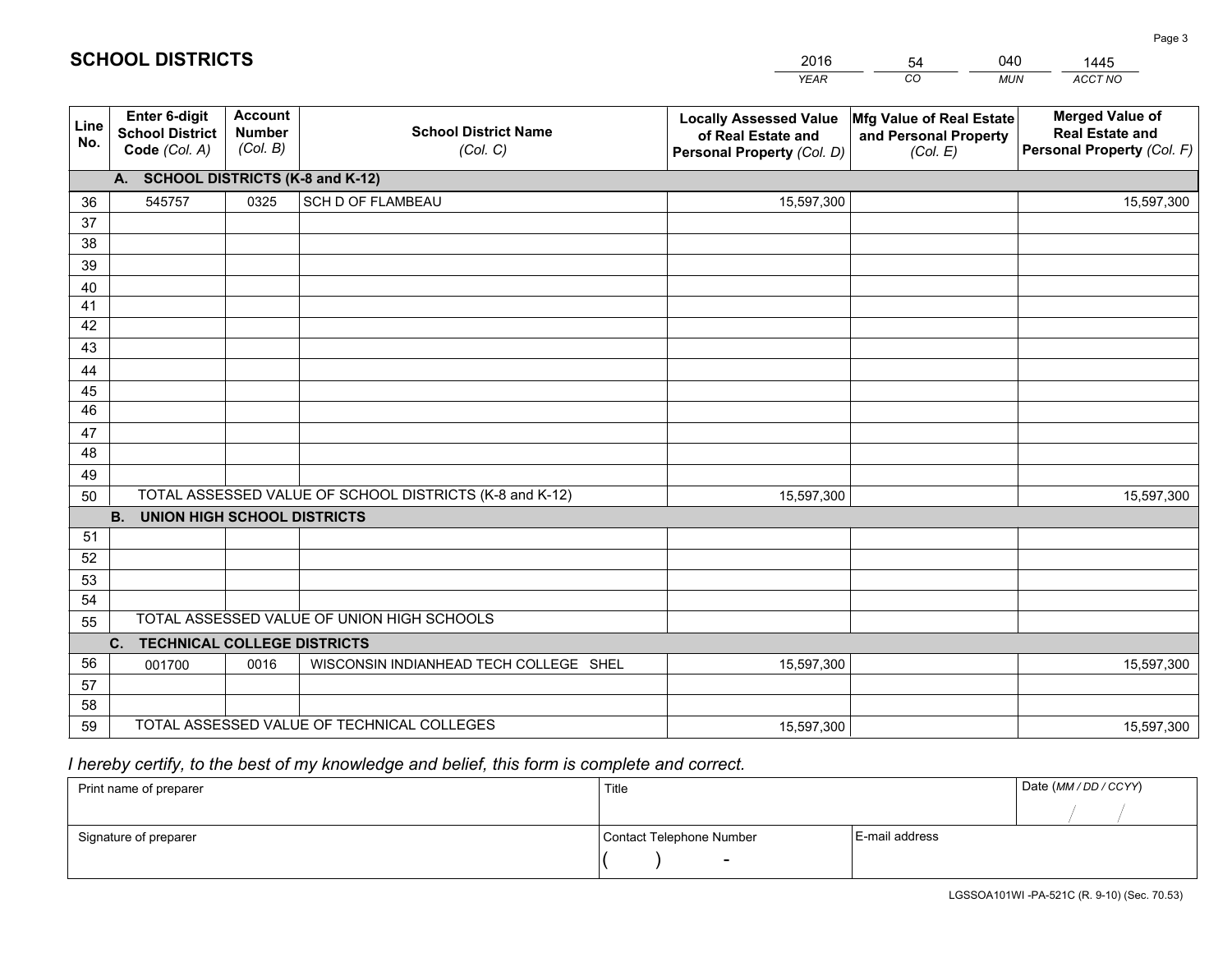#### **HIGHLIGHTS**

- 1. Complete the Statement of Assessment after the Board of Review. Reflect any changes made there.
- 2. Use black ink to complete.
- 3. Line 16 must equal Line 50, Col D.
- 4. Line 55 must equal the total of K-8 schools listed on lines 36-49. Do not include K-12 schools in this comparision.
- 5. Line 59, Col. D must equal Line 16.
- 6. Special District, School District and Technical College District values must include both real estate and personal property. Examples of Special districts are: town sanitary districts, public inland lake protection and rehabilitation districts, and metropolitan sewerage districts.
- 7. DO NOT INCLUDE Manufacturing property values.DOR will print these values on the final SOA.

LINDA ZIMMER TOWN OF TRUE N5963 NELSON RD GLEN FLORA, WI 54526

LINDA ZIMMER<br>TOWN OF TRUE

FLORA, WI 54526

**GLENF** 

N5963 NELSON RD

 8. Accuracy of this form is very important. The values reported directly affect the equalized value DOR calculates for school and special districts.

#### **Page 1:**

 If not prefilled, enter the tax year,county and municipal code,municipal type, municipal name and county name on the top of form.

Check the Amended box, if filing an amended / corrected SOA.

 Report the parcel count, acres and assessed value of taxable general property, total parcel count, (real and personal), total acres, and values from final figures set by the Board of Review.

- A. Real Estate land and improvements (buildings, etc.) is reported on lines 1 8, total line 9.
- B. Personal Property is reported on lines 11 14, Column D, total line 15.
- C. To complete this report, use the computer produced summary of the assessment roll that shows these amounts.
- D. Use whole numbers only.
- E. Add each line across and each column down to verify entries.

#### **Page 2:**

- A. Report Special Items (not subject to general property tax).
- 1. Private Forest Croplands and Managed Forest Lands are reported on lines 18,19, 20 and 21. Be sure to report assessed values **NOT** taxes.
- 2. You should have copies of the orders of entry, orders of withdrawal, etc., to update your assessment roll.
	- 3. Show hundredths of acres (e.g. 39.75).
- 4. Tax exempt lands are reported on line 22.
- 5. Omitted property and sec. 70.43, Wis. Stats., corrections of errors by assessor are reported on line 23. Report real estate and personal property separately. These should be for **prior years**, not something found on the current assessment roll after the board of review.
- B. Special District (Lines 24-35) Include the value of both real and personal property.
- The Department of Revenue (DOR) preprints much of the information regarding names and codes for schools, special districts,etc. If a district is not listed, enter the name and value only, DOR will enter the proper code.

### **Page 3 School Districts:**

Include the value of both real and personal property.

Report School District (regular, elementary, union high school, and technical college).

- 1. Regular (K-12) and Elementary (K-8) school values are reported on lines 36-49, total on line 50.
- 2. Union High School (UHS) (use only if elementary schools are listed on lines 36-49) are reported on lines 51-54. UHS total value (line 55) must equal to the total **elementary school** values reported on lines 36-49. Do notinclude K-12 schools in this comparison.
- 3. Technical College values are reported on lines 56-58, total on line 59.
- 4. Use the computer summary that shows these amounts to complete this report.

#### **This form is due the second Monday in June. File this report only after your Board of Review is complete.**

 *If you have questions: Return forms to:*

Fax number: (608) 264-6887 PO Box 8971

 Email: lgs@revenue.wi.gov Wisconsin Department of Revenue Call: (608) 261-5341 Local Government Services Section 6-97Madison WI 53708-8971

**NOTE: Please supply any correction to the name and address.**

NOTE: Please supply any correction to the name and address.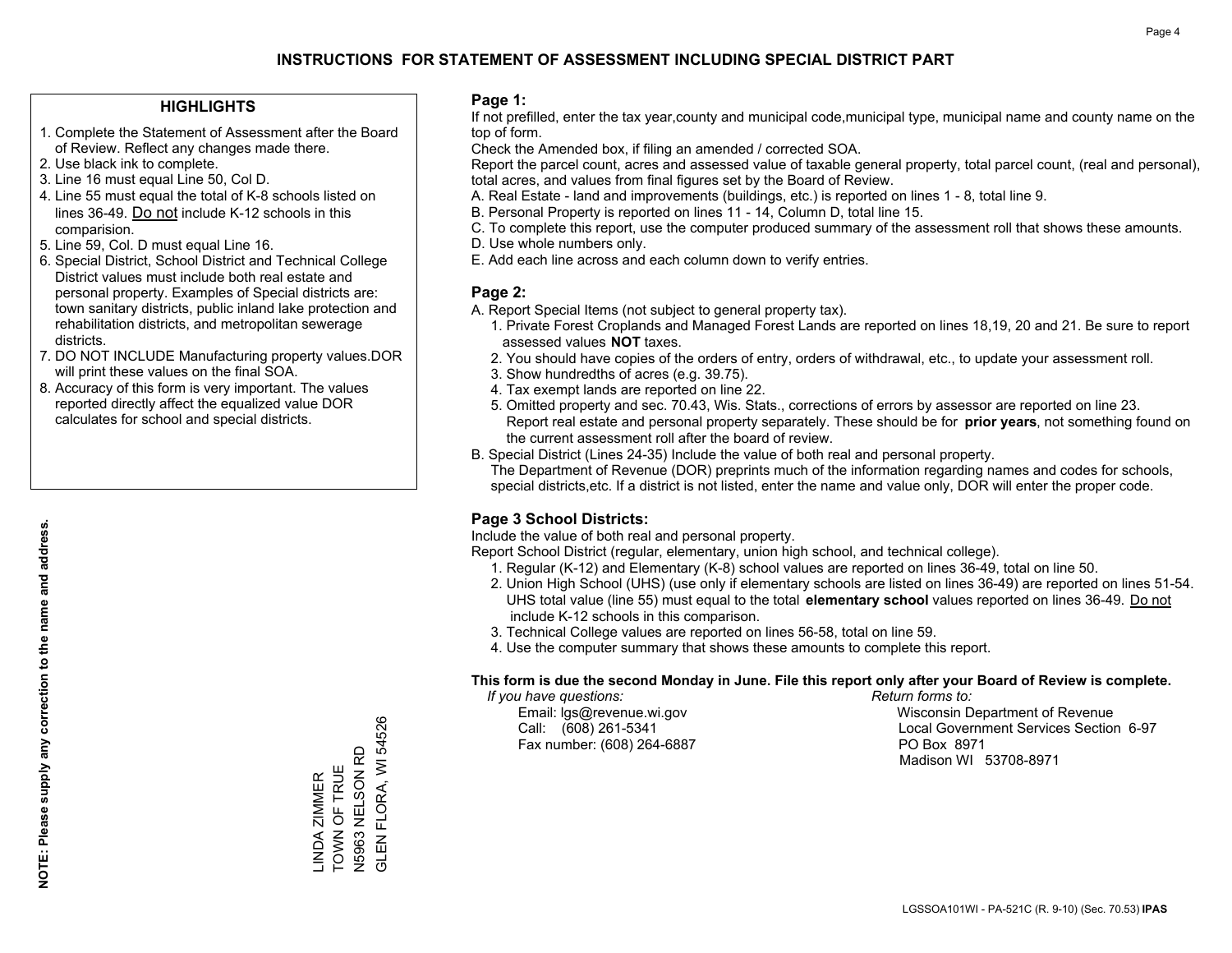**STATEMENT OF ASSESSMENT FOR 2016** 

**FINAL - EQUATED**

|                | <b>FOR</b>                                                                                                                                                                                   | <b>TOWN OF</b><br>OF.<br>Town - Village - City                     | <b>WASHINGTON</b><br><b>Municipality Name</b>  |        | <b>RUSK COUNTY</b><br><b>County Name</b>     |                                | <b>WHEN COMPLETING THIS DOCUMENT</b><br>DO NOT WRITE OVER X's OR IN SHADED AREAS |                                                |  |
|----------------|----------------------------------------------------------------------------------------------------------------------------------------------------------------------------------------------|--------------------------------------------------------------------|------------------------------------------------|--------|----------------------------------------------|--------------------------------|----------------------------------------------------------------------------------|------------------------------------------------|--|
| Line<br>No.    |                                                                                                                                                                                              | <b>REAL ESTATE</b><br>(See Lines 18 - 22 for<br>other Real Estate) | PARCEL COUNT<br><b>TOTAL LAND IMPROVEMENTS</b> |        | NO. OF ACRES<br><b>WHOLE</b><br>NUMBERS ONLY | <b>VALUE OF</b><br><b>LAND</b> | <b>VALUE OF</b><br><b>IMPROVEMENTS</b>                                           | <b>TOTAL VALUE OF LAND</b><br>AND IMPROVEMENTS |  |
|                |                                                                                                                                                                                              |                                                                    | Col. A                                         | Col. B | Col. C                                       | Col. D                         | Col. E                                                                           | Col. F                                         |  |
|                |                                                                                                                                                                                              | <b>RESIDENTIAL - Class 1</b>                                       | 626                                            | 424    | 1,214                                        | 20,282,700                     | 30,044,100                                                                       | 50,326,800                                     |  |
| 2              | <b>COMMERCIAL - Class 2</b>                                                                                                                                                                  |                                                                    | 13                                             | 10     | 54                                           | 652,500                        | 1,255,500                                                                        | 1,908,000                                      |  |
| 3              |                                                                                                                                                                                              | <b>MANUFACTURING - Class 3</b>                                     | 0                                              |        | $\mathbf{0}$<br>0                            | $\mathbf{0}$                   | 0                                                                                | $\mathbf{0}$                                   |  |
| 4              |                                                                                                                                                                                              | <b>AGRICULTURAL - Class 4</b>                                      | 233                                            |        | 4,432                                        | 540,800                        |                                                                                  | 540,800                                        |  |
| 5              |                                                                                                                                                                                              | <b>UNDEVELOPED - Class 5</b>                                       | 235                                            |        | 3,205                                        | 391,100                        |                                                                                  | 391,100                                        |  |
| 6              | AGRICULTURAL FOREST - Class 5m                                                                                                                                                               |                                                                    | 94                                             |        | 1,434                                        | 806,600                        |                                                                                  | 806,600                                        |  |
| $\overline{7}$ |                                                                                                                                                                                              | FOREST LANDS - Class 6                                             | 313                                            |        | 5,948                                        | 8,120,900                      |                                                                                  | 8,120,900                                      |  |
| 8              |                                                                                                                                                                                              | OTHER - Class 7                                                    | 23                                             | 20     | 48                                           | 155,500                        | 1,496,500                                                                        | 1,652,000                                      |  |
| 9              |                                                                                                                                                                                              | TOTAL - ALL COLUMNS                                                | 1,537                                          | 454    | 16,335                                       | 30,950,100                     | 32,796,100                                                                       | 63,746,200                                     |  |
| 10             |                                                                                                                                                                                              | NUMBER OF PERSONAL PROPERTY ACCOUNTS IN ROLL                       |                                                |        | 65                                           | <b>LOCALLY ASSESSED</b>        | <b>MANUFACTURING</b>                                                             | <b>MERGED</b>                                  |  |
| 11             |                                                                                                                                                                                              | BOATS AND OTHER WATERCRAFT NOT EXEMPT - Code 1                     |                                                |        |                                              | $\Omega$                       | $\Omega$                                                                         | $\Omega$                                       |  |
| 12             |                                                                                                                                                                                              | MACHINERY, TOOLS AND PATTERNS - Code 2                             |                                                |        |                                              | 500                            | 0                                                                                | 500                                            |  |
| 13             |                                                                                                                                                                                              | FURNITURE, FIXTURES AND EQUIPMENT - Code 3                         |                                                |        |                                              | 16,100                         | 0                                                                                | 16,100                                         |  |
| 14             |                                                                                                                                                                                              | ALL OTHER PERSONAL PROPERTY NOT EXEMPT - Codes 4A, 4B, 4C          |                                                |        |                                              | 412,500                        | $\Omega$                                                                         | 412,500                                        |  |
| 15             |                                                                                                                                                                                              | TOTAL OF PERSONAL PROPERTY NOT EXEMPT (Total of Lines 11-14)       |                                                |        |                                              | 429,100                        | $\mathbf{0}$                                                                     | 429,100                                        |  |
| 16             | AGGREGATE ASSESSED VALUE OF ALL PROPERTY SUBJECT TO THE GENERAL PROPERTY TAX (Total of Lines 9F and 15F)<br>MUST EQUAL TOTAL VALUE OF THE SCHOOL DISTRICTS (K-12 PLUS K-8) - Line 50, Col. F |                                                                    |                                                |        |                                              |                                |                                                                                  | 64,175,300                                     |  |
| 17             |                                                                                                                                                                                              | <b>BOARD OF REVIEW</b><br>DATE OF FINAL ADJOURNMENT                | 06/28/2016                                     |        | Telephone #                                  | (715) 868-2254                 |                                                                                  |                                                |  |

*CO*

*MUN*

*ACCT NO1446*

*<sup>54</sup> <sup>042</sup>*

REMARKS

The Assessment Ratio to be used in calculating the estimated Fair Market Value on tax bills for this tax district is .920729407<br>This ratio should be used to convert assessed values to "Calculate Equalized Values" in Step 1 Commission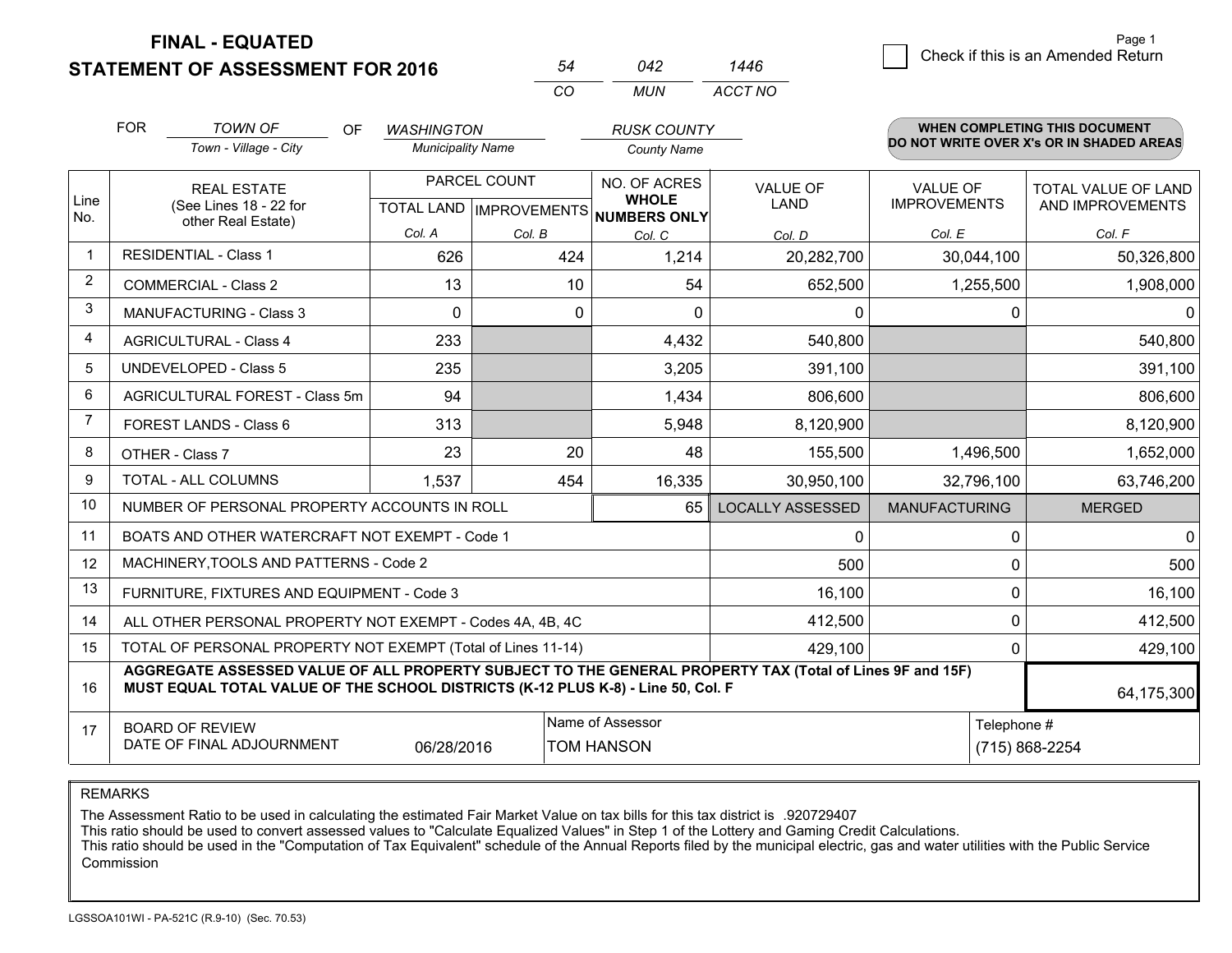*YEAR CO MUN ACCT NO* <sup>2016</sup> <sup>54</sup> <sup>042</sup> <sup>1446</sup>

Do not confuse FOREST LANDS (Line 7) with FOREST CROPS (in this section) - They are **NOT** the same

|    |                                            |                                             |  | Private Forest Crop - Reg Class @ 10¢ per acre                                 |  |                                                                              | Private Forest Crop - Reg Class @ \$2.52 per acre             |                                                                    |                    |  |
|----|--------------------------------------------|---------------------------------------------|--|--------------------------------------------------------------------------------|--|------------------------------------------------------------------------------|---------------------------------------------------------------|--------------------------------------------------------------------|--------------------|--|
| 18 | (a) PARCELS                                | (b) ACRES                                   |  | (c) ASSESSED VALUE                                                             |  | (d) PARCELS                                                                  | (e) ACRES                                                     |                                                                    | (f) ASSESSED VALUE |  |
|    |                                            |                                             |  |                                                                                |  |                                                                              |                                                               |                                                                    |                    |  |
|    |                                            |                                             |  | Private Forest Crop - Special Class @ 20¢ per acre                             |  | Entered Before 2005 Managed Forest - Ferrous Mining CLOSED @ \$8.27 per acre |                                                               |                                                                    |                    |  |
| 19 | (a) PARCELS                                | (b) ACRES                                   |  | (c) ASSESSED VALUE                                                             |  | (d) PARCELS                                                                  | (e) ACRES                                                     |                                                                    | (f) ASSESSED VALUE |  |
|    |                                            |                                             |  |                                                                                |  |                                                                              |                                                               |                                                                    |                    |  |
|    |                                            | Entered Before 2005 Managed Forest - OPEN @ |  | \$.79 per acre                                                                 |  |                                                                              | Entered Before 2005 Managed Forest - CLOSED @ \$1.87 per acre |                                                                    |                    |  |
| 20 | (a) PARCELS<br>(b) ACRES                   |                                             |  | (c) ASSESSED VALUE                                                             |  | (d) PARCELS                                                                  | (e) ACRES                                                     |                                                                    | (f) ASSESSED VALUE |  |
|    | 37<br>1.479.55                             |                                             |  | 1,325,000                                                                      |  | 47                                                                           | 1.920.9                                                       |                                                                    | 1,870,000          |  |
|    | Entered After 2004 Managed Forest - OPEN @ |                                             |  | \$2.14 per acre                                                                |  | Entered After 2004 Managed Forest - CLOSED @ \$10.68 per acre                |                                                               |                                                                    |                    |  |
| 21 | (a) PARCELS                                | (b) ACRES                                   |  | (c) ASSESSED VALUE                                                             |  | (d) PARCELS                                                                  | (e) ACRES                                                     |                                                                    | (f) ASSESSED VALUE |  |
|    |                                            |                                             |  |                                                                                |  |                                                                              |                                                               |                                                                    |                    |  |
|    |                                            |                                             |  |                                                                                |  | 34                                                                           | 979.16                                                        |                                                                    | 1,255,000          |  |
| 22 | (a) County Forest Cropland Acres           |                                             |  | (b) Federal Acres                                                              |  | (c) State Acres                                                              | (d) County (NOT FOREST CROP) Acres                            |                                                                    | (e) Other Acres    |  |
|    |                                            |                                             |  |                                                                                |  | 520.59                                                                       | 76.7                                                          |                                                                    |                    |  |
|    |                                            |                                             |  | Assessed Value of Omitted Property From Prior Years (Sec. 70.44)               |  | Assessed Value of Sec. 70.43 Corrections of Errors by Assessors              |                                                               |                                                                    |                    |  |
| 23 |                                            | (a) REAL ESTATE                             |  | (b) PERSONAL                                                                   |  |                                                                              | (c1) REAL ESTATE                                              | (c2) PERSONAL                                                      |                    |  |
|    |                                            |                                             |  |                                                                                |  |                                                                              |                                                               |                                                                    |                    |  |
|    |                                            |                                             |  | Manufacturing Equated Value of Omitted Property From Prior Years (Sec. 70.995) |  |                                                                              |                                                               | Mfg. Equated Value of Sec.70.43 Corrections of Errors by Assessors |                    |  |
|    | (d) REAL ESTATE                            |                                             |  | (e) PERSONAL                                                                   |  | (f1) REAL ESTATE                                                             |                                                               | (f2) PERSONAL                                                      |                    |  |
|    |                                            |                                             |  |                                                                                |  |                                                                              |                                                               |                                                                    |                    |  |

## **SPECIAL DISTRICTS**

| Line<br>No. | Enter 6-digit<br>Special District<br>Code (Col. A) | <b>Account</b><br><b>Number</b> | <b>Special District Name</b> | <b>Locally Assessed Value</b><br>of Real Estate and | Mfg Value of Real Estate<br>and Personal Property | <b>Merged Value of</b><br><b>Real Estate and</b><br>Personal Property (Col. F) |
|-------------|----------------------------------------------------|---------------------------------|------------------------------|-----------------------------------------------------|---------------------------------------------------|--------------------------------------------------------------------------------|
|             |                                                    | (Col. B)                        | (Col. C)                     | Personal Property (Col. D)                          | (Col. E)                                          |                                                                                |
| 24          |                                                    |                                 |                              |                                                     |                                                   |                                                                                |
| 25          |                                                    |                                 |                              |                                                     |                                                   |                                                                                |
| 26          |                                                    |                                 |                              |                                                     |                                                   |                                                                                |
| 27          |                                                    |                                 |                              |                                                     |                                                   |                                                                                |
| 28          |                                                    |                                 |                              |                                                     |                                                   |                                                                                |
| 29          |                                                    |                                 |                              |                                                     |                                                   |                                                                                |
| 30          |                                                    |                                 |                              |                                                     |                                                   |                                                                                |
| 31          |                                                    |                                 |                              |                                                     |                                                   |                                                                                |
| 32          |                                                    |                                 |                              |                                                     |                                                   |                                                                                |
| 33          |                                                    |                                 |                              |                                                     |                                                   |                                                                                |
| 34          |                                                    |                                 |                              |                                                     |                                                   |                                                                                |
| 35          |                                                    |                                 |                              |                                                     |                                                   |                                                                                |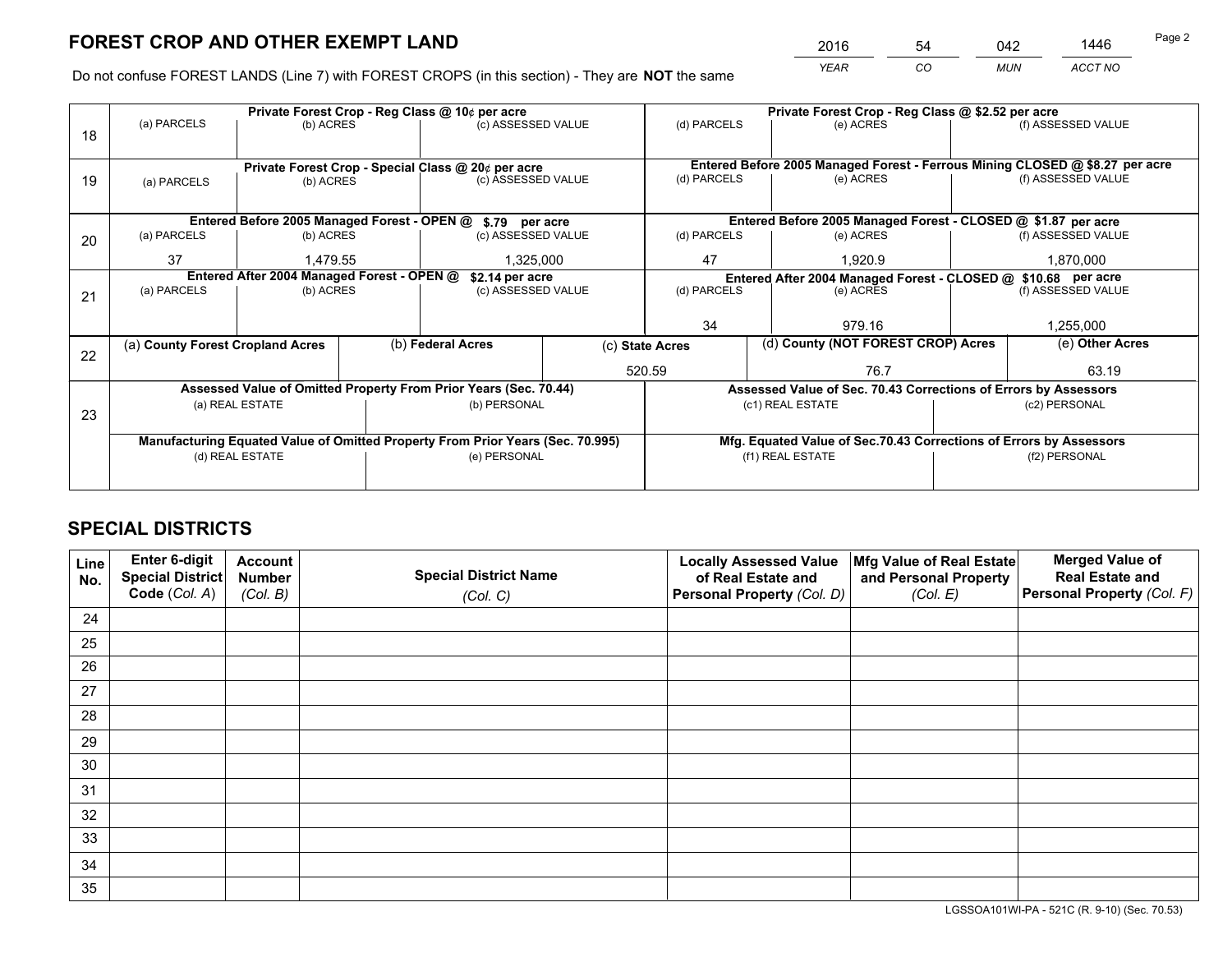|             |                                                                 |                                             |                                                         | <b>YEAR</b>                                                                       | CO<br><b>MUN</b>                                              | ACCT NO                                                                        |
|-------------|-----------------------------------------------------------------|---------------------------------------------|---------------------------------------------------------|-----------------------------------------------------------------------------------|---------------------------------------------------------------|--------------------------------------------------------------------------------|
| Line<br>No. | <b>Enter 6-digit</b><br><b>School District</b><br>Code (Col. A) | <b>Account</b><br><b>Number</b><br>(Col. B) | <b>School District Name</b><br>(Col. C)                 | <b>Locally Assessed Value</b><br>of Real Estate and<br>Personal Property (Col. D) | Mfg Value of Real Estate<br>and Personal Property<br>(Col. E) | <b>Merged Value of</b><br><b>Real Estate and</b><br>Personal Property (Col. F) |
|             | A. SCHOOL DISTRICTS (K-8 and K-12)                              |                                             |                                                         |                                                                                   |                                                               |                                                                                |
| 36          | 092891                                                          | 0057                                        | SCH D OF LAKE HOLCOMBE                                  | 25,309,400                                                                        |                                                               | 25,309,400                                                                     |
| 37          | 540735                                                          | 0323                                        | SCH D OF BRUCE                                          | 38,865,900                                                                        |                                                               | 38,865,900                                                                     |
| 38          |                                                                 |                                             |                                                         |                                                                                   |                                                               |                                                                                |
| 39          |                                                                 |                                             |                                                         |                                                                                   |                                                               |                                                                                |
| 40          |                                                                 |                                             |                                                         |                                                                                   |                                                               |                                                                                |
| 41          |                                                                 |                                             |                                                         |                                                                                   |                                                               |                                                                                |
| 42          |                                                                 |                                             |                                                         |                                                                                   |                                                               |                                                                                |
| 43          |                                                                 |                                             |                                                         |                                                                                   |                                                               |                                                                                |
| 44          |                                                                 |                                             |                                                         |                                                                                   |                                                               |                                                                                |
| 45<br>46    |                                                                 |                                             |                                                         |                                                                                   |                                                               |                                                                                |
| 47          |                                                                 |                                             |                                                         |                                                                                   |                                                               |                                                                                |
| 48          |                                                                 |                                             |                                                         |                                                                                   |                                                               |                                                                                |
| 49          |                                                                 |                                             |                                                         |                                                                                   |                                                               |                                                                                |
| 50          |                                                                 |                                             | TOTAL ASSESSED VALUE OF SCHOOL DISTRICTS (K-8 and K-12) | 64,175,300                                                                        |                                                               | 64,175,300                                                                     |
|             | <b>B.</b><br><b>UNION HIGH SCHOOL DISTRICTS</b>                 |                                             |                                                         |                                                                                   |                                                               |                                                                                |
| 51          |                                                                 |                                             |                                                         |                                                                                   |                                                               |                                                                                |
| 52          |                                                                 |                                             |                                                         |                                                                                   |                                                               |                                                                                |
| 53          |                                                                 |                                             |                                                         |                                                                                   |                                                               |                                                                                |
| 54          |                                                                 |                                             |                                                         |                                                                                   |                                                               |                                                                                |
| 55          |                                                                 |                                             | TOTAL ASSESSED VALUE OF UNION HIGH SCHOOLS              |                                                                                   |                                                               |                                                                                |
|             | <b>TECHNICAL COLLEGE DISTRICTS</b><br>C.                        |                                             |                                                         |                                                                                   |                                                               |                                                                                |
| 56          | 001700                                                          | 0016                                        | WISCONSIN INDIANHEAD TECH COLLEGE SHEL                  | 64,175,300                                                                        |                                                               | 64,175,300                                                                     |
| 57          |                                                                 |                                             |                                                         |                                                                                   |                                                               |                                                                                |
| 58          |                                                                 |                                             |                                                         |                                                                                   |                                                               |                                                                                |
| 59          |                                                                 |                                             | TOTAL ASSESSED VALUE OF TECHNICAL COLLEGES              | 64,175,300                                                                        |                                                               | 64,175,300                                                                     |

54

042

 *I hereby certify, to the best of my knowledge and belief, this form is complete and correct.*

**SCHOOL DISTRICTS**

| Print name of preparer | Title                    |                | Date (MM / DD / CCYY) |
|------------------------|--------------------------|----------------|-----------------------|
|                        |                          |                |                       |
| Signature of preparer  | Contact Telephone Number | E-mail address |                       |
|                        | $\overline{\phantom{0}}$ |                |                       |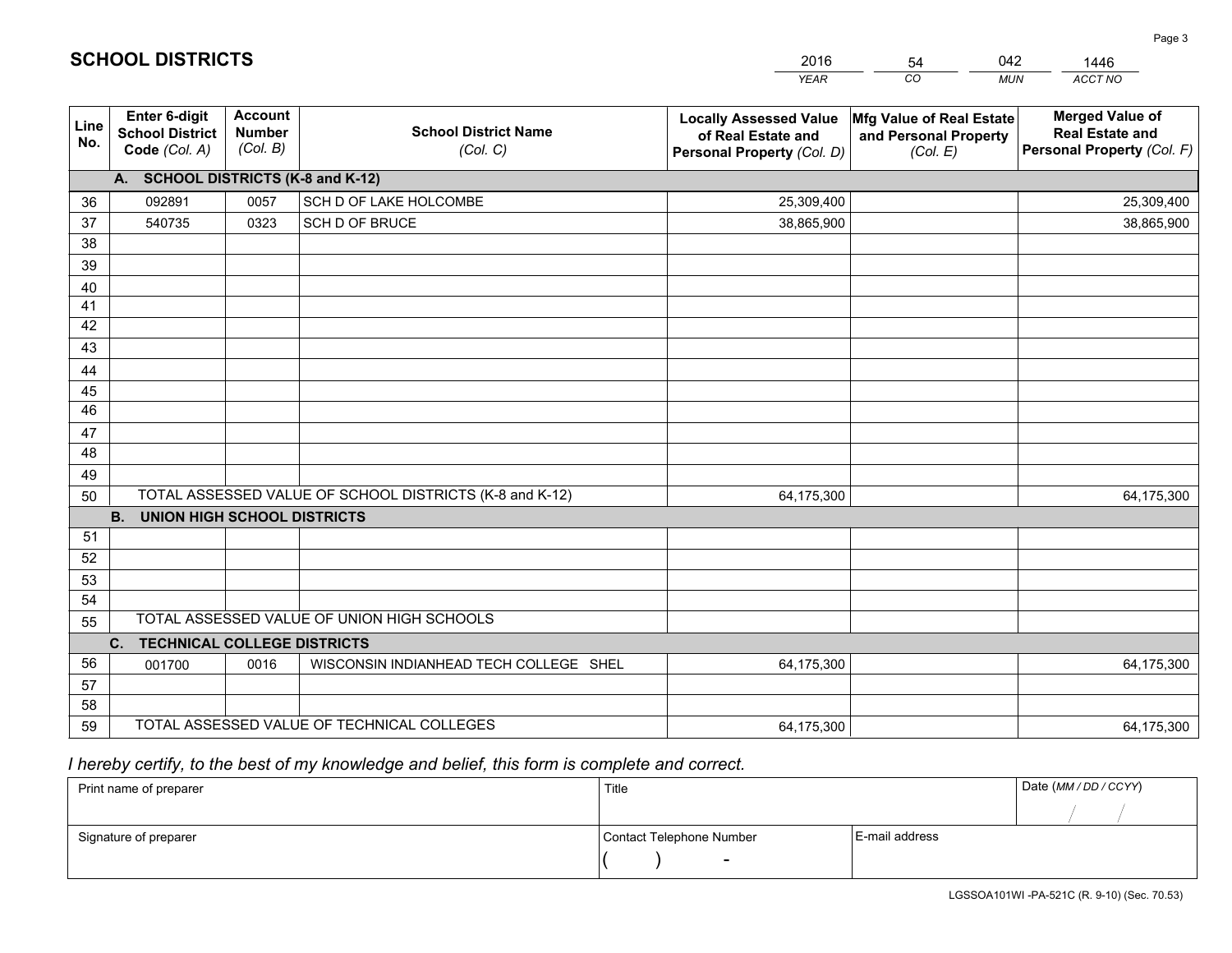#### **HIGHLIGHTS**

- 1. Complete the Statement of Assessment after the Board of Review. Reflect any changes made there.
- 2. Use black ink to complete.

**NOTE: Please supply any correction to the name and address.**

NOTE: Please supply any correction to the name and address.

- 3. Line 16 must equal Line 50, Col D.
- 4. Line 55 must equal the total of K-8 schools listed on lines 36-49. Do not include K-12 schools in this comparision.
- 5. Line 59, Col. D must equal Line 16.
- 6. Special District, School District and Technical College District values must include both real estate and personal property. Examples of Special districts are: town sanitary districts, public inland lake protection and rehabilitation districts, and metropolitan sewerage districts.
- 7. DO NOT INCLUDE Manufacturing property values.DOR will print these values on the final SOA.
- 8. Accuracy of this form is very important. The values reported directly affect the equalized value DOR calculates for school and special districts.

#### **Page 1:**

 If not prefilled, enter the tax year,county and municipal code,municipal type, municipal name and county name on the top of form.

Check the Amended box, if filing an amended / corrected SOA.

 Report the parcel count, acres and assessed value of taxable general property, total parcel count, (real and personal), total acres, and values from final figures set by the Board of Review.

- A. Real Estate land and improvements (buildings, etc.) is reported on lines 1 8, total line 9.
- B. Personal Property is reported on lines 11 14, Column D, total line 15.
- C. To complete this report, use the computer produced summary of the assessment roll that shows these amounts.
- D. Use whole numbers only.
- E. Add each line across and each column down to verify entries.

#### **Page 2:**

- A. Report Special Items (not subject to general property tax).
- 1. Private Forest Croplands and Managed Forest Lands are reported on lines 18,19, 20 and 21. Be sure to report assessed values **NOT** taxes.
- 2. You should have copies of the orders of entry, orders of withdrawal, etc., to update your assessment roll.
	- 3. Show hundredths of acres (e.g. 39.75).
- 4. Tax exempt lands are reported on line 22.
- 5. Omitted property and sec. 70.43, Wis. Stats., corrections of errors by assessor are reported on line 23. Report real estate and personal property separately. These should be for **prior years**, not something found on the current assessment roll after the board of review.
- B. Special District (Lines 24-35) Include the value of both real and personal property.

 The Department of Revenue (DOR) preprints much of the information regarding names and codes for schools, special districts,etc. If a district is not listed, enter the name and value only, DOR will enter the proper code.

### **Page 3 School Districts:**

Include the value of both real and personal property.

Report School District (regular, elementary, union high school, and technical college).

- 1. Regular (K-12) and Elementary (K-8) school values are reported on lines 36-49, total on line 50.
- 2. Union High School (UHS) (use only if elementary schools are listed on lines 36-49) are reported on lines 51-54. UHS total value (line 55) must equal to the total **elementary school** values reported on lines 36-49. Do notinclude K-12 schools in this comparison.
- 3. Technical College values are reported on lines 56-58, total on line 59.
- 4. Use the computer summary that shows these amounts to complete this report.

#### **This form is due the second Monday in June. File this report only after your Board of Review is complete.**

 *If you have questions: Return forms to:*

Fax number: (608) 264-6887 PO Box 8971

 Email: lgs@revenue.wi.gov Wisconsin Department of Revenue Call: (608) 261-5341 Local Government Services Section 6-97Madison WI 53708-8971

TOWN OF WASHINGTON TOWN OF WASHINGTON N1310 SAWDUST RD<br>BRUCE, WI 54819 N1310 SAWDUST RD DEBRA KLUND DEBRA KLUND

BRUCE, WI 54819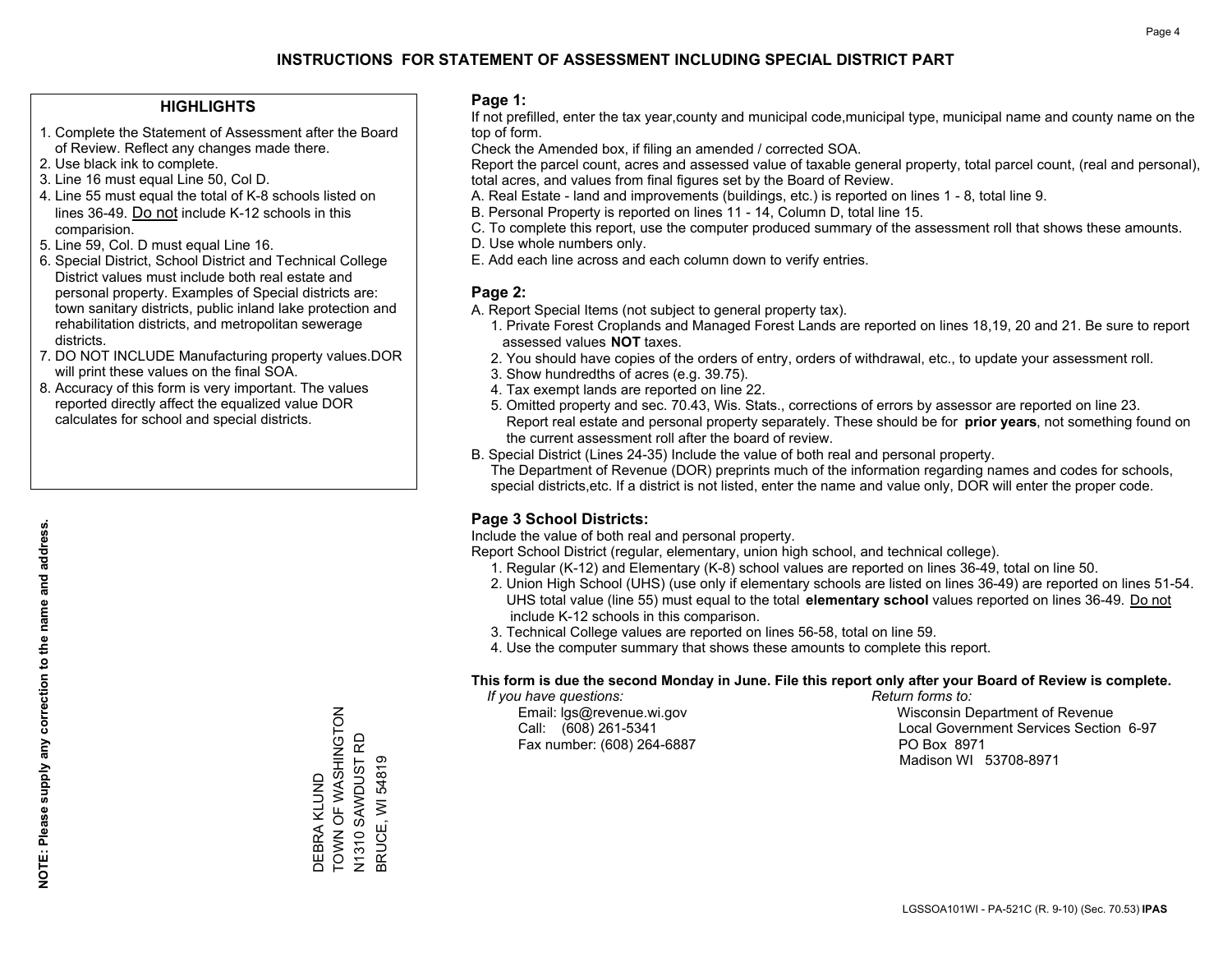**STATEMENT OF ASSESSMENT FOR 2016** 

**FINAL - EQUATED**

|                | <b>FOR</b> | <b>TOWN OF</b><br>OF<br>Town - Village - City                                                                                                                                                | <b>WILKINSON</b><br><b>Municipality Name</b> |              | <b>RUSK COUNTY</b><br><b>County Name</b>                                 |                                | <b>WHEN COMPLETING THIS DOCUMENT</b><br>DO NOT WRITE OVER X's OR IN SHADED AREAS |                                         |  |
|----------------|------------|----------------------------------------------------------------------------------------------------------------------------------------------------------------------------------------------|----------------------------------------------|--------------|--------------------------------------------------------------------------|--------------------------------|----------------------------------------------------------------------------------|-----------------------------------------|--|
| Line<br>No.    |            | <b>REAL ESTATE</b><br>(See Lines 18 - 22 for                                                                                                                                                 |                                              | PARCEL COUNT | NO. OF ACRES<br><b>WHOLE</b><br>TOTAL LAND   IMPROVEMENTS   NUMBERS ONLY | <b>VALUE OF</b><br><b>LAND</b> | <b>VALUE OF</b><br><b>IMPROVEMENTS</b>                                           | TOTAL VALUE OF LAND<br>AND IMPROVEMENTS |  |
|                |            | other Real Estate)                                                                                                                                                                           | Col. A                                       | Col. B       | Col. C                                                                   | Col. D                         | Col. E                                                                           | Col. F                                  |  |
|                |            | <b>RESIDENTIAL - Class 1</b>                                                                                                                                                                 | 68                                           | 61           | 114                                                                      | 418,500                        | 2,074,900                                                                        | 2,493,400                               |  |
| 2              |            | <b>COMMERCIAL - Class 2</b>                                                                                                                                                                  | 6                                            | 3            | 9                                                                        | 27,000                         | 171,000                                                                          | 198,000                                 |  |
| 3              |            | <b>MANUFACTURING - Class 3</b>                                                                                                                                                               | 0                                            | 0            | $\mathbf{0}$                                                             | 0                              | 0                                                                                | 0 <sup>1</sup>                          |  |
| 4              |            | <b>AGRICULTURAL - Class 4</b>                                                                                                                                                                | 23                                           |              | 375                                                                      | 44,200                         |                                                                                  | 44,200                                  |  |
| 5              |            | <b>UNDEVELOPED - Class 5</b>                                                                                                                                                                 | 9                                            |              | 148                                                                      | 33,700                         |                                                                                  | 33,700                                  |  |
| 6              |            | AGRICULTURAL FOREST - Class 5m                                                                                                                                                               | 11                                           |              | 243                                                                      | 222,500                        |                                                                                  | 222,500                                 |  |
| $\overline{7}$ |            | <b>FOREST LANDS - Class 6</b>                                                                                                                                                                | 106                                          |              | 2,179                                                                    | 3,717,800                      |                                                                                  | 3,717,800                               |  |
| 8              |            | OTHER - Class 7                                                                                                                                                                              | 3                                            | 3            | $\overline{7}$                                                           | 27,500                         | 175,000                                                                          | 202,500                                 |  |
| 9              |            | TOTAL - ALL COLUMNS                                                                                                                                                                          | 226                                          | 67           | 3,075                                                                    | 4,491,200                      | 2,420,900                                                                        | 6,912,100                               |  |
| 10             |            | NUMBER OF PERSONAL PROPERTY ACCOUNTS IN ROLL                                                                                                                                                 |                                              |              | 10 <sup>1</sup>                                                          | <b>LOCALLY ASSESSED</b>        | <b>MANUFACTURING</b>                                                             | <b>MERGED</b>                           |  |
| 11             |            | BOATS AND OTHER WATERCRAFT NOT EXEMPT - Code 1                                                                                                                                               |                                              |              |                                                                          | 0                              | 0                                                                                | $\Omega$                                |  |
| 12             |            | MACHINERY, TOOLS AND PATTERNS - Code 2                                                                                                                                                       |                                              |              |                                                                          | 0                              | 0                                                                                | 0                                       |  |
| 13             |            | FURNITURE, FIXTURES AND EQUIPMENT - Code 3                                                                                                                                                   |                                              |              |                                                                          | $\Omega$                       | $\Omega$                                                                         | $\Omega$                                |  |
| 14             |            | ALL OTHER PERSONAL PROPERTY NOT EXEMPT - Codes 4A, 4B, 4C                                                                                                                                    |                                              |              |                                                                          | 27,200                         | 0                                                                                | 27,200                                  |  |
| 15             |            | TOTAL OF PERSONAL PROPERTY NOT EXEMPT (Total of Lines 11-14)                                                                                                                                 |                                              |              |                                                                          | 27,200                         | $\Omega$                                                                         | 27,200                                  |  |
| 16             |            | AGGREGATE ASSESSED VALUE OF ALL PROPERTY SUBJECT TO THE GENERAL PROPERTY TAX (Total of Lines 9F and 15F)<br>MUST EQUAL TOTAL VALUE OF THE SCHOOL DISTRICTS (K-12 PLUS K-8) - Line 50, Col. F |                                              | 6,939,300    |                                                                          |                                |                                                                                  |                                         |  |
| 17             |            | <b>BOARD OF REVIEW</b><br>DATE OF FINAL ADJOURNMENT                                                                                                                                          | 07/19/2016                                   |              | Name of Assessor<br>TOM HANSON                                           |                                | Telephone #                                                                      | (715) 868-2254                          |  |

*MUN*

*ACCT NO1447*

*<sup>54</sup> <sup>044</sup>*

*CO*

REMARKS

The Assessment Ratio to be used in calculating the estimated Fair Market Value on tax bills for this tax district is .9097977<br>This ratio should be used to convert assessed values to "Calculate Equalized Values" in Step 1 o Commission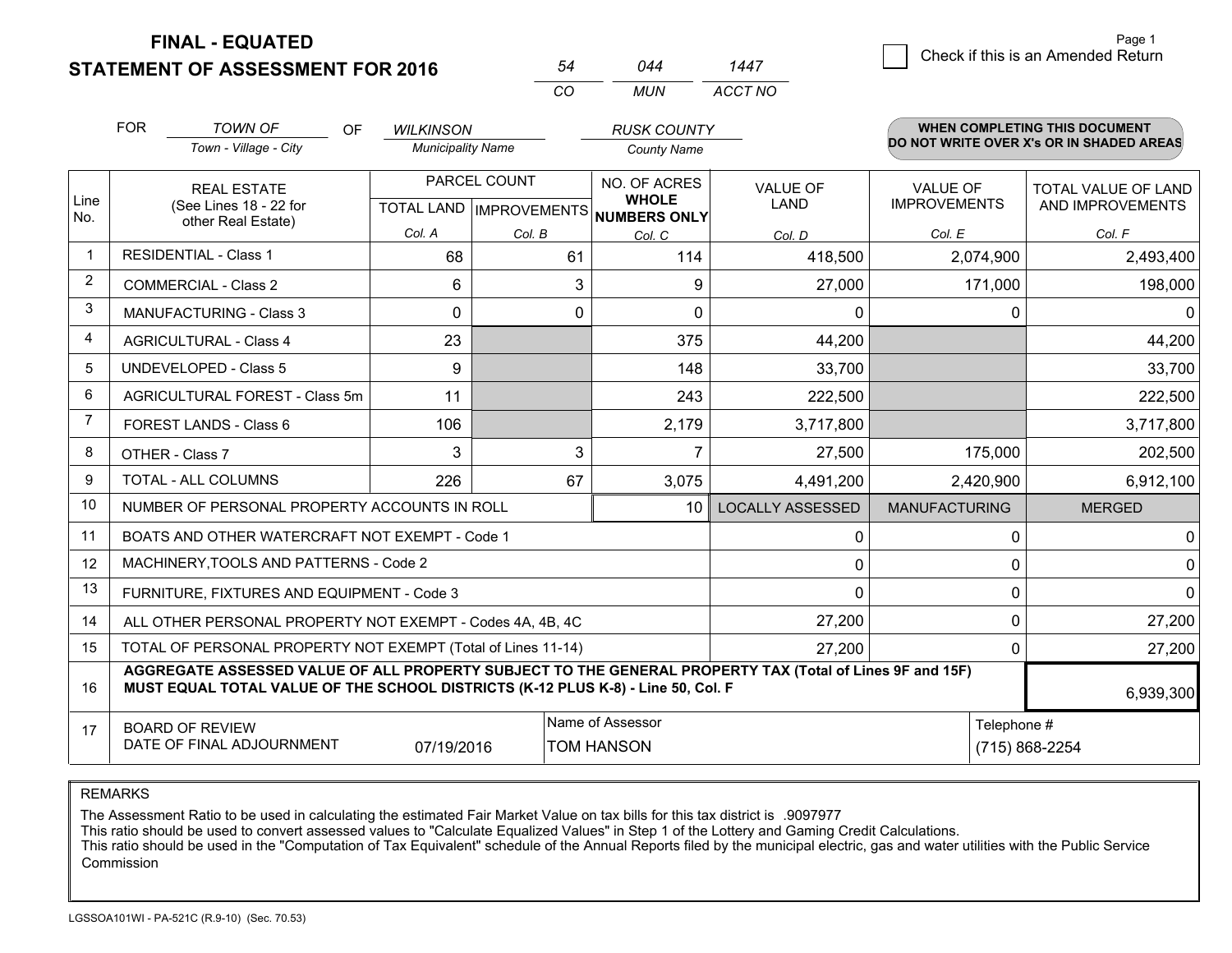*YEAR CO MUN ACCT NO* <sup>2016</sup> <sup>54</sup> <sup>044</sup> <sup>1447</sup>

Do not confuse FOREST LANDS (Line 7) with FOREST CROPS (in this section) - They are **NOT** the same

|    |                                            |                                             |                    | Private Forest Crop - Reg Class @ 10¢ per acre                                 |                  |                                                                 | Private Forest Crop - Reg Class @ \$2.52 per acre                            |                                                                    |                    |  |
|----|--------------------------------------------|---------------------------------------------|--------------------|--------------------------------------------------------------------------------|------------------|-----------------------------------------------------------------|------------------------------------------------------------------------------|--------------------------------------------------------------------|--------------------|--|
| 18 | (a) PARCELS                                | (b) ACRES                                   |                    | (c) ASSESSED VALUE                                                             |                  | (d) PARCELS                                                     | (e) ACRES                                                                    |                                                                    | (f) ASSESSED VALUE |  |
|    |                                            |                                             |                    |                                                                                |                  |                                                                 |                                                                              |                                                                    |                    |  |
|    |                                            |                                             |                    | Private Forest Crop - Special Class @ 20¢ per acre                             |                  |                                                                 | Entered Before 2005 Managed Forest - Ferrous Mining CLOSED @ \$8.27 per acre |                                                                    |                    |  |
| 19 | (a) PARCELS                                | (b) ACRES                                   |                    | (c) ASSESSED VALUE                                                             |                  | (d) PARCELS                                                     | (e) ACRES                                                                    |                                                                    | (f) ASSESSED VALUE |  |
|    |                                            |                                             |                    |                                                                                |                  |                                                                 |                                                                              |                                                                    |                    |  |
|    |                                            | Entered Before 2005 Managed Forest - OPEN @ |                    | \$.79 per acre                                                                 |                  |                                                                 | Entered Before 2005 Managed Forest - CLOSED @ \$1.87 per acre                |                                                                    |                    |  |
| 20 | (a) PARCELS                                | (b) ACRES                                   | (c) ASSESSED VALUE |                                                                                | (d) PARCELS      | (e) ACRES                                                       |                                                                              | (f) ASSESSED VALUE                                                 |                    |  |
|    | 12<br>449.43                               |                                             |                    | 730,000                                                                        |                  |                                                                 | 503.22                                                                       |                                                                    | 830,500            |  |
|    | Entered After 2004 Managed Forest - OPEN @ |                                             |                    | \$2.14 per acre                                                                |                  | Entered After 2004 Managed Forest - CLOSED @ \$10.68 per acre   |                                                                              |                                                                    |                    |  |
| 21 |                                            | (a) PARCELS<br>(b) ACRES                    |                    | (c) ASSESSED VALUE                                                             |                  | (d) PARCELS                                                     | (e) ACRES                                                                    |                                                                    | (f) ASSESSED VALUE |  |
|    |                                            |                                             |                    |                                                                                |                  |                                                                 |                                                                              |                                                                    |                    |  |
|    | 30                                         | 1,178.34                                    |                    | 1,903,000                                                                      |                  | 2                                                               | 35.89                                                                        |                                                                    | 65,500             |  |
| 22 | (a) County Forest Cropland Acres           |                                             |                    | (b) Federal Acres                                                              |                  | (c) State Acres                                                 | (d) County (NOT FOREST CROP) Acres                                           |                                                                    | (e) Other Acres    |  |
|    | 17,611.53                                  |                                             |                    |                                                                                |                  |                                                                 | 16.56                                                                        |                                                                    |                    |  |
|    |                                            |                                             |                    | Assessed Value of Omitted Property From Prior Years (Sec. 70.44)               |                  | Assessed Value of Sec. 70.43 Corrections of Errors by Assessors |                                                                              |                                                                    |                    |  |
| 23 |                                            | (a) REAL ESTATE                             |                    | (b) PERSONAL                                                                   |                  |                                                                 | (c1) REAL ESTATE                                                             | (c2) PERSONAL                                                      |                    |  |
|    |                                            |                                             |                    |                                                                                |                  |                                                                 |                                                                              |                                                                    |                    |  |
|    |                                            |                                             |                    | Manufacturing Equated Value of Omitted Property From Prior Years (Sec. 70.995) |                  |                                                                 |                                                                              | Mfg. Equated Value of Sec.70.43 Corrections of Errors by Assessors |                    |  |
|    | (d) REAL ESTATE                            |                                             | (e) PERSONAL       |                                                                                | (f1) REAL ESTATE |                                                                 | (f2) PERSONAL                                                                |                                                                    |                    |  |
|    |                                            |                                             |                    |                                                                                |                  |                                                                 |                                                                              |                                                                    |                    |  |

## **SPECIAL DISTRICTS**

| Line<br>No. | Enter 6-digit<br>Special District<br>Code (Col. A) | <b>Account</b><br><b>Number</b> | <b>Special District Name</b> | <b>Locally Assessed Value</b><br>of Real Estate and | Mfg Value of Real Estate<br>and Personal Property | <b>Merged Value of</b><br><b>Real Estate and</b><br>Personal Property (Col. F) |
|-------------|----------------------------------------------------|---------------------------------|------------------------------|-----------------------------------------------------|---------------------------------------------------|--------------------------------------------------------------------------------|
|             |                                                    | (Col. B)                        | (Col. C)                     | Personal Property (Col. D)                          | (Col. E)                                          |                                                                                |
| 24          |                                                    |                                 |                              |                                                     |                                                   |                                                                                |
| 25          |                                                    |                                 |                              |                                                     |                                                   |                                                                                |
| 26          |                                                    |                                 |                              |                                                     |                                                   |                                                                                |
| 27          |                                                    |                                 |                              |                                                     |                                                   |                                                                                |
| 28          |                                                    |                                 |                              |                                                     |                                                   |                                                                                |
| 29          |                                                    |                                 |                              |                                                     |                                                   |                                                                                |
| 30          |                                                    |                                 |                              |                                                     |                                                   |                                                                                |
| 31          |                                                    |                                 |                              |                                                     |                                                   |                                                                                |
| 32          |                                                    |                                 |                              |                                                     |                                                   |                                                                                |
| 33          |                                                    |                                 |                              |                                                     |                                                   |                                                                                |
| 34          |                                                    |                                 |                              |                                                     |                                                   |                                                                                |
| 35          |                                                    |                                 |                              |                                                     |                                                   |                                                                                |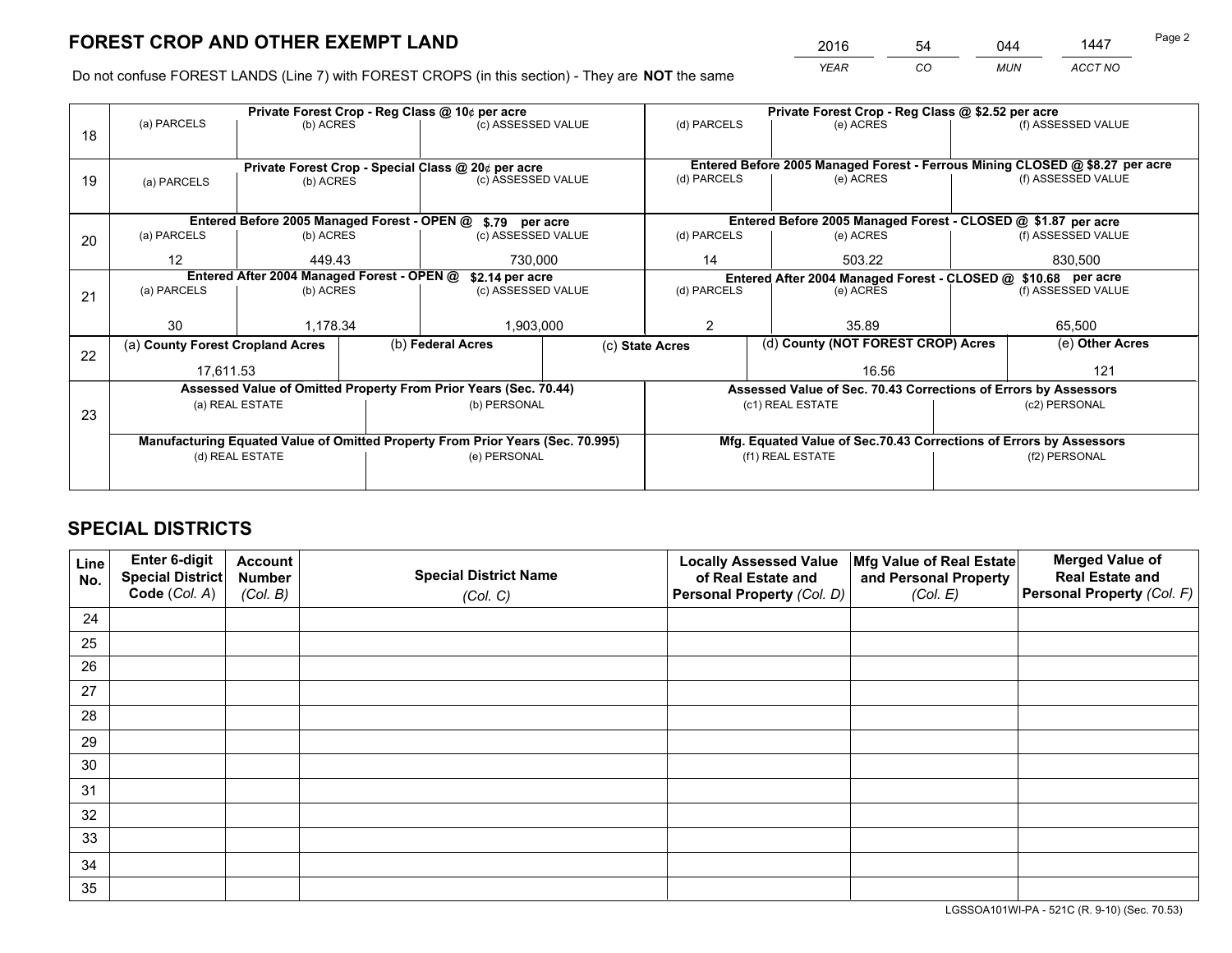|             |                                                                 |                                             |                                                         | <b>YEAR</b>                                                                       | CO<br><b>MUN</b>                                              | ACCT NO                                                                        |
|-------------|-----------------------------------------------------------------|---------------------------------------------|---------------------------------------------------------|-----------------------------------------------------------------------------------|---------------------------------------------------------------|--------------------------------------------------------------------------------|
| Line<br>No. | <b>Enter 6-digit</b><br><b>School District</b><br>Code (Col. A) | <b>Account</b><br><b>Number</b><br>(Col. B) | <b>School District Name</b><br>(Col. C)                 | <b>Locally Assessed Value</b><br>of Real Estate and<br>Personal Property (Col. D) | Mfg Value of Real Estate<br>and Personal Property<br>(Col. E) | <b>Merged Value of</b><br><b>Real Estate and</b><br>Personal Property (Col. F) |
|             | A. SCHOOL DISTRICTS (K-8 and K-12)                              |                                             |                                                         |                                                                                   |                                                               |                                                                                |
| 36          | 650441                                                          | 0390                                        | SCH D OF BIRCHWOOD                                      | 6,939,300                                                                         |                                                               | 6,939,300                                                                      |
| 37          |                                                                 |                                             |                                                         |                                                                                   |                                                               |                                                                                |
| 38          |                                                                 |                                             |                                                         |                                                                                   |                                                               |                                                                                |
| 39          |                                                                 |                                             |                                                         |                                                                                   |                                                               |                                                                                |
| 40          |                                                                 |                                             |                                                         |                                                                                   |                                                               |                                                                                |
| 41<br>42    |                                                                 |                                             |                                                         |                                                                                   |                                                               |                                                                                |
| 43          |                                                                 |                                             |                                                         |                                                                                   |                                                               |                                                                                |
| 44          |                                                                 |                                             |                                                         |                                                                                   |                                                               |                                                                                |
| 45          |                                                                 |                                             |                                                         |                                                                                   |                                                               |                                                                                |
| 46          |                                                                 |                                             |                                                         |                                                                                   |                                                               |                                                                                |
| 47          |                                                                 |                                             |                                                         |                                                                                   |                                                               |                                                                                |
| 48          |                                                                 |                                             |                                                         |                                                                                   |                                                               |                                                                                |
| 49          |                                                                 |                                             |                                                         |                                                                                   |                                                               |                                                                                |
| 50          |                                                                 |                                             | TOTAL ASSESSED VALUE OF SCHOOL DISTRICTS (K-8 and K-12) | 6,939,300                                                                         |                                                               | 6,939,300                                                                      |
|             | <b>B.</b><br><b>UNION HIGH SCHOOL DISTRICTS</b>                 |                                             |                                                         |                                                                                   |                                                               |                                                                                |
| 51          |                                                                 |                                             |                                                         |                                                                                   |                                                               |                                                                                |
| 52          |                                                                 |                                             |                                                         |                                                                                   |                                                               |                                                                                |
| 53<br>54    |                                                                 |                                             |                                                         |                                                                                   |                                                               |                                                                                |
|             |                                                                 |                                             | TOTAL ASSESSED VALUE OF UNION HIGH SCHOOLS              |                                                                                   |                                                               |                                                                                |
| 55          | C.<br><b>TECHNICAL COLLEGE DISTRICTS</b>                        |                                             |                                                         |                                                                                   |                                                               |                                                                                |
| 56          | 001700                                                          | 0016                                        | WISCONSIN INDIANHEAD TECH COLLEGE SHEL                  | 6,939,300                                                                         |                                                               | 6,939,300                                                                      |
| 57          |                                                                 |                                             |                                                         |                                                                                   |                                                               |                                                                                |
| 58          |                                                                 |                                             |                                                         |                                                                                   |                                                               |                                                                                |
| 59          |                                                                 |                                             | TOTAL ASSESSED VALUE OF TECHNICAL COLLEGES              | 6,939,300                                                                         |                                                               | 6,939,300                                                                      |

54

044

 *I hereby certify, to the best of my knowledge and belief, this form is complete and correct.*

**SCHOOL DISTRICTS**

| Print name of preparer | Title                    |                | Date (MM / DD / CCYY) |
|------------------------|--------------------------|----------------|-----------------------|
|                        |                          |                |                       |
| Signature of preparer  | Contact Telephone Number | E-mail address |                       |
|                        | $\overline{\phantom{0}}$ |                |                       |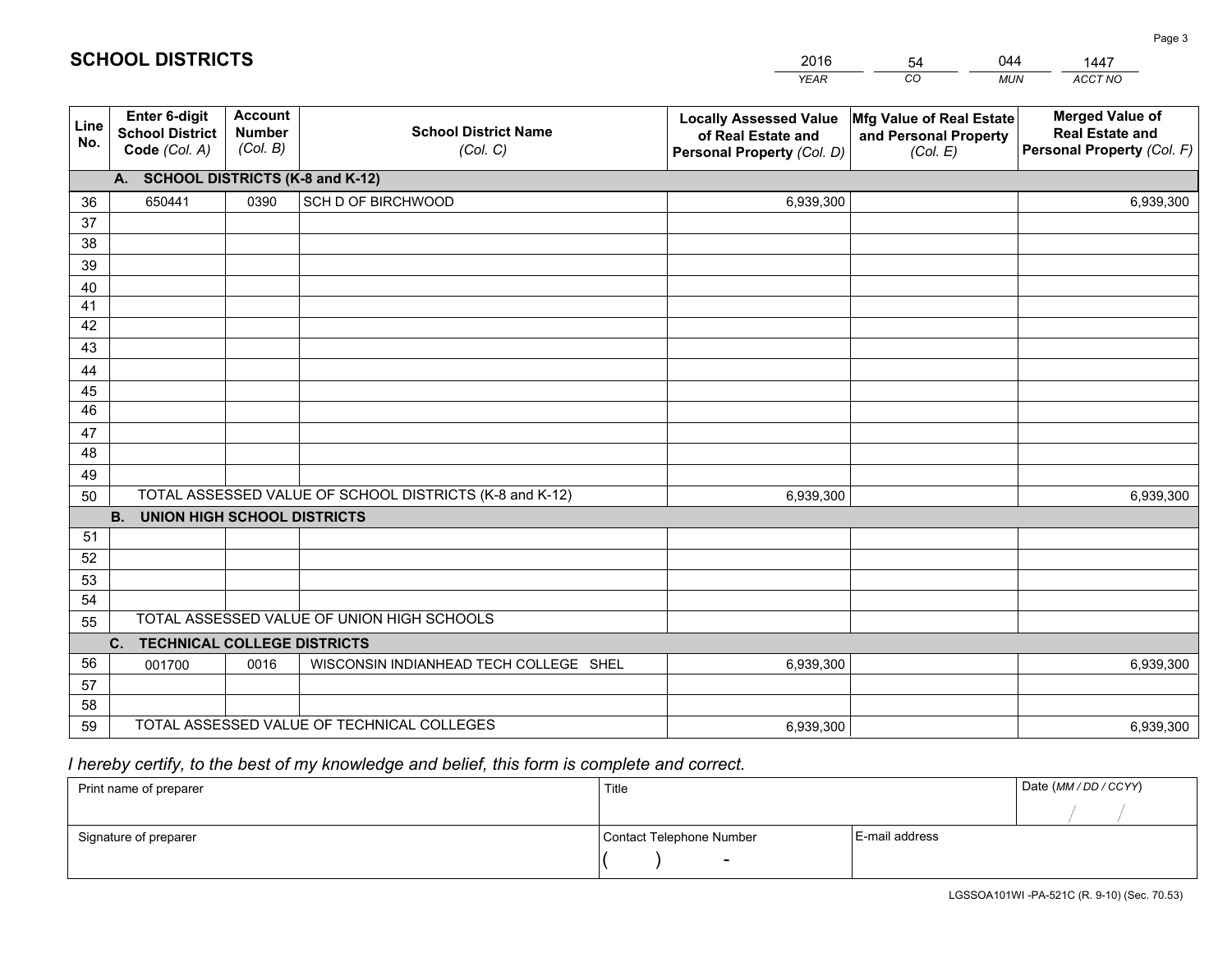#### **HIGHLIGHTS**

- 1. Complete the Statement of Assessment after the Board of Review. Reflect any changes made there.
- 2. Use black ink to complete.
- 3. Line 16 must equal Line 50, Col D.
- 4. Line 55 must equal the total of K-8 schools listed on lines 36-49. Do not include K-12 schools in this comparision.
- 5. Line 59, Col. D must equal Line 16.
- 6. Special District, School District and Technical College District values must include both real estate and personal property. Examples of Special districts are: town sanitary districts, public inland lake protection and rehabilitation districts, and metropolitan sewerage districts.
- 7. DO NOT INCLUDE Manufacturing property values.DOR will print these values on the final SOA.

FRED NASH

**FRED NASH** 

TOWN OF WILKINSON

TOWN OF WILKINSON

P O BOX 137

 $\mathbf{a}$ 

**OBOX137** 

WEYERHAEUSER, WI 54895

**NEYERHAEUSER, WI** 

54895

 8. Accuracy of this form is very important. The values reported directly affect the equalized value DOR calculates for school and special districts.

#### **Page 1:**

 If not prefilled, enter the tax year,county and municipal code,municipal type, municipal name and county name on the top of form.

Check the Amended box, if filing an amended / corrected SOA.

 Report the parcel count, acres and assessed value of taxable general property, total parcel count, (real and personal), total acres, and values from final figures set by the Board of Review.

- A. Real Estate land and improvements (buildings, etc.) is reported on lines 1 8, total line 9.
- B. Personal Property is reported on lines 11 14, Column D, total line 15.
- C. To complete this report, use the computer produced summary of the assessment roll that shows these amounts.
- D. Use whole numbers only.
- E. Add each line across and each column down to verify entries.

#### **Page 2:**

- A. Report Special Items (not subject to general property tax).
- 1. Private Forest Croplands and Managed Forest Lands are reported on lines 18,19, 20 and 21. Be sure to report assessed values **NOT** taxes.
- 2. You should have copies of the orders of entry, orders of withdrawal, etc., to update your assessment roll.
	- 3. Show hundredths of acres (e.g. 39.75).
- 4. Tax exempt lands are reported on line 22.
- 5. Omitted property and sec. 70.43, Wis. Stats., corrections of errors by assessor are reported on line 23. Report real estate and personal property separately. These should be for **prior years**, not something found on the current assessment roll after the board of review.
- B. Special District (Lines 24-35) Include the value of both real and personal property.

 The Department of Revenue (DOR) preprints much of the information regarding names and codes for schools, special districts,etc. If a district is not listed, enter the name and value only, DOR will enter the proper code.

### **Page 3 School Districts:**

Include the value of both real and personal property.

Report School District (regular, elementary, union high school, and technical college).

- 1. Regular (K-12) and Elementary (K-8) school values are reported on lines 36-49, total on line 50.
- 2. Union High School (UHS) (use only if elementary schools are listed on lines 36-49) are reported on lines 51-54. UHS total value (line 55) must equal to the total **elementary school** values reported on lines 36-49. Do notinclude K-12 schools in this comparison.
- 3. Technical College values are reported on lines 56-58, total on line 59.
- 4. Use the computer summary that shows these amounts to complete this report.

#### **This form is due the second Monday in June. File this report only after your Board of Review is complete.**

 *If you have questions: Return forms to:*

Fax number: (608) 264-6887 PO Box 8971

 Email: lgs@revenue.wi.gov Wisconsin Department of Revenue Call: (608) 261-5341 Local Government Services Section 6-97Madison WI 53708-8971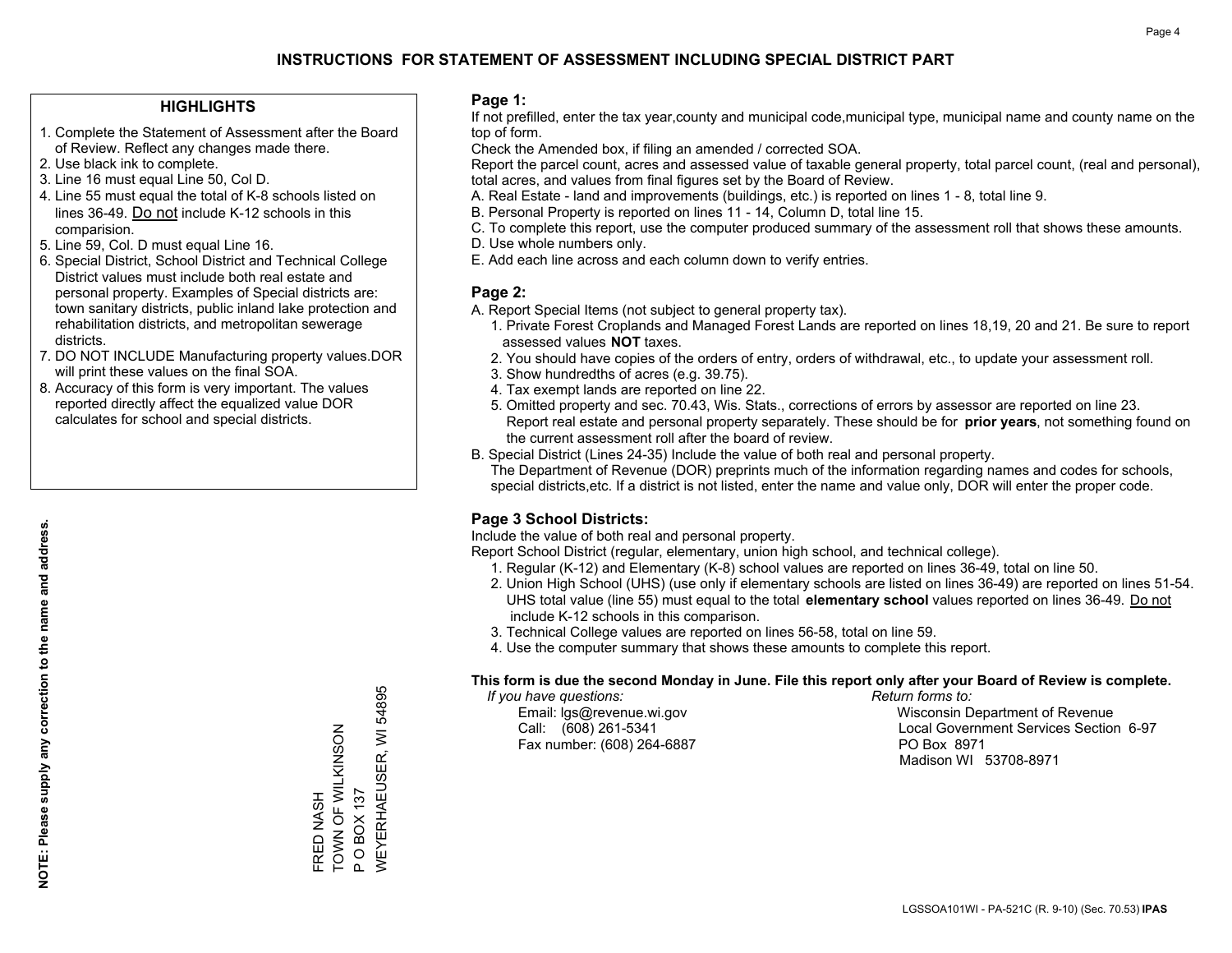**FINAL - EQUATED**

**STATEMENT OF ASSESSMENT FOR 2016** 

|                |                                                              | <b>STATEMENT OF ASSESSMENT FOR 2016</b>                                                                                                                                                      |                      |                          | 54  | 046                                                  | 1448                    |                                          |              | 0.1001. 11 UND 10 UNI / WHONGO TWUCH |
|----------------|--------------------------------------------------------------|----------------------------------------------------------------------------------------------------------------------------------------------------------------------------------------------|----------------------|--------------------------|-----|------------------------------------------------------|-------------------------|------------------------------------------|--------------|--------------------------------------|
|                |                                                              |                                                                                                                                                                                              |                      |                          | CO  | <b>MUN</b>                                           | ACCT NO                 |                                          |              |                                      |
|                | <b>FOR</b>                                                   | <b>TOWN OF</b>                                                                                                                                                                               | <b>OF</b><br>WILLARD |                          |     | <b>RUSK COUNTY</b>                                   |                         |                                          |              | <b>WHEN COMPLETING THIS DOCUMENT</b> |
|                |                                                              | Town - Village - City                                                                                                                                                                        |                      | <b>Municipality Name</b> |     | <b>County Name</b>                                   |                         | DO NOT WRITE OVER X's OR IN SHADED AREAS |              |                                      |
|                |                                                              | <b>REAL ESTATE</b>                                                                                                                                                                           |                      | PARCEL COUNT             |     | NO. OF ACRES                                         | VALUE OF                | <b>VALUE OF</b>                          |              | TOTAL VALUE OF LAND                  |
| Line<br>No.    |                                                              | (See Lines 18 - 22 for<br>other Real Estate)                                                                                                                                                 |                      |                          |     | <b>WHOLE</b><br>TOTAL LAND IMPROVEMENTS NUMBERS ONLY | <b>LAND</b>             | <b>IMPROVEMENTS</b>                      |              | AND IMPROVEMENTS                     |
|                |                                                              |                                                                                                                                                                                              | Col. A               | Col. B                   |     | Col. C                                               | Col. D                  | Col. E                                   |              | Col. F                               |
| $\mathbf 1$    |                                                              | <b>RESIDENTIAL - Class 1</b>                                                                                                                                                                 | 525                  |                          | 400 | 727                                                  | 21,770,000              |                                          | 30,212,600   | 51,982,600                           |
| 2              |                                                              | <b>COMMERCIAL - Class 2</b>                                                                                                                                                                  | 13                   |                          | 12  | 92                                                   | 144,200                 |                                          | 1,099,300    | 1,243,500                            |
| 3              |                                                              | <b>MANUFACTURING - Class 3</b>                                                                                                                                                               | 0                    |                          | 0   | $\Omega$                                             | 0                       |                                          | 0            | $\Omega$                             |
| 4              |                                                              | <b>AGRICULTURAL - Class 4</b>                                                                                                                                                                | 226                  |                          |     | 3,648                                                | 393,000                 |                                          |              | 393,000                              |
| 5              |                                                              | <b>UNDEVELOPED - Class 5</b>                                                                                                                                                                 | 463                  |                          |     | 4,970                                                | 1,401,000               |                                          |              | 1,401,000                            |
| 6              |                                                              | AGRICULTURAL FOREST - Class 5m                                                                                                                                                               | 131                  |                          |     | 1,634                                                | 901,000                 |                                          |              | 901,000                              |
| $\overline{7}$ |                                                              | FOREST LANDS - Class 6                                                                                                                                                                       | 358                  |                          |     | 6,082                                                | 6,672,100               |                                          |              | 6,672,100                            |
| 8              |                                                              | OTHER - Class 7                                                                                                                                                                              | 35                   |                          | 35  | 58                                                   | 191,500                 |                                          | 2,200,700    | 2,392,200                            |
| 9              |                                                              | TOTAL - ALL COLUMNS                                                                                                                                                                          | 1,751                |                          | 447 | 17,211                                               | 31,472,800              |                                          | 33,512,600   | 64,985,400                           |
| 10             |                                                              | NUMBER OF PERSONAL PROPERTY ACCOUNTS IN ROLL                                                                                                                                                 |                      |                          |     | 25                                                   | <b>LOCALLY ASSESSED</b> | <b>MANUFACTURING</b>                     |              | <b>MERGED</b>                        |
| 11             |                                                              | BOATS AND OTHER WATERCRAFT NOT EXEMPT - Code 1                                                                                                                                               |                      |                          |     |                                                      | 0                       |                                          | $\mathbf 0$  | $\overline{0}$                       |
| 12             |                                                              | MACHINERY, TOOLS AND PATTERNS - Code 2                                                                                                                                                       |                      |                          |     |                                                      | 54,164                  |                                          | $\mathbf 0$  | 54,164                               |
| 13             |                                                              | FURNITURE, FIXTURES AND EQUIPMENT - Code 3                                                                                                                                                   |                      |                          |     |                                                      | 23,703                  |                                          | 0            | 23,703                               |
| 14             |                                                              | ALL OTHER PERSONAL PROPERTY NOT EXEMPT - Codes 4A, 4B, 4C                                                                                                                                    |                      |                          |     |                                                      | 52,800                  |                                          | $\mathbf 0$  | 52,800                               |
| 15             | TOTAL OF PERSONAL PROPERTY NOT EXEMPT (Total of Lines 11-14) |                                                                                                                                                                                              |                      |                          |     |                                                      | 130,667                 |                                          | $\mathbf{0}$ | 130,667                              |
| 16             |                                                              | AGGREGATE ASSESSED VALUE OF ALL PROPERTY SUBJECT TO THE GENERAL PROPERTY TAX (Total of Lines 9F and 15F)<br>MUST EQUAL TOTAL VALUE OF THE SCHOOL DISTRICTS (K-12 PLUS K-8) - Line 50, Col. F |                      |                          |     |                                                      |                         |                                          |              | 65,116,067                           |
| 17             |                                                              | <b>BOARD OF REVIEW</b>                                                                                                                                                                       |                      |                          |     | Name of Assessor                                     |                         |                                          | Telephone #  |                                      |
|                |                                                              | DATE OF FINAL ADJOURNMENT                                                                                                                                                                    | 05/11/2016           |                          |     | <b>JERRY KINS</b>                                    |                         |                                          |              | (715) 713-0081                       |

REMARKS

The Assessment Ratio to be used in calculating the estimated Fair Market Value on tax bills for this tax district is .916568726

This ratio should be used to convert assessed values to "Calculate Equalized Values" in Step 1 of the Lottery and Gaming Credit Calculations.<br>This ratio should be used in the "Computation of Tax Equivalent" schedule of the Commission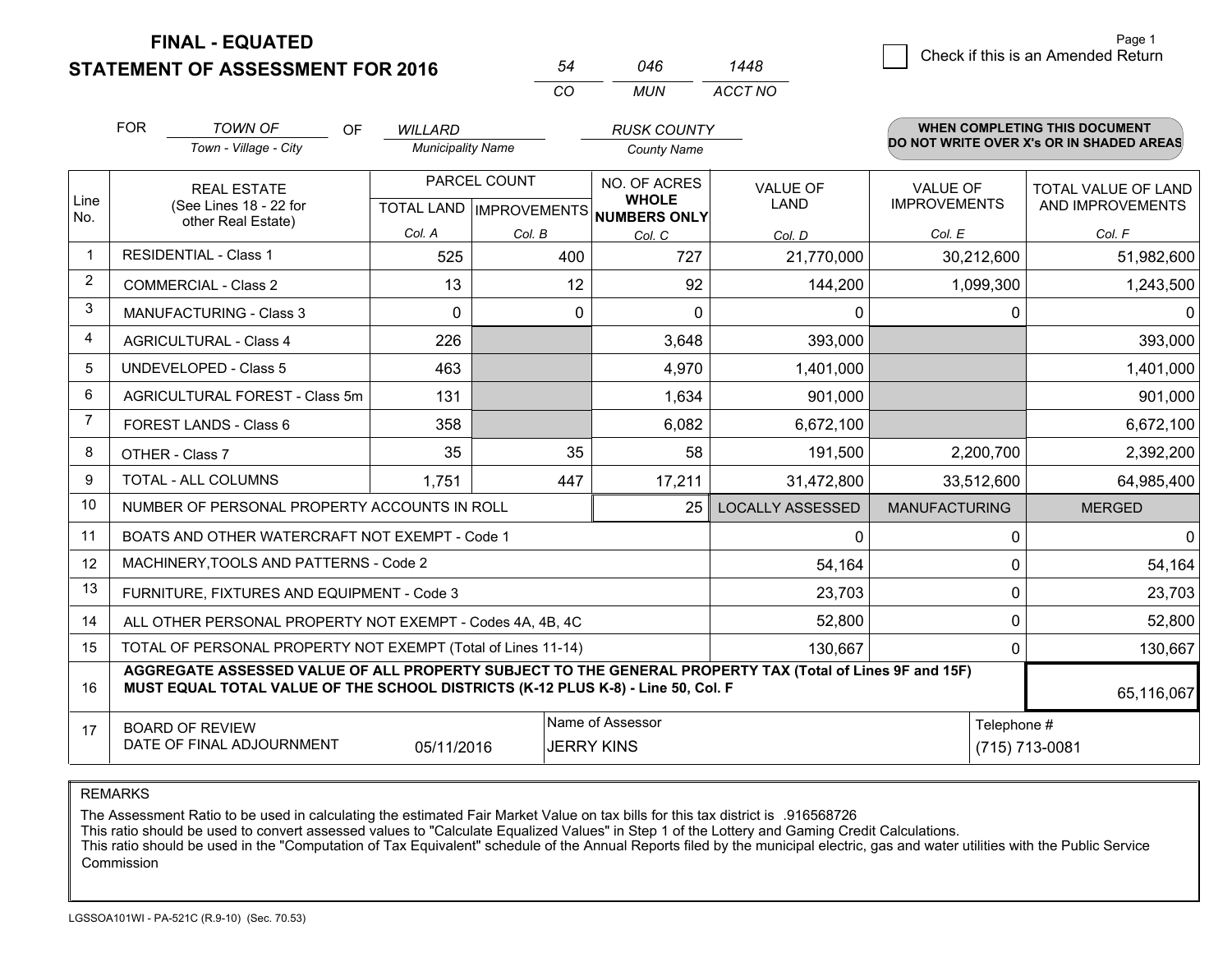*YEAR CO MUN ACCT NO* <sup>2016</sup> <sup>54</sup> <sup>046</sup> <sup>1448</sup>

Do not confuse FOREST LANDS (Line 7) with FOREST CROPS (in this section) - They are **NOT** the same

|    |                                            |                                             |  | Private Forest Crop - Reg Class @ 10¢ per acre                                                 |  |                                                                    | Private Forest Crop - Reg Class @ \$2.52 per acre                            |                                                                                  |                    |  |
|----|--------------------------------------------|---------------------------------------------|--|------------------------------------------------------------------------------------------------|--|--------------------------------------------------------------------|------------------------------------------------------------------------------|----------------------------------------------------------------------------------|--------------------|--|
| 18 | (a) PARCELS                                | (b) ACRES                                   |  | (c) ASSESSED VALUE                                                                             |  | (d) PARCELS                                                        | (e) ACRES                                                                    |                                                                                  | (f) ASSESSED VALUE |  |
|    | 2                                          | 80                                          |  | 79.500                                                                                         |  |                                                                    |                                                                              |                                                                                  |                    |  |
|    |                                            |                                             |  | Private Forest Crop - Special Class @ 20¢ per acre                                             |  |                                                                    | Entered Before 2005 Managed Forest - Ferrous Mining CLOSED @ \$8.27 per acre |                                                                                  |                    |  |
| 19 | (a) PARCELS                                | (b) ACRES                                   |  | (c) ASSESSED VALUE                                                                             |  | (d) PARCELS                                                        | (e) ACRES                                                                    |                                                                                  | (f) ASSESSED VALUE |  |
|    |                                            |                                             |  |                                                                                                |  |                                                                    |                                                                              |                                                                                  |                    |  |
|    |                                            | Entered Before 2005 Managed Forest - OPEN @ |  | \$.79 per acre                                                                                 |  |                                                                    | Entered Before 2005 Managed Forest - CLOSED @ \$1.87 per acre                |                                                                                  |                    |  |
| 20 | (a) PARCELS                                | (b) ACRES                                   |  | (c) ASSESSED VALUE                                                                             |  | (d) PARCELS                                                        | (e) ACRES                                                                    |                                                                                  | (f) ASSESSED VALUE |  |
|    | 60<br>2,438.19                             |                                             |  | 2,246,500                                                                                      |  | 16                                                                 | 580                                                                          |                                                                                  | 529,600            |  |
|    | Entered After 2004 Managed Forest - OPEN @ |                                             |  | \$2.14 per acre                                                                                |  | Entered After 2004 Managed Forest - CLOSED @ \$10.68 per acre      |                                                                              |                                                                                  |                    |  |
| 21 | (a) PARCELS                                | (b) ACRES                                   |  | (c) ASSESSED VALUE                                                                             |  | (d) PARCELS                                                        | (e) ACRES                                                                    |                                                                                  | (f) ASSESSED VALUE |  |
|    |                                            |                                             |  |                                                                                                |  |                                                                    |                                                                              |                                                                                  |                    |  |
|    | 22                                         | 873                                         |  | 821,300                                                                                        |  | 33                                                                 | 1,041.72                                                                     |                                                                                  | 1,026,200          |  |
|    | (a) County Forest Cropland Acres           |                                             |  | (b) Federal Acres                                                                              |  | (c) State Acres                                                    | (d) County (NOT FOREST CROP) Acres                                           |                                                                                  | (e) Other Acres    |  |
| 22 |                                            |                                             |  |                                                                                                |  | 1.88                                                               |                                                                              |                                                                                  | 625.31             |  |
|    |                                            |                                             |  | Assessed Value of Omitted Property From Prior Years (Sec. 70.44)                               |  |                                                                    |                                                                              |                                                                                  |                    |  |
|    |                                            |                                             |  | (b) PERSONAL                                                                                   |  |                                                                    | (c1) REAL ESTATE                                                             | Assessed Value of Sec. 70.43 Corrections of Errors by Assessors<br>(c2) PERSONAL |                    |  |
| 23 | (a) REAL ESTATE                            |                                             |  |                                                                                                |  |                                                                    |                                                                              |                                                                                  |                    |  |
|    |                                            |                                             |  |                                                                                                |  |                                                                    |                                                                              |                                                                                  |                    |  |
|    |                                            | (d) REAL ESTATE                             |  | Manufacturing Equated Value of Omitted Property From Prior Years (Sec. 70.995)<br>(e) PERSONAL |  | Mfg. Equated Value of Sec.70.43 Corrections of Errors by Assessors |                                                                              |                                                                                  |                    |  |
|    |                                            |                                             |  |                                                                                                |  |                                                                    | (f1) REAL ESTATE                                                             |                                                                                  | (f2) PERSONAL      |  |
|    |                                            |                                             |  |                                                                                                |  |                                                                    |                                                                              |                                                                                  |                    |  |

## **SPECIAL DISTRICTS**

| Line<br>No. | Enter 6-digit<br>Special District<br>Code (Col. A) | <b>Account</b><br><b>Number</b><br>(Col. B) | <b>Special District Name</b><br>(Col. C) | <b>Locally Assessed Value</b><br>of Real Estate and<br>Personal Property (Col. D) | Mfg Value of Real Estate<br>and Personal Property<br>(Col. E) | <b>Merged Value of</b><br><b>Real Estate and</b><br>Personal Property (Col. F) |
|-------------|----------------------------------------------------|---------------------------------------------|------------------------------------------|-----------------------------------------------------------------------------------|---------------------------------------------------------------|--------------------------------------------------------------------------------|
| 24          |                                                    |                                             |                                          |                                                                                   |                                                               |                                                                                |
| 25          |                                                    |                                             |                                          |                                                                                   |                                                               |                                                                                |
| 26          |                                                    |                                             |                                          |                                                                                   |                                                               |                                                                                |
| 27          |                                                    |                                             |                                          |                                                                                   |                                                               |                                                                                |
| 28          |                                                    |                                             |                                          |                                                                                   |                                                               |                                                                                |
| 29          |                                                    |                                             |                                          |                                                                                   |                                                               |                                                                                |
| 30          |                                                    |                                             |                                          |                                                                                   |                                                               |                                                                                |
| 31          |                                                    |                                             |                                          |                                                                                   |                                                               |                                                                                |
| 32          |                                                    |                                             |                                          |                                                                                   |                                                               |                                                                                |
| 33          |                                                    |                                             |                                          |                                                                                   |                                                               |                                                                                |
| 34          |                                                    |                                             |                                          |                                                                                   |                                                               |                                                                                |
| 35          |                                                    |                                             |                                          |                                                                                   |                                                               |                                                                                |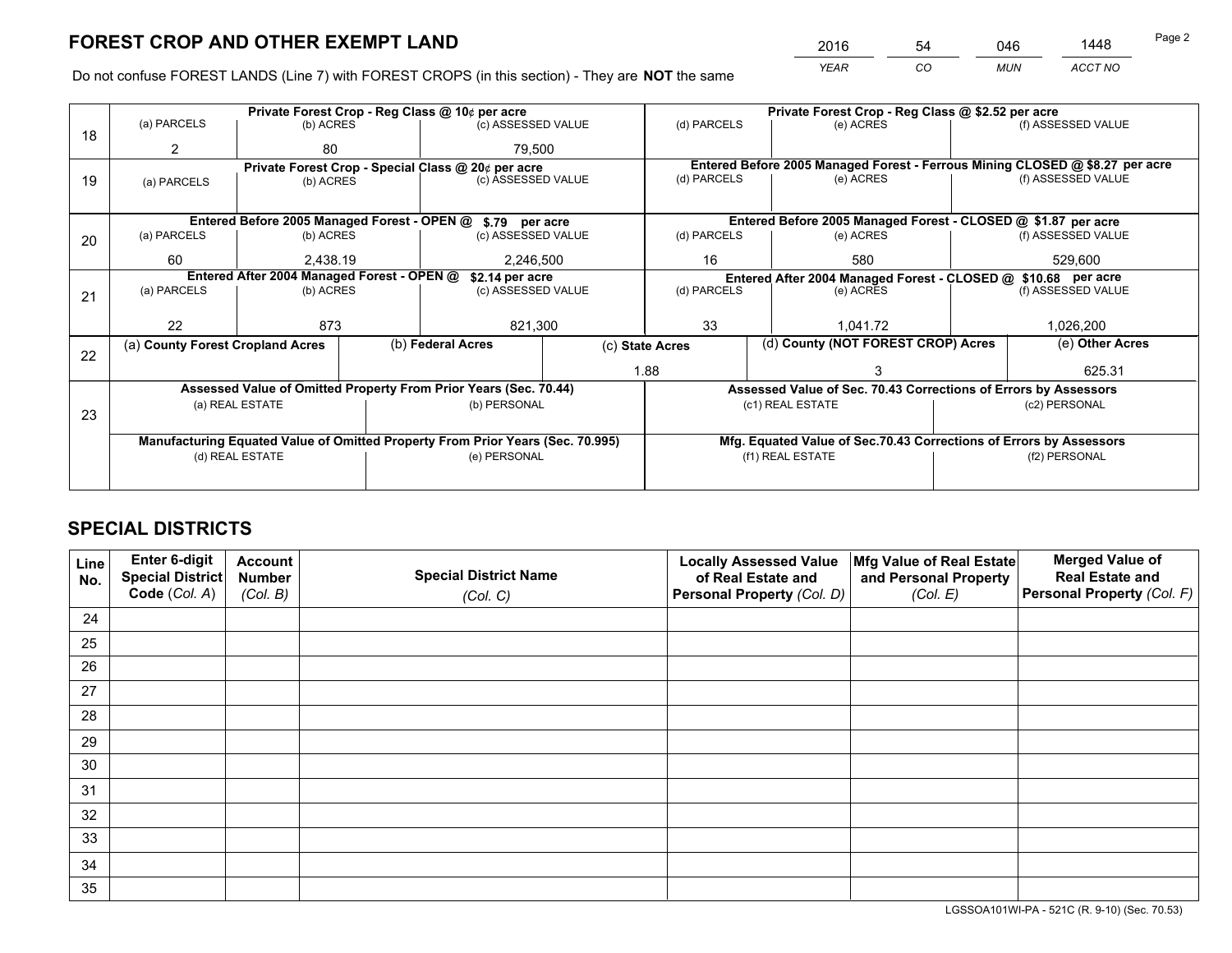|             |                                                          |                                             |                                                         | <b>YEAR</b>                                                                       | CO<br><b>MUN</b>                                              | ACCT NO                                                                        |
|-------------|----------------------------------------------------------|---------------------------------------------|---------------------------------------------------------|-----------------------------------------------------------------------------------|---------------------------------------------------------------|--------------------------------------------------------------------------------|
| Line<br>No. | Enter 6-digit<br><b>School District</b><br>Code (Col. A) | <b>Account</b><br><b>Number</b><br>(Col. B) | <b>School District Name</b><br>(Col. C)                 | <b>Locally Assessed Value</b><br>of Real Estate and<br>Personal Property (Col. D) | Mfg Value of Real Estate<br>and Personal Property<br>(Col. E) | <b>Merged Value of</b><br><b>Real Estate and</b><br>Personal Property (Col. F) |
|             | A. SCHOOL DISTRICTS (K-8 and K-12)                       |                                             |                                                         |                                                                                   |                                                               |                                                                                |
| 36          | 092891                                                   | 0057                                        | SCH D OF LAKE HOLCOMBE                                  | 63,121,717                                                                        |                                                               | 63,121,717                                                                     |
| 37          | 542856                                                   | 0324                                        | <b>SCH D OF LADYSMITH</b>                               | 412,700                                                                           |                                                               | 412,700                                                                        |
| 38          | 545757                                                   | 0325                                        | <b>SCH D OF FLAMBEAU</b>                                | 1,581,650                                                                         |                                                               | 1,581,650                                                                      |
| 39          |                                                          |                                             |                                                         |                                                                                   |                                                               |                                                                                |
| 40          |                                                          |                                             |                                                         |                                                                                   |                                                               |                                                                                |
| 41          |                                                          |                                             |                                                         |                                                                                   |                                                               |                                                                                |
| 42          |                                                          |                                             |                                                         |                                                                                   |                                                               |                                                                                |
| 43          |                                                          |                                             |                                                         |                                                                                   |                                                               |                                                                                |
| 44          |                                                          |                                             |                                                         |                                                                                   |                                                               |                                                                                |
| 45<br>46    |                                                          |                                             |                                                         |                                                                                   |                                                               |                                                                                |
|             |                                                          |                                             |                                                         |                                                                                   |                                                               |                                                                                |
| 47<br>48    |                                                          |                                             |                                                         |                                                                                   |                                                               |                                                                                |
| 49          |                                                          |                                             |                                                         |                                                                                   |                                                               |                                                                                |
| 50          |                                                          |                                             | TOTAL ASSESSED VALUE OF SCHOOL DISTRICTS (K-8 and K-12) | 65,116,067                                                                        |                                                               | 65,116,067                                                                     |
|             | <b>B.</b><br><b>UNION HIGH SCHOOL DISTRICTS</b>          |                                             |                                                         |                                                                                   |                                                               |                                                                                |
| 51          |                                                          |                                             |                                                         |                                                                                   |                                                               |                                                                                |
| 52          |                                                          |                                             |                                                         |                                                                                   |                                                               |                                                                                |
| 53          |                                                          |                                             |                                                         |                                                                                   |                                                               |                                                                                |
| 54          |                                                          |                                             |                                                         |                                                                                   |                                                               |                                                                                |
| 55          |                                                          |                                             | TOTAL ASSESSED VALUE OF UNION HIGH SCHOOLS              |                                                                                   |                                                               |                                                                                |
|             | C. TECHNICAL COLLEGE DISTRICTS                           |                                             |                                                         |                                                                                   |                                                               |                                                                                |
| 56          | 001700                                                   | 0016                                        | WISCONSIN INDIANHEAD TECH COLLEGE SHEL                  | 65,116,067                                                                        |                                                               | 65,116,067                                                                     |
| 57          |                                                          |                                             |                                                         |                                                                                   |                                                               |                                                                                |
| 58          |                                                          |                                             |                                                         |                                                                                   |                                                               |                                                                                |
| 59          |                                                          |                                             | TOTAL ASSESSED VALUE OF TECHNICAL COLLEGES              | 65,116,067                                                                        |                                                               | 65,116,067                                                                     |

54

046

 *I hereby certify, to the best of my knowledge and belief, this form is complete and correct.*

**SCHOOL DISTRICTS**

| Print name of preparer | Title                    |                | Date (MM / DD / CCYY) |
|------------------------|--------------------------|----------------|-----------------------|
|                        |                          |                |                       |
| Signature of preparer  | Contact Telephone Number | E-mail address |                       |
|                        | $\sim$                   |                |                       |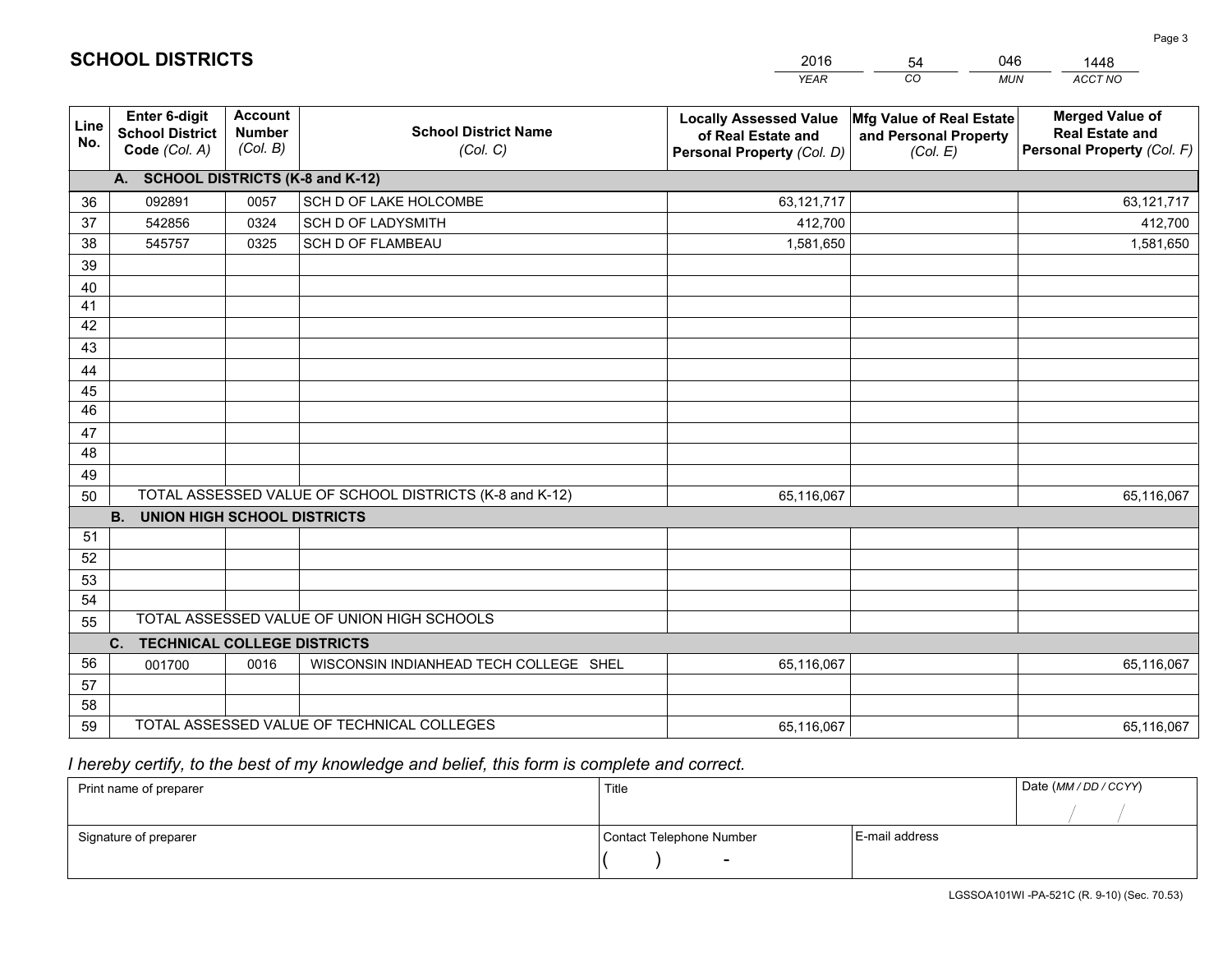#### **HIGHLIGHTS**

- 1. Complete the Statement of Assessment after the Board of Review. Reflect any changes made there.
- 2. Use black ink to complete.
- 3. Line 16 must equal Line 50, Col D.
- 4. Line 55 must equal the total of K-8 schools listed on lines 36-49. Do not include K-12 schools in this comparision.
- 5. Line 59, Col. D must equal Line 16.
- 6. Special District, School District and Technical College District values must include both real estate and personal property. Examples of Special districts are: town sanitary districts, public inland lake protection and rehabilitation districts, and metropolitan sewerage districts.
- 7. DO NOT INCLUDE Manufacturing property values.DOR will print these values on the final SOA.
- 8. Accuracy of this form is very important. The values reported directly affect the equalized value DOR calculates for school and special districts.

#### **Page 1:**

 If not prefilled, enter the tax year,county and municipal code,municipal type, municipal name and county name on the top of form.

Check the Amended box, if filing an amended / corrected SOA.

 Report the parcel count, acres and assessed value of taxable general property, total parcel count, (real and personal), total acres, and values from final figures set by the Board of Review.

- A. Real Estate land and improvements (buildings, etc.) is reported on lines 1 8, total line 9.
- B. Personal Property is reported on lines 11 14, Column D, total line 15.
- C. To complete this report, use the computer produced summary of the assessment roll that shows these amounts.
- D. Use whole numbers only.
- E. Add each line across and each column down to verify entries.

#### **Page 2:**

- A. Report Special Items (not subject to general property tax).
- 1. Private Forest Croplands and Managed Forest Lands are reported on lines 18,19, 20 and 21. Be sure to report assessed values **NOT** taxes.
- 2. You should have copies of the orders of entry, orders of withdrawal, etc., to update your assessment roll.
	- 3. Show hundredths of acres (e.g. 39.75).
- 4. Tax exempt lands are reported on line 22.
- 5. Omitted property and sec. 70.43, Wis. Stats., corrections of errors by assessor are reported on line 23. Report real estate and personal property separately. These should be for **prior years**, not something found on the current assessment roll after the board of review.
- B. Special District (Lines 24-35) Include the value of both real and personal property.
- The Department of Revenue (DOR) preprints much of the information regarding names and codes for schools, special districts,etc. If a district is not listed, enter the name and value only, DOR will enter the proper code.

### **Page 3 School Districts:**

Include the value of both real and personal property.

Report School District (regular, elementary, union high school, and technical college).

- 1. Regular (K-12) and Elementary (K-8) school values are reported on lines 36-49, total on line 50.
- 2. Union High School (UHS) (use only if elementary schools are listed on lines 36-49) are reported on lines 51-54. UHS total value (line 55) must equal to the total **elementary school** values reported on lines 36-49. Do notinclude K-12 schools in this comparison.
- 3. Technical College values are reported on lines 56-58, total on line 59.
- 4. Use the computer summary that shows these amounts to complete this report.

#### **This form is due the second Monday in June. File this report only after your Board of Review is complete.**

 *If you have questions: Return forms to:*

Fax number: (608) 264-6887 PO Box 8971

 Email: lgs@revenue.wi.gov Wisconsin Department of Revenue Call: (608) 261-5341 Local Government Services Section 6-97Madison WI 53708-8971

9413 HOLCOMBE, WI 54745 - 9413 HOLCOMBE, WI 54745-W9486 WOODLAWN DR W9486 WOODLAWN DR VIARY JANE NELSON<br>TOWN OF WILLARD MARY JANE NELSON TOWN OF WILLARD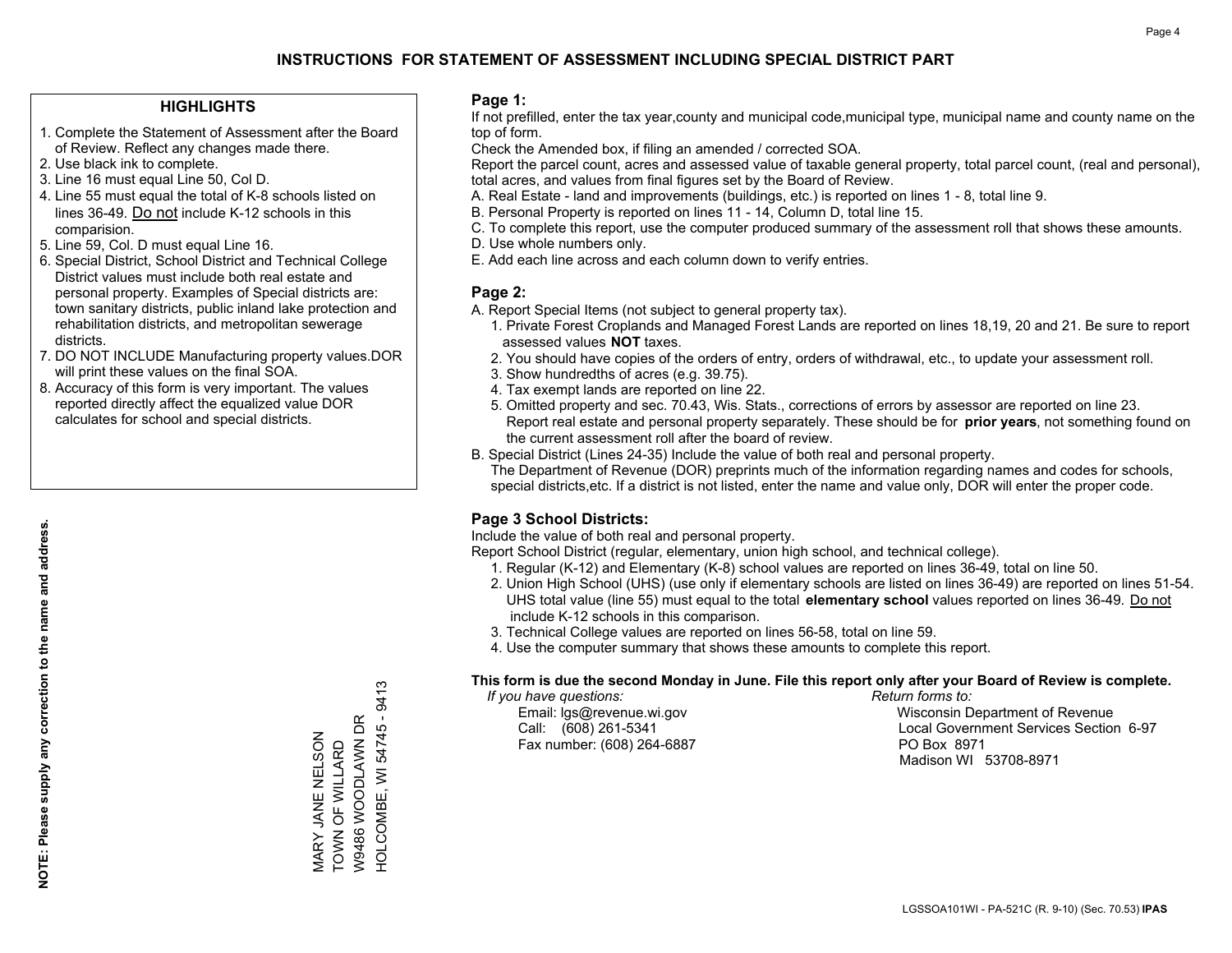**FINAL - EQUATED**

|                |                                                                    | <b>STATEMENT OF ASSESSMENT FOR 2016</b>                                                                                                                                                      |                          | 54                             | 048                                 | 1449                         |           |                      |                                          |                               |  |
|----------------|--------------------------------------------------------------------|----------------------------------------------------------------------------------------------------------------------------------------------------------------------------------------------|--------------------------|--------------------------------|-------------------------------------|------------------------------|-----------|----------------------|------------------------------------------|-------------------------------|--|
|                |                                                                    |                                                                                                                                                                                              |                          | CO                             | <b>MUN</b>                          | ACCT NO                      |           |                      |                                          |                               |  |
|                | <b>FOR</b>                                                         | <b>TOWN OF</b><br>OF                                                                                                                                                                         | <b>WILSON</b>            |                                | <b>RUSK COUNTY</b>                  |                              |           |                      |                                          | WHEN COMPLETING THIS DOCUMENT |  |
|                |                                                                    | Town - Village - City                                                                                                                                                                        | <b>Municipality Name</b> |                                | <b>County Name</b>                  |                              |           |                      | DO NOT WRITE OVER X's OR IN SHADED AREAS |                               |  |
|                | <b>REAL ESTATE</b><br>(See Lines 18 - 22 for<br>other Real Estate) |                                                                                                                                                                                              |                          | PARCEL COUNT                   | NO. OF ACRES                        | VALUE OF                     |           | <b>VALUE OF</b>      |                                          | TOTAL VALUE OF LAND           |  |
| Line<br>No.    |                                                                    |                                                                                                                                                                                              |                          | <b>TOTAL LAND IMPROVEMENTS</b> | <b>WHOLE</b><br><b>NUMBERS ONLY</b> | <b>LAND</b>                  |           | <b>IMPROVEMENTS</b>  |                                          | AND IMPROVEMENTS              |  |
|                |                                                                    |                                                                                                                                                                                              | Col. A                   | Col. B                         | Col. C                              |                              | Col. D    | Col. E               |                                          | Col. F                        |  |
| $\mathbf{1}$   |                                                                    | <b>RESIDENTIAL - Class 1</b>                                                                                                                                                                 | 73                       |                                | 55<br>217                           |                              | 553,100   |                      | 3,931,900                                | 4,485,000                     |  |
| $\overline{2}$ |                                                                    | <b>COMMERCIAL - Class 2</b>                                                                                                                                                                  | 3                        |                                | $\overline{2}$                      | 19                           | 35,000    |                      | 35,000                                   | 70,000                        |  |
| 3              |                                                                    | <b>MANUFACTURING - Class 3</b>                                                                                                                                                               | $\Omega$                 |                                | $\Omega$                            | $\Omega$                     | $\Omega$  |                      | $\Omega$                                 | $\Omega$                      |  |
| 4              |                                                                    | <b>AGRICULTURAL - Class 4</b>                                                                                                                                                                | 62                       |                                | 1,715                               |                              | 176,500   |                      |                                          | 176,500                       |  |
| 5              |                                                                    | <b>UNDEVELOPED - Class 5</b>                                                                                                                                                                 | 61                       |                                | 527                                 |                              | 116,200   |                      |                                          | 116,200                       |  |
| 6              |                                                                    | AGRICULTURAL FOREST - Class 5m                                                                                                                                                               | 12                       |                                |                                     | 286                          | 243,500   |                      |                                          | 243,500                       |  |
| $\overline{7}$ |                                                                    | <b>FOREST LANDS - Class 6</b>                                                                                                                                                                | 100                      |                                | 2,294                               |                              | 3,591,200 |                      |                                          | 3,591,200                     |  |
| 8              | OTHER - Class 7                                                    |                                                                                                                                                                                              | 12                       |                                | 12                                  | 23                           | 51,600    |                      | 558,300                                  | 609,900                       |  |
| 9              |                                                                    | TOTAL - ALL COLUMNS                                                                                                                                                                          | 323                      |                                | 5,081<br>69                         |                              | 4,767,100 |                      | 4,525,200                                | 9,292,300                     |  |
| 10             |                                                                    | NUMBER OF PERSONAL PROPERTY ACCOUNTS IN ROLL                                                                                                                                                 |                          |                                |                                     | <b>LOCALLY ASSESSED</b><br>8 |           | <b>MANUFACTURING</b> |                                          | <b>MERGED</b>                 |  |
| 11             |                                                                    | BOATS AND OTHER WATERCRAFT NOT EXEMPT - Code 1                                                                                                                                               |                          |                                |                                     |                              | 0         |                      | 0                                        | $\mathbf 0$                   |  |
| 12             |                                                                    | MACHINERY, TOOLS AND PATTERNS - Code 2                                                                                                                                                       |                          |                                |                                     |                              | 0         |                      | 0                                        | $\mathbf 0$                   |  |
| 13             |                                                                    | FURNITURE, FIXTURES AND EQUIPMENT - Code 3                                                                                                                                                   |                          |                                |                                     |                              | 0         |                      | $\Omega$                                 | $\mathbf{0}$                  |  |
| 14             |                                                                    | ALL OTHER PERSONAL PROPERTY NOT EXEMPT - Codes 4A, 4B, 4C                                                                                                                                    |                          |                                |                                     |                              | 88,600    |                      | $\Omega$                                 | 88,600                        |  |
| 15             |                                                                    | TOTAL OF PERSONAL PROPERTY NOT EXEMPT (Total of Lines 11-14)                                                                                                                                 |                          |                                |                                     |                              | 88,600    |                      | 0                                        | 88,600                        |  |
| 16             |                                                                    | AGGREGATE ASSESSED VALUE OF ALL PROPERTY SUBJECT TO THE GENERAL PROPERTY TAX (Total of Lines 9F and 15F)<br>MUST EQUAL TOTAL VALUE OF THE SCHOOL DISTRICTS (K-12 PLUS K-8) - Line 50, Col. F |                          |                                |                                     |                              |           |                      |                                          | 9,380,900                     |  |
| 17             |                                                                    | <b>BOARD OF REVIEW</b>                                                                                                                                                                       |                          |                                | Name of Assessor                    |                              |           |                      | Telephone #                              |                               |  |
|                | DATE OF FINAL ADJOURNMENT<br>05/24/2016                            |                                                                                                                                                                                              |                          |                                | <b>TOM HANSON</b>                   |                              |           |                      | (715) 868-2254                           |                               |  |

REMARKS

The Assessment Ratio to be used in calculating the estimated Fair Market Value on tax bills for this tax district is .910148443<br>This ratio should be used to convert assessed values to "Calculate Equalized Values" in Step 1 Commission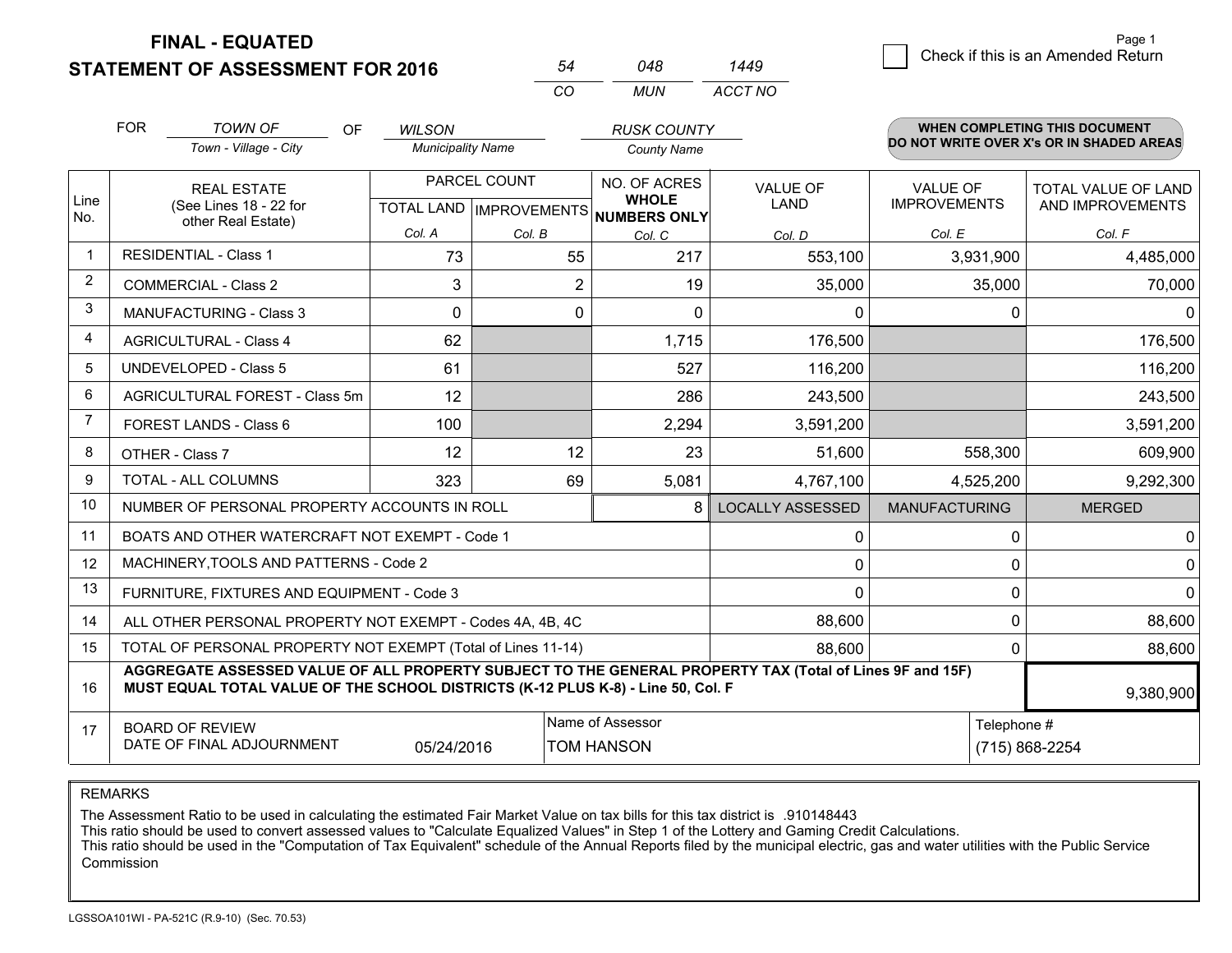*YEAR CO MUN ACCT NO* <sup>2016</sup> <sup>54</sup> <sup>048</sup> <sup>1449</sup>

Do not confuse FOREST LANDS (Line 7) with FOREST CROPS (in this section) - They are **NOT** the same

|    |                                                               |                                 |  | Private Forest Crop - Reg Class @ 10¢ per acre                                 |             | Private Forest Crop - Reg Class @ \$2.52 per acre                            |                                                                    |                                    |                    |  |
|----|---------------------------------------------------------------|---------------------------------|--|--------------------------------------------------------------------------------|-------------|------------------------------------------------------------------------------|--------------------------------------------------------------------|------------------------------------|--------------------|--|
| 18 | (a) PARCELS                                                   | (b) ACRES                       |  | (c) ASSESSED VALUE                                                             |             | (d) PARCELS                                                                  | (e) ACRES                                                          |                                    | (f) ASSESSED VALUE |  |
|    |                                                               |                                 |  |                                                                                |             |                                                                              |                                                                    |                                    |                    |  |
|    | Private Forest Crop - Special Class @ 20¢ per acre            |                                 |  |                                                                                |             | Entered Before 2005 Managed Forest - Ferrous Mining CLOSED @ \$8.27 per acre |                                                                    |                                    |                    |  |
| 19 | (a) PARCELS                                                   | (c) ASSESSED VALUE<br>(b) ACRES |  |                                                                                | (d) PARCELS | (e) ACRES                                                                    |                                                                    | (f) ASSESSED VALUE                 |                    |  |
|    |                                                               |                                 |  |                                                                                |             |                                                                              |                                                                    |                                    |                    |  |
|    |                                                               |                                 |  | Entered Before 2005 Managed Forest - OPEN @ \$.79 per acre                     |             |                                                                              | Entered Before 2005 Managed Forest - CLOSED @ \$1.87 per acre      |                                    |                    |  |
| 20 | (a) PARCELS                                                   | (b) ACRES                       |  | (c) ASSESSED VALUE                                                             |             | (d) PARCELS                                                                  | (e) ACRES                                                          |                                    | (f) ASSESSED VALUE |  |
|    | 13                                                            | 451                             |  | 674,800                                                                        |             |                                                                              |                                                                    |                                    |                    |  |
|    | Entered After 2004 Managed Forest - OPEN @<br>\$2.14 per acre |                                 |  |                                                                                |             |                                                                              | Entered After 2004 Managed Forest - CLOSED @ \$10.68 per acre      |                                    |                    |  |
| 21 | (a) PARCELS                                                   | (b) ACRES                       |  | (c) ASSESSED VALUE                                                             | (d) PARCELS |                                                                              | (e) ACRES                                                          |                                    |                    |  |
|    |                                                               |                                 |  |                                                                                |             |                                                                              |                                                                    |                                    |                    |  |
|    | 18                                                            | 713.83                          |  | 1,059,000                                                                      |             | 8                                                                            | 300                                                                |                                    |                    |  |
| 22 | (a) County Forest Cropland Acres                              |                                 |  | (b) Federal Acres                                                              |             | (c) State Acres                                                              |                                                                    | (d) County (NOT FOREST CROP) Acres |                    |  |
|    | 16,033.75                                                     |                                 |  |                                                                                |             | 51.34                                                                        |                                                                    |                                    | 11.6               |  |
|    |                                                               |                                 |  | Assessed Value of Omitted Property From Prior Years (Sec. 70.44)               |             | Assessed Value of Sec. 70.43 Corrections of Errors by Assessors              |                                                                    |                                    |                    |  |
| 23 |                                                               | (a) REAL ESTATE                 |  | (b) PERSONAL                                                                   |             |                                                                              | (c1) REAL ESTATE                                                   |                                    | (c2) PERSONAL      |  |
|    |                                                               |                                 |  |                                                                                |             |                                                                              |                                                                    |                                    |                    |  |
|    |                                                               |                                 |  | Manufacturing Equated Value of Omitted Property From Prior Years (Sec. 70.995) |             |                                                                              | Mfg. Equated Value of Sec.70.43 Corrections of Errors by Assessors |                                    |                    |  |
|    |                                                               | (d) REAL ESTATE                 |  | (e) PERSONAL                                                                   |             |                                                                              | (f1) REAL ESTATE                                                   | (f2) PERSONAL                      |                    |  |
|    |                                                               |                                 |  |                                                                                |             |                                                                              |                                                                    |                                    |                    |  |

## **SPECIAL DISTRICTS**

| Line<br>No. | Enter 6-digit<br>Special District<br>Code (Col. A) | <b>Account</b><br><b>Number</b> | <b>Special District Name</b> | <b>Locally Assessed Value</b><br>of Real Estate and | Mfg Value of Real Estate<br>and Personal Property | <b>Merged Value of</b><br><b>Real Estate and</b><br>Personal Property (Col. F) |
|-------------|----------------------------------------------------|---------------------------------|------------------------------|-----------------------------------------------------|---------------------------------------------------|--------------------------------------------------------------------------------|
|             |                                                    | (Col. B)                        | (Col. C)                     | Personal Property (Col. D)                          | (Col. E)                                          |                                                                                |
| 24          |                                                    |                                 |                              |                                                     |                                                   |                                                                                |
| 25          |                                                    |                                 |                              |                                                     |                                                   |                                                                                |
| 26          |                                                    |                                 |                              |                                                     |                                                   |                                                                                |
| 27          |                                                    |                                 |                              |                                                     |                                                   |                                                                                |
| 28          |                                                    |                                 |                              |                                                     |                                                   |                                                                                |
| 29          |                                                    |                                 |                              |                                                     |                                                   |                                                                                |
| 30          |                                                    |                                 |                              |                                                     |                                                   |                                                                                |
| 31          |                                                    |                                 |                              |                                                     |                                                   |                                                                                |
| 32          |                                                    |                                 |                              |                                                     |                                                   |                                                                                |
| 33          |                                                    |                                 |                              |                                                     |                                                   |                                                                                |
| 34          |                                                    |                                 |                              |                                                     |                                                   |                                                                                |
| 35          |                                                    |                                 |                              |                                                     |                                                   |                                                                                |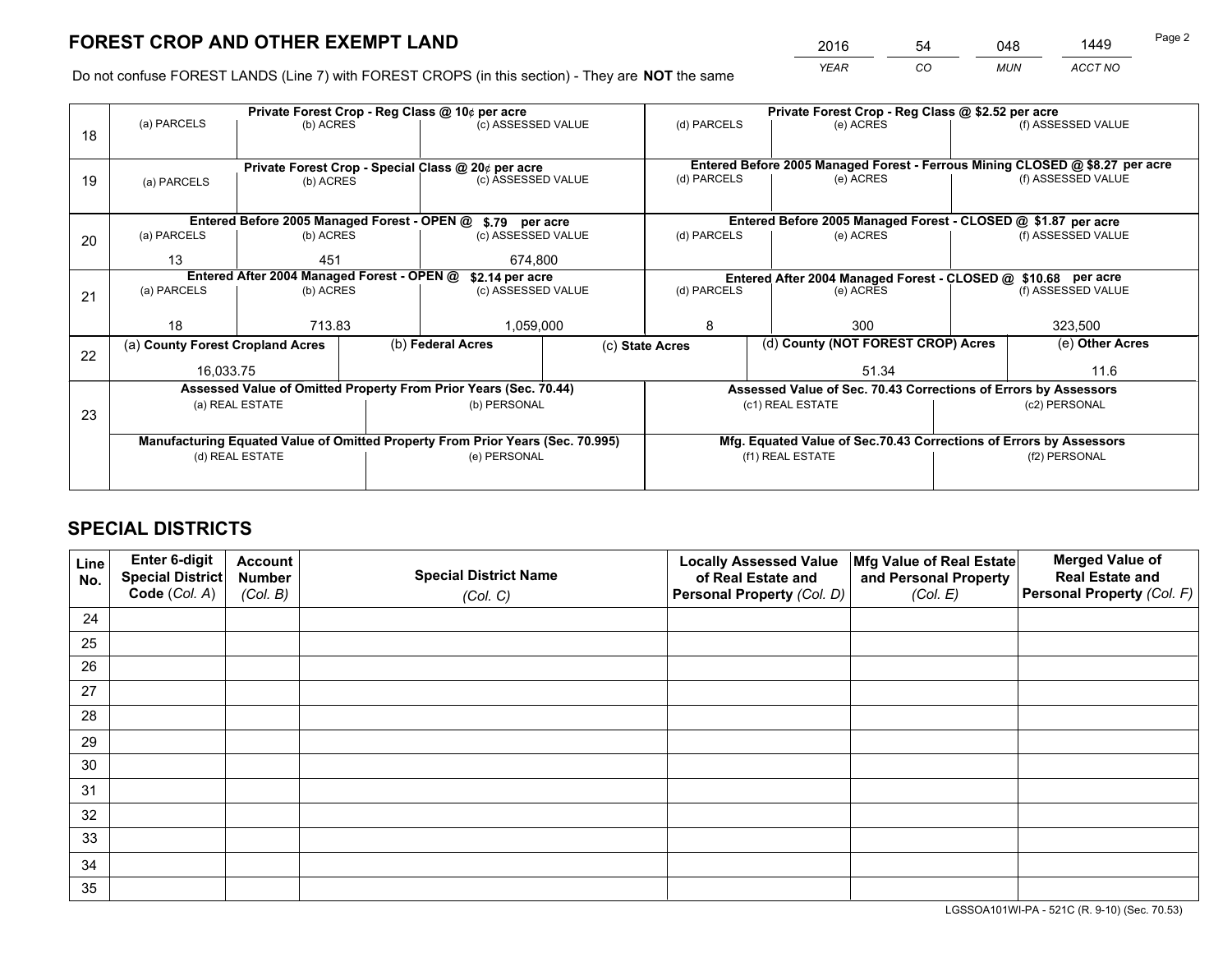|             |                                                                 |                                             |                                                         | <b>YEAR</b>                                                                       | CO<br><b>MUN</b>                                              | ACCT NO                                                                        |
|-------------|-----------------------------------------------------------------|---------------------------------------------|---------------------------------------------------------|-----------------------------------------------------------------------------------|---------------------------------------------------------------|--------------------------------------------------------------------------------|
| Line<br>No. | <b>Enter 6-digit</b><br><b>School District</b><br>Code (Col. A) | <b>Account</b><br><b>Number</b><br>(Col. B) | <b>School District Name</b><br>(Col. C)                 | <b>Locally Assessed Value</b><br>of Real Estate and<br>Personal Property (Col. D) | Mfg Value of Real Estate<br>and Personal Property<br>(Col. E) | <b>Merged Value of</b><br><b>Real Estate and</b><br>Personal Property (Col. F) |
|             | A. SCHOOL DISTRICTS (K-8 and K-12)                              |                                             |                                                         |                                                                                   |                                                               |                                                                                |
| 36          | 650441                                                          | 0390                                        | SCH D OF BIRCHWOOD                                      | 9,380,900                                                                         |                                                               | 9,380,900                                                                      |
| 37          |                                                                 |                                             |                                                         |                                                                                   |                                                               |                                                                                |
| 38          |                                                                 |                                             |                                                         |                                                                                   |                                                               |                                                                                |
| 39          |                                                                 |                                             |                                                         |                                                                                   |                                                               |                                                                                |
| 40          |                                                                 |                                             |                                                         |                                                                                   |                                                               |                                                                                |
| 41          |                                                                 |                                             |                                                         |                                                                                   |                                                               |                                                                                |
| 42<br>43    |                                                                 |                                             |                                                         |                                                                                   |                                                               |                                                                                |
|             |                                                                 |                                             |                                                         |                                                                                   |                                                               |                                                                                |
| 44<br>45    |                                                                 |                                             |                                                         |                                                                                   |                                                               |                                                                                |
| 46          |                                                                 |                                             |                                                         |                                                                                   |                                                               |                                                                                |
| 47          |                                                                 |                                             |                                                         |                                                                                   |                                                               |                                                                                |
| 48          |                                                                 |                                             |                                                         |                                                                                   |                                                               |                                                                                |
| 49          |                                                                 |                                             |                                                         |                                                                                   |                                                               |                                                                                |
| 50          |                                                                 |                                             | TOTAL ASSESSED VALUE OF SCHOOL DISTRICTS (K-8 and K-12) | 9,380,900                                                                         |                                                               | 9,380,900                                                                      |
|             | <b>B.</b><br><b>UNION HIGH SCHOOL DISTRICTS</b>                 |                                             |                                                         |                                                                                   |                                                               |                                                                                |
| 51          |                                                                 |                                             |                                                         |                                                                                   |                                                               |                                                                                |
| 52          |                                                                 |                                             |                                                         |                                                                                   |                                                               |                                                                                |
| 53          |                                                                 |                                             |                                                         |                                                                                   |                                                               |                                                                                |
| 54          |                                                                 |                                             |                                                         |                                                                                   |                                                               |                                                                                |
| 55          |                                                                 |                                             | TOTAL ASSESSED VALUE OF UNION HIGH SCHOOLS              |                                                                                   |                                                               |                                                                                |
|             | C.<br><b>TECHNICAL COLLEGE DISTRICTS</b>                        |                                             |                                                         |                                                                                   |                                                               |                                                                                |
| 56          | 001700                                                          | 0016                                        | WISCONSIN INDIANHEAD TECH COLLEGE SHEL                  | 9,380,900                                                                         |                                                               | 9,380,900                                                                      |
| 57<br>58    |                                                                 |                                             |                                                         |                                                                                   |                                                               |                                                                                |
| 59          |                                                                 |                                             | TOTAL ASSESSED VALUE OF TECHNICAL COLLEGES              | 9,380,900                                                                         |                                                               | 9,380,900                                                                      |
|             |                                                                 |                                             |                                                         |                                                                                   |                                                               |                                                                                |

54

048

 *I hereby certify, to the best of my knowledge and belief, this form is complete and correct.*

**SCHOOL DISTRICTS**

| Print name of preparer | Title                    | Date (MM / DD / CCYY) |  |
|------------------------|--------------------------|-----------------------|--|
|                        |                          |                       |  |
| Signature of preparer  | Contact Telephone Number | E-mail address        |  |
|                        | $\sim$                   |                       |  |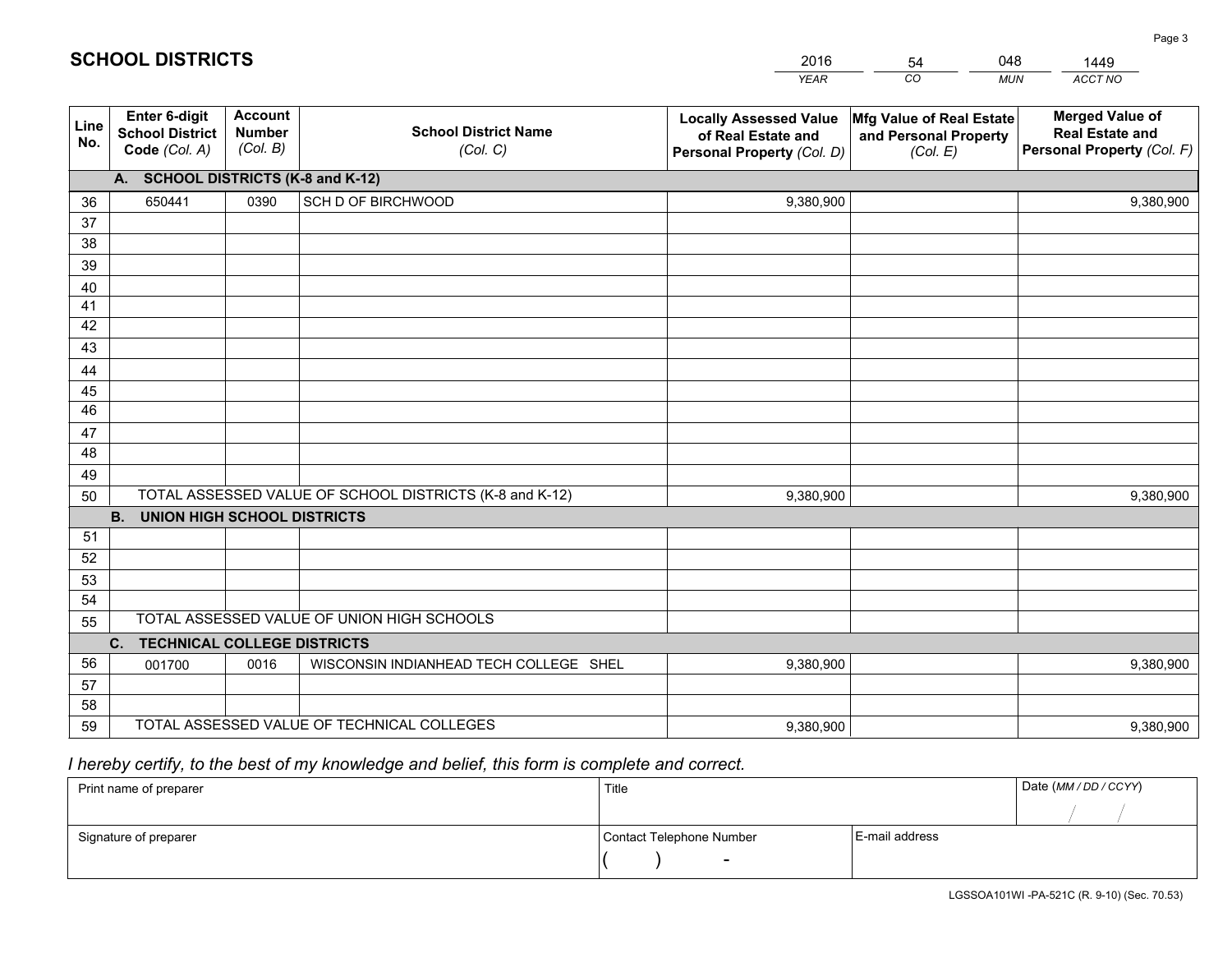#### **HIGHLIGHTS**

- 1. Complete the Statement of Assessment after the Board of Review. Reflect any changes made there.
- 2. Use black ink to complete.
- 3. Line 16 must equal Line 50, Col D.
- 4. Line 55 must equal the total of K-8 schools listed on lines 36-49. Do not include K-12 schools in this comparision.
- 5. Line 59, Col. D must equal Line 16.
- 6. Special District, School District and Technical College District values must include both real estate and personal property. Examples of Special districts are: town sanitary districts, public inland lake protection and rehabilitation districts, and metropolitan sewerage districts.
- 7. DO NOT INCLUDE Manufacturing property values.DOR will print these values on the final SOA.
- 8. Accuracy of this form is very important. The values reported directly affect the equalized value DOR calculates for school and special districts.

#### **Page 1:**

 If not prefilled, enter the tax year,county and municipal code,municipal type, municipal name and county name on the top of form.

Check the Amended box, if filing an amended / corrected SOA.

 Report the parcel count, acres and assessed value of taxable general property, total parcel count, (real and personal), total acres, and values from final figures set by the Board of Review.

- A. Real Estate land and improvements (buildings, etc.) is reported on lines 1 8, total line 9.
- B. Personal Property is reported on lines 11 14, Column D, total line 15.
- C. To complete this report, use the computer produced summary of the assessment roll that shows these amounts.
- D. Use whole numbers only.
- E. Add each line across and each column down to verify entries.

#### **Page 2:**

- A. Report Special Items (not subject to general property tax).
- 1. Private Forest Croplands and Managed Forest Lands are reported on lines 18,19, 20 and 21. Be sure to report assessed values **NOT** taxes.
- 2. You should have copies of the orders of entry, orders of withdrawal, etc., to update your assessment roll.
	- 3. Show hundredths of acres (e.g. 39.75).
- 4. Tax exempt lands are reported on line 22.
- 5. Omitted property and sec. 70.43, Wis. Stats., corrections of errors by assessor are reported on line 23. Report real estate and personal property separately. These should be for **prior years**, not something found on the current assessment roll after the board of review.
- B. Special District (Lines 24-35) Include the value of both real and personal property.

 The Department of Revenue (DOR) preprints much of the information regarding names and codes for schools, special districts,etc. If a district is not listed, enter the name and value only, DOR will enter the proper code.

### **Page 3 School Districts:**

Include the value of both real and personal property.

Report School District (regular, elementary, union high school, and technical college).

- 1. Regular (K-12) and Elementary (K-8) school values are reported on lines 36-49, total on line 50.
- 2. Union High School (UHS) (use only if elementary schools are listed on lines 36-49) are reported on lines 51-54. UHS total value (line 55) must equal to the total **elementary school** values reported on lines 36-49. Do notinclude K-12 schools in this comparison.
- 3. Technical College values are reported on lines 56-58, total on line 59.
- 4. Use the computer summary that shows these amounts to complete this report.

#### **This form is due the second Monday in June. File this report only after your Board of Review is complete.**

 *If you have questions: Return forms to:*

Fax number: (608) 264-6887 PO Box 8971

 Email: lgs@revenue.wi.gov Wisconsin Department of Revenue Call: (608) 261-5341 Local Government Services Section 6-97Madison WI 53708-8971

3IRCHWOOD, WI 54817 - 0095 BIRCHWOOD, WI 54817 - 0095 TOWN OF WILSON CINDY FAIRCHILD<br>TOWN OF WILSON CINDY FAIRCHILD P.O. BOX 95 P.O. BOX 95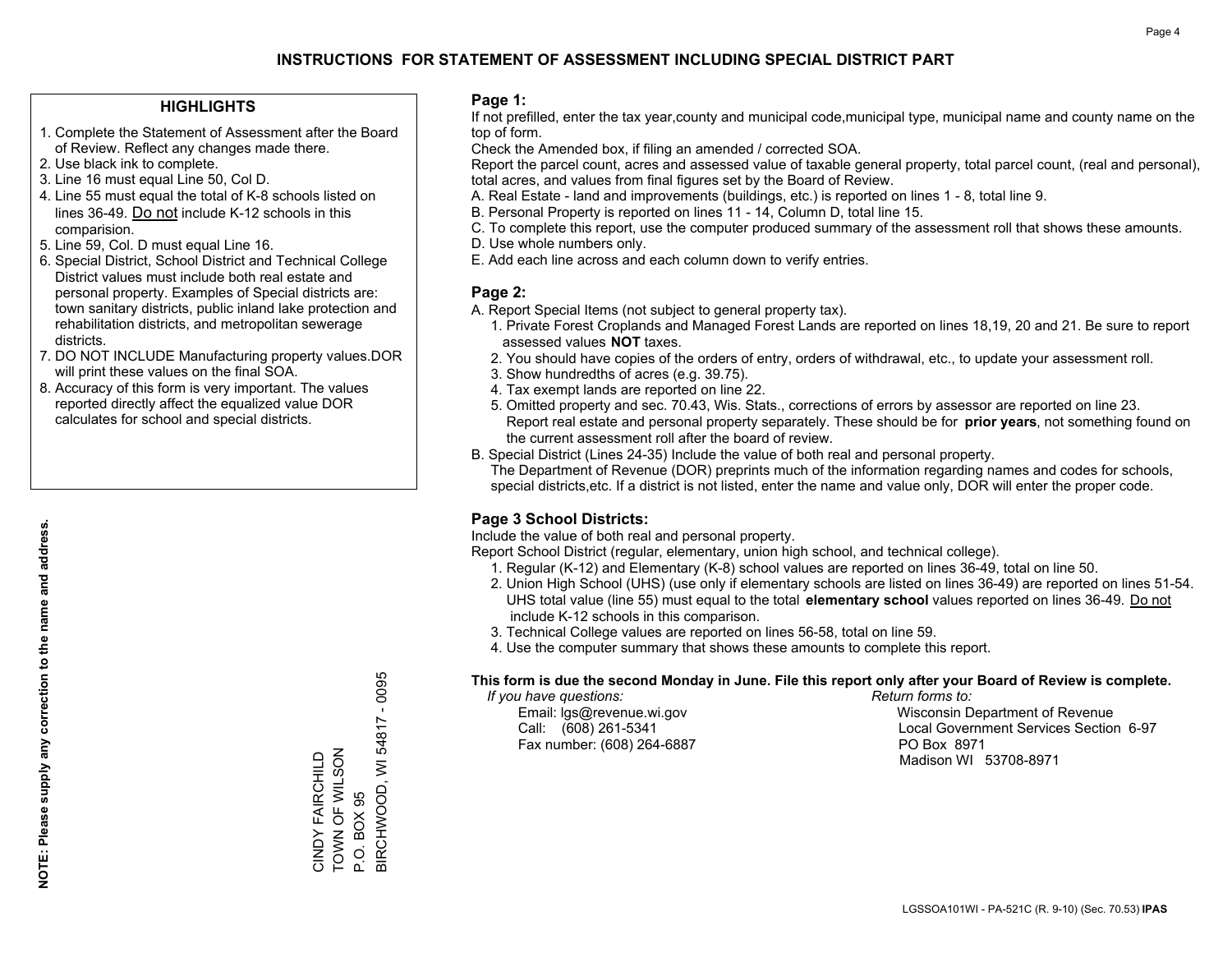**STATEMENT OF ASSESSMENT FOR 2016 FINAL - EQUATED**

*VILLAGE OF* 

 $\cap$ 

FOR

WHEN COMPLETING THIS DOCUMENT

| 54 | 106 | 1450    |
|----|-----|---------|
| CO | MUN | ACCT NO |

*RUSK COUNTY*

|                | <b>FOR</b><br><i>VILLAGE OF</i><br>OF                                                                                                                                                        | <i>BRUCE</i>             |              | <b>RUSK COUNTY</b>                                                  |                         |                                        | <b>WHEN COMPLETING THIS DOCUMENT</b>           |
|----------------|----------------------------------------------------------------------------------------------------------------------------------------------------------------------------------------------|--------------------------|--------------|---------------------------------------------------------------------|-------------------------|----------------------------------------|------------------------------------------------|
|                | Town - Village - City                                                                                                                                                                        | <b>Municipality Name</b> |              | <b>County Name</b>                                                  |                         |                                        | DO NOT WRITE OVER X's OR IN SHADED AREAS       |
| Line           | <b>REAL ESTATE</b><br>(See Lines 18 - 22 for                                                                                                                                                 |                          | PARCEL COUNT | NO. OF ACRES<br><b>WHOLE</b><br>TOTAL LAND MPROVEMENTS NUMBERS ONLY | <b>VALUE OF</b><br>LAND | <b>VALUE OF</b><br><b>IMPROVEMENTS</b> | <b>TOTAL VALUE OF LAND</b><br>AND IMPROVEMENTS |
| No.            | other Real Estate)                                                                                                                                                                           | Col. A                   | Col. B       | Col. C                                                              | Col. D                  | Col. E                                 | Col. F                                         |
| $\mathbf 1$    | <b>RESIDENTIAL - Class 1</b>                                                                                                                                                                 | 393                      | 308          | 80                                                                  | 2,233,100               | 16,677,000                             | 18,910,100                                     |
| $\overline{2}$ | <b>COMMERCIAL - Class 2</b>                                                                                                                                                                  | 64                       | 50           | 29                                                                  | 553,600                 | 3,325,900                              | 3,879,500                                      |
| 3              | MANUFACTURING - Class 3                                                                                                                                                                      | 6                        | 4            | 39                                                                  | 128,700                 | 1,480,400                              | 1,609,100                                      |
| 4              | <b>AGRICULTURAL - Class 4</b>                                                                                                                                                                | 16                       |              | 297                                                                 | 51,000                  |                                        | 51,000                                         |
| 5              | <b>UNDEVELOPED - Class 5</b>                                                                                                                                                                 | 19                       |              | 136                                                                 | 32,800                  |                                        | 32,800                                         |
| 6              | AGRICULTURAL FOREST - Class 5m                                                                                                                                                               |                          |              | 15                                                                  | 6,000                   |                                        | 6,000                                          |
| $\overline{7}$ | FOREST LANDS - Class 6                                                                                                                                                                       | 18                       |              | 159                                                                 | 190,500                 |                                        | 190,500                                        |
| 8              | OTHER - Class 7                                                                                                                                                                              | 1                        |              | 5                                                                   | 8,500                   | 162,000                                | 170,500                                        |
| 9              | TOTAL - ALL COLUMNS                                                                                                                                                                          | 518                      | 363          | 760                                                                 | 3,204,200               | 21,645,300                             | 24,849,500                                     |
| 10             | NUMBER OF PERSONAL PROPERTY ACCOUNTS IN ROLL                                                                                                                                                 |                          |              | 49                                                                  | <b>LOCALLY ASSESSED</b> | <b>MANUFACTURING</b>                   | <b>MERGED</b>                                  |
| 11             | BOATS AND OTHER WATERCRAFT NOT EXEMPT - Code 1                                                                                                                                               |                          |              |                                                                     | 0                       | $\Omega$                               | 0                                              |
| 12             | MACHINERY, TOOLS AND PATTERNS - Code 2                                                                                                                                                       |                          |              |                                                                     | 79,300                  | 297,100                                | 376,400                                        |
| 13             | FURNITURE, FIXTURES AND EQUIPMENT - Code 3                                                                                                                                                   |                          |              |                                                                     | 123,000                 | 9,200                                  | 132,200                                        |
| 14             | ALL OTHER PERSONAL PROPERTY NOT EXEMPT - Codes 4A, 4B, 4C                                                                                                                                    |                          |              |                                                                     | 69,300                  | 24,300                                 | 93,600                                         |
| 15             | TOTAL OF PERSONAL PROPERTY NOT EXEMPT (Total of Lines 11-14)                                                                                                                                 |                          |              |                                                                     | 271,600                 | 330,600                                | 602,200                                        |
| 16             | AGGREGATE ASSESSED VALUE OF ALL PROPERTY SUBJECT TO THE GENERAL PROPERTY TAX (Total of Lines 9F and 15F)<br>MUST EQUAL TOTAL VALUE OF THE SCHOOL DISTRICTS (K-12 PLUS K-8) - Line 50, Col. F |                          |              |                                                                     |                         |                                        | 25,451,700                                     |
| 17             | Name of Assessor<br><b>BOARD OF REVIEW</b><br>DATE OF FINAL ADJOURNMENT<br>05/16/2016<br><b>CINDY CHASE</b>                                                                                  |                          |              |                                                                     | Telephone #             | (715) 820-0541                         |                                                |

REMARKS

The Assessment Ratio to be used in calculating the estimated Fair Market Value on tax bills for this tax district is .993967372

This ratio should be used to convert assessed values to "Calculate Equalized Values" in Step 1 of the Lottery and Gaming Credit Calculations.<br>This ratio should be used in the "Computation of Tax Equivalent" schedule of the Commission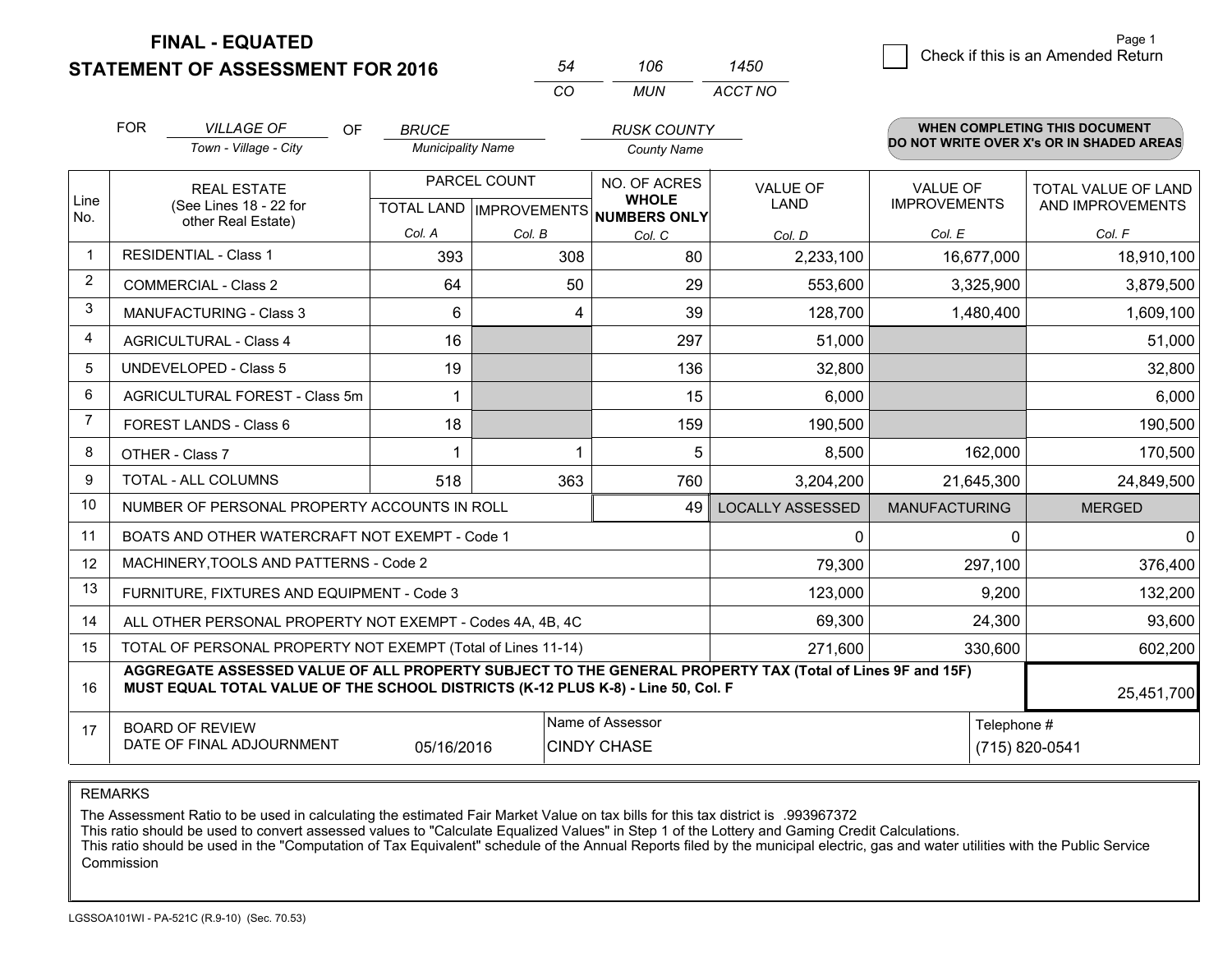*YEAR CO MUN ACCT NO* <sup>2016</sup> <sup>54</sup> <sup>106</sup> <sup>1450</sup>

Do not confuse FOREST LANDS (Line 7) with FOREST CROPS (in this section) - They are **NOT** the same

|    |                                                    |                                             |  | Private Forest Crop - Reg Class @ 10¢ per acre                                 |  |             | Private Forest Crop - Reg Class @ \$2.52 per acre                            |                    |                    |  |
|----|----------------------------------------------------|---------------------------------------------|--|--------------------------------------------------------------------------------|--|-------------|------------------------------------------------------------------------------|--------------------|--------------------|--|
| 18 | (a) PARCELS                                        | (b) ACRES                                   |  | (c) ASSESSED VALUE                                                             |  | (d) PARCELS | (e) ACRES                                                                    |                    | (f) ASSESSED VALUE |  |
|    | Private Forest Crop - Special Class @ 20¢ per acre |                                             |  |                                                                                |  |             | Entered Before 2005 Managed Forest - Ferrous Mining CLOSED @ \$8.27 per acre |                    |                    |  |
| 19 | (b) ACRES<br>(a) PARCELS                           |                                             |  | (c) ASSESSED VALUE                                                             |  | (d) PARCELS | (e) ACRES                                                                    |                    | (f) ASSESSED VALUE |  |
|    |                                                    | Entered Before 2005 Managed Forest - OPEN @ |  | \$.79 per acre                                                                 |  |             | Entered Before 2005 Managed Forest - CLOSED @ \$1.87 per acre                |                    |                    |  |
| 20 | (a) PARCELS<br>(b) ACRES                           |                                             |  | (c) ASSESSED VALUE                                                             |  | (d) PARCELS | (e) ACRES                                                                    |                    | (f) ASSESSED VALUE |  |
|    |                                                    | Entered After 2004 Managed Forest - OPEN @  |  | \$2.14 per acre                                                                |  |             | Entered After 2004 Managed Forest - CLOSED @ \$10.68 per acre                |                    |                    |  |
| 21 | (a) PARCELS<br>(b) ACRES                           |                                             |  | (c) ASSESSED VALUE                                                             |  | (d) PARCELS | (e) ACRES                                                                    | (f) ASSESSED VALUE |                    |  |
| 22 | (a) County Forest Cropland Acres                   |                                             |  | (b) Federal Acres<br>(c) State Acres                                           |  |             | (d) County (NOT FOREST CROP) Acres                                           |                    | (e) Other Acres    |  |
|    |                                                    |                                             |  |                                                                                |  | 13.3        |                                                                              |                    | 305.82             |  |
|    |                                                    |                                             |  | Assessed Value of Omitted Property From Prior Years (Sec. 70.44)               |  |             | Assessed Value of Sec. 70.43 Corrections of Errors by Assessors              |                    |                    |  |
| 23 |                                                    | (a) REAL ESTATE                             |  | (b) PERSONAL                                                                   |  |             | (c1) REAL ESTATE                                                             | (c2) PERSONAL      |                    |  |
|    |                                                    |                                             |  | Manufacturing Equated Value of Omitted Property From Prior Years (Sec. 70.995) |  |             | Mfg. Equated Value of Sec.70.43 Corrections of Errors by Assessors           |                    |                    |  |
|    | (d) REAL ESTATE                                    |                                             |  | (e) PERSONAL                                                                   |  |             | (f1) REAL ESTATE                                                             |                    | (f2) PERSONAL      |  |
|    |                                                    |                                             |  |                                                                                |  |             |                                                                              |                    |                    |  |

## **SPECIAL DISTRICTS**

| Line<br>No. | Enter 6-digit<br>Special District<br>Code (Col. A) | <b>Account</b><br><b>Number</b><br>(Col. B) | <b>Special District Name</b><br>(Col. C) | <b>Locally Assessed Value</b><br>of Real Estate and<br>Personal Property (Col. D) | Mfg Value of Real Estate<br>and Personal Property<br>(Col. E) | <b>Merged Value of</b><br><b>Real Estate and</b><br>Personal Property (Col. F) |
|-------------|----------------------------------------------------|---------------------------------------------|------------------------------------------|-----------------------------------------------------------------------------------|---------------------------------------------------------------|--------------------------------------------------------------------------------|
| 24          |                                                    |                                             |                                          |                                                                                   |                                                               |                                                                                |
| 25          |                                                    |                                             |                                          |                                                                                   |                                                               |                                                                                |
| 26          |                                                    |                                             |                                          |                                                                                   |                                                               |                                                                                |
| 27          |                                                    |                                             |                                          |                                                                                   |                                                               |                                                                                |
| 28          |                                                    |                                             |                                          |                                                                                   |                                                               |                                                                                |
| 29          |                                                    |                                             |                                          |                                                                                   |                                                               |                                                                                |
| 30          |                                                    |                                             |                                          |                                                                                   |                                                               |                                                                                |
| 31          |                                                    |                                             |                                          |                                                                                   |                                                               |                                                                                |
| 32          |                                                    |                                             |                                          |                                                                                   |                                                               |                                                                                |
| 33          |                                                    |                                             |                                          |                                                                                   |                                                               |                                                                                |
| 34          |                                                    |                                             |                                          |                                                                                   |                                                               |                                                                                |
| 35          |                                                    |                                             |                                          |                                                                                   |                                                               |                                                                                |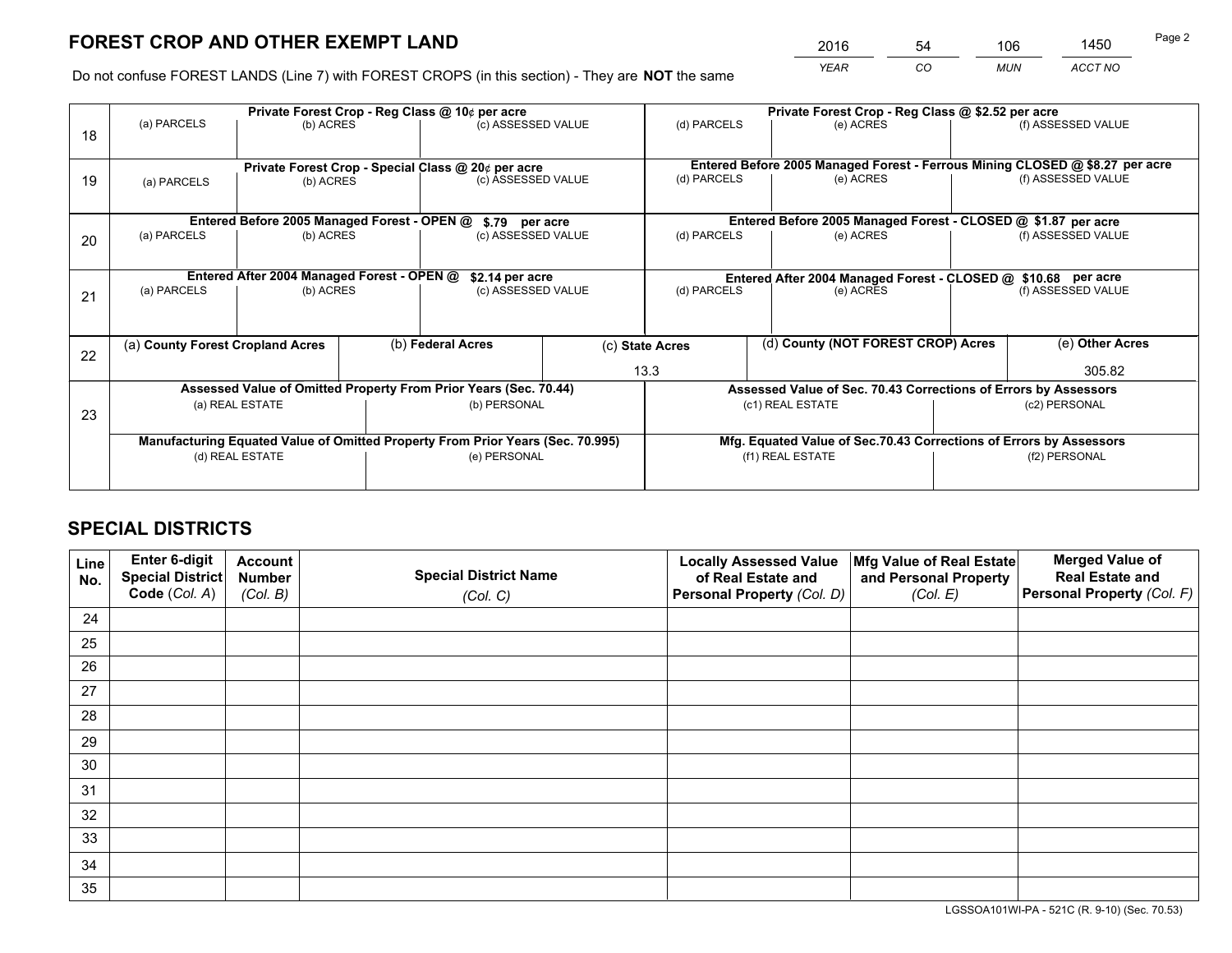|             |                                                                 |                                             |                                                         | <b>YEAR</b>                                                                       | CO<br><b>MUN</b>                                              | ACCT NO                                                                        |
|-------------|-----------------------------------------------------------------|---------------------------------------------|---------------------------------------------------------|-----------------------------------------------------------------------------------|---------------------------------------------------------------|--------------------------------------------------------------------------------|
| Line<br>No. | <b>Enter 6-digit</b><br><b>School District</b><br>Code (Col. A) | <b>Account</b><br><b>Number</b><br>(Col. B) | <b>School District Name</b><br>(Col. C)                 | <b>Locally Assessed Value</b><br>of Real Estate and<br>Personal Property (Col. D) | Mfg Value of Real Estate<br>and Personal Property<br>(Col. E) | <b>Merged Value of</b><br><b>Real Estate and</b><br>Personal Property (Col. F) |
|             | A. SCHOOL DISTRICTS (K-8 and K-12)                              |                                             |                                                         |                                                                                   |                                                               |                                                                                |
| 36          | 540735                                                          | 0323                                        | SCH D OF BRUCE                                          | 23,512,000                                                                        | 1,939,700                                                     | 25,451,700                                                                     |
| 37          |                                                                 |                                             |                                                         |                                                                                   |                                                               |                                                                                |
| 38          |                                                                 |                                             |                                                         |                                                                                   |                                                               |                                                                                |
| 39          |                                                                 |                                             |                                                         |                                                                                   |                                                               |                                                                                |
| 40          |                                                                 |                                             |                                                         |                                                                                   |                                                               |                                                                                |
| 41<br>42    |                                                                 |                                             |                                                         |                                                                                   |                                                               |                                                                                |
| 43          |                                                                 |                                             |                                                         |                                                                                   |                                                               |                                                                                |
|             |                                                                 |                                             |                                                         |                                                                                   |                                                               |                                                                                |
| 44<br>45    |                                                                 |                                             |                                                         |                                                                                   |                                                               |                                                                                |
| 46          |                                                                 |                                             |                                                         |                                                                                   |                                                               |                                                                                |
| 47          |                                                                 |                                             |                                                         |                                                                                   |                                                               |                                                                                |
| 48          |                                                                 |                                             |                                                         |                                                                                   |                                                               |                                                                                |
| 49          |                                                                 |                                             |                                                         |                                                                                   |                                                               |                                                                                |
| 50          |                                                                 |                                             | TOTAL ASSESSED VALUE OF SCHOOL DISTRICTS (K-8 and K-12) | 23,512,000                                                                        | 1,939,700                                                     | 25,451,700                                                                     |
|             | <b>B.</b><br>UNION HIGH SCHOOL DISTRICTS                        |                                             |                                                         |                                                                                   |                                                               |                                                                                |
| 51          |                                                                 |                                             |                                                         |                                                                                   |                                                               |                                                                                |
| 52          |                                                                 |                                             |                                                         |                                                                                   |                                                               |                                                                                |
| 53          |                                                                 |                                             |                                                         |                                                                                   |                                                               |                                                                                |
| 54          |                                                                 |                                             |                                                         |                                                                                   |                                                               |                                                                                |
| 55          |                                                                 |                                             | TOTAL ASSESSED VALUE OF UNION HIGH SCHOOLS              |                                                                                   |                                                               |                                                                                |
|             | C.<br><b>TECHNICAL COLLEGE DISTRICTS</b>                        |                                             |                                                         |                                                                                   |                                                               |                                                                                |
| 56          | 001700                                                          | 0016                                        | WISCONSIN INDIANHEAD TECH COLLEGE SHEL                  | 23,512,000                                                                        | 1,939,700                                                     | 25,451,700                                                                     |
| 57<br>58    |                                                                 |                                             |                                                         |                                                                                   |                                                               |                                                                                |
| 59          |                                                                 |                                             | TOTAL ASSESSED VALUE OF TECHNICAL COLLEGES              | 23,512,000                                                                        | 1,939,700                                                     | 25,451,700                                                                     |
|             |                                                                 |                                             |                                                         |                                                                                   |                                                               |                                                                                |

54

106

 *I hereby certify, to the best of my knowledge and belief, this form is complete and correct.*

**SCHOOL DISTRICTS**

| Print name of preparer | Title                    | Date (MM / DD / CCYY) |  |
|------------------------|--------------------------|-----------------------|--|
|                        |                          |                       |  |
| Signature of preparer  | Contact Telephone Number | E-mail address        |  |
|                        | $\sim$                   |                       |  |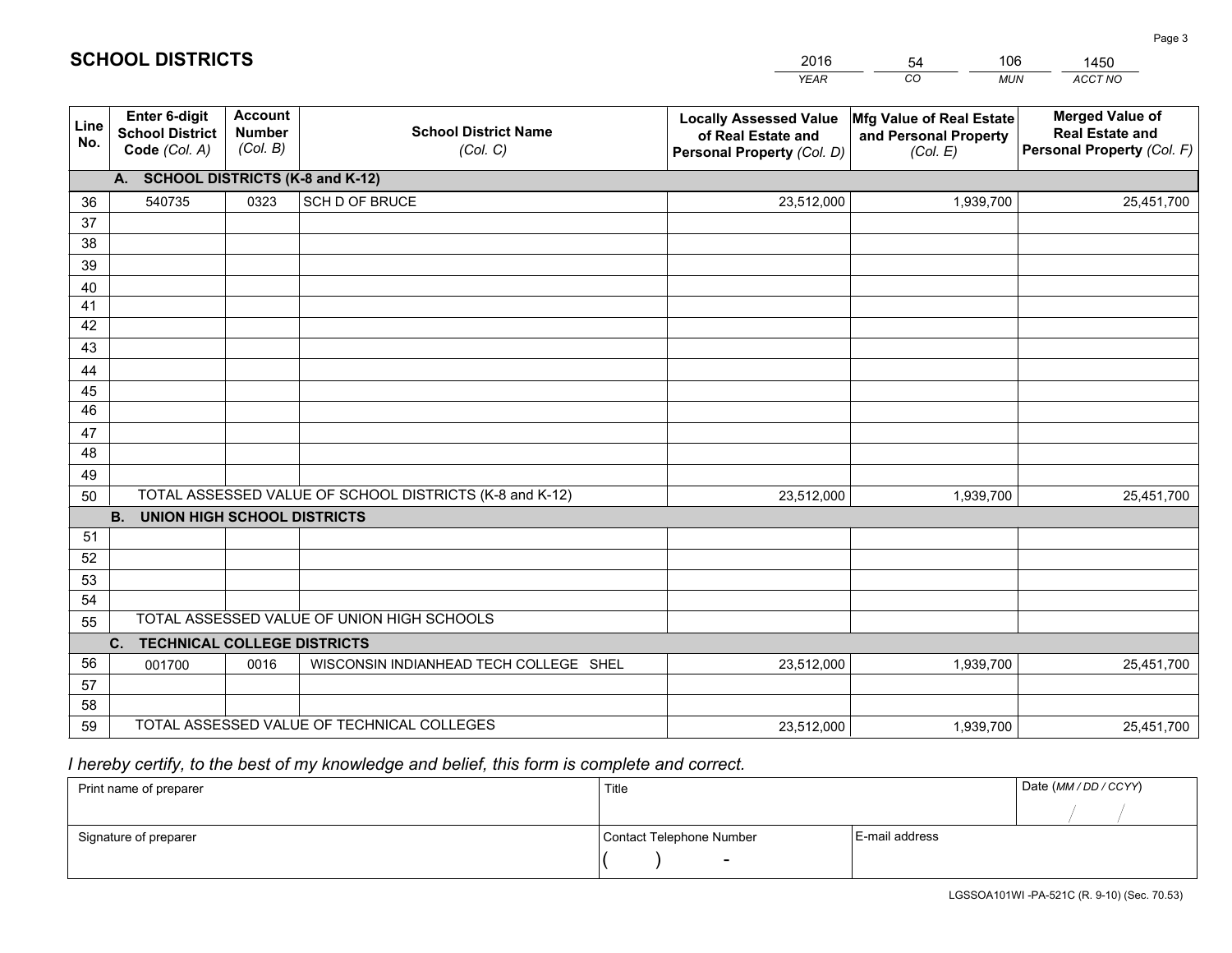#### **HIGHLIGHTS**

- 1. Complete the Statement of Assessment after the Board of Review. Reflect any changes made there.
- 2. Use black ink to complete.
- 3. Line 16 must equal Line 50, Col D.
- 4. Line 55 must equal the total of K-8 schools listed on lines 36-49. Do not include K-12 schools in this comparision.
- 5. Line 59, Col. D must equal Line 16.
- 6. Special District, School District and Technical College District values must include both real estate and personal property. Examples of Special districts are: town sanitary districts, public inland lake protection and rehabilitation districts, and metropolitan sewerage districts.
- 7. DO NOT INCLUDE Manufacturing property values.DOR will print these values on the final SOA.

TERRY HEGEHOLZ VILLAGE OF BRUCE

TERRY HEGEHOLZ<br>VILLAGE OF BRUCE

PO BOX 238

**PO BOX 238** 

BRUCE, WI 54819 - 0238

3RUCE, WI 54819 - 0238

 8. Accuracy of this form is very important. The values reported directly affect the equalized value DOR calculates for school and special districts.

#### **Page 1:**

 If not prefilled, enter the tax year,county and municipal code,municipal type, municipal name and county name on the top of form.

Check the Amended box, if filing an amended / corrected SOA.

 Report the parcel count, acres and assessed value of taxable general property, total parcel count, (real and personal), total acres, and values from final figures set by the Board of Review.

- A. Real Estate land and improvements (buildings, etc.) is reported on lines 1 8, total line 9.
- B. Personal Property is reported on lines 11 14, Column D, total line 15.
- C. To complete this report, use the computer produced summary of the assessment roll that shows these amounts.
- D. Use whole numbers only.
- E. Add each line across and each column down to verify entries.

#### **Page 2:**

- A. Report Special Items (not subject to general property tax).
- 1. Private Forest Croplands and Managed Forest Lands are reported on lines 18,19, 20 and 21. Be sure to report assessed values **NOT** taxes.
- 2. You should have copies of the orders of entry, orders of withdrawal, etc., to update your assessment roll.
	- 3. Show hundredths of acres (e.g. 39.75).
- 4. Tax exempt lands are reported on line 22.
- 5. Omitted property and sec. 70.43, Wis. Stats., corrections of errors by assessor are reported on line 23. Report real estate and personal property separately. These should be for **prior years**, not something found on the current assessment roll after the board of review.
- B. Special District (Lines 24-35) Include the value of both real and personal property.
- The Department of Revenue (DOR) preprints much of the information regarding names and codes for schools, special districts,etc. If a district is not listed, enter the name and value only, DOR will enter the proper code.

### **Page 3 School Districts:**

Include the value of both real and personal property.

Report School District (regular, elementary, union high school, and technical college).

- 1. Regular (K-12) and Elementary (K-8) school values are reported on lines 36-49, total on line 50.
- 2. Union High School (UHS) (use only if elementary schools are listed on lines 36-49) are reported on lines 51-54. UHS total value (line 55) must equal to the total **elementary school** values reported on lines 36-49. Do notinclude K-12 schools in this comparison.
- 3. Technical College values are reported on lines 56-58, total on line 59.
- 4. Use the computer summary that shows these amounts to complete this report.

#### **This form is due the second Monday in June. File this report only after your Board of Review is complete.**

 *If you have questions: Return forms to:*

Fax number: (608) 264-6887 PO Box 8971

 Email: lgs@revenue.wi.gov Wisconsin Department of Revenue Call: (608) 261-5341 Local Government Services Section 6-97Madison WI 53708-8971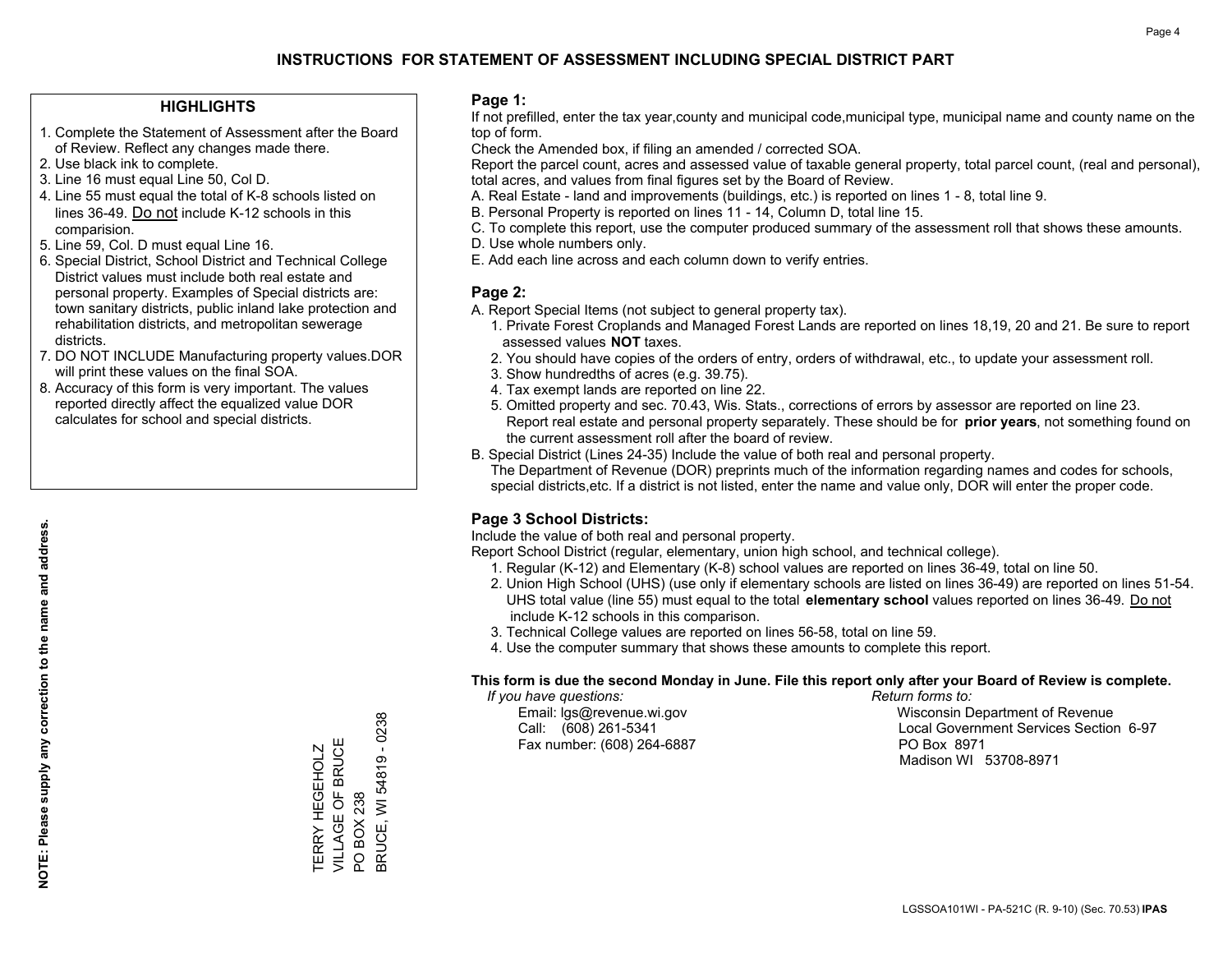**FINAL - EQUATED**

**STATEMENT OF ASSESSMENT FOR 2016** 

| 54 | 111 | 1451    |
|----|-----|---------|
| rη | MUN | ACCT NO |

|             | <b>FOR</b><br><b>VILLAGE OF</b><br>OF<br>Town - Village - City                                                                                                                               | <b>CONRATH</b><br><b>Municipality Name</b> |          | <b>RUSK COUNTY</b><br><b>County Name</b>     |                         |                                        | <b>WHEN COMPLETING THIS DOCUMENT</b><br>DO NOT WRITE OVER X's OR IN SHADED AREAS |
|-------------|----------------------------------------------------------------------------------------------------------------------------------------------------------------------------------------------|--------------------------------------------|----------|----------------------------------------------|-------------------------|----------------------------------------|----------------------------------------------------------------------------------|
| Line<br>No. | <b>REAL ESTATE</b><br>(See Lines 18 - 22 for<br>other Real Estate)                                                                                                                           | PARCEL COUNT<br>TOTAL LAND   IMPROVEMENTS  |          | NO. OF ACRES<br><b>WHOLE</b><br>NUMBERS ONLY | <b>VALUE OF</b><br>LAND | <b>VALUE OF</b><br><b>IMPROVEMENTS</b> | <b>TOTAL VALUE OF LAND</b><br>AND IMPROVEMENTS                                   |
|             |                                                                                                                                                                                              | Col. A                                     | Col. B   | Col. C                                       | Col. D                  | Col. E                                 | Col. F                                                                           |
|             | <b>RESIDENTIAL - Class 1</b>                                                                                                                                                                 | 174                                        | 43       | 84                                           | 307,100                 | 1,881,200                              | 2,188,300                                                                        |
| 2           | <b>COMMERCIAL - Class 2</b>                                                                                                                                                                  | 26                                         | 10       | 10                                           | 46,700                  | 826,100                                | 872,800                                                                          |
| 3           | MANUFACTURING - Class 3                                                                                                                                                                      |                                            |          |                                              | 3,100                   | 39,600                                 | 42,700                                                                           |
| 4           | <b>AGRICULTURAL - Class 4</b>                                                                                                                                                                | 6                                          |          | 73                                           | 12,800                  |                                        | 12,800                                                                           |
| 5           | <b>UNDEVELOPED - Class 5</b>                                                                                                                                                                 | 6                                          |          | 70                                           | 21,700                  |                                        | 21,700                                                                           |
| 6           | AGRICULTURAL FOREST - Class 5m                                                                                                                                                               | 0                                          |          | $\mathbf{0}$                                 | 0                       |                                        | 0                                                                                |
| 7           | FOREST LANDS - Class 6                                                                                                                                                                       | 0                                          |          | $\mathbf{0}$                                 | 0                       |                                        | 0                                                                                |
| 8           | OTHER - Class 7                                                                                                                                                                              | $\Omega$                                   | $\Omega$ | $\Omega$                                     | 0                       | $\Omega$                               | 0                                                                                |
| 9           | TOTAL - ALL COLUMNS                                                                                                                                                                          | 213                                        | 54       | 238                                          | 391,400                 | 2,746,900                              | 3,138,300                                                                        |
| 10          | NUMBER OF PERSONAL PROPERTY ACCOUNTS IN ROLL                                                                                                                                                 |                                            |          | 10                                           | <b>LOCALLY ASSESSED</b> | <b>MANUFACTURING</b>                   | <b>MERGED</b>                                                                    |
| 11          | BOATS AND OTHER WATERCRAFT NOT EXEMPT - Code 1                                                                                                                                               |                                            |          |                                              | 0                       | 0                                      | $\Omega$                                                                         |
| 12          | MACHINERY, TOOLS AND PATTERNS - Code 2                                                                                                                                                       |                                            |          |                                              | 126,030                 | 2,800                                  | 128,830                                                                          |
| 13          | FURNITURE, FIXTURES AND EQUIPMENT - Code 3                                                                                                                                                   |                                            |          |                                              | 990                     | $\Omega$                               | 990                                                                              |
| 14          | ALL OTHER PERSONAL PROPERTY NOT EXEMPT - Codes 4A, 4B, 4C                                                                                                                                    |                                            |          |                                              | 6,770                   | 300                                    | 7,070                                                                            |
| 15          | TOTAL OF PERSONAL PROPERTY NOT EXEMPT (Total of Lines 11-14)                                                                                                                                 |                                            |          |                                              | 133,790                 | 3,100                                  | 136,890                                                                          |
| 16          | AGGREGATE ASSESSED VALUE OF ALL PROPERTY SUBJECT TO THE GENERAL PROPERTY TAX (Total of Lines 9F and 15F)<br>MUST EQUAL TOTAL VALUE OF THE SCHOOL DISTRICTS (K-12 PLUS K-8) - Line 50, Col. F |                                            |          |                                              |                         |                                        | 3,275,190                                                                        |
| 17          | Name of Assessor<br><b>BOARD OF REVIEW</b><br>DATE OF FINAL ADJOURNMENT<br>05/16/2016<br>ROGER KOSKI BOWMAR APPRAISAL                                                                        |                                            |          |                                              |                         |                                        | Telephone #<br>(715) 835-1141                                                    |

REMARKS

The Assessment Ratio to be used in calculating the estimated Fair Market Value on tax bills for this tax district is 1.017675606<br>This ratio should be used to convert assessed values to "Calculate Equalized Values" in Step Commission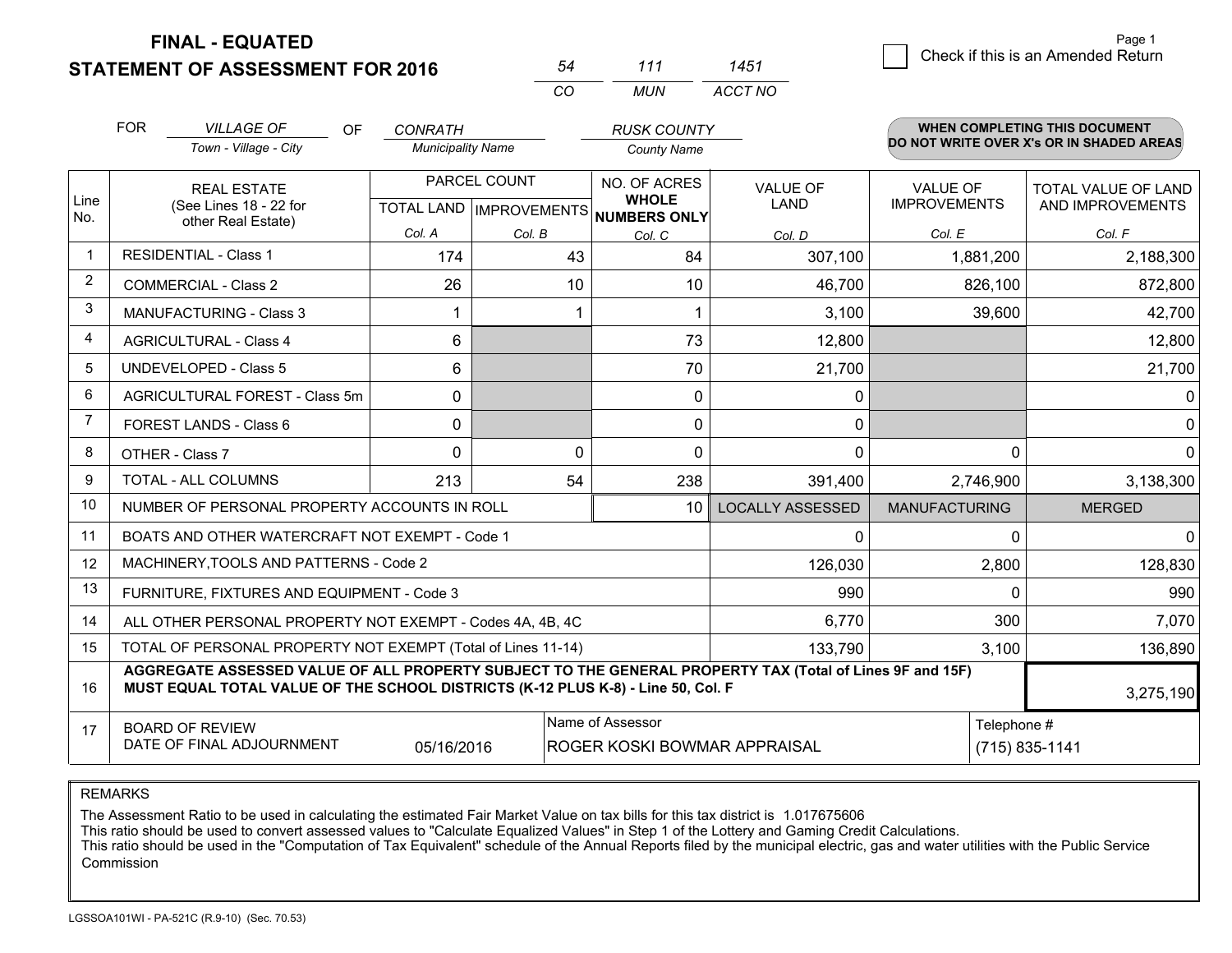*YEAR CO MUN ACCT NO* <sup>2016</sup> <sup>54</sup> <sup>111</sup> <sup>1451</sup>

Do not confuse FOREST LANDS (Line 7) with FOREST CROPS (in this section) - They are **NOT** the same

|    |             |                                             |  | Private Forest Crop - Reg Class @ 10¢ per acre                                 |  | Private Forest Crop - Reg Class @ \$2.52 per acre |                                                                    |  |                                                                              |  |
|----|-------------|---------------------------------------------|--|--------------------------------------------------------------------------------|--|---------------------------------------------------|--------------------------------------------------------------------|--|------------------------------------------------------------------------------|--|
| 18 | (a) PARCELS | (b) ACRES                                   |  | (c) ASSESSED VALUE                                                             |  | (d) PARCELS                                       | (e) ACRES                                                          |  | (f) ASSESSED VALUE                                                           |  |
|    |             |                                             |  | Private Forest Crop - Special Class @ 20¢ per acre                             |  |                                                   |                                                                    |  | Entered Before 2005 Managed Forest - Ferrous Mining CLOSED @ \$8.27 per acre |  |
| 19 | (a) PARCELS | (b) ACRES                                   |  | (c) ASSESSED VALUE                                                             |  | (d) PARCELS                                       | (e) ACRES                                                          |  | (f) ASSESSED VALUE                                                           |  |
|    |             | Entered Before 2005 Managed Forest - OPEN @ |  |                                                                                |  |                                                   | Entered Before 2005 Managed Forest - CLOSED @ \$1.87 per acre      |  |                                                                              |  |
| 20 | (a) PARCELS | (b) ACRES                                   |  | \$.79 per acre<br>(c) ASSESSED VALUE                                           |  | (d) PARCELS                                       | (e) ACRES                                                          |  | (f) ASSESSED VALUE                                                           |  |
|    |             | Entered After 2004 Managed Forest - OPEN @  |  | \$2.14 per acre                                                                |  |                                                   | Entered After 2004 Managed Forest - CLOSED @ \$10.68 per acre      |  |                                                                              |  |
| 21 | (a) PARCELS | (b) ACRES                                   |  | (c) ASSESSED VALUE                                                             |  | (d) PARCELS                                       | (e) ACRES                                                          |  | (f) ASSESSED VALUE                                                           |  |
|    |             |                                             |  |                                                                                |  |                                                   |                                                                    |  |                                                                              |  |
|    |             | (a) County Forest Cropland Acres            |  | (b) Federal Acres                                                              |  | (c) State Acres                                   | (d) County (NOT FOREST CROP) Acres                                 |  | (e) Other Acres                                                              |  |
| 22 |             |                                             |  |                                                                                |  |                                                   |                                                                    |  | .04                                                                          |  |
|    |             |                                             |  | Assessed Value of Omitted Property From Prior Years (Sec. 70.44)               |  |                                                   | Assessed Value of Sec. 70.43 Corrections of Errors by Assessors    |  |                                                                              |  |
| 23 |             | (a) REAL ESTATE                             |  | (b) PERSONAL                                                                   |  | (c1) REAL ESTATE                                  |                                                                    |  | (c2) PERSONAL                                                                |  |
|    |             |                                             |  | Manufacturing Equated Value of Omitted Property From Prior Years (Sec. 70.995) |  |                                                   | Mfg. Equated Value of Sec.70.43 Corrections of Errors by Assessors |  |                                                                              |  |
|    |             | (d) REAL ESTATE                             |  | (e) PERSONAL                                                                   |  | (f1) REAL ESTATE                                  |                                                                    |  | (f2) PERSONAL                                                                |  |
|    |             |                                             |  |                                                                                |  |                                                   |                                                                    |  |                                                                              |  |

## **SPECIAL DISTRICTS**

| Line<br>No. | Enter 6-digit<br>Special District<br>Code (Col. A) | <b>Account</b><br><b>Number</b> | <b>Special District Name</b> | <b>Locally Assessed Value</b><br>of Real Estate and | Mfg Value of Real Estate<br>and Personal Property | <b>Merged Value of</b><br><b>Real Estate and</b><br>Personal Property (Col. F) |
|-------------|----------------------------------------------------|---------------------------------|------------------------------|-----------------------------------------------------|---------------------------------------------------|--------------------------------------------------------------------------------|
|             |                                                    | (Col. B)                        | (Col. C)                     | Personal Property (Col. D)                          | (Col. E)                                          |                                                                                |
| 24          |                                                    |                                 |                              |                                                     |                                                   |                                                                                |
| 25          |                                                    |                                 |                              |                                                     |                                                   |                                                                                |
| 26          |                                                    |                                 |                              |                                                     |                                                   |                                                                                |
| 27          |                                                    |                                 |                              |                                                     |                                                   |                                                                                |
| 28          |                                                    |                                 |                              |                                                     |                                                   |                                                                                |
| 29          |                                                    |                                 |                              |                                                     |                                                   |                                                                                |
| 30          |                                                    |                                 |                              |                                                     |                                                   |                                                                                |
| 31          |                                                    |                                 |                              |                                                     |                                                   |                                                                                |
| 32          |                                                    |                                 |                              |                                                     |                                                   |                                                                                |
| 33          |                                                    |                                 |                              |                                                     |                                                   |                                                                                |
| 34          |                                                    |                                 |                              |                                                     |                                                   |                                                                                |
| 35          |                                                    |                                 |                              |                                                     |                                                   |                                                                                |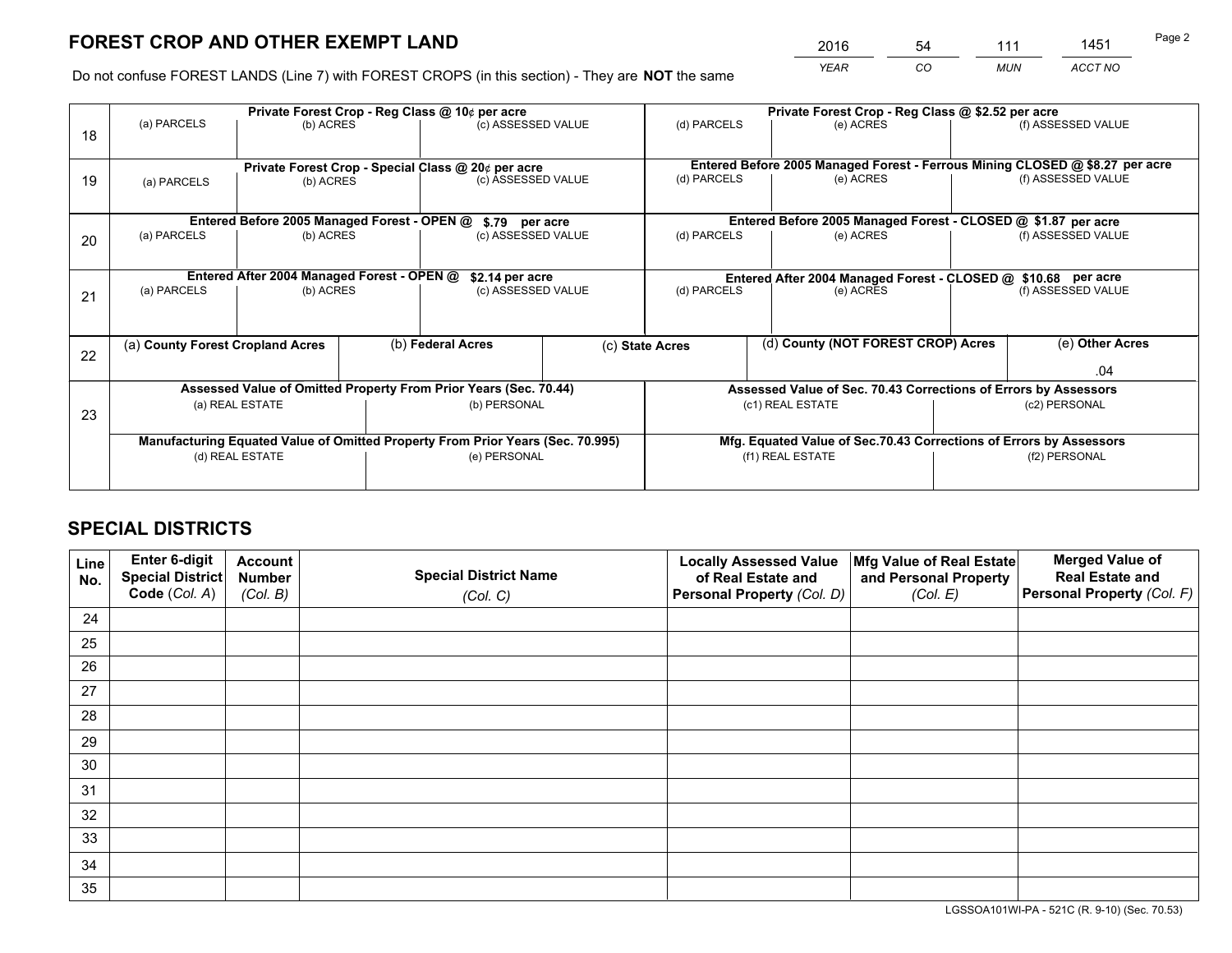|             |                                                          |                                             |                                                         | YEAR                                                                              | CO.<br><b>MUN</b>                                             | ACCT NO                                                                        |  |  |  |  |
|-------------|----------------------------------------------------------|---------------------------------------------|---------------------------------------------------------|-----------------------------------------------------------------------------------|---------------------------------------------------------------|--------------------------------------------------------------------------------|--|--|--|--|
| Line<br>No. | Enter 6-digit<br><b>School District</b><br>Code (Col. A) | <b>Account</b><br><b>Number</b><br>(Col. B) | <b>School District Name</b><br>(Col. C)                 | <b>Locally Assessed Value</b><br>of Real Estate and<br>Personal Property (Col. D) | Mfg Value of Real Estate<br>and Personal Property<br>(Col. E) | <b>Merged Value of</b><br><b>Real Estate and</b><br>Personal Property (Col. F) |  |  |  |  |
|             | A. SCHOOL DISTRICTS (K-8 and K-12)                       |                                             |                                                         |                                                                                   |                                                               |                                                                                |  |  |  |  |
| 36          | 545757                                                   | 0325                                        | <b>SCH D OF FLAMBEAU</b>                                | 3,229,390                                                                         | 45,800                                                        | 3,275,190                                                                      |  |  |  |  |
| 37          |                                                          |                                             |                                                         |                                                                                   |                                                               |                                                                                |  |  |  |  |
| 38          |                                                          |                                             |                                                         |                                                                                   |                                                               |                                                                                |  |  |  |  |
| 39          |                                                          |                                             |                                                         |                                                                                   |                                                               |                                                                                |  |  |  |  |
| 40<br>41    |                                                          |                                             |                                                         |                                                                                   |                                                               |                                                                                |  |  |  |  |
| 42          |                                                          |                                             |                                                         |                                                                                   |                                                               |                                                                                |  |  |  |  |
| 43          |                                                          |                                             |                                                         |                                                                                   |                                                               |                                                                                |  |  |  |  |
| 44          |                                                          |                                             |                                                         |                                                                                   |                                                               |                                                                                |  |  |  |  |
| 45          |                                                          |                                             |                                                         |                                                                                   |                                                               |                                                                                |  |  |  |  |
| 46          |                                                          |                                             |                                                         |                                                                                   |                                                               |                                                                                |  |  |  |  |
| 47          |                                                          |                                             |                                                         |                                                                                   |                                                               |                                                                                |  |  |  |  |
| 48          |                                                          |                                             |                                                         |                                                                                   |                                                               |                                                                                |  |  |  |  |
| 49          |                                                          |                                             |                                                         |                                                                                   |                                                               |                                                                                |  |  |  |  |
| 50          |                                                          |                                             | TOTAL ASSESSED VALUE OF SCHOOL DISTRICTS (K-8 and K-12) | 3,229,390                                                                         | 45,800                                                        | 3,275,190                                                                      |  |  |  |  |
|             | <b>B. UNION HIGH SCHOOL DISTRICTS</b>                    |                                             |                                                         |                                                                                   |                                                               |                                                                                |  |  |  |  |
| 51<br>52    |                                                          |                                             |                                                         |                                                                                   |                                                               |                                                                                |  |  |  |  |
| 53          |                                                          |                                             |                                                         |                                                                                   |                                                               |                                                                                |  |  |  |  |
| 54          |                                                          |                                             |                                                         |                                                                                   |                                                               |                                                                                |  |  |  |  |
| 55          |                                                          |                                             | TOTAL ASSESSED VALUE OF UNION HIGH SCHOOLS              |                                                                                   |                                                               |                                                                                |  |  |  |  |
|             | $C_{1}$<br><b>TECHNICAL COLLEGE DISTRICTS</b>            |                                             |                                                         |                                                                                   |                                                               |                                                                                |  |  |  |  |
| 56          | 001700                                                   | 0016                                        | WISCONSIN INDIANHEAD TECH COLLEGE SHEL                  | 3,229,390                                                                         | 45,800                                                        | 3,275,190                                                                      |  |  |  |  |
| 57          |                                                          |                                             |                                                         |                                                                                   |                                                               |                                                                                |  |  |  |  |
| 58          |                                                          |                                             |                                                         |                                                                                   |                                                               |                                                                                |  |  |  |  |
| 59          |                                                          |                                             | TOTAL ASSESSED VALUE OF TECHNICAL COLLEGES              | 3,229,390                                                                         | 45,800                                                        | 3,275,190                                                                      |  |  |  |  |

54

111

 *I hereby certify, to the best of my knowledge and belief, this form is complete and correct.*

**SCHOOL DISTRICTS**

| Print name of preparer | Title                    |                | Date (MM / DD / CCYY) |
|------------------------|--------------------------|----------------|-----------------------|
|                        |                          |                |                       |
| Signature of preparer  | Contact Telephone Number | E-mail address |                       |
|                        | $\sim$                   |                |                       |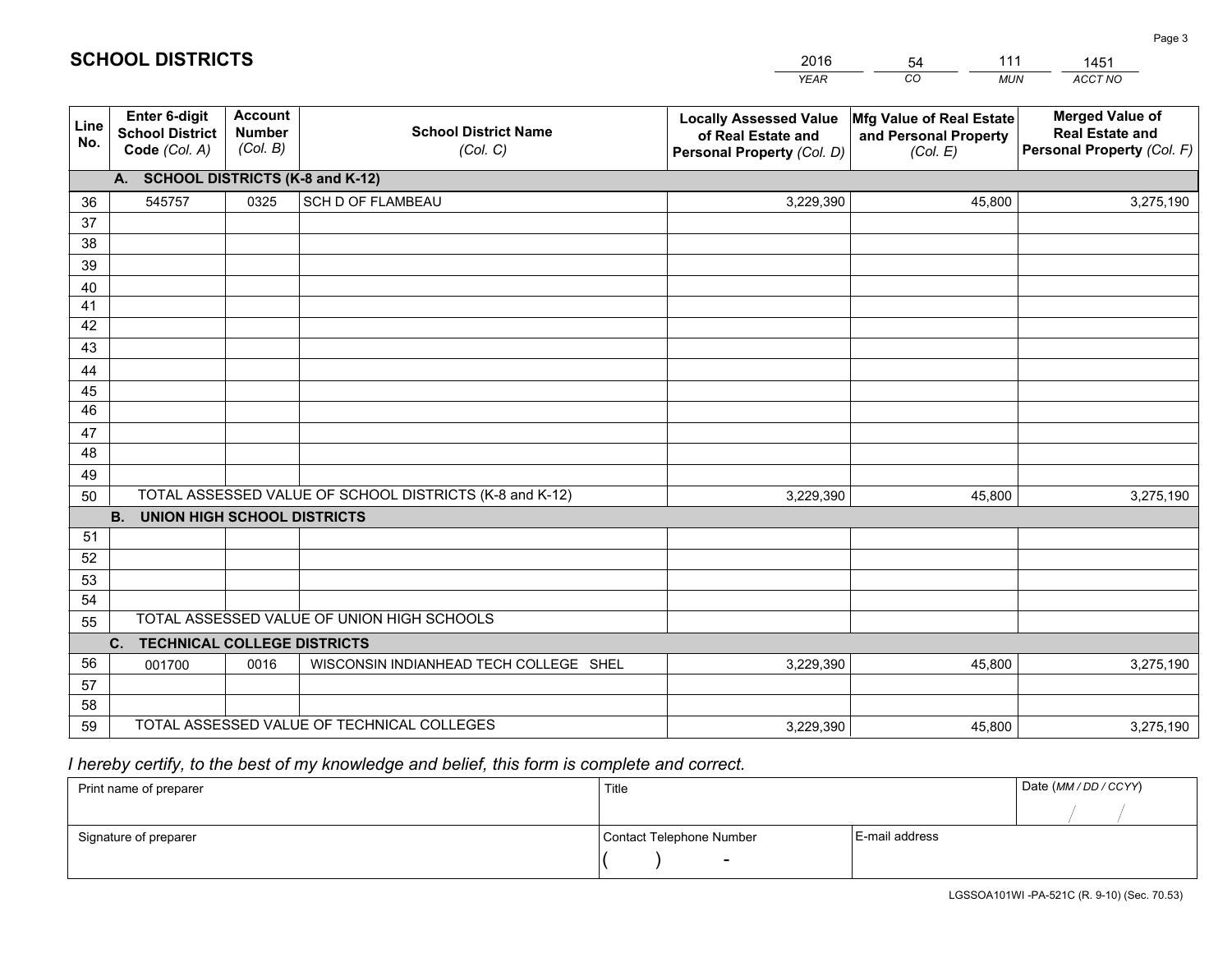#### **HIGHLIGHTS**

- 1. Complete the Statement of Assessment after the Board of Review. Reflect any changes made there.
- 2. Use black ink to complete.
- 3. Line 16 must equal Line 50, Col D.
- 4. Line 55 must equal the total of K-8 schools listed on lines 36-49. Do not include K-12 schools in this comparision.
- 5. Line 59, Col. D must equal Line 16.
- 6. Special District, School District and Technical College District values must include both real estate and personal property. Examples of Special districts are: town sanitary districts, public inland lake protection and rehabilitation districts, and metropolitan sewerage districts.
- 7. DO NOT INCLUDE Manufacturing property values.DOR will print these values on the final SOA.

SHEILA RUDACK VILLAGE OF CONRATH N2588 PENDLETON ST CONRATH, WI 54731 - 0235

SHEILA RUDACK<br>VILLAGE OF CONRATH N2588 PENDLETON ST

CONRATH, WI 54731 - 0235

 8. Accuracy of this form is very important. The values reported directly affect the equalized value DOR calculates for school and special districts.

#### **Page 1:**

 If not prefilled, enter the tax year,county and municipal code,municipal type, municipal name and county name on the top of form.

Check the Amended box, if filing an amended / corrected SOA.

 Report the parcel count, acres and assessed value of taxable general property, total parcel count, (real and personal), total acres, and values from final figures set by the Board of Review.

- A. Real Estate land and improvements (buildings, etc.) is reported on lines 1 8, total line 9.
- B. Personal Property is reported on lines 11 14, Column D, total line 15.
- C. To complete this report, use the computer produced summary of the assessment roll that shows these amounts.
- D. Use whole numbers only.
- E. Add each line across and each column down to verify entries.

#### **Page 2:**

- A. Report Special Items (not subject to general property tax).
- 1. Private Forest Croplands and Managed Forest Lands are reported on lines 18,19, 20 and 21. Be sure to report assessed values **NOT** taxes.
- 2. You should have copies of the orders of entry, orders of withdrawal, etc., to update your assessment roll.
	- 3. Show hundredths of acres (e.g. 39.75).
- 4. Tax exempt lands are reported on line 22.
- 5. Omitted property and sec. 70.43, Wis. Stats., corrections of errors by assessor are reported on line 23. Report real estate and personal property separately. These should be for **prior years**, not something found on the current assessment roll after the board of review.
- B. Special District (Lines 24-35) Include the value of both real and personal property.
- The Department of Revenue (DOR) preprints much of the information regarding names and codes for schools, special districts,etc. If a district is not listed, enter the name and value only, DOR will enter the proper code.

### **Page 3 School Districts:**

Include the value of both real and personal property.

Report School District (regular, elementary, union high school, and technical college).

- 1. Regular (K-12) and Elementary (K-8) school values are reported on lines 36-49, total on line 50.
- 2. Union High School (UHS) (use only if elementary schools are listed on lines 36-49) are reported on lines 51-54. UHS total value (line 55) must equal to the total **elementary school** values reported on lines 36-49. Do notinclude K-12 schools in this comparison.
- 3. Technical College values are reported on lines 56-58, total on line 59.
- 4. Use the computer summary that shows these amounts to complete this report.

#### **This form is due the second Monday in June. File this report only after your Board of Review is complete.**

 *If you have questions: Return forms to:*

Fax number: (608) 264-6887 PO Box 8971

 Email: lgs@revenue.wi.gov Wisconsin Department of Revenue Call: (608) 261-5341 Local Government Services Section 6-97Madison WI 53708-8971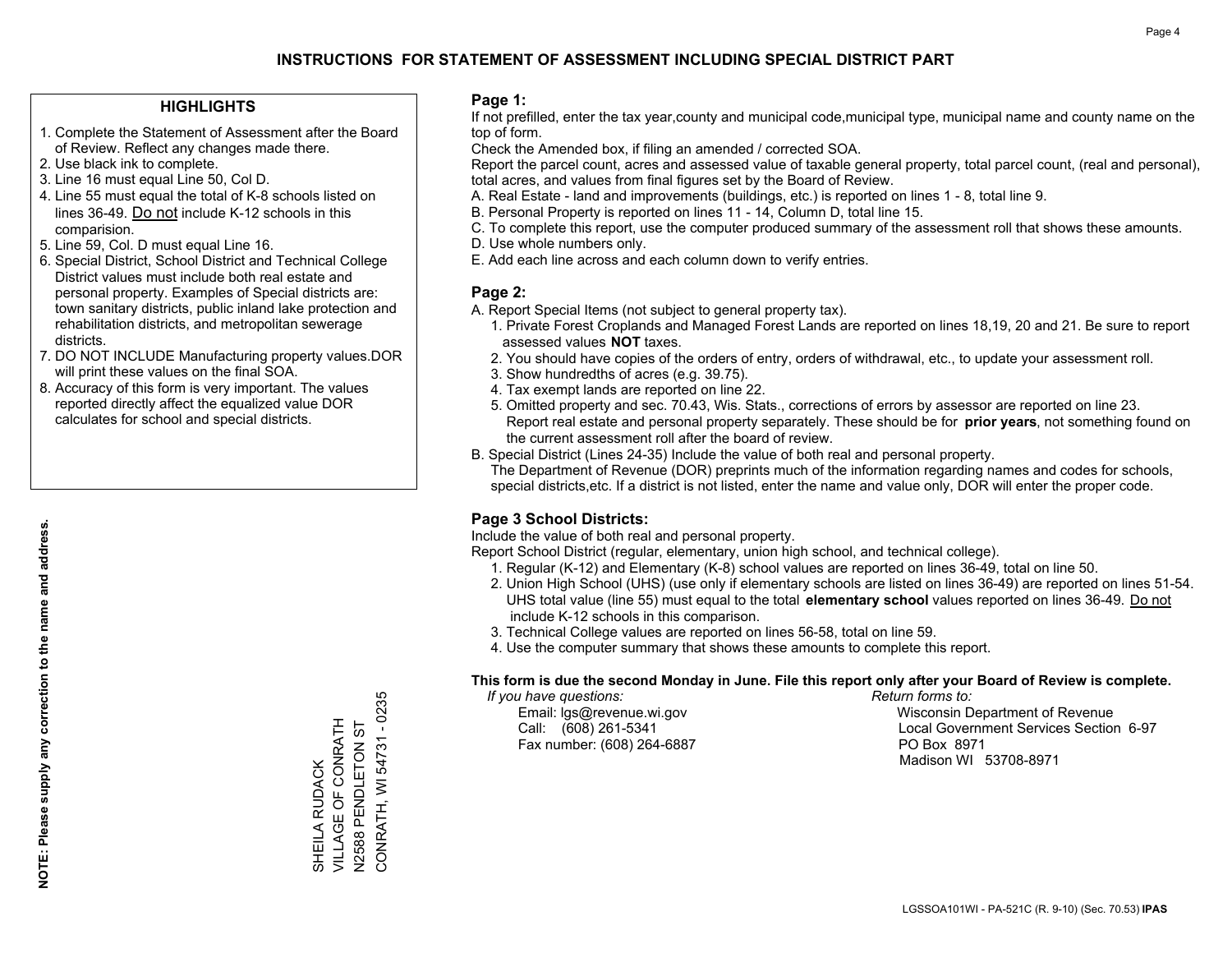**STATEMENT OF ASSESSMENT FOR 2016** 

**FINAL - EQUATED**

|                | <b>FOR</b>                                                                                                                                                                                                | <b>VILLAGE OF</b><br>OF.                                     | <b>GLEN FLORA</b>        |                | <b>RUSK COUNTY</b>                                                  |                         |                      | <b>WHEN COMPLETING THIS DOCUMENT</b><br>DO NOT WRITE OVER X's OR IN SHADED AREAS |
|----------------|-----------------------------------------------------------------------------------------------------------------------------------------------------------------------------------------------------------|--------------------------------------------------------------|--------------------------|----------------|---------------------------------------------------------------------|-------------------------|----------------------|----------------------------------------------------------------------------------|
|                |                                                                                                                                                                                                           | Town - Village - City                                        | <b>Municipality Name</b> |                | <b>County Name</b>                                                  |                         |                      |                                                                                  |
|                |                                                                                                                                                                                                           | <b>REAL ESTATE</b>                                           |                          | PARCEL COUNT   | NO. OF ACRES                                                        | <b>VALUE OF</b>         | <b>VALUE OF</b>      | <b>TOTAL VALUE OF LAND</b>                                                       |
| Line<br>No.    |                                                                                                                                                                                                           | (See Lines 18 - 22 for<br>other Real Estate)                 |                          |                | <b>WHOLE</b><br><b>LAND</b><br>TOTAL LAND IMPROVEMENTS NUMBERS ONLY |                         | <b>IMPROVEMENTS</b>  | AND IMPROVEMENTS                                                                 |
|                |                                                                                                                                                                                                           |                                                              | Col. A                   | Col. B         | Col. C                                                              | Col. D                  | Col. E               | Col. F                                                                           |
|                | <b>RESIDENTIAL - Class 1</b>                                                                                                                                                                              |                                                              | 117                      | 40             | 24                                                                  | 224,600                 | 1,576,700            | 1,801,300                                                                        |
| 2              |                                                                                                                                                                                                           | <b>COMMERCIAL - Class 2</b>                                  | 20                       | 9              | 6                                                                   | 75,400                  | 1,066,400            | 1,141,800                                                                        |
| 3              | <b>MANUFACTURING - Class 3</b>                                                                                                                                                                            |                                                              | $\overline{2}$           | $\overline{2}$ | 9                                                                   | 46,000                  | 1,881,200            | 1,927,200                                                                        |
| 4              | <b>AGRICULTURAL - Class 4</b>                                                                                                                                                                             |                                                              | $\overline{7}$           |                | 70                                                                  | 9,200                   |                      | 9,200                                                                            |
| 5              |                                                                                                                                                                                                           | <b>UNDEVELOPED - Class 5</b>                                 | $\overline{7}$           |                | 76                                                                  | 19,400                  |                      | 19,400                                                                           |
| 6              |                                                                                                                                                                                                           | AGRICULTURAL FOREST - Class 5m                               | 1                        |                | 12                                                                  | 9,000                   |                      | 9,000                                                                            |
| $\overline{7}$ |                                                                                                                                                                                                           | FOREST LANDS - Class 6                                       | $\overline{7}$           |                | 50                                                                  | 62,900                  |                      | 62,900                                                                           |
| 8              |                                                                                                                                                                                                           | OTHER - Class 7                                              |                          | 1              | 2                                                                   | 4,000                   | 47,000               | 51,000                                                                           |
| 9              |                                                                                                                                                                                                           | <b>TOTAL - ALL COLUMNS</b>                                   | 162                      | 52             | 249                                                                 | 450,500                 | 4,571,300            | 5,021,800                                                                        |
| 10             |                                                                                                                                                                                                           | NUMBER OF PERSONAL PROPERTY ACCOUNTS IN ROLL                 |                          |                | 14                                                                  | <b>LOCALLY ASSESSED</b> | <b>MANUFACTURING</b> | <b>MERGED</b>                                                                    |
| 11             |                                                                                                                                                                                                           | BOATS AND OTHER WATERCRAFT NOT EXEMPT - Code 1               |                          |                |                                                                     | $\mathbf 0$             | $\Omega$             | $\Omega$                                                                         |
| 12             |                                                                                                                                                                                                           | MACHINERY, TOOLS AND PATTERNS - Code 2                       |                          |                |                                                                     | 66,500                  | 35,700               | 102,200                                                                          |
| 13             |                                                                                                                                                                                                           | FURNITURE, FIXTURES AND EQUIPMENT - Code 3                   |                          |                |                                                                     | 39,800                  | 91,400               | 131,200                                                                          |
| 14             |                                                                                                                                                                                                           | ALL OTHER PERSONAL PROPERTY NOT EXEMPT - Codes 4A, 4B, 4C    |                          |                |                                                                     | 800                     | 58,400               | 59,200                                                                           |
| 15             |                                                                                                                                                                                                           | TOTAL OF PERSONAL PROPERTY NOT EXEMPT (Total of Lines 11-14) |                          |                |                                                                     | 107,100                 | 185,500              | 292,600                                                                          |
| 16             | AGGREGATE ASSESSED VALUE OF ALL PROPERTY SUBJECT TO THE GENERAL PROPERTY TAX (Total of Lines 9F and 15F)<br>MUST EQUAL TOTAL VALUE OF THE SCHOOL DISTRICTS (K-12 PLUS K-8) - Line 50, Col. F<br>5,314,400 |                                                              |                          |                |                                                                     |                         |                      |                                                                                  |
| 17             |                                                                                                                                                                                                           | <b>BOARD OF REVIEW</b>                                       |                          |                | Name of Assessor                                                    |                         | Telephone #          |                                                                                  |
|                | DATE OF FINAL ADJOURNMENT<br>06/11/2016<br><b>ROBERT PROKOP</b>                                                                                                                                           |                                                              |                          |                |                                                                     |                         |                      | (715) 452-5344                                                                   |

*CO*

*MUN*

*ACCT NO1452*

*<sup>54</sup> <sup>131</sup>*

REMARKS

The Assessment Ratio to be used in calculating the estimated Fair Market Value on tax bills for this tax district is .961875864<br>This ratio should be used to convert assessed values to "Calculate Equalized Values" in Step 1 Commission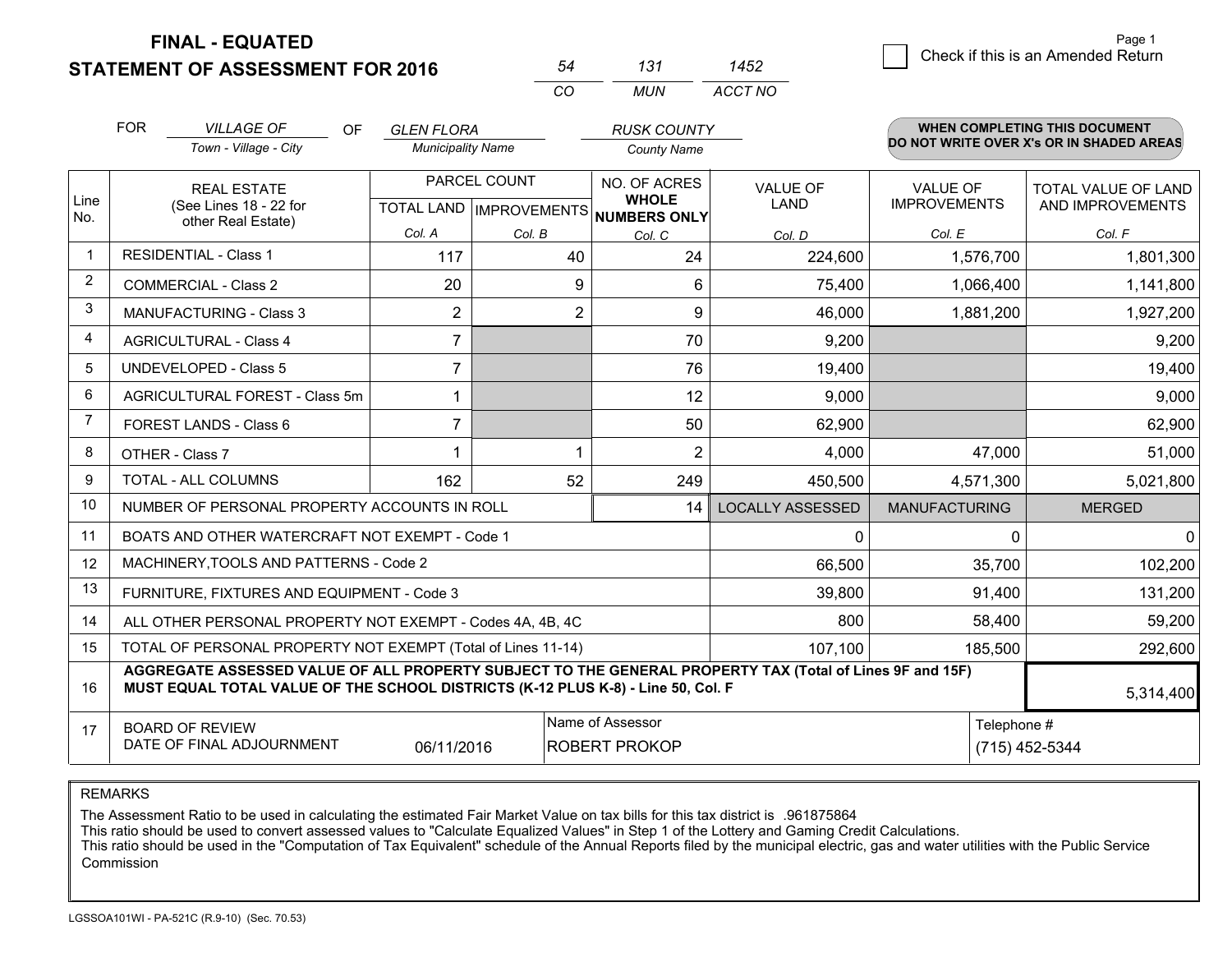*YEAR CO MUN ACCT NO* <sup>2016</sup> <sup>54</sup> <sup>131</sup> <sup>1452</sup>

Do not confuse FOREST LANDS (Line 7) with FOREST CROPS (in this section) - They are **NOT** the same

|    |                                                    |                                             |  | Private Forest Crop - Reg Class @ 10¢ per acre                                 |  |                                                                    | Private Forest Crop - Reg Class @ \$2.52 per acre                            |               |                                                                 |  |
|----|----------------------------------------------------|---------------------------------------------|--|--------------------------------------------------------------------------------|--|--------------------------------------------------------------------|------------------------------------------------------------------------------|---------------|-----------------------------------------------------------------|--|
| 18 | (a) PARCELS                                        | (b) ACRES                                   |  | (c) ASSESSED VALUE                                                             |  | (d) PARCELS                                                        | (e) ACRES                                                                    |               | (f) ASSESSED VALUE                                              |  |
|    |                                                    |                                             |  |                                                                                |  |                                                                    |                                                                              |               |                                                                 |  |
|    | Private Forest Crop - Special Class @ 20¢ per acre |                                             |  |                                                                                |  |                                                                    | Entered Before 2005 Managed Forest - Ferrous Mining CLOSED @ \$8.27 per acre |               |                                                                 |  |
| 19 | (a) PARCELS                                        | (b) ACRES                                   |  | (c) ASSESSED VALUE                                                             |  | (d) PARCELS                                                        | (e) ACRES                                                                    |               | (f) ASSESSED VALUE                                              |  |
|    |                                                    |                                             |  |                                                                                |  |                                                                    |                                                                              |               |                                                                 |  |
|    |                                                    | Entered Before 2005 Managed Forest - OPEN @ |  | \$.79 per acre                                                                 |  |                                                                    | Entered Before 2005 Managed Forest - CLOSED @ \$1.87 per acre                |               |                                                                 |  |
| 20 | (a) PARCELS                                        | (b) ACRES                                   |  | (c) ASSESSED VALUE                                                             |  | (d) PARCELS                                                        | (e) ACRES                                                                    |               | (f) ASSESSED VALUE                                              |  |
|    |                                                    |                                             |  |                                                                                |  |                                                                    |                                                                              |               |                                                                 |  |
|    |                                                    | Entered After 2004 Managed Forest - OPEN @  |  | \$2.14 per acre                                                                |  | Entered After 2004 Managed Forest - CLOSED @ \$10.68 per acre      |                                                                              |               |                                                                 |  |
| 21 | (a) PARCELS                                        | (b) ACRES                                   |  | (c) ASSESSED VALUE                                                             |  | (d) PARCELS<br>(e) ACRES                                           |                                                                              |               | (f) ASSESSED VALUE                                              |  |
|    |                                                    |                                             |  |                                                                                |  |                                                                    |                                                                              |               |                                                                 |  |
|    |                                                    |                                             |  |                                                                                |  |                                                                    | (d) County (NOT FOREST CROP) Acres                                           |               | (e) Other Acres                                                 |  |
| 22 | (a) County Forest Cropland Acres                   |                                             |  | (b) Federal Acres                                                              |  | (c) State Acres                                                    |                                                                              |               |                                                                 |  |
|    |                                                    |                                             |  |                                                                                |  |                                                                    |                                                                              |               | 50.25                                                           |  |
|    |                                                    |                                             |  | Assessed Value of Omitted Property From Prior Years (Sec. 70.44)               |  |                                                                    |                                                                              |               | Assessed Value of Sec. 70.43 Corrections of Errors by Assessors |  |
| 23 |                                                    | (a) REAL ESTATE                             |  | (b) PERSONAL                                                                   |  |                                                                    | (c1) REAL ESTATE                                                             |               | (c2) PERSONAL                                                   |  |
|    |                                                    |                                             |  |                                                                                |  |                                                                    |                                                                              |               |                                                                 |  |
|    |                                                    |                                             |  | Manufacturing Equated Value of Omitted Property From Prior Years (Sec. 70.995) |  | Mfg. Equated Value of Sec.70.43 Corrections of Errors by Assessors |                                                                              |               |                                                                 |  |
|    | (d) REAL ESTATE                                    |                                             |  | (e) PERSONAL                                                                   |  | (f1) REAL ESTATE                                                   |                                                                              | (f2) PERSONAL |                                                                 |  |
|    |                                                    |                                             |  |                                                                                |  |                                                                    |                                                                              |               |                                                                 |  |

## **SPECIAL DISTRICTS**

| Line<br>No. | Enter 6-digit<br>Special District<br>Code (Col. A) | <b>Account</b><br><b>Number</b> | <b>Special District Name</b> | <b>Locally Assessed Value</b><br>of Real Estate and | Mfg Value of Real Estate<br>and Personal Property | <b>Merged Value of</b><br><b>Real Estate and</b><br>Personal Property (Col. F) |
|-------------|----------------------------------------------------|---------------------------------|------------------------------|-----------------------------------------------------|---------------------------------------------------|--------------------------------------------------------------------------------|
|             |                                                    | (Col. B)                        | (Col. C)                     | Personal Property (Col. D)                          | (Col. E)                                          |                                                                                |
| 24          |                                                    |                                 |                              |                                                     |                                                   |                                                                                |
| 25          |                                                    |                                 |                              |                                                     |                                                   |                                                                                |
| 26          |                                                    |                                 |                              |                                                     |                                                   |                                                                                |
| 27          |                                                    |                                 |                              |                                                     |                                                   |                                                                                |
| 28          |                                                    |                                 |                              |                                                     |                                                   |                                                                                |
| 29          |                                                    |                                 |                              |                                                     |                                                   |                                                                                |
| 30          |                                                    |                                 |                              |                                                     |                                                   |                                                                                |
| 31          |                                                    |                                 |                              |                                                     |                                                   |                                                                                |
| 32          |                                                    |                                 |                              |                                                     |                                                   |                                                                                |
| 33          |                                                    |                                 |                              |                                                     |                                                   |                                                                                |
| 34          |                                                    |                                 |                              |                                                     |                                                   |                                                                                |
| 35          |                                                    |                                 |                              |                                                     |                                                   |                                                                                |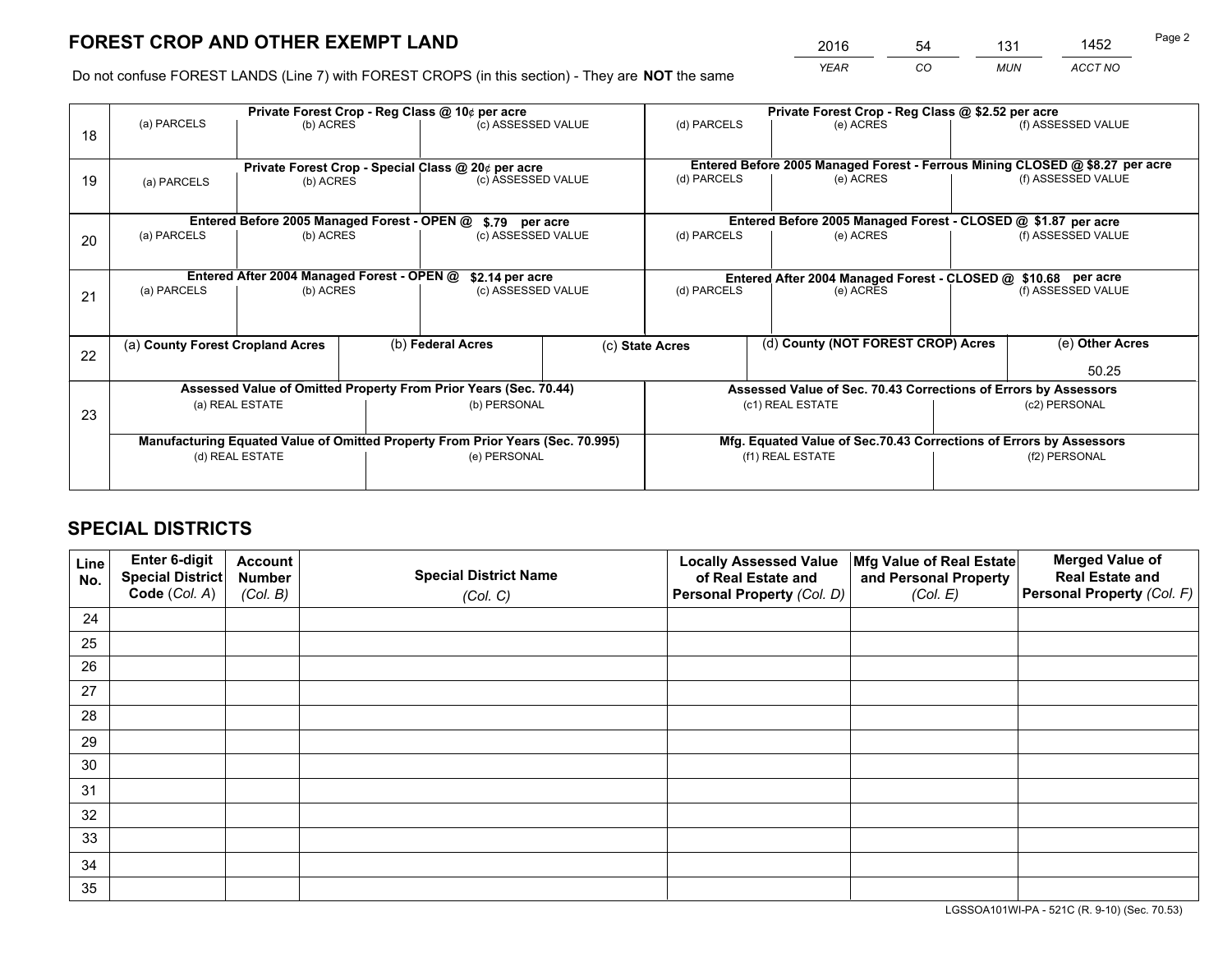|             |                                                                 |                                             |                                                         | YEAR                                                                              | CO<br><b>MUN</b>                                              | ACCT NO                                                                        |  |  |  |  |
|-------------|-----------------------------------------------------------------|---------------------------------------------|---------------------------------------------------------|-----------------------------------------------------------------------------------|---------------------------------------------------------------|--------------------------------------------------------------------------------|--|--|--|--|
| Line<br>No. | <b>Enter 6-digit</b><br><b>School District</b><br>Code (Col. A) | <b>Account</b><br><b>Number</b><br>(Col. B) | <b>School District Name</b><br>(Col. C)                 | <b>Locally Assessed Value</b><br>of Real Estate and<br>Personal Property (Col. D) | Mfg Value of Real Estate<br>and Personal Property<br>(Col. E) | <b>Merged Value of</b><br><b>Real Estate and</b><br>Personal Property (Col. F) |  |  |  |  |
|             | A. SCHOOL DISTRICTS (K-8 and K-12)                              |                                             |                                                         |                                                                                   |                                                               |                                                                                |  |  |  |  |
| 36          | 545757                                                          | 0325                                        | <b>SCH D OF FLAMBEAU</b>                                | 3,201,700                                                                         | 2,112,700                                                     | 5,314,400                                                                      |  |  |  |  |
| 37          |                                                                 |                                             |                                                         |                                                                                   |                                                               |                                                                                |  |  |  |  |
| 38          |                                                                 |                                             |                                                         |                                                                                   |                                                               |                                                                                |  |  |  |  |
| 39          |                                                                 |                                             |                                                         |                                                                                   |                                                               |                                                                                |  |  |  |  |
| 40          |                                                                 |                                             |                                                         |                                                                                   |                                                               |                                                                                |  |  |  |  |
| 41<br>42    |                                                                 |                                             |                                                         |                                                                                   |                                                               |                                                                                |  |  |  |  |
| 43          |                                                                 |                                             |                                                         |                                                                                   |                                                               |                                                                                |  |  |  |  |
| 44          |                                                                 |                                             |                                                         |                                                                                   |                                                               |                                                                                |  |  |  |  |
| 45          |                                                                 |                                             |                                                         |                                                                                   |                                                               |                                                                                |  |  |  |  |
| 46          |                                                                 |                                             |                                                         |                                                                                   |                                                               |                                                                                |  |  |  |  |
| 47          |                                                                 |                                             |                                                         |                                                                                   |                                                               |                                                                                |  |  |  |  |
| 48          |                                                                 |                                             |                                                         |                                                                                   |                                                               |                                                                                |  |  |  |  |
| 49          |                                                                 |                                             |                                                         |                                                                                   |                                                               |                                                                                |  |  |  |  |
| 50          |                                                                 |                                             | TOTAL ASSESSED VALUE OF SCHOOL DISTRICTS (K-8 and K-12) | 3,201,700                                                                         | 2,112,700                                                     | 5,314,400                                                                      |  |  |  |  |
|             | <b>B.</b><br><b>UNION HIGH SCHOOL DISTRICTS</b>                 |                                             |                                                         |                                                                                   |                                                               |                                                                                |  |  |  |  |
| 51<br>52    |                                                                 |                                             |                                                         |                                                                                   |                                                               |                                                                                |  |  |  |  |
| 53          |                                                                 |                                             |                                                         |                                                                                   |                                                               |                                                                                |  |  |  |  |
| 54          |                                                                 |                                             |                                                         |                                                                                   |                                                               |                                                                                |  |  |  |  |
| 55          |                                                                 |                                             | TOTAL ASSESSED VALUE OF UNION HIGH SCHOOLS              |                                                                                   |                                                               |                                                                                |  |  |  |  |
|             | C.<br><b>TECHNICAL COLLEGE DISTRICTS</b>                        |                                             |                                                         |                                                                                   |                                                               |                                                                                |  |  |  |  |
| 56          | 001700                                                          | 0016                                        | WISCONSIN INDIANHEAD TECH COLLEGE SHEL                  | 3,201,700                                                                         | 2,112,700                                                     | 5,314,400                                                                      |  |  |  |  |
| 57          |                                                                 |                                             |                                                         |                                                                                   |                                                               |                                                                                |  |  |  |  |
| 58          |                                                                 |                                             |                                                         |                                                                                   |                                                               |                                                                                |  |  |  |  |
| 59          |                                                                 |                                             | TOTAL ASSESSED VALUE OF TECHNICAL COLLEGES              | 3,201,700                                                                         | 2,112,700                                                     | 5,314,400                                                                      |  |  |  |  |

54

131

 *I hereby certify, to the best of my knowledge and belief, this form is complete and correct.*

**SCHOOL DISTRICTS**

| Print name of preparer | Title                    |                | Date (MM / DD / CCYY) |
|------------------------|--------------------------|----------------|-----------------------|
|                        |                          |                |                       |
| Signature of preparer  | Contact Telephone Number | E-mail address |                       |
|                        | $\sim$                   |                |                       |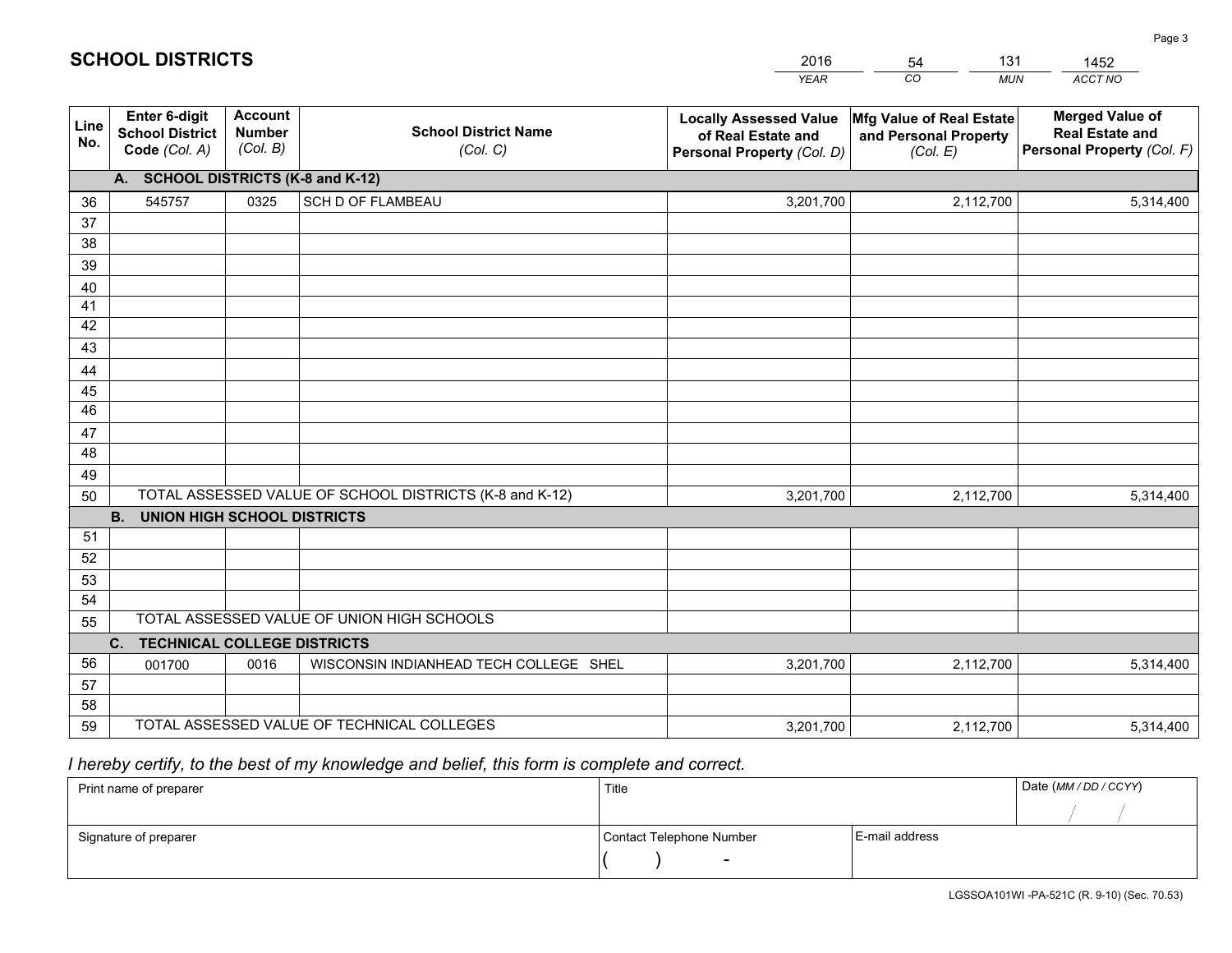#### **HIGHLIGHTS**

- 1. Complete the Statement of Assessment after the Board of Review. Reflect any changes made there.
- 2. Use black ink to complete.
- 3. Line 16 must equal Line 50, Col D.
- 4. Line 55 must equal the total of K-8 schools listed on lines 36-49. Do not include K-12 schools in this comparision.
- 5. Line 59, Col. D must equal Line 16.
- 6. Special District, School District and Technical College District values must include both real estate and personal property. Examples of Special districts are: town sanitary districts, public inland lake protection and rehabilitation districts, and metropolitan sewerage districts.
- 7. DO NOT INCLUDE Manufacturing property values.DOR will print these values on the final SOA.

CASSANDRA CAMREN VILLAGE OF GLEN FLORA

VILLAGE OF GLEN FLORA CASSANDRA CAMREN

P.O. BOX 221

P.O. BOX 221

GLEN FLORA, WI 54526 - 0221

GLEN FLORA, WI 54526 - 0221

 8. Accuracy of this form is very important. The values reported directly affect the equalized value DOR calculates for school and special districts.

#### **Page 1:**

 If not prefilled, enter the tax year,county and municipal code,municipal type, municipal name and county name on the top of form.

Check the Amended box, if filing an amended / corrected SOA.

 Report the parcel count, acres and assessed value of taxable general property, total parcel count, (real and personal), total acres, and values from final figures set by the Board of Review.

- A. Real Estate land and improvements (buildings, etc.) is reported on lines 1 8, total line 9.
- B. Personal Property is reported on lines 11 14, Column D, total line 15.
- C. To complete this report, use the computer produced summary of the assessment roll that shows these amounts.
- D. Use whole numbers only.
- E. Add each line across and each column down to verify entries.

#### **Page 2:**

- A. Report Special Items (not subject to general property tax).
- 1. Private Forest Croplands and Managed Forest Lands are reported on lines 18,19, 20 and 21. Be sure to report assessed values **NOT** taxes.
- 2. You should have copies of the orders of entry, orders of withdrawal, etc., to update your assessment roll.
	- 3. Show hundredths of acres (e.g. 39.75).
- 4. Tax exempt lands are reported on line 22.
- 5. Omitted property and sec. 70.43, Wis. Stats., corrections of errors by assessor are reported on line 23. Report real estate and personal property separately. These should be for **prior years**, not something found on the current assessment roll after the board of review.
- B. Special District (Lines 24-35) Include the value of both real and personal property.
- The Department of Revenue (DOR) preprints much of the information regarding names and codes for schools, special districts,etc. If a district is not listed, enter the name and value only, DOR will enter the proper code.

### **Page 3 School Districts:**

Include the value of both real and personal property.

Report School District (regular, elementary, union high school, and technical college).

- 1. Regular (K-12) and Elementary (K-8) school values are reported on lines 36-49, total on line 50.
- 2. Union High School (UHS) (use only if elementary schools are listed on lines 36-49) are reported on lines 51-54. UHS total value (line 55) must equal to the total **elementary school** values reported on lines 36-49. Do notinclude K-12 schools in this comparison.
- 3. Technical College values are reported on lines 56-58, total on line 59.
- 4. Use the computer summary that shows these amounts to complete this report.

#### **This form is due the second Monday in June. File this report only after your Board of Review is complete.**

 *If you have questions: Return forms to:*

Fax number: (608) 264-6887 PO Box 8971

 Email: lgs@revenue.wi.gov Wisconsin Department of Revenue Call: (608) 261-5341 Local Government Services Section 6-97Madison WI 53708-8971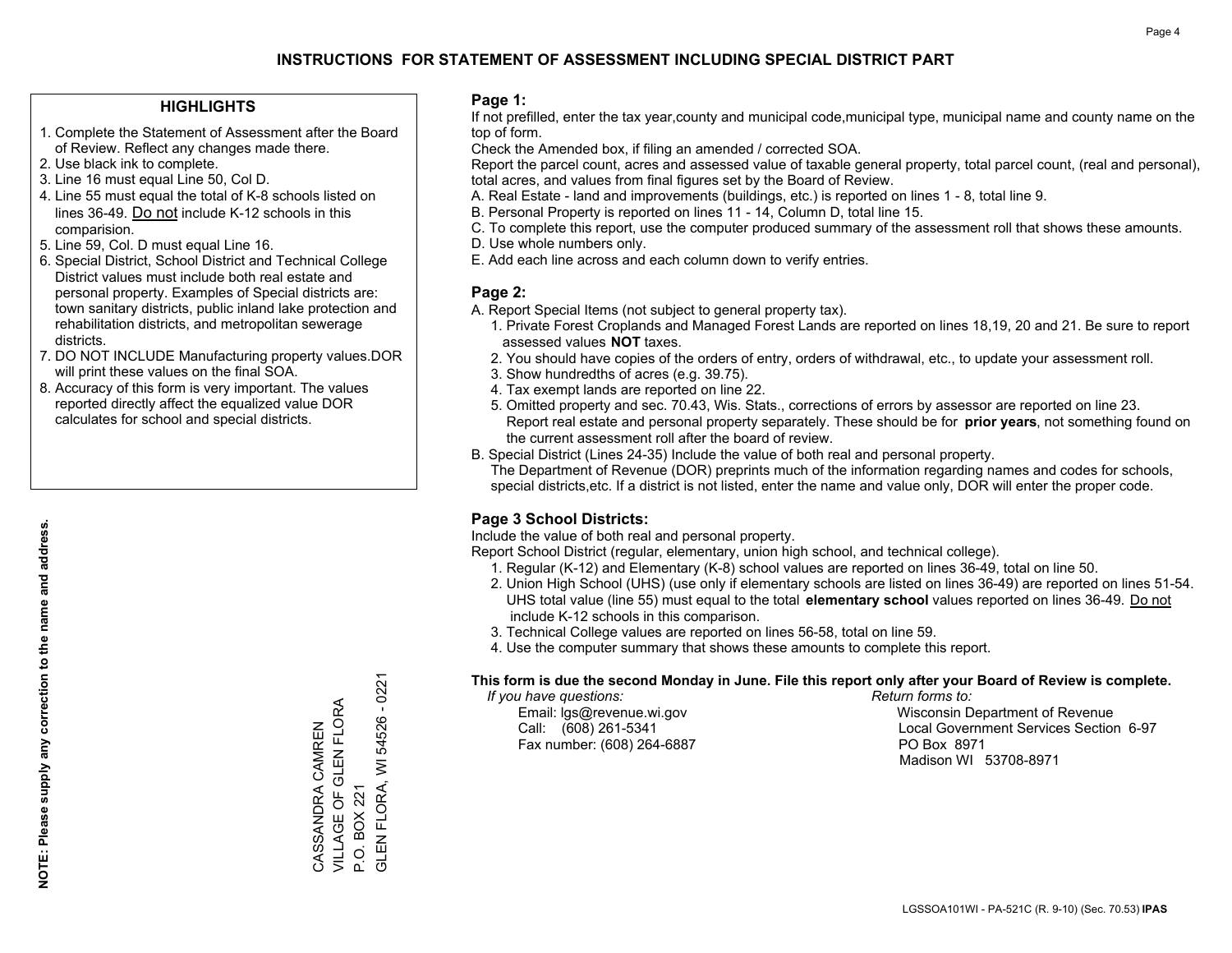**FINAL - EQUATED**

**STATEMENT OF ASSESSMENT FOR 2016** 

| 54  | 136 | 1453    |
|-----|-----|---------|
| CO. | MUN | ACCT NO |

|             | <b>FOR</b>                                                                                                                                                                                   | <b>VILLAGE OF</b><br><b>OF</b>                               | <b>HAWKINS</b>           |                                                | <b>RUSK COUNTY</b>                           |                         |                                        | <b>WHEN COMPLETING THIS DOCUMENT</b>     |
|-------------|----------------------------------------------------------------------------------------------------------------------------------------------------------------------------------------------|--------------------------------------------------------------|--------------------------|------------------------------------------------|----------------------------------------------|-------------------------|----------------------------------------|------------------------------------------|
|             |                                                                                                                                                                                              | Town - Village - City                                        | <b>Municipality Name</b> |                                                | <b>County Name</b>                           |                         |                                        | DO NOT WRITE OVER X's OR IN SHADED AREAS |
| Line<br>No. |                                                                                                                                                                                              | <b>REAL ESTATE</b><br>(See Lines 18 - 22 for                 |                          | PARCEL COUNT<br><b>TOTAL LAND IMPROVEMENTS</b> | NO. OF ACRES<br><b>WHOLE</b><br>NUMBERS ONLY | VALUE OF<br><b>LAND</b> | <b>VALUE OF</b><br><b>IMPROVEMENTS</b> | TOTAL VALUE OF LAND<br>AND IMPROVEMENTS  |
|             |                                                                                                                                                                                              | other Real Estate)                                           | Col. A                   | Col. B                                         | Col. C                                       | Col. D                  | Col. E                                 | Col. F                                   |
| $\mathbf 1$ |                                                                                                                                                                                              | <b>RESIDENTIAL - Class 1</b>                                 | 278                      | 154                                            | 91                                           | 522,400                 | 6,980,300                              | 7,502,700                                |
| 2           |                                                                                                                                                                                              | <b>COMMERCIAL - Class 2</b>                                  | 34                       | 17                                             | $\overline{2}$                               | 130,800                 | 1,192,900                              | 1,323,700                                |
| 3           |                                                                                                                                                                                              | <b>MANUFACTURING - Class 3</b>                               | $\overline{2}$           | $\overline{2}$                                 | 21                                           | 51,400                  | 2,794,800                              | 2,846,200                                |
| 4           |                                                                                                                                                                                              | <b>AGRICULTURAL - Class 4</b>                                | 9                        |                                                | 172                                          | 25,500                  |                                        | 25,500                                   |
| 5           |                                                                                                                                                                                              | UNDEVELOPED - Class 5                                        | 28                       |                                                | 406                                          | 142,100                 |                                        | 142,100                                  |
| 6           |                                                                                                                                                                                              | AGRICULTURAL FOREST - Class 5m                               | $\mathbf 0$              |                                                | $\mathbf 0$                                  | 0                       |                                        | $\mathbf 0$                              |
| 7           |                                                                                                                                                                                              | FOREST LANDS - Class 6                                       | 24                       |                                                | 326                                          | 356,500                 |                                        | 356,500                                  |
| 8           |                                                                                                                                                                                              | OTHER - Class 7                                              | 5                        | 5                                              | 12                                           | 26,500                  | 281,200                                | 307,700                                  |
| 9           |                                                                                                                                                                                              | TOTAL - ALL COLUMNS                                          | 380                      | 178                                            | 1,030                                        | 1,255,200               | 11,249,200                             | 12,504,400                               |
| 10          |                                                                                                                                                                                              | NUMBER OF PERSONAL PROPERTY ACCOUNTS IN ROLL                 |                          |                                                | 22                                           | <b>LOCALLY ASSESSED</b> | <b>MANUFACTURING</b>                   | <b>MERGED</b>                            |
| 11          |                                                                                                                                                                                              | BOATS AND OTHER WATERCRAFT NOT EXEMPT - Code 1               |                          |                                                |                                              | 0                       | 0                                      | $\Omega$                                 |
| 12          |                                                                                                                                                                                              | MACHINERY, TOOLS AND PATTERNS - Code 2                       |                          |                                                |                                              | 15,900                  | 120,300                                | 136,200                                  |
| 13          |                                                                                                                                                                                              | FURNITURE, FIXTURES AND EQUIPMENT - Code 3                   |                          |                                                |                                              | 123,700                 | 159,800                                | 283,500                                  |
| 14          |                                                                                                                                                                                              | ALL OTHER PERSONAL PROPERTY NOT EXEMPT - Codes 4A, 4B, 4C    |                          |                                                |                                              | $\mathbf{0}$            | 26,000                                 | 26,000                                   |
| 15          |                                                                                                                                                                                              | TOTAL OF PERSONAL PROPERTY NOT EXEMPT (Total of Lines 11-14) |                          | 139,600                                        | 306,100                                      | 445,700                 |                                        |                                          |
| 16          | AGGREGATE ASSESSED VALUE OF ALL PROPERTY SUBJECT TO THE GENERAL PROPERTY TAX (Total of Lines 9F and 15F)<br>MUST EQUAL TOTAL VALUE OF THE SCHOOL DISTRICTS (K-12 PLUS K-8) - Line 50, Col. F |                                                              |                          |                                                |                                              |                         |                                        | 12,950,100                               |
| 17          | Name of Assessor<br>Telephone #<br><b>BOARD OF REVIEW</b><br>DATE OF FINAL ADJOURNMENT<br>05/10/2016<br><b>GENEVIEVE SANDERS</b><br>(715) 723-0310                                           |                                                              |                          |                                                |                                              |                         |                                        |                                          |

REMARKS

The Assessment Ratio to be used in calculating the estimated Fair Market Value on tax bills for this tax district is .988817795<br>This ratio should be used to convert assessed values to "Calculate Equalized Values" in Step 1 Commission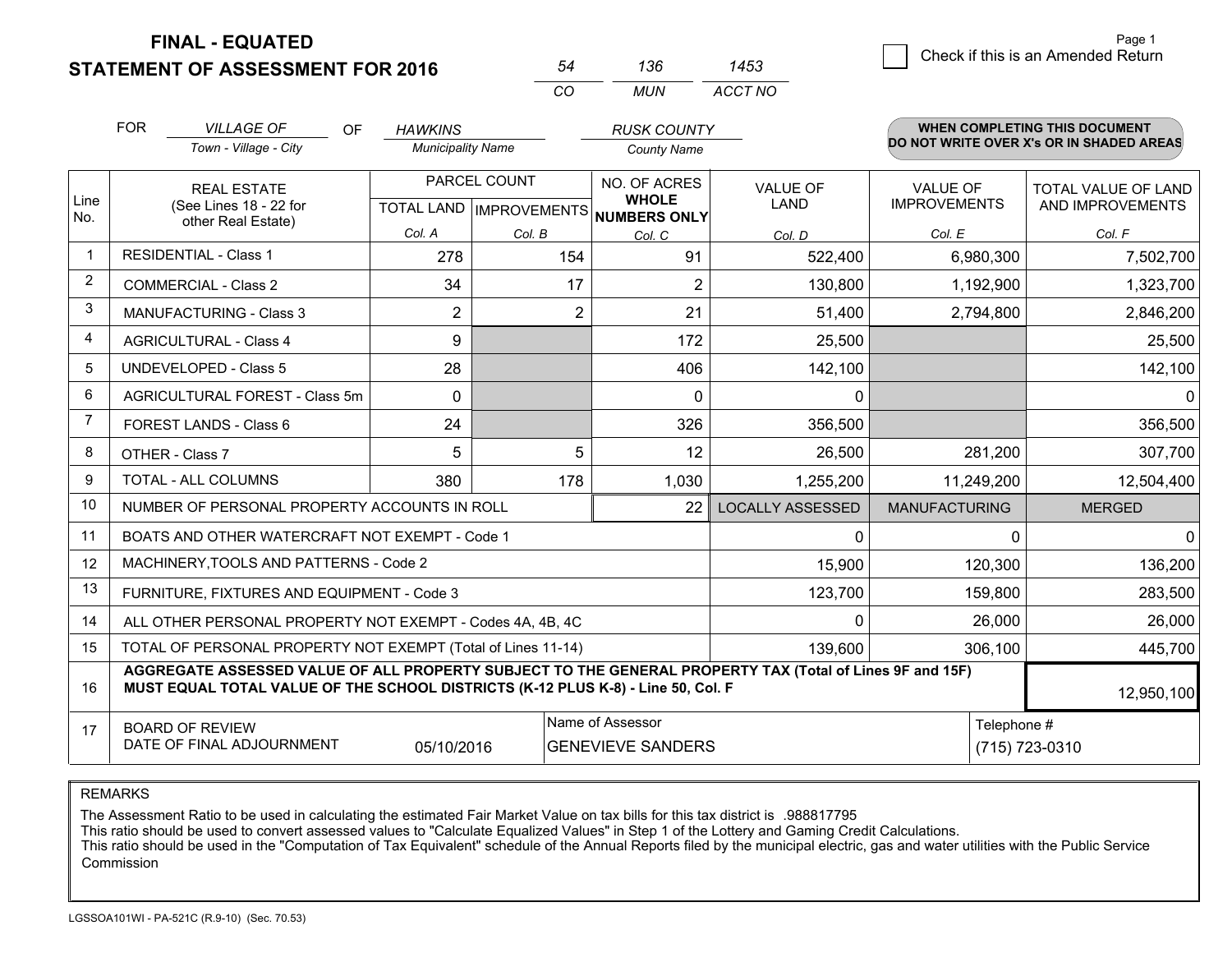*YEAR CO MUN ACCT NO* <sup>2016</sup> <sup>54</sup> <sup>136</sup> <sup>1453</sup>

Do not confuse FOREST LANDS (Line 7) with FOREST CROPS (in this section) - They are **NOT** the same

|    |                                                                                | Private Forest Crop - Reg Class @ 10¢ per acre        |  |                                                                  |                                                                              | Private Forest Crop - Reg Class @ \$2.52 per acre             |                                                                    |     |                    |                    |  |
|----|--------------------------------------------------------------------------------|-------------------------------------------------------|--|------------------------------------------------------------------|------------------------------------------------------------------------------|---------------------------------------------------------------|--------------------------------------------------------------------|-----|--------------------|--------------------|--|
| 18 | (a) PARCELS                                                                    | (b) ACRES                                             |  | (c) ASSESSED VALUE                                               |                                                                              | (d) PARCELS                                                   | (e) ACRES                                                          |     |                    | (f) ASSESSED VALUE |  |
|    |                                                                                |                                                       |  |                                                                  |                                                                              |                                                               |                                                                    |     |                    |                    |  |
|    | Private Forest Crop - Special Class @ 20¢ per acre                             |                                                       |  |                                                                  | Entered Before 2005 Managed Forest - Ferrous Mining CLOSED @ \$8.27 per acre |                                                               |                                                                    |     |                    |                    |  |
| 19 | (a) PARCELS                                                                    | (b) ACRES                                             |  | (c) ASSESSED VALUE                                               |                                                                              | (d) PARCELS                                                   | (e) ACRES                                                          |     |                    | (f) ASSESSED VALUE |  |
|    |                                                                                |                                                       |  |                                                                  |                                                                              |                                                               |                                                                    |     |                    |                    |  |
|    |                                                                                | Entered Before 2005 Managed Forest - OPEN @           |  | \$.79 per acre                                                   |                                                                              |                                                               | Entered Before 2005 Managed Forest - CLOSED @ \$1.87 per acre      |     |                    |                    |  |
| 20 | (a) PARCELS                                                                    | (b) ACRES                                             |  | (c) ASSESSED VALUE                                               |                                                                              | (d) PARCELS                                                   | (e) ACRES                                                          |     |                    | (f) ASSESSED VALUE |  |
|    |                                                                                |                                                       |  |                                                                  |                                                                              |                                                               | 20                                                                 |     | 17,500             |                    |  |
|    | Entered After 2004 Managed Forest - OPEN @<br>\$2.14 per acre                  |                                                       |  |                                                                  |                                                                              | Entered After 2004 Managed Forest - CLOSED @ \$10.68 per acre |                                                                    |     |                    |                    |  |
| 21 | (a) PARCELS                                                                    | (b) ACRES                                             |  | (c) ASSESSED VALUE                                               |                                                                              | (d) PARCELS<br>(e) ACRES                                      |                                                                    |     | (f) ASSESSED VALUE |                    |  |
|    |                                                                                |                                                       |  |                                                                  |                                                                              |                                                               |                                                                    |     |                    |                    |  |
|    |                                                                                | (b) Federal Acres<br>(a) County Forest Cropland Acres |  |                                                                  | (c) State Acres                                                              | (d) County (NOT FOREST CROP) Acres                            |                                                                    |     | (e) Other Acres    |                    |  |
| 22 |                                                                                |                                                       |  |                                                                  |                                                                              |                                                               |                                                                    | .26 |                    | 132.75             |  |
|    |                                                                                |                                                       |  | Assessed Value of Omitted Property From Prior Years (Sec. 70.44) |                                                                              |                                                               | Assessed Value of Sec. 70.43 Corrections of Errors by Assessors    |     |                    |                    |  |
| 23 |                                                                                | (a) REAL ESTATE                                       |  | (b) PERSONAL                                                     |                                                                              |                                                               | (c1) REAL ESTATE                                                   |     |                    | (c2) PERSONAL      |  |
|    |                                                                                |                                                       |  |                                                                  |                                                                              |                                                               |                                                                    |     |                    |                    |  |
|    | Manufacturing Equated Value of Omitted Property From Prior Years (Sec. 70.995) |                                                       |  |                                                                  |                                                                              |                                                               | Mfg. Equated Value of Sec.70.43 Corrections of Errors by Assessors |     |                    |                    |  |
|    | (d) REAL ESTATE                                                                |                                                       |  | (e) PERSONAL                                                     |                                                                              |                                                               | (f1) REAL ESTATE                                                   |     | (f2) PERSONAL      |                    |  |
|    |                                                                                |                                                       |  |                                                                  |                                                                              |                                                               |                                                                    |     |                    |                    |  |

## **SPECIAL DISTRICTS**

| Line<br>No. | Enter 6-digit<br><b>Special District</b> | <b>Account</b><br><b>Number</b> | <b>Special District Name</b> | <b>Locally Assessed Value</b><br>of Real Estate and | Mfg Value of Real Estate<br>and Personal Property | <b>Merged Value of</b><br><b>Real Estate and</b> |
|-------------|------------------------------------------|---------------------------------|------------------------------|-----------------------------------------------------|---------------------------------------------------|--------------------------------------------------|
|             | Code (Col. A)                            | (Col. B)                        | (Col. C)                     | Personal Property (Col. D)                          | (Col. E)                                          | Personal Property (Col. F)                       |
| 24          |                                          |                                 |                              |                                                     |                                                   |                                                  |
| 25          |                                          |                                 |                              |                                                     |                                                   |                                                  |
| 26          |                                          |                                 |                              |                                                     |                                                   |                                                  |
| 27          |                                          |                                 |                              |                                                     |                                                   |                                                  |
| 28          |                                          |                                 |                              |                                                     |                                                   |                                                  |
| 29          |                                          |                                 |                              |                                                     |                                                   |                                                  |
| 30          |                                          |                                 |                              |                                                     |                                                   |                                                  |
| 31          |                                          |                                 |                              |                                                     |                                                   |                                                  |
| 32          |                                          |                                 |                              |                                                     |                                                   |                                                  |
| 33          |                                          |                                 |                              |                                                     |                                                   |                                                  |
| 34          |                                          |                                 |                              |                                                     |                                                   |                                                  |
| 35          |                                          |                                 |                              |                                                     |                                                   |                                                  |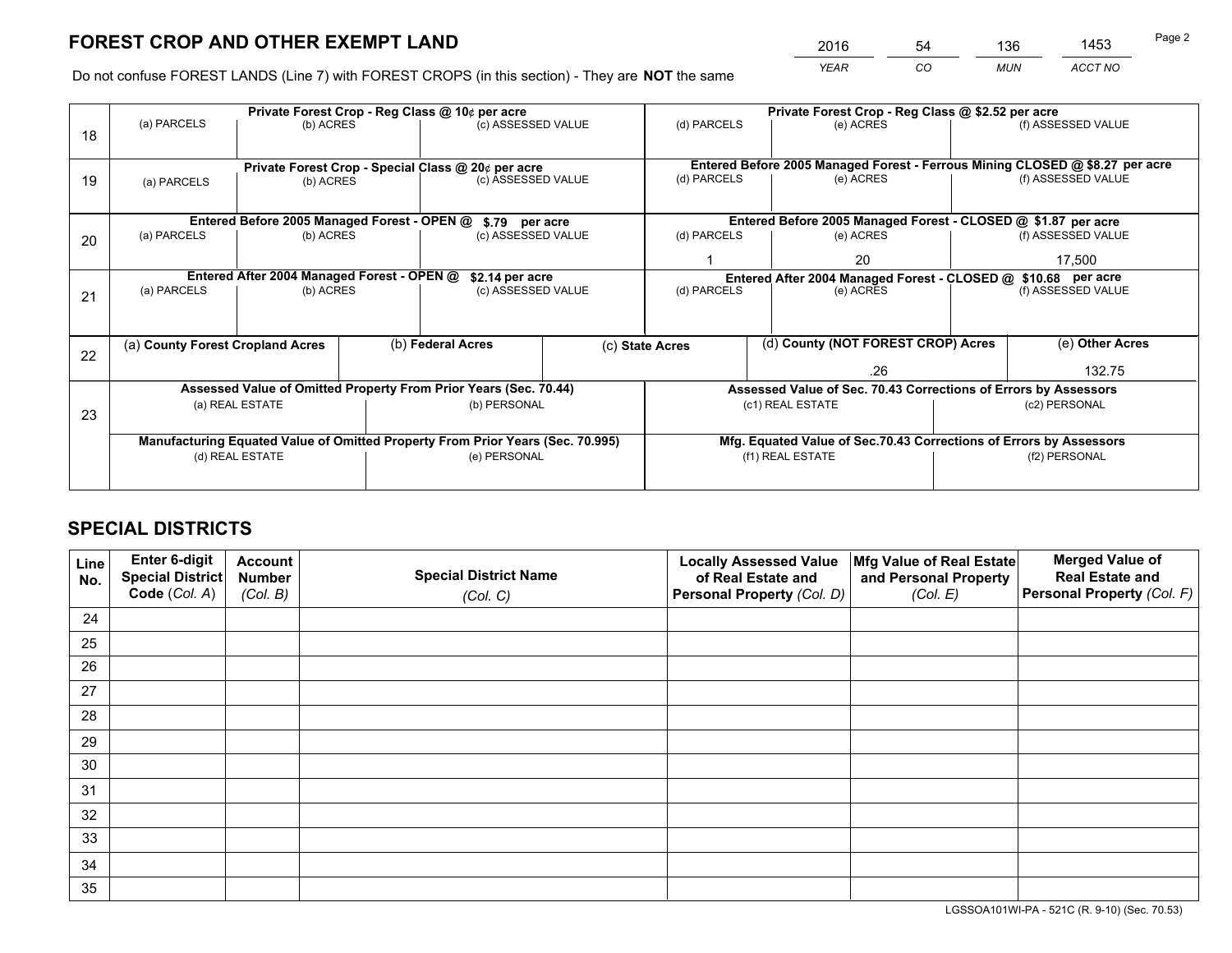|             |                                                                 |                                             |                                                         | <b>YEAR</b>                                                                       | CO<br><b>MUN</b>                                              | ACCT NO                                                                        |
|-------------|-----------------------------------------------------------------|---------------------------------------------|---------------------------------------------------------|-----------------------------------------------------------------------------------|---------------------------------------------------------------|--------------------------------------------------------------------------------|
| Line<br>No. | <b>Enter 6-digit</b><br><b>School District</b><br>Code (Col. A) | <b>Account</b><br><b>Number</b><br>(Col. B) | <b>School District Name</b><br>(Col. C)                 | <b>Locally Assessed Value</b><br>of Real Estate and<br>Personal Property (Col. D) | Mfg Value of Real Estate<br>and Personal Property<br>(Col. E) | <b>Merged Value of</b><br><b>Real Estate and</b><br>Personal Property (Col. F) |
|             | A. SCHOOL DISTRICTS (K-8 and K-12)                              |                                             |                                                         |                                                                                   |                                                               |                                                                                |
| 36          | 545757                                                          | 0325                                        | <b>SCH D OF FLAMBEAU</b>                                | 9,797,800                                                                         | 3,152,300                                                     | 12,950,100                                                                     |
| 37          |                                                                 |                                             |                                                         |                                                                                   |                                                               |                                                                                |
| 38          |                                                                 |                                             |                                                         |                                                                                   |                                                               |                                                                                |
| 39          |                                                                 |                                             |                                                         |                                                                                   |                                                               |                                                                                |
| 40          |                                                                 |                                             |                                                         |                                                                                   |                                                               |                                                                                |
| 41<br>42    |                                                                 |                                             |                                                         |                                                                                   |                                                               |                                                                                |
| 43          |                                                                 |                                             |                                                         |                                                                                   |                                                               |                                                                                |
| 44          |                                                                 |                                             |                                                         |                                                                                   |                                                               |                                                                                |
| 45          |                                                                 |                                             |                                                         |                                                                                   |                                                               |                                                                                |
| 46          |                                                                 |                                             |                                                         |                                                                                   |                                                               |                                                                                |
| 47          |                                                                 |                                             |                                                         |                                                                                   |                                                               |                                                                                |
| 48          |                                                                 |                                             |                                                         |                                                                                   |                                                               |                                                                                |
| 49          |                                                                 |                                             |                                                         |                                                                                   |                                                               |                                                                                |
| 50          |                                                                 |                                             | TOTAL ASSESSED VALUE OF SCHOOL DISTRICTS (K-8 and K-12) | 9,797,800                                                                         | 3,152,300                                                     | 12,950,100                                                                     |
|             | <b>B.</b><br>UNION HIGH SCHOOL DISTRICTS                        |                                             |                                                         |                                                                                   |                                                               |                                                                                |
| 51          |                                                                 |                                             |                                                         |                                                                                   |                                                               |                                                                                |
| 52          |                                                                 |                                             |                                                         |                                                                                   |                                                               |                                                                                |
| 53<br>54    |                                                                 |                                             |                                                         |                                                                                   |                                                               |                                                                                |
| 55          |                                                                 |                                             | TOTAL ASSESSED VALUE OF UNION HIGH SCHOOLS              |                                                                                   |                                                               |                                                                                |
|             | C.<br><b>TECHNICAL COLLEGE DISTRICTS</b>                        |                                             |                                                         |                                                                                   |                                                               |                                                                                |
| 56          | 001700                                                          | 0016                                        | WISCONSIN INDIANHEAD TECH COLLEGE SHEL                  | 9,797,800                                                                         | 3,152,300                                                     | 12,950,100                                                                     |
| 57          |                                                                 |                                             |                                                         |                                                                                   |                                                               |                                                                                |
| 58          |                                                                 |                                             |                                                         |                                                                                   |                                                               |                                                                                |
| 59          |                                                                 |                                             | TOTAL ASSESSED VALUE OF TECHNICAL COLLEGES              | 9,797,800                                                                         | 3,152,300                                                     | 12,950,100                                                                     |

 *I hereby certify, to the best of my knowledge and belief, this form is complete and correct.*

| Print name of preparer | Title                    |                | Date (MM / DD / CCYY) |
|------------------------|--------------------------|----------------|-----------------------|
|                        |                          |                |                       |
| Signature of preparer  | Contact Telephone Number | E-mail address |                       |
|                        | $\sim$                   |                |                       |

LGSSOA101WI -PA-521C (R. 9-10) (Sec. 70.53)

Page 3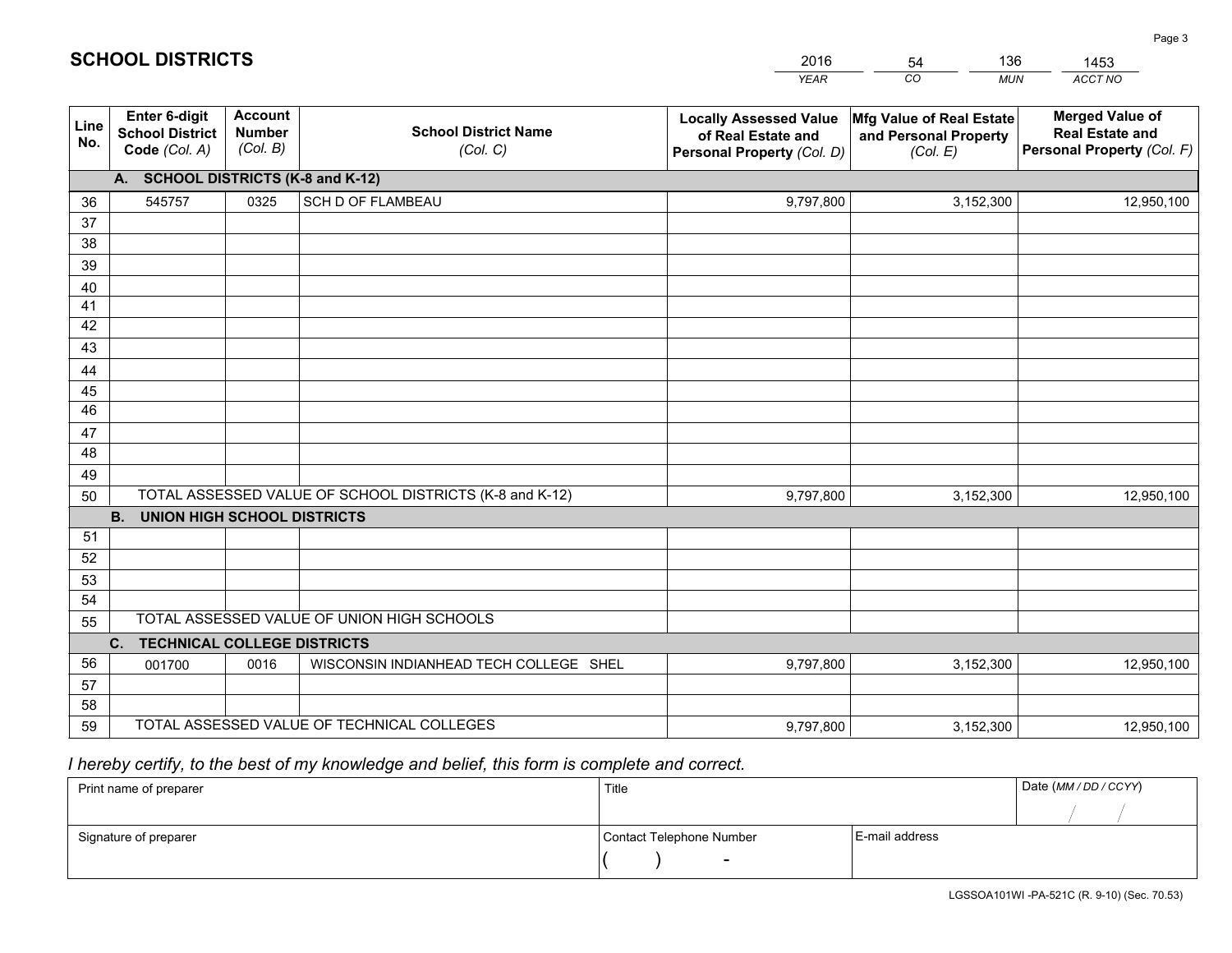## **HIGHLIGHTS**

- 1. Complete the Statement of Assessment after the Board of Review. Reflect any changes made there.
- 2. Use black ink to complete.
- 3. Line 16 must equal Line 50, Col D.
- 4. Line 55 must equal the total of K-8 schools listed on lines 36-49. Do not include K-12 schools in this comparision.
- 5. Line 59, Col. D must equal Line 16.
- 6. Special District, School District and Technical College District values must include both real estate and personal property. Examples of Special districts are: town sanitary districts, public inland lake protection and rehabilitation districts, and metropolitan sewerage districts.
- 7. DO NOT INCLUDE Manufacturing property values.DOR will print these values on the final SOA.

JANICE KRINGS

VILLAGE OF HAWKINS

JANICE KRINGS<br>VILLAGE OF HAWKINS

PO BOX 108

PO BOX 108

HAWKINS, WI 54530 - 0108

HAWKINS, WI 54530 - 0108

 8. Accuracy of this form is very important. The values reported directly affect the equalized value DOR calculates for school and special districts.

### **Page 1:**

 If not prefilled, enter the tax year,county and municipal code,municipal type, municipal name and county name on the top of form.

Check the Amended box, if filing an amended / corrected SOA.

 Report the parcel count, acres and assessed value of taxable general property, total parcel count, (real and personal), total acres, and values from final figures set by the Board of Review.

- A. Real Estate land and improvements (buildings, etc.) is reported on lines 1 8, total line 9.
- B. Personal Property is reported on lines 11 14, Column D, total line 15.
- C. To complete this report, use the computer produced summary of the assessment roll that shows these amounts.
- D. Use whole numbers only.
- E. Add each line across and each column down to verify entries.

### **Page 2:**

- A. Report Special Items (not subject to general property tax).
- 1. Private Forest Croplands and Managed Forest Lands are reported on lines 18,19, 20 and 21. Be sure to report assessed values **NOT** taxes.
- 2. You should have copies of the orders of entry, orders of withdrawal, etc., to update your assessment roll.
	- 3. Show hundredths of acres (e.g. 39.75).
- 4. Tax exempt lands are reported on line 22.
- 5. Omitted property and sec. 70.43, Wis. Stats., corrections of errors by assessor are reported on line 23. Report real estate and personal property separately. These should be for **prior years**, not something found on the current assessment roll after the board of review.
- B. Special District (Lines 24-35) Include the value of both real and personal property.
- The Department of Revenue (DOR) preprints much of the information regarding names and codes for schools, special districts,etc. If a district is not listed, enter the name and value only, DOR will enter the proper code.

## **Page 3 School Districts:**

Include the value of both real and personal property.

Report School District (regular, elementary, union high school, and technical college).

- 1. Regular (K-12) and Elementary (K-8) school values are reported on lines 36-49, total on line 50.
- 2. Union High School (UHS) (use only if elementary schools are listed on lines 36-49) are reported on lines 51-54. UHS total value (line 55) must equal to the total **elementary school** values reported on lines 36-49. Do notinclude K-12 schools in this comparison.
- 3. Technical College values are reported on lines 56-58, total on line 59.
- 4. Use the computer summary that shows these amounts to complete this report.

#### **This form is due the second Monday in June. File this report only after your Board of Review is complete.**

 *If you have questions: Return forms to:*

Fax number: (608) 264-6887 PO Box 8971

 Email: lgs@revenue.wi.gov Wisconsin Department of Revenue Call: (608) 261-5341 Local Government Services Section 6-97Madison WI 53708-8971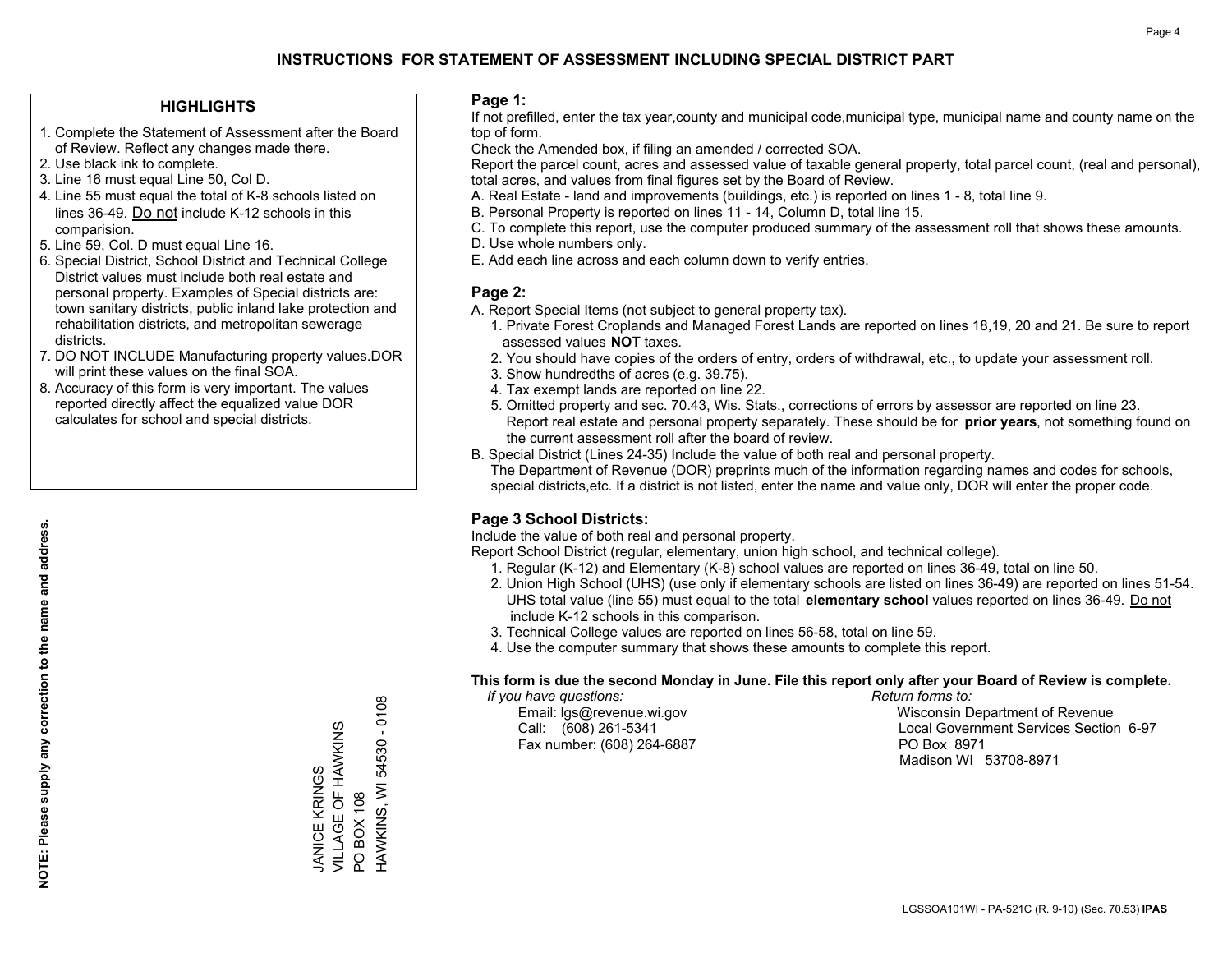**STATEMENT OF ASSESSMENT FOR 2016** 

**FINAL - EQUATED**

|                | <b>FOR</b>                                                                                                                                                                                   | <b>VILLAGE OF</b><br><b>OF</b>                            | <b>INGRAM</b>            |                | <b>RUSK COUNTY</b>                                   |                         |                      | <b>WHEN COMPLETING THIS DOCUMENT</b><br>DO NOT WRITE OVER X's OR IN SHADED AREAS |
|----------------|----------------------------------------------------------------------------------------------------------------------------------------------------------------------------------------------|-----------------------------------------------------------|--------------------------|----------------|------------------------------------------------------|-------------------------|----------------------|----------------------------------------------------------------------------------|
|                |                                                                                                                                                                                              | Town - Village - City                                     | <b>Municipality Name</b> |                | <b>County Name</b>                                   |                         |                      |                                                                                  |
|                |                                                                                                                                                                                              | <b>REAL ESTATE</b>                                        |                          | PARCEL COUNT   | NO. OF ACRES                                         | <b>VALUE OF</b>         | <b>VALUE OF</b>      | <b>TOTAL VALUE OF LAND</b>                                                       |
| Line<br>No.    |                                                                                                                                                                                              | (See Lines 18 - 22 for<br>other Real Estate)              |                          |                | <b>WHOLE</b><br>TOTAL LAND IMPROVEMENTS NUMBERS ONLY | LAND                    | <b>IMPROVEMENTS</b>  | AND IMPROVEMENTS                                                                 |
|                |                                                                                                                                                                                              |                                                           | Col. A                   | Col. B         | Col. C                                               | Col. D                  | Col. E               | Col. F                                                                           |
| $\mathbf{1}$   | <b>RESIDENTIAL - Class 1</b>                                                                                                                                                                 |                                                           | 222                      | 60             | 10                                                   | 162,800                 | 1,107,600            | 1,270,400                                                                        |
| 2              |                                                                                                                                                                                              | <b>COMMERCIAL - Class 2</b>                               | 9                        | $\overline{7}$ | 4                                                    | 9,700                   | 145,300              | 155,000                                                                          |
| 3              |                                                                                                                                                                                              | <b>MANUFACTURING - Class 3</b>                            | 0                        | 0              | 0                                                    | $\mathbf{0}$            | 0                    | 0                                                                                |
| $\overline{4}$ |                                                                                                                                                                                              | <b>AGRICULTURAL - Class 4</b>                             | 17                       |                | 96                                                   | 16,000                  |                      | 16,000                                                                           |
| 5              |                                                                                                                                                                                              | <b>UNDEVELOPED - Class 5</b>                              | 92                       |                | 164                                                  | 55,450                  |                      | 55,450                                                                           |
| 6              | AGRICULTURAL FOREST - Class 5m                                                                                                                                                               |                                                           | 6                        |                | 88                                                   | 39,800                  |                      | 39,800                                                                           |
| $\overline{7}$ | FOREST LANDS - Class 6                                                                                                                                                                       |                                                           | 8                        |                | 127                                                  | 114,400                 |                      | 114,400                                                                          |
| 8              |                                                                                                                                                                                              | OTHER - Class 7                                           | $\Omega$                 | $\Omega$       | $\Omega$                                             | $\Omega$                | 0                    | $\Omega$                                                                         |
| 9              |                                                                                                                                                                                              | TOTAL - ALL COLUMNS                                       | 354                      | 67             | 489                                                  | 398,150                 | 1,252,900            | 1,651,050                                                                        |
| 10             |                                                                                                                                                                                              | NUMBER OF PERSONAL PROPERTY ACCOUNTS IN ROLL              |                          |                | 8                                                    | <b>LOCALLY ASSESSED</b> | <b>MANUFACTURING</b> | <b>MERGED</b>                                                                    |
| 11             |                                                                                                                                                                                              | BOATS AND OTHER WATERCRAFT NOT EXEMPT - Code 1            |                          |                |                                                      | 0                       | 0                    | 0                                                                                |
| 12             |                                                                                                                                                                                              | MACHINERY, TOOLS AND PATTERNS - Code 2                    |                          |                |                                                      | $\Omega$                | $\Omega$             | $\Omega$                                                                         |
| 13             |                                                                                                                                                                                              | FURNITURE, FIXTURES AND EQUIPMENT - Code 3                |                          |                |                                                      | 10,000                  | 0                    | 10,000                                                                           |
| 14             |                                                                                                                                                                                              | ALL OTHER PERSONAL PROPERTY NOT EXEMPT - Codes 4A, 4B, 4C |                          | 1,900          | 0                                                    | 1,900                   |                      |                                                                                  |
| 15             | TOTAL OF PERSONAL PROPERTY NOT EXEMPT (Total of Lines 11-14)                                                                                                                                 |                                                           |                          |                |                                                      | 11,900                  | 0                    | 11,900                                                                           |
| 16             | AGGREGATE ASSESSED VALUE OF ALL PROPERTY SUBJECT TO THE GENERAL PROPERTY TAX (Total of Lines 9F and 15F)<br>MUST EQUAL TOTAL VALUE OF THE SCHOOL DISTRICTS (K-12 PLUS K-8) - Line 50, Col. F |                                                           |                          |                |                                                      |                         | 1,662,950            |                                                                                  |
| 17             |                                                                                                                                                                                              | <b>BOARD OF REVIEW</b>                                    |                          |                | Name of Assessor                                     |                         | Telephone #          |                                                                                  |
|                | DATE OF FINAL ADJOURNMENT<br>06/08/2016<br><b>ERIC KLEVEN</b>                                                                                                                                |                                                           |                          |                |                                                      |                         | (715) 598-4599       |                                                                                  |

*CO*

*MUN*

*ACCT NO1454*

*<sup>54</sup> <sup>141</sup>*

REMARKS

The Assessment Ratio to be used in calculating the estimated Fair Market Value on tax bills for this tax district is .904957553<br>This ratio should be used to convert assessed values to "Calculate Equalized Values" in Step 1 Commission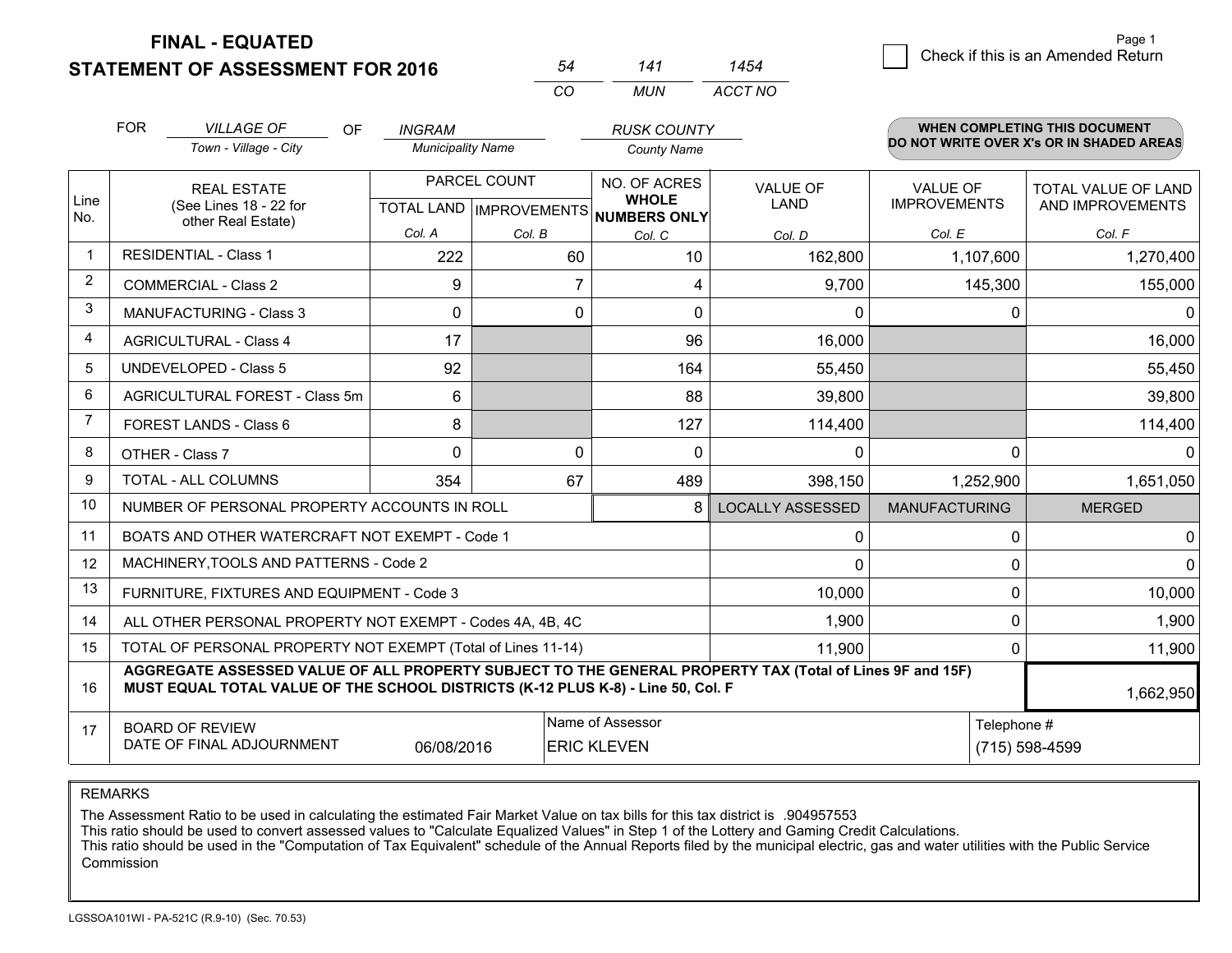*YEAR CO MUN ACCT NO* <sup>2016</sup> <sup>54</sup> <sup>141</sup> <sup>1454</sup>

Do not confuse FOREST LANDS (Line 7) with FOREST CROPS (in this section) - They are **NOT** the same

|                                                                                |             |                                                                        |                                     |                                                                                                                                             | Private Forest Crop - Reg Class @ \$2.52 per acre                                                                                                                                                                                                             |                                                                              |                    |                                                                                                                                                                                                                                              |  |
|--------------------------------------------------------------------------------|-------------|------------------------------------------------------------------------|-------------------------------------|---------------------------------------------------------------------------------------------------------------------------------------------|---------------------------------------------------------------------------------------------------------------------------------------------------------------------------------------------------------------------------------------------------------------|------------------------------------------------------------------------------|--------------------|----------------------------------------------------------------------------------------------------------------------------------------------------------------------------------------------------------------------------------------------|--|
|                                                                                |             |                                                                        |                                     |                                                                                                                                             |                                                                                                                                                                                                                                                               | (e) ACRES                                                                    |                    | (f) ASSESSED VALUE                                                                                                                                                                                                                           |  |
|                                                                                |             |                                                                        |                                     |                                                                                                                                             |                                                                                                                                                                                                                                                               | Entered Before 2005 Managed Forest - Ferrous Mining CLOSED @ \$8.27 per acre |                    |                                                                                                                                                                                                                                              |  |
| (a) PARCELS                                                                    |             |                                                                        |                                     |                                                                                                                                             | (d) PARCELS                                                                                                                                                                                                                                                   | (e) ACRES                                                                    |                    | (f) ASSESSED VALUE                                                                                                                                                                                                                           |  |
|                                                                                |             |                                                                        |                                     |                                                                                                                                             |                                                                                                                                                                                                                                                               |                                                                              |                    |                                                                                                                                                                                                                                              |  |
| (a) PARCELS                                                                    | (b) ACRES   |                                                                        |                                     |                                                                                                                                             | (d) PARCELS                                                                                                                                                                                                                                                   | (e) ACRES                                                                    |                    | (f) ASSESSED VALUE                                                                                                                                                                                                                           |  |
|                                                                                |             |                                                                        |                                     |                                                                                                                                             | Entered After 2004 Managed Forest - CLOSED @ \$10.68 per acre                                                                                                                                                                                                 |                                                                              |                    |                                                                                                                                                                                                                                              |  |
| (a) PARCELS                                                                    |             |                                                                        | (c) ASSESSED VALUE                  |                                                                                                                                             | (d) PARCELS<br>(e) ACRES                                                                                                                                                                                                                                      |                                                                              | (f) ASSESSED VALUE |                                                                                                                                                                                                                                              |  |
|                                                                                |             |                                                                        |                                     |                                                                                                                                             |                                                                                                                                                                                                                                                               |                                                                              |                    |                                                                                                                                                                                                                                              |  |
|                                                                                |             |                                                                        |                                     |                                                                                                                                             |                                                                                                                                                                                                                                                               | 18                                                                           |                    | 8,100                                                                                                                                                                                                                                        |  |
|                                                                                |             | (b) Federal Acres                                                      |                                     |                                                                                                                                             |                                                                                                                                                                                                                                                               |                                                                              | (e) Other Acres    |                                                                                                                                                                                                                                              |  |
|                                                                                |             |                                                                        |                                     |                                                                                                                                             |                                                                                                                                                                                                                                                               |                                                                              |                    | 34.15                                                                                                                                                                                                                                        |  |
|                                                                                |             |                                                                        |                                     |                                                                                                                                             |                                                                                                                                                                                                                                                               |                                                                              |                    |                                                                                                                                                                                                                                              |  |
|                                                                                |             |                                                                        |                                     |                                                                                                                                             | (c1) REAL ESTATE                                                                                                                                                                                                                                              |                                                                              | (c2) PERSONAL      |                                                                                                                                                                                                                                              |  |
|                                                                                |             |                                                                        |                                     |                                                                                                                                             |                                                                                                                                                                                                                                                               |                                                                              |                    |                                                                                                                                                                                                                                              |  |
| Manufacturing Equated Value of Omitted Property From Prior Years (Sec. 70.995) |             |                                                                        |                                     |                                                                                                                                             |                                                                                                                                                                                                                                                               |                                                                              |                    |                                                                                                                                                                                                                                              |  |
|                                                                                |             |                                                                        |                                     |                                                                                                                                             |                                                                                                                                                                                                                                                               |                                                                              | (f2) PERSONAL      |                                                                                                                                                                                                                                              |  |
|                                                                                |             |                                                                        |                                     |                                                                                                                                             |                                                                                                                                                                                                                                                               |                                                                              |                    |                                                                                                                                                                                                                                              |  |
|                                                                                | (a) PARCELS | (a) County Forest Cropland Acres<br>(a) REAL ESTATE<br>(d) REAL ESTATE | (b) ACRES<br>(b) ACRES<br>(b) ACRES | Private Forest Crop - Reg Class @ 10¢ per acre<br>Entered Before 2005 Managed Forest - OPEN @<br>Entered After 2004 Managed Forest - OPEN @ | (c) ASSESSED VALUE<br>Private Forest Crop - Special Class @ 20¢ per acre<br>(c) ASSESSED VALUE<br>\$.79 per acre<br>(c) ASSESSED VALUE<br>\$2.14 per acre<br>Assessed Value of Omitted Property From Prior Years (Sec. 70.44)<br>(b) PERSONAL<br>(e) PERSONAL | (d) PARCELS<br>(c) State Acres                                               | (f1) REAL ESTATE   | Entered Before 2005 Managed Forest - CLOSED @ \$1.87 per acre<br>(d) County (NOT FOREST CROP) Acres<br>Assessed Value of Sec. 70.43 Corrections of Errors by Assessors<br>Mfg. Equated Value of Sec.70.43 Corrections of Errors by Assessors |  |

## **SPECIAL DISTRICTS**

| Line<br>No. | Enter 6-digit<br>Special District<br>Code (Col. A) | <b>Account</b><br><b>Number</b><br>(Col. B) | <b>Special District Name</b><br>(Col. C) | <b>Locally Assessed Value</b><br>of Real Estate and<br>Personal Property (Col. D) | Mfg Value of Real Estate<br>and Personal Property<br>(Col. E) | <b>Merged Value of</b><br><b>Real Estate and</b><br>Personal Property (Col. F) |
|-------------|----------------------------------------------------|---------------------------------------------|------------------------------------------|-----------------------------------------------------------------------------------|---------------------------------------------------------------|--------------------------------------------------------------------------------|
| 24          |                                                    |                                             |                                          |                                                                                   |                                                               |                                                                                |
| 25          |                                                    |                                             |                                          |                                                                                   |                                                               |                                                                                |
| 26          |                                                    |                                             |                                          |                                                                                   |                                                               |                                                                                |
| 27          |                                                    |                                             |                                          |                                                                                   |                                                               |                                                                                |
| 28          |                                                    |                                             |                                          |                                                                                   |                                                               |                                                                                |
| 29          |                                                    |                                             |                                          |                                                                                   |                                                               |                                                                                |
| 30          |                                                    |                                             |                                          |                                                                                   |                                                               |                                                                                |
| 31          |                                                    |                                             |                                          |                                                                                   |                                                               |                                                                                |
| 32          |                                                    |                                             |                                          |                                                                                   |                                                               |                                                                                |
| 33          |                                                    |                                             |                                          |                                                                                   |                                                               |                                                                                |
| 34          |                                                    |                                             |                                          |                                                                                   |                                                               |                                                                                |
| 35          |                                                    |                                             |                                          |                                                                                   |                                                               |                                                                                |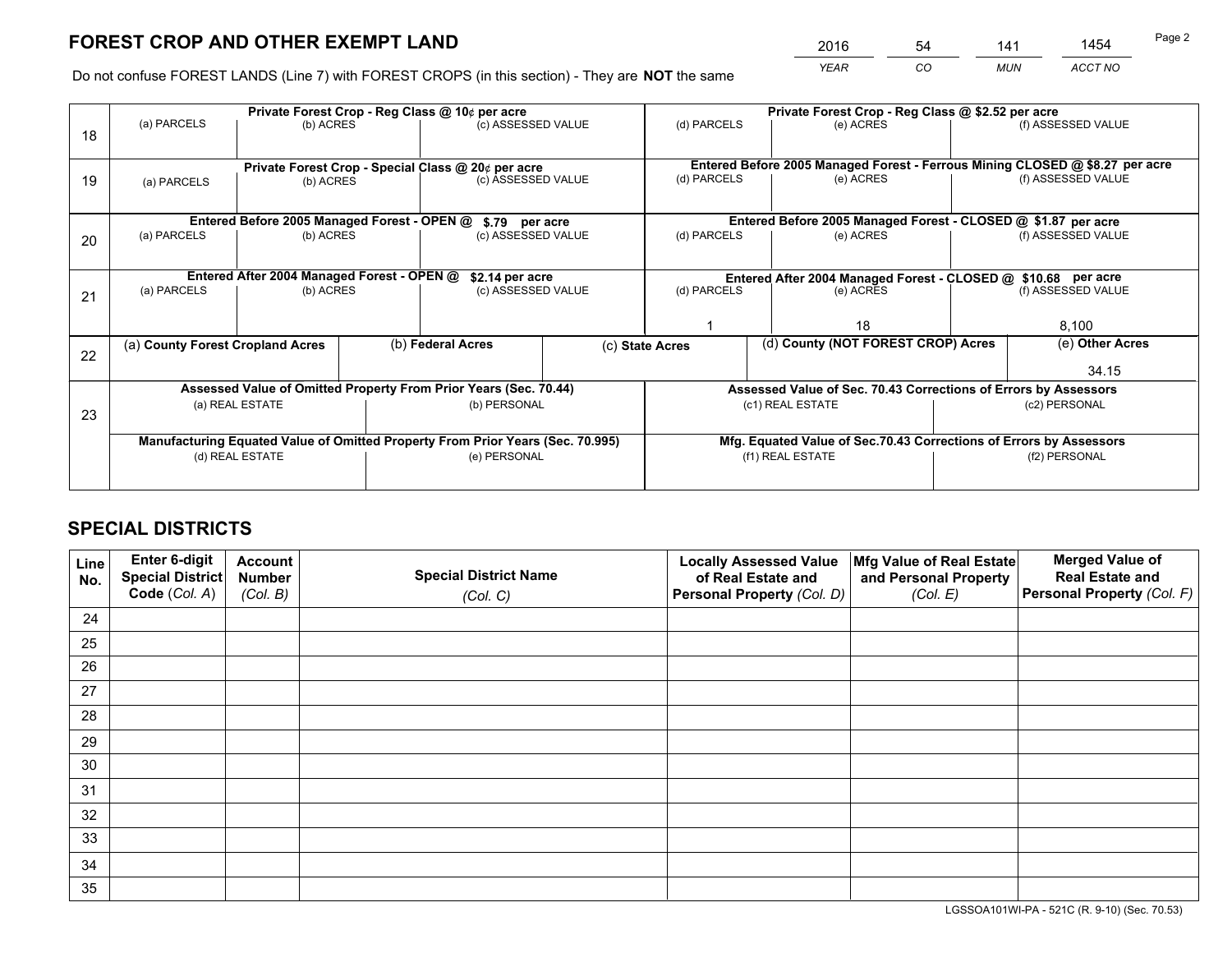|             |                                                          |                                             |                                                         | <b>YEAR</b>                                                                       | CO<br><b>MUN</b>                                              | ACCT NO                                                                        |
|-------------|----------------------------------------------------------|---------------------------------------------|---------------------------------------------------------|-----------------------------------------------------------------------------------|---------------------------------------------------------------|--------------------------------------------------------------------------------|
| Line<br>No. | Enter 6-digit<br><b>School District</b><br>Code (Col. A) | <b>Account</b><br><b>Number</b><br>(Col. B) | <b>School District Name</b><br>(Col. C)                 | <b>Locally Assessed Value</b><br>of Real Estate and<br>Personal Property (Col. D) | Mfg Value of Real Estate<br>and Personal Property<br>(Col. E) | <b>Merged Value of</b><br><b>Real Estate and</b><br>Personal Property (Col. F) |
|             | A. SCHOOL DISTRICTS (K-8 and K-12)                       |                                             |                                                         |                                                                                   |                                                               |                                                                                |
| 36          | 545757                                                   | 0325                                        | SCH D OF FLAMBEAU                                       | 1,662,950                                                                         |                                                               | 1,662,950                                                                      |
| 37          |                                                          |                                             |                                                         |                                                                                   |                                                               |                                                                                |
| 38          |                                                          |                                             |                                                         |                                                                                   |                                                               |                                                                                |
| 39          |                                                          |                                             |                                                         |                                                                                   |                                                               |                                                                                |
| 40          |                                                          |                                             |                                                         |                                                                                   |                                                               |                                                                                |
| 41          |                                                          |                                             |                                                         |                                                                                   |                                                               |                                                                                |
| 42          |                                                          |                                             |                                                         |                                                                                   |                                                               |                                                                                |
| 43          |                                                          |                                             |                                                         |                                                                                   |                                                               |                                                                                |
| 44          |                                                          |                                             |                                                         |                                                                                   |                                                               |                                                                                |
| 45<br>46    |                                                          |                                             |                                                         |                                                                                   |                                                               |                                                                                |
|             |                                                          |                                             |                                                         |                                                                                   |                                                               |                                                                                |
| 47<br>48    |                                                          |                                             |                                                         |                                                                                   |                                                               |                                                                                |
| 49          |                                                          |                                             |                                                         |                                                                                   |                                                               |                                                                                |
| 50          |                                                          |                                             | TOTAL ASSESSED VALUE OF SCHOOL DISTRICTS (K-8 and K-12) | 1,662,950                                                                         |                                                               | 1,662,950                                                                      |
|             | <b>B.</b><br><b>UNION HIGH SCHOOL DISTRICTS</b>          |                                             |                                                         |                                                                                   |                                                               |                                                                                |
| 51          |                                                          |                                             |                                                         |                                                                                   |                                                               |                                                                                |
| 52          |                                                          |                                             |                                                         |                                                                                   |                                                               |                                                                                |
| 53          |                                                          |                                             |                                                         |                                                                                   |                                                               |                                                                                |
| 54          |                                                          |                                             |                                                         |                                                                                   |                                                               |                                                                                |
| 55          |                                                          |                                             | TOTAL ASSESSED VALUE OF UNION HIGH SCHOOLS              |                                                                                   |                                                               |                                                                                |
|             | C.<br><b>TECHNICAL COLLEGE DISTRICTS</b>                 |                                             |                                                         |                                                                                   |                                                               |                                                                                |
| 56          | 001700                                                   | 0016                                        | WISCONSIN INDIANHEAD TECH COLLEGE SHEL                  | 1,662,950                                                                         |                                                               | 1,662,950                                                                      |
| 57          |                                                          |                                             |                                                         |                                                                                   |                                                               |                                                                                |
| 58          |                                                          |                                             |                                                         |                                                                                   |                                                               |                                                                                |
| 59          |                                                          |                                             | TOTAL ASSESSED VALUE OF TECHNICAL COLLEGES              | 1,662,950                                                                         |                                                               | 1,662,950                                                                      |

54

141

 *I hereby certify, to the best of my knowledge and belief, this form is complete and correct.*

**SCHOOL DISTRICTS**

| Print name of preparer | Title                    |                | Date (MM / DD / CCYY) |
|------------------------|--------------------------|----------------|-----------------------|
|                        |                          |                |                       |
| Signature of preparer  | Contact Telephone Number | E-mail address |                       |
|                        | $\sim$                   |                |                       |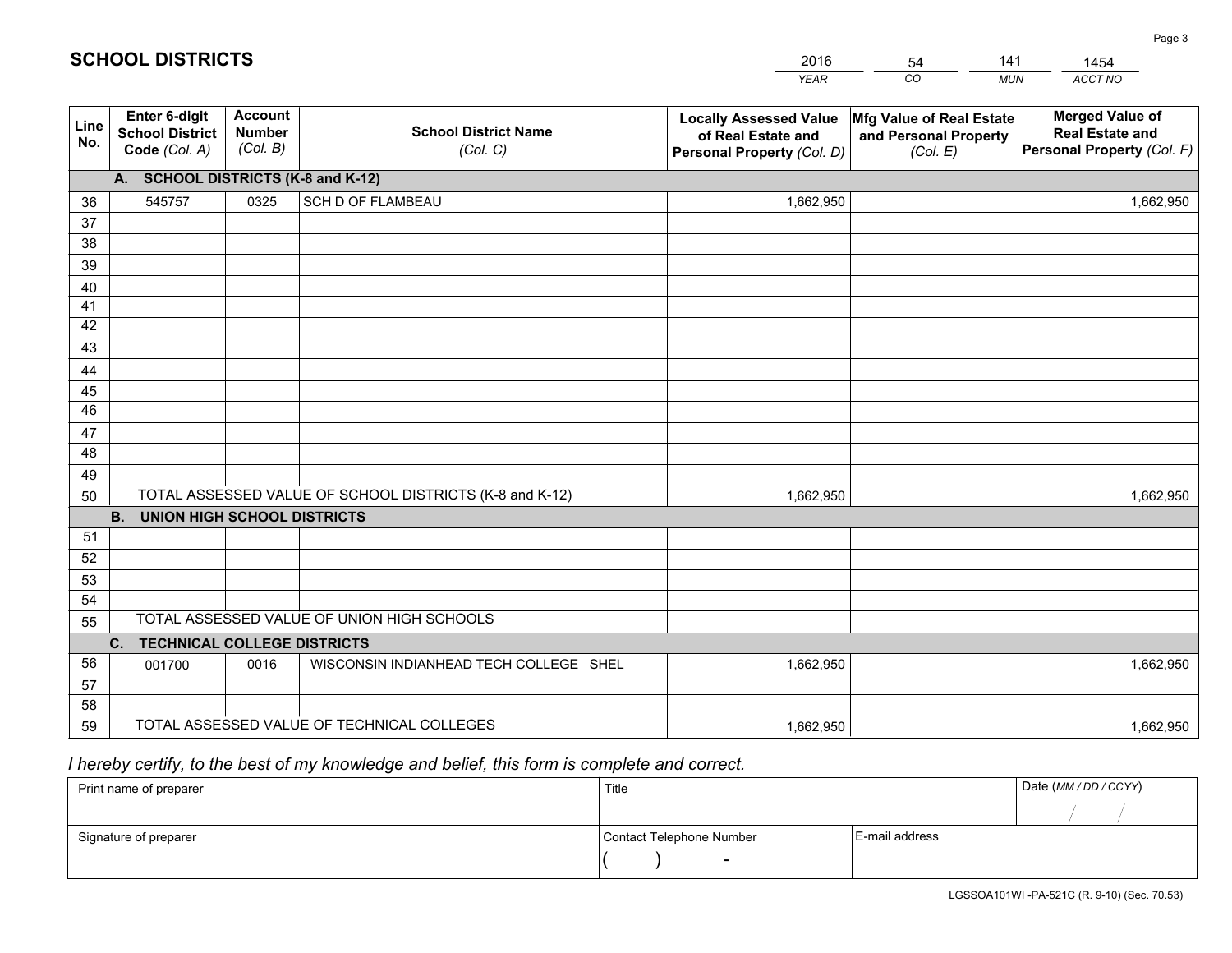## **HIGHLIGHTS**

- 1. Complete the Statement of Assessment after the Board of Review. Reflect any changes made there.
- 2. Use black ink to complete.
- 3. Line 16 must equal Line 50, Col D.
- 4. Line 55 must equal the total of K-8 schools listed on lines 36-49. Do not include K-12 schools in this comparision.
- 5. Line 59, Col. D must equal Line 16.
- 6. Special District, School District and Technical College District values must include both real estate and personal property. Examples of Special districts are: town sanitary districts, public inland lake protection and rehabilitation districts, and metropolitan sewerage districts.
- 7. DO NOT INCLUDE Manufacturing property values.DOR will print these values on the final SOA.

PATTI BISSON

VILLAGE OF INGRAM W2895 LAWRENCE ST INGRAM, WI 54526 - 9562

NGRAM, WI 54526 - 9562 W2895 LAWRENCE ST VILLAGE OF INGRAM PATTI BISSON

 8. Accuracy of this form is very important. The values reported directly affect the equalized value DOR calculates for school and special districts.

### **Page 1:**

 If not prefilled, enter the tax year,county and municipal code,municipal type, municipal name and county name on the top of form.

Check the Amended box, if filing an amended / corrected SOA.

 Report the parcel count, acres and assessed value of taxable general property, total parcel count, (real and personal), total acres, and values from final figures set by the Board of Review.

- A. Real Estate land and improvements (buildings, etc.) is reported on lines 1 8, total line 9.
- B. Personal Property is reported on lines 11 14, Column D, total line 15.
- C. To complete this report, use the computer produced summary of the assessment roll that shows these amounts.
- D. Use whole numbers only.
- E. Add each line across and each column down to verify entries.

## **Page 2:**

- A. Report Special Items (not subject to general property tax).
- 1. Private Forest Croplands and Managed Forest Lands are reported on lines 18,19, 20 and 21. Be sure to report assessed values **NOT** taxes.
- 2. You should have copies of the orders of entry, orders of withdrawal, etc., to update your assessment roll.
	- 3. Show hundredths of acres (e.g. 39.75).
- 4. Tax exempt lands are reported on line 22.
- 5. Omitted property and sec. 70.43, Wis. Stats., corrections of errors by assessor are reported on line 23. Report real estate and personal property separately. These should be for **prior years**, not something found on the current assessment roll after the board of review.
- B. Special District (Lines 24-35) Include the value of both real and personal property.

 The Department of Revenue (DOR) preprints much of the information regarding names and codes for schools, special districts,etc. If a district is not listed, enter the name and value only, DOR will enter the proper code.

## **Page 3 School Districts:**

Include the value of both real and personal property.

Report School District (regular, elementary, union high school, and technical college).

- 1. Regular (K-12) and Elementary (K-8) school values are reported on lines 36-49, total on line 50.
- 2. Union High School (UHS) (use only if elementary schools are listed on lines 36-49) are reported on lines 51-54. UHS total value (line 55) must equal to the total **elementary school** values reported on lines 36-49. Do notinclude K-12 schools in this comparison.
- 3. Technical College values are reported on lines 56-58, total on line 59.
- 4. Use the computer summary that shows these amounts to complete this report.

#### **This form is due the second Monday in June. File this report only after your Board of Review is complete.**

 *If you have questions: Return forms to:*

Fax number: (608) 264-6887 PO Box 8971

 Email: lgs@revenue.wi.gov Wisconsin Department of Revenue Call: (608) 261-5341 Local Government Services Section 6-97Madison WI 53708-8971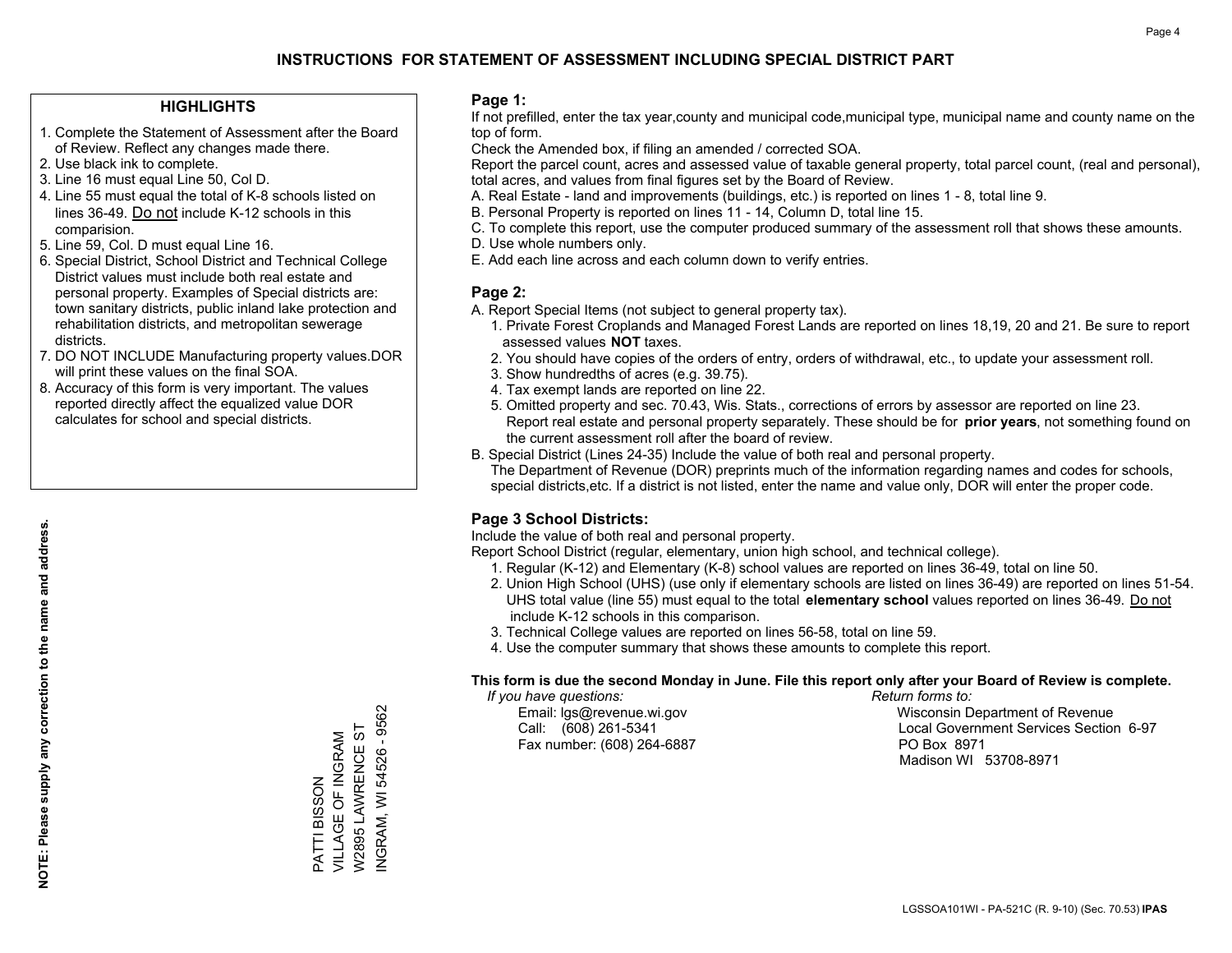**STATEMENT OF ASSESSMENT FOR 2016 FINAL - EQUATED**

|                | <b>FOR</b><br><b>VILLAGE OF</b><br>OF.<br>Town - Village - City                                                                                                                              | <b>SHELDON</b><br><b>Municipality Name</b> |                                                | <b>RUSK COUNTY</b><br><b>County Name</b>            |                                |                                        | <b>WHEN COMPLETING THIS DOCUMENT</b><br>DO NOT WRITE OVER X's OR IN SHADED AREAS |
|----------------|----------------------------------------------------------------------------------------------------------------------------------------------------------------------------------------------|--------------------------------------------|------------------------------------------------|-----------------------------------------------------|--------------------------------|----------------------------------------|----------------------------------------------------------------------------------|
| Line           | <b>REAL ESTATE</b><br>(See Lines 18 - 22 for                                                                                                                                                 |                                            | PARCEL COUNT<br><b>TOTAL LAND IMPROVEMENTS</b> | NO. OF ACRES<br><b>WHOLE</b><br><b>NUMBERS ONLY</b> | <b>VALUE OF</b><br><b>LAND</b> | <b>VALUE OF</b><br><b>IMPROVEMENTS</b> | TOTAL VALUE OF LAND<br>AND IMPROVEMENTS                                          |
| No.            | other Real Estate)                                                                                                                                                                           | Col. A                                     | Col. B                                         | Col. C                                              | Col. D                         | Col. E                                 | Col. F                                                                           |
| -1             | <b>RESIDENTIAL - Class 1</b>                                                                                                                                                                 | 216                                        | 105                                            | 27                                                  | 701,800                        | 5,329,700                              | 6,031,500                                                                        |
| 2              | <b>COMMERCIAL - Class 2</b>                                                                                                                                                                  | 84                                         | 24                                             | 12                                                  | 232,100                        | 2,228,800                              | 2,460,900                                                                        |
| 3              | <b>MANUFACTURING - Class 3</b>                                                                                                                                                               | $\mathbf{0}$                               | $\Omega$                                       | $\Omega$                                            | 0                              | $\mathbf{0}$                           | 0                                                                                |
| 4              | <b>AGRICULTURAL - Class 4</b>                                                                                                                                                                | $\overline{7}$                             |                                                | 134                                                 | 17,900                         |                                        | 17,900                                                                           |
| 5              | <b>UNDEVELOPED - Class 5</b>                                                                                                                                                                 | $\overline{4}$                             |                                                | 24                                                  | 12,000                         |                                        | 12,000                                                                           |
| 6              | AGRICULTURAL FOREST - Class 5m                                                                                                                                                               | 3                                          |                                                | 28                                                  | 15,400                         |                                        | 15,400                                                                           |
| $\overline{7}$ | FOREST LANDS - Class 6                                                                                                                                                                       | 0                                          |                                                | 0                                                   | 0                              |                                        | 0                                                                                |
| 8              | OTHER - Class 7                                                                                                                                                                              | $\Omega$                                   | $\Omega$                                       | $\Omega$                                            | $\Omega$                       | $\mathbf{0}$                           | $\mathbf 0$                                                                      |
| 9              | TOTAL - ALL COLUMNS                                                                                                                                                                          | 314                                        | 129                                            | 225                                                 | 979,200                        | 7,558,500                              | 8,537,700                                                                        |
| 10             | NUMBER OF PERSONAL PROPERTY ACCOUNTS IN ROLL                                                                                                                                                 |                                            |                                                | 24                                                  | <b>LOCALLY ASSESSED</b>        | <b>MANUFACTURING</b>                   | <b>MERGED</b>                                                                    |
| 11             | BOATS AND OTHER WATERCRAFT NOT EXEMPT - Code 1                                                                                                                                               |                                            |                                                |                                                     | 0                              | 0                                      | $\mathbf 0$                                                                      |
| 12             | MACHINERY, TOOLS AND PATTERNS - Code 2                                                                                                                                                       |                                            |                                                |                                                     | 471,652                        | 21,100                                 | 492,752                                                                          |
| 13             | FURNITURE, FIXTURES AND EQUIPMENT - Code 3                                                                                                                                                   |                                            |                                                |                                                     | 60,482                         | 800                                    | 61,282                                                                           |
| 14             | ALL OTHER PERSONAL PROPERTY NOT EXEMPT - Codes 4A, 4B, 4C                                                                                                                                    |                                            |                                                |                                                     | 8,174                          | 700                                    | 8,874                                                                            |
| 15             | TOTAL OF PERSONAL PROPERTY NOT EXEMPT (Total of Lines 11-14)                                                                                                                                 |                                            |                                                |                                                     | 540,308                        | 22,600                                 | 562,908                                                                          |
| 16             | AGGREGATE ASSESSED VALUE OF ALL PROPERTY SUBJECT TO THE GENERAL PROPERTY TAX (Total of Lines 9F and 15F)<br>MUST EQUAL TOTAL VALUE OF THE SCHOOL DISTRICTS (K-12 PLUS K-8) - Line 50, Col. F |                                            |                                                |                                                     |                                |                                        | 9,100,608                                                                        |
| 17             | <b>BOARD OF REVIEW</b><br>DATE OF FINAL ADJOURNMENT                                                                                                                                          | 06/13/2016                                 |                                                | Name of Assessor<br><b>MARK GARLICK</b>             |                                | Telephone #<br>(715) 287-3376          |                                                                                  |

*CO*

*MUN*

*ACCT NO1455*

*<sup>54</sup> <sup>181</sup>*

REMARKS

The Assessment Ratio to be used in calculating the estimated Fair Market Value on tax bills for this tax district is .940784712<br>This ratio should be used to convert assessed values to "Calculate Equalized Values" in Step 1 Commission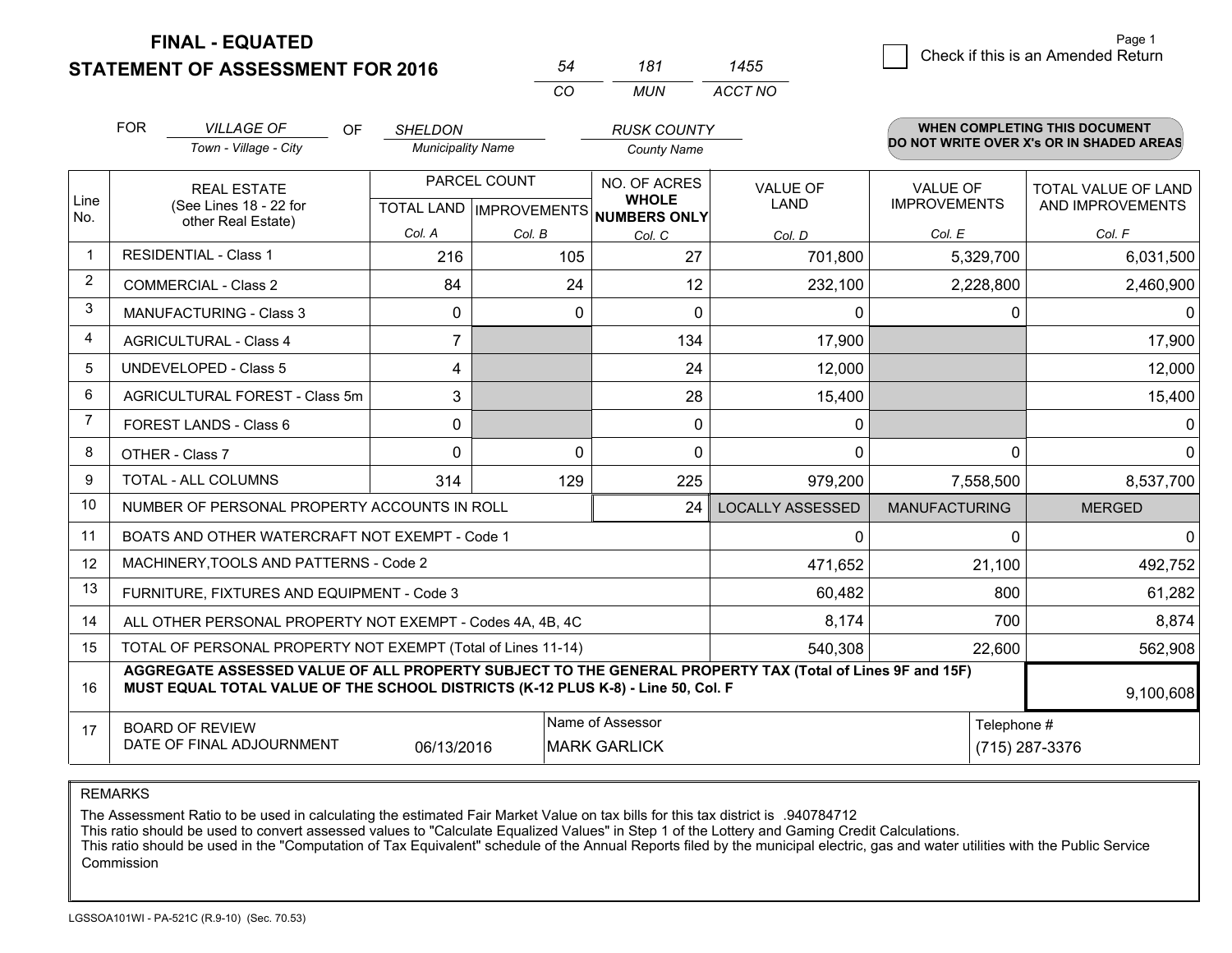*YEAR CO MUN ACCT NO* <sup>2016</sup> <sup>54</sup> <sup>181</sup> <sup>1455</sup>

Do not confuse FOREST LANDS (Line 7) with FOREST CROPS (in this section) - They are **NOT** the same

|    |                                                               |                 |                                                               | Private Forest Crop - Reg Class @ 10¢ per acre                                 |                                                                              |                 |                  | Private Forest Crop - Reg Class @ \$2.52 per acre                  |                                                                 |                                                               |
|----|---------------------------------------------------------------|-----------------|---------------------------------------------------------------|--------------------------------------------------------------------------------|------------------------------------------------------------------------------|-----------------|------------------|--------------------------------------------------------------------|-----------------------------------------------------------------|---------------------------------------------------------------|
| 18 | (a) PARCELS                                                   | (b) ACRES       |                                                               | (c) ASSESSED VALUE                                                             |                                                                              | (d) PARCELS     |                  | (e) ACRES                                                          |                                                                 | (f) ASSESSED VALUE                                            |
|    |                                                               |                 |                                                               |                                                                                |                                                                              |                 |                  |                                                                    |                                                                 |                                                               |
|    | Private Forest Crop - Special Class @ 20¢ per acre            |                 |                                                               |                                                                                | Entered Before 2005 Managed Forest - Ferrous Mining CLOSED @ \$8.27 per acre |                 |                  |                                                                    |                                                                 |                                                               |
| 19 | (a) PARCELS                                                   | (b) ACRES       |                                                               | (c) ASSESSED VALUE                                                             |                                                                              | (d) PARCELS     |                  | (e) ACRES                                                          |                                                                 | (f) ASSESSED VALUE                                            |
|    |                                                               |                 |                                                               |                                                                                |                                                                              |                 |                  |                                                                    |                                                                 |                                                               |
|    | Entered Before 2005 Managed Forest - OPEN @<br>\$.79 per acre |                 |                                                               |                                                                                |                                                                              |                 |                  |                                                                    |                                                                 | Entered Before 2005 Managed Forest - CLOSED @ \$1.87 per acre |
| 20 | (a) PARCELS                                                   | (b) ACRES       |                                                               | (c) ASSESSED VALUE                                                             |                                                                              | (d) PARCELS     |                  | (e) ACRES                                                          |                                                                 | (f) ASSESSED VALUE                                            |
|    |                                                               |                 |                                                               |                                                                                |                                                                              |                 |                  |                                                                    |                                                                 |                                                               |
|    | Entered After 2004 Managed Forest - OPEN @                    | \$2.14 per acre | Entered After 2004 Managed Forest - CLOSED @ \$10.68 per acre |                                                                                |                                                                              |                 |                  |                                                                    |                                                                 |                                                               |
| 21 | (a) PARCELS                                                   | (b) ACRES       |                                                               | (c) ASSESSED VALUE                                                             |                                                                              | (d) PARCELS     |                  | (e) ACRES                                                          |                                                                 | (f) ASSESSED VALUE                                            |
|    |                                                               |                 |                                                               |                                                                                |                                                                              |                 |                  |                                                                    |                                                                 |                                                               |
|    | (a) County Forest Cropland Acres                              |                 |                                                               | (b) Federal Acres                                                              |                                                                              | (c) State Acres |                  | (d) County (NOT FOREST CROP) Acres                                 |                                                                 | (e) Other Acres                                               |
| 22 |                                                               |                 |                                                               |                                                                                |                                                                              |                 |                  |                                                                    |                                                                 |                                                               |
|    |                                                               |                 |                                                               |                                                                                |                                                                              |                 |                  | .05                                                                |                                                                 | .82                                                           |
|    |                                                               |                 |                                                               | Assessed Value of Omitted Property From Prior Years (Sec. 70.44)               |                                                                              |                 |                  |                                                                    | Assessed Value of Sec. 70.43 Corrections of Errors by Assessors |                                                               |
| 23 |                                                               | (a) REAL ESTATE |                                                               | (b) PERSONAL                                                                   |                                                                              |                 | (c1) REAL ESTATE |                                                                    |                                                                 | (c2) PERSONAL                                                 |
|    |                                                               |                 |                                                               |                                                                                |                                                                              |                 |                  |                                                                    |                                                                 |                                                               |
|    |                                                               |                 |                                                               | Manufacturing Equated Value of Omitted Property From Prior Years (Sec. 70.995) |                                                                              |                 |                  | Mfg. Equated Value of Sec.70.43 Corrections of Errors by Assessors |                                                                 |                                                               |
|    | (d) REAL ESTATE                                               |                 |                                                               | (e) PERSONAL                                                                   |                                                                              |                 | (f1) REAL ESTATE |                                                                    | (f2) PERSONAL                                                   |                                                               |
|    |                                                               |                 |                                                               |                                                                                |                                                                              |                 |                  |                                                                    |                                                                 |                                                               |

## **SPECIAL DISTRICTS**

| Line<br>No. | Enter 6-digit<br>Special District<br>Code (Col. A) | <b>Account</b><br><b>Number</b> | <b>Special District Name</b> | <b>Locally Assessed Value</b><br>of Real Estate and | Mfg Value of Real Estate<br>and Personal Property | <b>Merged Value of</b><br><b>Real Estate and</b><br>Personal Property (Col. F) |
|-------------|----------------------------------------------------|---------------------------------|------------------------------|-----------------------------------------------------|---------------------------------------------------|--------------------------------------------------------------------------------|
|             |                                                    | (Col. B)                        | (Col. C)                     | Personal Property (Col. D)                          | (Col. E)                                          |                                                                                |
| 24          |                                                    |                                 |                              |                                                     |                                                   |                                                                                |
| 25          |                                                    |                                 |                              |                                                     |                                                   |                                                                                |
| 26          |                                                    |                                 |                              |                                                     |                                                   |                                                                                |
| 27          |                                                    |                                 |                              |                                                     |                                                   |                                                                                |
| 28          |                                                    |                                 |                              |                                                     |                                                   |                                                                                |
| 29          |                                                    |                                 |                              |                                                     |                                                   |                                                                                |
| 30          |                                                    |                                 |                              |                                                     |                                                   |                                                                                |
| 31          |                                                    |                                 |                              |                                                     |                                                   |                                                                                |
| 32          |                                                    |                                 |                              |                                                     |                                                   |                                                                                |
| 33          |                                                    |                                 |                              |                                                     |                                                   |                                                                                |
| 34          |                                                    |                                 |                              |                                                     |                                                   |                                                                                |
| 35          |                                                    |                                 |                              |                                                     |                                                   |                                                                                |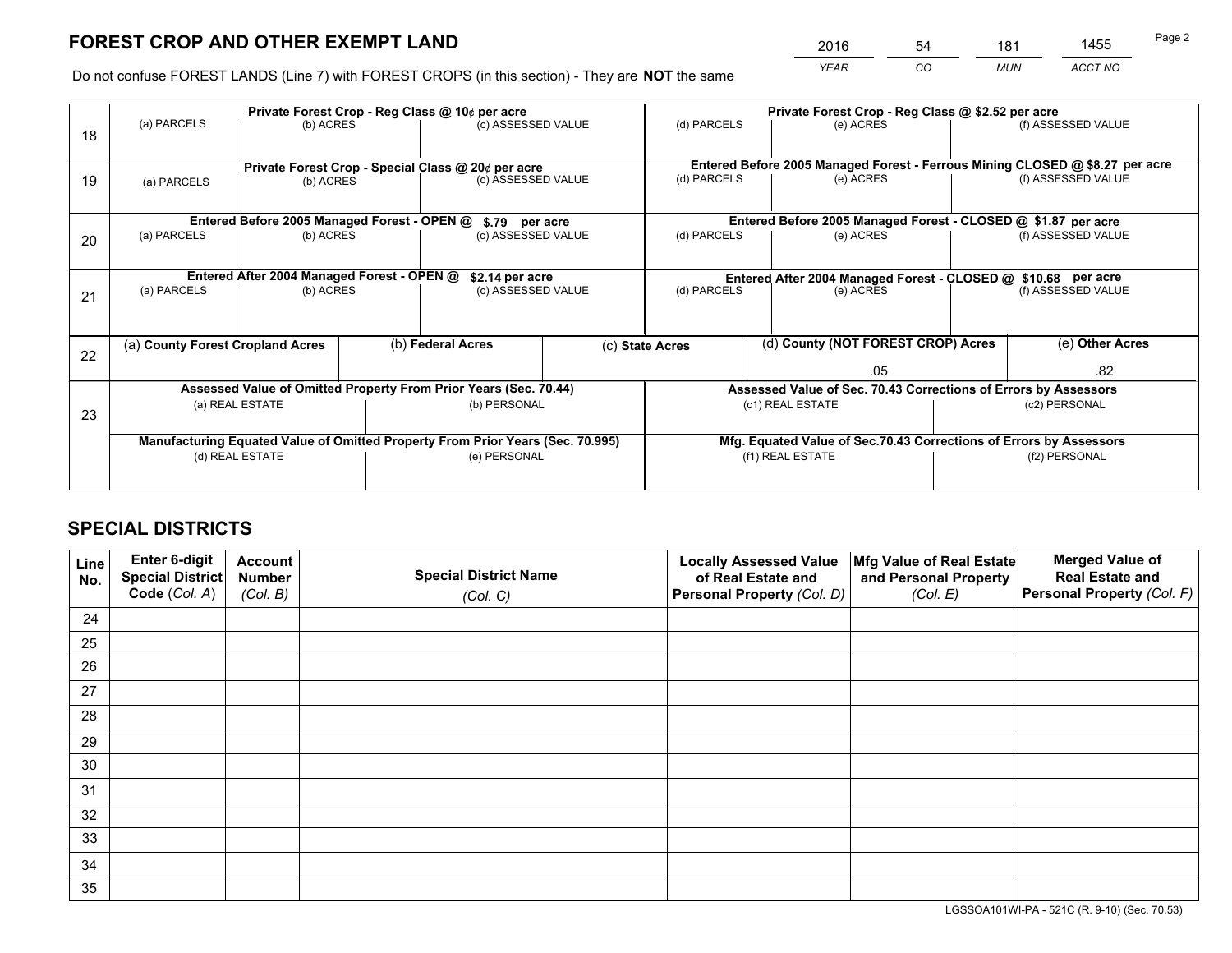|             |                                                                 |                                             |                                                         | <b>YEAR</b>                                                                       | CO<br><b>MUN</b>                                              | ACCT NO                                                                        |
|-------------|-----------------------------------------------------------------|---------------------------------------------|---------------------------------------------------------|-----------------------------------------------------------------------------------|---------------------------------------------------------------|--------------------------------------------------------------------------------|
| Line<br>No. | <b>Enter 6-digit</b><br><b>School District</b><br>Code (Col. A) | <b>Account</b><br><b>Number</b><br>(Col. B) | <b>School District Name</b><br>(Col. C)                 | <b>Locally Assessed Value</b><br>of Real Estate and<br>Personal Property (Col. D) | Mfg Value of Real Estate<br>and Personal Property<br>(Col. E) | <b>Merged Value of</b><br><b>Real Estate and</b><br>Personal Property (Col. F) |
|             | A. SCHOOL DISTRICTS (K-8 and K-12)                              |                                             |                                                         |                                                                                   |                                                               |                                                                                |
| 36          | 545757                                                          | 0325                                        | <b>SCH D OF FLAMBEAU</b>                                | 9,078,008                                                                         | 22,600                                                        | 9,100,608                                                                      |
| 37          |                                                                 |                                             |                                                         |                                                                                   |                                                               |                                                                                |
| 38          |                                                                 |                                             |                                                         |                                                                                   |                                                               |                                                                                |
| 39          |                                                                 |                                             |                                                         |                                                                                   |                                                               |                                                                                |
| 40          |                                                                 |                                             |                                                         |                                                                                   |                                                               |                                                                                |
| 41<br>42    |                                                                 |                                             |                                                         |                                                                                   |                                                               |                                                                                |
| 43          |                                                                 |                                             |                                                         |                                                                                   |                                                               |                                                                                |
| 44          |                                                                 |                                             |                                                         |                                                                                   |                                                               |                                                                                |
| 45          |                                                                 |                                             |                                                         |                                                                                   |                                                               |                                                                                |
| 46          |                                                                 |                                             |                                                         |                                                                                   |                                                               |                                                                                |
| 47          |                                                                 |                                             |                                                         |                                                                                   |                                                               |                                                                                |
| 48          |                                                                 |                                             |                                                         |                                                                                   |                                                               |                                                                                |
| 49          |                                                                 |                                             |                                                         |                                                                                   |                                                               |                                                                                |
| 50          |                                                                 |                                             | TOTAL ASSESSED VALUE OF SCHOOL DISTRICTS (K-8 and K-12) | 9,078,008                                                                         | 22,600                                                        | 9,100,608                                                                      |
|             | <b>B.</b><br><b>UNION HIGH SCHOOL DISTRICTS</b>                 |                                             |                                                         |                                                                                   |                                                               |                                                                                |
| 51          |                                                                 |                                             |                                                         |                                                                                   |                                                               |                                                                                |
| 52          |                                                                 |                                             |                                                         |                                                                                   |                                                               |                                                                                |
| 53<br>54    |                                                                 |                                             |                                                         |                                                                                   |                                                               |                                                                                |
| 55          |                                                                 |                                             | TOTAL ASSESSED VALUE OF UNION HIGH SCHOOLS              |                                                                                   |                                                               |                                                                                |
|             | C.<br><b>TECHNICAL COLLEGE DISTRICTS</b>                        |                                             |                                                         |                                                                                   |                                                               |                                                                                |
| 56          | 001700                                                          | 0016                                        | WISCONSIN INDIANHEAD TECH COLLEGE SHEL                  | 9,078,008                                                                         | 22,600                                                        | 9,100,608                                                                      |
| 57          |                                                                 |                                             |                                                         |                                                                                   |                                                               |                                                                                |
| 58          |                                                                 |                                             |                                                         |                                                                                   |                                                               |                                                                                |
| 59          |                                                                 |                                             | TOTAL ASSESSED VALUE OF TECHNICAL COLLEGES              | 9,078,008                                                                         | 22,600                                                        | 9,100,608                                                                      |

54

181

 *I hereby certify, to the best of my knowledge and belief, this form is complete and correct.*

**SCHOOL DISTRICTS**

| Print name of preparer | Title                    |                | Date (MM/DD/CCYY) |
|------------------------|--------------------------|----------------|-------------------|
|                        |                          |                |                   |
| Signature of preparer  | Contact Telephone Number | E-mail address |                   |
|                        | $\overline{\phantom{a}}$ |                |                   |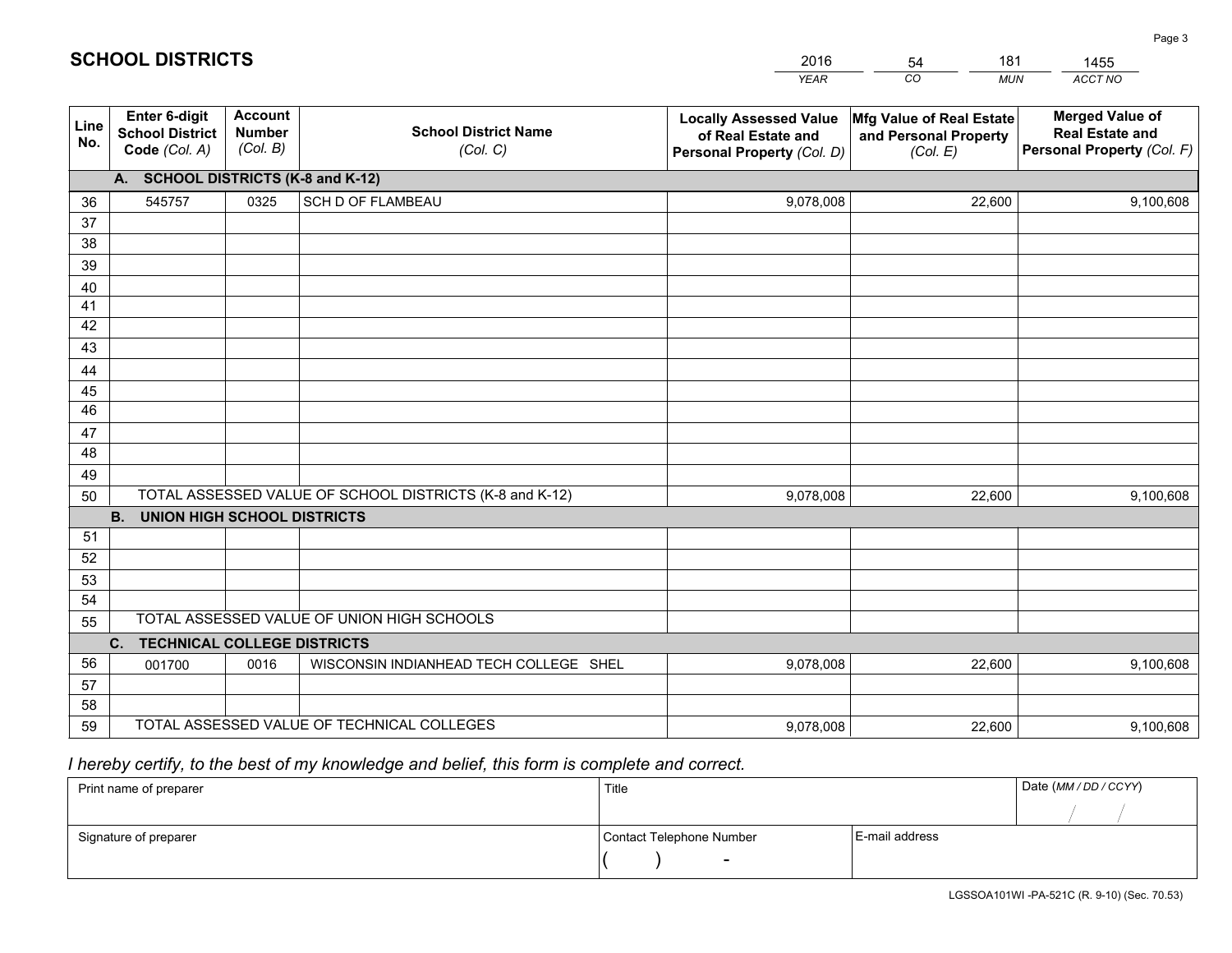## **HIGHLIGHTS**

- 1. Complete the Statement of Assessment after the Board of Review. Reflect any changes made there.
- 2. Use black ink to complete.
- 3. Line 16 must equal Line 50, Col D.
- 4. Line 55 must equal the total of K-8 schools listed on lines 36-49. Do not include K-12 schools in this comparision.
- 5. Line 59, Col. D must equal Line 16.
- 6. Special District, School District and Technical College District values must include both real estate and personal property. Examples of Special districts are: town sanitary districts, public inland lake protection and rehabilitation districts, and metropolitan sewerage districts.
- 7. DO NOT INCLUDE Manufacturing property values.DOR will print these values on the final SOA.
- 8. Accuracy of this form is very important. The values reported directly affect the equalized value DOR calculates for school and special districts.

#### **Page 1:**

 If not prefilled, enter the tax year,county and municipal code,municipal type, municipal name and county name on the top of form.

Check the Amended box, if filing an amended / corrected SOA.

 Report the parcel count, acres and assessed value of taxable general property, total parcel count, (real and personal), total acres, and values from final figures set by the Board of Review.

- A. Real Estate land and improvements (buildings, etc.) is reported on lines 1 8, total line 9.
- B. Personal Property is reported on lines 11 14, Column D, total line 15.
- C. To complete this report, use the computer produced summary of the assessment roll that shows these amounts.
- D. Use whole numbers only.
- E. Add each line across and each column down to verify entries.

### **Page 2:**

- A. Report Special Items (not subject to general property tax).
- 1. Private Forest Croplands and Managed Forest Lands are reported on lines 18,19, 20 and 21. Be sure to report assessed values **NOT** taxes.
- 2. You should have copies of the orders of entry, orders of withdrawal, etc., to update your assessment roll.
	- 3. Show hundredths of acres (e.g. 39.75).
- 4. Tax exempt lands are reported on line 22.
- 5. Omitted property and sec. 70.43, Wis. Stats., corrections of errors by assessor are reported on line 23. Report real estate and personal property separately. These should be for **prior years**, not something found on the current assessment roll after the board of review.
- B. Special District (Lines 24-35) Include the value of both real and personal property.
- The Department of Revenue (DOR) preprints much of the information regarding names and codes for schools, special districts,etc. If a district is not listed, enter the name and value only, DOR will enter the proper code.

## **Page 3 School Districts:**

Include the value of both real and personal property.

Report School District (regular, elementary, union high school, and technical college).

- 1. Regular (K-12) and Elementary (K-8) school values are reported on lines 36-49, total on line 50.
- 2. Union High School (UHS) (use only if elementary schools are listed on lines 36-49) are reported on lines 51-54. UHS total value (line 55) must equal to the total **elementary school** values reported on lines 36-49. Do notinclude K-12 schools in this comparison.
- 3. Technical College values are reported on lines 56-58, total on line 59.
- 4. Use the computer summary that shows these amounts to complete this report.

#### **This form is due the second Monday in June. File this report only after your Board of Review is complete.**

 *If you have questions: Return forms to:*

Fax number: (608) 264-6887 PO Box 8971

 Email: lgs@revenue.wi.gov Wisconsin Department of Revenue Call: (608) 261-5341 Local Government Services Section 6-97Madison WI 53708-8971

VILLAGE OF SHELDON MARTIN HUHN<br>VILLAGE OF SHELDON SHELDON, WI 54766 SHELDON, WI 54766 W5605 LACY ST W5605 LACY ST MARTIN HUHN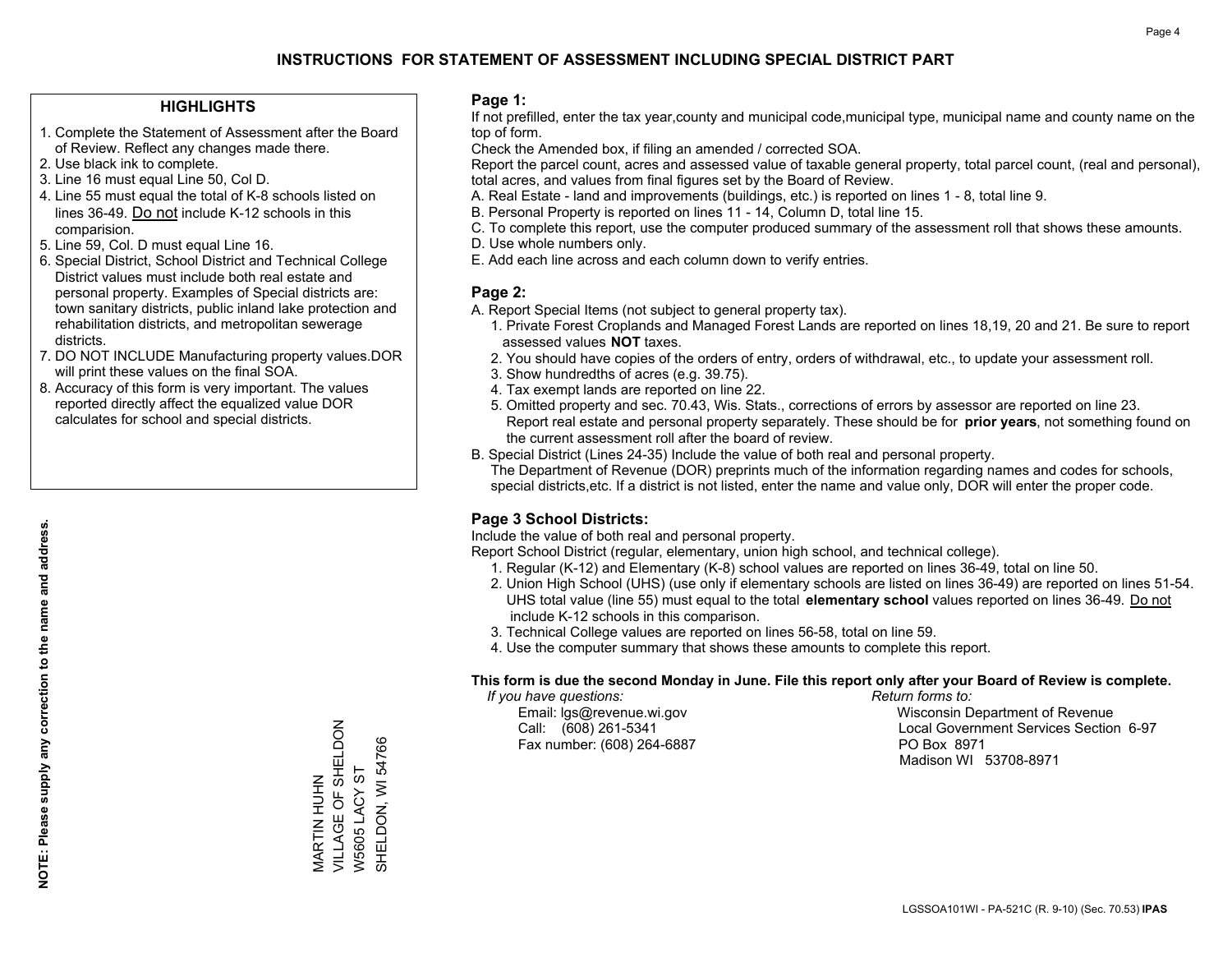**STATEMENT OF ASSESSMENT FOR 2016 FINAL - EQUATED**

|   |                                    | Page 1 |
|---|------------------------------------|--------|
| 6 | Check if this is an Amended Return |        |
|   |                                    |        |

|                | <b>FOR</b>                   | <b>VILLAGE OF</b><br><b>OF</b>                                                                                                                                                               | <b>TONY</b>              |              | <b>RUSK COUNTY</b>                                   |                         |                      | <b>WHEN COMPLETING THIS DOCUMENT</b>     |
|----------------|------------------------------|----------------------------------------------------------------------------------------------------------------------------------------------------------------------------------------------|--------------------------|--------------|------------------------------------------------------|-------------------------|----------------------|------------------------------------------|
|                |                              | Town - Village - City                                                                                                                                                                        | <b>Municipality Name</b> |              | <b>County Name</b>                                   |                         |                      | DO NOT WRITE OVER X's OR IN SHADED AREAS |
|                |                              | <b>REAL ESTATE</b>                                                                                                                                                                           |                          | PARCEL COUNT | NO. OF ACRES                                         | <b>VALUE OF</b>         | <b>VALUE OF</b>      | TOTAL VALUE OF LAND                      |
| Line<br>No.    |                              | (See Lines 18 - 22 for                                                                                                                                                                       |                          |              | <b>WHOLE</b><br>TOTAL LAND IMPROVEMENTS NUMBERS ONLY | LAND                    | <b>IMPROVEMENTS</b>  | AND IMPROVEMENTS                         |
|                |                              | other Real Estate)                                                                                                                                                                           | Col. A                   | Col. B       | Col. C                                               | Col. D                  | Col. E               | Col. F                                   |
|                | <b>RESIDENTIAL - Class 1</b> |                                                                                                                                                                                              | 134                      | 52           | 13                                                   | 174,100                 | 2,504,500            | 2,678,600                                |
| $\overline{2}$ |                              | <b>COMMERCIAL - Class 2</b>                                                                                                                                                                  | 53                       | 20           | 12                                                   | 111,900                 | 826,100              | 938,000                                  |
| 3              |                              | <b>MANUFACTURING - Class 3</b>                                                                                                                                                               | 0                        | 0            | $\Omega$                                             | 0                       | 0                    | 0                                        |
| 4              |                              | <b>AGRICULTURAL - Class 4</b>                                                                                                                                                                | 25                       |              | 712                                                  | 90,800                  |                      | 90,800                                   |
| 5              |                              | <b>UNDEVELOPED - Class 5</b>                                                                                                                                                                 | 13                       |              | 212                                                  | 83,100                  |                      | 83,100                                   |
| 6              |                              | AGRICULTURAL FOREST - Class 5m                                                                                                                                                               | 0                        |              | 0                                                    | 0                       |                      | 0                                        |
| $\overline{7}$ |                              | FOREST LANDS - Class 6                                                                                                                                                                       | 11                       |              | 157                                                  | 123,400                 |                      | 123,400                                  |
| 8              |                              | OTHER - Class 7                                                                                                                                                                              | 5                        | 5            | 5                                                    | 18,000                  | 172,000              | 190,000                                  |
| 9              |                              | TOTAL - ALL COLUMNS                                                                                                                                                                          | 241                      | 77           | 1,111                                                | 601,300                 | 3,502,600            | 4,103,900                                |
| 10             |                              | NUMBER OF PERSONAL PROPERTY ACCOUNTS IN ROLL                                                                                                                                                 |                          |              | 13                                                   | <b>LOCALLY ASSESSED</b> | <b>MANUFACTURING</b> | <b>MERGED</b>                            |
| 11             |                              | BOATS AND OTHER WATERCRAFT NOT EXEMPT - Code 1                                                                                                                                               |                          |              |                                                      | $\Omega$                | 0                    | $\mathbf 0$                              |
| 12             |                              | MACHINERY, TOOLS AND PATTERNS - Code 2                                                                                                                                                       |                          |              |                                                      | 76,500                  | 0                    | 76,500                                   |
| 13             |                              | FURNITURE, FIXTURES AND EQUIPMENT - Code 3                                                                                                                                                   |                          |              |                                                      | 68,300                  | 0                    | 68,300                                   |
| 14             |                              | ALL OTHER PERSONAL PROPERTY NOT EXEMPT - Codes 4A, 4B, 4C                                                                                                                                    |                          |              |                                                      | 11,300                  | 0                    | 11,300                                   |
| 15             |                              | TOTAL OF PERSONAL PROPERTY NOT EXEMPT (Total of Lines 11-14)                                                                                                                                 |                          |              |                                                      | 156,100                 | 0                    | 156,100                                  |
| 16             |                              | AGGREGATE ASSESSED VALUE OF ALL PROPERTY SUBJECT TO THE GENERAL PROPERTY TAX (Total of Lines 9F and 15F)<br>MUST EQUAL TOTAL VALUE OF THE SCHOOL DISTRICTS (K-12 PLUS K-8) - Line 50, Col. F |                          |              |                                                      |                         |                      | 4,260,000                                |
| 17             |                              | <b>BOARD OF REVIEW</b>                                                                                                                                                                       |                          |              | Name of Assessor                                     |                         | Telephone #          |                                          |
|                |                              | DATE OF FINAL ADJOURNMENT                                                                                                                                                                    | 06/17/2016               |              | <b>ROBERT PROKOP</b>                                 |                         |                      | (715) 452-5344                           |

*CO*

*MUN*

*ACCT NO1456*

*<sup>54</sup> <sup>186</sup>*

REMARKS

The Assessment Ratio to be used in calculating the estimated Fair Market Value on tax bills for this tax district is .932329511<br>This ratio should be used to convert assessed values to "Calculate Equalized Values" in Step 1 Commission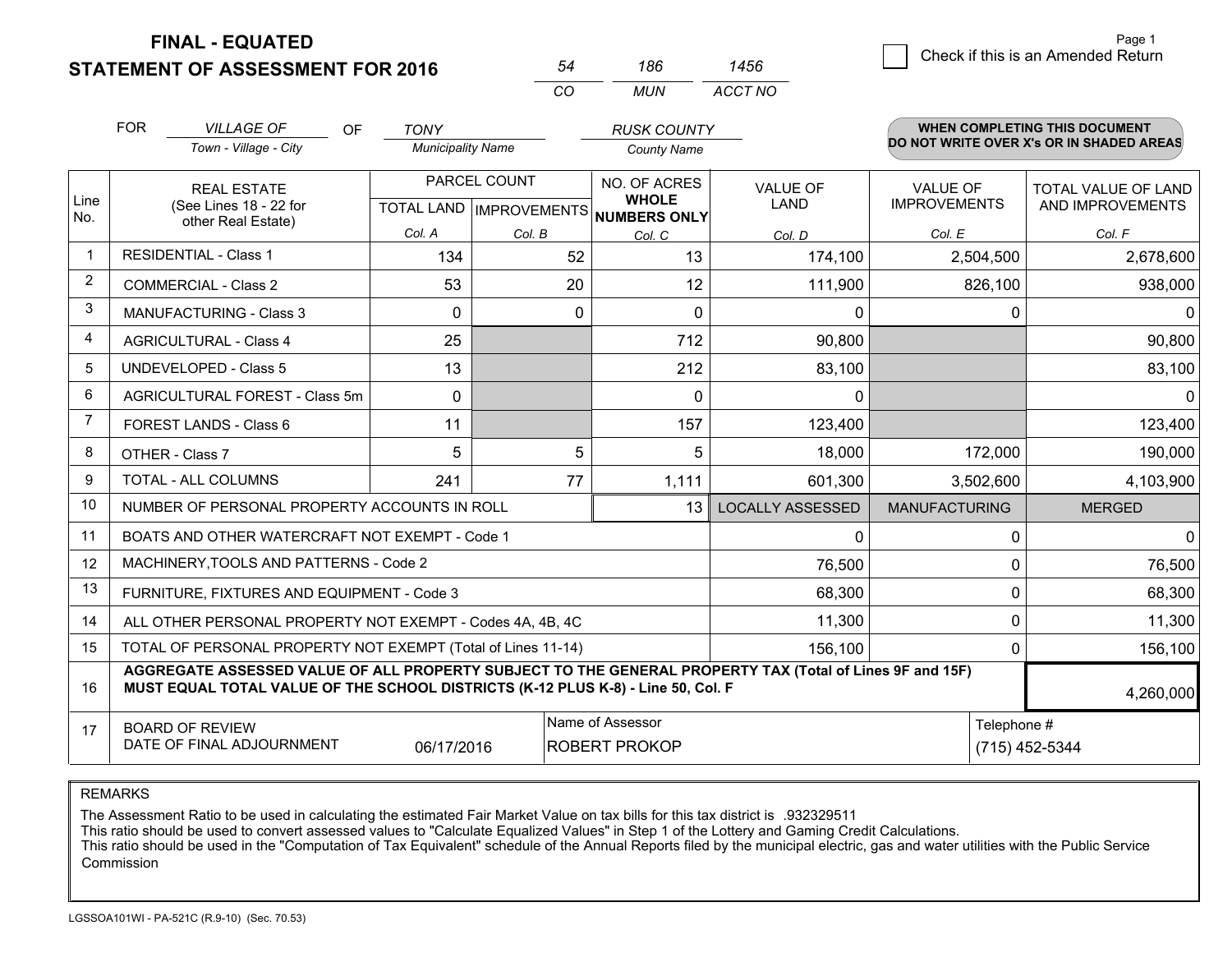*YEAR CO MUN ACCT NO* <sup>2016</sup> <sup>54</sup> <sup>186</sup> <sup>1456</sup>

Do not confuse FOREST LANDS (Line 7) with FOREST CROPS (in this section) - They are **NOT** the same

|    |                                                    |                 |  | Private Forest Crop - Reg Class @ 10¢ per acre                                 |                                   |                                                                              |                  | Private Forest Crop - Reg Class @ \$2.52 per acre                  |               |                    |
|----|----------------------------------------------------|-----------------|--|--------------------------------------------------------------------------------|-----------------------------------|------------------------------------------------------------------------------|------------------|--------------------------------------------------------------------|---------------|--------------------|
| 18 | (a) PARCELS                                        | (b) ACRES       |  | (c) ASSESSED VALUE                                                             |                                   | (d) PARCELS                                                                  |                  | (e) ACRES                                                          |               | (f) ASSESSED VALUE |
|    |                                                    |                 |  |                                                                                |                                   |                                                                              |                  |                                                                    |               |                    |
|    | Private Forest Crop - Special Class @ 20¢ per acre |                 |  |                                                                                |                                   | Entered Before 2005 Managed Forest - Ferrous Mining CLOSED @ \$8.27 per acre |                  |                                                                    |               |                    |
| 19 | (a) PARCELS                                        | (b) ACRES       |  | (c) ASSESSED VALUE                                                             |                                   | (d) PARCELS                                                                  |                  | (e) ACRES                                                          |               | (f) ASSESSED VALUE |
|    |                                                    |                 |  |                                                                                |                                   |                                                                              |                  |                                                                    |               |                    |
|    |                                                    |                 |  | Entered Before 2005 Managed Forest - OPEN @ \$.79 per acre                     |                                   |                                                                              |                  | Entered Before 2005 Managed Forest - CLOSED @ \$1.87 per acre      |               |                    |
| 20 | (a) PARCELS                                        | (b) ACRES       |  | (c) ASSESSED VALUE                                                             |                                   | (d) PARCELS                                                                  |                  | (e) ACRES                                                          |               | (f) ASSESSED VALUE |
|    |                                                    |                 |  |                                                                                |                                   |                                                                              |                  |                                                                    |               |                    |
|    | Entered After 2004 Managed Forest - OPEN @         | \$2.14 per acre |  | Entered After 2004 Managed Forest - CLOSED @ \$10.68 per acre                  |                                   |                                                                              |                  |                                                                    |               |                    |
| 21 | (a) PARCELS                                        | (b) ACRES       |  |                                                                                | (d) PARCELS<br>(c) ASSESSED VALUE |                                                                              |                  | (e) ACRES                                                          |               | (f) ASSESSED VALUE |
|    |                                                    |                 |  |                                                                                |                                   |                                                                              |                  |                                                                    |               |                    |
|    |                                                    |                 |  |                                                                                |                                   |                                                                              |                  |                                                                    |               |                    |
| 22 | (a) County Forest Cropland Acres                   |                 |  | (b) Federal Acres                                                              |                                   | (d) County (NOT FOREST CROP) Acres<br>(c) State Acres                        |                  |                                                                    |               | (e) Other Acres    |
|    |                                                    |                 |  | 2.59                                                                           |                                   |                                                                              |                  | 34                                                                 |               | 5.33               |
|    |                                                    |                 |  | Assessed Value of Omitted Property From Prior Years (Sec. 70.44)               |                                   |                                                                              |                  | Assessed Value of Sec. 70.43 Corrections of Errors by Assessors    |               |                    |
|    |                                                    | (a) REAL ESTATE |  | (b) PERSONAL                                                                   |                                   |                                                                              | (c1) REAL ESTATE |                                                                    |               | (c2) PERSONAL      |
| 23 |                                                    |                 |  |                                                                                |                                   |                                                                              |                  |                                                                    |               |                    |
|    |                                                    |                 |  | Manufacturing Equated Value of Omitted Property From Prior Years (Sec. 70.995) |                                   |                                                                              |                  | Mfg. Equated Value of Sec.70.43 Corrections of Errors by Assessors |               |                    |
|    |                                                    | (d) REAL ESTATE |  | (e) PERSONAL                                                                   |                                   | (f1) REAL ESTATE                                                             |                  |                                                                    | (f2) PERSONAL |                    |
|    |                                                    |                 |  |                                                                                |                                   |                                                                              |                  |                                                                    |               |                    |
|    |                                                    |                 |  |                                                                                |                                   |                                                                              |                  |                                                                    |               |                    |

## **SPECIAL DISTRICTS**

| Line<br>No. | Enter 6-digit<br>Special District<br>Code (Col. A) | <b>Account</b><br><b>Number</b><br>(Col. B) | <b>Special District Name</b><br>(Col. C) | <b>Locally Assessed Value</b><br>of Real Estate and<br>Personal Property (Col. D) | Mfg Value of Real Estate<br>and Personal Property<br>(Col. E) | <b>Merged Value of</b><br><b>Real Estate and</b><br>Personal Property (Col. F) |
|-------------|----------------------------------------------------|---------------------------------------------|------------------------------------------|-----------------------------------------------------------------------------------|---------------------------------------------------------------|--------------------------------------------------------------------------------|
| 24          |                                                    |                                             |                                          |                                                                                   |                                                               |                                                                                |
| 25          |                                                    |                                             |                                          |                                                                                   |                                                               |                                                                                |
| 26          |                                                    |                                             |                                          |                                                                                   |                                                               |                                                                                |
| 27          |                                                    |                                             |                                          |                                                                                   |                                                               |                                                                                |
| 28          |                                                    |                                             |                                          |                                                                                   |                                                               |                                                                                |
| 29          |                                                    |                                             |                                          |                                                                                   |                                                               |                                                                                |
| 30          |                                                    |                                             |                                          |                                                                                   |                                                               |                                                                                |
| 31          |                                                    |                                             |                                          |                                                                                   |                                                               |                                                                                |
| 32          |                                                    |                                             |                                          |                                                                                   |                                                               |                                                                                |
| 33          |                                                    |                                             |                                          |                                                                                   |                                                               |                                                                                |
| 34          |                                                    |                                             |                                          |                                                                                   |                                                               |                                                                                |
| 35          |                                                    |                                             |                                          |                                                                                   |                                                               |                                                                                |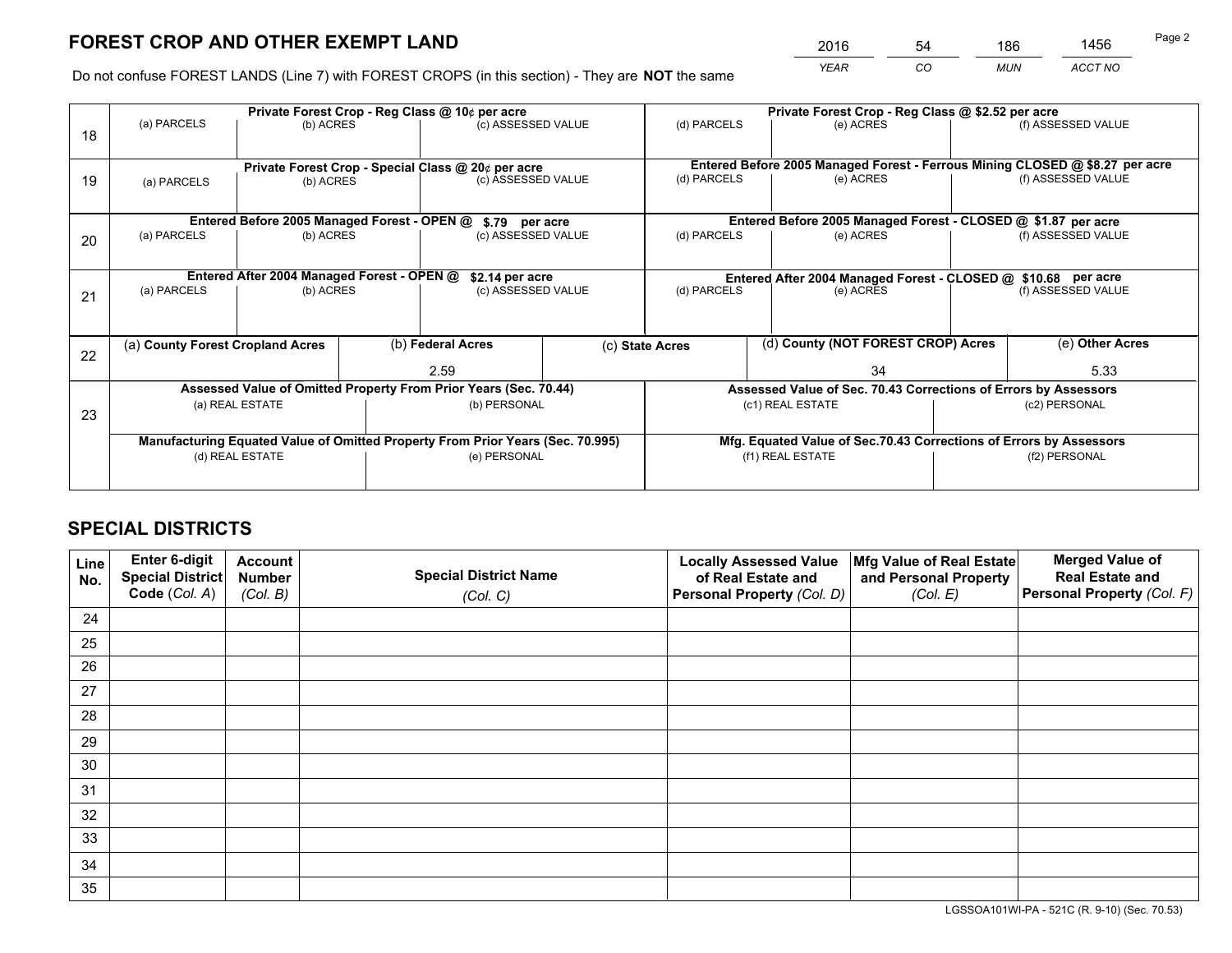|             |                                                          |                                             |                                                         | <b>YEAR</b>                                                                       | CO<br><b>MUN</b>                                              | ACCT NO                                                                        |
|-------------|----------------------------------------------------------|---------------------------------------------|---------------------------------------------------------|-----------------------------------------------------------------------------------|---------------------------------------------------------------|--------------------------------------------------------------------------------|
| Line<br>No. | Enter 6-digit<br><b>School District</b><br>Code (Col. A) | <b>Account</b><br><b>Number</b><br>(Col. B) | <b>School District Name</b><br>(Col. C)                 | <b>Locally Assessed Value</b><br>of Real Estate and<br>Personal Property (Col. D) | Mfg Value of Real Estate<br>and Personal Property<br>(Col. E) | <b>Merged Value of</b><br><b>Real Estate and</b><br>Personal Property (Col. F) |
|             | A. SCHOOL DISTRICTS (K-8 and K-12)                       |                                             |                                                         |                                                                                   |                                                               |                                                                                |
| 36          | 545757                                                   | 0325                                        | SCH D OF FLAMBEAU                                       | 4,260,000                                                                         |                                                               | 4,260,000                                                                      |
| 37          |                                                          |                                             |                                                         |                                                                                   |                                                               |                                                                                |
| 38          |                                                          |                                             |                                                         |                                                                                   |                                                               |                                                                                |
| 39          |                                                          |                                             |                                                         |                                                                                   |                                                               |                                                                                |
| 40          |                                                          |                                             |                                                         |                                                                                   |                                                               |                                                                                |
| 41          |                                                          |                                             |                                                         |                                                                                   |                                                               |                                                                                |
| 42          |                                                          |                                             |                                                         |                                                                                   |                                                               |                                                                                |
| 43          |                                                          |                                             |                                                         |                                                                                   |                                                               |                                                                                |
| 44<br>45    |                                                          |                                             |                                                         |                                                                                   |                                                               |                                                                                |
| 46          |                                                          |                                             |                                                         |                                                                                   |                                                               |                                                                                |
| 47          |                                                          |                                             |                                                         |                                                                                   |                                                               |                                                                                |
| 48          |                                                          |                                             |                                                         |                                                                                   |                                                               |                                                                                |
| 49          |                                                          |                                             |                                                         |                                                                                   |                                                               |                                                                                |
| 50          |                                                          |                                             | TOTAL ASSESSED VALUE OF SCHOOL DISTRICTS (K-8 and K-12) | 4,260,000                                                                         |                                                               | 4,260,000                                                                      |
|             | <b>B.</b><br><b>UNION HIGH SCHOOL DISTRICTS</b>          |                                             |                                                         |                                                                                   |                                                               |                                                                                |
| 51          |                                                          |                                             |                                                         |                                                                                   |                                                               |                                                                                |
| 52          |                                                          |                                             |                                                         |                                                                                   |                                                               |                                                                                |
| 53          |                                                          |                                             |                                                         |                                                                                   |                                                               |                                                                                |
| 54          |                                                          |                                             |                                                         |                                                                                   |                                                               |                                                                                |
| 55          |                                                          |                                             | TOTAL ASSESSED VALUE OF UNION HIGH SCHOOLS              |                                                                                   |                                                               |                                                                                |
|             | C.<br><b>TECHNICAL COLLEGE DISTRICTS</b>                 |                                             |                                                         |                                                                                   |                                                               |                                                                                |
| 56          | 001700                                                   | 0016                                        | WISCONSIN INDIANHEAD TECH COLLEGE SHEL                  | 4,260,000                                                                         |                                                               | 4,260,000                                                                      |
| 57          |                                                          |                                             |                                                         |                                                                                   |                                                               |                                                                                |
| 58          |                                                          |                                             |                                                         |                                                                                   |                                                               |                                                                                |
| 59          |                                                          |                                             | TOTAL ASSESSED VALUE OF TECHNICAL COLLEGES              | 4,260,000                                                                         |                                                               | 4,260,000                                                                      |

54

186

 *I hereby certify, to the best of my knowledge and belief, this form is complete and correct.*

**SCHOOL DISTRICTS**

| Print name of preparer | Title                    |                | Date (MM / DD / CCYY) |
|------------------------|--------------------------|----------------|-----------------------|
|                        |                          |                |                       |
| Signature of preparer  | Contact Telephone Number | E-mail address |                       |
|                        | $\sim$                   |                |                       |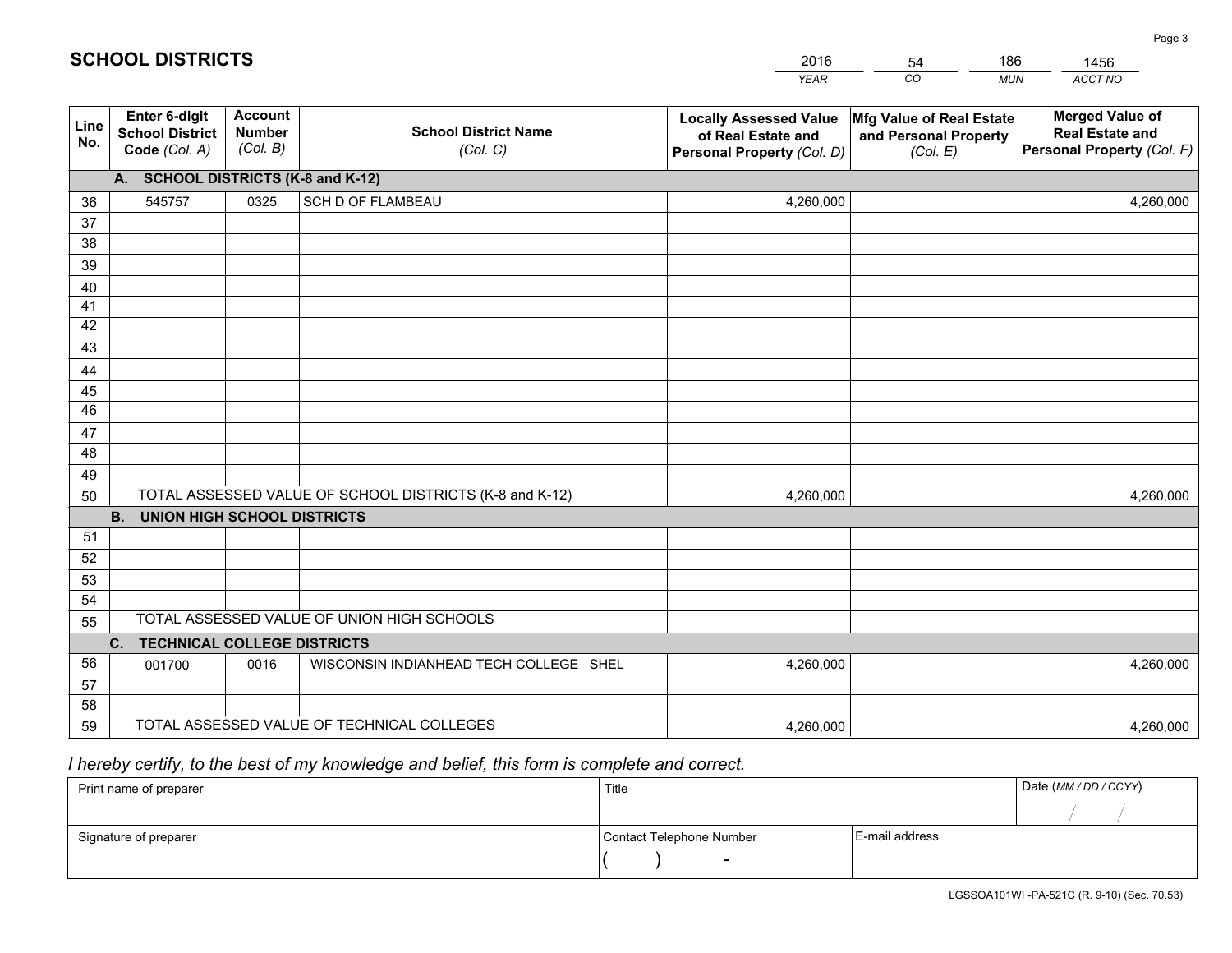## **HIGHLIGHTS**

- 1. Complete the Statement of Assessment after the Board of Review. Reflect any changes made there.
- 2. Use black ink to complete.
- 3. Line 16 must equal Line 50, Col D.
- 4. Line 55 must equal the total of K-8 schools listed on lines 36-49. Do not include K-12 schools in this comparision.
- 5. Line 59, Col. D must equal Line 16.
- 6. Special District, School District and Technical College District values must include both real estate and personal property. Examples of Special districts are: town sanitary districts, public inland lake protection and rehabilitation districts, and metropolitan sewerage districts.
- 7. DO NOT INCLUDE Manufacturing property values.DOR will print these values on the final SOA.

KELLY SPORTS VILLAGE OF TONY N5399 WALNUT STREET

**KELLY SPORTS** 

TONY, WI 54563

**TONY, WI 54563** 

N5399 WALNUT STREET VILLAGE OF TONY

 8. Accuracy of this form is very important. The values reported directly affect the equalized value DOR calculates for school and special districts.

### **Page 1:**

 If not prefilled, enter the tax year,county and municipal code,municipal type, municipal name and county name on the top of form.

Check the Amended box, if filing an amended / corrected SOA.

 Report the parcel count, acres and assessed value of taxable general property, total parcel count, (real and personal), total acres, and values from final figures set by the Board of Review.

- A. Real Estate land and improvements (buildings, etc.) is reported on lines 1 8, total line 9.
- B. Personal Property is reported on lines 11 14, Column D, total line 15.
- C. To complete this report, use the computer produced summary of the assessment roll that shows these amounts.
- D. Use whole numbers only.
- E. Add each line across and each column down to verify entries.

### **Page 2:**

- A. Report Special Items (not subject to general property tax).
- 1. Private Forest Croplands and Managed Forest Lands are reported on lines 18,19, 20 and 21. Be sure to report assessed values **NOT** taxes.
- 2. You should have copies of the orders of entry, orders of withdrawal, etc., to update your assessment roll.
	- 3. Show hundredths of acres (e.g. 39.75).
- 4. Tax exempt lands are reported on line 22.
- 5. Omitted property and sec. 70.43, Wis. Stats., corrections of errors by assessor are reported on line 23. Report real estate and personal property separately. These should be for **prior years**, not something found on the current assessment roll after the board of review.
- B. Special District (Lines 24-35) Include the value of both real and personal property.
- The Department of Revenue (DOR) preprints much of the information regarding names and codes for schools, special districts,etc. If a district is not listed, enter the name and value only, DOR will enter the proper code.

## **Page 3 School Districts:**

Include the value of both real and personal property.

Report School District (regular, elementary, union high school, and technical college).

- 1. Regular (K-12) and Elementary (K-8) school values are reported on lines 36-49, total on line 50.
- 2. Union High School (UHS) (use only if elementary schools are listed on lines 36-49) are reported on lines 51-54. UHS total value (line 55) must equal to the total **elementary school** values reported on lines 36-49. Do notinclude K-12 schools in this comparison.
- 3. Technical College values are reported on lines 56-58, total on line 59.
- 4. Use the computer summary that shows these amounts to complete this report.

#### **This form is due the second Monday in June. File this report only after your Board of Review is complete.**

 *If you have questions: Return forms to:*

Fax number: (608) 264-6887 PO Box 8971

 Email: lgs@revenue.wi.gov Wisconsin Department of Revenue Call: (608) 261-5341 Local Government Services Section 6-97Madison WI 53708-8971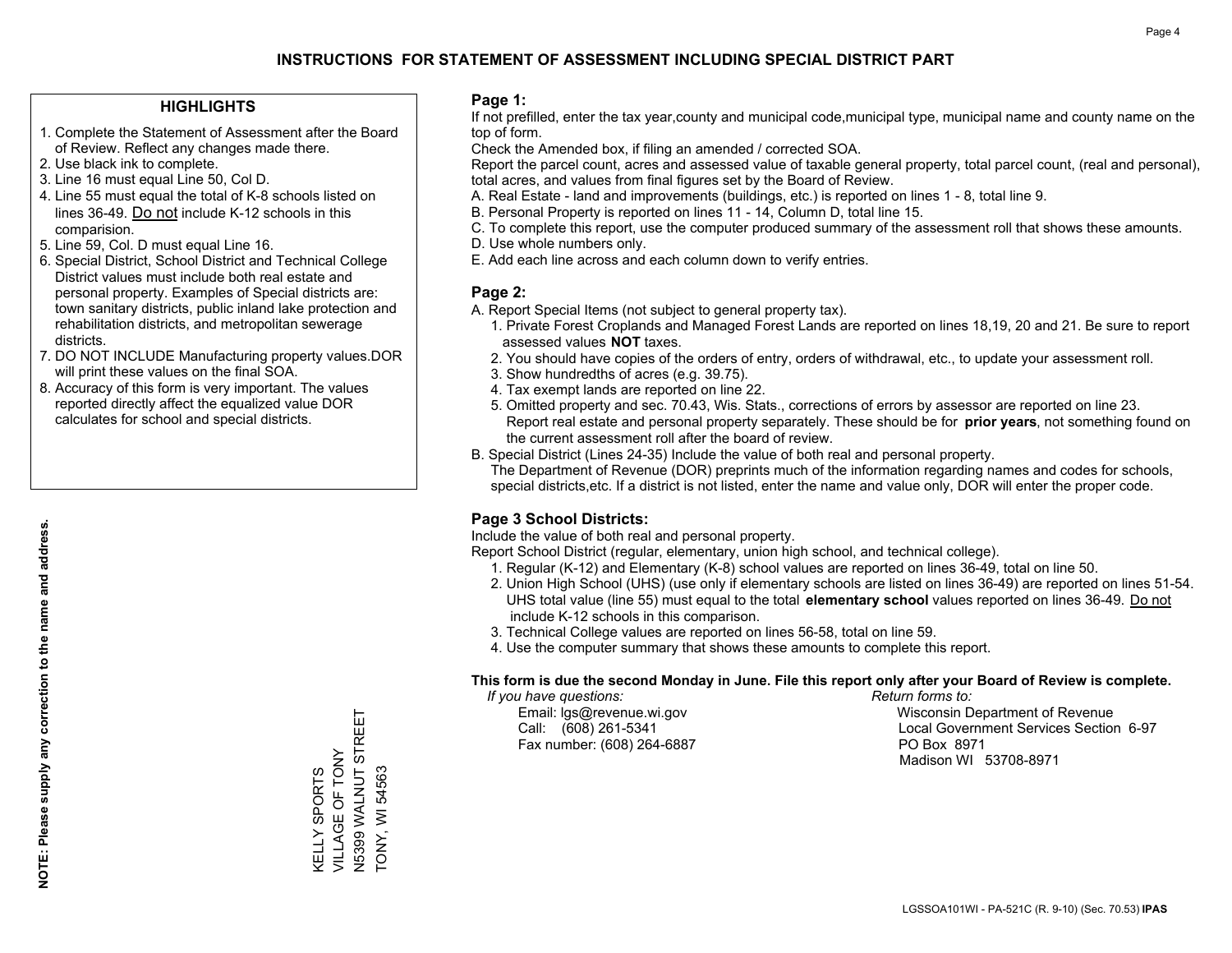**STATEMENT OF ASSESSMENT FOR 2016** 

**FINAL - EQUATED**

|                | <b>FOR</b><br><b>VILLAGE OF</b><br>Town - Village - City                                                                                                                                     | <b>OF</b><br><b>WEYERHAEUSER</b><br><b>Municipality Name</b> |                                           | <b>RUSK COUNTY</b><br><b>County Name</b>     |                         |                                        | <b>WHEN COMPLETING THIS DOCUMENT</b><br>DO NOT WRITE OVER X's OR IN SHADED AREAS |
|----------------|----------------------------------------------------------------------------------------------------------------------------------------------------------------------------------------------|--------------------------------------------------------------|-------------------------------------------|----------------------------------------------|-------------------------|----------------------------------------|----------------------------------------------------------------------------------|
| Line           | <b>REAL ESTATE</b><br>(See Lines 18 - 22 for                                                                                                                                                 |                                                              | PARCEL COUNT<br>TOTAL LAND   IMPROVEMENTS | NO. OF ACRES<br><b>WHOLE</b><br>NUMBERS ONLY | <b>VALUE OF</b><br>LAND | <b>VALUE OF</b><br><b>IMPROVEMENTS</b> | <b>TOTAL VALUE OF LAND</b><br>AND IMPROVEMENTS                                   |
| No.            | other Real Estate)                                                                                                                                                                           | Col. A                                                       | Col. B                                    | Col. C                                       | Col. D                  | Col. E                                 | Col. F                                                                           |
| $\mathbf 1$    | <b>RESIDENTIAL - Class 1</b>                                                                                                                                                                 | 136                                                          | 125                                       | 27                                           | 735,900                 | 5,995,000                              | 6,730,900                                                                        |
| 2              | <b>COMMERCIAL - Class 2</b>                                                                                                                                                                  | 25                                                           | 20                                        | 19                                           | 147,900                 | 1,170,600                              | 1,318,500                                                                        |
| 3              | <b>MANUFACTURING - Class 3</b>                                                                                                                                                               | 3                                                            | $\overline{2}$                            | 55                                           | 408,800                 | 11,042,300                             | 11,451,100                                                                       |
| 4              | <b>AGRICULTURAL - Class 4</b>                                                                                                                                                                | 9                                                            |                                           | 144                                          | 16,700                  |                                        | 16,700                                                                           |
| 5              | <b>UNDEVELOPED - Class 5</b>                                                                                                                                                                 | 8                                                            |                                           | 49                                           | 13,800                  |                                        | 13,800                                                                           |
| 6              | AGRICULTURAL FOREST - Class 5m                                                                                                                                                               | 5                                                            |                                           | 46                                           | 26,600                  |                                        | 26,600                                                                           |
| $\overline{7}$ | FOREST LANDS - Class 6                                                                                                                                                                       | 5                                                            |                                           | 68                                           | 78,600                  |                                        | 78,600                                                                           |
| 8              | OTHER - Class 7                                                                                                                                                                              | $\overline{2}$                                               | $\overline{2}$                            | 3                                            | 7,000                   | 127,200                                | 134,200                                                                          |
| 9              | TOTAL - ALL COLUMNS                                                                                                                                                                          | 193                                                          | 149                                       | 411                                          | 1,435,300               | 18,335,100                             | 19,770,400                                                                       |
| 10             | NUMBER OF PERSONAL PROPERTY ACCOUNTS IN ROLL                                                                                                                                                 |                                                              |                                           | 27                                           | <b>LOCALLY ASSESSED</b> | <b>MANUFACTURING</b>                   | <b>MERGED</b>                                                                    |
| 11             | BOATS AND OTHER WATERCRAFT NOT EXEMPT - Code 1                                                                                                                                               |                                                              |                                           |                                              | 0                       | $\Omega$                               | $\Omega$                                                                         |
| 12             | MACHINERY, TOOLS AND PATTERNS - Code 2                                                                                                                                                       |                                                              |                                           |                                              | 273,400                 | 5,431,100                              | 5,704,500                                                                        |
| 13             | FURNITURE, FIXTURES AND EQUIPMENT - Code 3                                                                                                                                                   |                                                              |                                           |                                              | 63,500                  | 1,485,500                              | 1,549,000                                                                        |
| 14             | ALL OTHER PERSONAL PROPERTY NOT EXEMPT - Codes 4A, 4B, 4C                                                                                                                                    |                                                              |                                           |                                              | 7,400                   | 51,400                                 | 58,800                                                                           |
| 15             | TOTAL OF PERSONAL PROPERTY NOT EXEMPT (Total of Lines 11-14)                                                                                                                                 |                                                              |                                           |                                              | 344,300                 | 6,968,000                              | 7,312,300                                                                        |
| 16             | AGGREGATE ASSESSED VALUE OF ALL PROPERTY SUBJECT TO THE GENERAL PROPERTY TAX (Total of Lines 9F and 15F)<br>MUST EQUAL TOTAL VALUE OF THE SCHOOL DISTRICTS (K-12 PLUS K-8) - Line 50, Col. F |                                                              |                                           |                                              |                         |                                        | 27,082,700                                                                       |
| 17             | Name of Assessor<br><b>BOARD OF REVIEW</b><br>DATE OF FINAL ADJOURNMENT<br>06/15/2016<br><b>TOM HANSON</b>                                                                                   |                                                              |                                           |                                              |                         | Telephone #                            | (715) 868-2254                                                                   |

*CO*

*MUN*

*ACCT NO1457*

*<sup>54</sup> <sup>191</sup>*

REMARKS

The Assessment Ratio to be used in calculating the estimated Fair Market Value on tax bills for this tax district is .999746128<br>This ratio should be used to convert assessed values to "Calculate Equalized Values" in Step 1 Commission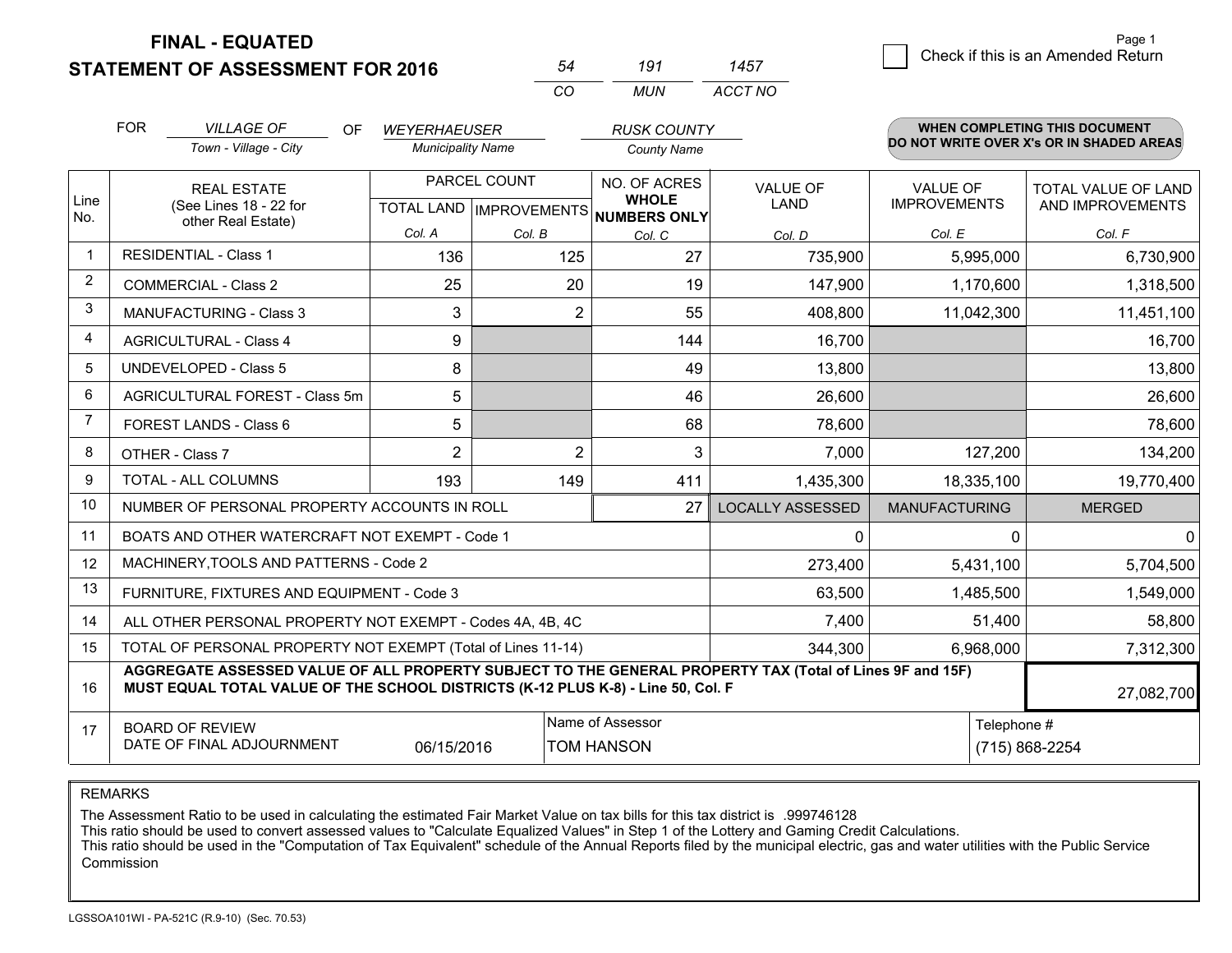*YEAR CO MUN ACCT NO* <sup>2016</sup> <sup>54</sup> <sup>191</sup> <sup>1457</sup>

Do not confuse FOREST LANDS (Line 7) with FOREST CROPS (in this section) - They are **NOT** the same

|    | Private Forest Crop - Reg Class @ 10¢ per acre                                 |                                             |  |                                                                  |                                                                    | Private Forest Crop - Reg Class @ \$2.52 per acre               |                                                               |  |                                                                              |  |
|----|--------------------------------------------------------------------------------|---------------------------------------------|--|------------------------------------------------------------------|--------------------------------------------------------------------|-----------------------------------------------------------------|---------------------------------------------------------------|--|------------------------------------------------------------------------------|--|
| 18 | (a) PARCELS                                                                    | (b) ACRES                                   |  | (c) ASSESSED VALUE                                               |                                                                    | (d) PARCELS                                                     | (e) ACRES                                                     |  | (f) ASSESSED VALUE                                                           |  |
|    |                                                                                |                                             |  |                                                                  |                                                                    |                                                                 |                                                               |  |                                                                              |  |
|    |                                                                                |                                             |  | Private Forest Crop - Special Class @ 20¢ per acre               |                                                                    |                                                                 |                                                               |  | Entered Before 2005 Managed Forest - Ferrous Mining CLOSED @ \$8.27 per acre |  |
| 19 | (a) PARCELS                                                                    | (b) ACRES                                   |  | (c) ASSESSED VALUE                                               |                                                                    | (d) PARCELS                                                     | (e) ACRES                                                     |  | (f) ASSESSED VALUE                                                           |  |
|    |                                                                                |                                             |  |                                                                  |                                                                    |                                                                 |                                                               |  |                                                                              |  |
|    |                                                                                | Entered Before 2005 Managed Forest - OPEN @ |  | \$.79 per acre                                                   |                                                                    |                                                                 | Entered Before 2005 Managed Forest - CLOSED @ \$1.87 per acre |  |                                                                              |  |
| 20 | (a) PARCELS                                                                    | (b) ACRES                                   |  | (c) ASSESSED VALUE                                               |                                                                    | (d) PARCELS                                                     | (e) ACRES                                                     |  | (f) ASSESSED VALUE                                                           |  |
|    |                                                                                |                                             |  |                                                                  |                                                                    | 40                                                              |                                                               |  | 48,000                                                                       |  |
|    | Entered After 2004 Managed Forest - OPEN @<br>\$2.14 per acre                  |                                             |  |                                                                  | Entered After 2004 Managed Forest - CLOSED @ \$10.68 per acre      |                                                                 |                                                               |  |                                                                              |  |
| 21 | (a) PARCELS                                                                    | (b) ACRES                                   |  | (c) ASSESSED VALUE                                               |                                                                    | (d) PARCELS<br>(e) ACRES                                        |                                                               |  | (f) ASSESSED VALUE                                                           |  |
|    |                                                                                |                                             |  |                                                                  |                                                                    |                                                                 |                                                               |  |                                                                              |  |
|    |                                                                                |                                             |  |                                                                  |                                                                    |                                                                 |                                                               |  | 5,000                                                                        |  |
| 22 | (a) County Forest Cropland Acres                                               |                                             |  | (b) Federal Acres                                                |                                                                    | (c) State Acres                                                 | (d) County (NOT FOREST CROP) Acres                            |  | (e) Other Acres                                                              |  |
|    |                                                                                |                                             |  |                                                                  |                                                                    |                                                                 | .84                                                           |  | 20.07                                                                        |  |
|    |                                                                                |                                             |  | Assessed Value of Omitted Property From Prior Years (Sec. 70.44) |                                                                    | Assessed Value of Sec. 70.43 Corrections of Errors by Assessors |                                                               |  |                                                                              |  |
| 23 |                                                                                | (a) REAL ESTATE                             |  | (b) PERSONAL                                                     |                                                                    | (c1) REAL ESTATE                                                |                                                               |  | (c2) PERSONAL                                                                |  |
|    |                                                                                |                                             |  |                                                                  |                                                                    |                                                                 |                                                               |  |                                                                              |  |
|    | Manufacturing Equated Value of Omitted Property From Prior Years (Sec. 70.995) |                                             |  |                                                                  | Mfg. Equated Value of Sec.70.43 Corrections of Errors by Assessors |                                                                 |                                                               |  |                                                                              |  |
|    |                                                                                | (d) REAL ESTATE                             |  | (e) PERSONAL                                                     |                                                                    |                                                                 | (f1) REAL ESTATE                                              |  | (f2) PERSONAL                                                                |  |
|    |                                                                                |                                             |  |                                                                  |                                                                    |                                                                 |                                                               |  |                                                                              |  |

## **SPECIAL DISTRICTS**

| Line<br>No. | Enter 6-digit<br><b>Special District</b> | <b>Account</b><br><b>Number</b> | <b>Special District Name</b> | <b>Locally Assessed Value</b><br>of Real Estate and | Mfg Value of Real Estate<br>and Personal Property | <b>Merged Value of</b><br><b>Real Estate and</b> |
|-------------|------------------------------------------|---------------------------------|------------------------------|-----------------------------------------------------|---------------------------------------------------|--------------------------------------------------|
|             | Code (Col. A)                            | (Col. B)                        | (Col. C)                     | Personal Property (Col. D)                          | (Col. E)                                          | Personal Property (Col. F)                       |
| 24          |                                          |                                 |                              |                                                     |                                                   |                                                  |
| 25          |                                          |                                 |                              |                                                     |                                                   |                                                  |
| 26          |                                          |                                 |                              |                                                     |                                                   |                                                  |
| 27          |                                          |                                 |                              |                                                     |                                                   |                                                  |
| 28          |                                          |                                 |                              |                                                     |                                                   |                                                  |
| 29          |                                          |                                 |                              |                                                     |                                                   |                                                  |
| 30          |                                          |                                 |                              |                                                     |                                                   |                                                  |
| 31          |                                          |                                 |                              |                                                     |                                                   |                                                  |
| 32          |                                          |                                 |                              |                                                     |                                                   |                                                  |
| 33          |                                          |                                 |                              |                                                     |                                                   |                                                  |
| 34          |                                          |                                 |                              |                                                     |                                                   |                                                  |
| 35          |                                          |                                 |                              |                                                     |                                                   |                                                  |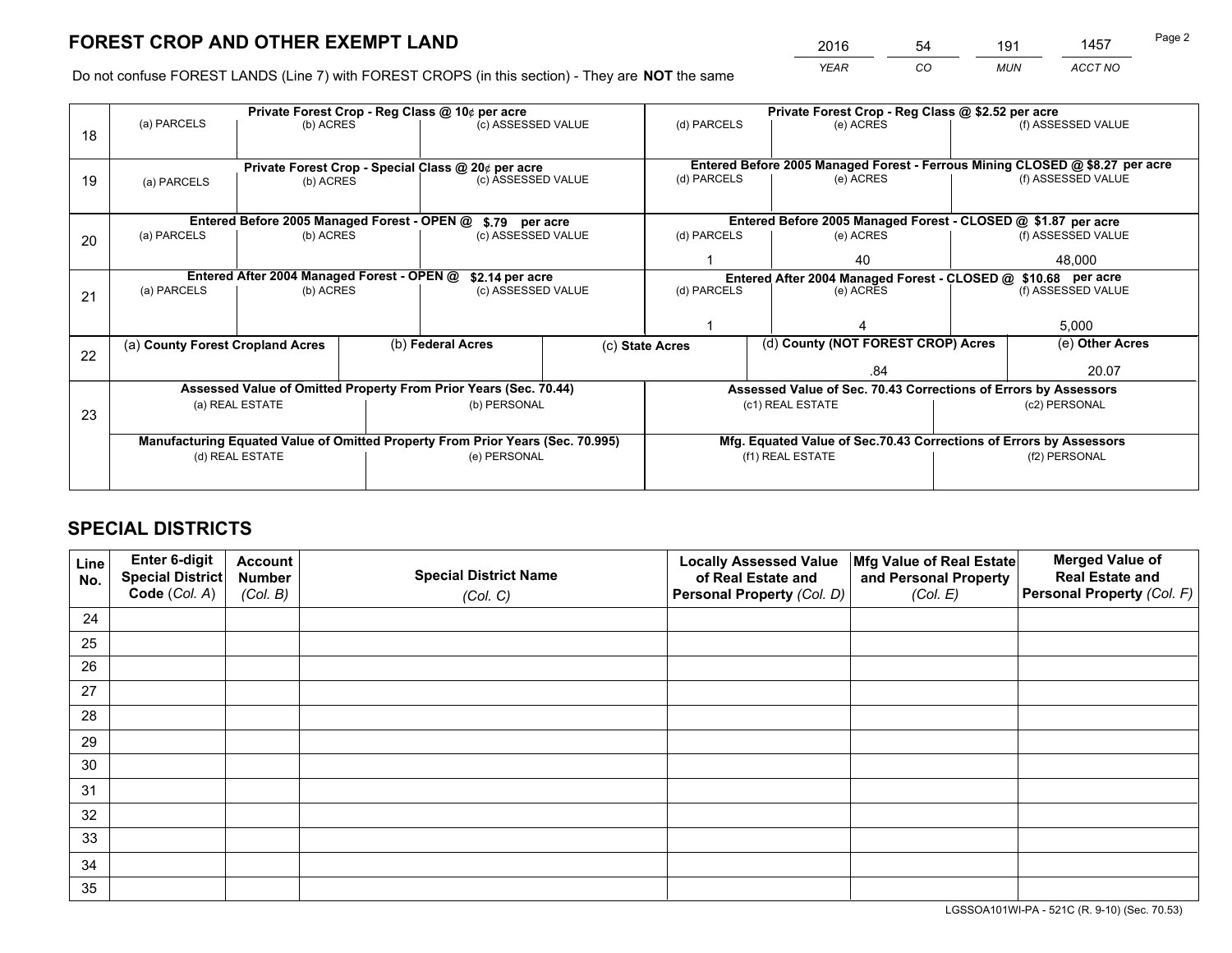|             |                                                                 |                                             |                                                         | <b>YEAR</b>                                                                       | CO<br><b>MUN</b>                                              | ACCT NO                                                                        |
|-------------|-----------------------------------------------------------------|---------------------------------------------|---------------------------------------------------------|-----------------------------------------------------------------------------------|---------------------------------------------------------------|--------------------------------------------------------------------------------|
| Line<br>No. | <b>Enter 6-digit</b><br><b>School District</b><br>Code (Col. A) | <b>Account</b><br><b>Number</b><br>(Col. B) | <b>School District Name</b><br>(Col. C)                 | <b>Locally Assessed Value</b><br>of Real Estate and<br>Personal Property (Col. D) | Mfg Value of Real Estate<br>and Personal Property<br>(Col. E) | <b>Merged Value of</b><br><b>Real Estate and</b><br>Personal Property (Col. F) |
|             | A. SCHOOL DISTRICTS (K-8 and K-12)                              |                                             |                                                         |                                                                                   |                                                               |                                                                                |
| 36          | 031080                                                          | 0024                                        | SCH D OF CHETEK-WEYERHAEUSER AREA                       | 8,663,600                                                                         | 18,419,100                                                    | 27,082,700                                                                     |
| 37          |                                                                 |                                             |                                                         |                                                                                   |                                                               |                                                                                |
| 38          |                                                                 |                                             |                                                         |                                                                                   |                                                               |                                                                                |
| 39          |                                                                 |                                             |                                                         |                                                                                   |                                                               |                                                                                |
| 40          |                                                                 |                                             |                                                         |                                                                                   |                                                               |                                                                                |
| 41<br>42    |                                                                 |                                             |                                                         |                                                                                   |                                                               |                                                                                |
| 43          |                                                                 |                                             |                                                         |                                                                                   |                                                               |                                                                                |
| 44          |                                                                 |                                             |                                                         |                                                                                   |                                                               |                                                                                |
| 45          |                                                                 |                                             |                                                         |                                                                                   |                                                               |                                                                                |
| 46          |                                                                 |                                             |                                                         |                                                                                   |                                                               |                                                                                |
| 47          |                                                                 |                                             |                                                         |                                                                                   |                                                               |                                                                                |
| 48          |                                                                 |                                             |                                                         |                                                                                   |                                                               |                                                                                |
| 49          |                                                                 |                                             |                                                         |                                                                                   |                                                               |                                                                                |
| 50          |                                                                 |                                             | TOTAL ASSESSED VALUE OF SCHOOL DISTRICTS (K-8 and K-12) | 8,663,600                                                                         | 18,419,100                                                    | 27,082,700                                                                     |
|             | <b>B.</b><br><b>UNION HIGH SCHOOL DISTRICTS</b>                 |                                             |                                                         |                                                                                   |                                                               |                                                                                |
| 51          |                                                                 |                                             |                                                         |                                                                                   |                                                               |                                                                                |
| 52          |                                                                 |                                             |                                                         |                                                                                   |                                                               |                                                                                |
| 53          |                                                                 |                                             |                                                         |                                                                                   |                                                               |                                                                                |
| 54          |                                                                 |                                             | TOTAL ASSESSED VALUE OF UNION HIGH SCHOOLS              |                                                                                   |                                                               |                                                                                |
| 55          |                                                                 |                                             |                                                         |                                                                                   |                                                               |                                                                                |
| 56          | C.<br><b>TECHNICAL COLLEGE DISTRICTS</b>                        | 0016                                        | WISCONSIN INDIANHEAD TECH COLLEGE SHEL                  | 8,663,600                                                                         | 18,419,100                                                    |                                                                                |
| 57          | 001700                                                          |                                             |                                                         |                                                                                   |                                                               | 27,082,700                                                                     |
| 58          |                                                                 |                                             |                                                         |                                                                                   |                                                               |                                                                                |
| 59          |                                                                 |                                             | TOTAL ASSESSED VALUE OF TECHNICAL COLLEGES              | 8,663,600                                                                         | 18,419,100                                                    | 27,082,700                                                                     |

54

191

 *I hereby certify, to the best of my knowledge and belief, this form is complete and correct.*

**SCHOOL DISTRICTS**

| Print name of preparer | Title                    |                | Date (MM/DD/CCYY) |
|------------------------|--------------------------|----------------|-------------------|
|                        |                          |                |                   |
| Signature of preparer  | Contact Telephone Number | E-mail address |                   |
|                        | $\overline{\phantom{0}}$ |                |                   |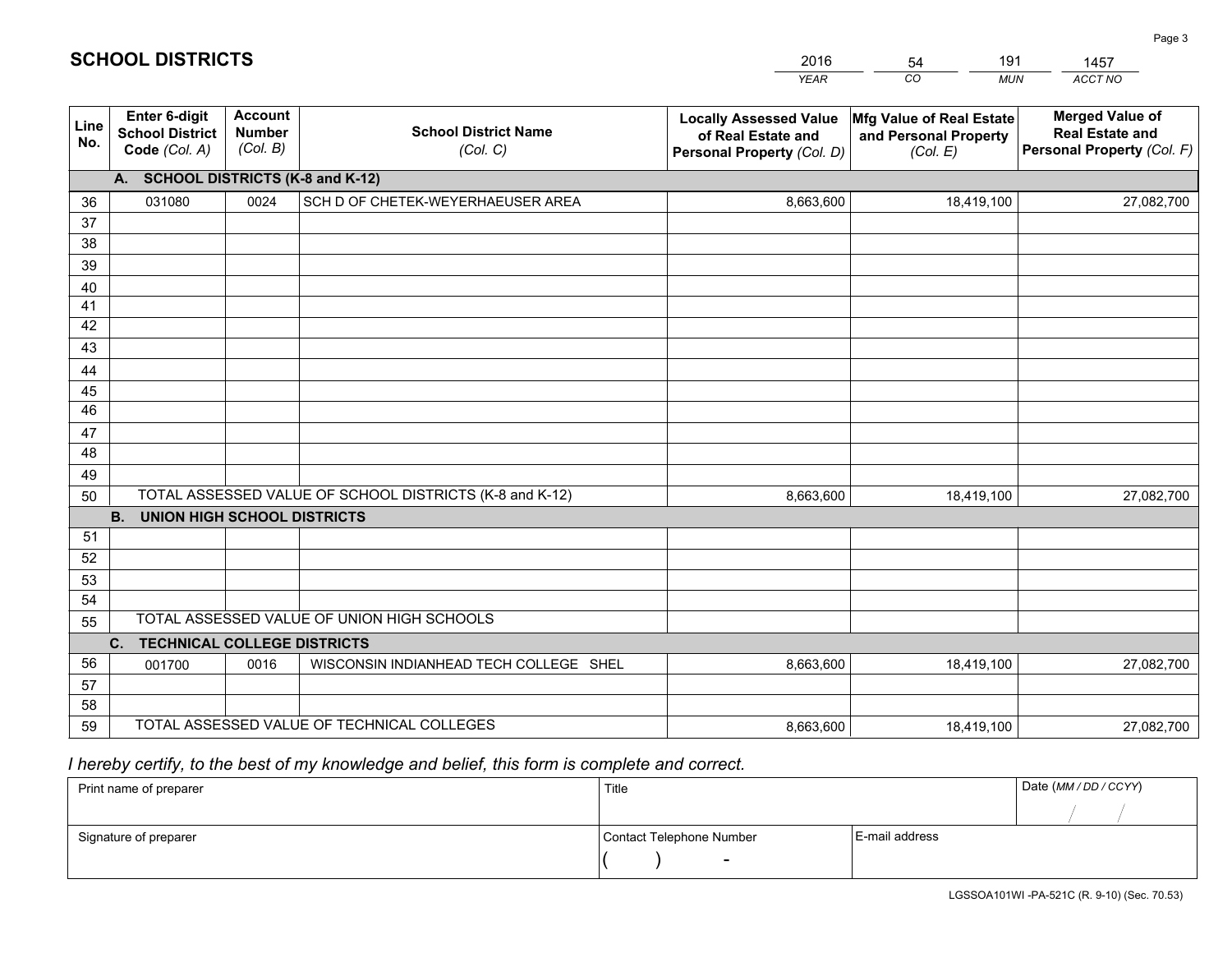## **HIGHLIGHTS**

- 1. Complete the Statement of Assessment after the Board of Review. Reflect any changes made there.
- 2. Use black ink to complete.
- 3. Line 16 must equal Line 50, Col D.
- 4. Line 55 must equal the total of K-8 schools listed on lines 36-49. Do not include K-12 schools in this comparision.
- 5. Line 59, Col. D must equal Line 16.
- 6. Special District, School District and Technical College District values must include both real estate and personal property. Examples of Special districts are: town sanitary districts, public inland lake protection and rehabilitation districts, and metropolitan sewerage districts.
- 7. DO NOT INCLUDE Manufacturing property values.DOR will print these values on the final SOA.
- 8. Accuracy of this form is very important. The values reported directly affect the equalized value DOR calculates for school and special districts.

### **Page 1:**

 If not prefilled, enter the tax year,county and municipal code,municipal type, municipal name and county name on the top of form.

Check the Amended box, if filing an amended / corrected SOA.

 Report the parcel count, acres and assessed value of taxable general property, total parcel count, (real and personal), total acres, and values from final figures set by the Board of Review.

- A. Real Estate land and improvements (buildings, etc.) is reported on lines 1 8, total line 9.
- B. Personal Property is reported on lines 11 14, Column D, total line 15.
- C. To complete this report, use the computer produced summary of the assessment roll that shows these amounts.
- D. Use whole numbers only.
- E. Add each line across and each column down to verify entries.

## **Page 2:**

- A. Report Special Items (not subject to general property tax).
- 1. Private Forest Croplands and Managed Forest Lands are reported on lines 18,19, 20 and 21. Be sure to report assessed values **NOT** taxes.
- 2. You should have copies of the orders of entry, orders of withdrawal, etc., to update your assessment roll.
	- 3. Show hundredths of acres (e.g. 39.75).
- 4. Tax exempt lands are reported on line 22.
- 5. Omitted property and sec. 70.43, Wis. Stats., corrections of errors by assessor are reported on line 23. Report real estate and personal property separately. These should be for **prior years**, not something found on the current assessment roll after the board of review.
- B. Special District (Lines 24-35) Include the value of both real and personal property.
- The Department of Revenue (DOR) preprints much of the information regarding names and codes for schools, special districts,etc. If a district is not listed, enter the name and value only, DOR will enter the proper code.

## **Page 3 School Districts:**

Include the value of both real and personal property.

Report School District (regular, elementary, union high school, and technical college).

- 1. Regular (K-12) and Elementary (K-8) school values are reported on lines 36-49, total on line 50.
- 2. Union High School (UHS) (use only if elementary schools are listed on lines 36-49) are reported on lines 51-54. UHS total value (line 55) must equal to the total **elementary school** values reported on lines 36-49. Do notinclude K-12 schools in this comparison.
- 3. Technical College values are reported on lines 56-58, total on line 59.
- 4. Use the computer summary that shows these amounts to complete this report.

#### **This form is due the second Monday in June. File this report only after your Board of Review is complete.**

 *If you have questions: Return forms to:*

Fax number: (608) 264-6887 PO Box 8971

 Email: lgs@revenue.wi.gov Wisconsin Department of Revenue Call: (608) 261-5341 Local Government Services Section 6-97Madison WI 53708-8971

VILLAGE OF WEYERHAEUSER KATHLEEN STEWART<br>VILLAGE OF WEYERHAEUSER 54895 WEYERHAEUSER, WI 54895  $\overline{\geq}$ KATHLEEN STEWART WEYERHAEUSER, **BOX 168** P.O. BOX 168  $P.0.1$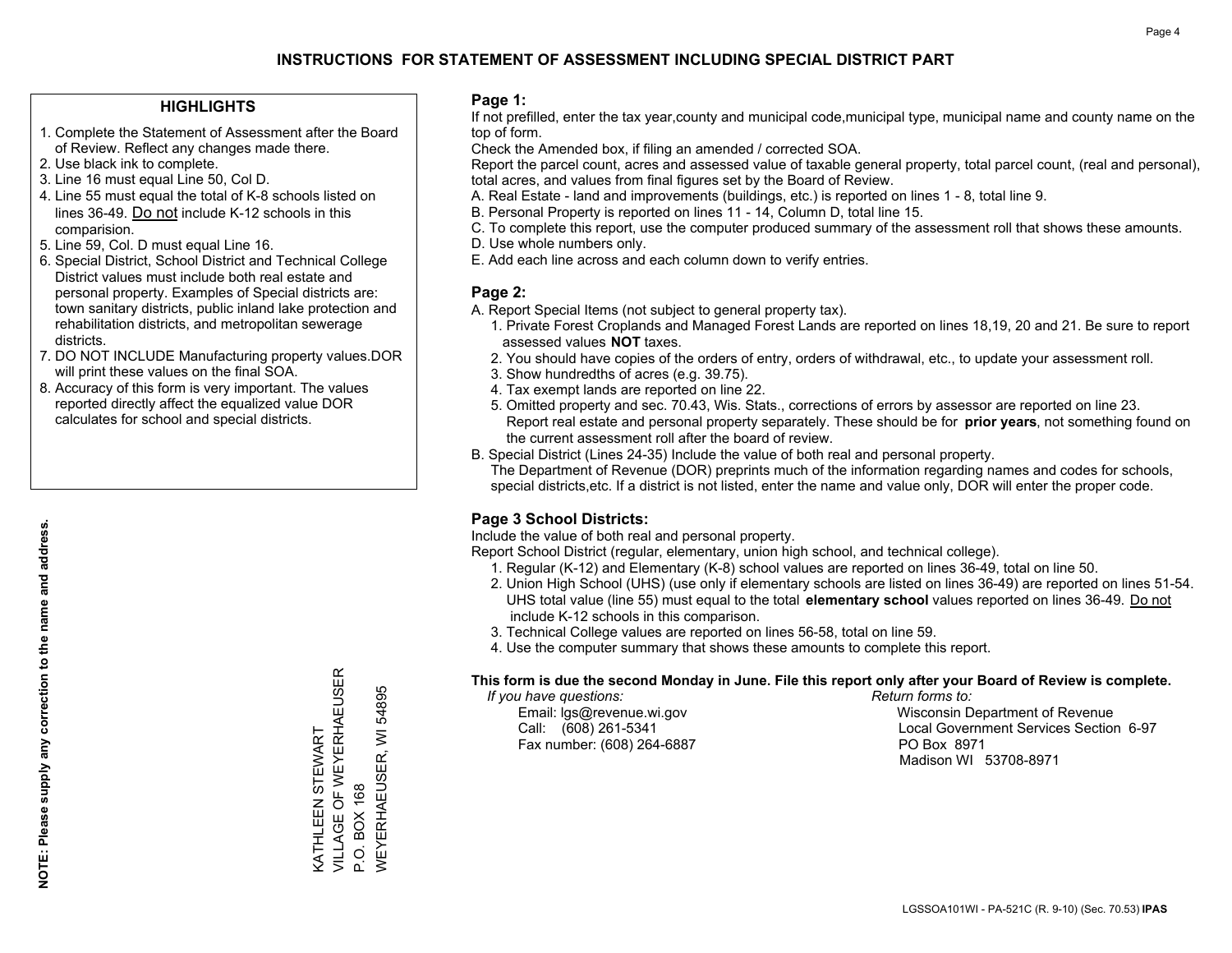**FINAL - EQUATED**

**STATEMENT OF ASSESSMENT FOR 2016** 

| 54 | 246        | 1458    |
|----|------------|---------|
| CO | <b>MUN</b> | ACCT NO |

|                | <b>FOR</b>                                                                                                                     | CITY OF<br><b>OF</b>                                                                                                                                                                         | <b>LADYSMITH</b>         |                                                | <b>RUSK COUNTY</b>                                  |                         |                                        | <b>WHEN COMPLETING THIS DOCUMENT</b>           |
|----------------|--------------------------------------------------------------------------------------------------------------------------------|----------------------------------------------------------------------------------------------------------------------------------------------------------------------------------------------|--------------------------|------------------------------------------------|-----------------------------------------------------|-------------------------|----------------------------------------|------------------------------------------------|
|                |                                                                                                                                | Town - Village - City                                                                                                                                                                        | <b>Municipality Name</b> |                                                | <b>County Name</b>                                  |                         |                                        | DO NOT WRITE OVER X's OR IN SHADED AREAS       |
| Line<br>No.    |                                                                                                                                | <b>REAL ESTATE</b><br>(See Lines 18 - 22 for                                                                                                                                                 |                          | PARCEL COUNT<br><b>TOTAL LAND IMPROVEMENTS</b> | NO. OF ACRES<br><b>WHOLE</b><br><b>NUMBERS ONLY</b> | <b>VALUE OF</b><br>LAND | <b>VALUE OF</b><br><b>IMPROVEMENTS</b> | <b>TOTAL VALUE OF LAND</b><br>AND IMPROVEMENTS |
|                |                                                                                                                                | other Real Estate)                                                                                                                                                                           | Col. A                   | Col. B                                         | Col. C                                              | Col. D                  | Col. E                                 | Col. F                                         |
| $\mathbf 1$    |                                                                                                                                | <b>RESIDENTIAL - Class 1</b>                                                                                                                                                                 | 1,415                    | 1,199                                          | 797                                                 | 17,986,900              | 81,459,500                             | 99,446,400                                     |
| 2              |                                                                                                                                | <b>COMMERCIAL - Class 2</b>                                                                                                                                                                  | 242                      | 189                                            | 304                                                 | 9,583,800               | 50,082,400                             | 59,666,200                                     |
| 3              |                                                                                                                                | <b>MANUFACTURING - Class 3</b>                                                                                                                                                               | 23                       | 14                                             | 154                                                 | 1,316,500               | 13,938,900                             | 15,255,400                                     |
| 4              |                                                                                                                                | <b>AGRICULTURAL - Class 4</b>                                                                                                                                                                | $\Omega$                 |                                                | $\Omega$                                            | $\Omega$                |                                        | $\Omega$                                       |
| 5              |                                                                                                                                | <b>UNDEVELOPED - Class 5</b>                                                                                                                                                                 | 10                       |                                                | 119                                                 | 59,100                  |                                        | 59,100                                         |
| 6              |                                                                                                                                | AGRICULTURAL FOREST - Class 5m                                                                                                                                                               | $\mathbf{0}$             |                                                | 0                                                   | 0                       |                                        | $\Omega$                                       |
| $\overline{7}$ |                                                                                                                                | FOREST LANDS - Class 6                                                                                                                                                                       | $\mathbf{0}$             |                                                | $\Omega$                                            | $\mathbf{0}$            |                                        | $\mathbf 0$                                    |
| 8              |                                                                                                                                | OTHER - Class 7                                                                                                                                                                              | $\Omega$                 | $\Omega$                                       | $\Omega$                                            | $\mathbf{0}$            | $\Omega$                               | $\Omega$                                       |
| 9              |                                                                                                                                | TOTAL - ALL COLUMNS                                                                                                                                                                          | 1,690                    | 1,402                                          | 1,374                                               | 28,946,300              | 145,480,800                            | 174,427,100                                    |
| 10             |                                                                                                                                | NUMBER OF PERSONAL PROPERTY ACCOUNTS IN ROLL                                                                                                                                                 |                          |                                                | 266                                                 | <b>LOCALLY ASSESSED</b> | <b>MANUFACTURING</b>                   | <b>MERGED</b>                                  |
| 11             |                                                                                                                                | BOATS AND OTHER WATERCRAFT NOT EXEMPT - Code 1                                                                                                                                               |                          |                                                |                                                     | 0                       | $\Omega$                               | 0                                              |
| 12             |                                                                                                                                | MACHINERY, TOOLS AND PATTERNS - Code 2                                                                                                                                                       |                          |                                                |                                                     | 2,698,600               | 2,793,600                              | 5,492,200                                      |
| 13             |                                                                                                                                | FURNITURE, FIXTURES AND EQUIPMENT - Code 3                                                                                                                                                   |                          |                                                |                                                     | 3,532,300               | 1,343,500                              | 4,875,800                                      |
| 14             |                                                                                                                                | ALL OTHER PERSONAL PROPERTY NOT EXEMPT - Codes 4A, 4B, 4C                                                                                                                                    |                          |                                                |                                                     | 594,400                 | 1,564,100                              | 2,158,500                                      |
| 15             |                                                                                                                                | TOTAL OF PERSONAL PROPERTY NOT EXEMPT (Total of Lines 11-14)                                                                                                                                 |                          |                                                | 6,825,300                                           | 5,701,200               |                                        |                                                |
| 16             |                                                                                                                                | AGGREGATE ASSESSED VALUE OF ALL PROPERTY SUBJECT TO THE GENERAL PROPERTY TAX (Total of Lines 9F and 15F)<br>MUST EQUAL TOTAL VALUE OF THE SCHOOL DISTRICTS (K-12 PLUS K-8) - Line 50, Col. F |                          |                                                |                                                     |                         |                                        | 186,953,600                                    |
| 17             | Name of Assessor<br>Telephone #<br><b>BOARD OF REVIEW</b><br>DATE OF FINAL ADJOURNMENT<br><b>BARRETT BRENNER</b><br>05/23/2016 |                                                                                                                                                                                              |                          |                                                |                                                     | (715) 926-3199          |                                        |                                                |

REMARKS

The Assessment Ratio to be used in calculating the estimated Fair Market Value on tax bills for this tax district is 1.18308247

This ratio should be used to convert assessed values to "Calculate Equalized Values" in Step 1 of the Lottery and Gaming Credit Calculations.

 This ratio should be used in the "Computation of Tax Equivalent" schedule of the Annual Reports filed by the municipal electric, gas and water utilities with the Public Service Commission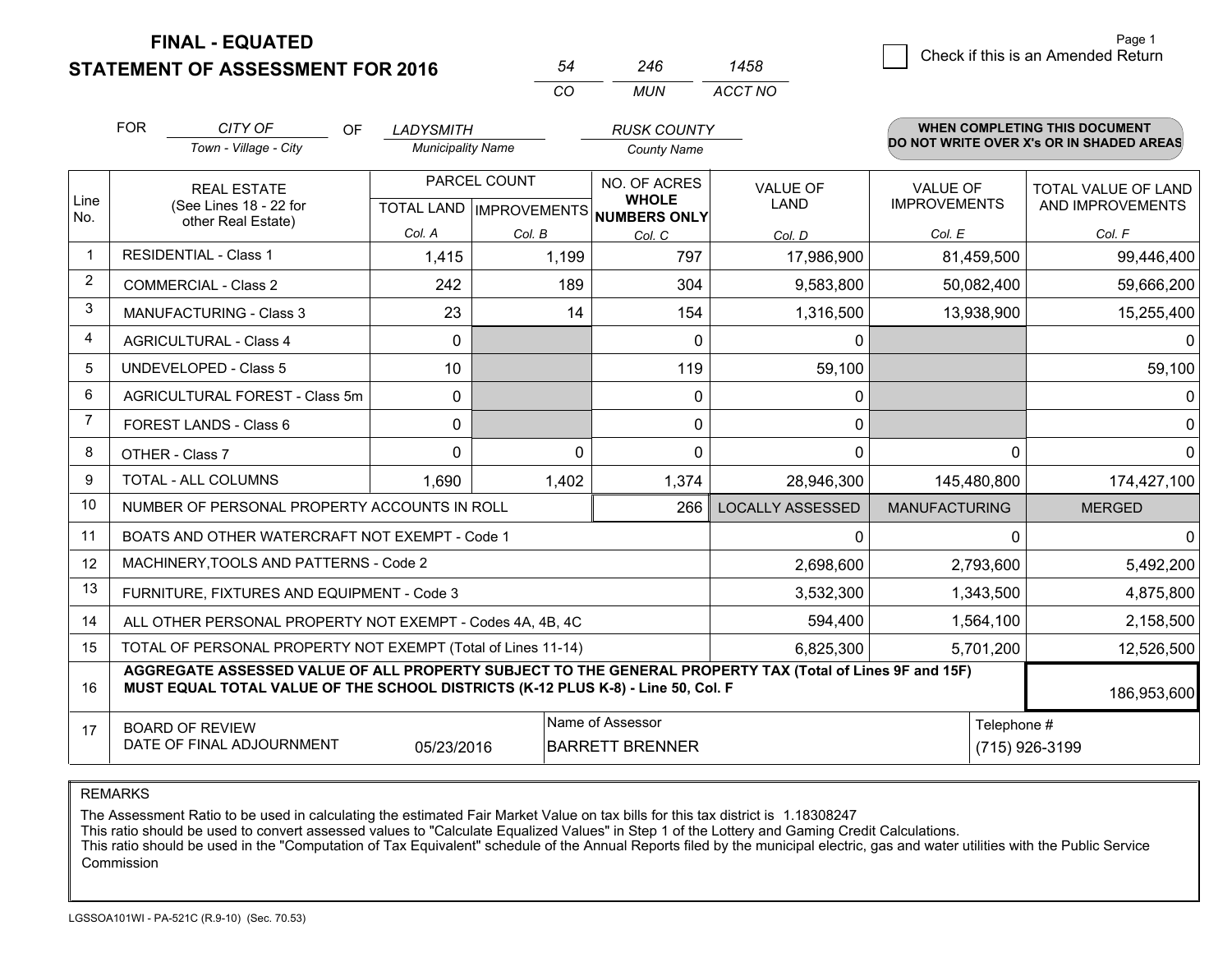*YEAR CO MUN ACCT NO* <sup>2016</sup> <sup>54</sup> <sup>246</sup> <sup>1458</sup>

Do not confuse FOREST LANDS (Line 7) with FOREST CROPS (in this section) - They are **NOT** the same

|    | Private Forest Crop - Reg Class @ 10¢ per acre                                                    |                                            |  |                                                                  |  |                                                                                        | Private Forest Crop - Reg Class @ \$2.52 per acre |                                                               |                    |                                                                              |
|----|---------------------------------------------------------------------------------------------------|--------------------------------------------|--|------------------------------------------------------------------|--|----------------------------------------------------------------------------------------|---------------------------------------------------|---------------------------------------------------------------|--------------------|------------------------------------------------------------------------------|
| 18 | (a) PARCELS                                                                                       | (b) ACRES                                  |  | (c) ASSESSED VALUE                                               |  | (d) PARCELS                                                                            |                                                   | (e) ACRES                                                     |                    | (f) ASSESSED VALUE                                                           |
|    |                                                                                                   |                                            |  |                                                                  |  |                                                                                        |                                                   |                                                               |                    |                                                                              |
|    |                                                                                                   |                                            |  | Private Forest Crop - Special Class @ 20¢ per acre               |  |                                                                                        |                                                   |                                                               |                    | Entered Before 2005 Managed Forest - Ferrous Mining CLOSED @ \$8.27 per acre |
| 19 | (a) PARCELS                                                                                       | (b) ACRES                                  |  | (c) ASSESSED VALUE                                               |  | (d) PARCELS                                                                            |                                                   | (e) ACRES                                                     |                    | (f) ASSESSED VALUE                                                           |
|    |                                                                                                   |                                            |  |                                                                  |  |                                                                                        |                                                   |                                                               |                    |                                                                              |
|    |                                                                                                   |                                            |  | Entered Before 2005 Managed Forest - OPEN @ \$.79 per acre       |  |                                                                                        |                                                   | Entered Before 2005 Managed Forest - CLOSED @ \$1.87 per acre |                    |                                                                              |
| 20 | (a) PARCELS                                                                                       | (b) ACRES                                  |  | (c) ASSESSED VALUE                                               |  | (d) PARCELS                                                                            |                                                   | (e) ACRES                                                     |                    | (f) ASSESSED VALUE                                                           |
|    |                                                                                                   |                                            |  |                                                                  |  |                                                                                        |                                                   |                                                               |                    |                                                                              |
|    |                                                                                                   | Entered After 2004 Managed Forest - OPEN @ |  | \$2.14 per acre                                                  |  | Entered After 2004 Managed Forest - CLOSED @ \$10.68 per acre                          |                                                   |                                                               |                    |                                                                              |
| 21 | (a) PARCELS                                                                                       | (b) ACRES                                  |  | (c) ASSESSED VALUE                                               |  | (d) PARCELS<br>(e) ACRES                                                               |                                                   |                                                               | (f) ASSESSED VALUE |                                                                              |
|    |                                                                                                   |                                            |  |                                                                  |  |                                                                                        |                                                   |                                                               |                    |                                                                              |
|    |                                                                                                   |                                            |  |                                                                  |  |                                                                                        |                                                   |                                                               |                    |                                                                              |
|    | (a) County Forest Cropland Acres                                                                  |                                            |  | (b) Federal Acres                                                |  | (d) County (NOT FOREST CROP) Acres<br>(c) State Acres                                  |                                                   |                                                               |                    | (e) Other Acres                                                              |
| 22 |                                                                                                   |                                            |  |                                                                  |  | .03                                                                                    |                                                   | 40.4                                                          |                    | 493.57                                                                       |
|    |                                                                                                   |                                            |  | Assessed Value of Omitted Property From Prior Years (Sec. 70.44) |  | Assessed Value of Sec. 70.43 Corrections of Errors by Assessors                        |                                                   |                                                               |                    |                                                                              |
|    |                                                                                                   | (a) REAL ESTATE                            |  | (b) PERSONAL                                                     |  | (c1) REAL ESTATE                                                                       |                                                   |                                                               | (c2) PERSONAL      |                                                                              |
| 23 |                                                                                                   |                                            |  |                                                                  |  |                                                                                        |                                                   |                                                               |                    |                                                                              |
|    | 59.346                                                                                            |                                            |  |                                                                  |  |                                                                                        |                                                   |                                                               |                    |                                                                              |
|    | Manufacturing Equated Value of Omitted Property From Prior Years (Sec. 70.995)<br>(d) REAL ESTATE |                                            |  |                                                                  |  | Mfg. Equated Value of Sec.70.43 Corrections of Errors by Assessors<br>(f1) REAL ESTATE |                                                   |                                                               |                    |                                                                              |
|    |                                                                                                   |                                            |  | (e) PERSONAL                                                     |  |                                                                                        |                                                   |                                                               | (f2) PERSONAL      |                                                                              |
|    |                                                                                                   |                                            |  |                                                                  |  |                                                                                        |                                                   |                                                               |                    |                                                                              |

## **SPECIAL DISTRICTS**

| Line<br>No. | Enter 6-digit<br>Special District<br>Code (Col. A) | <b>Account</b><br><b>Number</b><br>(Col. B) | <b>Special District Name</b><br>(Col. C) | <b>Locally Assessed Value</b><br>of Real Estate and<br>Personal Property (Col. D) | Mfg Value of Real Estate<br>and Personal Property<br>(Col. E) | <b>Merged Value of</b><br><b>Real Estate and</b><br>Personal Property (Col. F) |
|-------------|----------------------------------------------------|---------------------------------------------|------------------------------------------|-----------------------------------------------------------------------------------|---------------------------------------------------------------|--------------------------------------------------------------------------------|
| 24          |                                                    |                                             |                                          |                                                                                   |                                                               |                                                                                |
| 25          |                                                    |                                             |                                          |                                                                                   |                                                               |                                                                                |
| 26          |                                                    |                                             |                                          |                                                                                   |                                                               |                                                                                |
| 27          |                                                    |                                             |                                          |                                                                                   |                                                               |                                                                                |
| 28          |                                                    |                                             |                                          |                                                                                   |                                                               |                                                                                |
| 29          |                                                    |                                             |                                          |                                                                                   |                                                               |                                                                                |
| 30          |                                                    |                                             |                                          |                                                                                   |                                                               |                                                                                |
| 31          |                                                    |                                             |                                          |                                                                                   |                                                               |                                                                                |
| 32          |                                                    |                                             |                                          |                                                                                   |                                                               |                                                                                |
| 33          |                                                    |                                             |                                          |                                                                                   |                                                               |                                                                                |
| 34          |                                                    |                                             |                                          |                                                                                   |                                                               |                                                                                |
| 35          |                                                    |                                             |                                          |                                                                                   |                                                               |                                                                                |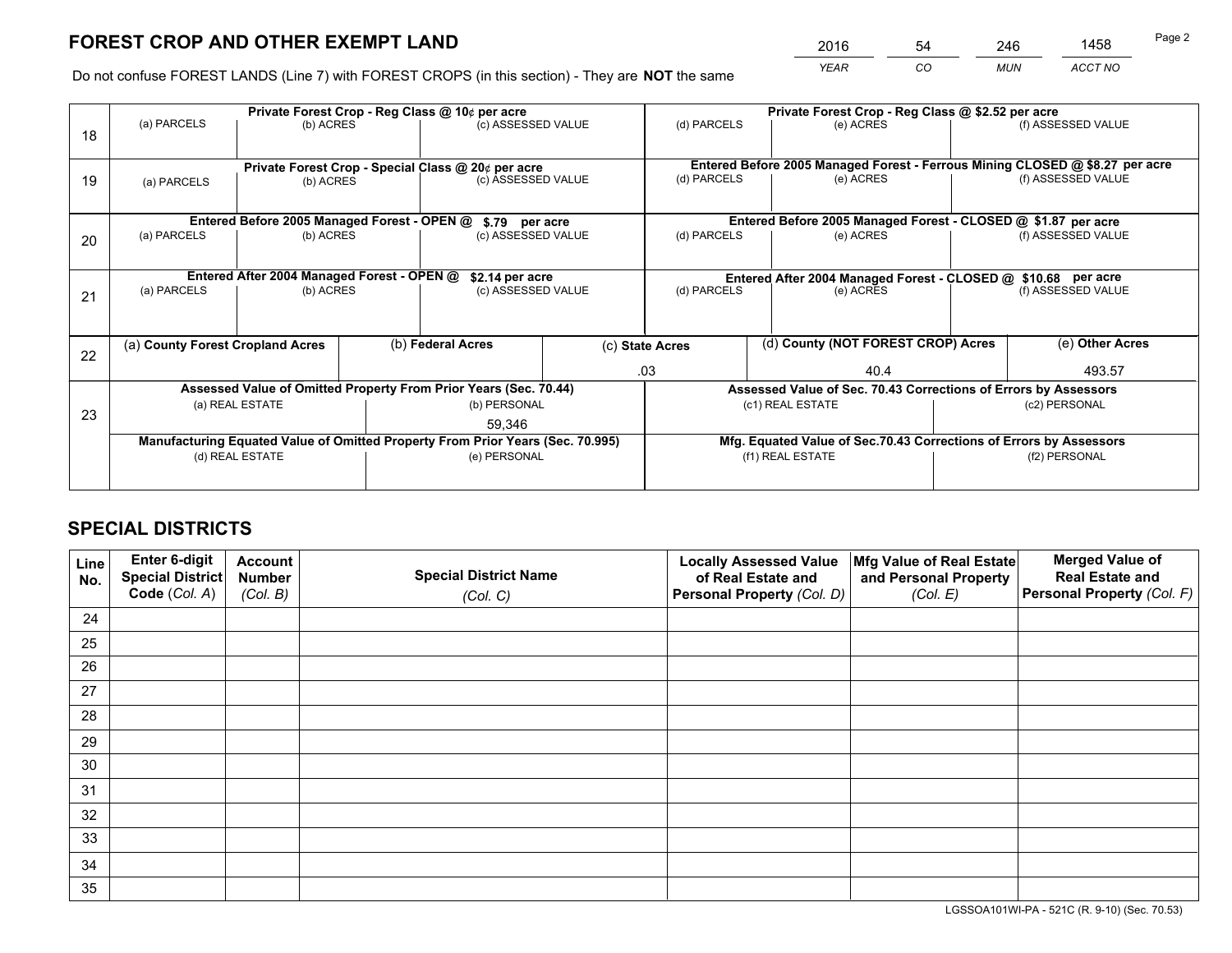|             |                                                                 |                                             |                                                         | <b>YEAR</b>                                                                       | CO<br><b>MUN</b>                                              | ACCT NO                                                                        |
|-------------|-----------------------------------------------------------------|---------------------------------------------|---------------------------------------------------------|-----------------------------------------------------------------------------------|---------------------------------------------------------------|--------------------------------------------------------------------------------|
| Line<br>No. | <b>Enter 6-digit</b><br><b>School District</b><br>Code (Col. A) | <b>Account</b><br><b>Number</b><br>(Col. B) | <b>School District Name</b><br>(Col. C)                 | <b>Locally Assessed Value</b><br>of Real Estate and<br>Personal Property (Col. D) | Mfg Value of Real Estate<br>and Personal Property<br>(Col. E) | <b>Merged Value of</b><br><b>Real Estate and</b><br>Personal Property (Col. F) |
|             | A. SCHOOL DISTRICTS (K-8 and K-12)                              |                                             |                                                         |                                                                                   |                                                               |                                                                                |
| 36          | 542856                                                          | 0324                                        | SCH D OF LADYSMITH                                      | 165,997,000                                                                       | 20,956,600                                                    | 186,953,600                                                                    |
| 37          |                                                                 |                                             |                                                         |                                                                                   |                                                               |                                                                                |
| 38          |                                                                 |                                             |                                                         |                                                                                   |                                                               |                                                                                |
| 39          |                                                                 |                                             |                                                         |                                                                                   |                                                               |                                                                                |
| 40          |                                                                 |                                             |                                                         |                                                                                   |                                                               |                                                                                |
| 41<br>42    |                                                                 |                                             |                                                         |                                                                                   |                                                               |                                                                                |
| 43          |                                                                 |                                             |                                                         |                                                                                   |                                                               |                                                                                |
|             |                                                                 |                                             |                                                         |                                                                                   |                                                               |                                                                                |
| 44<br>45    |                                                                 |                                             |                                                         |                                                                                   |                                                               |                                                                                |
| 46          |                                                                 |                                             |                                                         |                                                                                   |                                                               |                                                                                |
| 47          |                                                                 |                                             |                                                         |                                                                                   |                                                               |                                                                                |
| 48          |                                                                 |                                             |                                                         |                                                                                   |                                                               |                                                                                |
| 49          |                                                                 |                                             |                                                         |                                                                                   |                                                               |                                                                                |
| 50          |                                                                 |                                             | TOTAL ASSESSED VALUE OF SCHOOL DISTRICTS (K-8 and K-12) | 165,997,000                                                                       | 20,956,600                                                    | 186,953,600                                                                    |
|             | <b>B.</b><br>UNION HIGH SCHOOL DISTRICTS                        |                                             |                                                         |                                                                                   |                                                               |                                                                                |
| 51          |                                                                 |                                             |                                                         |                                                                                   |                                                               |                                                                                |
| 52          |                                                                 |                                             |                                                         |                                                                                   |                                                               |                                                                                |
| 53          |                                                                 |                                             |                                                         |                                                                                   |                                                               |                                                                                |
| 54          |                                                                 |                                             |                                                         |                                                                                   |                                                               |                                                                                |
| 55          |                                                                 |                                             | TOTAL ASSESSED VALUE OF UNION HIGH SCHOOLS              |                                                                                   |                                                               |                                                                                |
|             | C.<br><b>TECHNICAL COLLEGE DISTRICTS</b>                        |                                             |                                                         |                                                                                   |                                                               |                                                                                |
| 56          | 001700                                                          | 0016                                        | WISCONSIN INDIANHEAD TECH COLLEGE SHEL                  | 165,997,000                                                                       | 20,956,600                                                    | 186,953,600                                                                    |
| 57<br>58    |                                                                 |                                             |                                                         |                                                                                   |                                                               |                                                                                |
| 59          |                                                                 |                                             | TOTAL ASSESSED VALUE OF TECHNICAL COLLEGES              | 165,997,000                                                                       | 20,956,600                                                    | 186,953,600                                                                    |
|             |                                                                 |                                             |                                                         |                                                                                   |                                                               |                                                                                |

54

246

 *I hereby certify, to the best of my knowledge and belief, this form is complete and correct.*

**SCHOOL DISTRICTS**

| Print name of preparer | Title                    |                | Date (MM / DD / CCYY) |
|------------------------|--------------------------|----------------|-----------------------|
|                        |                          |                |                       |
| Signature of preparer  | Contact Telephone Number | E-mail address |                       |
|                        | $\sim$                   |                |                       |